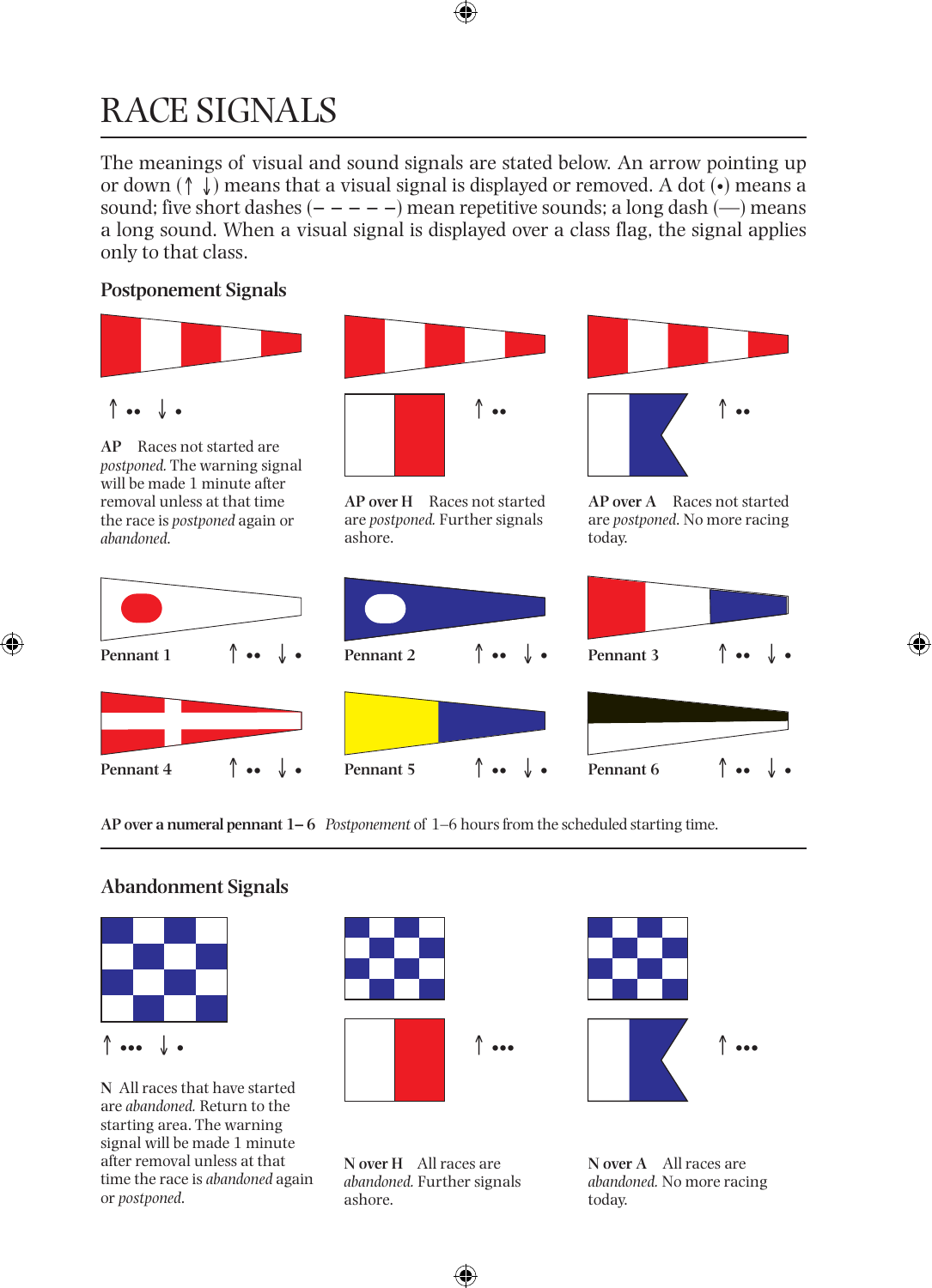

#### **Preparatory Signals**



#### **Recall Signals**



**X** Individual recall.





**First Substitute** General recall. The warning signal will be made 1 minute after removal.

#### **Course Change Signals**

◈





**S** The course has been shortened. Rule 32.2 is in effect.



**C** The position of the next *mark* has been changed.

#### **Other Signals**



**L** Ashore: A notice to competitors has been posted.

Afloat: Come within hail or follow this boat.



**M** The object displaying this signal replaces a missing *mark.*



**Y** Wear personal buoyancy.



⊕

**Blue** flag or shape. This race committee boat is in position at the finishing line.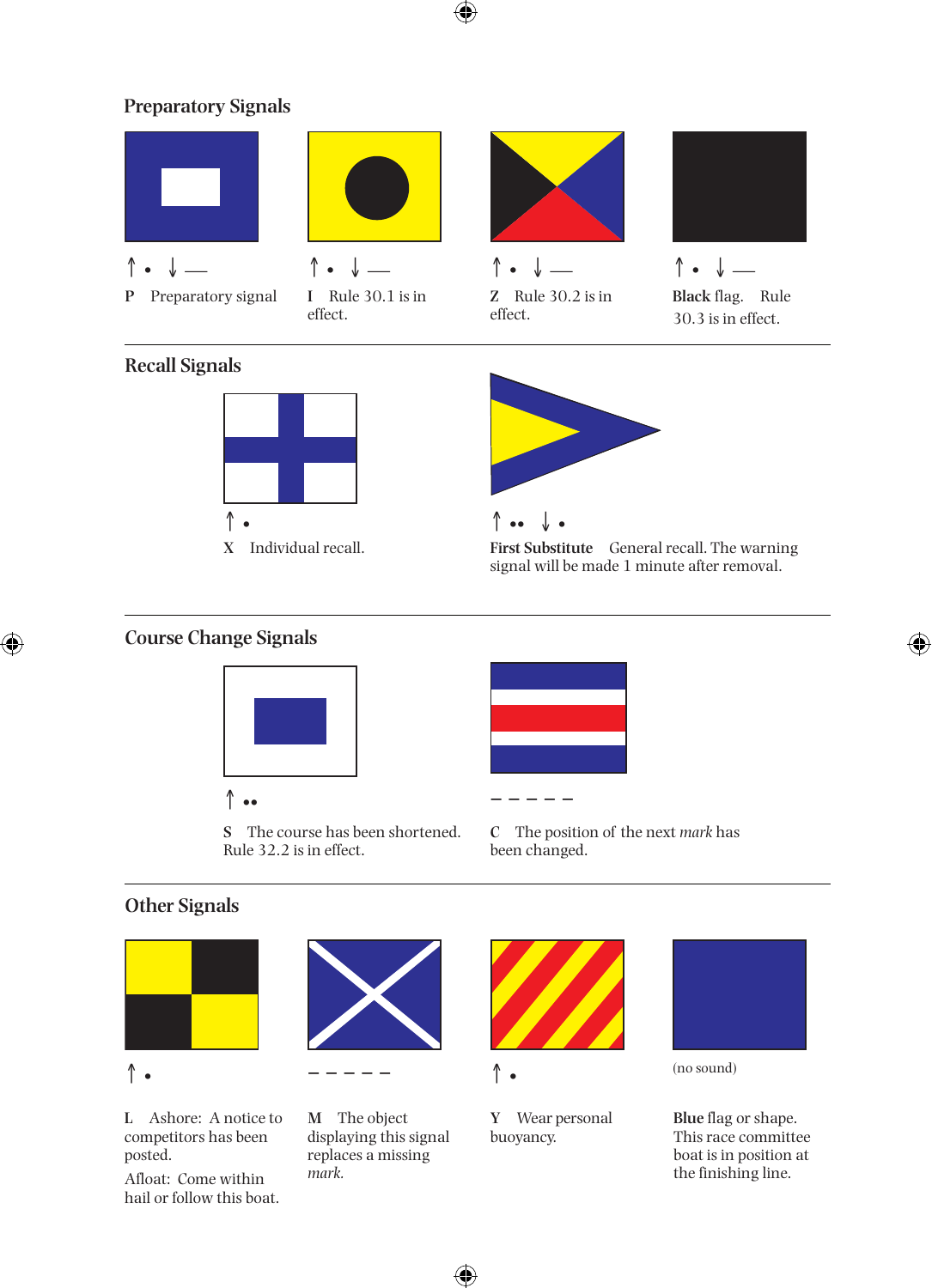

 $\bigoplus$ 



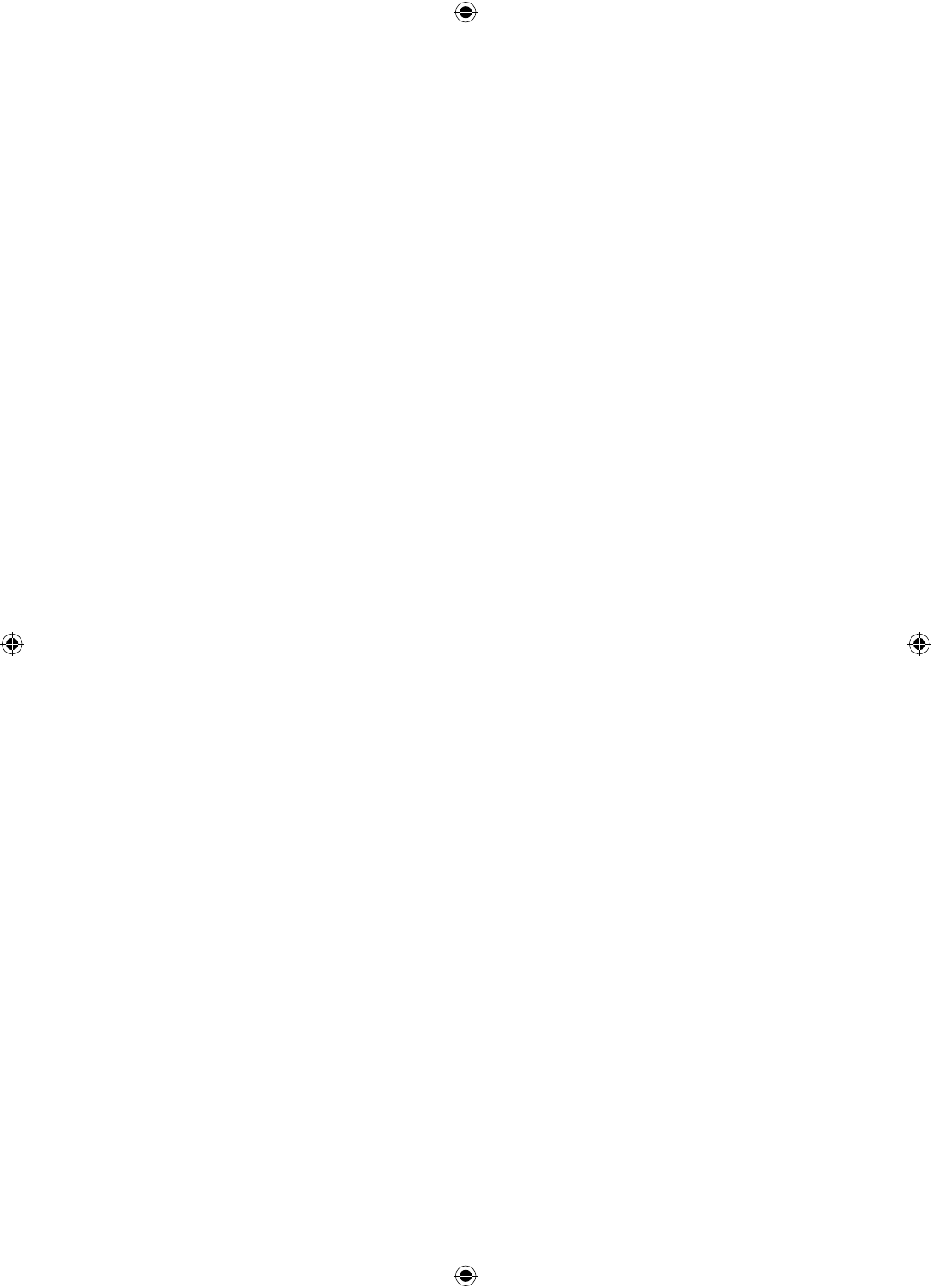# **THE RACING RULES OF SAILING**

 $\bigoplus$ 

**for 2005–2008**

⊕

 $\bigoplus$ 

**International Sailing Federation**

 $\bigodot$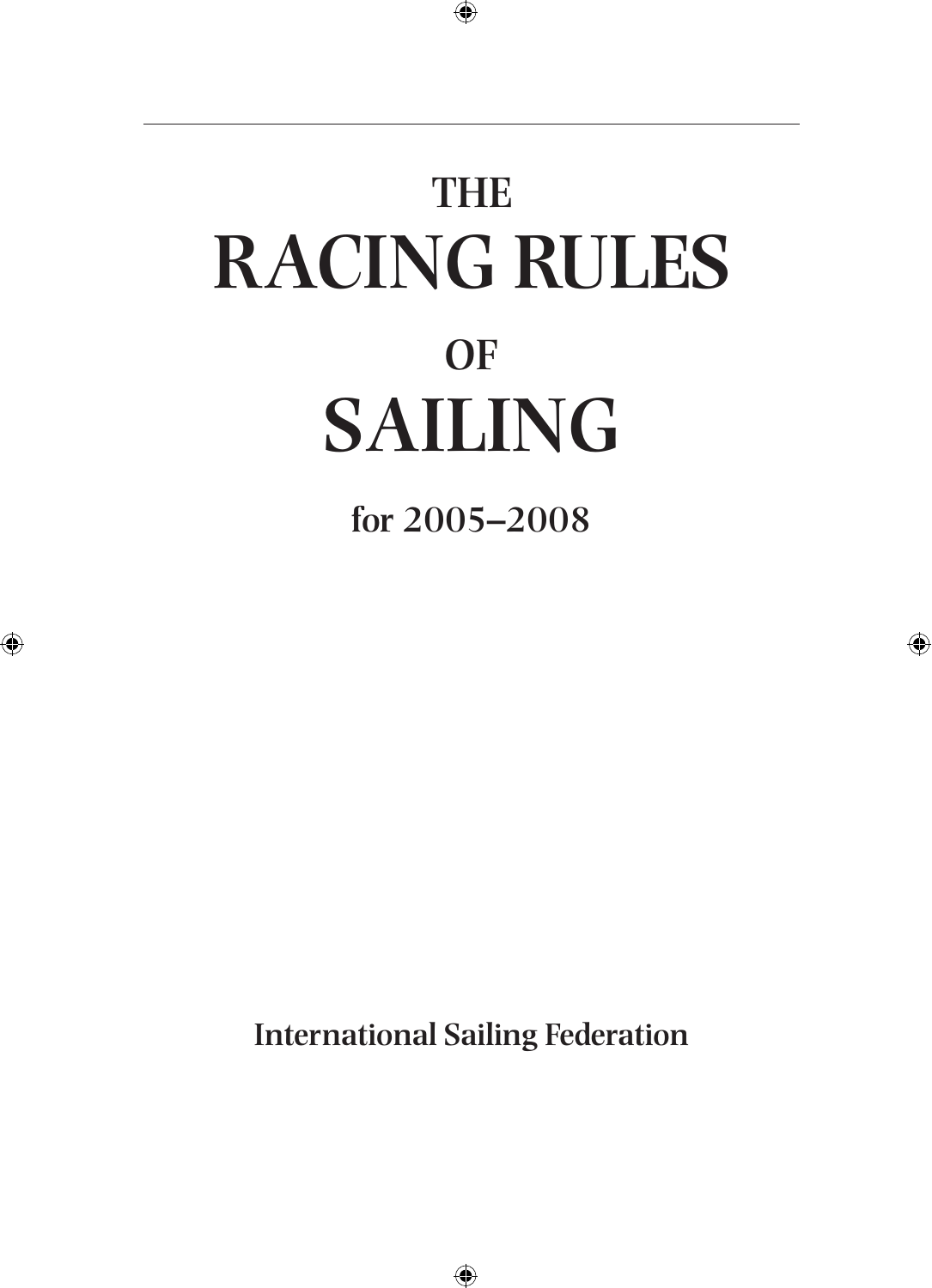Published by ISAF (UK) Ltd., Southampton, UK © International Sailing Federation, (IOM) Ltd. June 2004

 $\bigoplus$ 

 $\hat{\mathbf{\Theta}}$ 

 $\bigoplus$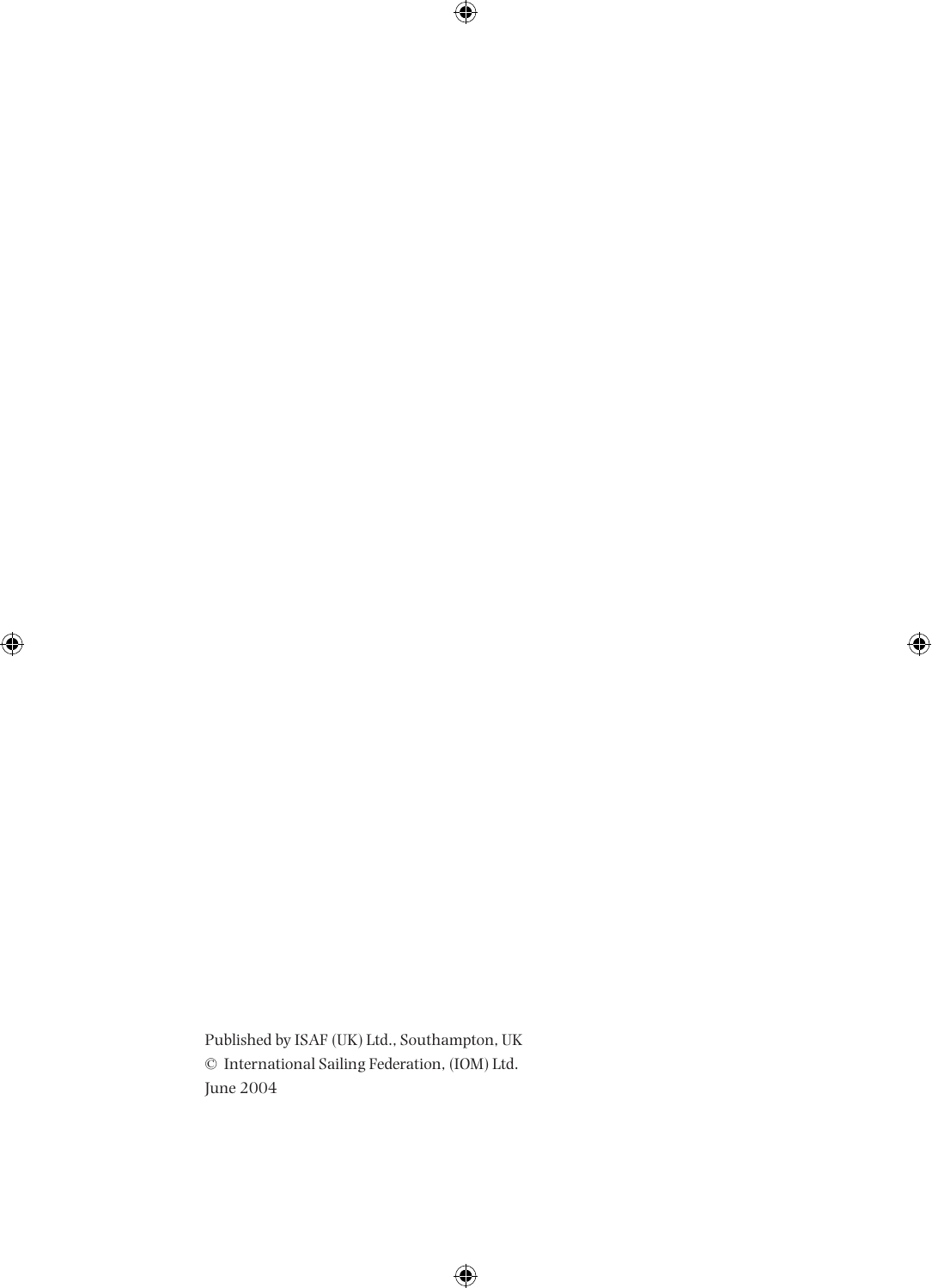# **CONTENTS**

| Race Signals                                               | Inside front cover |
|------------------------------------------------------------|--------------------|
| Introduction                                               | 5                  |
| <b>Basic Principle</b>                                     | 7                  |
|                                                            |                    |
| <b>Part 1</b> Fundamental Rules                            | 7                  |
| <b>Part 2</b> When Boats Meet                              | 9                  |
| <b>Part 3</b> Conduct of a Race                            | 15                 |
| <b>Part 4</b> Other Requirements When Racing               | 21                 |
| Part 5 Protests, Redress, Hearings, Misconduct and Appeals | 29                 |
| <b>Part 6</b> Entry and Oualification                      | 41                 |
| <b>Part 7</b> Race Organization                            | 43                 |

 $\bigoplus$ 

 $\bigoplus$ 

### **Appendices**

 $\hat{\mathbf{\Theta}}$ 

| A            | Scoring                                 | 47  |
|--------------|-----------------------------------------|-----|
| B            | Windsurfing Competition Rules           | 51  |
|              | C Match Racing Rules                    | 67  |
| D            | Team Racing Rules                       | 79  |
| E            | Radio-Controlled Boat Racing Rules      | 85  |
| F            | Appeals Procedures                      | 95  |
|              | <b>G</b> Identification on Sails        | 97  |
| H            | Weighing Clothing and Equipment         | 103 |
| $\mathbf{I}$ | Notice of Race and Sailing Instructions | 105 |
|              | K Notice of Race Guide                  | 111 |
|              |                                         |     |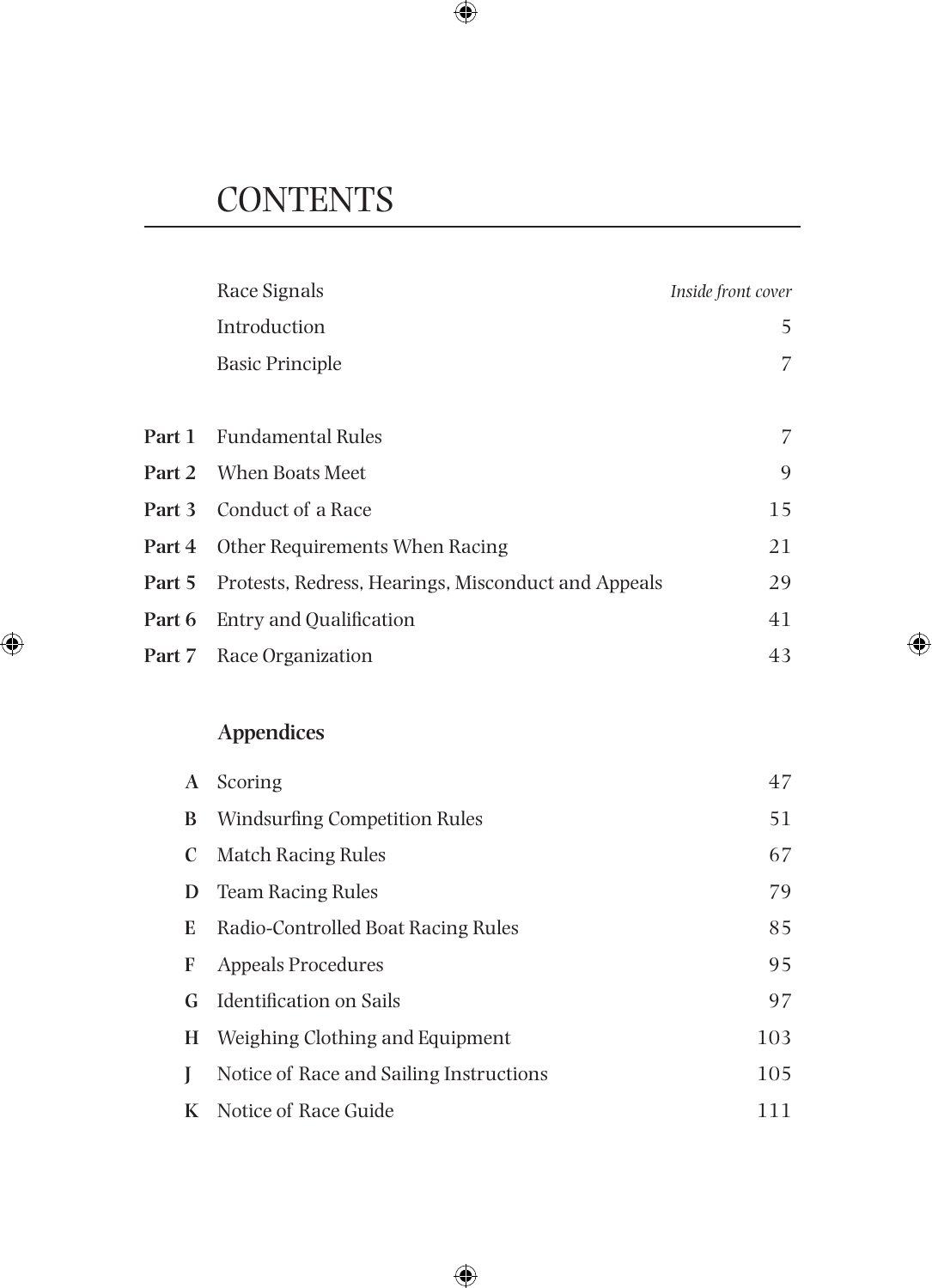#### **CONTENTS**

 $\hat{\mathbf{\Theta}}$ 

|   | L Sailing Instructions Guide                    | 121 |
|---|-------------------------------------------------|-----|
|   | <b>M</b> Recommendations for Protest Committees | 141 |
|   | N International Juries                          | 147 |
| P | Immediate Penalties for Breaking Rule 42        | 151 |
|   |                                                 |     |
|   | Protest Form                                    | 153 |
|   | Index                                           | 155 |
|   | Definitions                                     | 169 |

 $\bigoplus$ 

 $\bigoplus$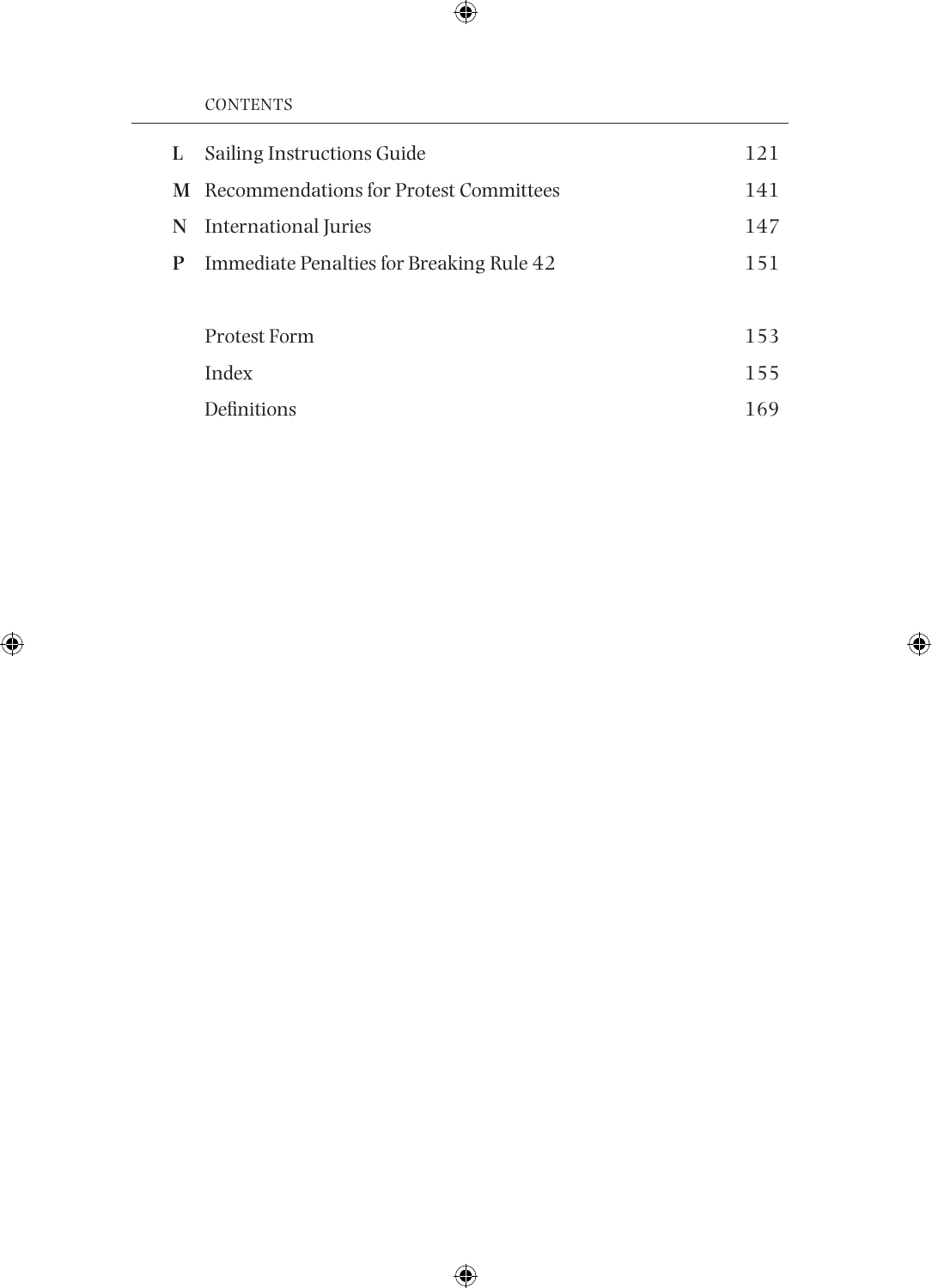# INTRODUCTION

⊕

*The Racing Rules of Sailing* includes two main sections. The first, Parts 1–7, contains rules that affect all competitors. The second, Appendices A–P, provides details of rules, rules that apply to particular kinds of racing, and rules that affect only a small number of competitors or officials.

 $\bigcirc$ 

**Revision** The racing rules are revised and published every four years by the International Sailing Federation (ISAF), the international authority for the sport. This edition becomes effective on 1 January 2005. Marginal markings indicate important changes to Parts 1–7 and the Definitions of the 2001–2004 edition. No changes are contemplated before 2009, but any changes determined to be urgent before then will be announced through national authorities and posted on the ISAF website (www.sailing.org).

**ISAF Codes** The ISAF Eligibility, Advertising and Anti-Doping Codes (Regulations 19, 20 and 21) are referred to in the definition *Rule* but are not included in this book because they can be changed at any time. New versions will be announced through national authorities and posted on the ISAF website.

**Cases and Calls** The ISAF publishes interpretations of the racing rules in *The Case Book for 2005–2008* and recognizes them as authoritative interpretations and explanations of the rules. It also publishes *The Call Book for Match Racing for 2005–2008* and *The Call Book for Team Racing for 2005–2008*, and it recognizes them as authoritative only for umpired match or team racing. These publications are available on the ISAF website.

**Terminology** A term used in the sense stated in the Definitions is printed in italics or, in preambles, in bold italics (for example, *racing* and *racing*). 'Boat' means a sailboat and the crew on board. 'Race committee' includes any person or committee performing a race committee function. Other words and terms are used in the sense ordinarily understood in nautical or general use.

 $\bigoplus$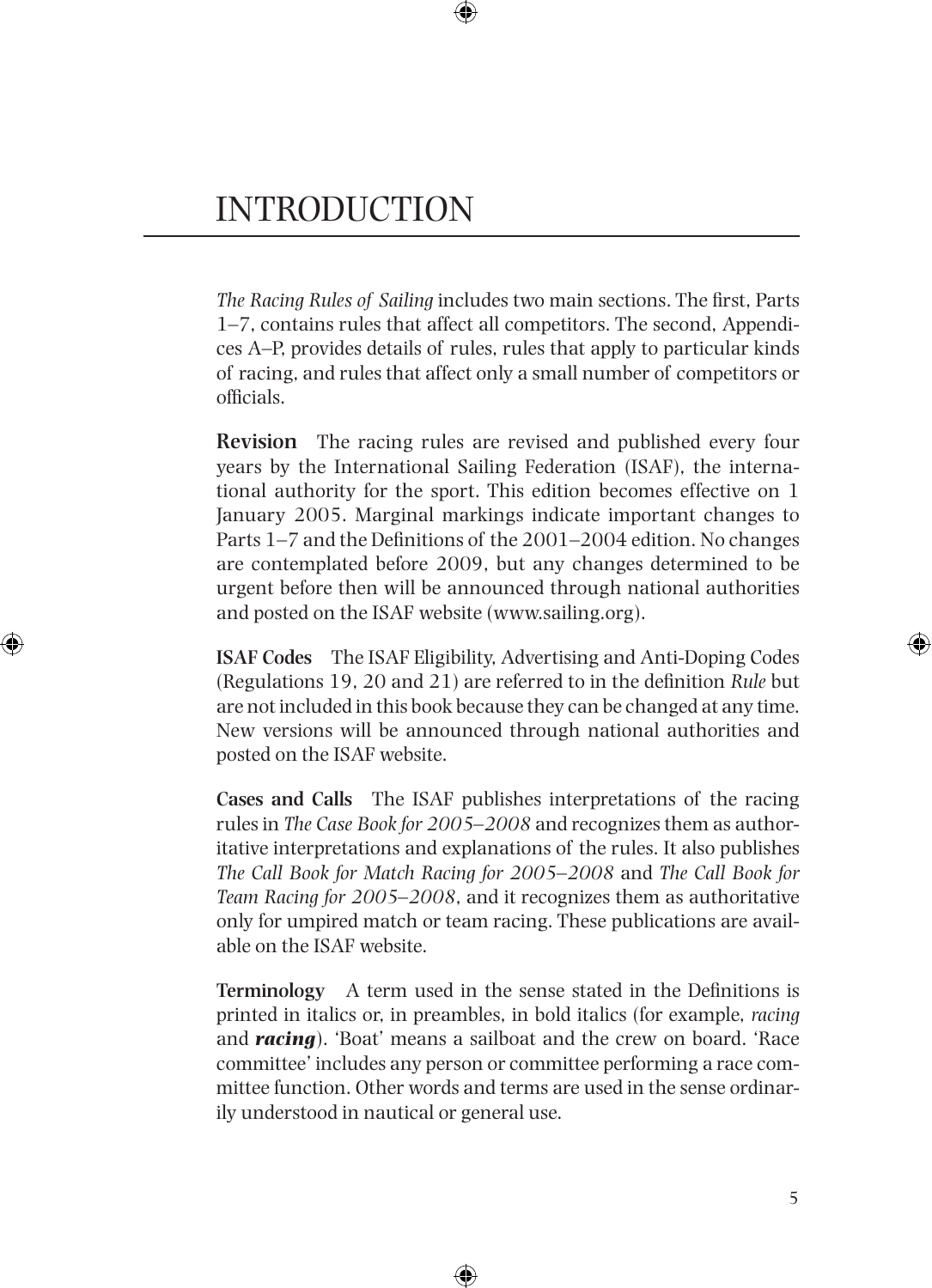#### INTRODUCTION

**Appendices** When the rules of an appendix apply, they take precedence over any conflicting rules in Parts 1–7. Each appendix is identified by a letter. A reference to a rule in an appendix will contain the letter and the rule number (for example, 'rule A1'). There is no Appendix I or O.

 $\bigoplus$ 

**Changes to the Rules** The prescriptions of a national authority, class rules or the sailing instructions may change a racing rule only as permitted in rule 86.

**Changes to National Authority Prescriptions** A national authority may restrict changes to its prescriptions as provided in rule 87.

 $\bigoplus$ 

⊕

♠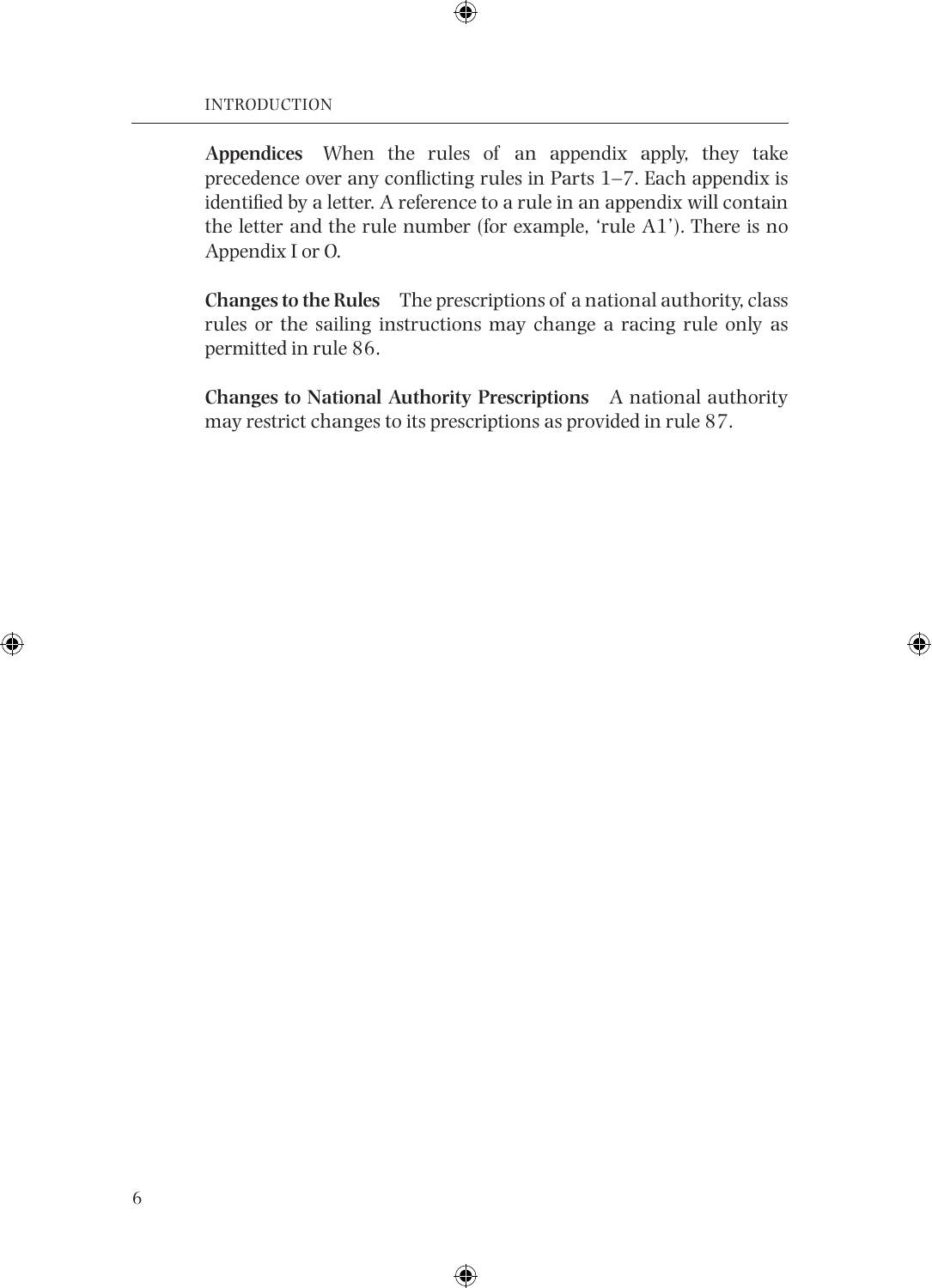# BASIC PRINCIPLE

#### **SPORTSMANSHIP AND THE RULES**

Competitors in the sport of sailing are governed by a body of *rules* that they are expected to follow and enforce. A fundamental principle of sportsmanship is that when competitors break a *rule* they will promptly take a penalty, which may be to retire. T

 $\bigcirc$ 

# **PART 1** FUNDAMENTAL RULES

#### **1 SAFETY**

⊕

#### **1.1 Helping Those in Danger**

A boat or competitor shall give all possible help to any person or vessel in danger.

#### **1.2 Life-Saving Equipment and Personal Buoyancy**

A boat shall carry adequate life-saving equipment for all persons on board, including one item ready for immediate use, unless her class rules make some other provision. Each competitor is individually responsible for wearing personal buoyancy adequate for the conditions.

#### **2 FAIR SAILING**

A boat and her owner shall compete in compliance with recognized principles of sportsmanship and fair play. A boat may be penalized under this rule only if it is clearly established that these principles have been violated. A disqualification under this rule shall not be excluded from the boat's series score.

 $\bigoplus$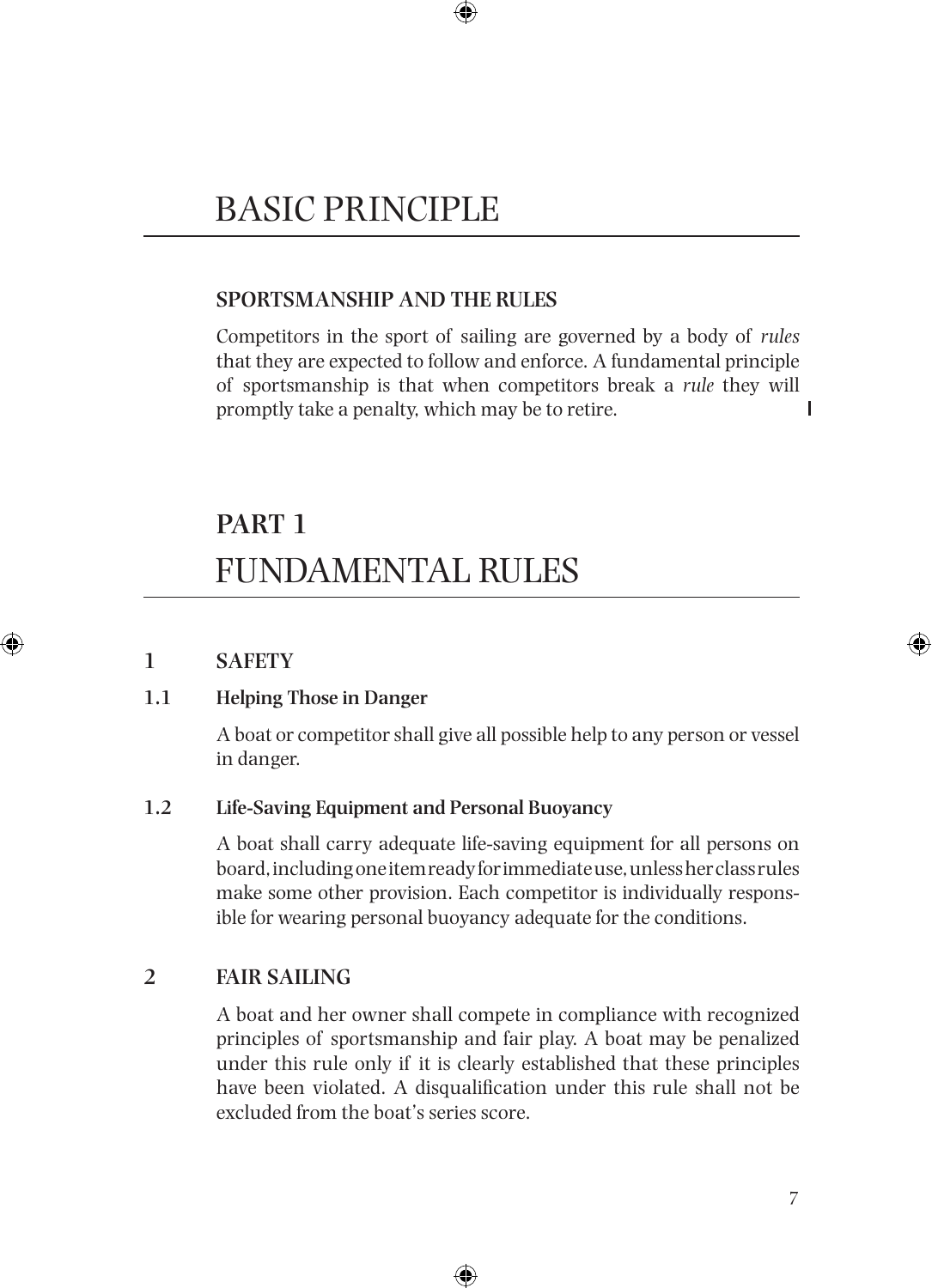#### **3 ACCEPTANCE OF THE RULES**

By participating in a race conducted under these racing rules, each competitor and boat owner agrees

⊕

- (a) to be governed by the *rules*;
- (b) to accept the penalties imposed and other action taken under the *rules*, subject to the appeal and review procedures provided in them, as the final determination of any matter arising under the *rules*; and
- (c) with respect to such determination, not to resort to any court or other tribunal not provided in the *rules.*

#### **4 DECISION TO RACE**

The responsibility for a boat's decision to participate in a race or to continue *racing* is hers alone*.*

#### **5 BANNED SUBSTANCES AND METHODS**

A competitor shall neither take a substance nor use a method banned by the Olympic Movement Anti-Doping Code or the World Anti-Doping Agency and shall comply with ISAF Regulation 21, Anti-Doping Code. An alleged or actual breach of this rule shall be dealt with under Regulation 21. It shall not be grounds for a *protest* and rule 63.1 does not apply.

 $\bigoplus$ 

⊕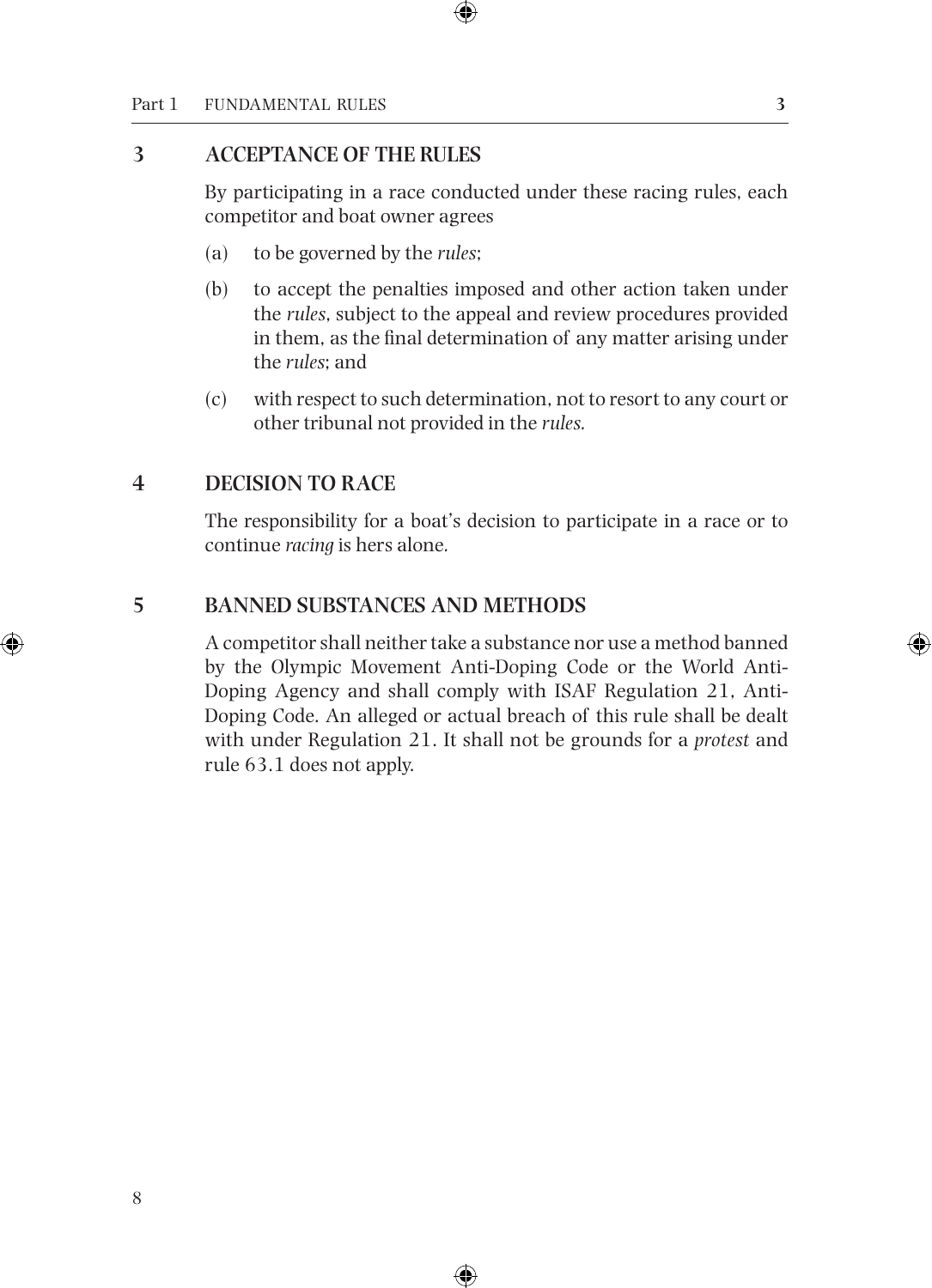# **PART 2** WHEN BOATS MEET

*The rules of Part 2 apply between boats that are sailing in or near the racing area and intend to race, are racing, or have been racing. However, a boat not racing shall not be penalized for breaking one of these rules, except rule 22.1. When a boat sailing under these rules meets a vessel that is not, she shall comply with the* International Regulations for Preventing Collisions at Sea (IRPCAS) *or government right-of-way rules. However, an alleged breach of those rules shall not be grounds for a protest except by the race committee or protest committee. If the sailing instructions so state, the rules of Part 2 are replaced by the rightof-way rules of the* IRPCAS *or by government right-of-way rules.*

 $\bigcirc$ 

## **SECTION A** RIGHT OF WAY

 *A boat has right of way when another boat is required to keep clear of her. However, some rules in Sections B, C and D limit the actions of a right-ofway boat.*

#### **10 ON OPPOSITE TACKS**

⊕

When boats are on opposite *tacks*, a *port-tack* boat shall *keep clear* of a *starboard-tack* boat.

#### **11 ON THE SAME TACK, OVERLAPPED**

When boats are on the same *tack* and *overlapped*, a *windward* boat shall *keep clear* of a *leeward* boat.

#### **12 ON THE SAME TACK, NOT OVERLAPPED**

When boats are on the same *tack* and not *overlapped*, a boat *clear astern* shall *keep clear* of a boat *clear ahead.*

 $\bigoplus$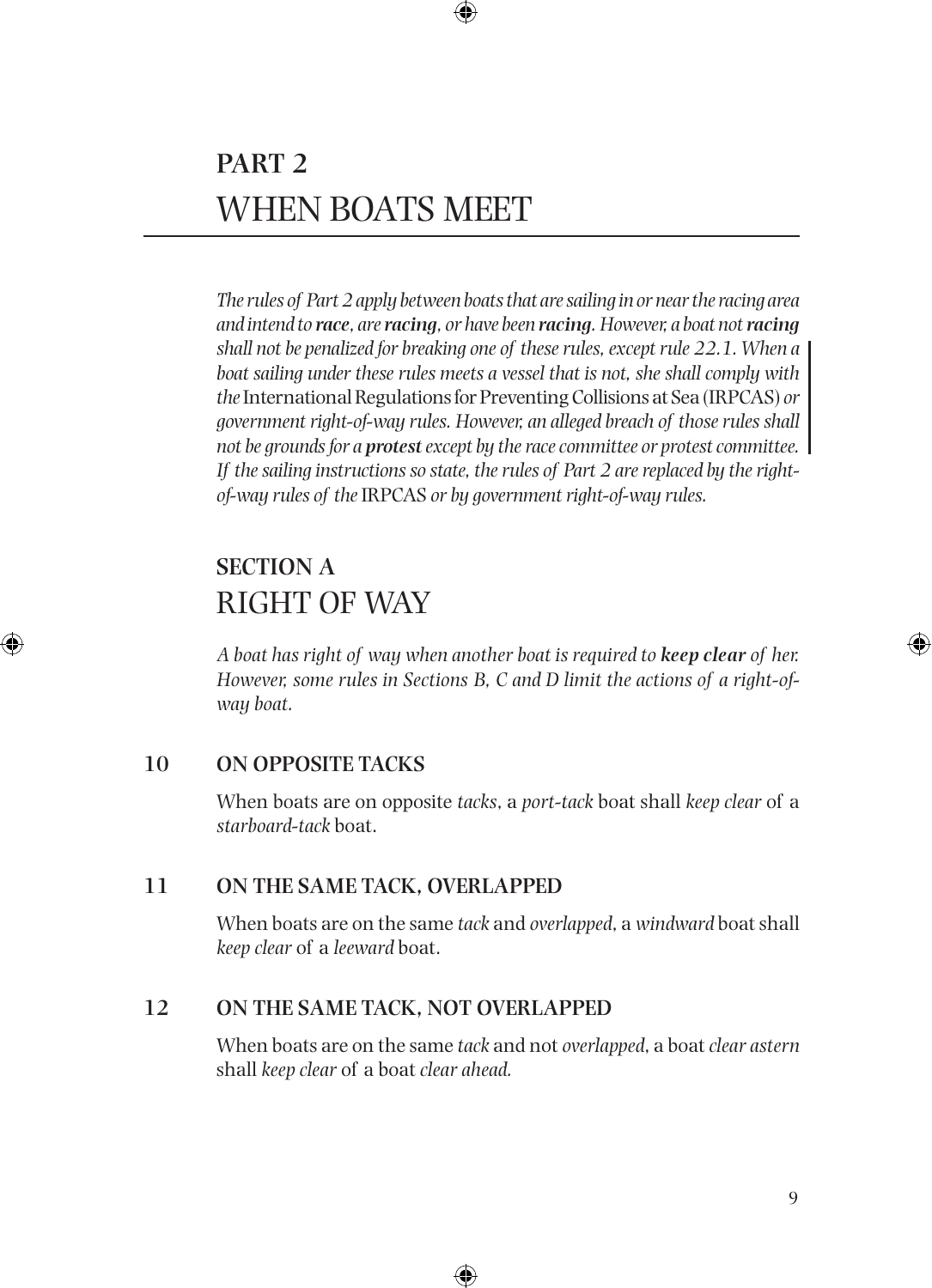#### **13 WHILE TACKING**

After a boat passes head to wind, she shall *keep clear* of other boats until she is on a close-hauled course. During that time rules 10, 11 and 12 do not apply. If two boats are subject to this rule at the same time, the one on the other's port side or the one astern shall *keep clear.*

 $\bigcirc$ 

### **SECTION B** GENERAL LIMITATIONS

#### **14 AVOIDING CONTACT**

A boat shall avoid contact with another boat if reasonably possible. However, a right-of-way boat or one entitled to *room*

- (a) need not act to avoid contact until it is clear that the other boat is not *keeping clear* or giving *room*, and
- (b) shall not be penalized under this rule unless there is contact that causes damage or injury.

#### **15 ACQUIRING RIGHT OF WAY**

When a boat acquires right of way, she shall initially give the other boat *room* to *keep clear*, unless she acquires right of way because of the other boat's actions.

#### **16 CHANGING COURSE**

- **16.1** When a right-of-way boat changes course, she shall give the other boat *room* to *keep clear.*
- **16.2** In addition, when after the starting signal a *port-tack* boat is *keeping clear* by sailing to pass astern of a *starboard-tack* boat, the *starboardtack* boat shall not change course if as a result the *port-tack* boat would immediately need to change course to continue *keeping clear.*

 $\bigoplus$ 

⊕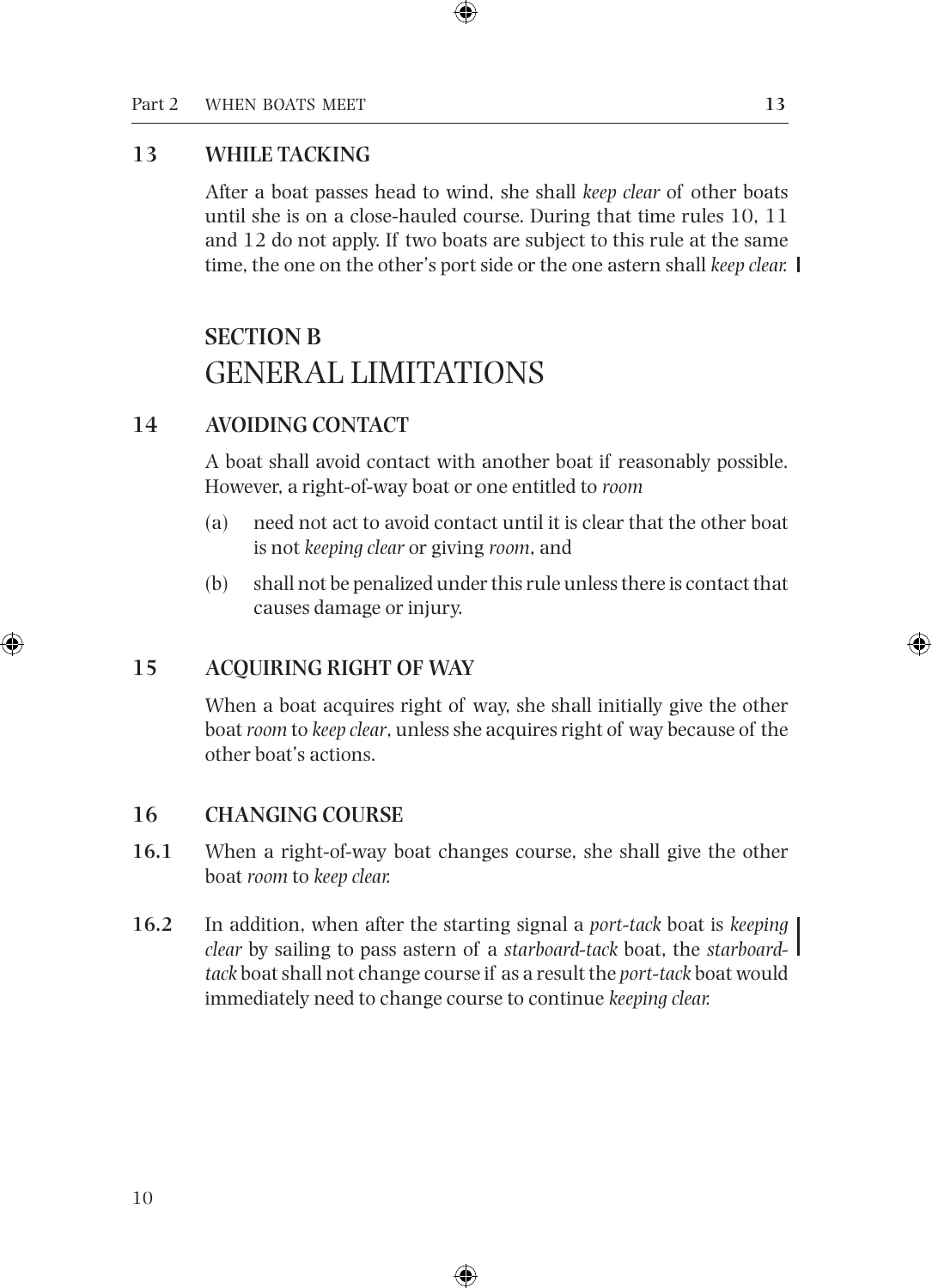#### **17 ON THE SAME TACK; PROPER COURSE**

**17.1** If a boat *clear astern* becomes *overlapped* within two of her hull lengths to *leeward* of a boat on the same *tack*, she shall not sail above her *proper course* while they remain *overlapped* within that distance, unless in doing so she promptly sails astern of the other boat. This rule does not apply if the *overlap* begins while the *windward* boat is required by rule 13 to *keep clear.*

 $\bigcirc$ 

**17.2** Except on a beat to windward, while a boat is less than two of her hull lengths from a *leeward* boat or a boat *clear astern* steering a course to *leeward* of her, she shall not sail below her *proper course* unless she gybes.

## **SECTION C** AT MARKS AND OBSTRUCTIONS

 *To the extent that a Section C rule conflicts with a rule in Section A or B, the Section C rule takes precedence.*

**18 ROUNDING AND PASSING MARKS AND OBSTRUCTIONS** 

*In rule 18, room is room for an inside boat to round or pass between an outside boat and a mark or obstruction, including room to tack or gybe when either is a normal part of the manoeuvre.* 

#### **18.1 When This Rule Applies**

⊕

 Rule 18 applies when boats are about to round or pass a *mark* they are required to leave on the same side, or an *obstruction* on the same side, until they have passed it. However, it does not apply

- (a) at a starting *mark* surrounded by navigable water or at its anchor line from the time the boats are approaching them to *start* until they have passed them, or
- (b) while the boats are on opposite *tacks*, either on a beat to windward or when the *proper course* for one of them, but not both, to round or pass the *mark* or *obstruction* is to tack.

 $\bigoplus$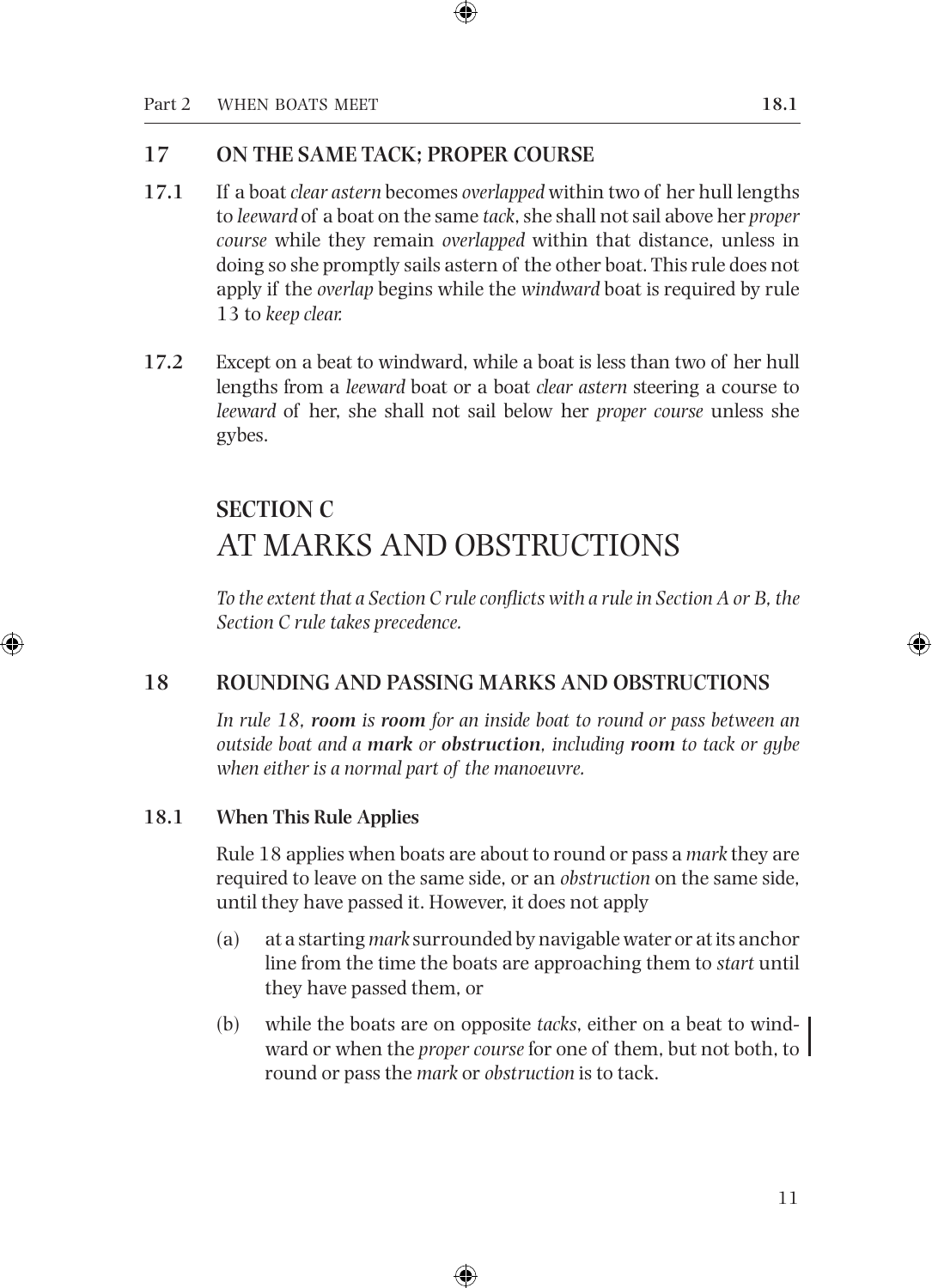#### **18.2 Giving Room; Keeping Clear**

#### (a) **OVERLAPPED – BASIC RULE**

 When boats are *overlapped* the outside boat shall give the inside boat *room* to round or pass the *mark* or *obstruction*, and if the inside boat has right of way the outside boat shall also *keep clear.*  Other parts of rule 18 contain exceptions to this rule.

 $\bigcirc$ 

#### (b) **OVERLAPPED AT THE ZONE**

 If boats were *overlapped* before either of them reached the *twolength zone* and the *overlap* is broken after one of them has reached it, the boat that was on the outside shall continue to give the other boat *room.* If the outside boat becomes *clear astern* or *overlapped* inside the other boat, she is not entitled to *room* and shall *keep clear.* 

#### (c) **NOT OVERLAPPED AT THE ZONE**

 If a boat was *clear ahead* at the time she reached the *two-length zone*, the boat *clear astern* shall thereafter *keep clear.* If the boat *clear astern* becomes *overlapped* outside the other boat, she shall also give the inside boat *room.* If the boat *clear astern* becomes *overlapped* inside the other boat, she is not entitled to *room.* If the boat that was *clear ahead* passes head to wind, rule 18.2(c) no longer applies and remains inapplicable.  $\overline{1}$ 

#### (d) **CHANGING COURSE TO ROUND OR PASS**

When after the starting signal rule 18 applies between two boats 1 and the right-of-way boat is changing course to round or pass a *mark*, rule 16 does not apply between her and the other boat.

#### (e) **OVERLAP RIGHTS**

 If there is reasonable doubt that a boat obtained or broke an *overlap* in time, it shall be presumed that she did not. If the outside boat is unable to give *room* when an *overlap* begins, rules 18.2(a) and 18.2(b) do not apply.

#### **18.3 Tacking at a Mark**

If two boats were approaching a *mark* on opposite *tacks* and one of them completes a tack in the *two-length zone* when the other is fetching the *mark*, rule 18.2 does not apply. The boat that tacked

 $\bigoplus$ 

⊕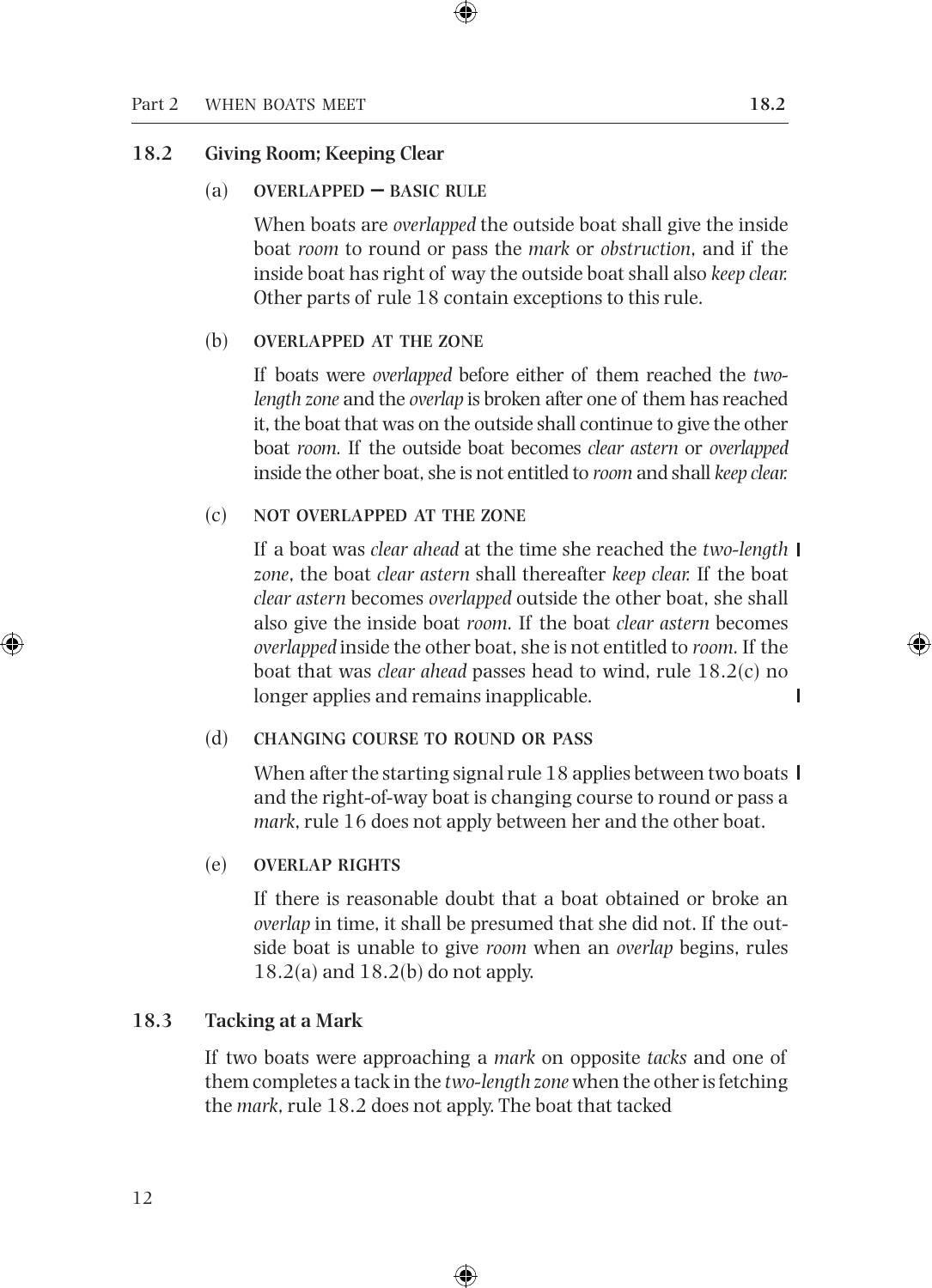$\bigcirc$ 

 (b) shall give *room* if the other boat becomes *overlapped* inside her, in which case rule 15 does not apply.

#### **18.4 Gybing**

⊕

 When an inside *overlapped* right-of-way boat must gybe at a *mark* or *obstruction* to sail her *proper course*, until she gybes she shall sail no farther from the *mark* or *obstruction* than needed to sail that course.

#### **18.5 Passing a Continuing Obstruction**

 While boats are passing a continuing *obstruction*, rules 18.2(b) and 18.2(c) do not apply. A boat *clear astern* that obtains an inside *overlap* is entitled to *room* to pass between the other boat and the *obstruction* only if at the moment the *overlap* begins there is *room* to do so. If there is not, she is not entitled to *room* and shall *keep clear.*

#### **19 ROOM TO TACK AT AN OBSTRUCTION**

- **19.1** When approaching an *obstruction*, a boat sailing close-hauled or above may hail for *room* to tack and avoid another boat on the same *tack.* However, she shall not hail unless safety requires her to make a substantial course change to avoid the *obstruction.* Before tacking she shall give the hailed boat time to respond. The hailed boat shall respond by either
	- (a) tacking as soon as possible, in which case the hailing boat shall also tack as soon as possible, or
	- (b) immediately replying 'You tack', in which case the hailing boat shall tack as soon as possible and the hailed boat shall give *room*, and rules 10 and 13 do not apply.
- **19.2** Rule 19.1 does not apply at a starting *mark* surrounded by navigable water or at its anchor line from the time boats are approaching them to *start* until they have passed them or at a *mark* that the hailed boat can fetch. When rule 19.1 applies, rule 18 does not.

 $\bigoplus$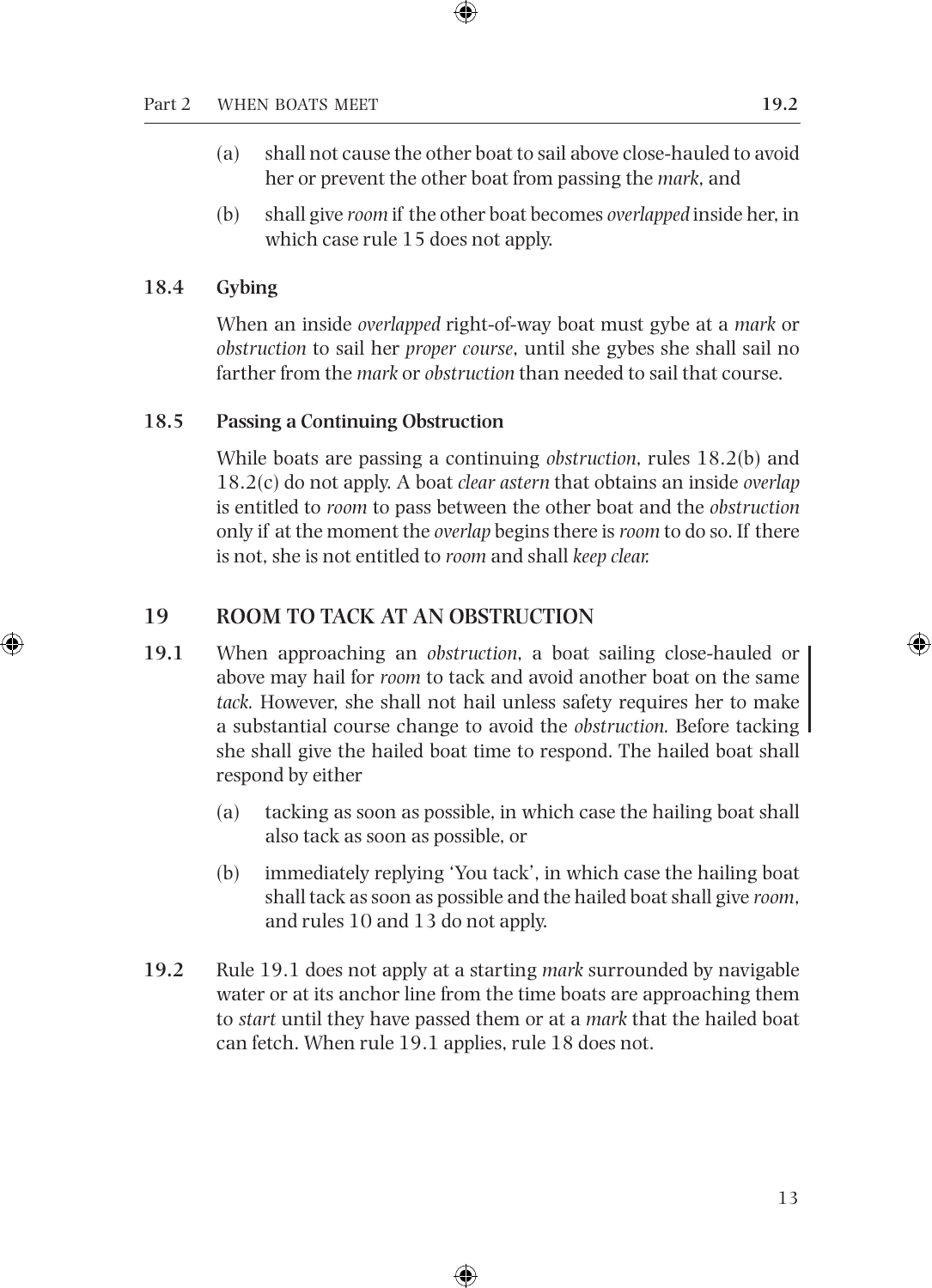### **SECTION D** OTHER RULES

 *When rule 20 or 21 applies between two boats, Section A rules do not.*

⊕

#### **20 STARTING ERRORS; PENALTY TURNS; MOVING ASTERN**

- **20.1** A boat sailing towards the pre-start side of the starting line or its extensions after her starting signal to *start* or to comply with rule 30.1 shall *keep clear* of a boat not doing so until she is completely on the prestart side.
- **20.2** A boat making a penalty turn shall *keep clear* of one that is not.
- **20.3** A boat moving astern by backing a sail shall *keep clear* of one that is not.

#### **21 CAPSIZED, ANCHORED OR AGROUND; RESCUING**

If possible, a boat shall avoid a boat that is capsized or has not regained control after capsizing, is anchored or aground, or is trying to help a person or vessel in danger. A boat is capsized when her masthead is in the water.

#### **22 INTERFERING WITH ANOTHER BOAT**

- **22.1** If reasonably possible, a boat not *racing* shall not interfere with a boat that is *racing.*
- **22.2** A boat shall not change course if her only purpose is to interfere with a boat making a penalty turn or one on another leg or lap of the course.

 $\bigoplus$ 

⊕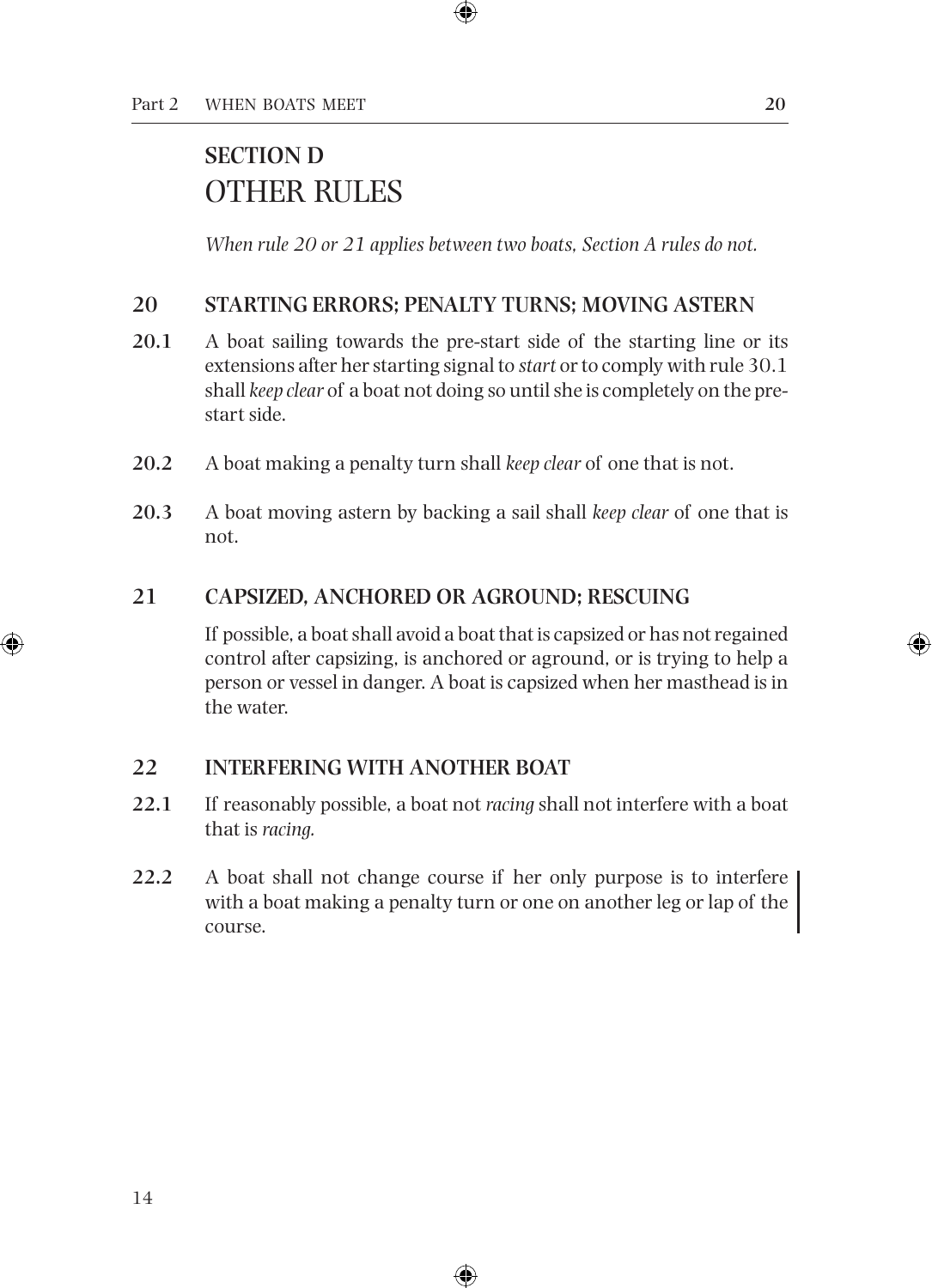# **PART 3** CONDUCT OF A RACE

#### **25 NOTICE OF RACE, SAILING INSTRUCTIONS AND SIGNALS**

⊕

The notice of race and sailing instructions shall be made available to 1 each boat before a race begins. The meanings of the visual and sound signals stated in Race Signals shall not be changed except under rule 86.1(b). The meanings of any other signals that may be used shall be stated in the sailing instructions.

#### **26 STARTING RACES**

♠

Races shall be started by using the following signals. Times shall be taken from the visual signals; the absence of a sound signal shall be disregarded.

| Signal          | Flag and sound                               | Minutes before<br>starting signal |
|-----------------|----------------------------------------------|-----------------------------------|
| Warning         | Class flag; 1 sound                          | 5*                                |
| Preparatory     | P, I, Z, Z with I, or black flag;<br>1 sound | 4                                 |
| One-minute      | Preparatory flag removed;                    |                                   |
|                 | 1 long sound                                 | 1                                 |
| <b>Starting</b> | Class flag removed; 1 sound                  |                                   |

\*or as stated in the sailing instructions

The warning signal for each succeeding class shall be made with or after the starting signal of the preceding class.

#### **27 OTHER RACE COMMITTEE ACTIONS BEFORE THE STARTING SIGNAL**

**27.1** No later than the warning signal, the race committee shall signal or otherwise designate the course to be sailed if the sailing instructions

 $\bigoplus$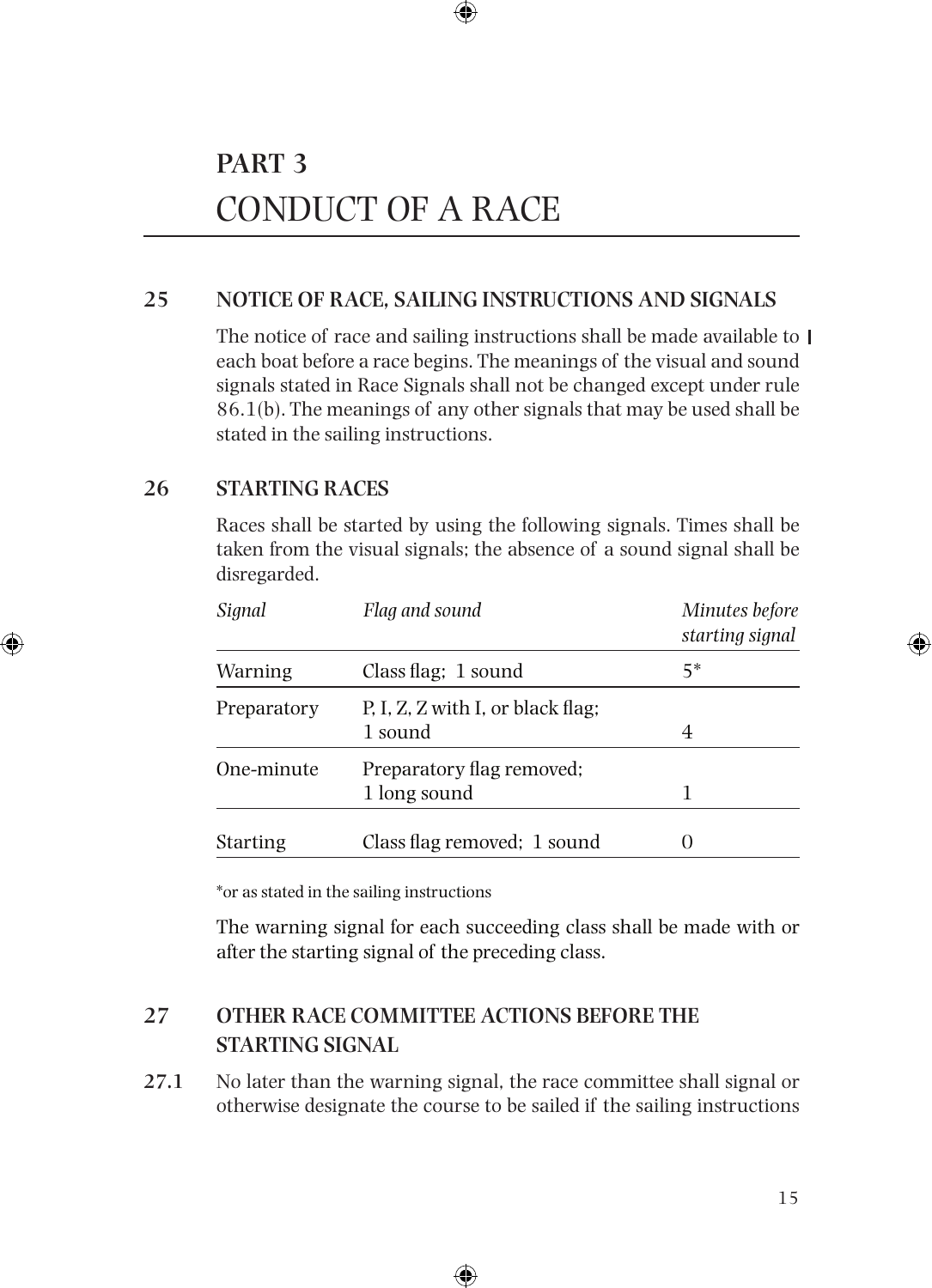have not stated the course, and it may replace one course signal with another and signal that wearing personal buoyancy is required 1 (display flag Y with one sound).

**27.2** No later than the preparatory signal, the race committee may move a starting *mark* and may apply rule 30.

 $\bigcirc$ 

**27.3** Before the starting signal, the race committee may for any reason *postpone* (display flag AP, AP over H, or AP over A, with two sounds) or *abandon* the race (display flag N over H, or N over A, with three sounds).

#### **28 SAILING THE COURSE**

- **28.1** A boat shall *start*, leave each *mark* on the required side in the correct order, and *finish*, so that a string representing her wake after *starting* and until *finishing* would when drawn taut pass each *mark* on the required side and touch each rounding *mark.* She may correct any errors to comply with this rule. After *finishing* she need not cross the finishing line completely.
- **28.2** A boat may leave on either side a *mark* that does not begin, bound or end the leg she is on. However, she shall leave a starting *mark* on the required side when she is approaching the starting line from its prestart side to *start.*

#### **29 RECALLS**

⊕

#### **29.1 Individual Recall**

When at a boat's starting signal any part of her hull, crew or equipment is on the course side of the starting line or she must comply with rule 30.1, the race committee shall promptly display flag X with one I sound. The flag shall be displayed until all such boats are completely on the pre-start side of the starting line or its extensions and have complied with rule 30.1 if it applies, but not later than four minutes after the starting signal or one minute before any later starting signal, whichever is earlier.

 $\bigoplus$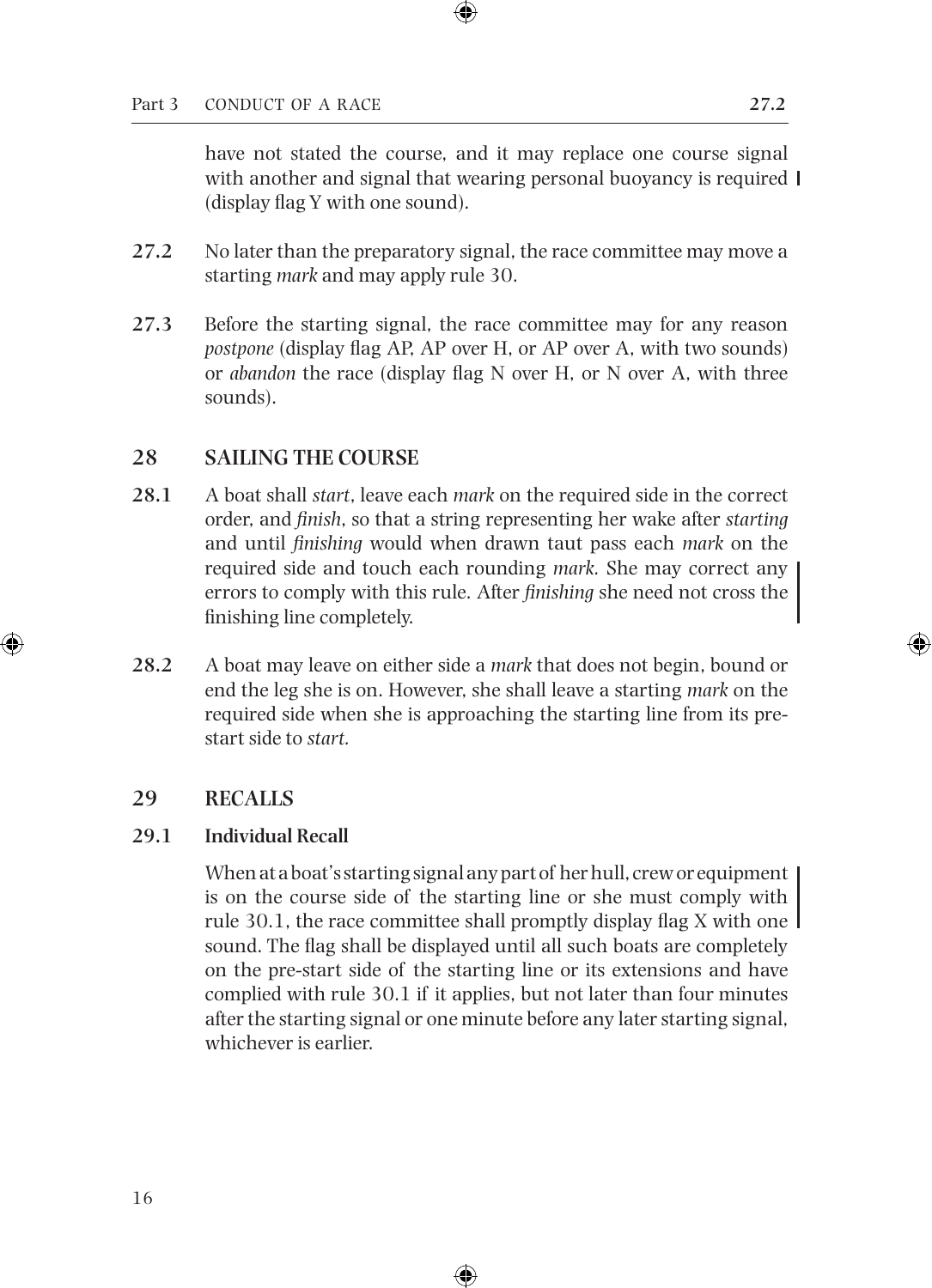#### **29.2 General Recall**

When at the starting signal the race committee is unable to identify boats that are on the course side of the starting line or to which rule 30 applies, or there has been an error in the starting procedure, the race committee may signal a general recall (display the First Substitute with two sounds). The warning signal for a new start for the recalled class shall be made one minute after the First Substitute is removed (one sound), and the starts for any succeeding classes shall follow the new start.

 $\bigcirc$ 

#### **30 STARTING PENALTIES**

#### **30.1 Round-an-End Rule**

If flag I has been displayed, and any part of a boat's hull, crew or  $\parallel$ equipment is on the course side of the starting line or its extensions during the minute before her starting signal, she shall thereafter sail from the course side across an extension to the pre-start side before *starting.*

#### **30.2 20% Penalty Rule**

⊕

If flag Z has been displayed, no part of a boat's hull, crew or equipment 1 shall be in the triangle formed by the ends of the starting line and the first *mark* during the minute before her starting signal. If a boat breaks this rule and is identified, she shall receive, without a hearing, a 20% scoring penalty calculated as stated in rule 44.3(c). She shall be penalized even if the race is restarted, resailed or rescheduled, but not if it is *postponed* or *abandoned* before the starting signal.

#### **30.3 Black Flag Rule**

If a black flag has been displayed, no part of a boat's hull, crew or equipment shall be in the triangle formed by the ends of the starting line and the first *mark* during the minute before her starting signal. If a boat breaks this rule and is identified, she shall be disqualified without a hearing, even if the race is restarted, resailed or rescheduled, but not if it is *postponed* or *abandoned* before the starting signal. If a general recall is signalled or the race is *abandoned* after the starting signal, the race committee shall display her sail number before the next warning signal for that race, and if the race is restarted or resailed she shall not

 $\bigoplus$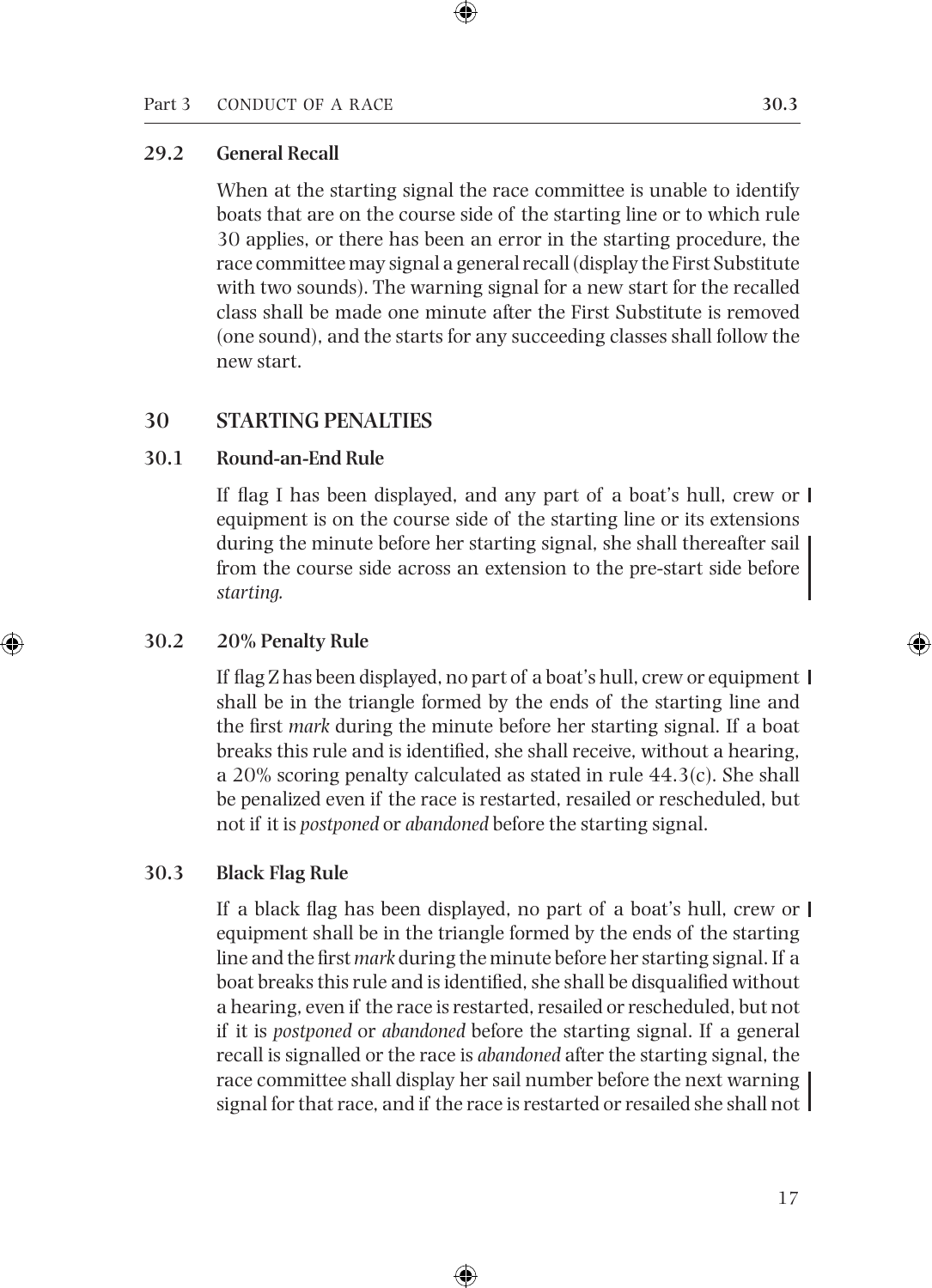sail in it. If she does so, her disqualification shall not be excluded in calculating her series score. If this rule applies rule 29.1 does not. T

#### **31 TOUCHING A MARK**

**31.1** While *racing*, a boat shall not touch a starting *mark* before *starting*, a *mark* that begins, bounds or ends the leg of the course on which she is sailing, or a finishing *mark* after *finishing.*

 $\bigcirc$ 

**31.2** A boat that has broken rule 31.1 may, after getting well clear of other boats as soon as possible, take a penalty by promptly making one turn including one tack and one gybe. When a boat takes the penalty after touching a finishing *mark*, she shall sail completely to the course side of the line before *finishing.* However, if a boat has gained a significant advantage in the race or series by touching the *mark* her penalty shall be to retire.

#### **32 SHORTENING OR ABANDONING AFTER THE START**

- **32.1** After the starting signal, the race committee may shorten the course (display flag S with two sounds) or *abandon* the race (display flag N, N over H, or N over A, with three sounds), as appropriate,
	- (a) because of an error in the starting procedure,
	- (b) because of foul weather,
	- (c) because of insufficient wind making it unlikely that any boat will *finish* within the time limit,
	- (d) because a *mark* is missing or out of position, or
	- (e) for any other reason directly affecting the safety or fairness of the competition,

 or may shorten the course so that other scheduled races can be sailed. However, after one boat has sailed the course and *finished* within the time limit, if any, the race committee shall not *abandon* the race without considering the consequences for all boats in the race or series.

**32.2** If the race committee signals a shortened course (displays flag S with two sounds), the finishing line shall be,

 $\bigoplus$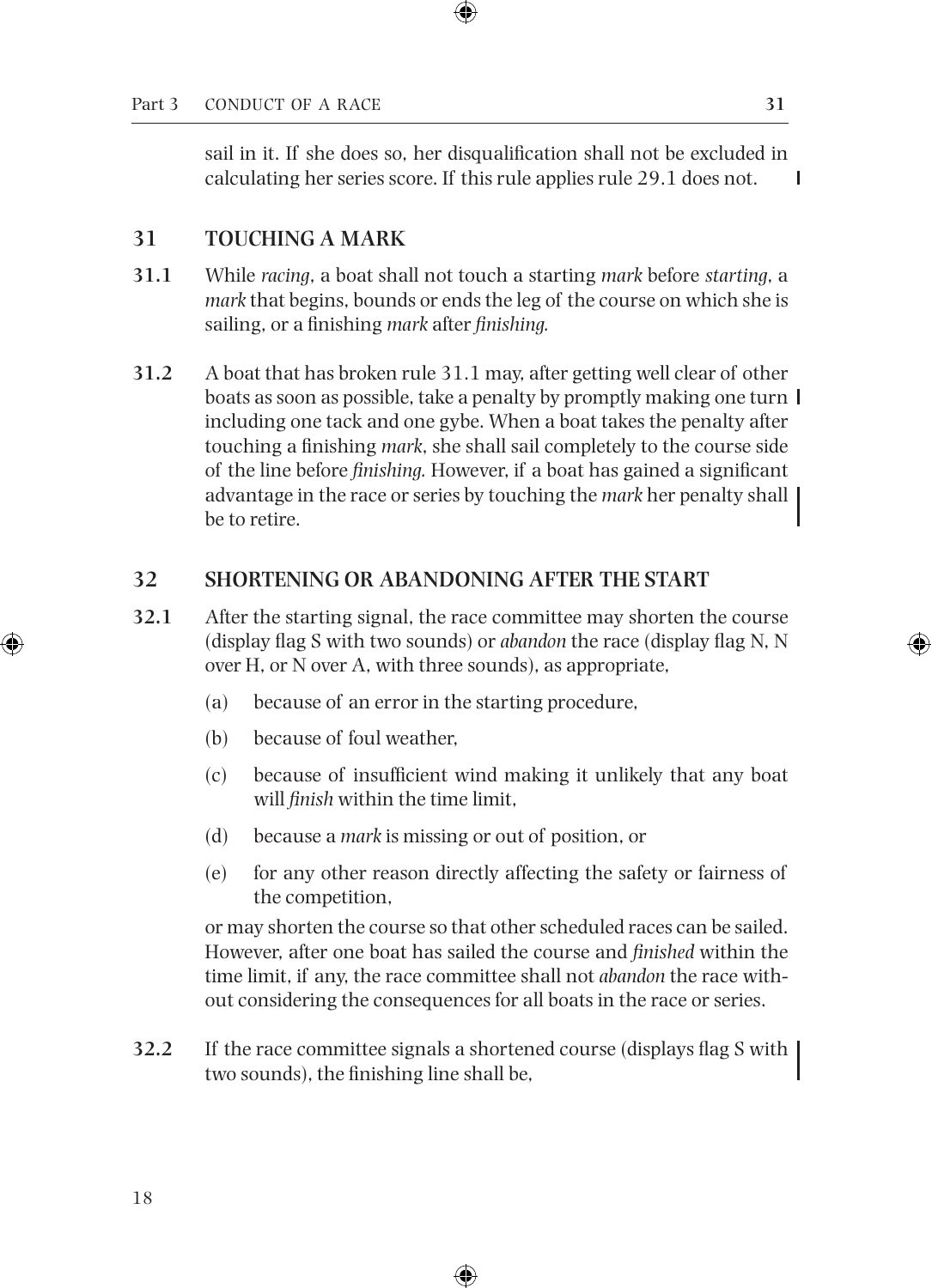(a) at a rounding *mark*, between the *mark* and a staff displaying flag S;

 $\bigcirc$ 

- (b) at a line boats are required to cross at the end of each lap, that line;
- (c) at a gate, between the gate *marks.*

#### **33 CHANGING THE NEXT LEG OF THE COURSE**

The race committee may change a leg of the course that begins at a rounding *mark* by changing the position of the next *mark* (or the finishing line) and signalling all boats before they begin the leg. The next *mark* need not be in position at that time.

- (a) If the direction of the leg will be changed, the signal shall be the display of flag C with repetitive sounds and either
	- (1) the new compass bearing or
	- (2) a green triangular flag or board for a change to starboard or a red rectangular flag or board for a change to port.
- (b) If the length of the leg will be changed, the signal shall be the display of flag C with repetitive sounds and a '–' if the leg will be shortened or a '+' if the leg will be lengthened.
- (c) Subsequent legs may be changed without further signalling to maintain the course shape.

#### **34 MARK MISSING**

⊕

If a *mark* is missing or out of position, the race committee shall, if possible,

- (a) replace it in its correct position or substitute a new one of similar appearance, or
- (b) substitute an object displaying flag M and make repetitive sound signals.

#### **35 TIME LIMIT AND SCORES**

If one boat sails the course as required by rule 28.1 and *finishes* within the time limit, if any, all boats that *finish* shall be scored according to

€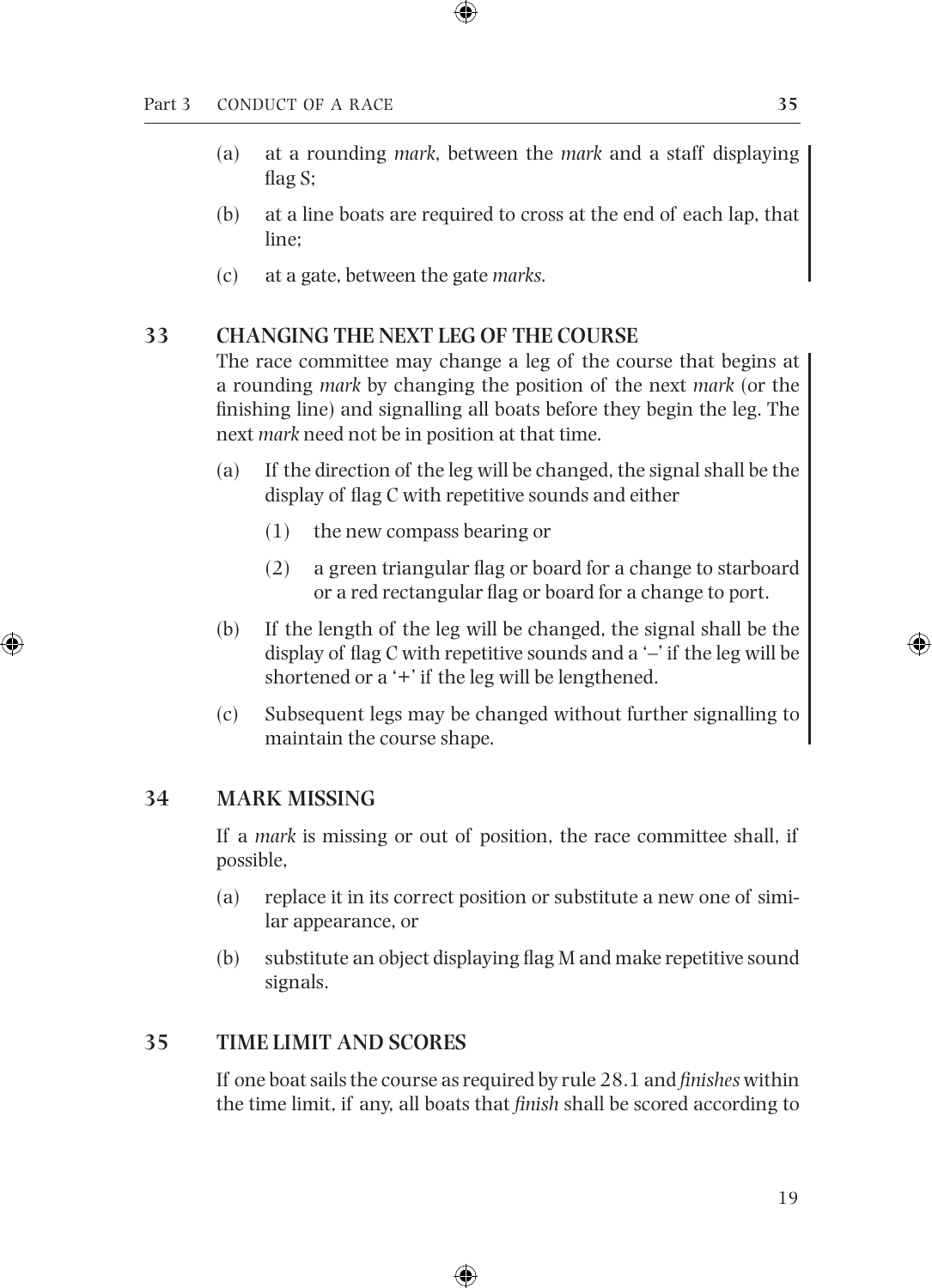⊕

their finishing places unless the race is *abandoned.* If no boat *finishes* within the time limit, the race committee shall *abandon* the race.

 $\bigoplus$ 

#### **36 RACES RESTARTED OR RESAILED**

If a race is restarted or resailed, a breach of a *rule*, other than rule 30.3, in the original race shall not prohibit a boat from competing or, except under rule 30.2, 30.3 or 69, cause her to be penalized.

 $\bigoplus$ 

◈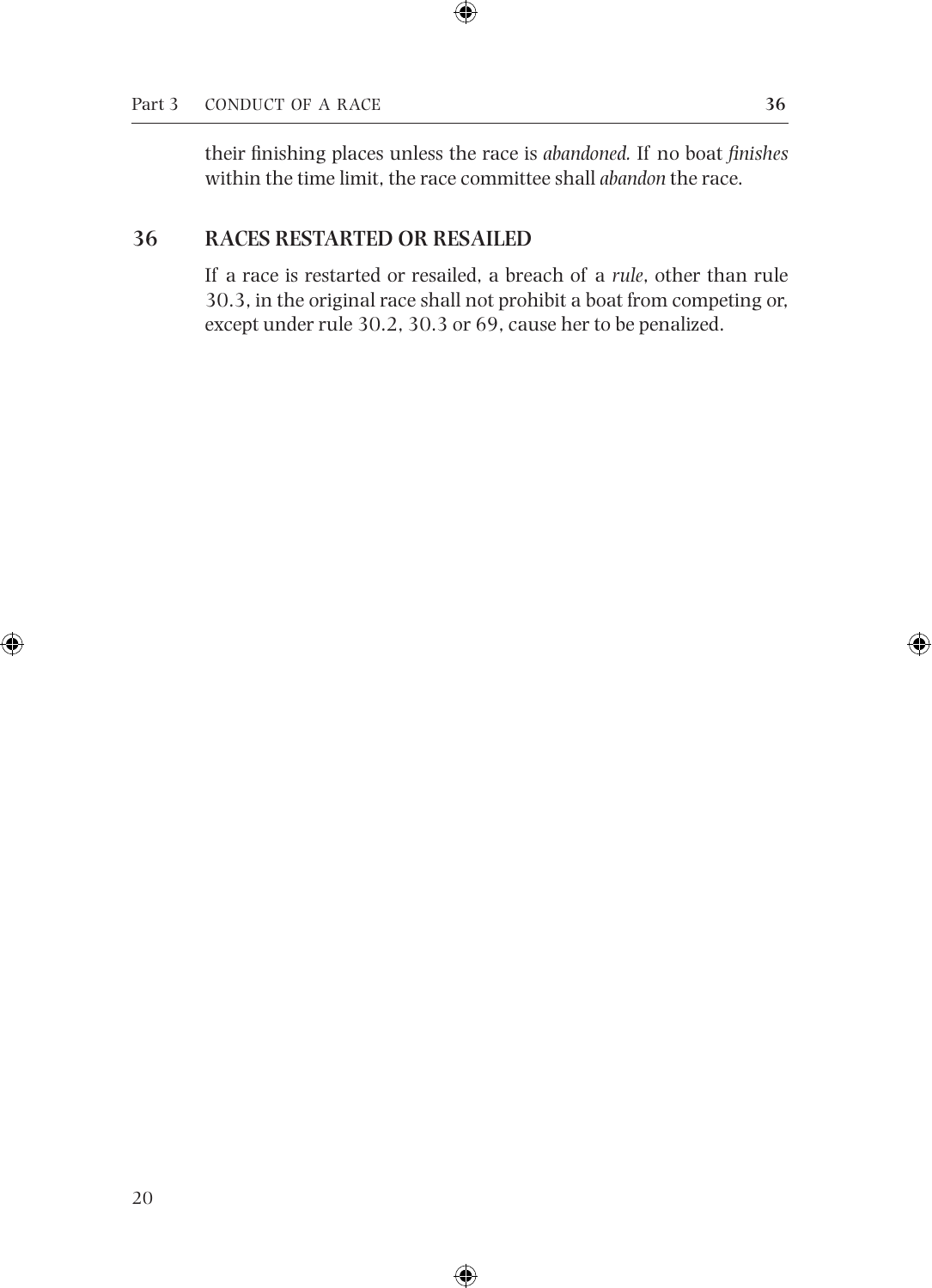# **PART 4** OTHER REQUIREMENTS WHEN RACING

 *Part 4 rules apply only to boats racing.*

#### **40 PERSONAL BUOYANCY; HARNESSES**

**40.1** When flag Y is displayed with one sound before or with the warning signal, competitors shall wear life-jackets or other adequate personal buoyancy. Wet suits and dry suits are not adequate personal buoyancy.

 $\bigcirc$ 

**40.2** A trapeze or hiking harness shall have a device that can quickly release the competitor from the boat at any time while in use.

 *Note: This rule takes effect on 1 January 2006*.

#### **41 OUTSIDE HELP**

⊕

A boat shall not receive help from any outside source, except

- (a) help as provided for in rule 1;
- (b) help for an ill or injured crew member;
- (c) after a collision, help from the crew of the other boat to get clear;
- (d) help in the form of information freely available to all boats;
- (e) unsolicited information from a disinterested source, which may be another boat in the same race.

#### **42 PROPULSION**

#### **42.1 Basic Rule**

Except when permitted in rule 42.3 or 45, a boat shall compete by using only the wind and water to increase, maintain or decrease her speed. Her crew may adjust the trim of sails and hull, and perform other acts of seamanship, but shall not otherwise move their bodies to propel the boat.

 $\bigoplus$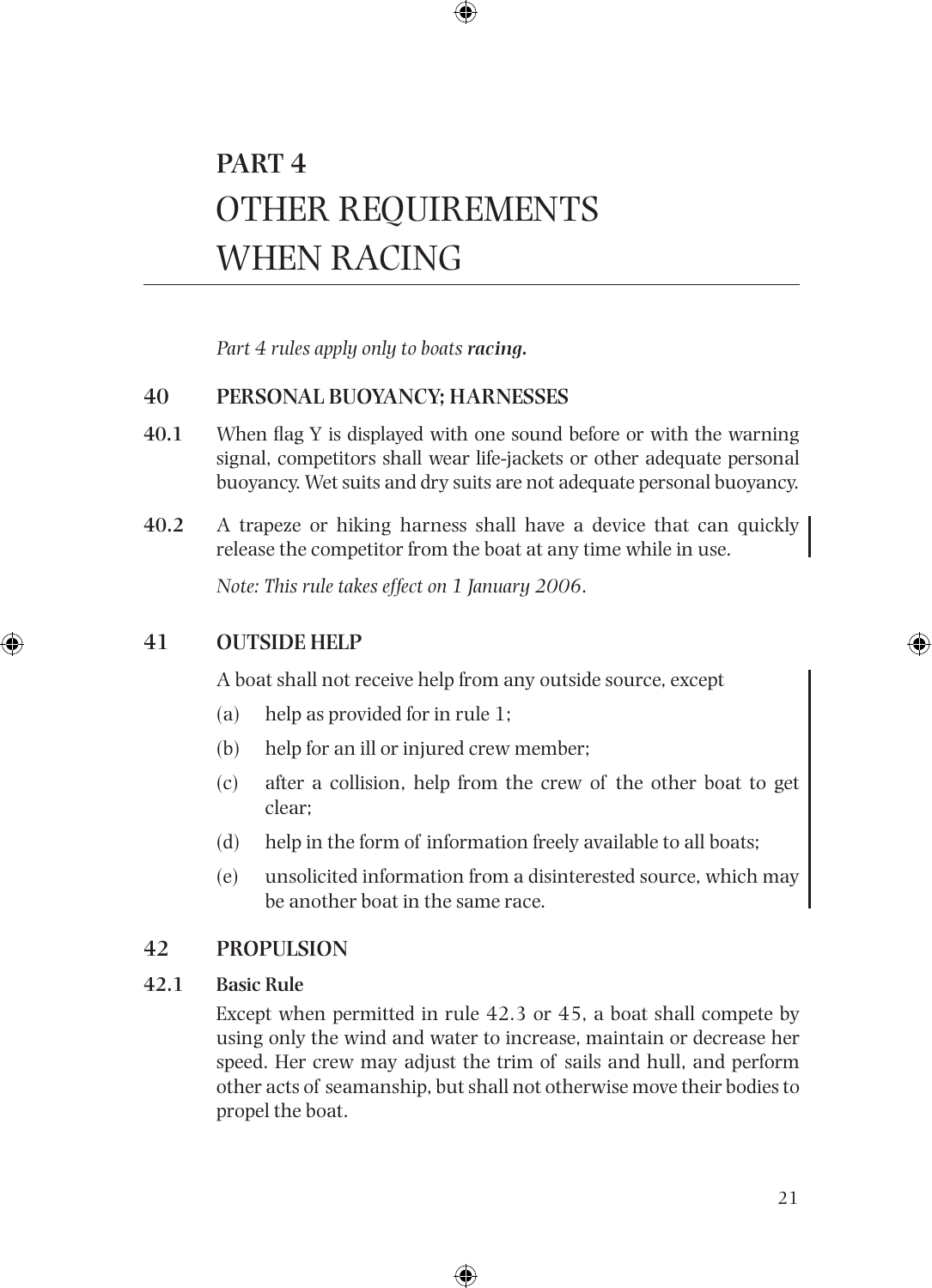#### **42.2 Prohibited Actions**

Without limiting the application of rule 42.1, these actions are prohibited:

 $\bigcirc$ 

- (a) pumping: repeated fanning of any sail either by pulling in and releasing the sail or by vertical or athwartships body movement;
- (b) rocking: repeated rolling of the boat, induced by
	- (1) body movement,
	- (2) repeated adjustment of the sails or centreboard, or
	- (3) steering;
- (c) ooching: sudden forward body movement, stopped abruptly;
- (d) sculling: repeated movement of the helm that is either forceful or that propels the boat forward or prevents her from moving astern;
- (e) repeated tacks or gybes unrelated to changes in the wind or to tactical considerations.

#### **42.3 Exceptions**

⊕

- (a) A boat may be rolled to facilitate steering.
- (b) A boat's crew may move their bodies to exaggerate the rolling that facilitates steering the boat through a tack or a gybe, provided that, just after the tack or gybe is completed, the boat's speed is not greater than it would have been in the absence of the tack or gybe*.*
- (c) Except on a beat to windward, when surfing (rapidly accelerating down the leeward side of a wave) or planing is possible, the boat's crew may pull the sheet and the guy controlling any sail in order to initiate surfing or planing, but only once for each wave or gust of wind.
- (d) When a boat is above a close-hauled course and either stationary or moving slowly, she may scull to turn to a closehauled course.
- (e) A boat may reduce speed by repeatedly moving her helm.

 $\bigoplus$ 

⊕

I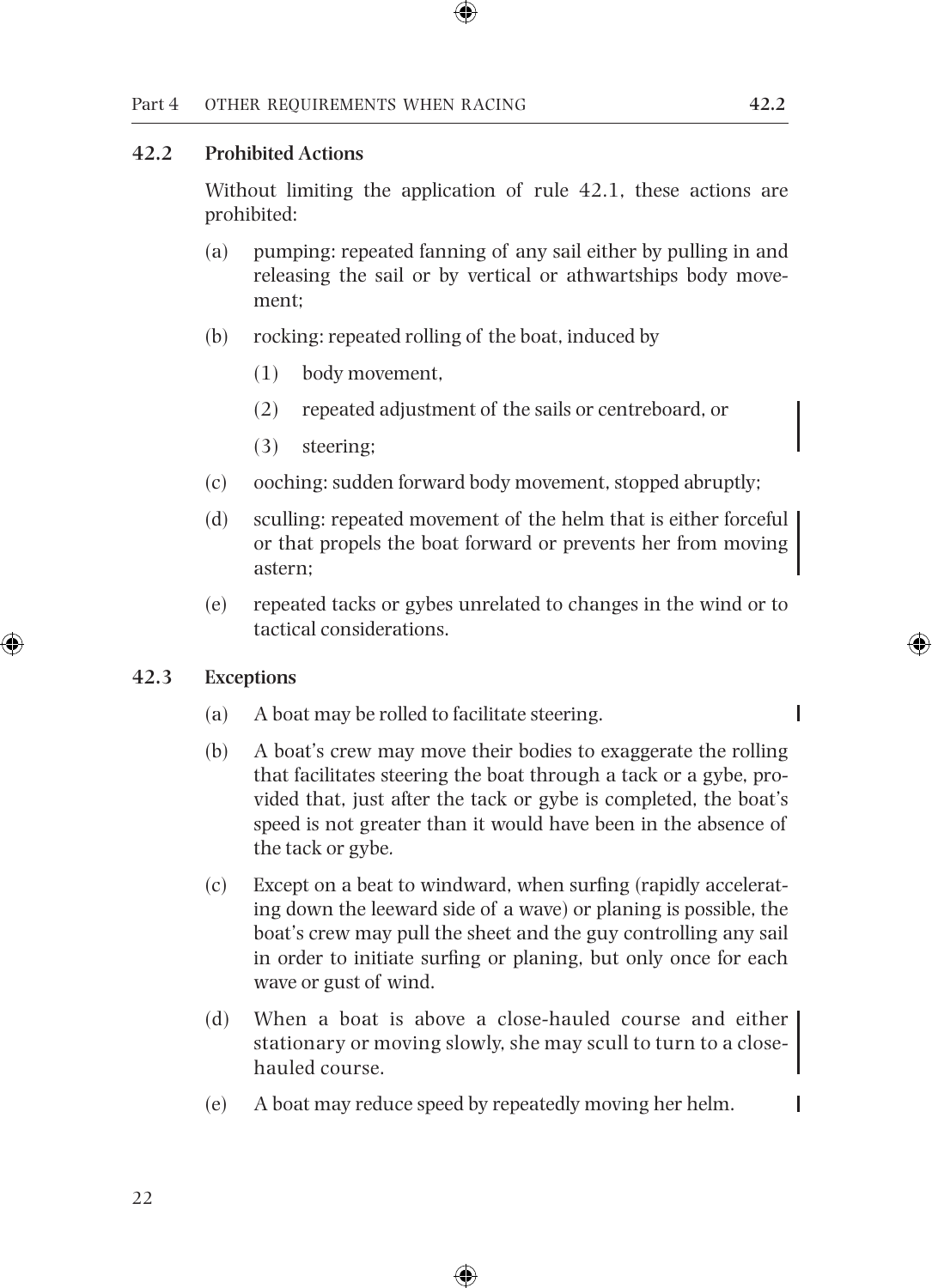(f) Any means of propulsion may be used to help a person or another vessel in danger.

⊕

 (g) To get clear after grounding or colliding with another boat or object, a boat may use force applied by the crew of either boat and any equipment other than a propulsion engine.

*Note: Interpretations of rule 42 are available at the ISAF website (www. sailing.org) or by mail upon request.*

#### **43 COMPETITOR CLOTHING AND EQUIPMENT**

- **43.1** (a) Competitors shall not wear or carry clothing or equipment for the purpose of increasing their weight.
	- (b) Furthermore, a competitor's clothing and equipment shall not weigh more than 8 kilograms, excluding a hiking or trapeze harness and clothing (including footwear) worn only below the knee. Class rules or sailing instructions may specify a lower weight or a higher weight up to 10 kilograms. Class rules may include footwear and other clothing worn below the knee within that weight. A hiking or trapeze harness shall have positive buoyancy and shall not weigh more than 2 kilograms, except that class rules may specify a higher weight up to 4 kilograms. Weights shall be determined as required by Appendix H.
	- (c) When a measurer in charge of weighing clothing and equipment believes a competitor may have broken rule 43.1(a) or 43.1(b) he shall report the matter in writing to the race committee, which shall protest the boat of the competitor.
- **43.2** Rule 43.1(b) does not apply to boats required to be equipped with lifelines.

 $\bigoplus$ 

#### **44 PENALTIES FOR BREAKING RULES OF PART 2**

#### **44.1 Taking a Penalty**

⊕

A boat that may have broken a rule of Part 2 while *racing* may take a penalty at the time of the incident. Her penalty shall be a Two-Turns Penalty unless the sailing instructions specify the use of the Scoring  $\vert$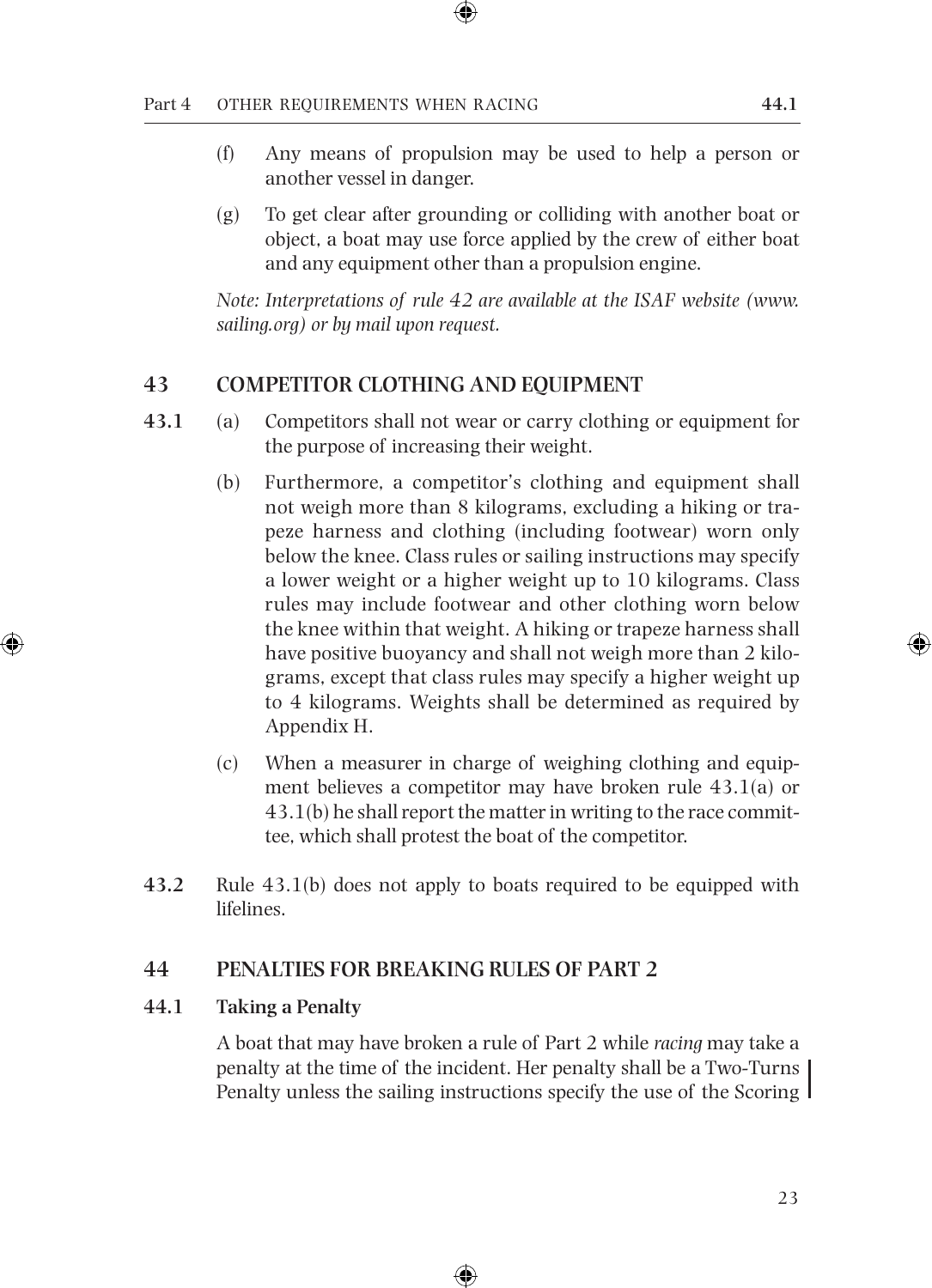Penalty or some other penalty. However, if she caused injury or serious damage or gained a significant advantage in the race or series by her breach her penalty shall be to retire.

⊕

#### **44.2 Two-Turns Penalty**

After getting well clear of other boats as soon after the incident as possible, a boat takes a Two-Turns Penalty by promptly making two turns in the same direction, including two tacks and two gybes. When a boat takes the penalty at or near the finishing line, she shall sail completely to the course side of the line before *finishing.* 

#### **44.3 Scoring Penalty**

- (a) A boat takes a Scoring Penalty by displaying a yellow flag at the first reasonable opportunity after the incident, keeping it displayed until *finishing*, and calling the race committee's attention to it at the finishing line. At that time she shall also inform the race committee of the identity of the other boat involved in the incident. If this is impracticable, she shall do so at the first reasonable opportunity within the time limit for *protests.*
- (b) If a boat displays a yellow flag, she shall also comply with the other parts of rule 44.3(a).
- (c) The boat's penalty score shall be the score for the place worse than her actual finishing place by the number of places stated in the sailing instructions, except that she shall not be scored worse than Did Not Finish. When the sailing instructions do not state the number of places, the number shall be the whole number (rounding 0.5 upward) nearest to 20% of the number of boats entered. The scores of other boats shall not be changed; therefore, two boats may receive the same score.

#### **44.4 Limits on Penalties**

 (a) When a boat intends to take a penalty as provided in rule 44.1 and in the same incident has touched a *mark*, she need not take the penalty provided in rule 31.2.

 $\bigoplus$ 

 $\overline{1}$ 

⊕

♠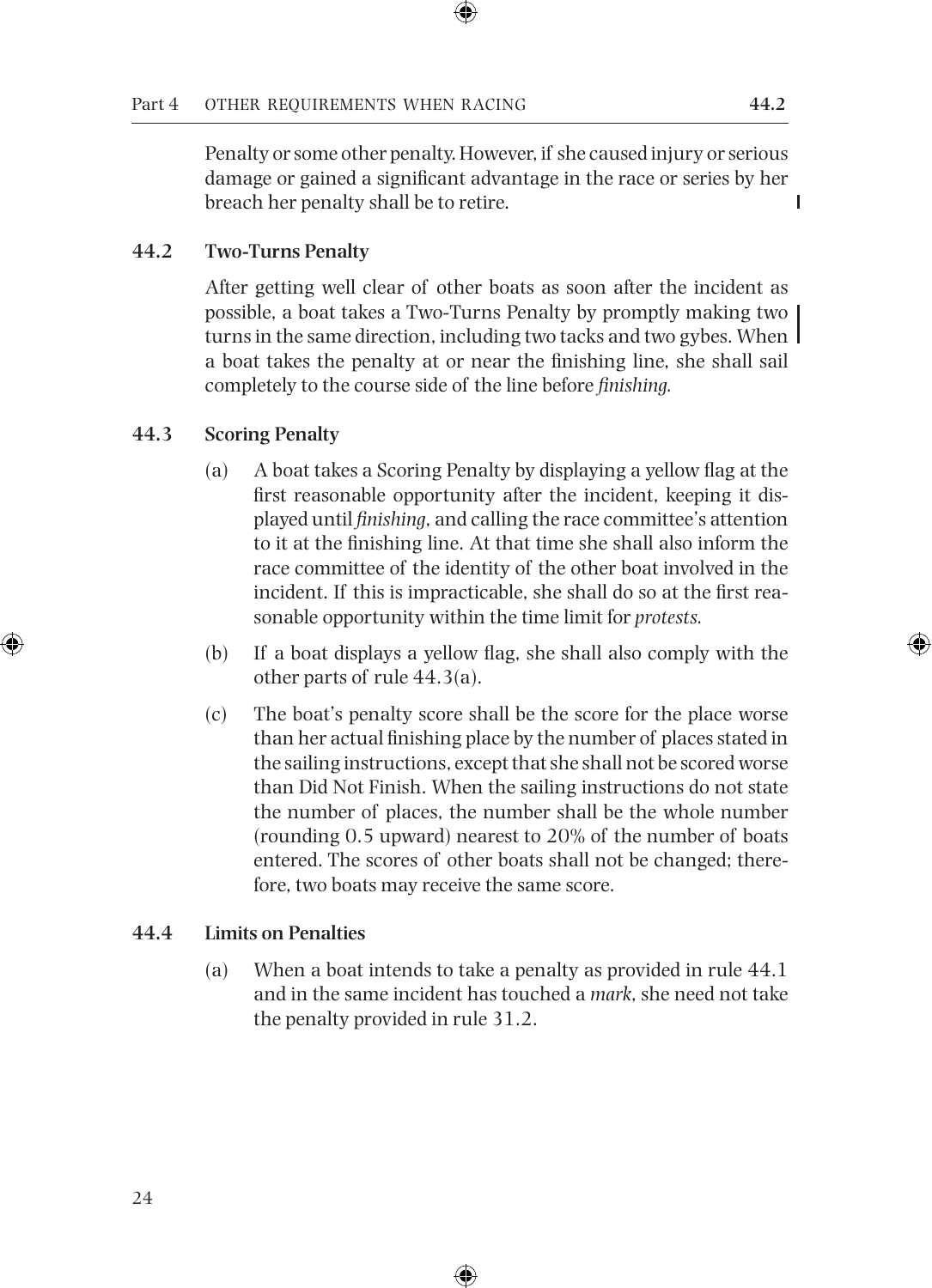(b) A boat that takes a penalty shall not be penalized further with respect to the same incident unless she failed to retire when rule 44.1 required her to do so.

 $\bigcirc$ 

#### **45 HAULING OUT; MAKING FAST; ANCHORING**

A boat shall be afloat and off moorings at her preparatory signal. Thereafter, she shall not be hauled out or made fast except to bail out, reef sails or make repairs. She may anchor or the crew may stand on the bottom. She shall recover the anchor before continuing in the race unless she is unable to do so.

#### **46 PERSON IN CHARGE**

♠

A boat shall have on board a person in charge designated by the member or organization that entered the boat. See rule 75.

#### **47 LIMITATIONS ON EQUIPMENT AND CREW**

- **47.1** A boat shall use only the equipment on board at her preparatory signal.
- **47.2** No person on board shall intentionally leave, except when ill or injured, or to help a person or vessel in danger, or to swim. A person leaving the boat by accident or to swim shall be back on board before the boat continues in the race.

#### **48 FOG SIGNALS AND LIGHTS**

When safety requires, a boat shall sound fog signals and show lights as required by the *International Regulations for Preventing Collisions at Sea* or applicable government rules.

#### **49 CREW POSITION**

**49.1** Competitors shall use no device designed to position their bodies outboard, other than hiking straps and stiffeners worn under the thighs.

 $\bigoplus$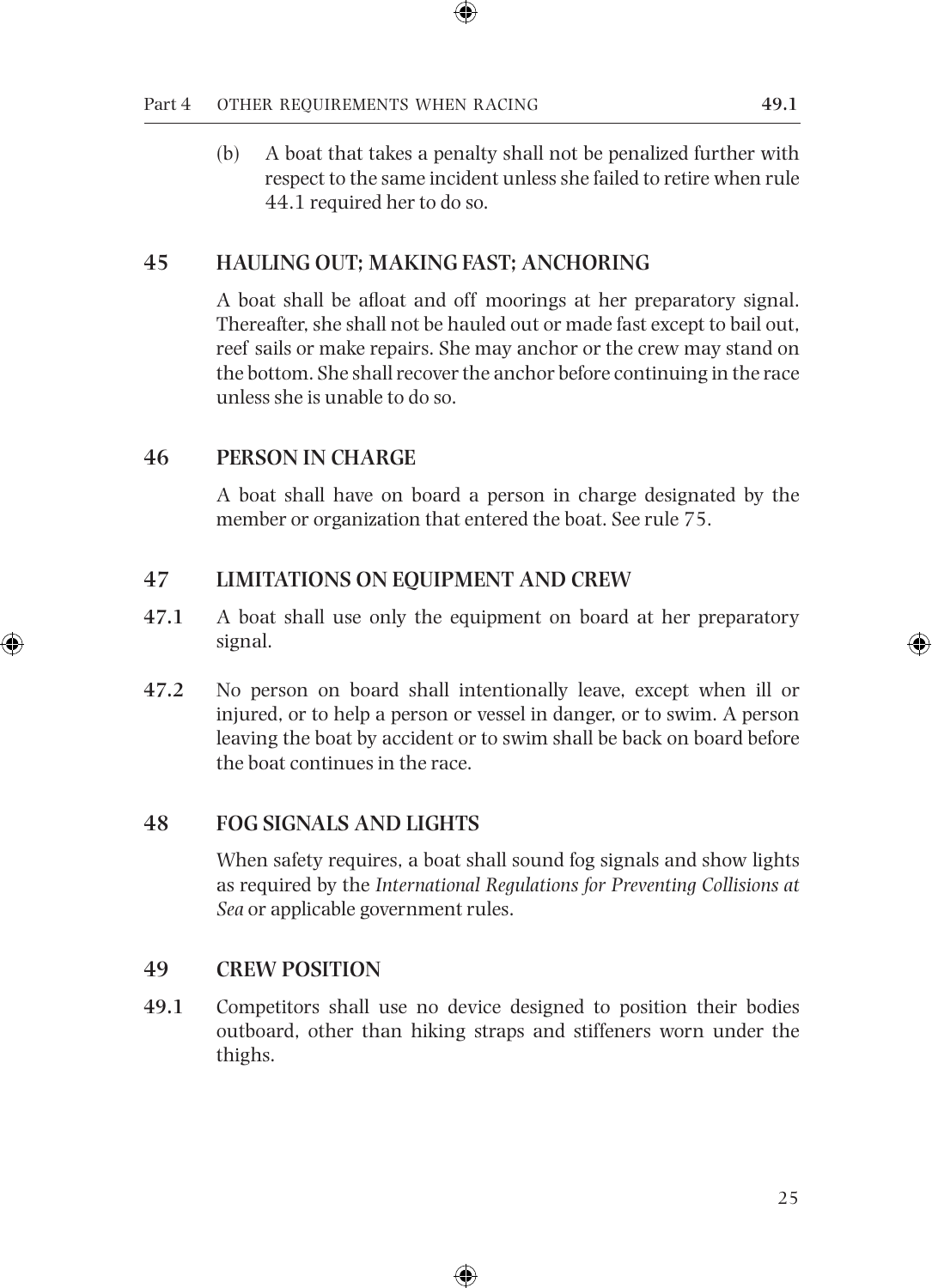#### Part 4 OTHER REQUIREMENTS WHEN RACING **49.2**

**49.2** When lifelines are required by the class rules or the sailing instructions they shall be taut, and competitors shall not position any part of their torsos outside them, except briefly to perform a necessary task. On boats equipped with upper and lower lifelines of wire, a competitor sitting on the deck facing outboard with his waist inside the lower lifeline may have the upper part of his body outside the upper lifeline.

 $\bigcirc$ 

#### **50 SETTING AND SHEETING SAILS**

#### **50.1 Changing Sails**

When headsails or spinnakers are being changed, a replacing sail may be fully set and trimmed before the replaced sail is lowered. However, only one mainsail and, except when changing, only one spinnaker shall be carried set at a time.

#### **50.2 Spinnaker Poles; Whisker Poles**

Only one spinnaker pole or whisker pole shall be used at a time except when gybing. When in use, it shall be attached to the foremost mast.

#### **50.3 Use of Outriggers**

⊕

- (a) No sail shall be sheeted over or through an outrigger, except as permitted in rule 50.3(b) or 50.3(c). An outrigger is any fitting or other device so placed that it could exert outward pressure on a sheet or sail at a point from which, with the boat upright, a vertical line would fall outside the hull or deck planking. For the purpose of this rule, bulwarks, rails and rubbing strakes are not part of the hull or deck planking and the following are not outriggers: a bowsprit used to secure the tack of a working sail, a bumkin used to sheet the boom of a working sail, or a boom of a boomed headsail that requires no adjustment when tacking.
- (b) Any sail may be sheeted to or led above a boom that is regularly used for a working sail and is permanently attached to the mast from which the head of the working sail is set.
- (c) A headsail may be sheeted or attached at its clew to a spinnaker pole or whisker pole, provided that a spinnaker is not set.

 $\bigoplus$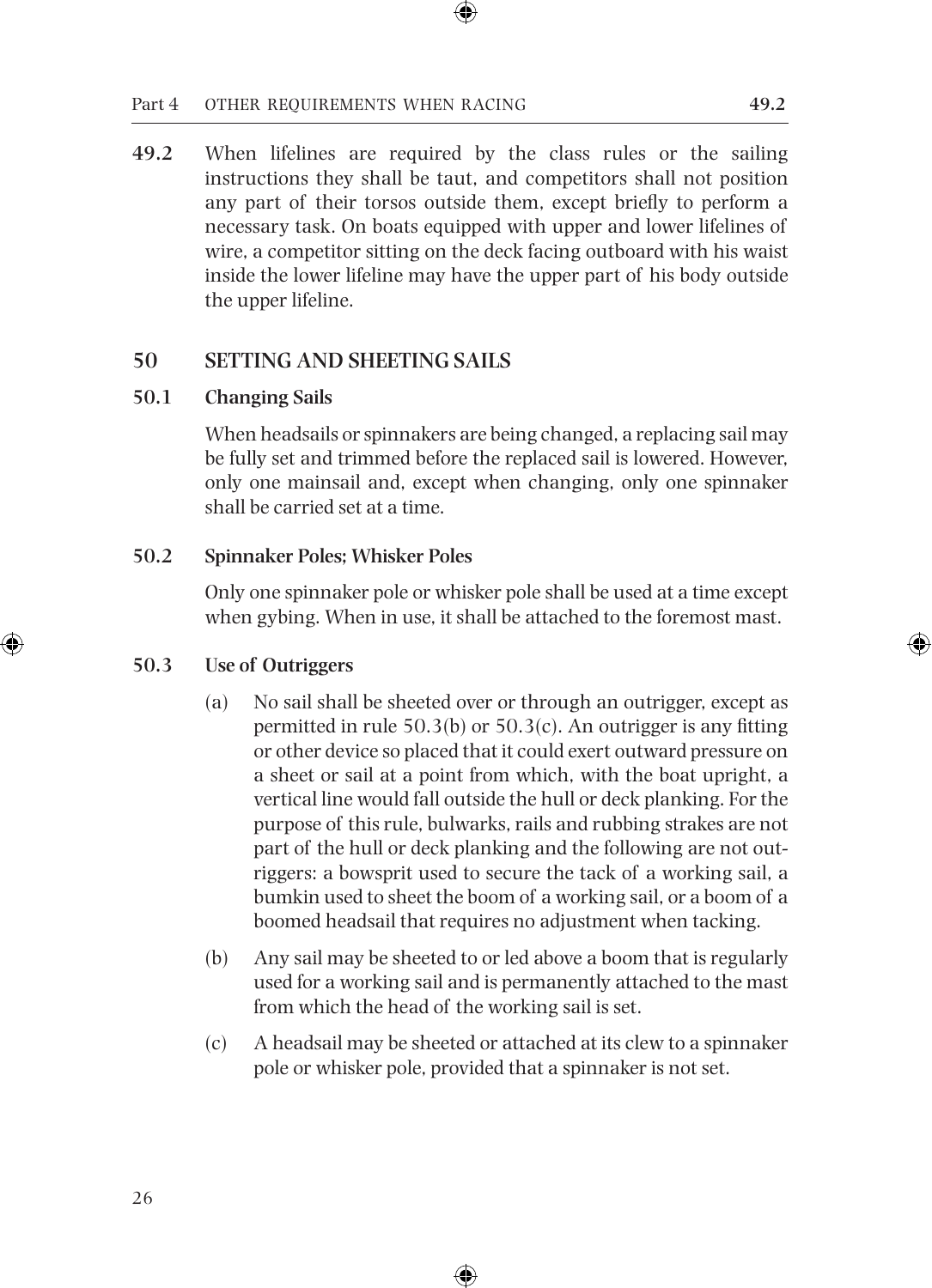#### **50.4 Headsails**

The difference between a headsail and a spinnaker is that the mid-girth of a headsail, measured from the mid-points of its luff and leech, does not exceed 50% of the length of its foot, and no other intermediate girth exceeds a percentage similarly proportional to its distance from the head of the sail. A sail tacked down behind the foremost mast is not a headsail.

⊕

#### **51 MOVABLE BALLAST**

All movable ballast shall be properly stowed, and water, dead weight or ballast shall not be moved for the purpose of changing trim or stability. Floorboards, bulkheads, doors, stairs and water tanks shall be left in place and all cabin fixtures kept on board.

#### **52 MANUAL POWER**

A boat's standing rigging, running rigging, spars and movable hull appendages shall be adjusted and operated only by manual power.

#### **53 SKIN FRICTION**

⊕

A boat shall not eject or release a substance, such as a polymer, or have specially textured surfaces that could improve the character of the flow of water inside the boundary layer.

#### **54 FORESTAYS AND HEADSAIL TACKS**

Forestays and headsail tacks, except those of spinnaker staysails when the boat is not close-hauled, shall be attached approximately on a boat's centreline.

 $\bigoplus$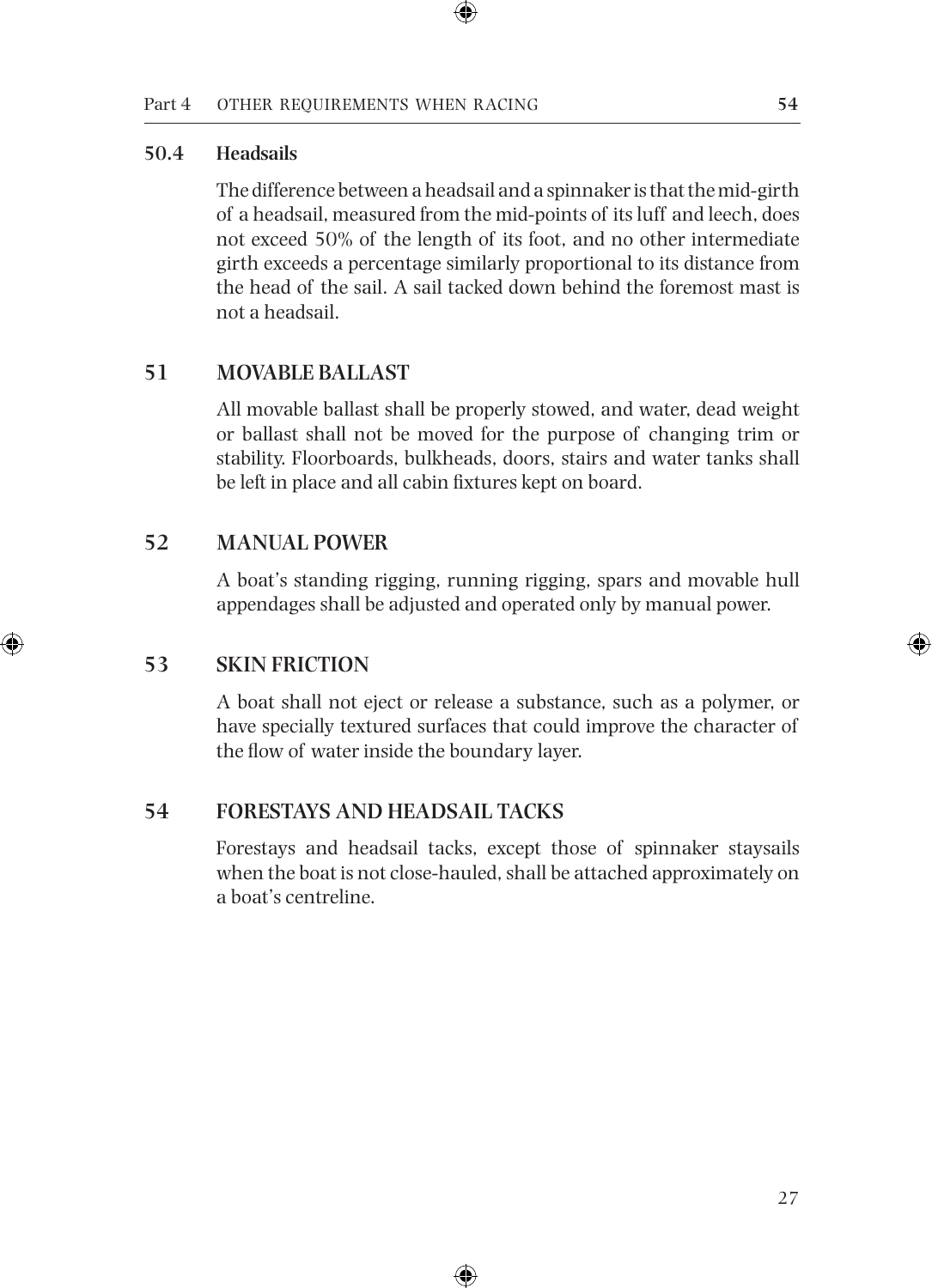

 $\bigoplus$ 



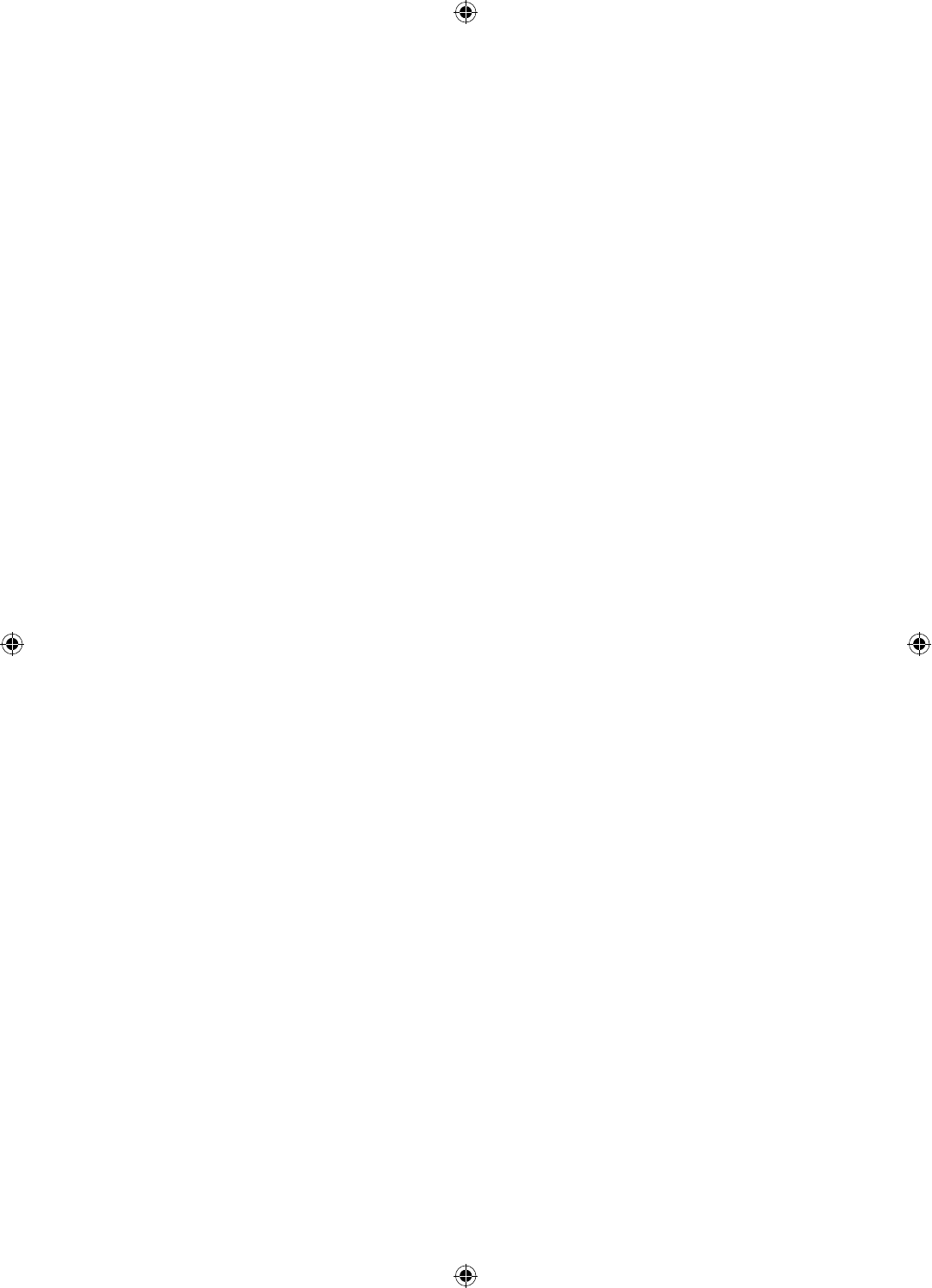# **PART 5** PROTESTS, REDRESS, HEARINGS, MISCONDUCT AND APPEALS

 $\circledast$ 

### **SECTION A** PROTESTS; REDRESS; RULE 69 ACTION

#### **60 RIGHT TO PROTEST; RIGHT TO REQUEST REDRESS OR RULE 69 ACTION**

**60.1** A boat may

♠

- (a) protest another boat, but not for an alleged breach of a rule of Part 2 unless she was involved in or saw the incident; or
- (b) request redress.
- **60.2** A race committee may
	- (a) protest a boat, but not as a result of a report from an *interested party* or information in an invalid *protest* or in a request for redress;
	- (b) request redress for a boat; or
	- (c) report to the protest committee requesting action under rule 69.1(a).
- **60.3** A protest committee may
	- (a) protest a boat, but not as a result of a report from an *interested party* or information in an invalid *protest* or in a request for redress. However, it may protest a boat
		- (1) if it learns of an incident involving her that may have resulted in injury or serious damage, or
		- (2) if during the hearing of a valid *protest* it learns that the boat, although not a *party* to the hearing, was involved in the incident and may have broken a *rule*;

 $\bigoplus$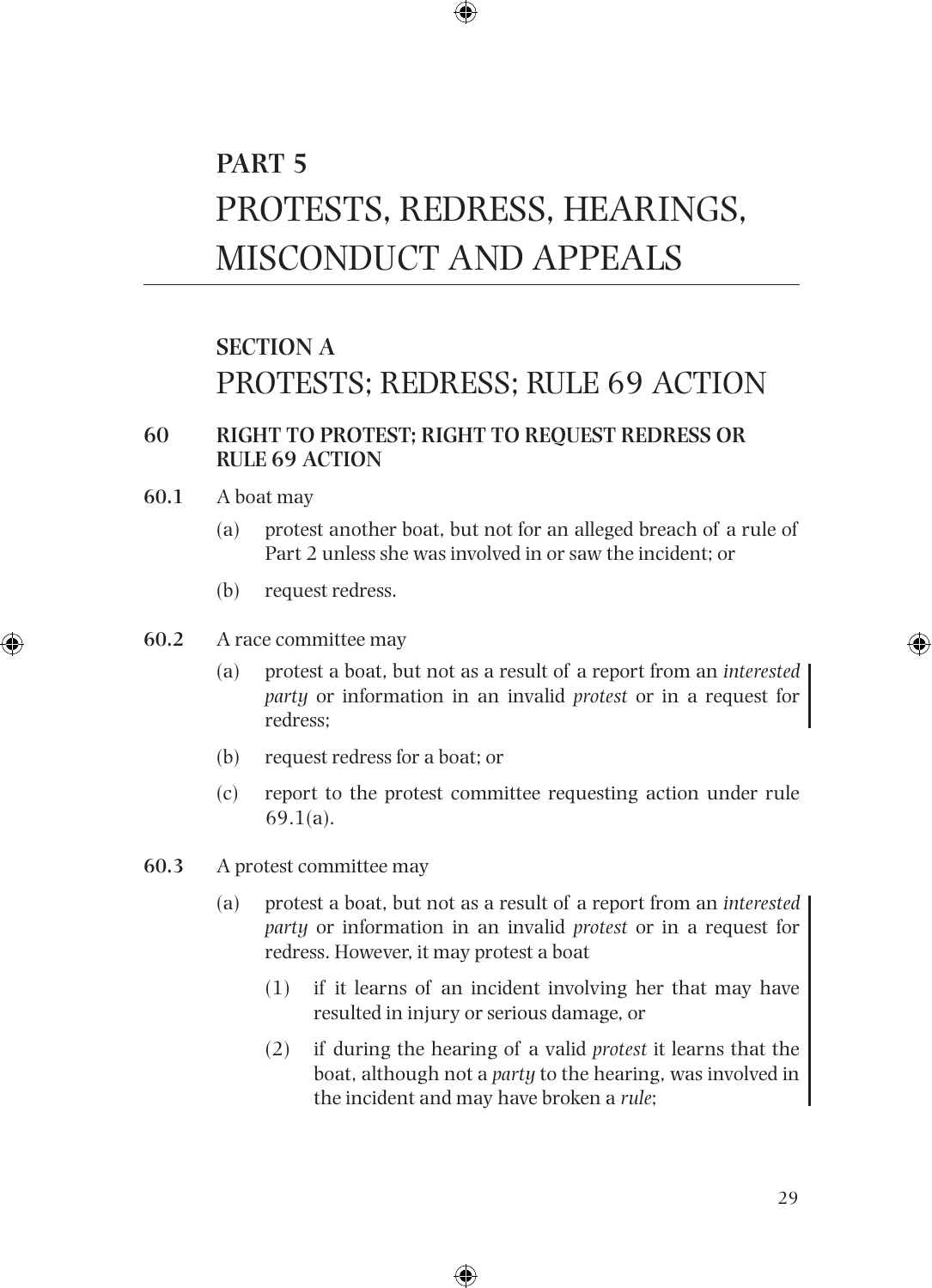$\textcolor{blue}{\bigcirc}$ 

- (b) call a hearing to consider redress; or
- (c) act under rule 69.1(a).

#### **61 PROTEST REQUIREMENTS**

#### **61.1 Informing the Protestee**

- (a) A boat intending to protest shall inform the other boat at the first reasonable opportunity. When her *protest* concerns an incident in the racing area that she is involved in or sees, she shall hail 'Protest' and conspicuously display a red flag at the first reasonable opportunity for each. She shall display the flag until she is no longer *racing.* However,
	- (1) if the other boat is beyond hailing distance, the protesting boat need not hail but she shall inform the other boat at the first reasonable opportunity;
	- (2) if the hull length of the protesting boat is less than 6 metres, she need not display a red flag;
	- (3) if the incident results in damage or injury that is obvious to the boats involved and one of them intends to protest, the requirements of this rule do not apply to her, but she shall attempt to inform the other boat within the time limit of rule 61.3.
- (b) A race committee or protest committee intending to protest a boat shall inform her as soon as reasonably possible. However, if the *protest* arises from an incident the committee observes in the racing area, it shall inform the boat after the race within the time limit of rule 61.3.
- (c) If the protest committee decides to protest a boat under rule  $60.3(a)(2)$ , it shall inform her as soon as reasonably possible, close the current hearing, proceed as required by rules 61.2 and 63, and hear the original and the new *protests* together.

#### **61.2 Protest Contents**

A *protest* shall be in writing and identify

- (a) the protestor and protestee;
- (b) the incident, including where and when it occurred;

 $\bigoplus$ 

⊕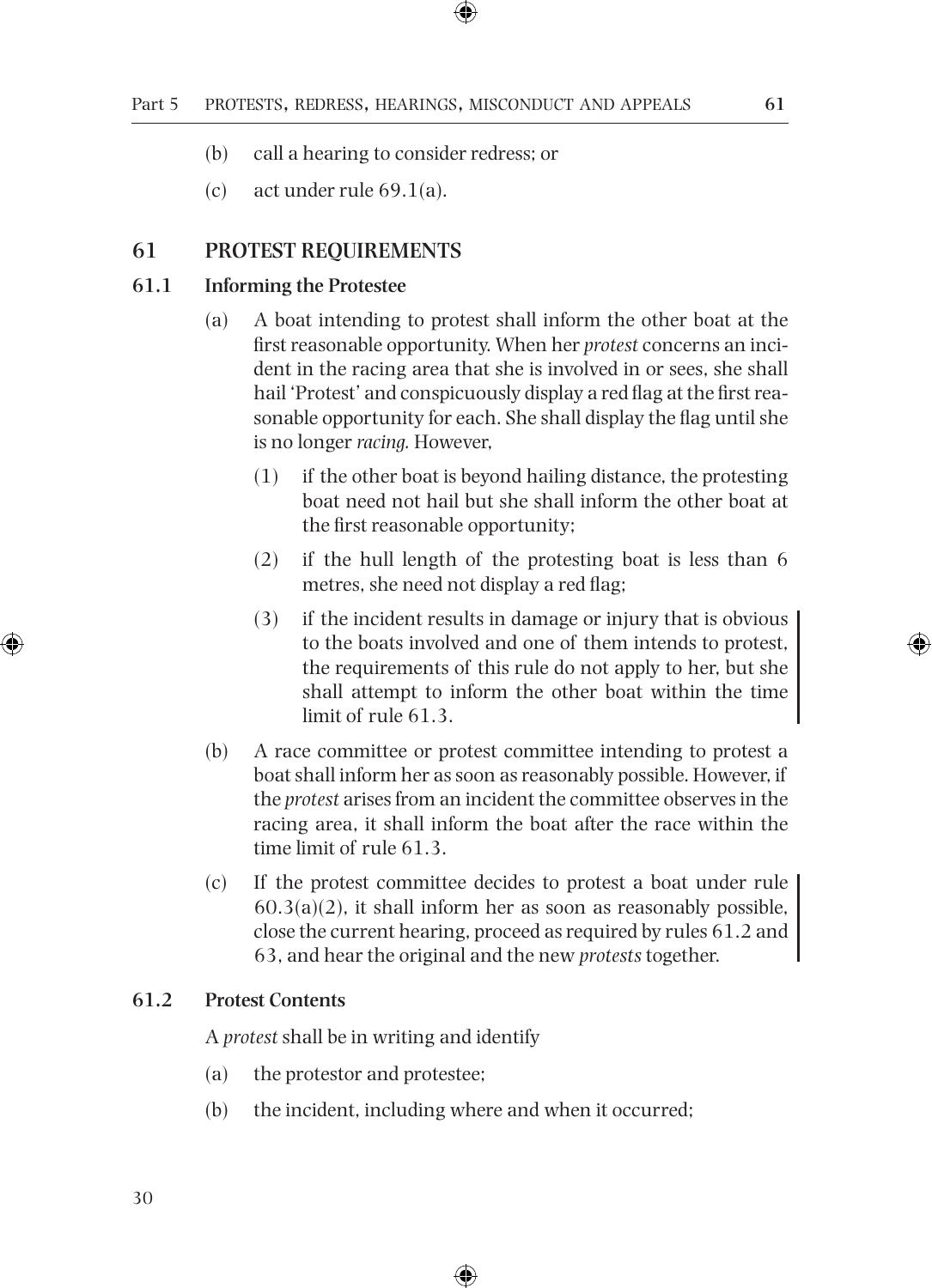$\bigcirc$ 

- (c) any *rule* the protestor believes was broken; and
- (d) the name of the protestor's representative.

However, if requirement (b) is met, requirement (a) may be met at any time before the hearing, and requirements (c) and (d) may be met before or during the hearing.

#### **61.3 Protest Time Limit**

A *protest* by a boat, or by the race committee or protest committee about an incident the committee observes in the racing area, shall be delivered to the race office no later than the time limit stated in the sailing instructions. If none is stated, the time limit is two hours after the last boat in the race *finishes.* Other race committee or protest committee *protests* shall be delivered to the race office within two hours after the committee receives the relevant information. The protest committee shall extend the time if there is good reason to do so.

#### **62 REDRESS**

⊕

- **62.1** A request for redress or a protest committee's decision to consider redress shall be based on a claim or possibility that a boat's score in a race or series has, through no fault of her own, been made significantly worse by
	- (a) an improper action or omission of the race committee, protest committee or organizing authority;
	- (b) injury or physical damage because of the action of a boat that was breaking a rule of Part 2 or of a vessel not *racing* that was required to keep clear;
	- (c) giving help (except to herself or her crew) in compliance with rule 1.1; or
	- (d) a boat against which a penalty has been imposed under rule 2 or disciplinary action has been taken under rule 69.1(b).
- **62.2** The request shall be made in writing within the time limit of rule 61.3 or within two hours of the relevant incident, whichever is later. The protest committee shall extend the time if there is good reason to do so. No red flag is required.

 $\bigoplus$ 

31

I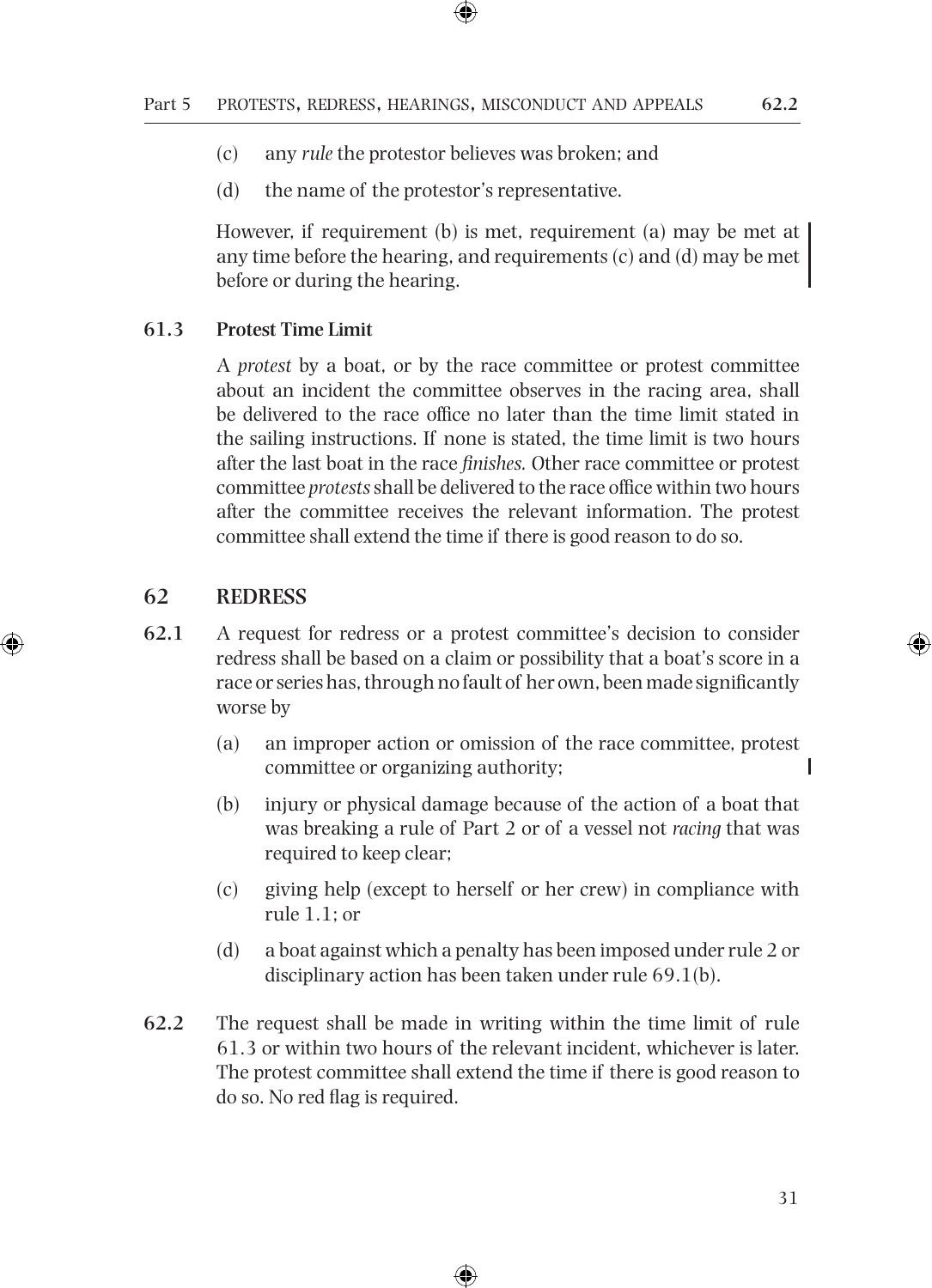⊕

### **SECTION B** HEARINGS AND DECISIONS

#### **63 HEARINGS**

#### **63.1 Requirement for a Hearing**

A boat or competitor shall not be penalized without a protest hearing, except as provided in rules 30.2, 30.3, 67, 69, A5 and P2. A decision on redress shall not be made without a hearing. The protest committee shall hear all *protests* and requests for redress that have been delivered to the race office unless it allows a *protest* or request to be withdrawn.

#### **63.2 Time and Place of the Hearing; Time for Parties to Prepare**

All *parties* to the hearing shall be notified of the time and place of the hearing, the *protest* or redress information shall be made available to them, and they shall be allowed reasonable time to prepare for the hearing.

#### **63.3 Right to Be Present**

- (a) The *parties* to the hearing, or a representative of each, have the right to be present throughout the hearing of all the evidence. When a *protest* claims a breach of a rule of Part 2, 3 or 4, the representatives of boats shall have been on board at the time of the incident, unless there is good reason for the protest committee to rule otherwise. Any witness, other than a member of the protest committee, shall be excluded except when giving evidence.
- (b) If a *party* to the hearing does not come to the hearing, the protest committee may nevertheless decide the *protest* or request for redress. If the *party* was unavoidably absent, the committee may reopen the hearing.

#### **63.4 Interested Party**

A member of a protest committee who is an *interested party* shall not take any further part in the hearing but may appear as a witness. A *party* to the hearing who believes a member of the protest committee is an *interested party* shall object as soon as possible.

 $\bigoplus$ 

⊕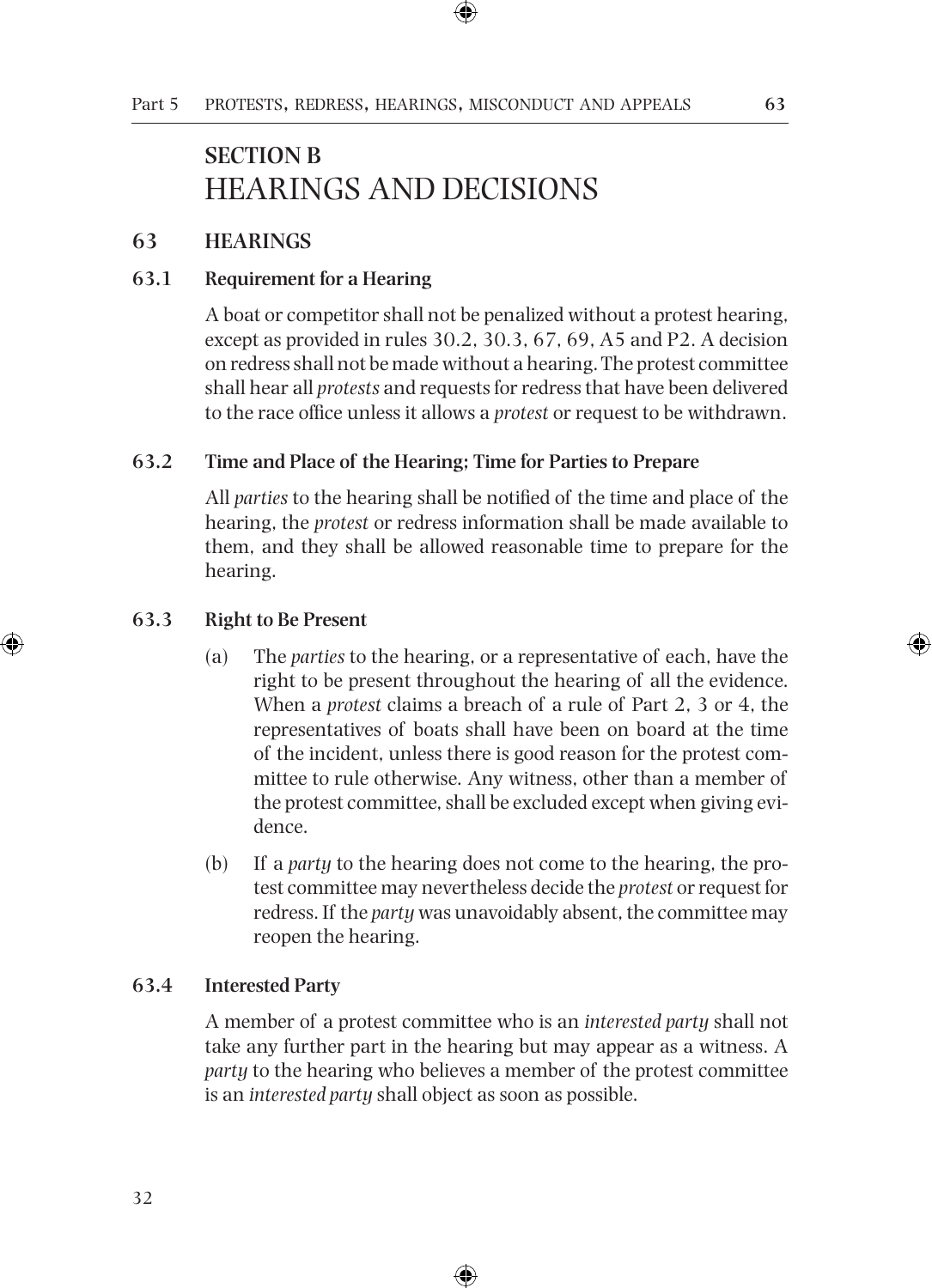$\circledast$ 

#### **63.5 Validity of the Protest or Request for Redress**

At the beginning of the hearing the protest committee shall decide whether all requirements for the *protest* or request for redress have been met, after first taking any evidence it considers necessary. If all requirements have been met, the *protest* or request is valid and the hearing shall be continued. If not, it shall be closed. If the *protest* has been made under rule  $60.3(a)(1)$ , the protest committee shall also determine whether or not injury or serious damage resulted from the incident in question. If not, the hearing shall be closed.

#### **63.6 Taking Evidence and Finding Facts**

The protest committee shall take the evidence of the *parties* to the hearing and of their witnesses and other evidence it considers necessary. A member of the protest committee who saw the incident may give evidence. A *party* to the hearing may question any person who gives evidence. The committee shall then find the facts and base its decision on them.

#### **63.7 Conflict between Rules**

⊕

If there is a conflict between a *rule* in the notice of race and one in the sailing instructions that must be resolved before the protest committee can decide a *protest* or request for redress, the committee shall apply the *rule* that it believes will provide the fairest result for all boats affected.

#### **63.8 Protests between Boats in Different Races**

A *protest* between boats sailing in different races conducted by different organizing authorities shall be heard by a protest committee acceptable to those authorities.

#### **64 DECISIONS**

#### **64.1 Penalties and Exoneration**

 (a) When the protest committee decides that a boat that is a *party* to a protest hearing has broken a *rule*, it shall disqualify her unless some other penalty applies. A penalty shall be imposed whether or not the applicable *rule* was mentioned in the *protest.*

 $\bigoplus$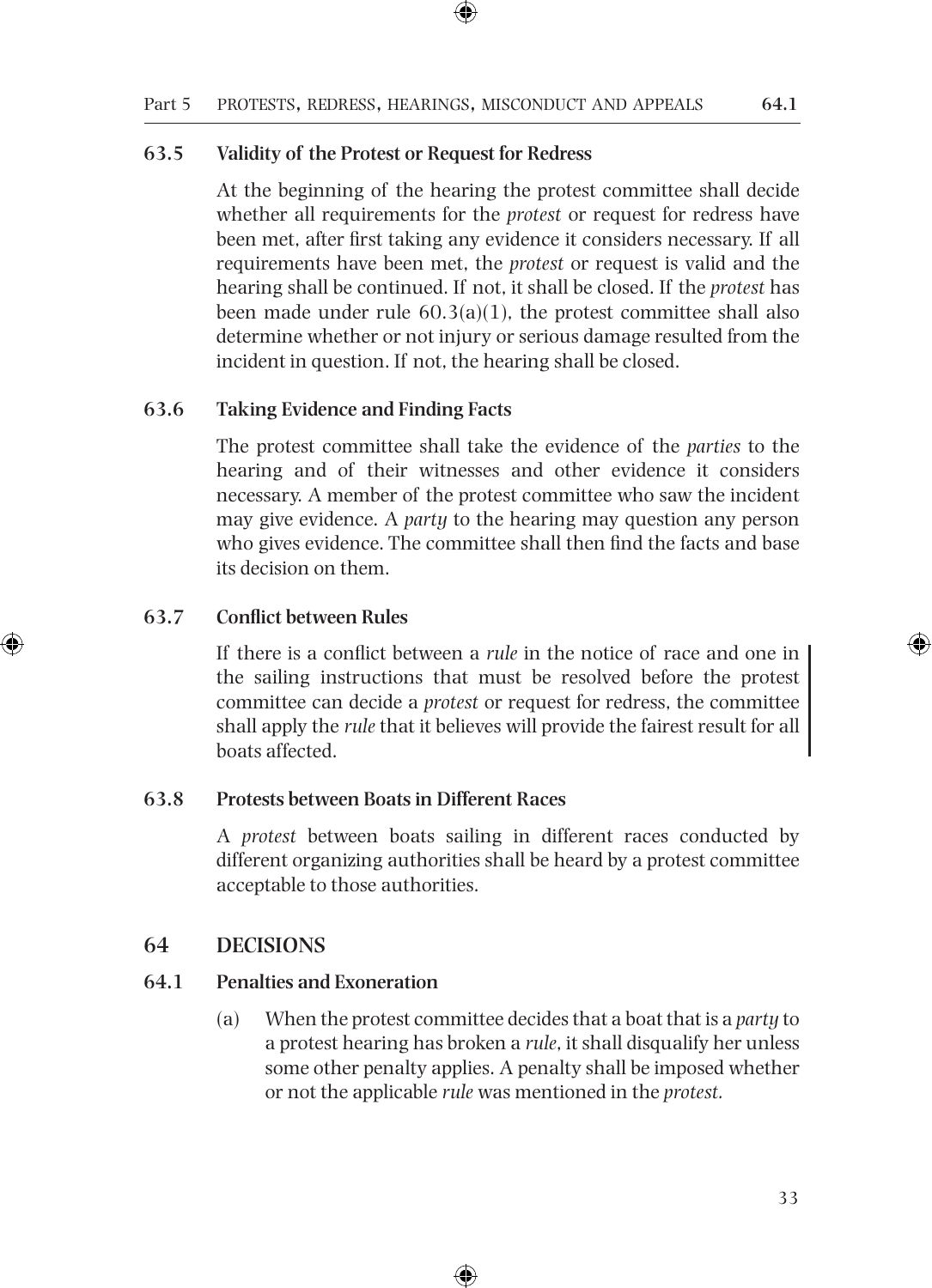(b) When as a consequence of breaking a *rule* a boat has compelled another boat to break a *rule*, rule 64.1(a) does not apply to the other boat and she shall be exonerated.

 $\bigcirc$ 

 (c) If a boat has broken a *rule* when not *racing*, her penalty shall apply to the race sailed nearest in time to that of the incident.

#### **64.2 Decisions on Redress**

When the protest committee decides that a boat is entitled to redress under rule 62, it shall make as fair an arrangement as possible for all boats affected, whether or not they asked for redress. This may be to adjust the scoring (see rule A10 for some examples) or finishing times of boats, to *abandon* the race, to let the results stand or to make some other arrangement. When in doubt about the facts or probable results of any arrangement for the race or series, especially before *abandoning* the race, the protest committee shall take evidence from appropriate sources.

# **64.3 Decisions on Measurement Protests**

- (a) When the protest committee finds that deviations in excess of tolerances specified in the class rules were caused by damage or normal wear and do not improve the performance of the boat, it shall not penalize her. However, the boat shall not *race* again until the deviations have been corrected, except when the protest committee decides there is or has been no reasonable opportunity to do so.
- (b) When the protest committee is in doubt about the meaning of a measurement rule, it shall refer its questions, together with the relevant facts, to an authority responsible for interpreting the rule. In making its decision, the committee shall be bound by the reply of the authority.
- (c) When a boat disqualified under a measurement rule states in writing that she intends to appeal, she may compete in subsequent races without changes to the boat, but shall be disqualified if she fails to appeal or the appeal is decided against her.
- (d) Measurement costs arising from a *protest* involving a measurement rule shall be paid by the unsuccessful *party* unless the protest committee decides otherwise.

 $\bigoplus$ 

⊕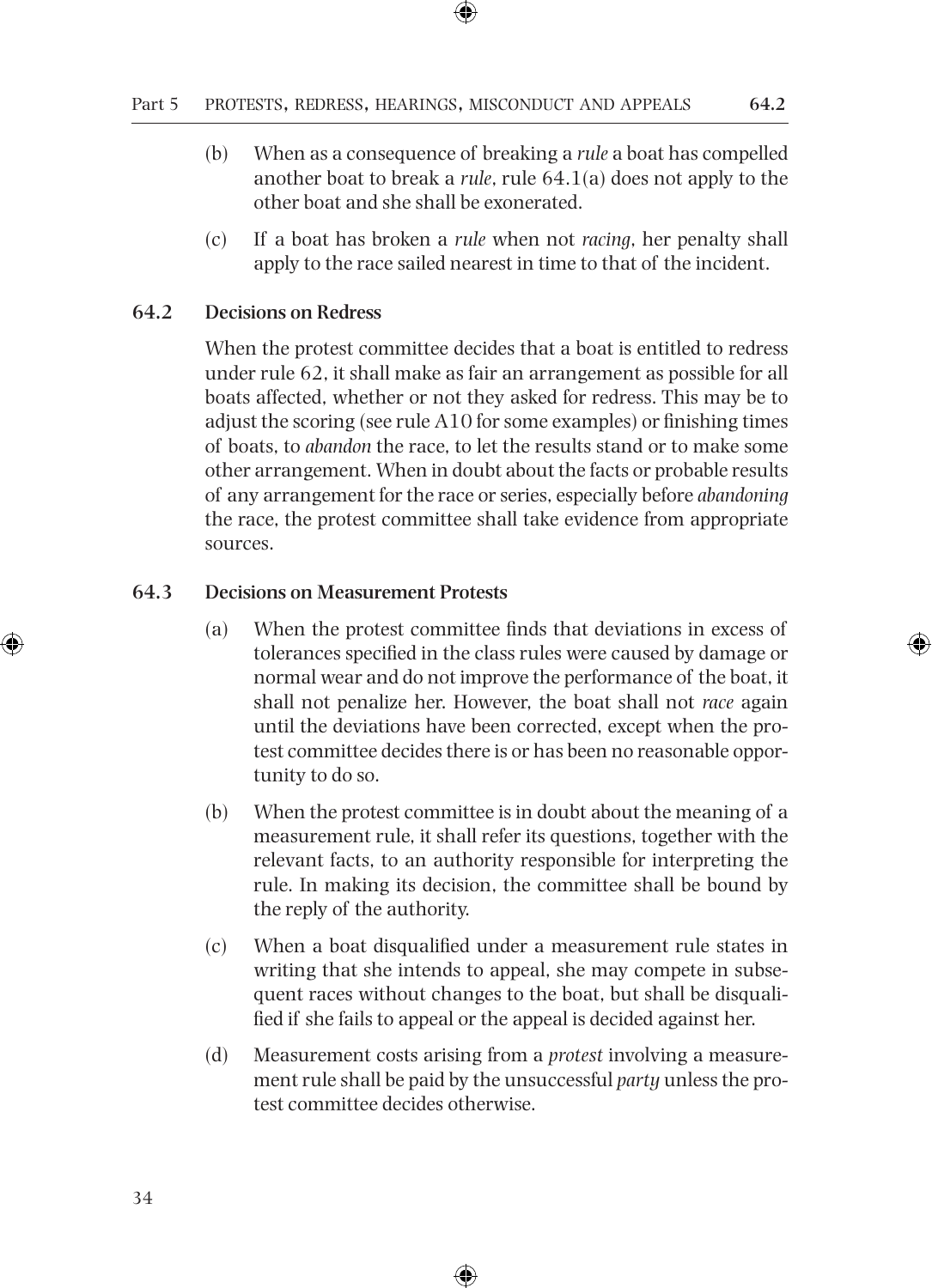# **65 INFORMING THE PARTIES AND OTHERS**

**65.1** After making its decision, the protest committee shall promptly inform the *parties* to the hearing of the facts found, the applicable *rules*, the decision, the reasons for it, and any penalties imposed or redress given.

 $\bigcirc$ 

- **65.2** A *party* to the hearing is entitled to receive the above information in writing, provided she asks for it in writing from the protest committee within seven days of being informed of the decision. The committee shall then promptly provide the information, including, when relevant, a diagram of the incident prepared or endorsed by the committee.
- **65.3** When the protest committee penalizes a boat under a measurement rule, it shall send the above information to the relevant measurement authorities.

# **66 REOPENING A HEARING**

♠

The protest committee may reopen a hearing when it decides that it may have made a significant error, or when significant new evidence becomes available within a reasonable time. It shall reopen a hearing when required by the national authority under rule F5. A *party* to the hearing may ask for a reopening no later than 24 hours after being informed of the decision. When a hearing is reopened, a majority of the members of the protest committee shall, if possible, be members of the original protest committee.

# **67 RULE 42 AND HEARING REQUIREMENT**

When so stated in the sailing instructions, the protest committee may penalize without a hearing a boat that has broken rule 42, provided that a member of the committee or its designated observer has seen the incident, and a disqualification under this rule shall not be excluded from the boat's series score. A boat so penalized shall be informed by notification in the race results.

 $\bigoplus$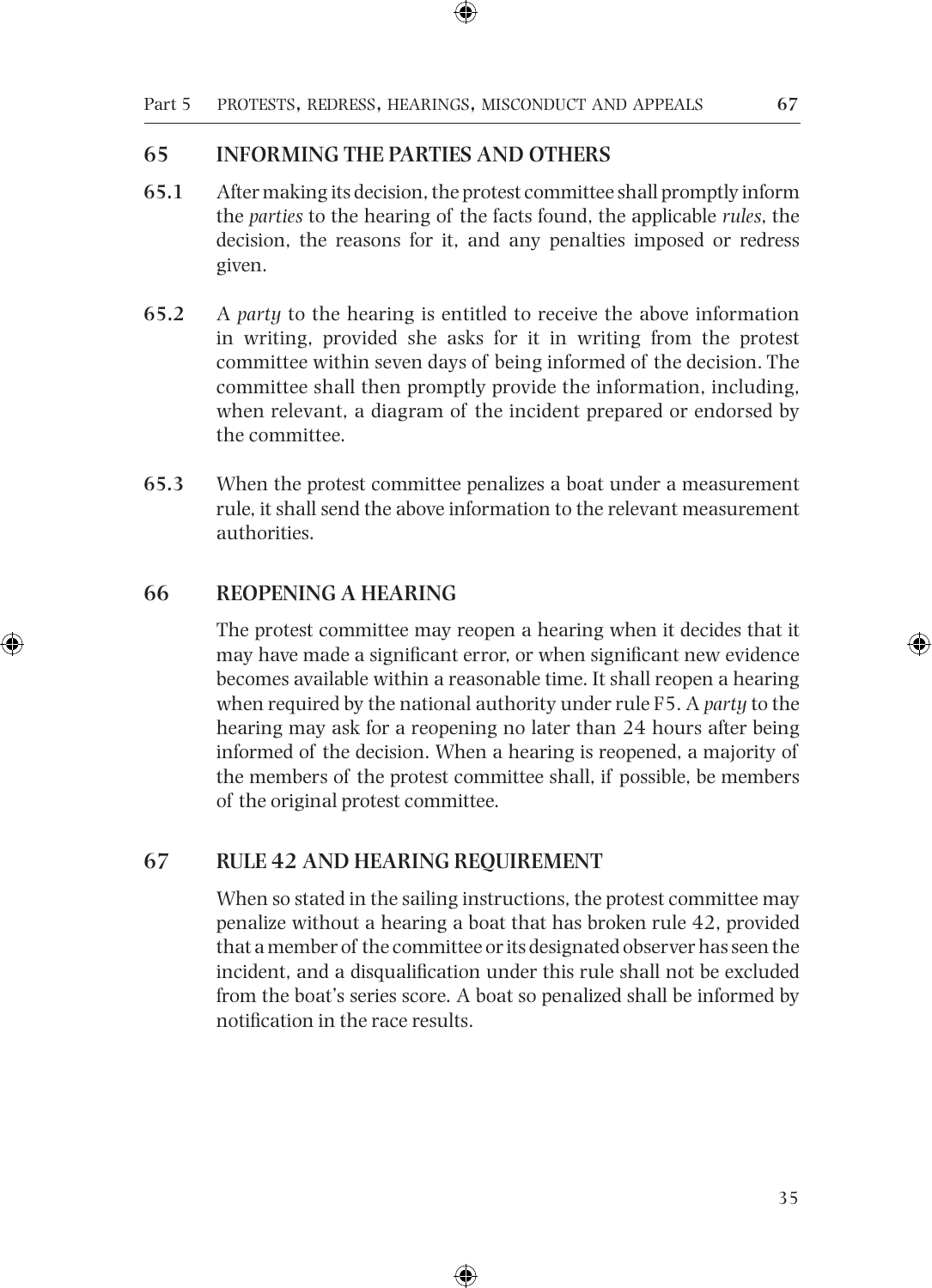# **68 DAMAGES**

The question of damages arising from a breach of any *rule* shall be governed by the prescriptions, if any, of the national authority.

 $\bigcirc$ 

# **SECTION C** GROSS MISCONDUCT

# **69 ALLEGATIONS OF GROSS MISCONDUCT**

#### **69.1 Action by a Protest Committee**

- (a) When a protest committee, from its own observation or a report received from any source, believes that a competitor may have committed a gross breach of a *rule*, good manners or sportsmanship, or may have brought the sport into disrepute, it may call a hearing. The protest committee shall promptly inform the competitor in writing of the alleged misconduct and of the time and place of the hearing.
- (b) A protest committee of at least three members shall conduct the hearing, following rules 63.2, 63.3, 63.4 and 63.6. If it decides that the competitor committed the alleged misconduct it shall either
	- (1) warn the competitor or
	- (2) impose a penalty by excluding the competitor and, when appropriate, disqualifying a boat, from a race or the remaining races or all races of the series, or by taking other action within its jurisdiction. A disqualification under this rule shall not be excluded from the boat's series score.
- (c) The protest committee shall promptly report a penalty, but not a warning, to the national authorities of the venue, of the competitor and of the boat owner.
- (d) If there is good reason for the competitor not to attend the hearing, the protest committee shall postpone it. However, if the competitor has left the event and as a result cannot reasonably be expected to attend a hearing, the protest committee shall not conduct one. Instead, it shall collect all available information

 $\bigoplus$ 

⊕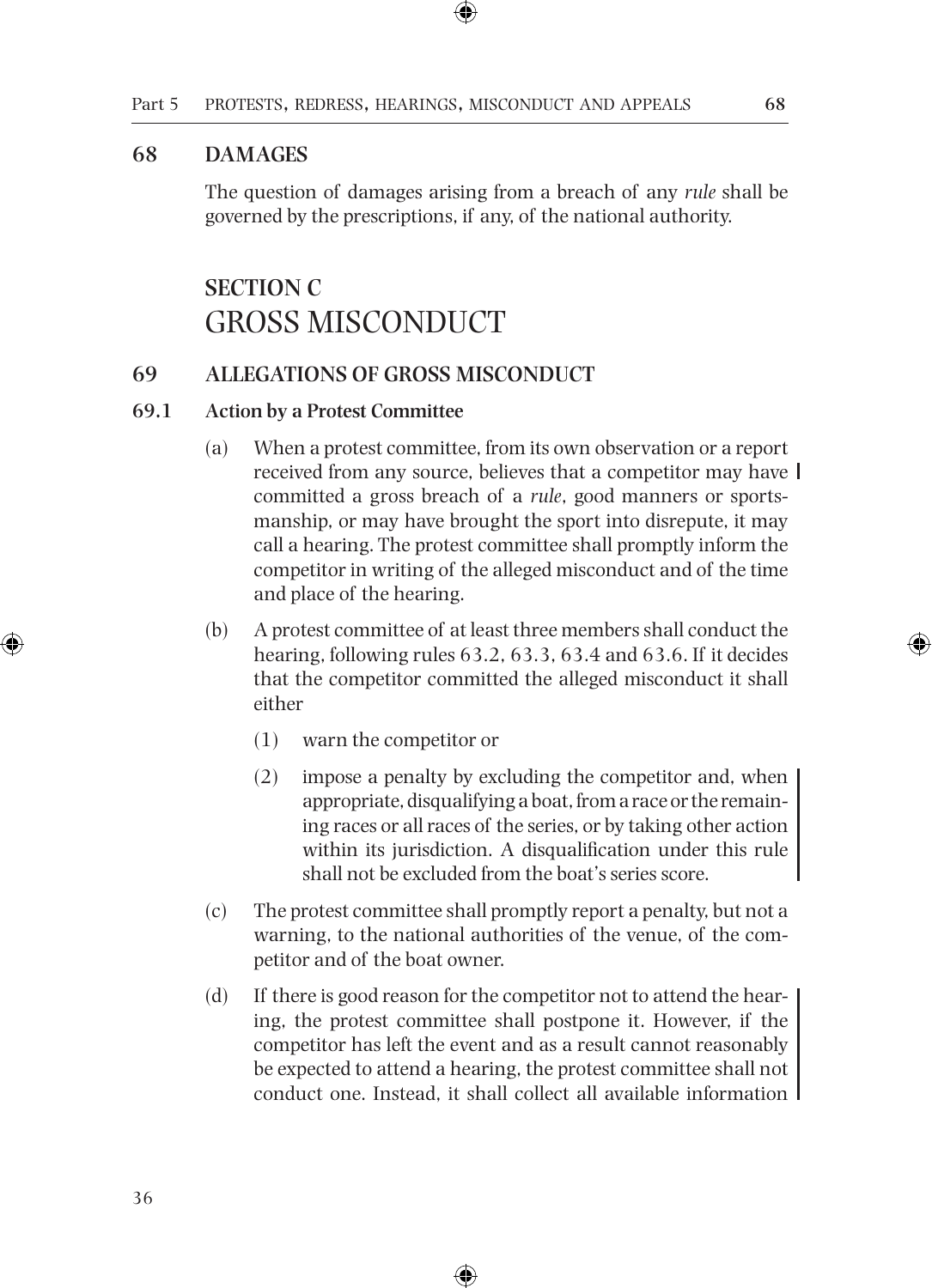$\bigcirc$ 

and, if the allegation seems justified, make a report to the relevant national authorities.

 (e) When the protest committee has left the event and a report alleging misconduct is received, the race committee or organizing authority may appoint a new protest committee to proceed under this rule.

#### **69.2 Action by a National Authority**

- (a) When a national authority receives a report required by rule 69.1(c) or 69.1(d), a report alleging a gross breach of a *rule*, good manners or sportsmanship, or a report alleging conduct that has brought the sport into disrepute, it may conduct an investigation and, when appropriate, shall conduct a hearing. It may then take any disciplinary action within its jurisdiction it considers appropriate against the competitor or boat, or other person involved, including suspending eligibility, permanently or for a specified period of time, to compete in any event held within its jurisdiction, and suspending ISAF eligibility under ISAF Regulation 19.
- (b) The national authority of a competitor shall also suspend the ISAF eligibility of the competitor as required in ISAF Regulation 19.
- (c) The national authority shall promptly report a suspension of eligibility under rule 69.2(a) to the ISAF, and to the national authorities of the person or the owner of the boat suspended if they are not members of the suspending national authority.

#### **69.3 Action by the ISAF**

⊕

Upon receipt of a report required by rule  $69.2(c)$  or ISAF Regulation 19, the ISAF shall inform all national authorities, which may also suspend eligibility for events held within their jurisdiction. The ISAF Executive Committee shall suspend the competitor's ISAF eligibility as required in ISAF Regulation 19 if the competitor's national authority does not do so.

 $\bigoplus$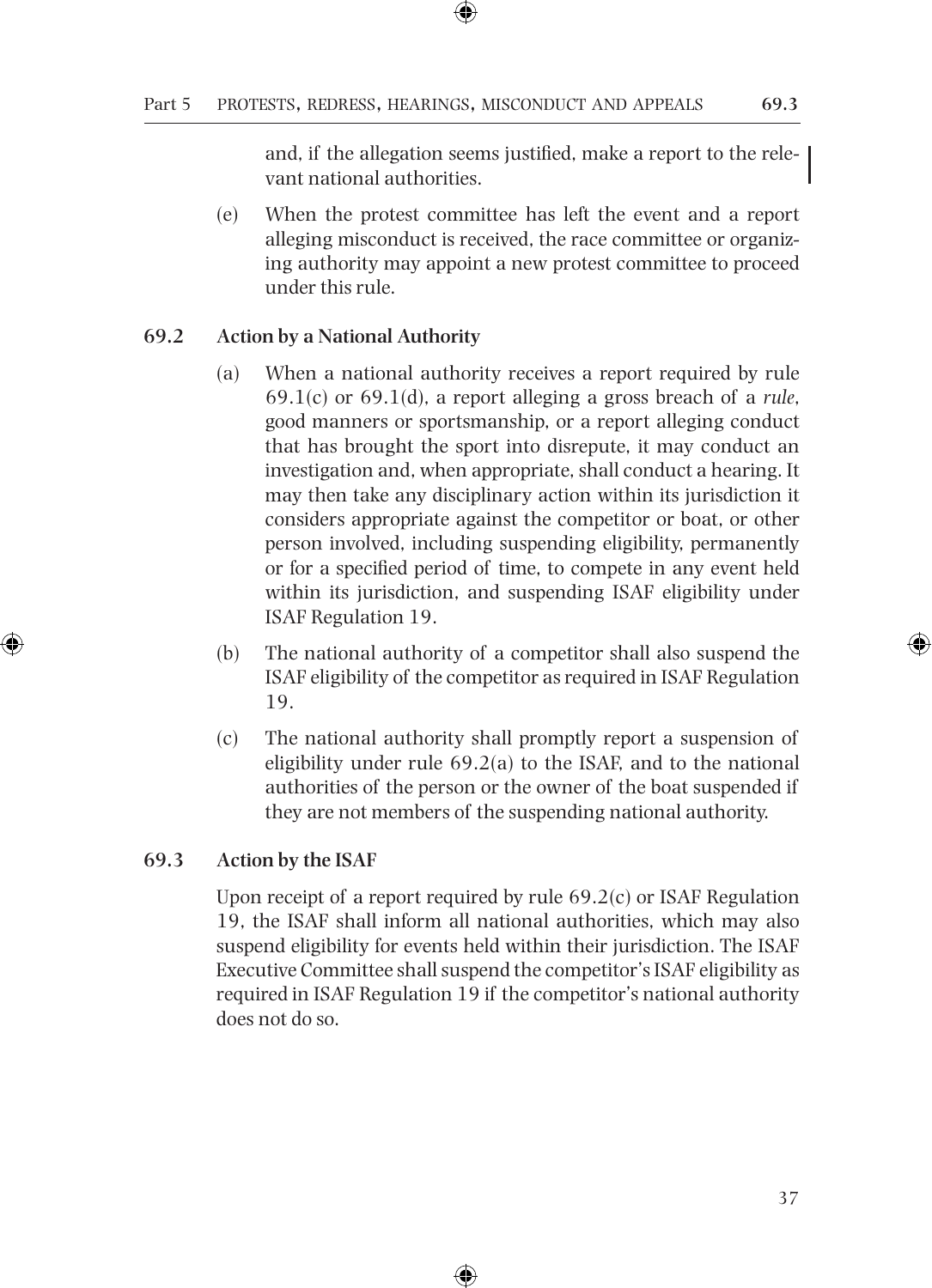# **SECTION D** APPEALS

# **70 APPEALS; CONFIRMATION OR CORRECTION OF DECISIONS; RULE INTERPRETATIONS**

**70.1** Provided that the right of appeal has not been denied under rule 70.4, a *party* to a hearing may appeal a protest committee's decision or its procedures, but not the facts found, to the national authority of the venue.

 $\textcolor{blue}{\bigcirc}$ 

- **70.2** A protest committee may request confirmation or correction of its decision.
- **70.3** A club or other organization affiliated to a national authority may request an interpretation of the *rules*, provided that no *protest* or request for redress that may be appealed is involved. The interpretation shall not be used for changing a previous protest committee decision.
- **70.4** There shall be no appeal from the decisions of an international jury constituted in compliance with Appendix N. Furthermore, if the notice of race and the sailing instructions so state, the right of appeal may be denied provided that
	- (a) it is essential to determine promptly the result of a race that will qualify a boat to compete in a later stage of an event or a subsequent event (a national authority may prescribe that its approval is required for such a procedure);
	- (b) a national authority so approves for a particular event open only to entrants under its own jurisdiction; or
	- (c) a national authority after consultation with the ISAF so approves for a particular event, provided the protest committee is constituted as required by Appendix N, except that only two members of the protest committee need be International Judges.

 $\bigoplus$ 

**70.5** Appeals and requests shall conform to Appendix F.

⊕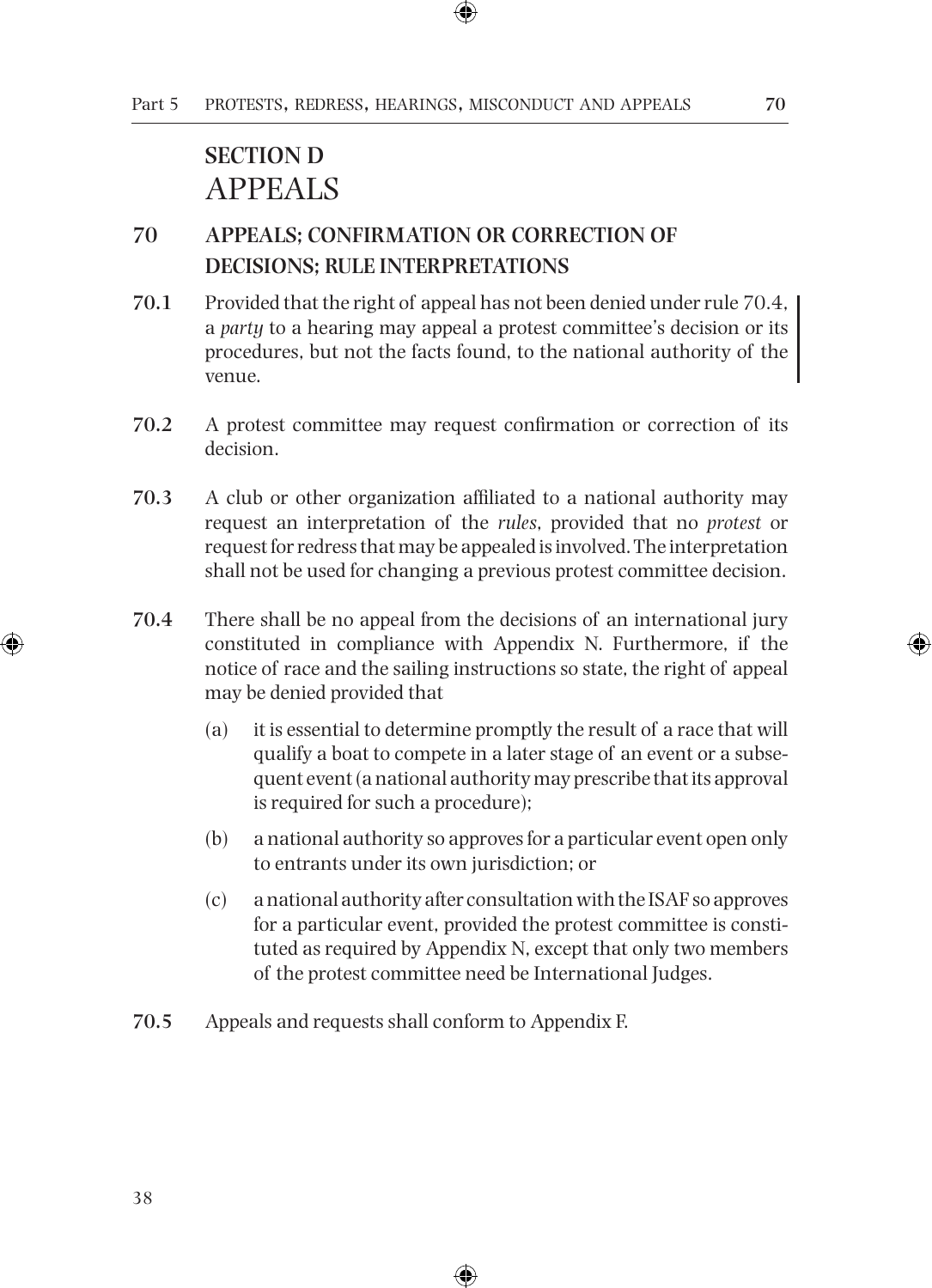# **71 APPEAL DECISIONS**

⊕

**71.1** No *interested party* or member of the protest committee shall take any part in the discussion or decision on an appeal or a request for confirmation or correction.

⊕

- **71.2** The national authority may uphold, change or reverse the protest committee's decision; declare the *protest* or request for redress invalid; or return the *protest* or request for the hearing to be reopened, or for a new hearing and decision by the same or a different protest committee.
- **71.3** When from the facts found by the protest committee the national authority decides that a boat that was a *party* to a protest hearing broke a *rule*, it shall penalize her, whether or not that boat or that *rule* was mentioned in the protest committee's decision.
- **71.4** The decision of the national authority shall be final. The national authority shall send its decision in writing to all *parties* to the hearing and the protest committee, who shall be bound by the decision.

 $\bigoplus$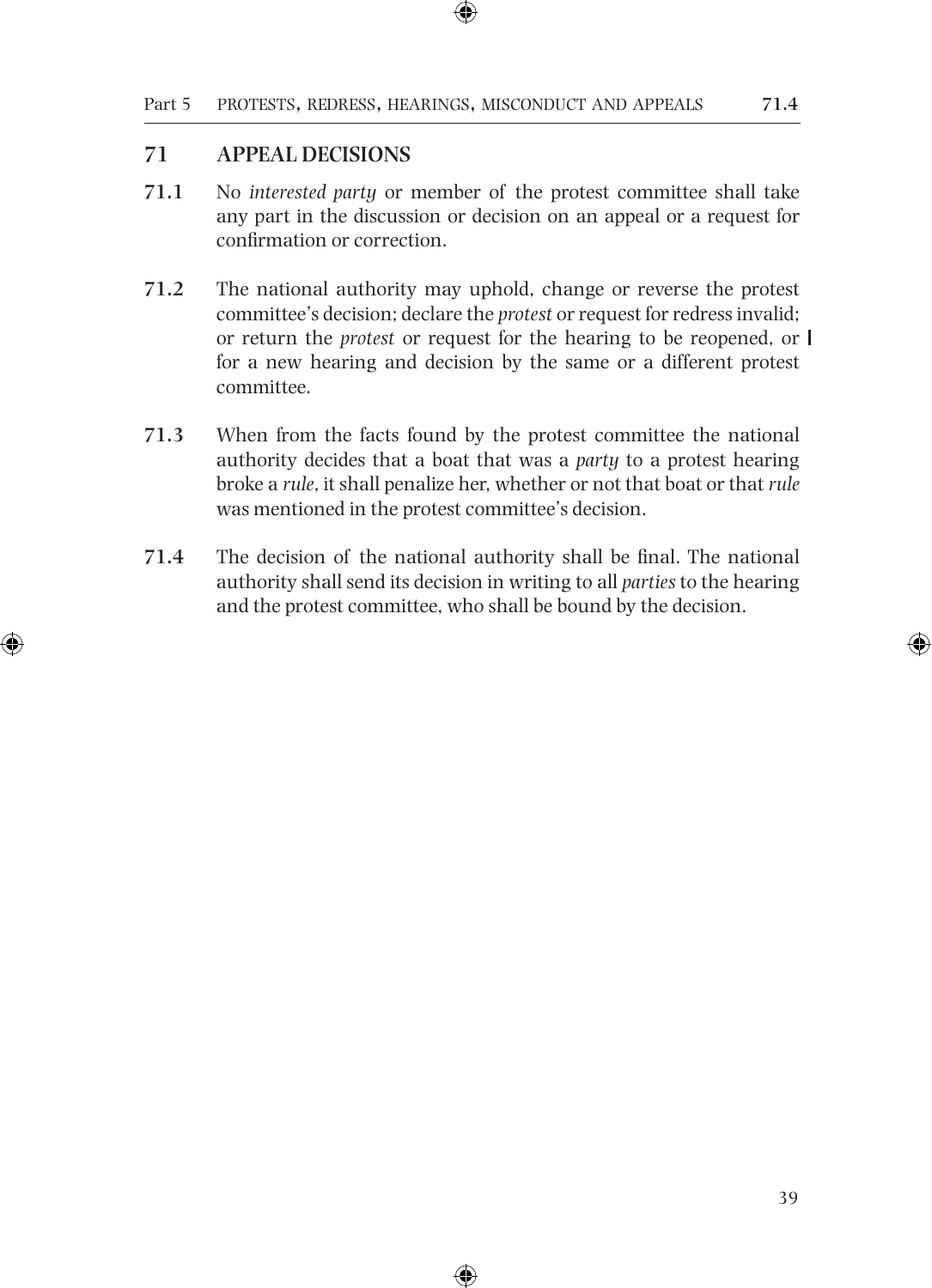

 $\bigoplus$ 

 $\bigoplus$ 



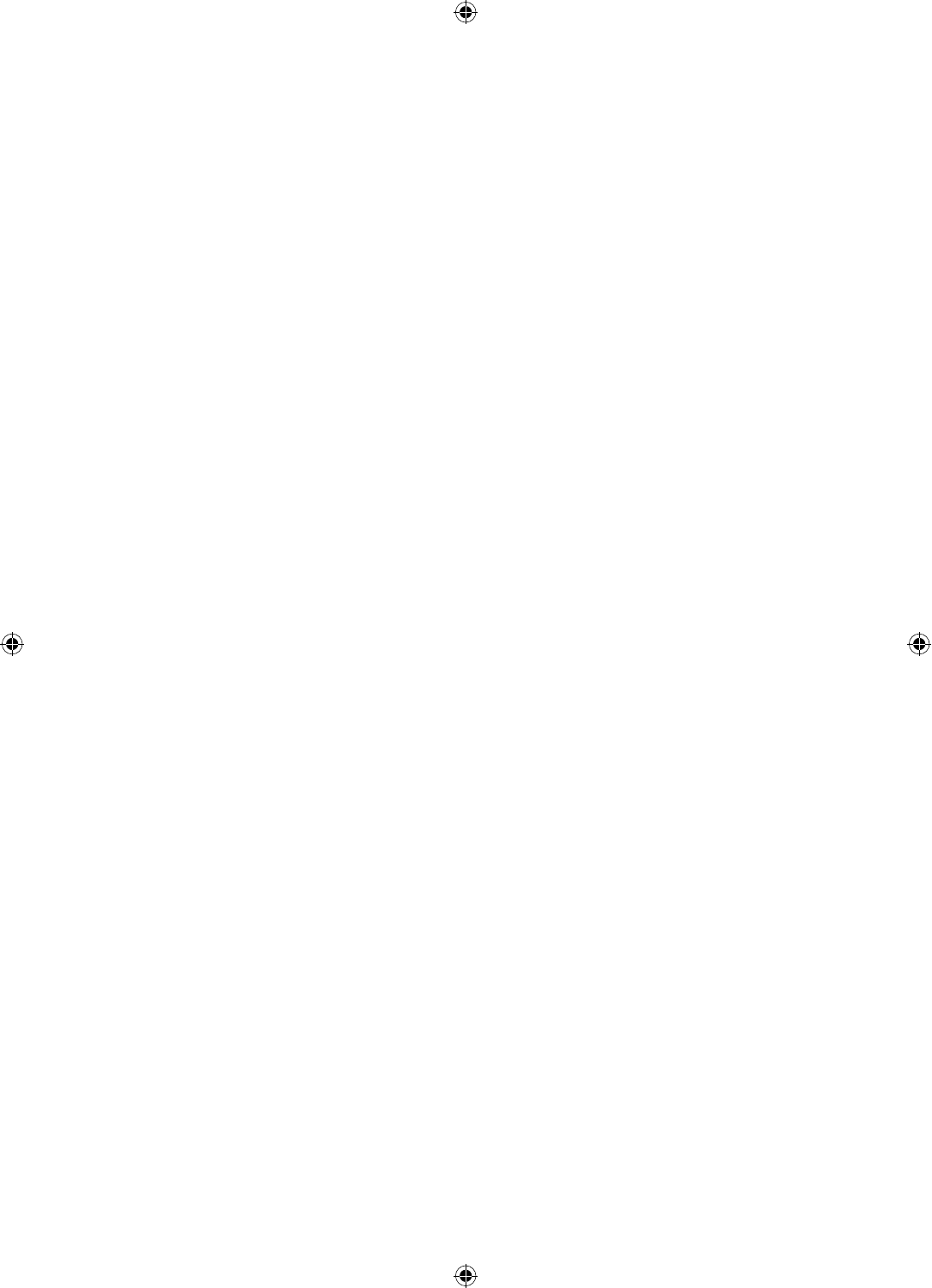# **PART 6** ENTRY AND QUALIFICATION

 $\circledast$ 

# **75 ENTERING A RACE**

♠

- **75.1** To enter a race, a boat shall comply with the requirements of the organizing authority of the race. She shall be entered by
	- (a) a member of a club or other organization affiliated to an ISAF member national authority,
	- (b) such a club or organization, or
	- (c) a member of an ISAF member national authority.
- **75.2** Competitors shall comply with ISAF Regulation 19, Eligibility Code.

# **76 EXCLUSION OF BOATS OR COMPETITORS**

- **76.1** The organizing authority or the race committee may reject or cancel the entry of a boat or exclude a competitor, subject to rule 76.2, provided it does so before the start of the first race and states the reason for doing so. However, the organizing authority or the race committee shall not reject or cancel the entry of a boat or exclude a competitor because of advertising, provided the boat or competitor complies with ISAF Regulation 20, Advertising Code.
- **76.2** At world and continental championships no entry within stated quotas shall be rejected or cancelled without first obtaining the approval of the relevant international class association (or the Offshore Racing Council) or the ISAF.

 $\bigoplus$ 

# **77 IDENTIFICATION ON SAILS**

A boat shall comply with the requirements of Appendix G governing class insignia, national letters and numbers on sails.

♠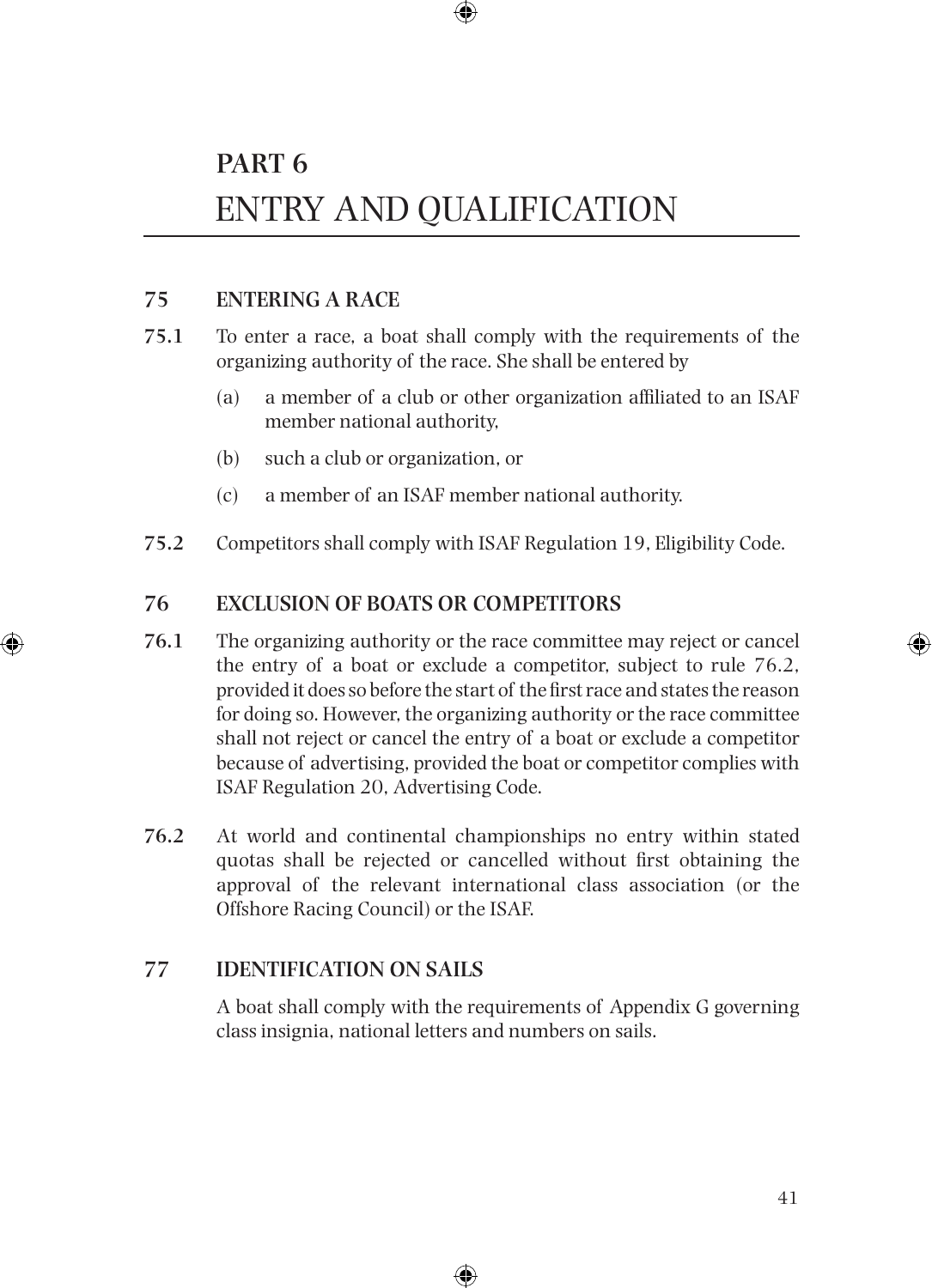# **78 COMPLIANCE WITH CLASS RULES; CERTIFICATES**

**78.1** A boat's owner and any other person in charge shall ensure that the boat is maintained to comply with her class rules and that her measurement or rating certificate, if any, remains valid.

 $\bigcirc$ 

- **78.2** When a *rule* requires a certificate to be produced before a boat *races*, and it is not produced, the boat may *race* provided that the race committee receives a statement signed by the person in charge that a valid certificate exists and that it will be given to the race committee before the end of the event. If the certificate is not received in time, the boat shall be disqualified from all races of the event.
- **78.3** When a measurer for an event decides that a boat or personal equipment does not comply with the class rules, he shall report the matter in writing to the race committee, which shall protest the boat.

# **79 ADVERTISING**

A boat and her crew shall comply with ISAF Regulation 20, Advertising Code.

## **80 RESCHEDULED RACES**

When a race has been rescheduled, rule 36 applies and all boats entered in the original race shall be notified and, unless disqualified under rule 30.3, be entitled to sail the rescheduled race. New entries that meet the entry requirements of the original race may be accepted at the discretion of the race committee.

 $\bigoplus$ 

⊕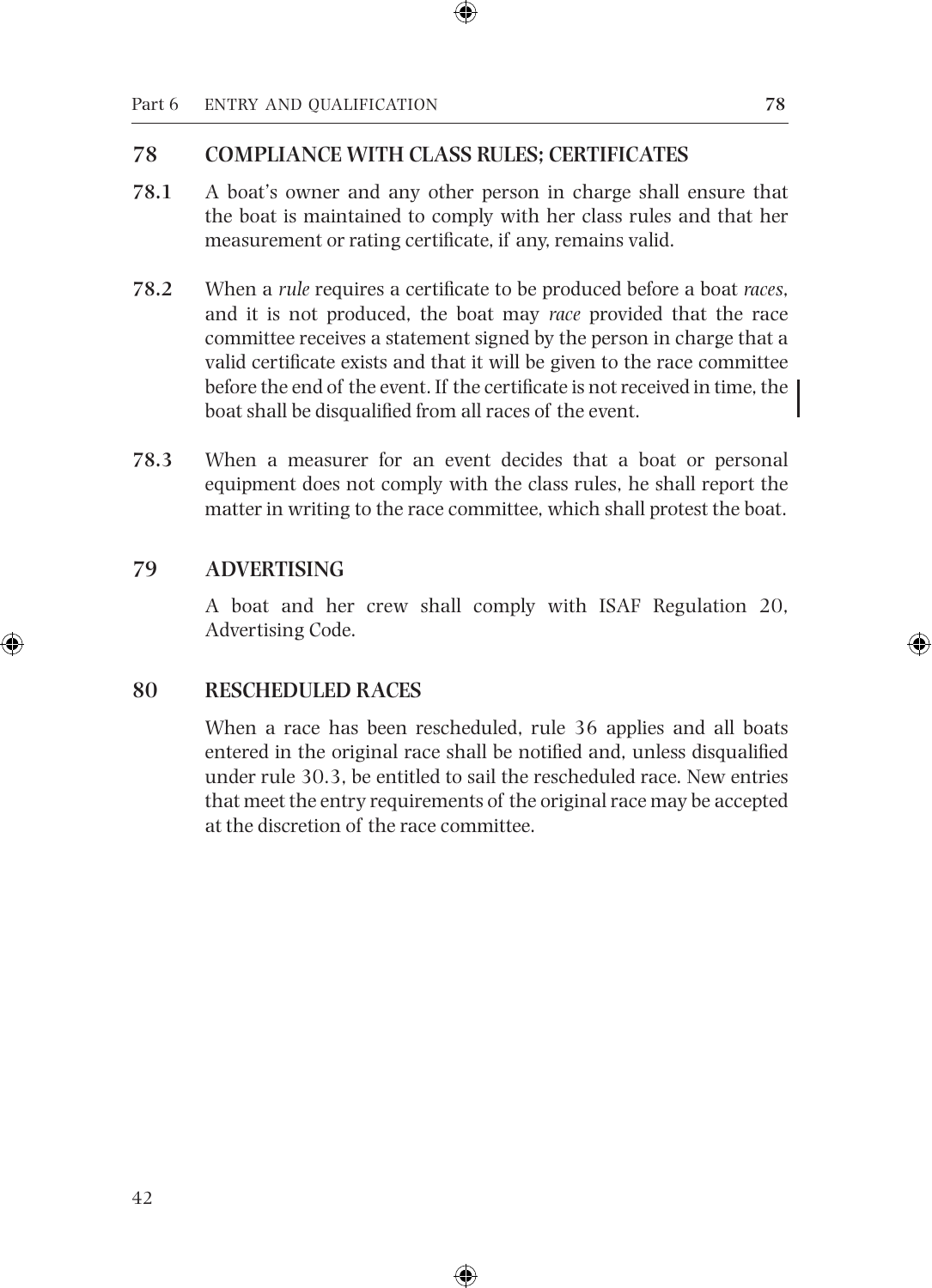# **PART 7** RACE ORGANIZATION

# **85 GOVERNING RULES**

♠

The organizing authority, race committee and protest committee shall be governed by the *rules* in the conduct and judging of races.

# **86 CHANGES TO THE RACING RULES**

**86.1** A racing rule shall not be changed unless permitted in the rule itself or as follows:

 $\bigcirc$ 

- (a) Prescriptions of a national authority may change a racing rule, but not the Definitions; a rule in the Introduction; Sportsmanship and the Rules; Part 1, 2 or 7; rule 42, 43.1, 43.2, 69, 70, 1 71, 75, 76.2 or 79; a rule of an appendix that changes one of these rules; Appendix H or N; or ISAF Regulation 19, 20 or 21.
- (b) Sailing instructions may change a racing rule by referring specifically to it and stating the change, but not rule 76.1, Appendix F, or a rule listed in rule 86.1(a).
- (c) Class rules may change only racing rules 42, 49, 50, 51, 52, 53 and 54.
- **86.2** In exception to rule 86.1, the ISAF may in limited circumstances (see ISAF Regulation 31.1.3) authorize changes to the racing rules for a specific international event. The authorization shall be stated in a letter of approval to the event organizing authority and in the notice of race and sailing instructions, and the letter shall be posted on the event's official notice board.
- **86.3** If a national authority so prescribes, these restrictions do not apply if rules are changed to develop or test proposed rules. The national authority may prescribe that its approval is required for such changes.

 $\bigoplus$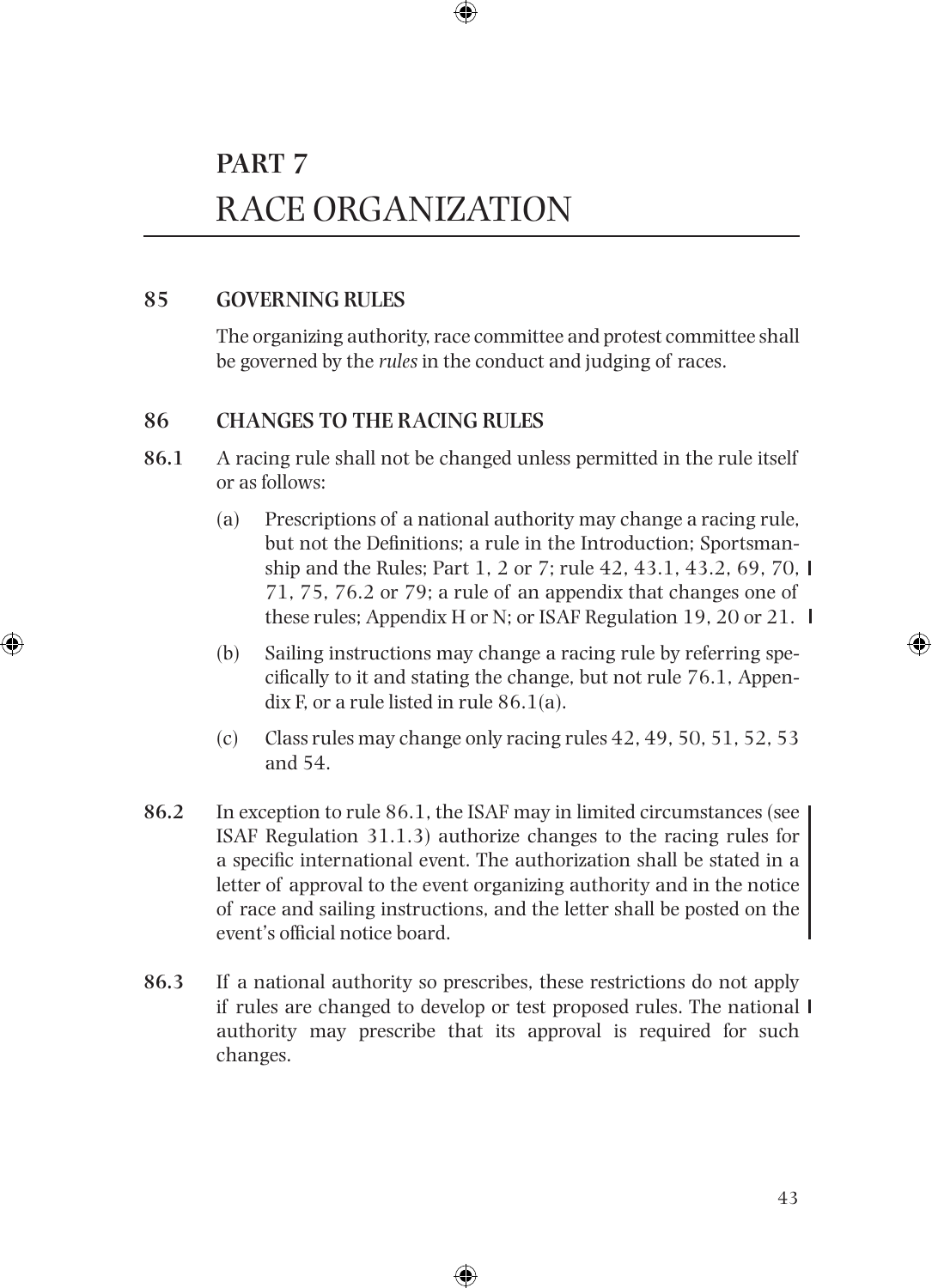# **87 CHANGES TO NATIONAL AUTHORITY PRESCRIPTIONS**

↔

A national authority may restrict changes to its prescriptions with a prescription to this rule. If it does so, that prescription shall not be changed or deleted by sailing instructions.

# **88 ORGANIZING AUTHORITY; NOTICE OF RACE; APPOINTMENT OF RACE OFFICIALS**

#### **88.1 Organizing Authority**

Races shall be organized by an organizing authority, which shall be

- (a) the ISAF;
- (b) a member national authority of the ISAF;
- (c) a club or other organization affiliated to a national authority;
- (d) a class association, either with the approval of a national authority or in conjunction with an affiliated club;
- (e) an unaffiliated body in conjunction with an affiliated club where the body is owned and controlled by the club. The national authority of the club may prescribe that its approval is required for such an event; or
- (f) if approved by the ISAF and the national authority of the club, an unaffiliated body in conjunction with an affiliated club where the body is not owned and controlled by the club.

#### **88.2 Notice of Race; Appointment of Race Officials**

- (a) The organizing authority shall publish a notice of race that conforms to rule J1. The notice of race may be changed provided adequate notice is given.
- (b) The organizing authority shall appoint a race committee and, when appropriate, appoint a protest committee and umpires. However, the race committee, an international jury and umpires may be appointed by the ISAF as provided in the ISAF regulations.

 $\bigoplus$ 

⊕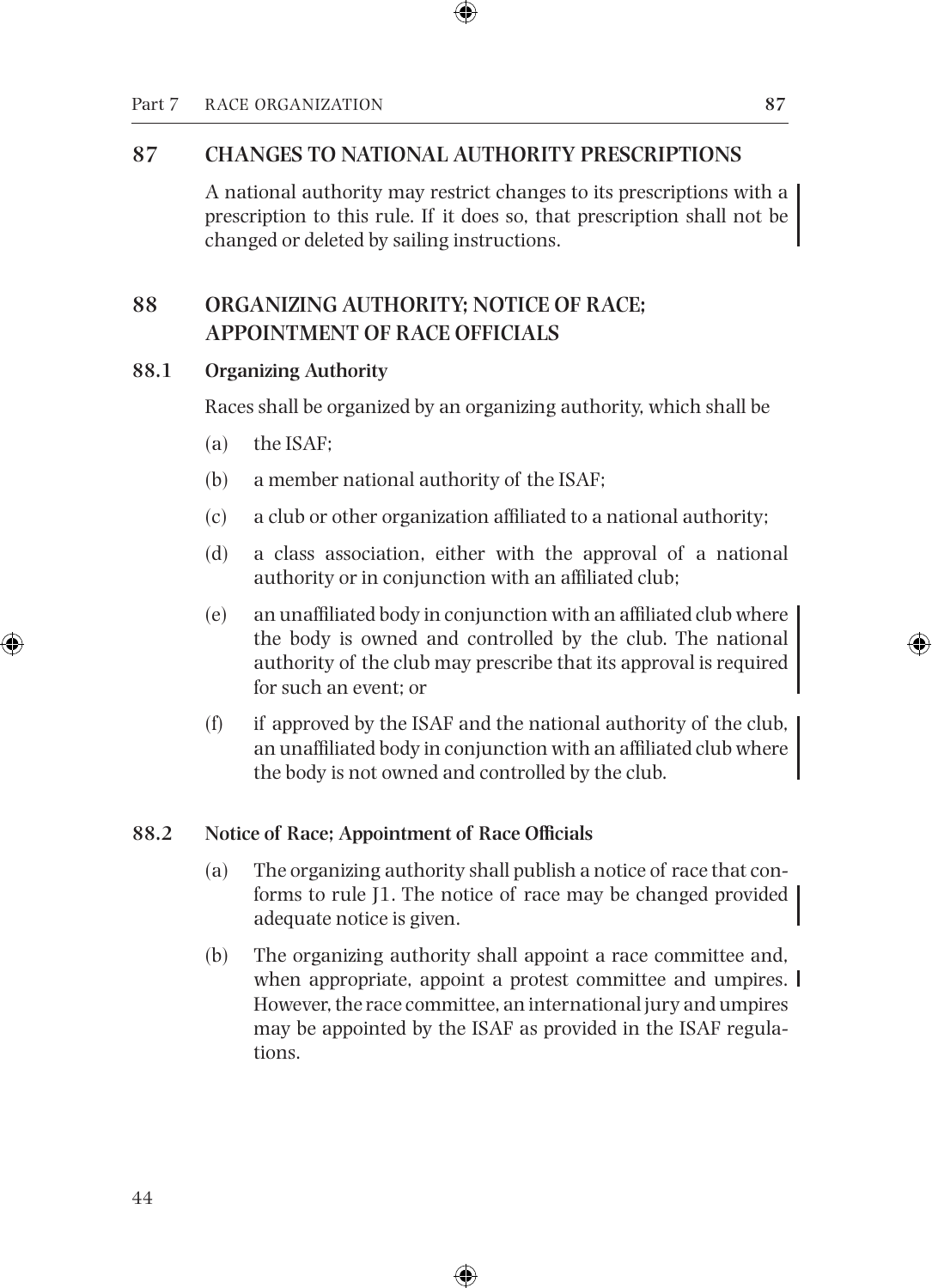# **89 RACE COMMITTEE; SAILING INSTRUCTIONS; SCORING**

 $\bigcirc$ 

# **89.1 Race Committee**

The race committee shall conduct races as directed by the organizing authority and as required by the *rules.*

#### **89.2 Sailing Instructions**

- (a) The race committee shall publish written sailing instructions that conform to rule J2.
- (b) The sailing instructions for an international event shall include, in English, the applicable prescriptions of the national authority.
- (c) Changes to the sailing instructions shall be in writing and posted within the required time on the official notice board or, on the water, communicated to each boat before her warning signal. Oral changes may be given only on the water, and only if the procedure is stated in the sailing instructions.

#### **89.3 Scoring**

⊕

- (a) The race committee shall score a race or series as provided in Appendix A using the Low Point System, unless the sailing instructions specify the Bonus Point System or some other system. A race shall be scored if it is not *abandoned* and if one boat sails the course in compliance with rule 28.1 and *finishes* within the time limit, if any, even if she retires after *finishing* or is disqualified.
- (b) When a scoring system provides for excluding one or more race scores from a boat's series score, the score for disqualification under rule 2; rule 30.3's next-to-last sentence; rule 42 if rule  $67, P2.2$  or P2.3 applies; or rule  $69.1(b)(2)$  shall not be excluded. 1 The next-worse score shall be excluded instead.

# **90 PROTEST COMMITTEE**

A protest committee shall be

 (a) a committee appointed by the organizing authority or race committee, or

 $\bigoplus$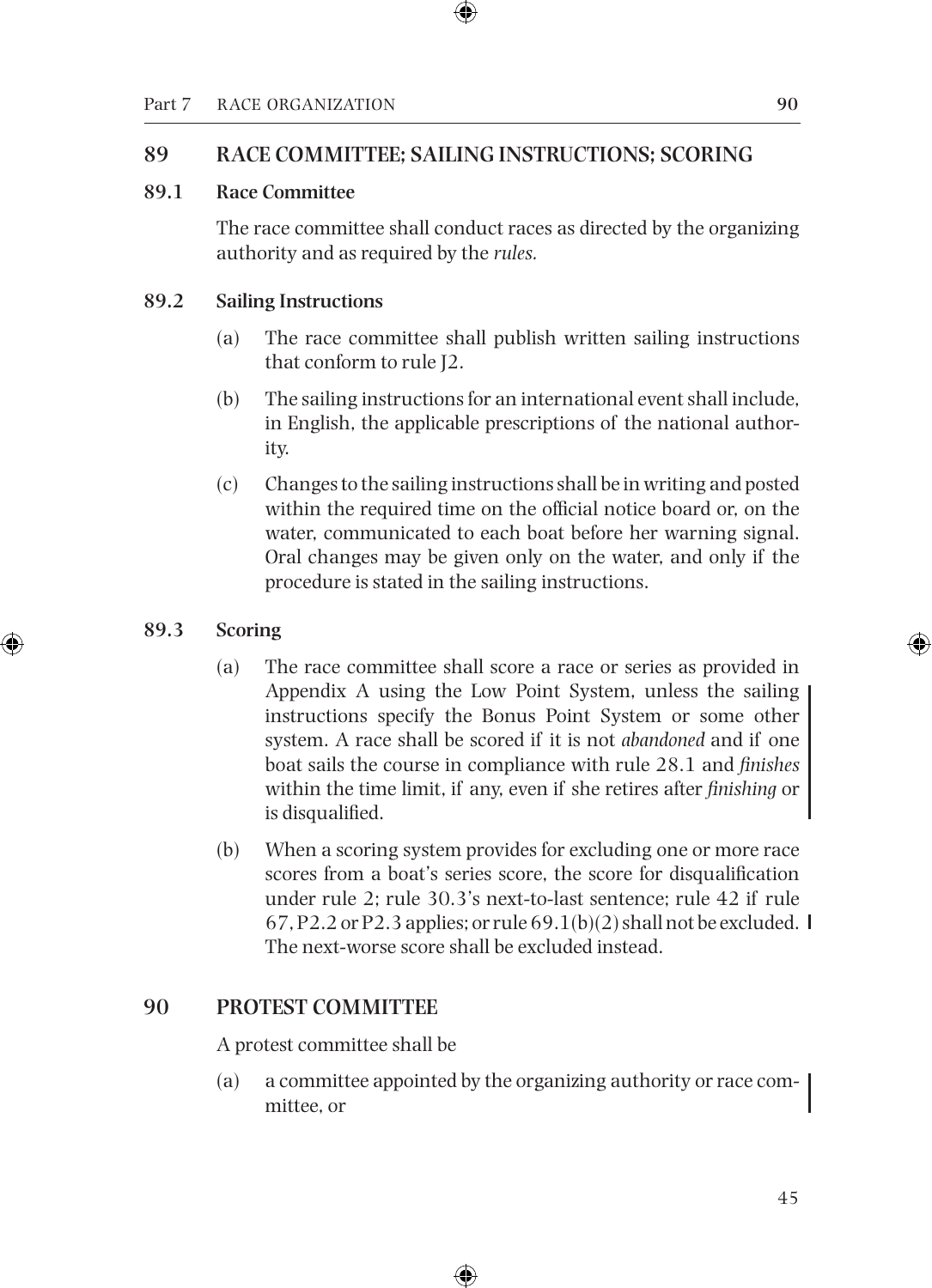(b) an international jury appointed by the organizing authority or as prescribed in the ISAF regulations and meeting the requirements of Appendix N. A national authority may prescribe that its approval is required for the appointment of international juries for races within its jurisdiction, except ISAF events or when international juries are appointed by the ISAF under rule 88.2(b).

 $\bigoplus$ 

 $\bigoplus$ 

⊕

♠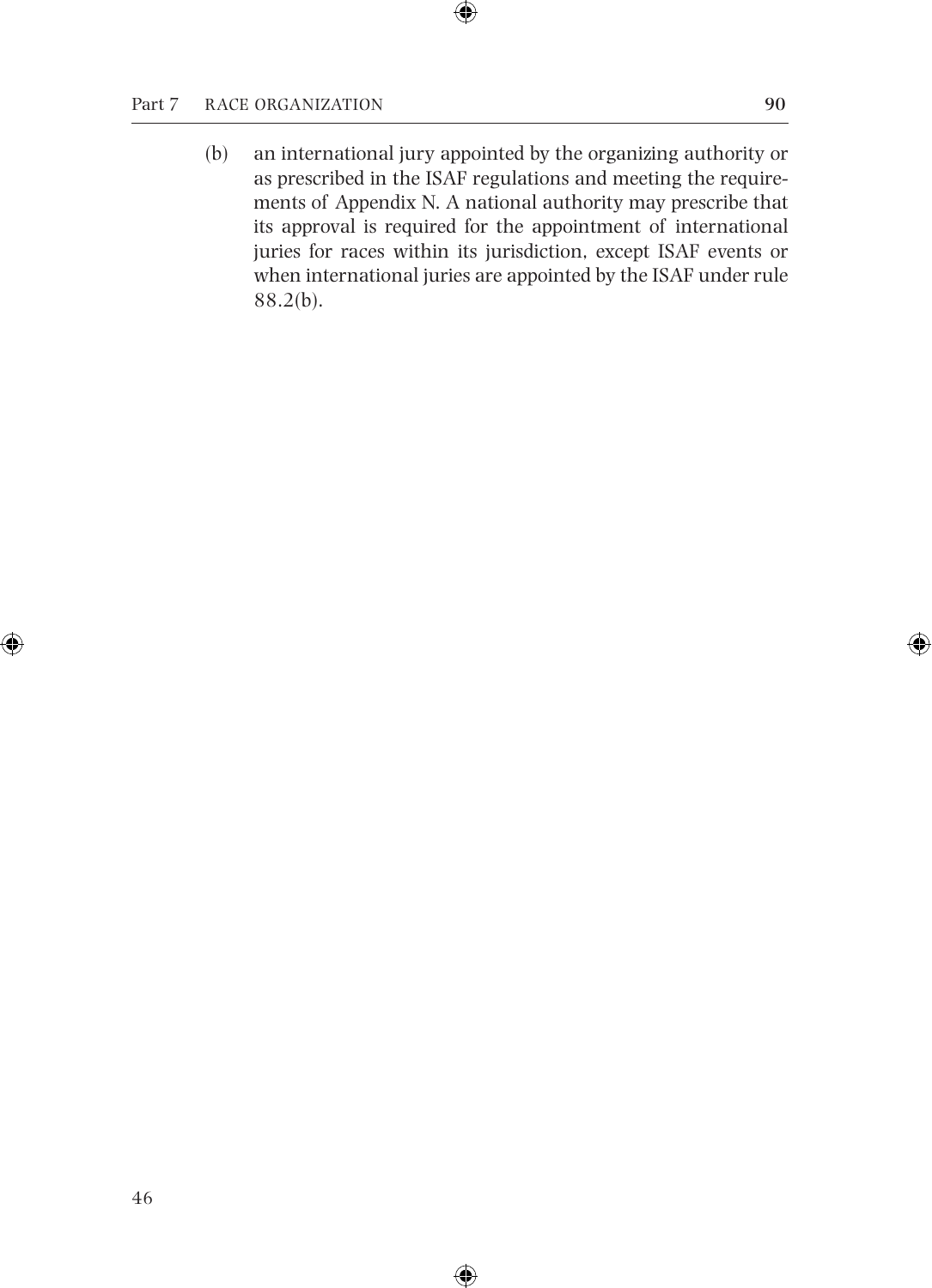# **APPENDIX A** SCORING

*See rule 89.3.*

# **A1 NUMBER OF RACES**

The number of races scheduled and the number required to be completed to constitute a series shall be stated in the sailing **instructions** 

 $\bigcirc$ 

# **A2 SERIES SCORES**

⊕

Each boat's series score shall be the total of her race scores excluding her worst score. (The sailing instructions may make a different arrangement by providing, for example, that no score will be excluded, that two or more scores will be excluded, or that a specified number of scores will be excluded if a specified number of races are completed. A race is completed if scored; see rule 89.3(a).) If a boat has two or more equal worst scores, the score(s) for the race(s) sailed earliest in the series shall be excluded. The boat with the lowest series score wins and others shall be ranked accordingly.

# **A3 STARTING TIMES AND FINISHING PLACES**

The time of a boat's starting signal shall be her starting time, and the order in which boats *finish* a race shall determine their finishing places. However, when a handicap or rating system is used a boat's corrected time shall determine her finishing place.

# **A4 LOW POINT AND BONUS POINT SYSTEMS**

 *Most series are scored using either the Low Point System or the Bonus Point System. The Low Point System uses a boat's finishing place as her race score. The Bonus Point System benefits the first six finishers because of the greater difficulty in advancing from fourth place to third, for example, than from fourteenth place to thirteenth. The Low Point System will apply unless the* 

 $\bigoplus$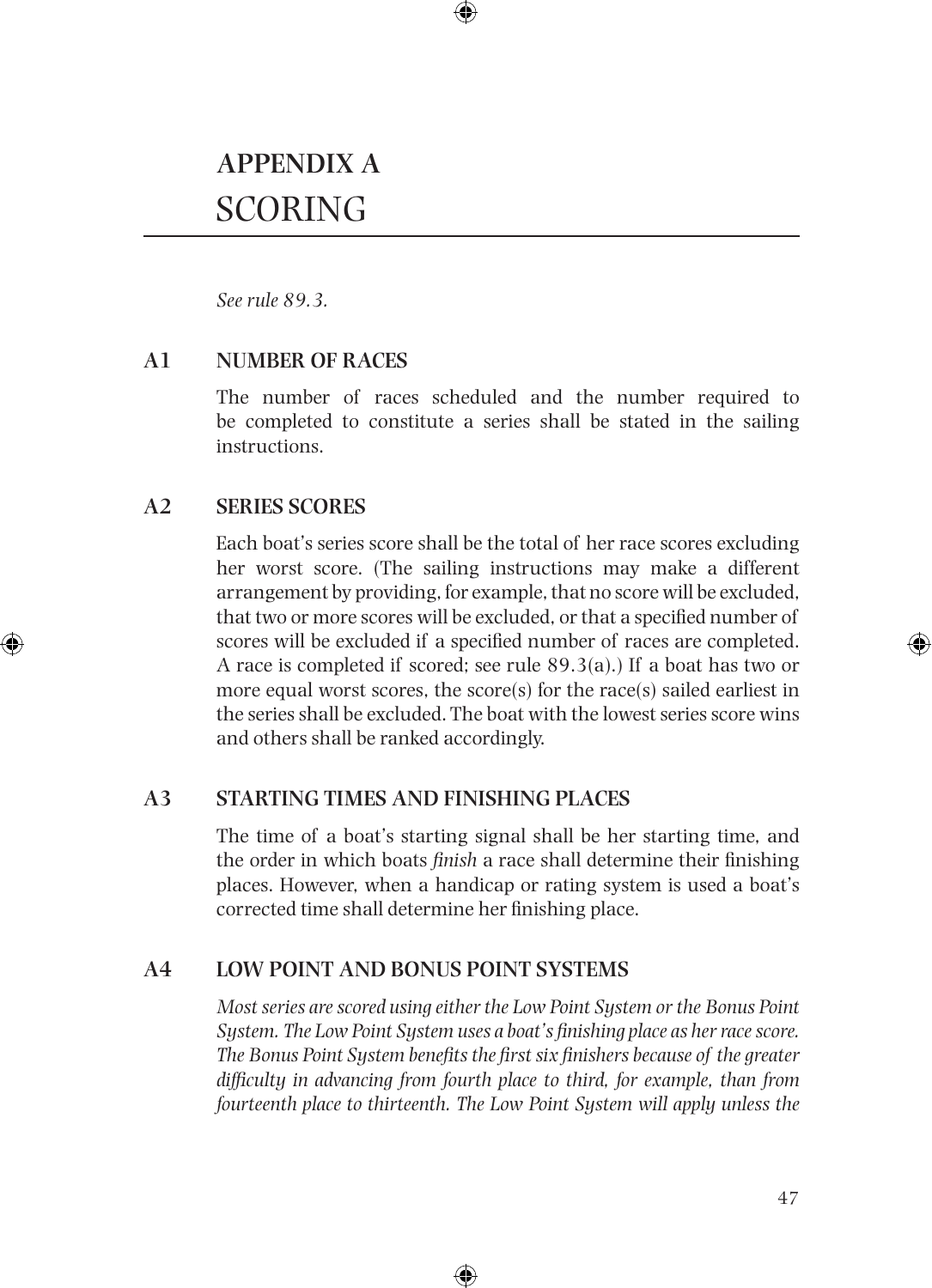*sailing instructions specify another system; see rule 89.3(a). If the Bonus Point System is chosen it can be made to apply by stating in the sailing instructions that 'The Bonus Point System of Appendix A will apply.'*

**A4.1** Each boat *starting* and *finishing* and not thereafter retiring, being penalized or given redress shall be scored points as follows:

 $\bigcirc$ 

| Finishing place       | Low Point System | Bonus Point System |
|-----------------------|------------------|--------------------|
| First                 | 1                | $\left( \right)$   |
| Second                | 2                | 3                  |
| Third                 | 3                | 5.7                |
| Fourth                | 4                | 8                  |
| Fifth                 | 5                | 10                 |
| Sixth                 | 6                | 11.7               |
| Seventh               | 7                | 13                 |
| Each place thereafter | Add 1 point      | Add 1 point        |

**A4.2** A boat that did not *start*, did not *finish*, retired after *finishing* or was disqualified shall be scored points for the finishing place one more than the number of boats entered in the series. A boat penalized under rule 30.2 or 44.3 shall be scored points as provided in rule 44.3(c).

# **A5 SCORES DETERMINED BY THE RACE COMMITTEE**

A boat that did not *start*, comply with rule 30.2 or 30.3, or *finish*, or that takes a penalty under rule 44.3 or retires after *finishing*, shall be scored accordingly by the race committee without a hearing. Only the protest committee may take other scoring actions that worsen a boat's score.

## **A6 CHANGES IN PLACES AND SCORES OF OTHER BOATS**

**A6.1** If a boat is disqualified from a race or retires after *finishing*, each boat with a worse finishing place shall be moved up one place.

 $\bigoplus$ 

⊕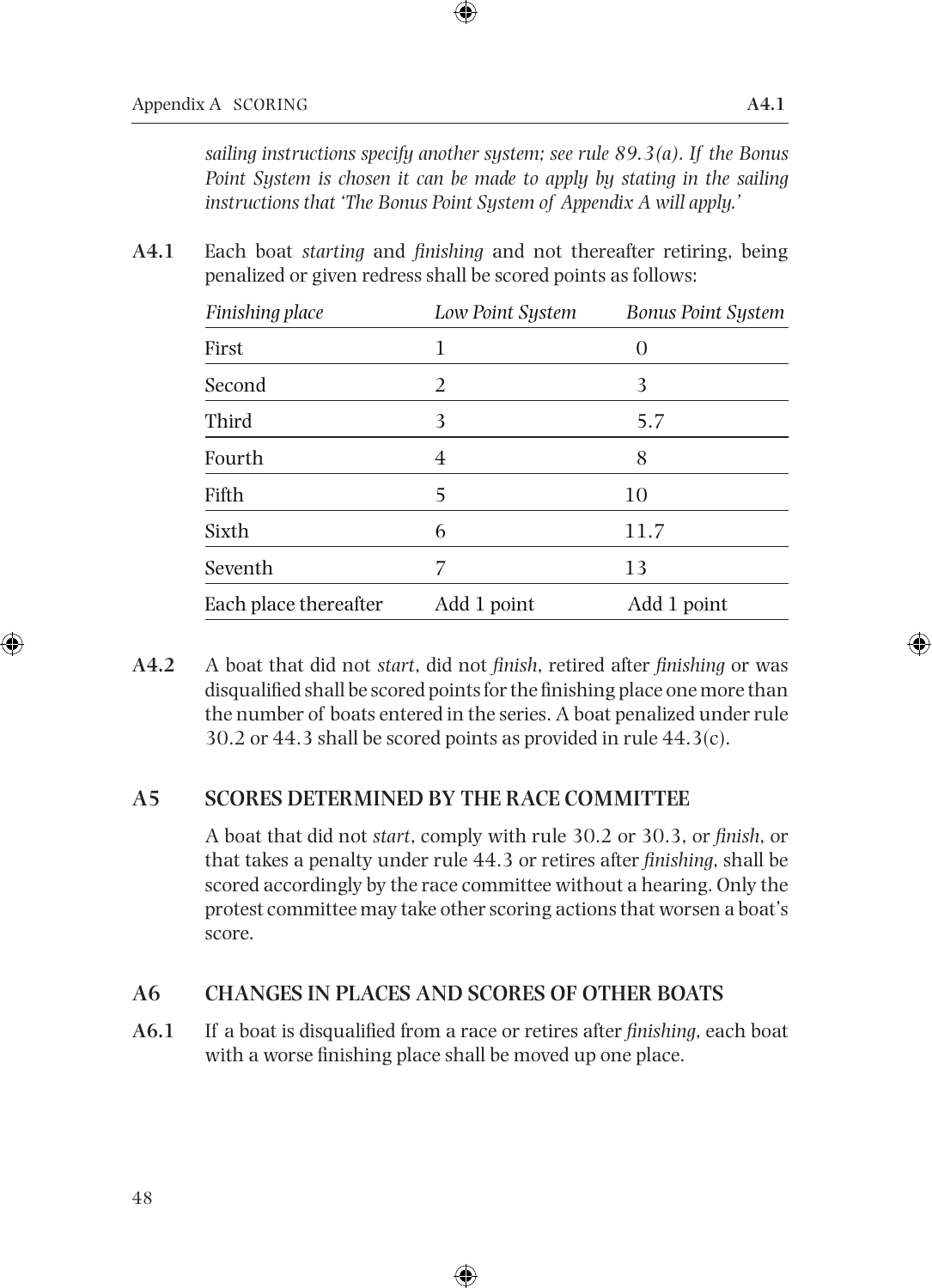$\circledast$ 

# **A7 RACE TIES**

If boats are tied at the finishing line or if a handicap or rating system is used and boats have equal corrected times, the points for the place for which the boats have tied and for the place(s) immediately below shall be added together and divided equally. Boats tied for a race prize shall share it or be given equal prizes.

# **A8 SERIES TIES**

⊕

- **A8.1** If there is a series score tie between two or more boats, each boat's race scores shall be listed in order of best to worst, and at the first point(s) where there is a difference the tie shall be broken in favour of the boat(s) with the best score(s). No excluded scores shall be used.
- **A8.2** If a tie remains between two or more boats, they shall be ranked in order of their scores in the last race. Any remaining ties shall be broken by using the tied boats' scores in the next-to-last race and so on until all ties are broken. These scores shall be used even if some of them are excluded scores.

# **A9 RACE SCORES IN A SERIES LONGER THAN A REGATTA**

For a series that is held over a period of time longer than a regatta, a boat that came to the starting area but did not *start*, did not *finish*, retired after *finishing* or was disqualified shall be scored points for the finishing place one more than the number of boats that came to the starting area. A boat that did not come to the starting area shall be scored points for the finishing place one more than the number of boats entered in the series.

## **A10 GUIDANCE ON REDRESS**

If the protest committee decides to give redress by adjusting a boat's score for a race, it is advised to consider scoring her

 $\bigoplus$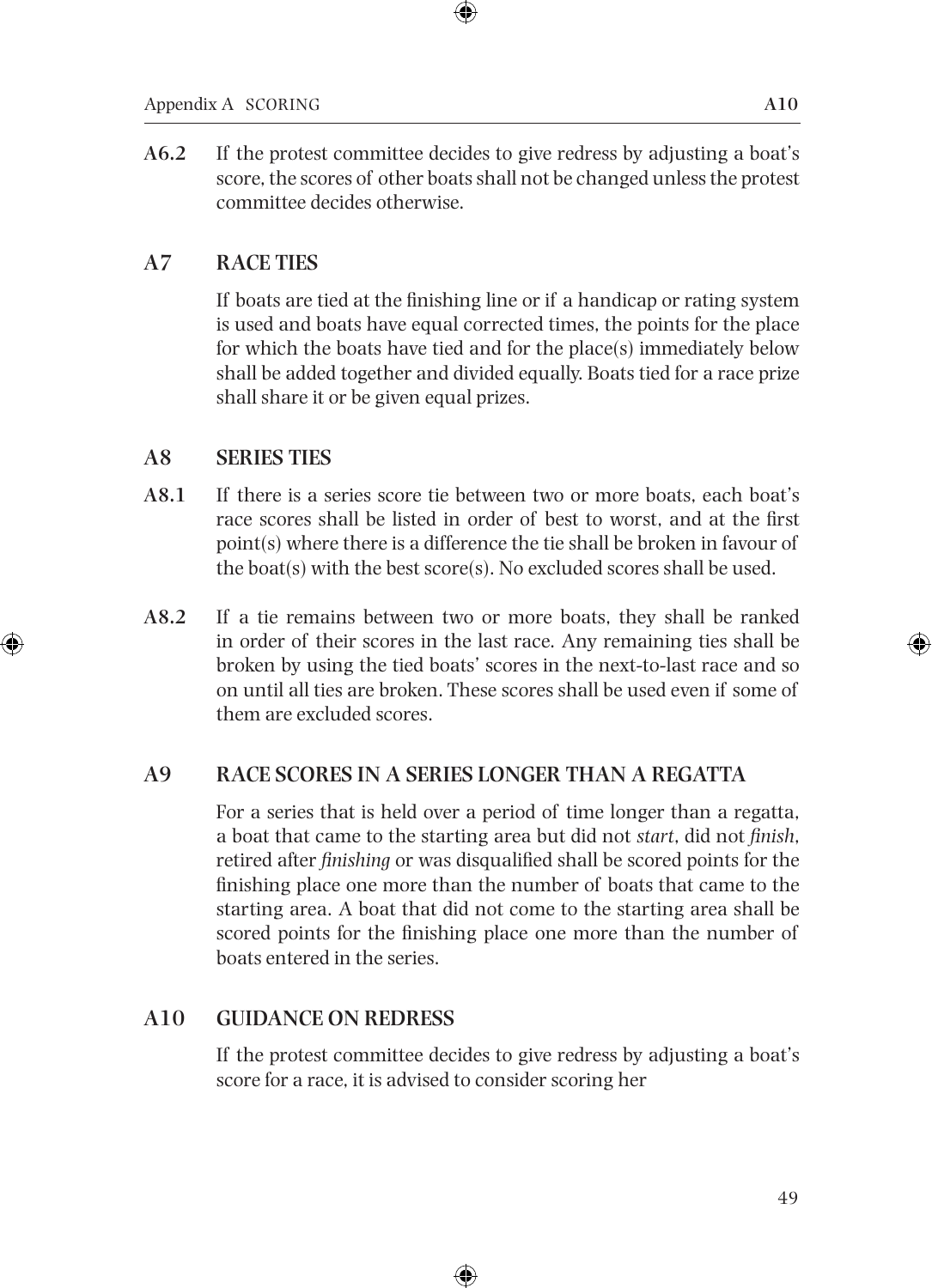(a) points equal to the average, to the nearest tenth of a point  $(0.05$ to be rounded upward), of her points in all the races in the series except the race in question;

⊕

- (b) points equal to the average, to the nearest tenth of a point (0.05 to be rounded upward), of her points in all the races before the race in question; or
- (c) points based on the position of the boat in the race at the time of the incident that justified redress.

# **A11 SCORING ABBREVIATIONS**

These abbreviations are recommended for recording the circumstances described:

- DNC Did not *start*; did not come to the starting area
- DNS Did not *start* (other than DNC and OCS)
- OCS Did not *start*; on the course side of the starting line at her starting signal and failed to *start*, or broke rule 30.1
- ZFP 20% penalty under rule 30.2
- BFD Disqualification under rule 30.3
- SCP Took a scoring penalty under rule 44.3
- DNF Did not *finish*
- RAF Retired after *finishing*
- DSO Disqualification
- DNE Disqualification (other than DGM) not excludable under rule 89.3(b)
- DGM Disqualification under rule  $69.1(b)(2)$ ; not excludable

 $\bigoplus$ 

RDG Redress given

⊕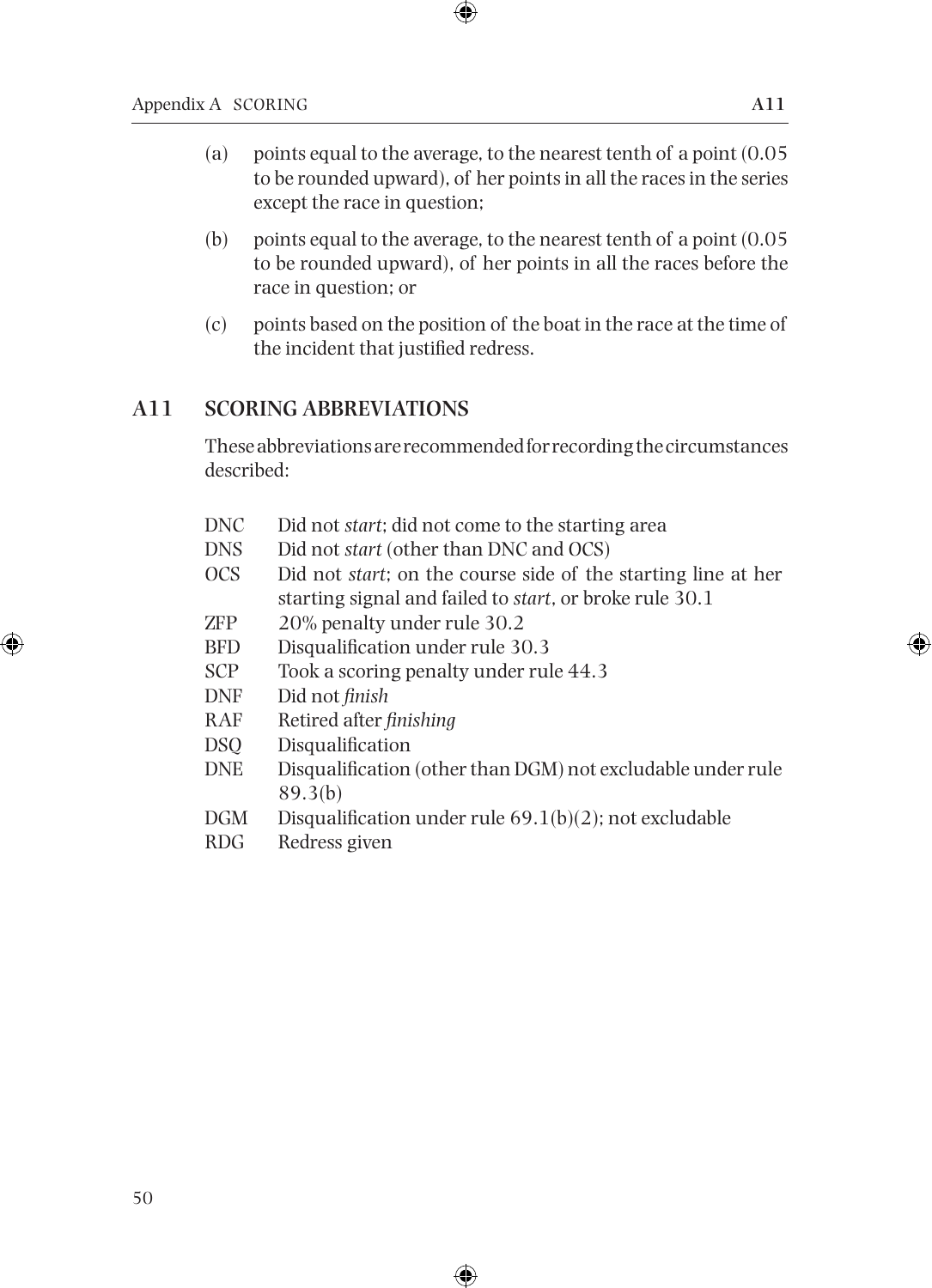# **APPENDIX B** WINDSURFING COMPETITION **RULES**

 $\bigcirc$ 

*Windsurfing competition shall be sailed under* The Racing Rules of Sailing *as changed by this appendix. The term 'boat' elsewhere in the racing rules means 'board' or 'boat' as appropriate. A windsurfing event can include one or more of the following disciplines or their formats:*

| Discipline   | Formats                            |
|--------------|------------------------------------|
| Racing       | Course racing: slalom: marathon    |
| Expression   | <i>Wave performance: freestyle</i> |
| <i>Speed</i> |                                    |

*In expression competition a board's performance is judged on skill and variety rather than speed and is organized using elimination series. Either wave performance or freestyle competition is organized, depending on the wave conditions at the venue. In speed competition, a 'round' consists of one or more speed runs in which the boards take turns sailing the course at intervals. In the racing discipline a marathon race is a race scheduled to last more than one hour.* 

*In slalom racing or expression competition, 'heat' means one elimination contest, a 'round' consists of one or more heats, and an elimination series consists of a maximum of four rounds.* 

## **B1 DEFINITIONS**

♠

**B1.1** The following additional definitions apply:

*Beach Start* When the starting line is on the beach, or so close to the beach that the competitor must stand in the water to *start*, the start is a *beach start*.

 $\bigoplus$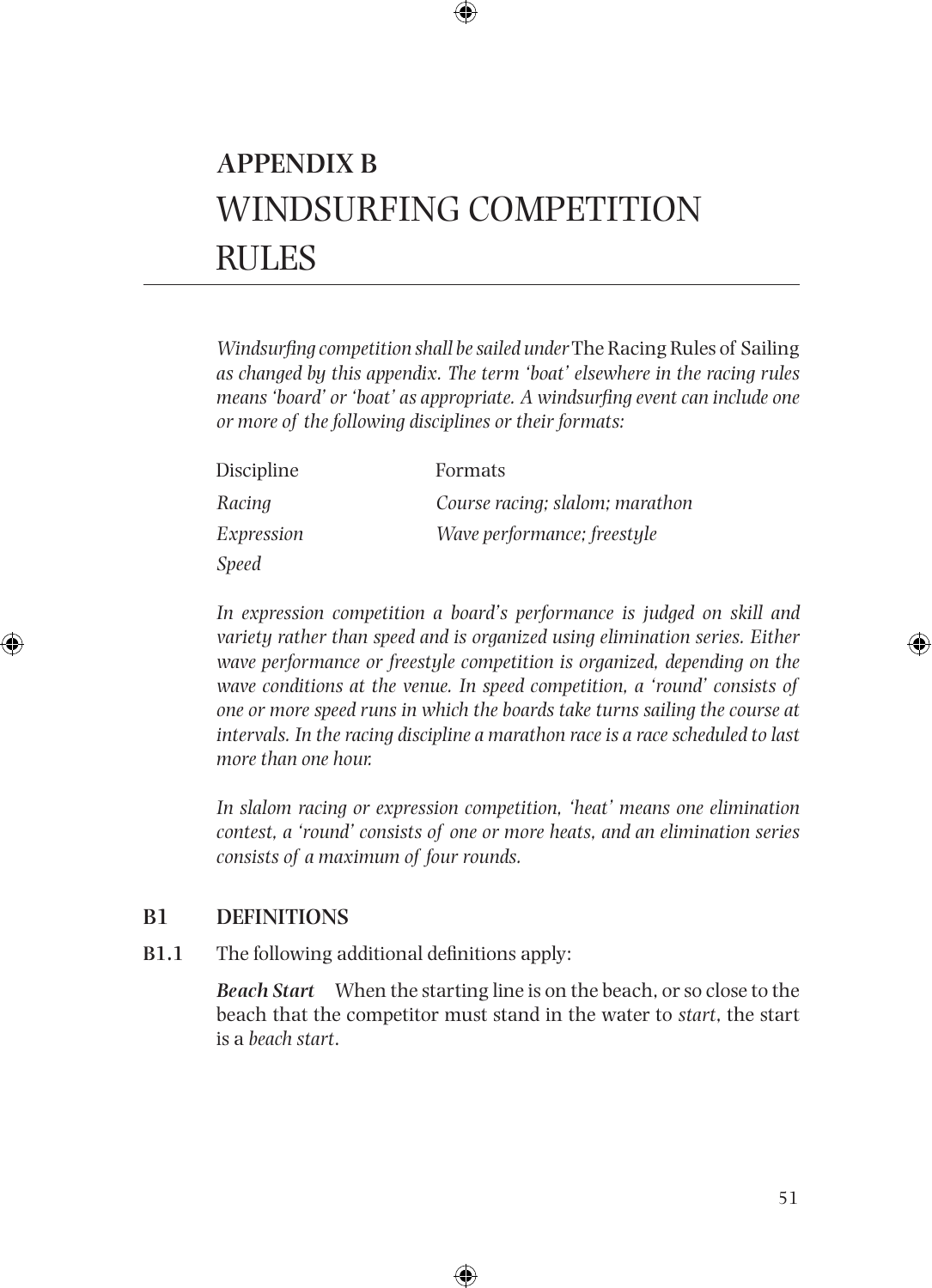*Capsized* A board is *capsized* when her sail or the competitor is in the water.

 $\bigcirc$ 

**B1.2** The following definitions apply only to expression competition:

*Coming In and Going Out* A board sailing in the same direction as the incoming surf is *coming in*. A board sailing in the direction opposite to the incoming surf is *going out*.

*Jumping* A board is *jumping* when she takes off at the top of a wave while *going out*.

*Overtaking* A board is *overtaking* from the moment she gains an *overlap* from *clear astern* until the moment she is *clear ahead* of the *overtaken* board.

*Possession* The first board sailing shoreward immediately in front of a wave has *possession* of that wave. However, when it is impossible to determine which board is first the *windward* board has *possession*.

*Recovering* A board is *recovering* from the time her sail or, when water-starting, the competitor is out of the water until she has steerage way.

*Surfing* A board is *surfing* when she is on or immediately in front of a wave while *coming in*.

*Transition* A board changing *tacks*, or taking off while *coming in*, or one that is not *surfing*, *jumping*, *capsized* or *recovering*, is in *transition*.

# **B2 RULES FOR ALL COMPETITION**

## **B2.1 Changes to the Rules of Part 4**

- (a) Rule 42 is changed to 'A board shall be propelled only by the action of the wind on the sail, by the action of the water on the hull and by the unassisted actions of the competitor.'
- (b) Add to rule  $43.1(a)$ : 'However, a competitor may wear a drinking container that shall have a capacity of at least one litre and weigh no more than 1.5 kilograms when full.'

 $\bigoplus$ 

⊕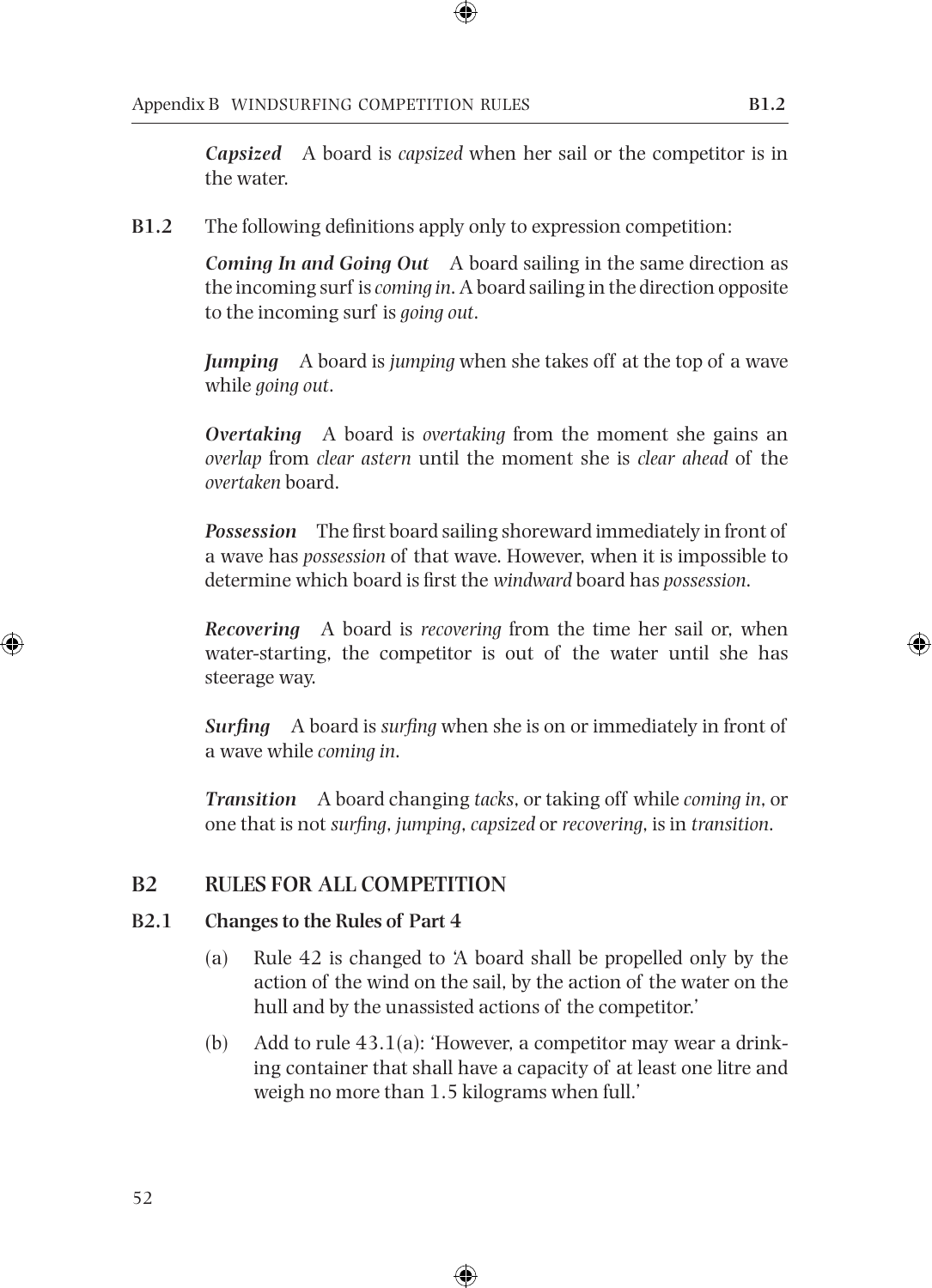(c) Rule 44.2 is changed so that two turns are replaced by one  $360^{\circ}$ turn with no requirement for tacks or gybes.

 $\bigcirc$ 

- (d) Rules  $44.3$  and  $44.4(a)$  are deleted.
- (e) Add to rule 47.1: 'except as stated in rule 41.2'. (See rule B4.4.) Rule 47.2 is deleted.

#### **B2.2 Entry and Qualification**

Add to rule 78.1: 'When so prescribed by the ISAF, a numbered and dated device on a board and her centreboard, fin and rig shall serve as her measurement certificate.'

#### **B2.3 Event Organization**

- (a) The last sentence of rule 89.2(c) is deleted.
- (b) Add new rule 89.2(d): 'Oral instructions may be given only if the procedure is stated in the sailing instructions.'

#### **B2.4 Identification on Sails**

⊕

- (a) Add to rule G1.1(a): 'The insignia shall not refer to anything other than the manufacturer or class and shall not consist of more than two letters and three numbers or an abstract design.'
- (b) Rules  $G1.3(a)$ ,  $G1.3(c)$ ,  $G1.3(d)$  and  $G1.3(e)$  are changed to

 $\bigoplus$ 

The class insignia shall be displayed once on each side of the sail in the area above a line projected at right angles from a point on the luff of the sail one-third of the distance from the head to the wishbone. The national letters and sail numbers shall be in the central third of that part of the sail above the wishbone, clearly separated from any advertising, and placed at different heights on the two sides of the sail, those on the starboard side being uppermost.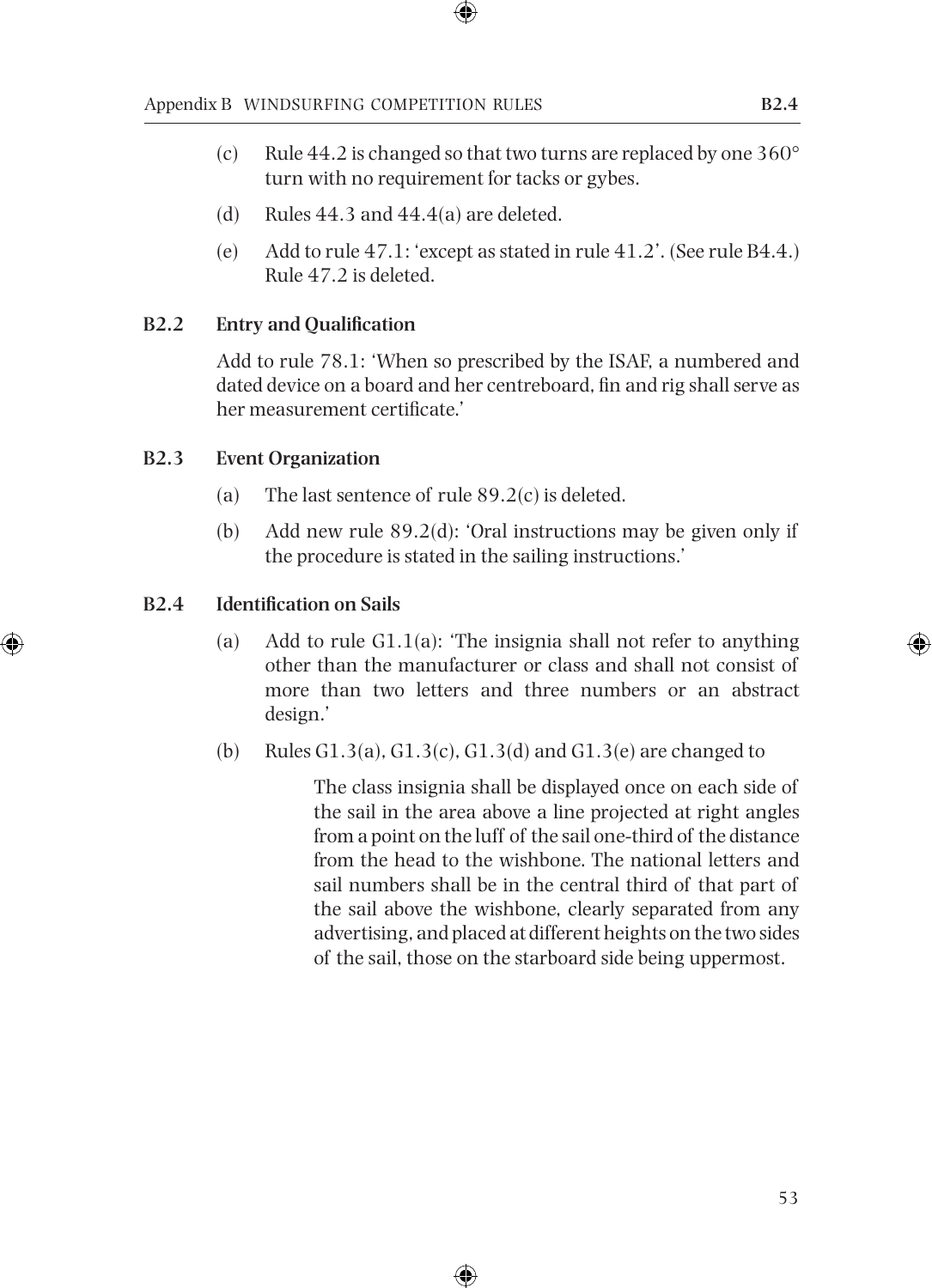# **B3 RULES FOR RACING COMPETITION**

# **B3.1 When Boards Meet**

(a) Rule 13 becomes rule 13.1. Add new rule 13.2:

⊕

A board gybing shall *keep clear* of other boards. During that time rules 10, 11 and 12 do not apply. If two boards are subject to this rule at the same time, the one on the other's port side or the one astern shall *keep clear*.

- (b) Rules 17, 18.2(b), 18.2(c) and 18.3 are deleted.
- (c) Rule 21 becomes rule 21.1. Add new rule 21.2: 'A *capsized* board shall not take an action that hinders another board.'
- (d) Add new rule 22.3: 'A board shall not sail in the course area defined in the sailing instructions when races are taking place except in her own race.'
- (e) Add new rule 23:

# **23 SAIL OUT OF THE WATER WHEN STARTING**

 When approaching the starting line to *start*, a board shall have her sail out of the water and in a normal position, except when accidentally *capsized*.

#### **B3.2 Starting Races**

⊕

The sailing instructions shall specify one of these starting systems.

 $\bigoplus$ 

(a) **SYSTEM 1**

See rule 26, Starting Races.

(b) **SYSTEM 2**

 Races shall be started by using the following signals. Times shall be taken from the visual signals; the absence of a sound signal shall be disregarded.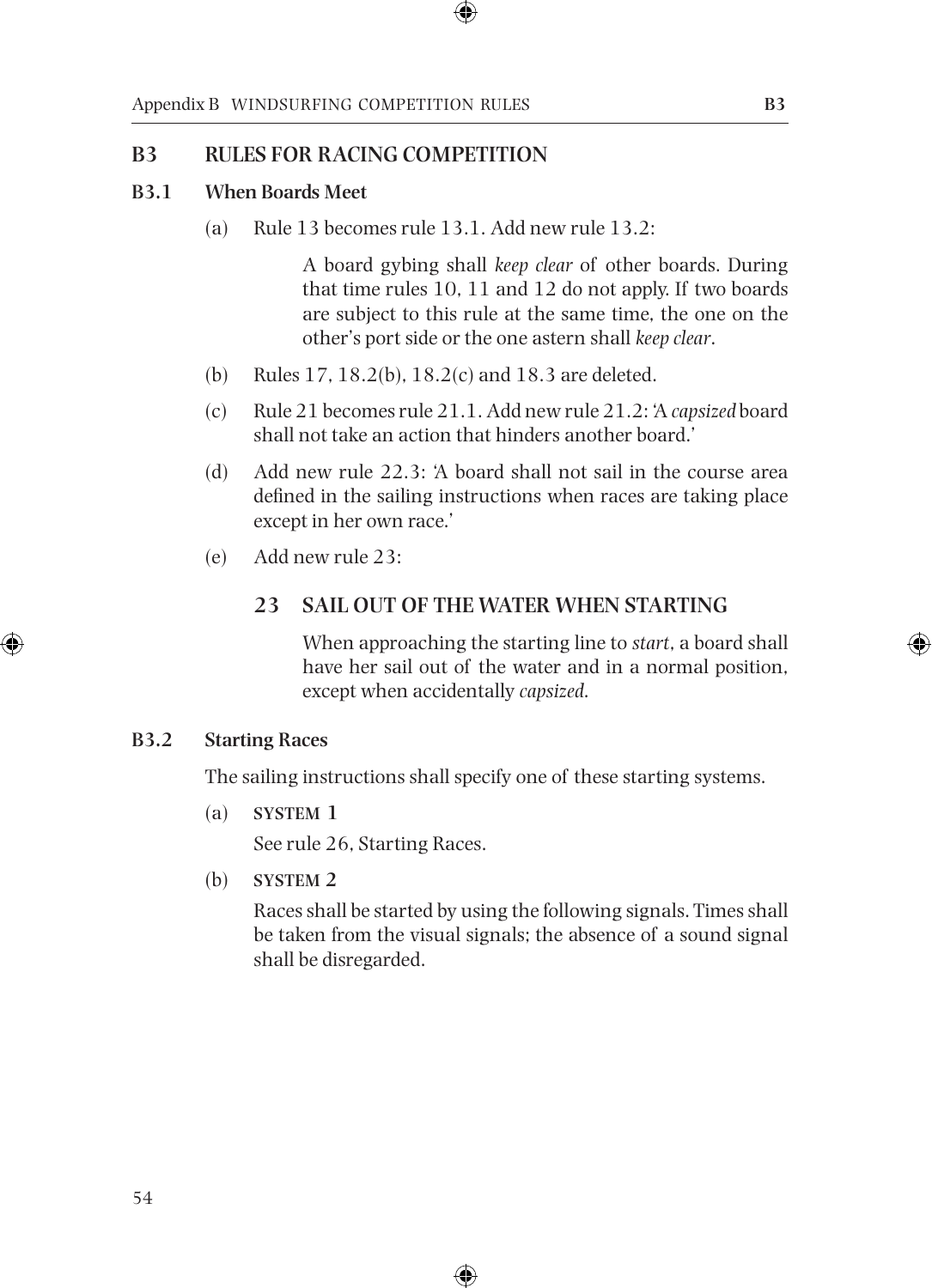| Signal      | Flag and sound            | Minutes before<br>starting signal |
|-------------|---------------------------|-----------------------------------|
| Attention   | Class flag or heat number | 5                                 |
|             | Attention signal removed  | 4                                 |
| Warning     | Red flag; 1 sound         | 3                                 |
|             | Red flag removed          | $\mathcal{D}_{\mathcal{L}}$       |
| Preparatory | Yellow flag; 1 sound      | 1                                 |
|             | Yellow flag removed       | 1/2                               |
| Starting    | Green flag; 1 sound       |                                   |

 $\bigcirc$ 

#### Appendix B WINDSURFING COMPETITION RULES **B3.3**

# (c) **SYSTEM 3 (FOR BEACH STARTS)**

- (1) Before her start each board in a heat or class shall draw a number for her station on the starting line. The stations shall be numbered so that station 1 is the most windward one.
- (2) After boards have been called to take their positions, the race committee shall make the preparatory signal by displaying a red flag with one sound. The starting signal shall be made, at any time after the preparatory signal, by removing the red flag with one sound.
- (3) After the starting signal each board shall take the shortest route from her starting station to her windsurfing position in the water (with both of the competitor's feet on the board).

# **B3.3 Other Rules for the Conduct of a Race**

(a) Add new rule 29.3:

⊕

#### **29.3 Recall for a Slalom Race**

 $\bigoplus$ 

(a) When at a board's starting signal for a slalom race or heat any part of her hull, crew or equipment is on the course side of the starting line, the race committee shall signal a general recall.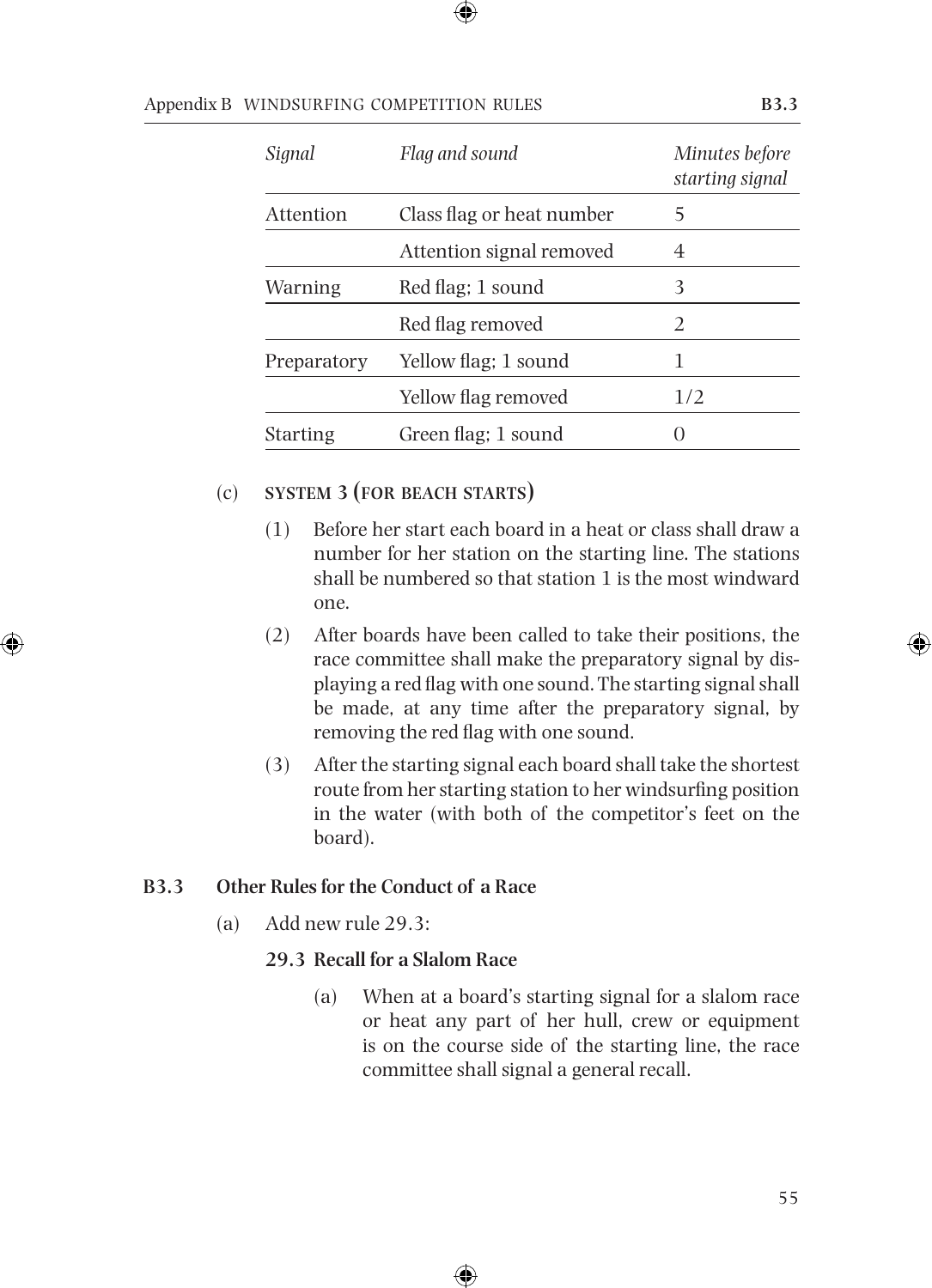- (b) If the race committee acts under rule 29.3(a) and the board is identified, she shall be disqualified without a hearing, even if the race or heat is *postponed* or *abandoned*. The race committee shall hail or display her sail number, and she shall leave the course area immediately. If the race or heat is restarted or resailed, she shall not sail in it.
- (b) Change rule 31 to 'A board may touch a *mark* but shall not hold on to it.'

 $\bigcirc$ 

# **B4 RULES FOR EXPRESSION COMPETITION**

#### **B4.1 Right-of-Way Rules**

These rules replace all rules of Part 2.

(a) **COMING IN AND GOING OUT**

 A board *coming in* shall *keep clear* of a board *going out*. When two boards are *going out* or *coming in* while on the same wave, or when neither is *going out* or *coming in*, the board on *port tack* shall *keep clear* of the one on *starboard tack*.

# (b) **BOARDS ON THE SAME WAVE, COMING IN**

 When two or more boards are on a wave *coming in*, a board that does not have *possession* shall *keep clear*.

#### (c) **CLEAR ASTERN, CLEAR AHEAD AND OVERTAKING**

 A board *clear astern* and not on a wave shall *keep clear* of a board *clear ahead*. An *overtaking* board that is not on a wave shall *keep clear*.

(d) **TRANSITION**

 A board in *transition* shall *keep clear* of one that is not. When two boards are in *transition* at the same time, the one on the other's port side or the one astern shall *keep clear*.

#### **B4.2 Starting and Ending Heats**

Heats shall be started and ended by using the following signals:

 $\bigoplus$ 

(a) **STARTING A HEAT**

Each flag shall be removed when the next flag is displayed.

⊕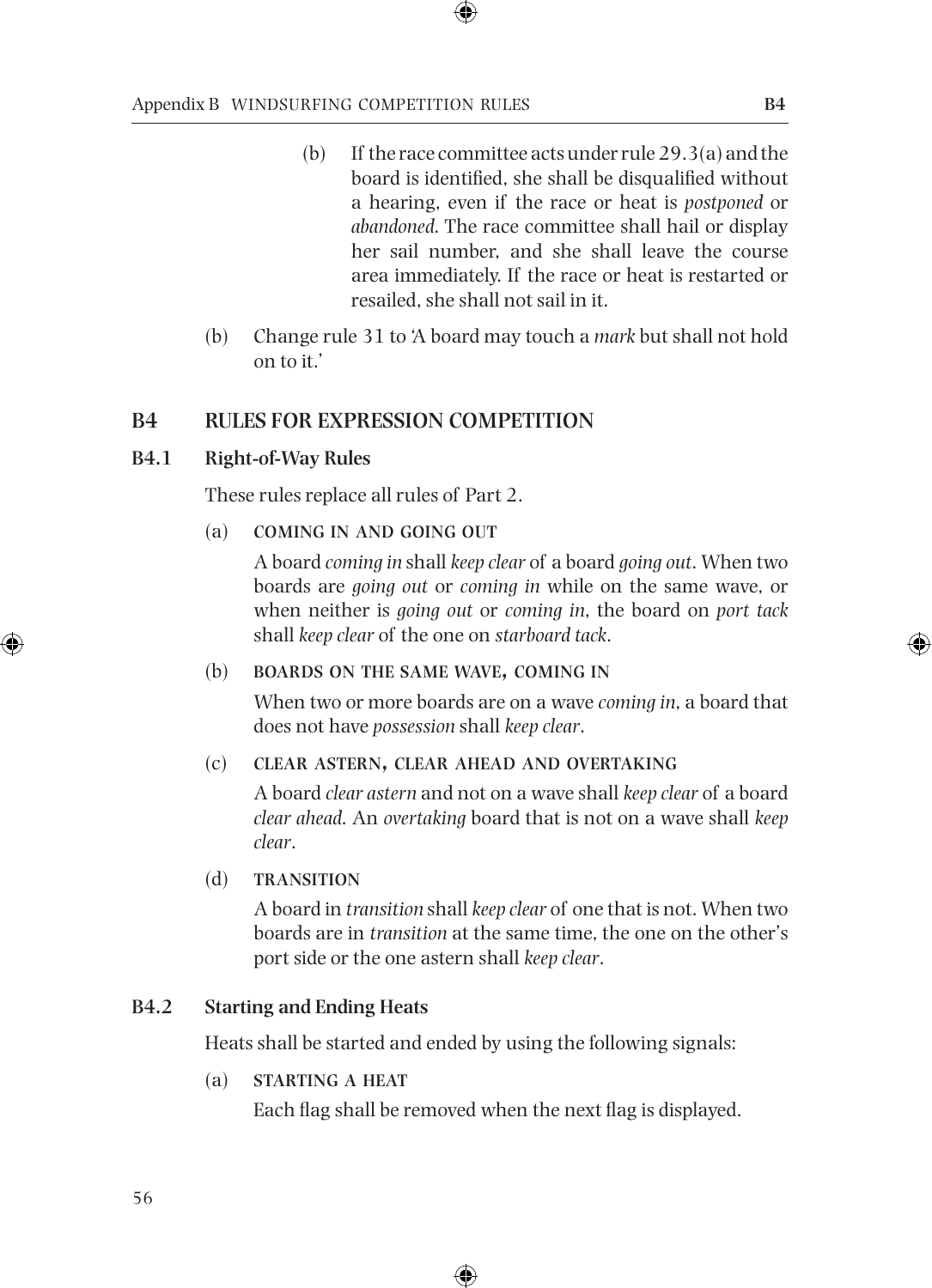#### Appendix B WINDSURFING COMPETITION RULES **B4.4**

| Signal          | Flag and sound       | Minutes before<br>starting signal |
|-----------------|----------------------|-----------------------------------|
| Attention       | Heat number          | 3                                 |
| Warning         | Red flag; 1 sound    |                                   |
| Preparatory     | Yellow flag: 1 sound |                                   |
| <b>Starting</b> | Green flag; 1 sound  |                                   |

 $\bigcirc$ 

#### (b) **ENDING A HEAT**

| Signal      | Flag and sound              | Minutes before<br>ending signal |
|-------------|-----------------------------|---------------------------------|
| End warning | Green flag removed: 1 sound |                                 |
| Ending      | Red flag; 1 sound           |                                 |

#### **B4.3 Registration of Sails; Course Area; Heat Duration**

- (a) Boards shall register with the race committee the colours and other particulars of their sails, or their identification according to another method stated in the sailing instructions, no later than the starting signal for the heat two heats before their own.
- (b) The course area shall be defined in the sailing instructions and posted on the official notice board not later than 30 minutes before the starting signal for the first heat. A board shall be scored only while sailing in the course area.
- (c) Any change in heat duration shall be announced by the race committee not later than fifteen minutes before the starting signal for the first heat in the next round.

## **B4.4 Outside Help**

⊕

Rule 41 becomes rule 41.1. Add new rule 41.2:

 $\bigoplus$ 

An assistant may provide replacement equipment to a board but shall keep clear of other boards competing. A board whose assistant fails to keep clear shall be penalized. The penalty shall be at the discretion of the protest committee.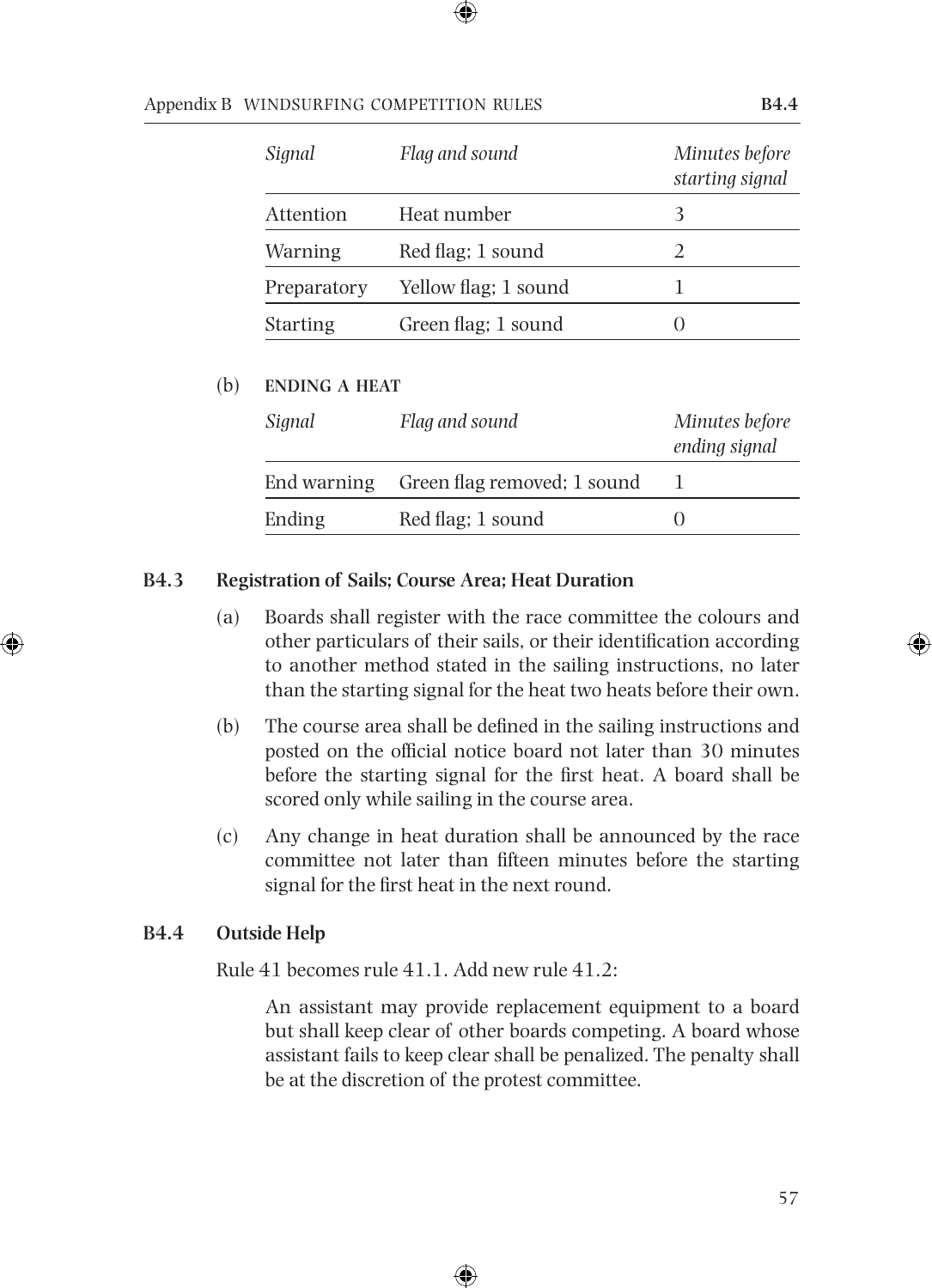# **B5 ELIMINATION SERIES FOR SLALOM RACING AND EXPRESSION COMPETITION**

*Rules B5.1–B5.5 apply to slalom racing or expression competition organized by using elimination series in which boards compete in heats.*

 $\bigcirc$ 

### **B5.1 Elimination Series Procedure**

- (a) Competition shall take the form of one or more elimination series. Each of them shall consist of either a maximum of four rounds in a single elimination series where only a number of the best scorers advance, or a maximum of ten rounds in a double elimination series where boards have more than one opportunity to advance.
- (b) Boards shall sail one against another in pairs, or in groups determined by the elimination ladder. The selected form of competition shall not be changed while a round remains uncompleted.

#### **B5.2 Seeding and Ranking Lists**

- (a) When a seeding or ranking list is used to establish the heats of the first round, places  $1-8$  (four heats) or  $1-16$  (eight heats) shall be distributed evenly among the heats.
- (b) For a subsequent elimination series, if any, boards shall be reassigned to new heats according to a seeding list based on the current overall standings.
- (c) The organizing authority's seeding decisions are final and are not grounds for a request for redress.

#### **B5.3 Heat Schedule**

The schedule of heats shall be posted on the official notice board not later than 30 minutes before the starting signal for the first heat.

## **B5.4 Advancement and Byes**

(a) In slalom racing and freestyle competition, the boards in each heat to advance to the next round shall be announced by the race committee not later than 30 minutes before the starting signal for the first heat. The number advancing may be changed by the protest committee as a result of a redress decision.

 $\bigoplus$ 

⊕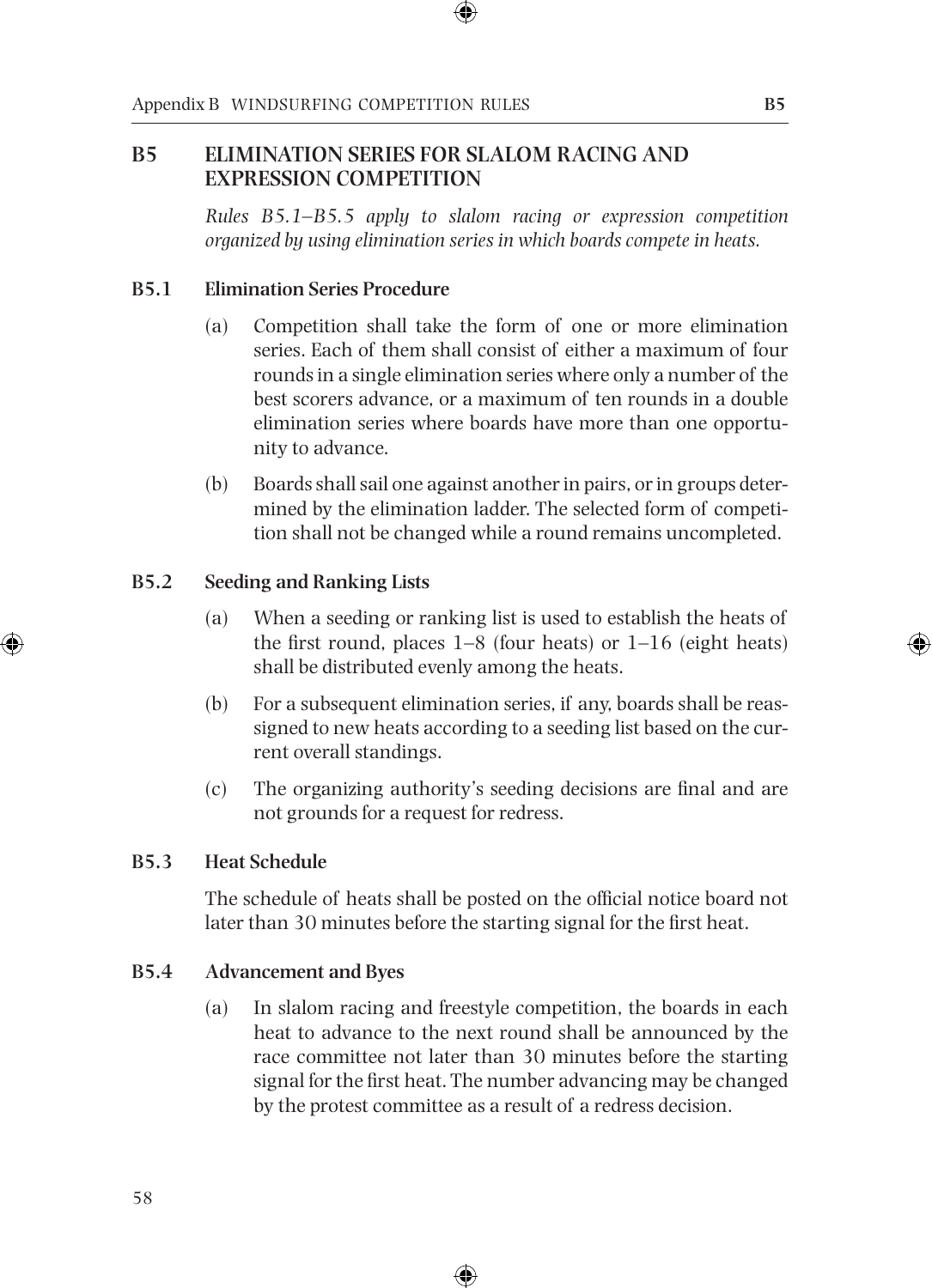(b) In expression competition, any first-round byes shall be assigned to the highest-seeded boards.

⊕

- (c) In wave performance competition, only the winner of each heat shall advance to the next round.
- (d) In freestyle competition, boards shall advance to the next round as follows: from an eight-board heat, the best four advance, and the winner will sail against the fourth and the second against the third; from a four-board heat, the best two advance and will sail against each other.

# **B5.5 Finals**

♠

- (a) The final shall consist of a maximum of three races. The race committee shall announce the number of races to be sailed in the final not later than five minutes before the warning signal for the first final race.
- (b) A runners-up final may be sailed after the final. All boards in the semifinal heats that failed to qualify for the final may compete in it.

# **B6 RULES FOR SPEED COMPETITION**

## **B6.1 General Rules**

All rules of Part 2 are replaced by relevant parts of this rule.

 $\bigoplus$ 

(a) **BEACH AND WATER STARTING**

 A board shall not *beach start* or water start on the course or in the starting area, except to sail off the course to avoid boards that are *starting* or *racing*.

(b) **LEAVING THE COURSE AREA**

 A board leaving the course area shall *keep clear* of boards *racing*.

(c) **COURSE CONTROL**

 When the race committee points an orange flag at a board, she shall immediately leave the course area.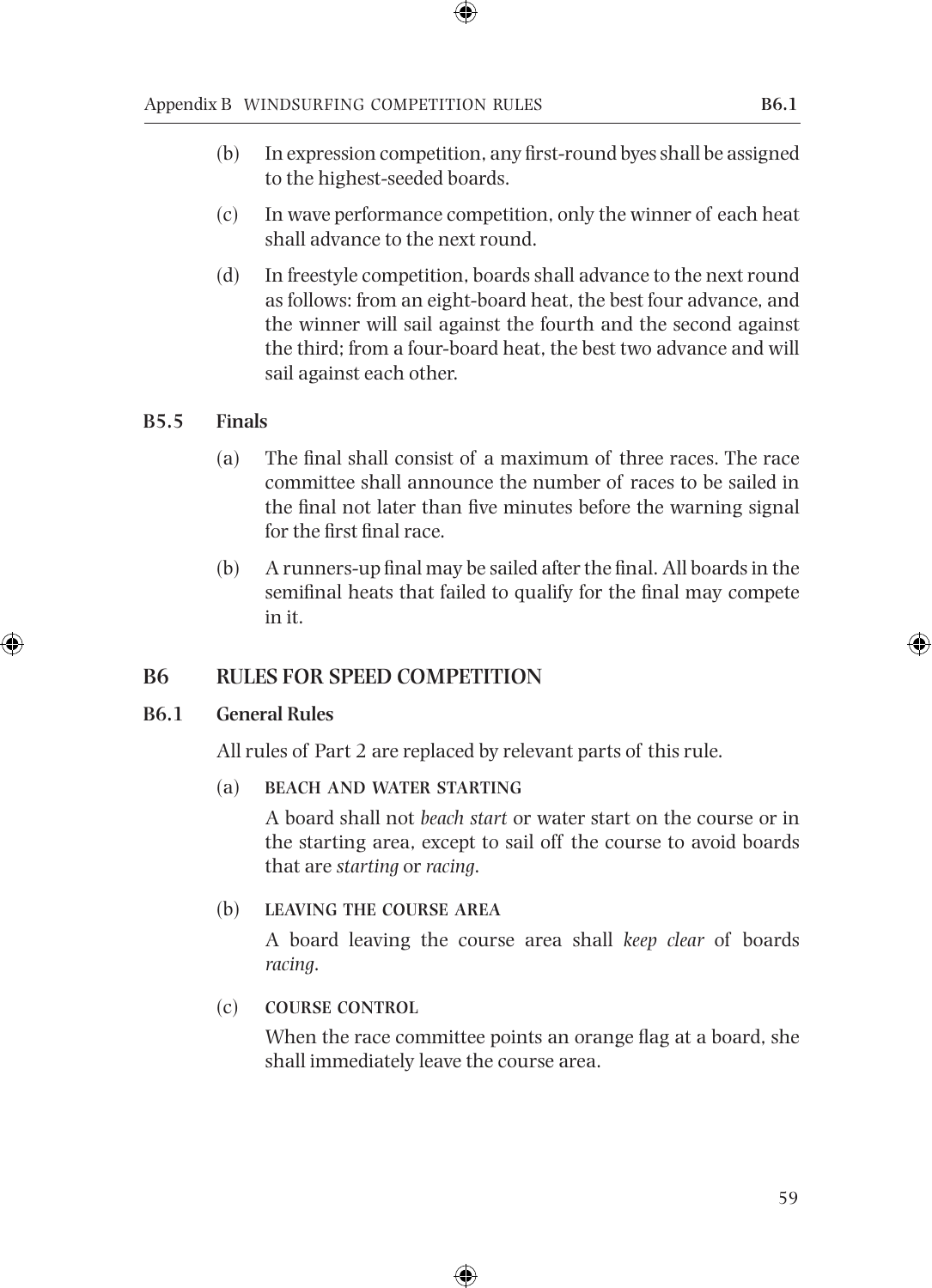## (d) **RETURNING TO THE STARTING AREA**

 A board returning to the starting area shall keep clear of the course.

⊕

#### (e) **RUN; ROUND**

 The maximum number of runs to be made by each board in a round shall be announced by the race committee not later than 30 minutes before the starting signal for the first round.

## (f) **DURATION OF A ROUND**

 The duration of a round shall be announced by the race committee not later than 30 minutes before the starting signal for the next round.

#### (g) **CONDITIONS FOR ESTABLISHING A RECORD**

 The minimum distance for a world record is 500 metres. Other records may be established over shorter distances. The course shall be defined by posts and transits ashore or by buoys afloat. Transits shall not converge.

### **B6.2 Starting System for Speed Competition**

Rounds shall be started and ended by using the following signals. Each flag shall be removed when the next flag is displayed.

(a) **STARTING A ROUND**

| Signal        | Flaa            | Meaning                             |
|---------------|-----------------|-------------------------------------|
| Stand-by      | Red flag        | Course closed                       |
| Course closed | AP and red flag | Course closed; will<br>open shortly |
| Preparatory   | Yellow flag     | Course will open in<br>5 minutes    |
| Starting      | Green flag      | Course is open                      |

 $\bigoplus$ 

⊕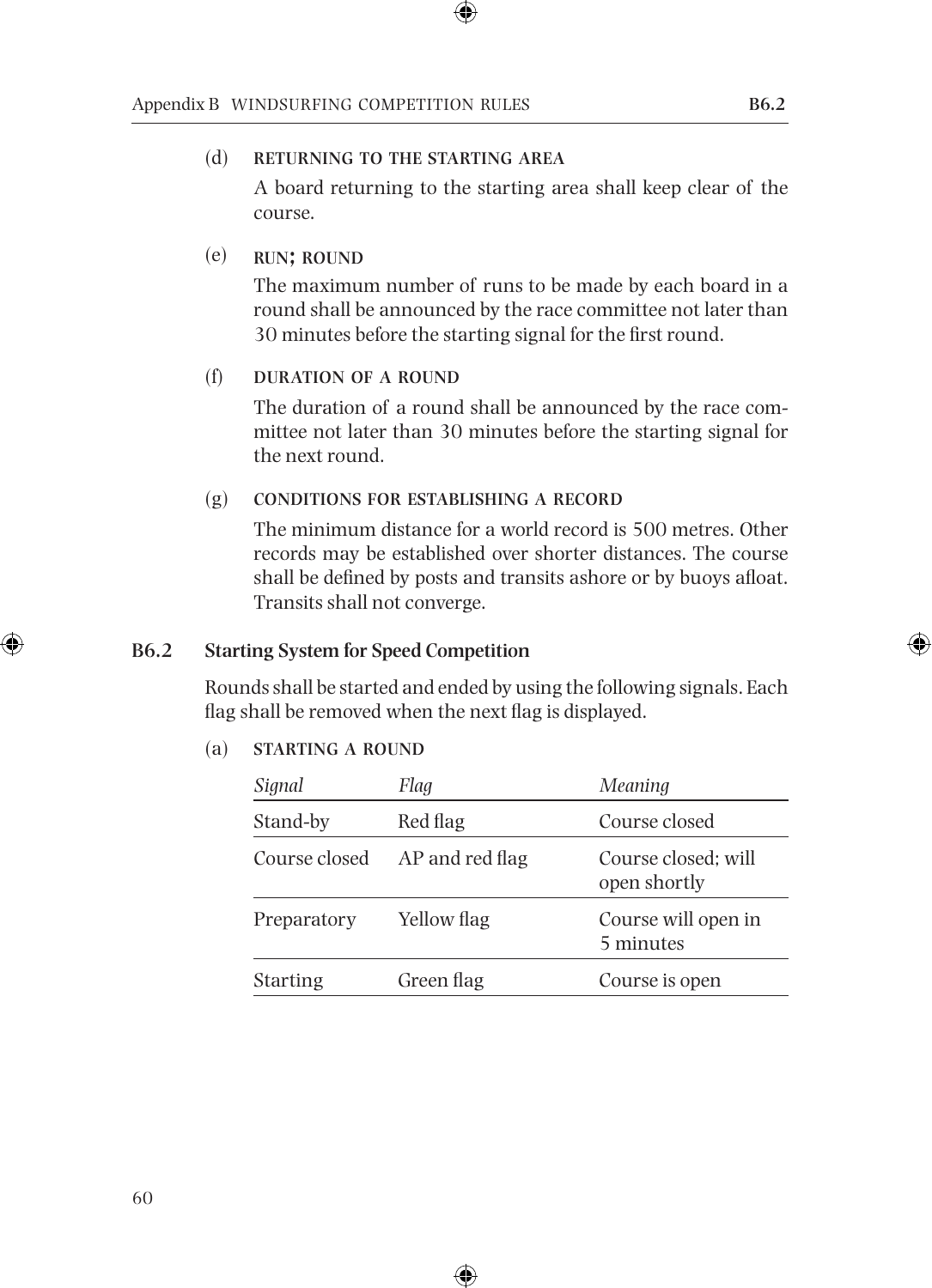#### (b) **ENDING A ROUND**

| Signal      | Flag                  | Meaning                                    |
|-------------|-----------------------|--------------------------------------------|
| End warning | Green and yellow flag | Course will be closed<br>in 5 minutes      |
| Extension   | Green flag and L      | Current round<br>extended by 15<br>minutes |
| Round ended | Red flag and L        | A new round will be<br>started shortly     |

 $\bigcirc$ 

# **B6.3 Penalties**

♠

- (a) If a board fails to comply with a warning by the race committee, she may be cautioned and her sail number shall be posted on a notice board near the finishing line.
- (b) If a board is cautioned a second time during the same round, she shall be suspended by the race committee from the remainder of the round and her sail number shall be posted on the official notice board.
- (c) A board observed in the course area while suspended shall be disqualified from the competition without a hearing and none of her previous times or results shall be valid.
- (d) Any breach of the verification rules may result in a suspension from the competition for any period.

## **B6.4 Verification**

- (a) An observer appointed by the World Sailing Speed Record Council (WSSRC) shall be present and verify run times and speeds at world record attempts. The race committee shall verify run times and speeds at other record attempts.
- (b) A competitor shall not enter the timing control area or discuss any timing matter directly with the timing organization. Any timing question shall be directed to the race committee.

 $\bigoplus$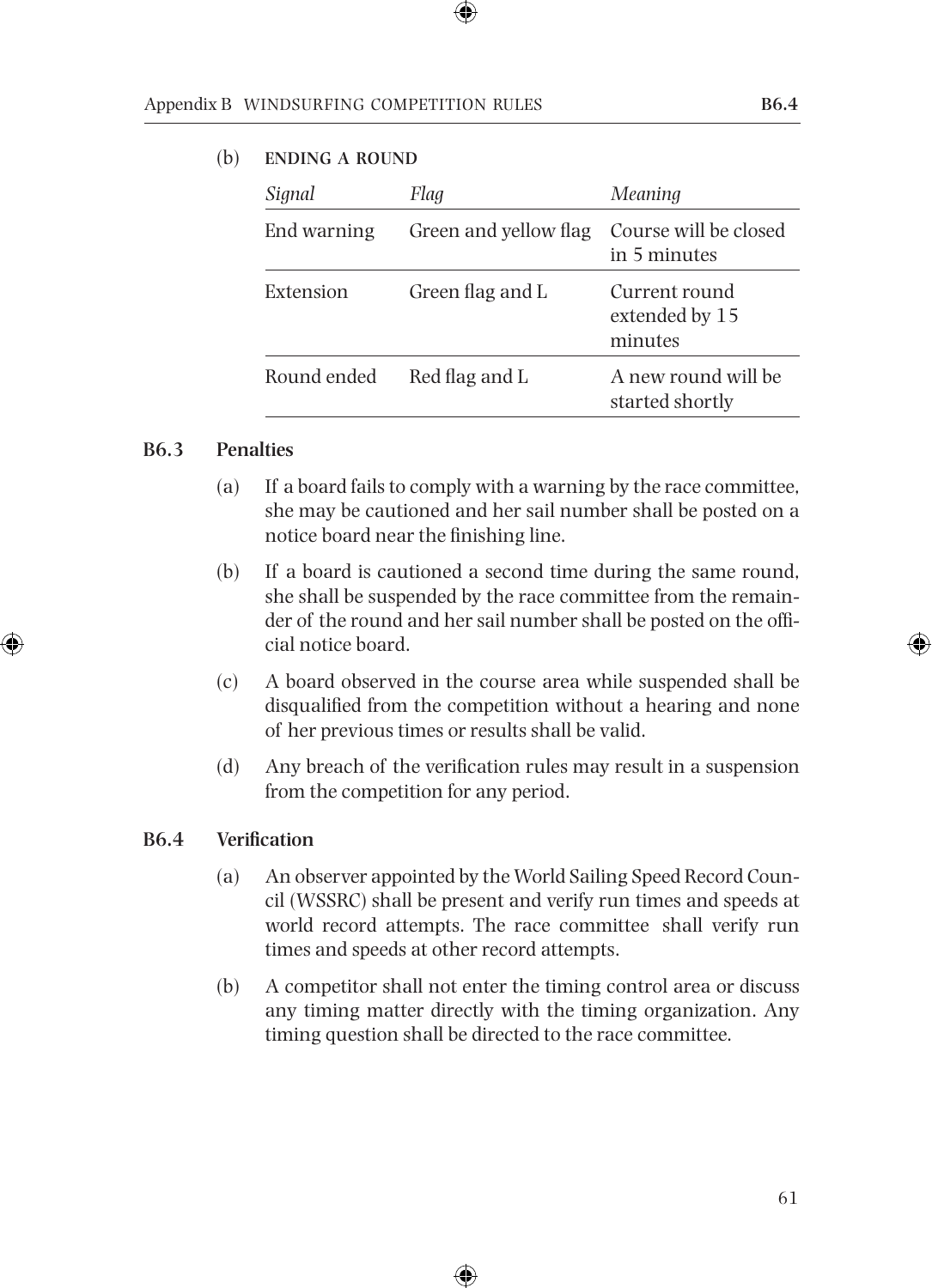# **B7 PROTESTS, REDRESS, HEARINGS AND APPEALS**

**B7.1** (a) Add after the third sentence of rule 61.1(a): 'She shall inform the race committee of her intention to protest immediately after she *finishes* or retires.'

 $\bigcirc$ 

(b) Rule 61.2 is retitled rule 61.2(a), Course and Marathon Racing. Add new rule 61.2(b):

#### **SLALOM RACING AND OTHER DISCIPLINES**

A *protest* shall be made orally immediately following the heat in which the incident occurred.

- **B7.2** Add new rule 62.1(e): 'a board that failed to *keep clear* and retired or was penalized.'
- **B7.3** In rule 62.2, after 'writing' add: 'except in an elimination series'.
- **B7.4** Rule 63.2 becomes rule 63.2(a). Add new rule 63.2(b): 'In an elimination series, the protest committee may hear a *protest* on the beach or water immediately after the heat.'
- **B7.5** Begin rule 65.2 with the addition 'Except in an elimination series'.
- **B7.6** Rule 67 is deleted.
- **B7.7** Add new rule 70.6: 'Appeals are not permitted in slalom racing and expression competition.'

# **B8 SCORING**

#### **B8.1 Overall Scores**

If an event includes more than one discipline or format the sailing instructions shall state how the overall score is to be calculated.

 $\bigoplus$ 

⊕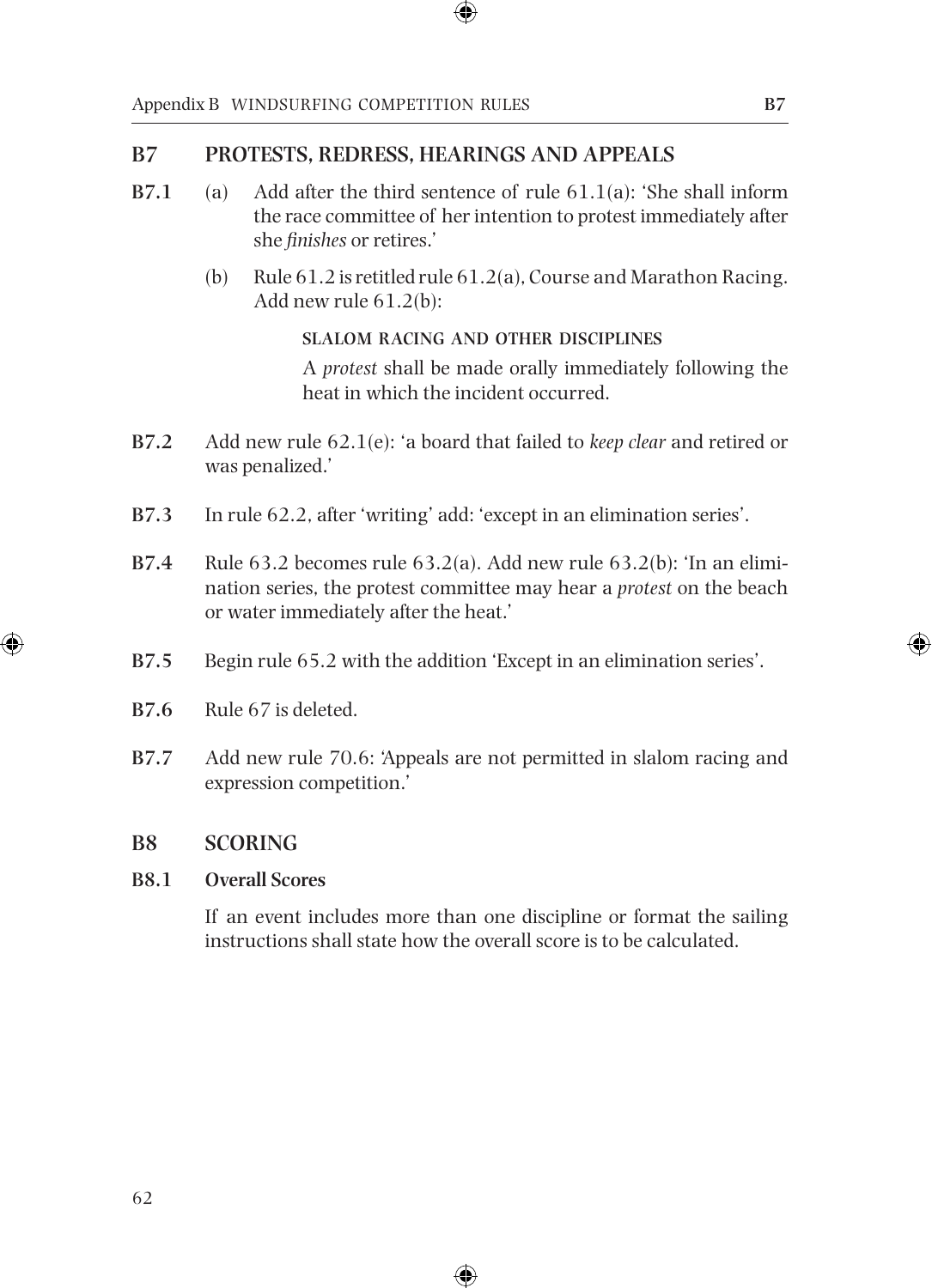## **B8.2 Series Scores**

Rule A2 is changed to

Each board's series score shall be the total of her race, elimination series or speed round scores with the number of her worst scores excluded as follows:

⊕

| Course races,<br>speed rounds | Slalom and expression<br>elimination series | <b>Number</b><br>excluded |
|-------------------------------|---------------------------------------------|---------------------------|
| $1 - 3$                       | $1 - 2$                                     | $\left( \right)$          |
| $4 - 6$                       | $3 - 4$                                     |                           |
| $7 - 10$                      | $5 - 7$                                     |                           |
| $11 - 15$                     | 8 or more                                   | 3                         |
| 16 or more                    |                                             |                           |

If a board has two or more equal worst scores, the score(s) for the race(s) sailed earliest in the series shall be excluded. The board with the lowest series score wins and others shall be ranked accordingly. Rules B8.5, B8.6 and B8.7 contain exceptions to this rule.

#### **B8.3 Scoring Systems**

⊕

(a) Rule A4 is retitled 'Low Point and Alternative Systems' and its preamble is deleted. Rule A4.1 is changed to

◈

Each board *starting* and *finishing* and not thereafter retiring, being penalized or given redress shall be scored points as follows:

| Finishing place                   | Low Point<br>Sustem | <i>Alternative</i><br>System |
|-----------------------------------|---------------------|------------------------------|
| First                             |                     | 0.7                          |
| Second                            | $\mathcal{L}$       | $\mathcal{D}_{\cdot}$        |
| Third                             | 3                   | 3                            |
| Each place thereafter Add 1 point |                     | Add 1 point                  |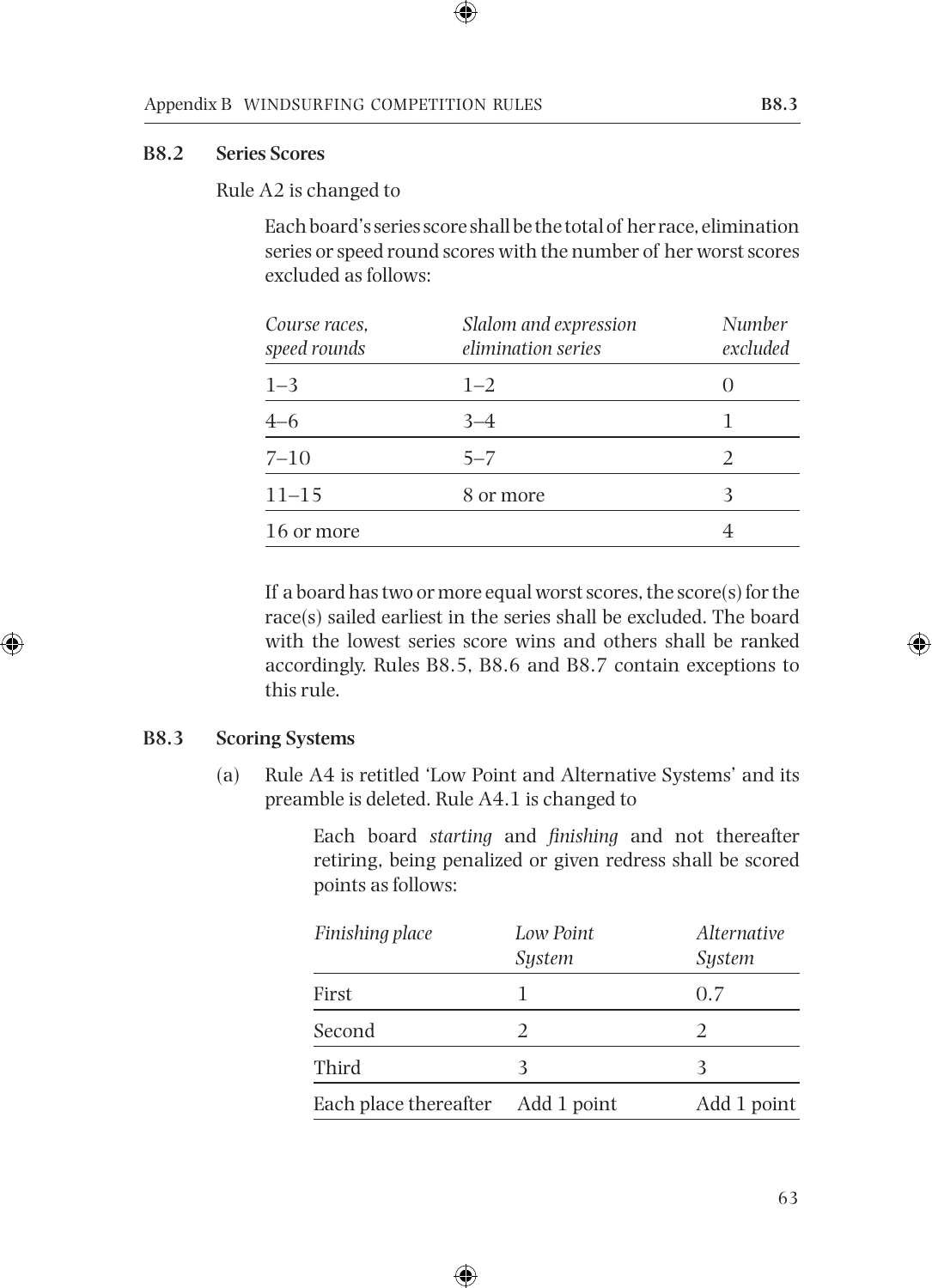(b) Add to the end of the first sentence of rule A4.2: 'or, in an elimination series, the number of boards in that heat'.

 $\bigcirc$ 

### **B8.4 Uncompleted Heat**

When a heat cannot be completed, the points for the unscored places shall be added together and divided by the number of places in that heat. The resulting number of points, to the nearest tenth of a point (0.05 to be rounded upward), shall be given to each board entered in the heat.

## **B8.5 Scoring a Final Series in Slalom Racing**

- (a) If three final races are completed, a board's series score in the final shall be the total of her race scores excluding her worst score. Otherwise her series score shall be the total of her race scores.
- (b) A board that did not *start*, did not *finish*, retired after *finishing* or was disqualified from a final race shall be scored points equal to the total number of boards entered in the final.

#### **B8.6 Expression Competition Scoring**

- (a) Expression competition shall be scored by a panel of three judges. However, the panel may have a greater odd number of members, and there may be two such panels. Each judge shall give points for each manoeuvre based on the scale stated in the sailing instructions.
- (b) The criteria of scoring shall be decided by the race committee and announced on the official notice board not later than 30 minutes before the starting signal for the first heat.
- (c) A board's heat standing shall be determined by adding together the points given by each judge. The board with the highest score wins and others shall be ranked accordingly.
- (d) Both semifinal heats shall have been sailed for an elimination series to be valid.

 $\bigoplus$ 

⊕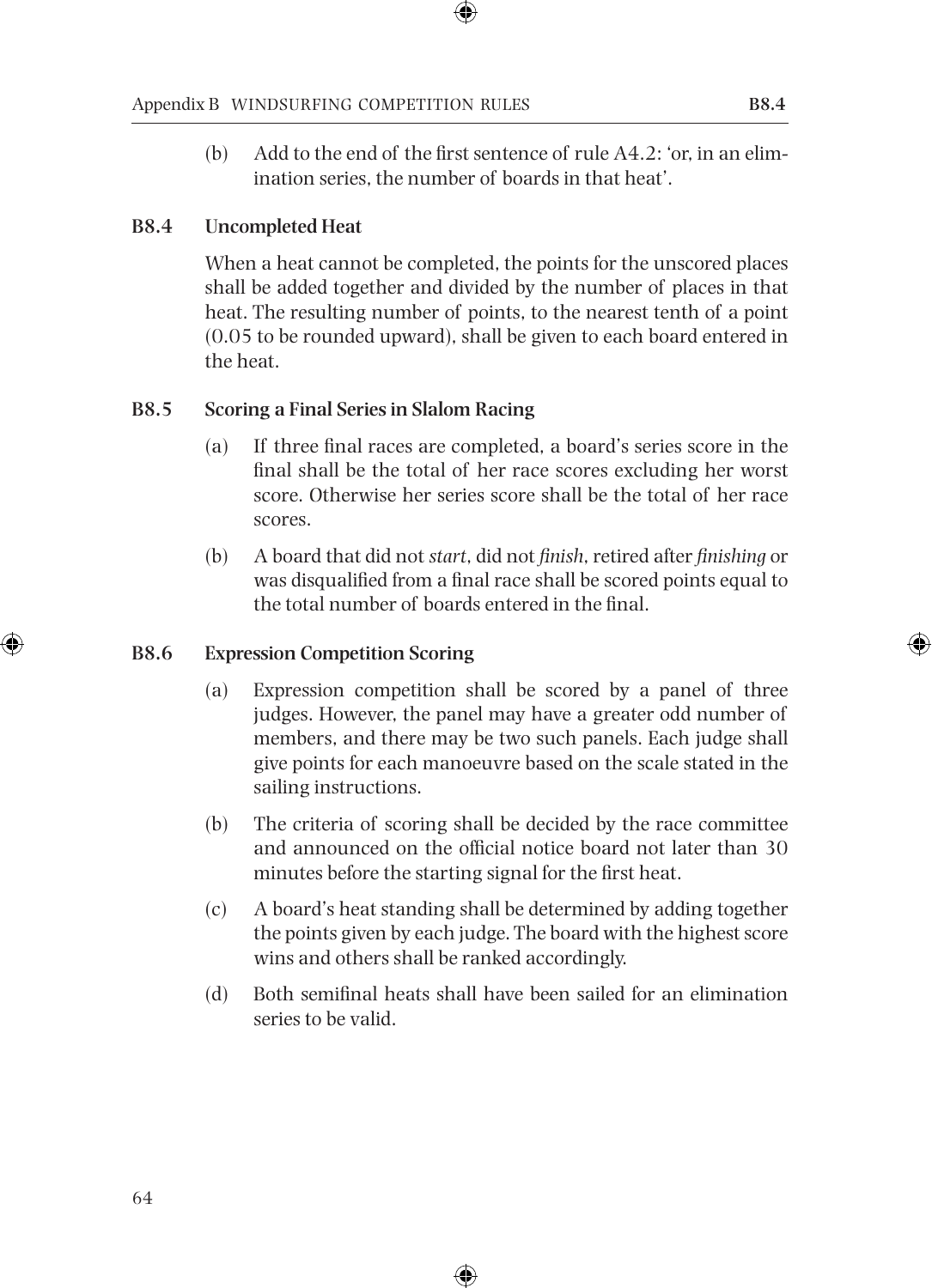(e) Except for members of the race committee responsible for scoring the event, only competitors in the heat shall be allowed to see judges' score sheets for the heat. Each score sheet shall bear the full name of the judge.

 $\bigcirc$ 

 (f) Scoring decisions of the judges shall not be grounds for a request for redress by a board.

## **B8.7 Speed Competition**

The speeds of a board's fastest two runs in a round shall be averaged to determine her standing in that round. The board with the highest average wins and others shall be ranked accordingly.

#### **B8.8 Series Ties**

⊕

#### (a) **RACING AND SPEED COMPETITION**

 Rule A8 is changed as follows for racing and speed competition:

- (1) Add new rule A8.1: 'If there is a series score tie between two or more boards, it shall be broken in favour of the board(s) with the best single excluded race score(s).'
- (2) Rule A8.1 becomes rule A8.2. Its beginning 'If there is a series score tie' is changed to 'If a tie remains' and its last sentence is changed to 'These scores shall be used even if some of them are excluded scores.'
- (3) Rule A8.2 becomes rule A8.3 and its beginning 'If a tie remains' is changed to 'If a tie still remains'.

#### (b) **EXPRESSION COMPETITION**

Rule A8 is changed as follows for expression competition:

 $\bigoplus$ 

 (1) In a heat, if there is a tie in the total points given by one or more judges, it shall be broken in favour of the board with the higher single score in the priority category. If the categories are weighted equally, in wave performance competition the tie shall be broken in favour of the board with the higher single score in wave riding, and in freestyle competition in favour of the board with the higher score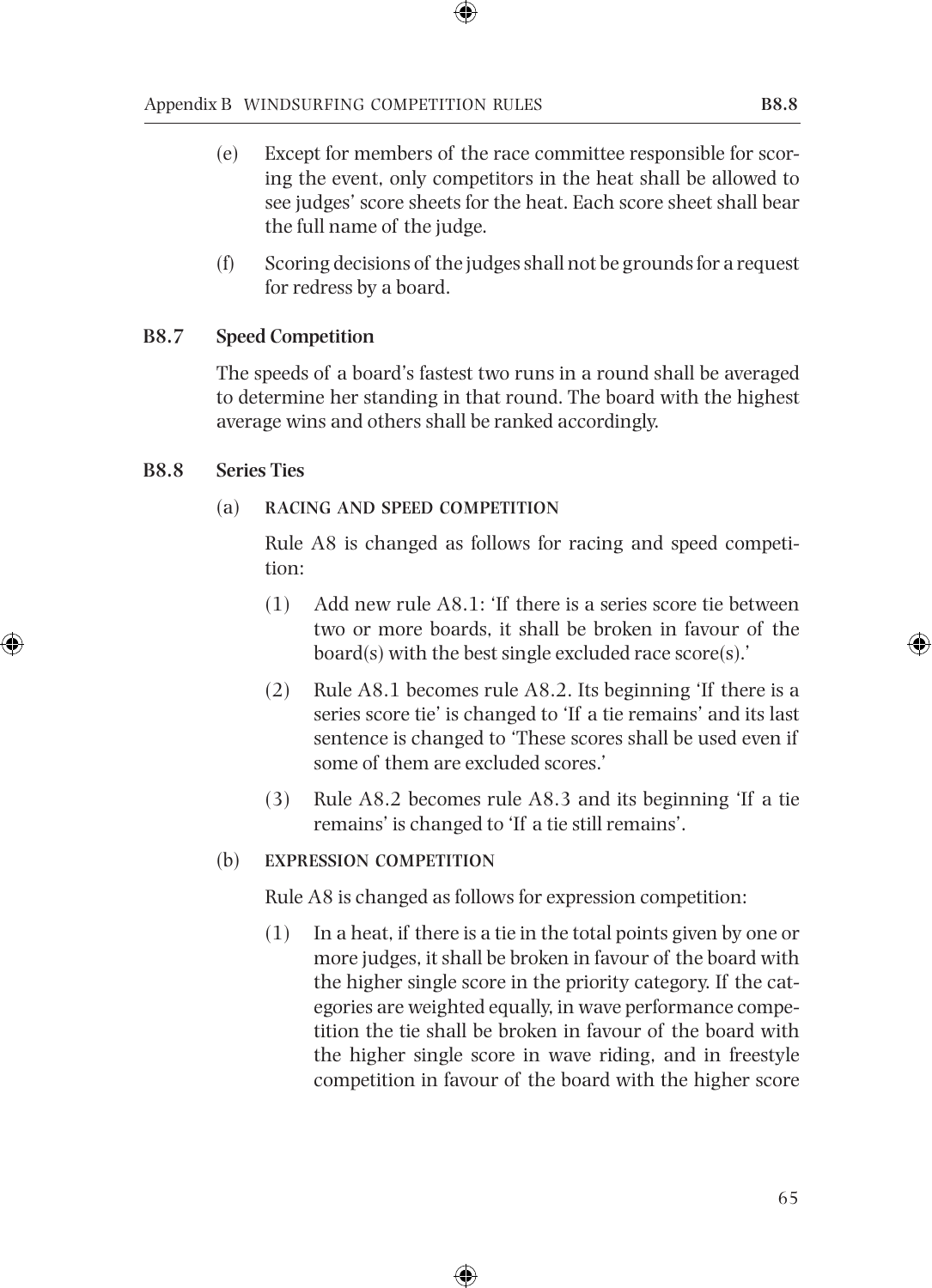for overall impression. If a tie remains, in wave performance competition it shall be broken in favour of the board with the higher single score in the category without priority, and in freestyle competition it shall stand as the final result.

 $\bigoplus$ 

- (2) If there is a tie in the series score, it shall be broken in favour of the board that scored better more times than the other board. All scores shall be used even if some of them are excluded scores.
- (3) If a tie still remains, the heat shall be resailed. If this is not possible, the tie shall stand as the final result.

 $\bigoplus$ 

⊕

♠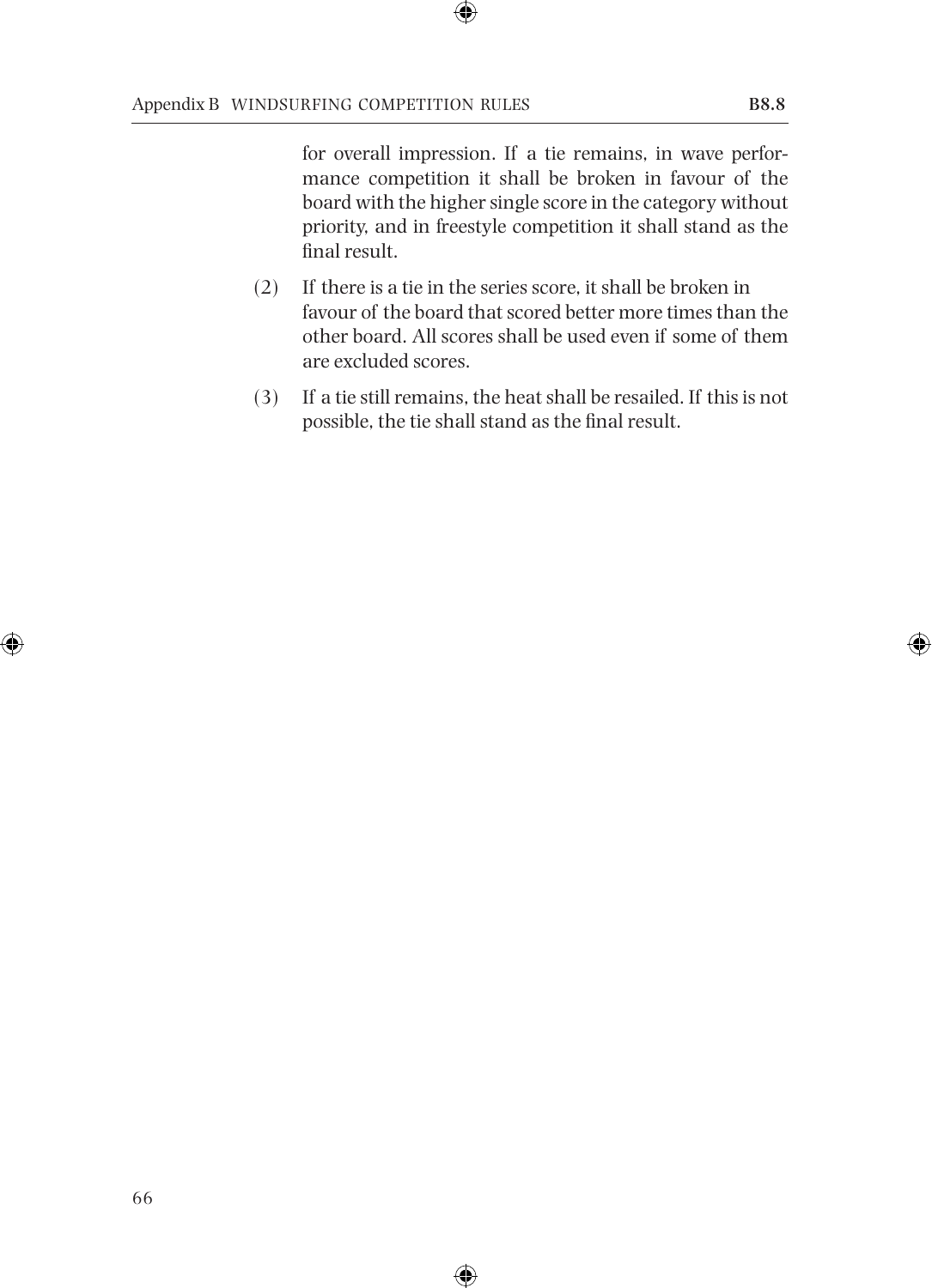# **APPENDIX C** MATCH RACING RULES

↔

*Match races shall be sailed under* The Racing Rules of Sailing *as changed by this appendix. Matches shall be umpired unless the notice of race and sailing instructions state otherwise.*

# **C1 TERMINOLOGY**

⊕

'Competitor' means the skipper, team or boat as appropriate for the event. 'Flight' means two or more matches started in the same starting sequence.

# **C2 CHANGES TO THE DEFINITIONS AND THE RULES OF PARTS 2 AND 4**

#### **C2.1** The definition *Finish* is changed to

A boat *finishes* when any part of her hull, or crew or equipment in normal position, crosses the finishing line in the direction of the course from the last *mark* after completing any penalties. However, when penalties are cancelled under rule C7.2(d) after one or both boats have *finished* each shall be recorded as *finished* when she crossed the line.

- **C2.2** Add to the definition *Proper Course*: 'A boat taking a penalty or manoeuvring to take a penalty is not sailing a *proper course.*'
- **C2.3** The last sentence of the definition *Clear Ahead* and *Clear Astern*; *Overlap* is changed to 'These terms do not apply to boats on opposite *tacks* unless either rule 18 applies or both boats are subject to rule 13.2.'

 $\bigoplus$ 

**C2.4** Rule 13 is changed to

# **13 WHILE TACKING OR GYBING**

 **13.1** After a boat passes head to wind, she shall *keep clear* of other boats until she is on a close-hauled course.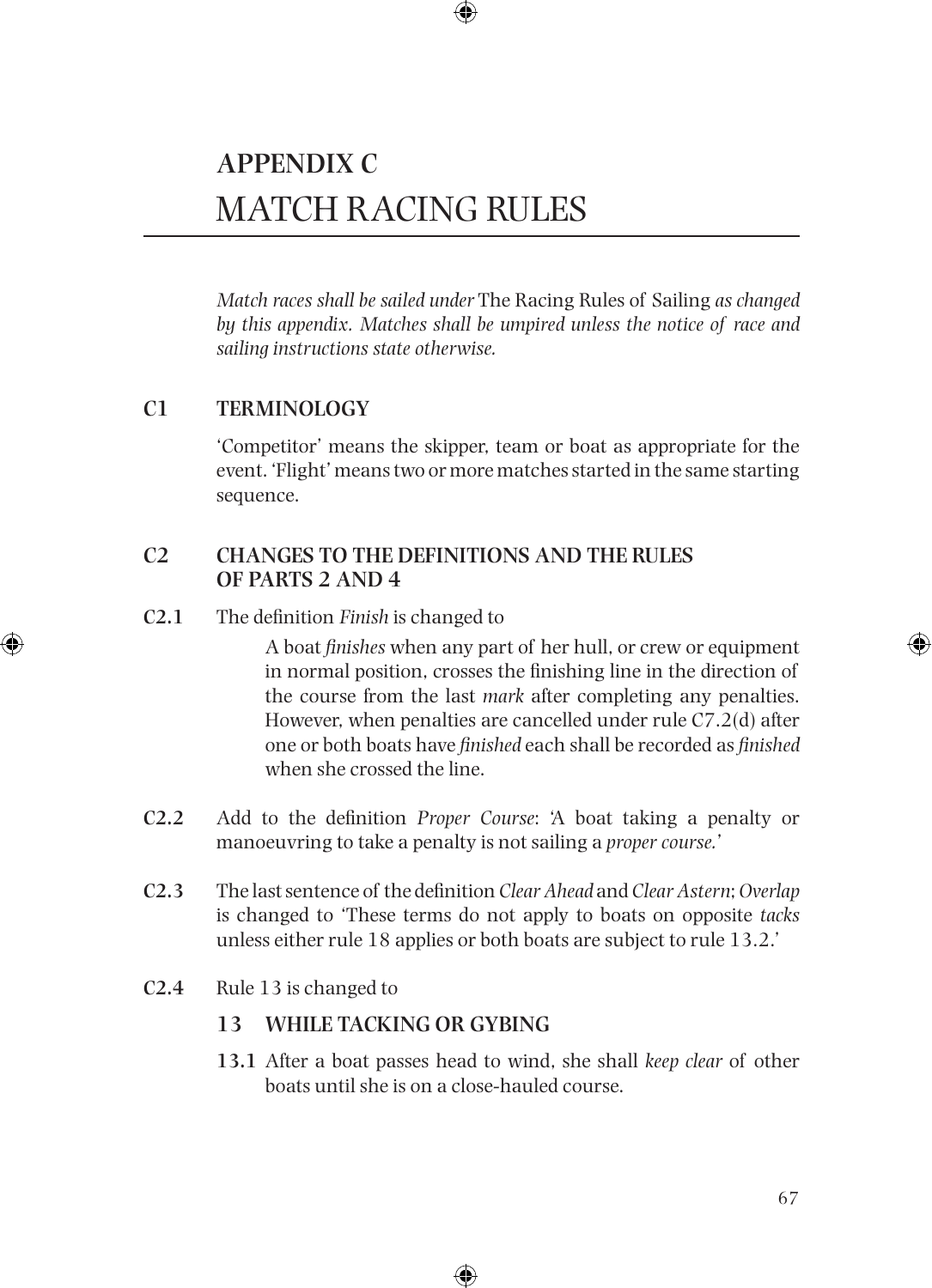**13.2** After the foot of the mainsail of a boat sailing downwind crosses the centreline she shall *keep clear* of other boats until her mainsail has filled.

 $\bigcirc$ 

- **13.3** While rule 13.1 or 13.2 applies, rules 10, 11 and 12 do not. However, if two boats are subject to rule 13.1 or 13.2 at the same time, the one on the other's port side or the one astern shall *keep clear.*
- **C2.5** Rules 16.2 and 17.2 are deleted.
- **C2.6** Rule 18.3 is changed to

If two boats were on opposite *tacks* and one of them completes a tack within the *two-length zone* to pass a rounding *mark*, and if thereafter the other boat cannot by luffing avoid becoming *overlapped* inside her, the boat that tacked shall *keep clear* and rules 15 and 18.2 do not apply. If the other boat can by luffing avoid becoming *overlapped* inside her then rule 18.2(c) shall apply as if the boats were *clear ahead* and *clear astern* at the *twolength zone.*

- **C2.7** When rule 19.1 applies, the following arm signals by the helmsman are required in addition to the hails:
	- (a) for 'Room to tack', repeatedly and clearly pointing to windward; and
	- (b) for 'You tack', repeatedly and clearly pointing at the other boat and waving the arm to windward.
- **C2.8** Rule 20.2 is changed to 'A boat taking a penalty shall *keep clear* of one that is not.'
- **C2.9** Rule 22.1 is changed to 'If reasonably possible, a boat not *racing* shall not interfere with a boat that is *racing* or an umpire boat.'
- **C2.10** Rule 22.2 is changed to 'Except when sailing a *proper course*, a boat shall not interfere with a boat taking a penalty or sailing on another leg.'

 $\bigoplus$ 

⊕

♠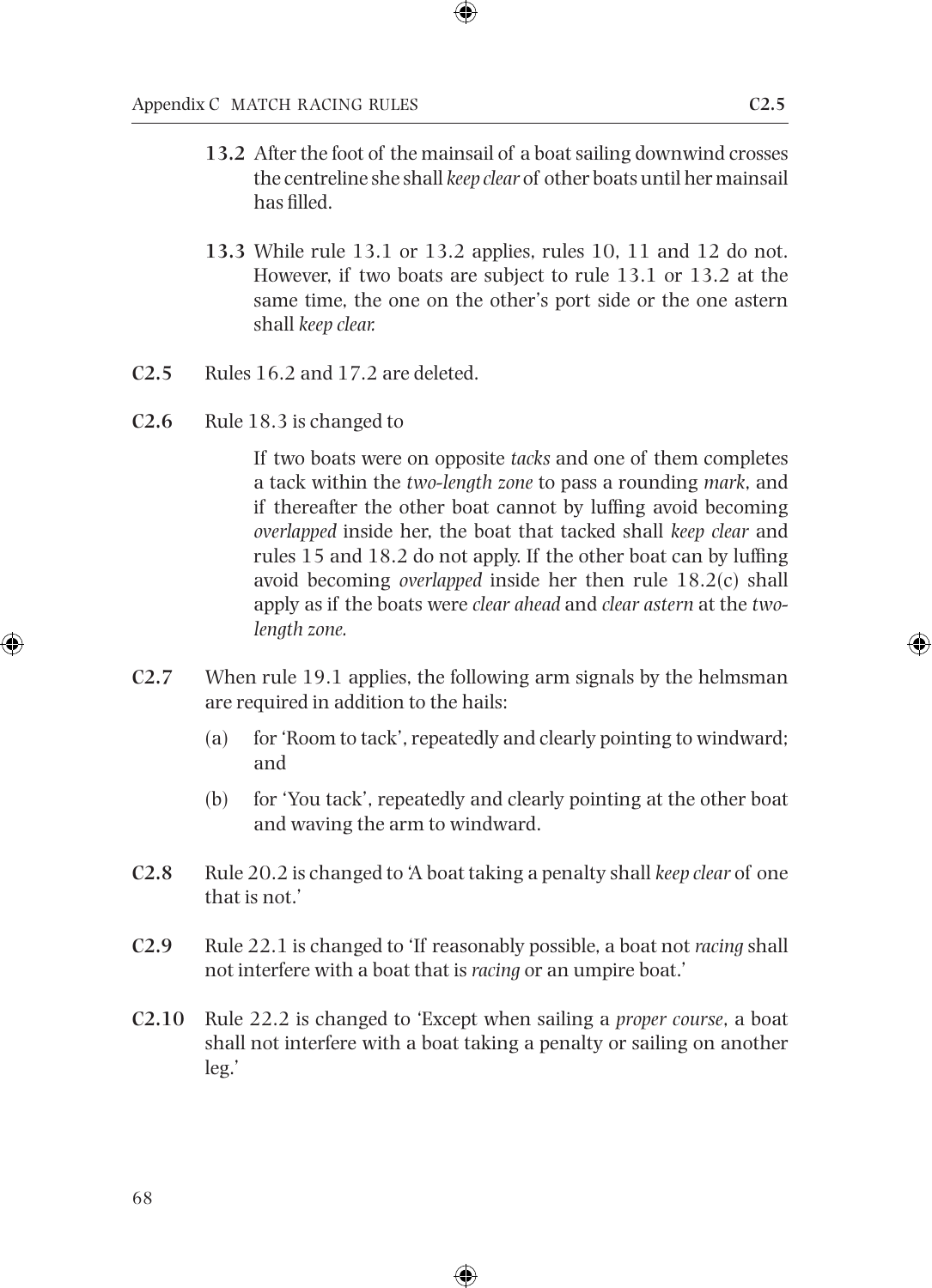**C2.11** Add new rule 22.3: 'When boats in different matches meet, any change of course by either boat shall be consistent with complying with a *rule* or trying to win her own match.'

⊕

- **C2.12** Add to the preamble of Part 4: 'Rule 42 shall also apply between the warning and preparatory signals.'
- **C2.13** Rule 42.2(d) is changed to 'sculling: repeated movement of the helm to propel the boat forward;'.

# **C3 RACE SIGNALS AND CHANGES TO RELATED RULES**

# **C3.1 Starting Signals**

⊕

The signals for starting a match shall be as follows. Times shall be taken from the visual signals; the failure of a sound signal shall be disregarded. If more than one match will be sailed, the starting signal for one match shall be the warning signal for the next match.

| Time in<br>minutes | Visual signal                              | Sound<br>signal | Means                          |
|--------------------|--------------------------------------------|-----------------|--------------------------------|
| 10                 | Flag F displayed                           | One             | Attention signal               |
| 6                  | Flag F removed                             | None            |                                |
| 5                  | Numeral pennant<br>displayed*              | One             | Warning signal                 |
| 4                  | Flag P displayed                           | One             | Preparatory signal             |
| $\mathfrak{D}$     | Blue or yellow flag<br>or both displayed** | One**           | End of pre-start<br>entry time |
| $\left( \right)$   | Warning and preparatory<br>signals removed | 0ne             | Starting signal                |

\*Within a flight, numeral pennant 1 means Match 1, pennant 2 means Match 2, etc., unless the sailing instructions state otherwise.

\*\*These signals shall be made only if one or both boats fail to comply with rule C4.2. The flag(s) shall be displayed until the umpires have signalled a penalty or for one minute, whichever is earlier.

 $\bigoplus$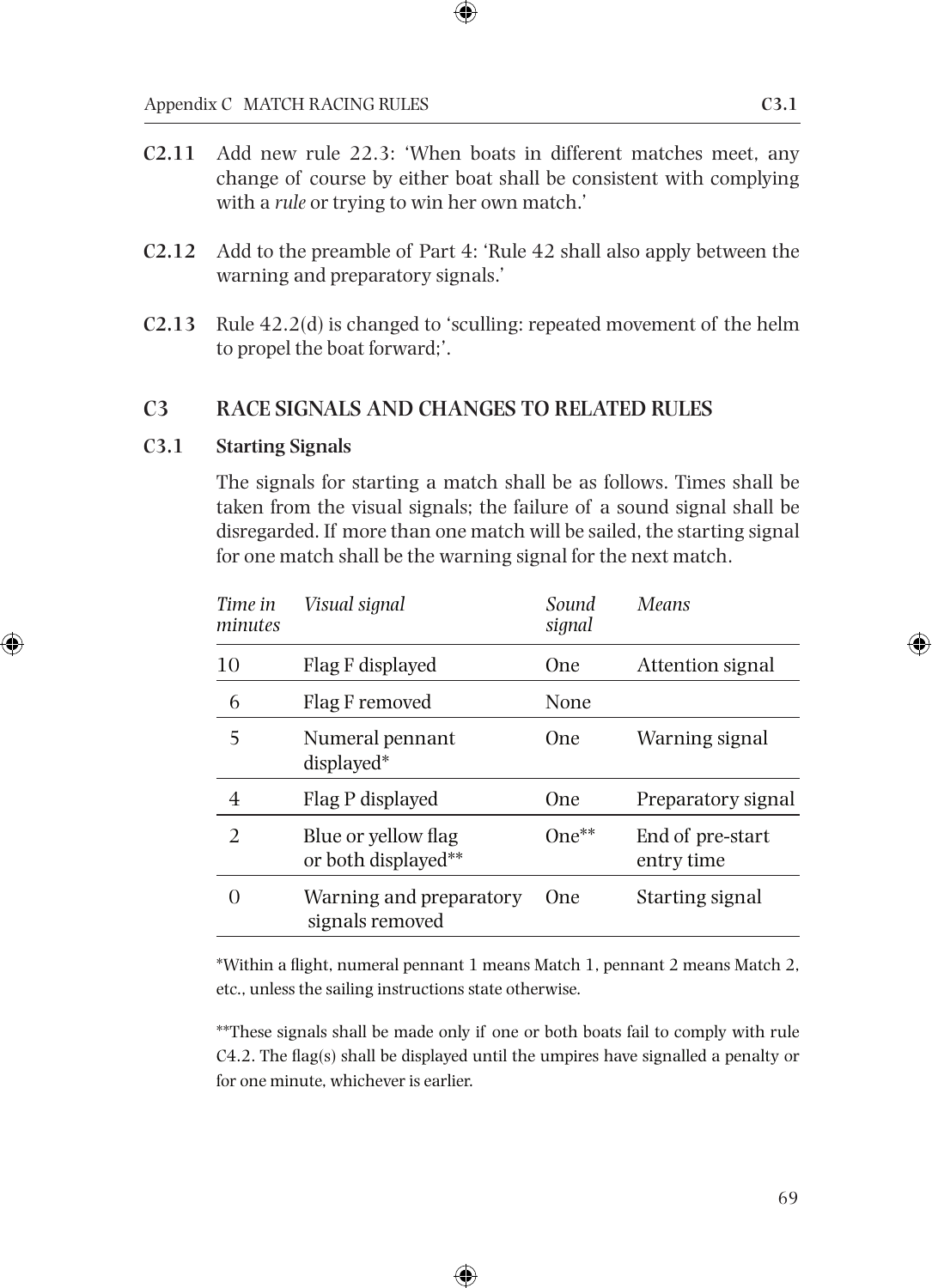#### **C3.2 Changes to Related Rules**

- (a) Rule 29.1 is changed to
	- (1) When at a boat's starting signal any part of her hull, crew or equipment is on the course side of the starting line or its extensions, the race committee shall promptly display a blue or yellow flag identifying the boat with one sound. The flag shall be displayed until the boat is completely on the pre-start side of the starting line or its extensions or until two minutes after her starting signal, whichever is earlier.

⊕

- (2) When at a boat's starting signal no part of her hull, crew or equipment is on the course side of the starting line or its extensions, and before she *starts* she sails to the course side across an extension, the race committee shall promptly display a blue or yellow flag identifying the boat. The flag shall be displayed until the boat is completely on the prestart side of the starting line or its extensions or until two minutes after her starting signal, whichever is earlier.
- (b) In the race signal AP the last sentence is changed to 'The attention signal will be made 1 minute after removal unless at that time the race is *postponed* again or *abandoned.*'
- (c) In the race signal N the last sentence is changed to 'The attention signal will be made 1 minute after removal unless at that time the race is *abandoned* again or *postponed.*'

#### **C3.3 Finishing Line Signals**

The race signal Blue flag or shape shall not be used.

#### **C4 REQUIREMENTS BEFORE THE START**

**C4.1** At her preparatory signal, each boat shall be outside the line that is at a 90º angle to the starting line through the starting *mark* at her assigned end. In the race schedule pairing list, the boat listed on the left-hand side is assigned the port end and shall display a blue flag at her stern while *racing.* The other boat is assigned the starboard end and shall display a yellow flag at her stern while *racing.*

 $\bigoplus$ 

⊕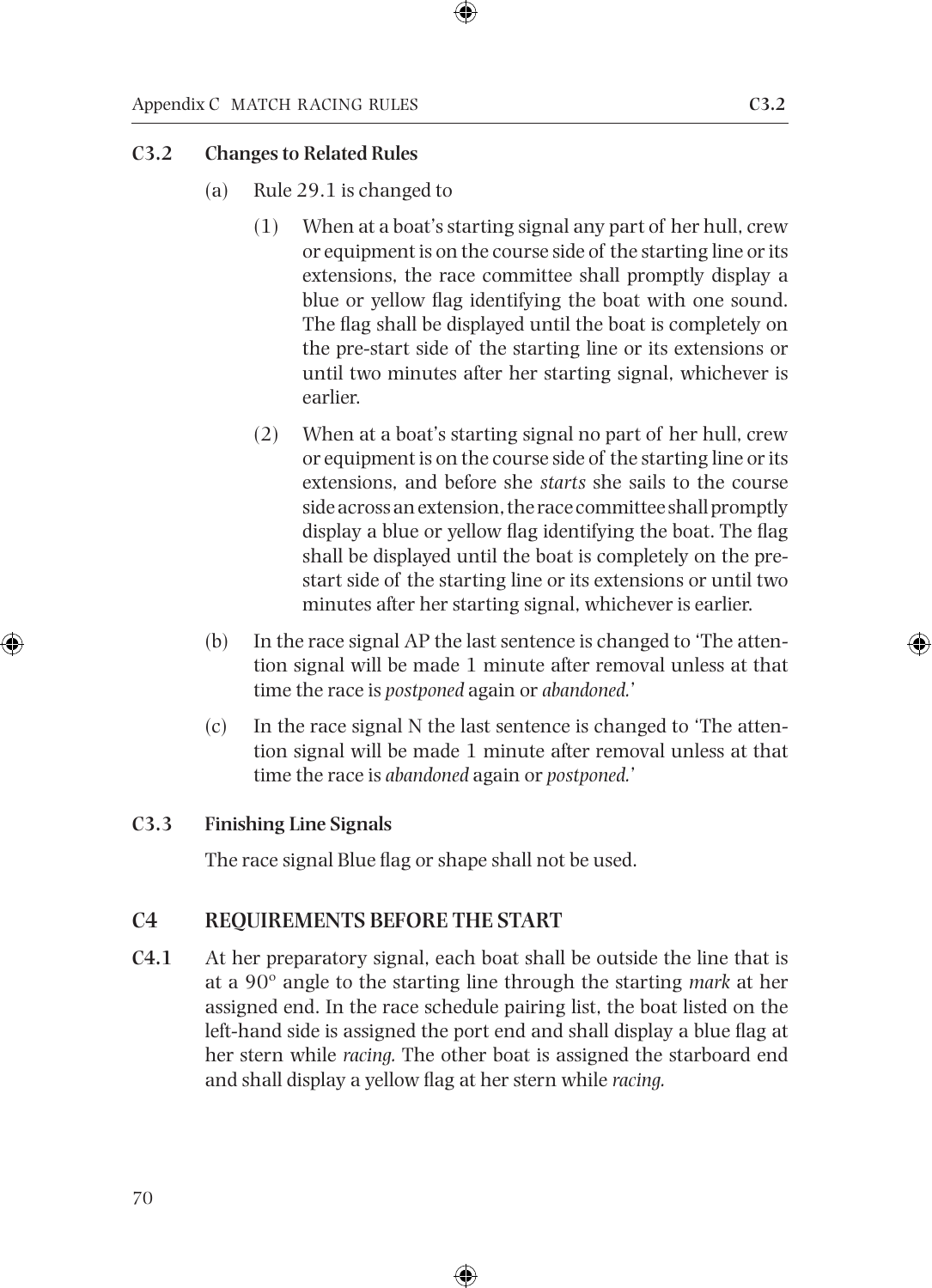**C4.2** Within the two-minute period following her preparatory signal, a boat shall cross and clear the starting line, the first time from the course side to the pre-start side.

 $\bigcirc$ 

#### **C5 SIGNALS BY UMPIRES**

- **C5.1** A green and white flag with one long sound means 'No penalty.'
- **C5.2** A blue or yellow flag identifying a boat with one long sound means 'The identified boat shall take a penalty by complying with rule C7.'
- **C5.3** A red flag with or soon after a blue or yellow flag with one long sound means 'The identified boat shall take a penalty by complying with rule C7.3(d).'
- **C5.4** A black flag with a blue or yellow flag and one long sound means 'The identified boat is disqualified, and the match is terminated and awarded to the other boat.'
- **C5.5** One short sound means 'A penalty is now completed.'
- **C5.6** Repetitive short sounds mean 'A boat is no longer taking a penalty and the penalty remains.'
- **C5.7** A blue or yellow flag or shape displayed from an umpire boat means 'The identified boat has an outstanding penalty.'

#### **C6 PROTESTS AND REQUESTS FOR REDRESS BY BOATS**

**C6.1** A boat may protest another boat

⊕

- (a) under a rule of Part 2, except rule 14, by clearly displaying flag Y immediately after an incident in which she was involved;
- (b) under any rule not listed in rule C6.1(a) or C6.2 by clearly displaying a red flag as soon as possible after the incident.
- **C6.2** A boat may not protest another boat under
	- (a) rule 14, unless damage or injury results;
	- (b) a rule of Part 2, unless she was involved in the incident;

 $\bigoplus$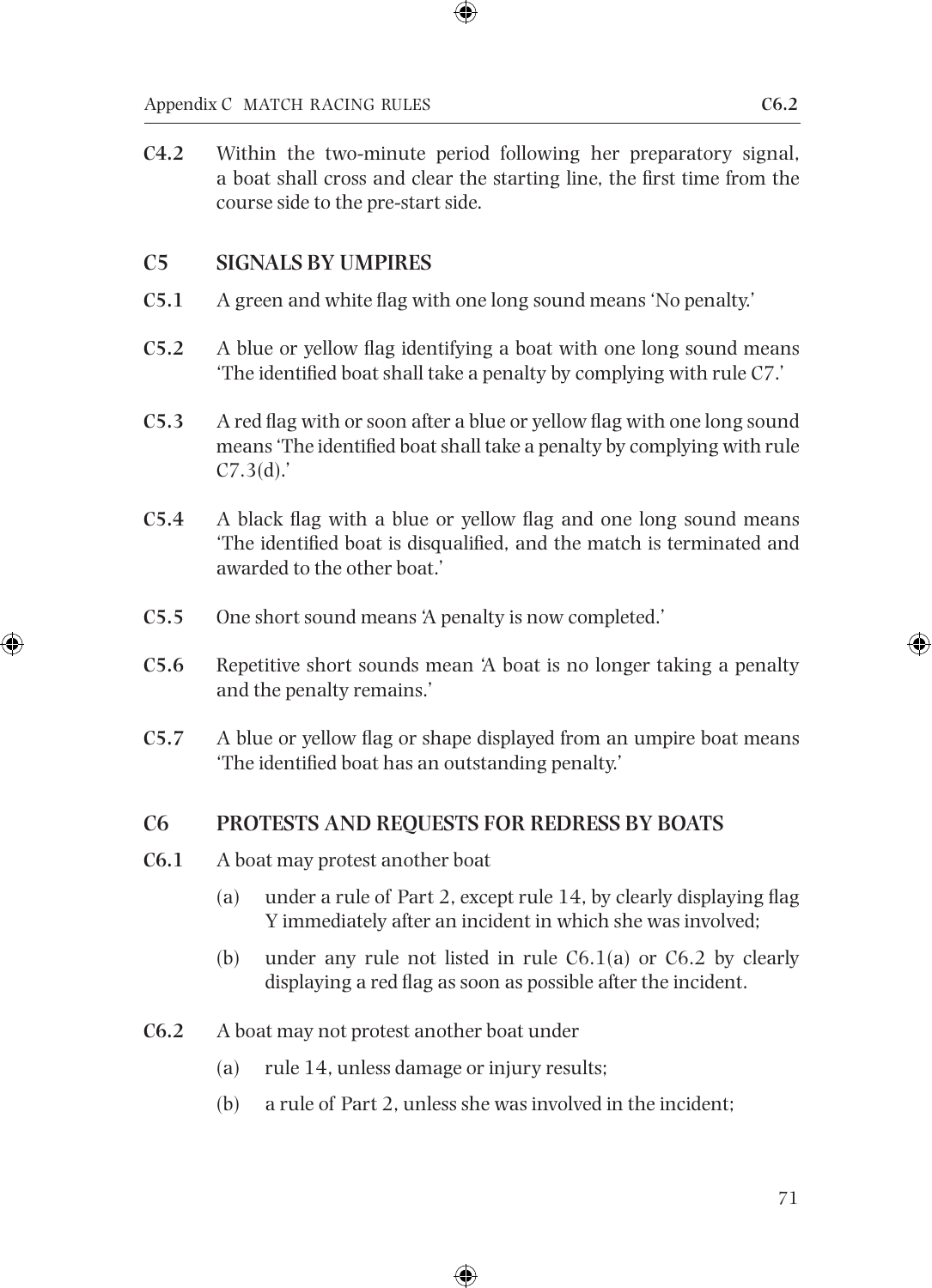- (c) rule 31 or 42; or
- (d) rule C4 or C7.
- **C6.3** A boat intending to request redress because of circumstances that arise before she *finishes* or retires shall clearly display a red flag as soon as possible after she becomes aware of those circumstances, but not later than two minutes after *finishing* or retiring.

 $\bigcirc$ 

- **C6.4** (a) A boat protesting under rule C6.1(a) shall remove flag Y before or as soon as possible after the umpires' signal.
	- (b) A boat protesting under rule C6.1(b) or requesting redress under rule C6.3 shall, for her *protest* or request to be valid, keep her red flag displayed until she has so informed the umpires after *finishing* or retiring. No written *protest* or request for redress is required.

#### **C6.5 Umpire Decisions**

- (a) After flag Y is displayed, the umpires shall decide whether to penalize any boat. They shall signal their decision in compliance with rule C5.1, C5.2 or C5.3.
- (b) The red-flag penalty in rule C5.3 shall be used when a boat has gained control as a result of breaking a *rule*, but the umpires are not certain that the conditions for an additional umpire-initiated penalty have been fulfilled.

#### **C6.6 Protest Committee Decisions**

- (a) The protest committee may take evidence in any way it considers appropriate and may communicate its decision orally.
- (b) If the protest committee decides that a breach of a *rule* has had no significant effect on the outcome of the match, it may
	- (1) impose a penalty of one point or part of one point;

 $\bigoplus$ 

- (2) order a resail; or
- (3) make another arrangement it decides is equitable, which may be to impose no penalty.

⊕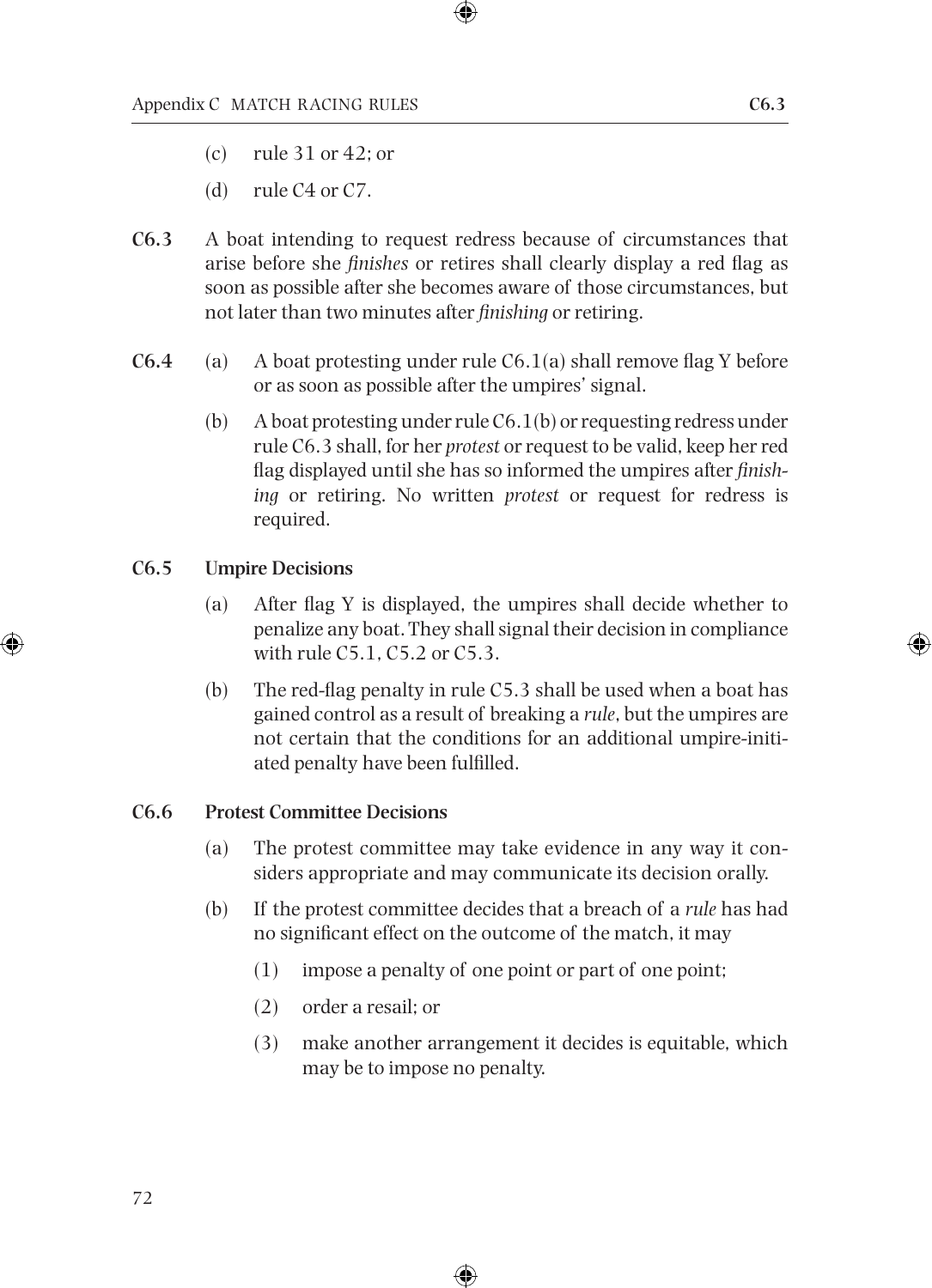(c) The penalty for breaking rule 14 when damage or injury results will be at the discretion of the protest committee, and may include exclusion from further races in the event.

 $\bigcirc$ 

#### **C7 PENALTY SYSTEM**

#### **C7.1 Rule Changes**

Rules 31.2 and 44 are deleted.

#### **C7.2 All Penalties**

⊕

- (a) A penalized boat may delay taking a penalty within the limitations of rule C7.3 and shall take it as follows:
	- (1) When on a leg of the course to a windward *mark*, she shall gybe and, as soon as reasonably possible, luff to a closehauled course.
	- (2) When on a leg of the course to a leeward *mark* or the finishing line, she shall tack and, as soon as reasonably possible, bear away to a downwind course.
- (b) Add to rule 2: 'When *racing*, a boat may wait for an umpire's decision before taking a penalty.'
- (c) A boat completes a leg of the course when her bow crosses the extension of the line from the previous *mark* through the *mark* she is rounding, or on the last leg when she *finishes.*
- (d) A penalized boat shall not be recorded as having *finished* until she takes her penalty and sails completely to the course side of the line and then *finishes*, unless the penalty is cancelled before or after she crosses the finishing line.
- (e) If a boat has one or two outstanding penalties and the other boat in her match is penalized, one penalty for each boat shall be cancelled except that a red-flag penalty shall not cancel an outstanding penalty.
- (f) If a boat has more than two outstanding penalties, the umpires shall signal her disqualification under rule C5.4.

 $\bigoplus$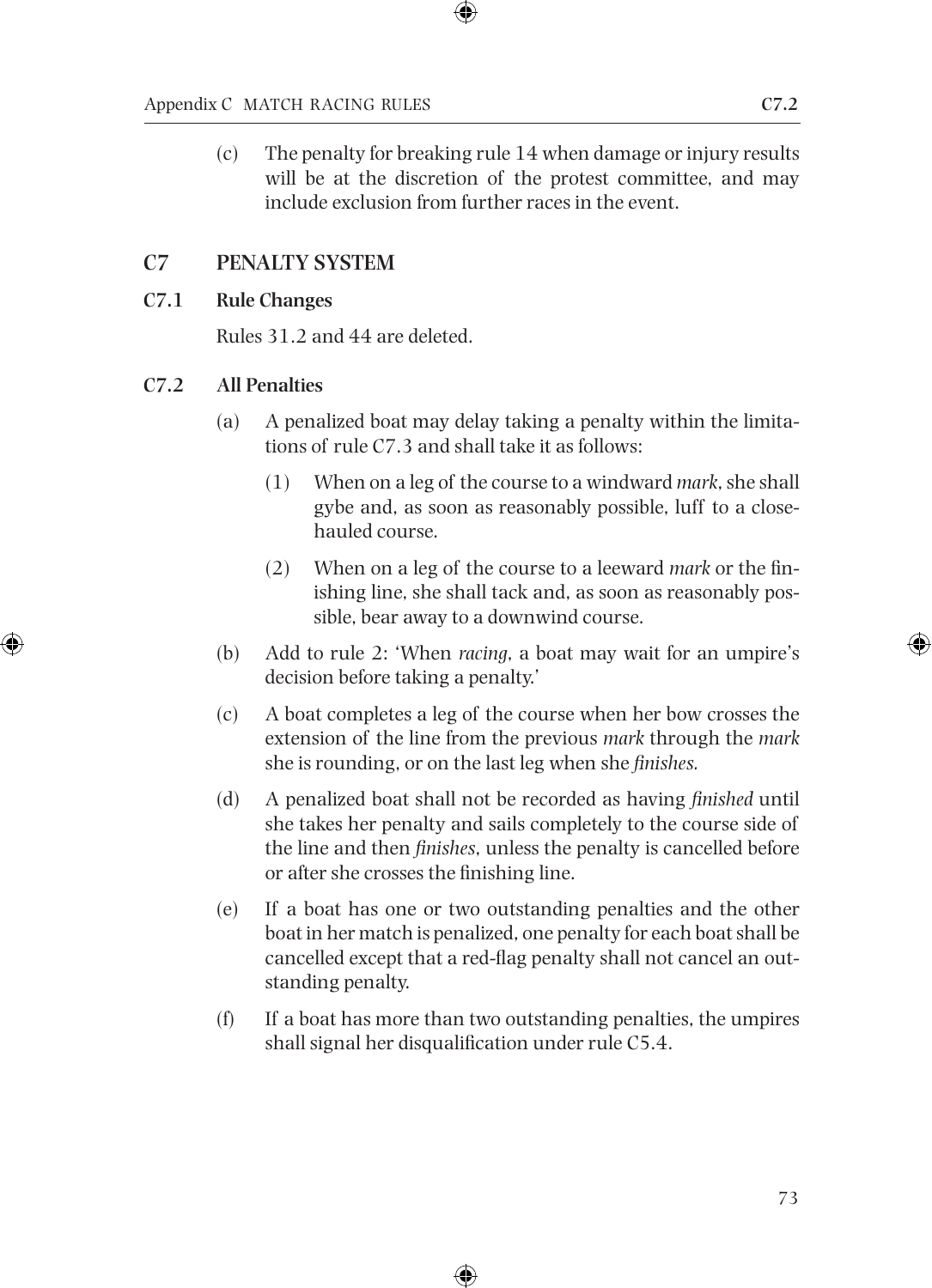#### **C7.3 Penalty Limitations**

 (a) A boat taking a penalty that includes a tack shall have the spinnaker head below the main-boom gooseneck from the time she passes head to wind until she is on a close-hauled course.

 $\bigcirc$ 

- (b) No part of a penalty may be taken within two of a boat's hull lengths of a rounding *mark.*
- (c) If a boat has one outstanding penalty, she may take the penalty any time after *starting* and before *finishing.* If a boat has two outstanding penalties, she shall take one of them as soon as reasonably possible, but not before *starting.*
- (d) When the umpires display a red flag with or soon after a penalty flag, the penalized boat shall take a penalty as soon as reasonably possible, but not before *starting.*

#### **C7.4 Taking and Completing Penalties**

- (a) When a boat with an outstanding penalty is on a leg to a windward *mark* and gybes, or is on a leg to a leeward *mark* or the finishing line and passes head to wind, she is taking a penalty.
- (b) When a boat taking a penalty either does not take the penalty correctly or does not complete the penalty as soon as reasonably possible, she is no longer taking a penalty. The umpires shall signal this as required by rule C5.6.
- (c) The umpire boat for each match shall display blue or yellow flags or shapes, each flag or shape indicating one outstanding penalty. When a boat has taken a penalty, or a penalty has been cancelled, one flag or shape shall be removed. Failure of the umpires to display or remove flags or shapes shall not change the number of penalties outstanding.

#### **C8 PENALTIES INITIATED BY UMPIRES**

#### **C8.1 Rule Changes**

 (a) Rules 60.2(a) and 60.3(a) do not apply to *rules* for which penalties may be imposed by umpires.

 $\bigoplus$ 

⊕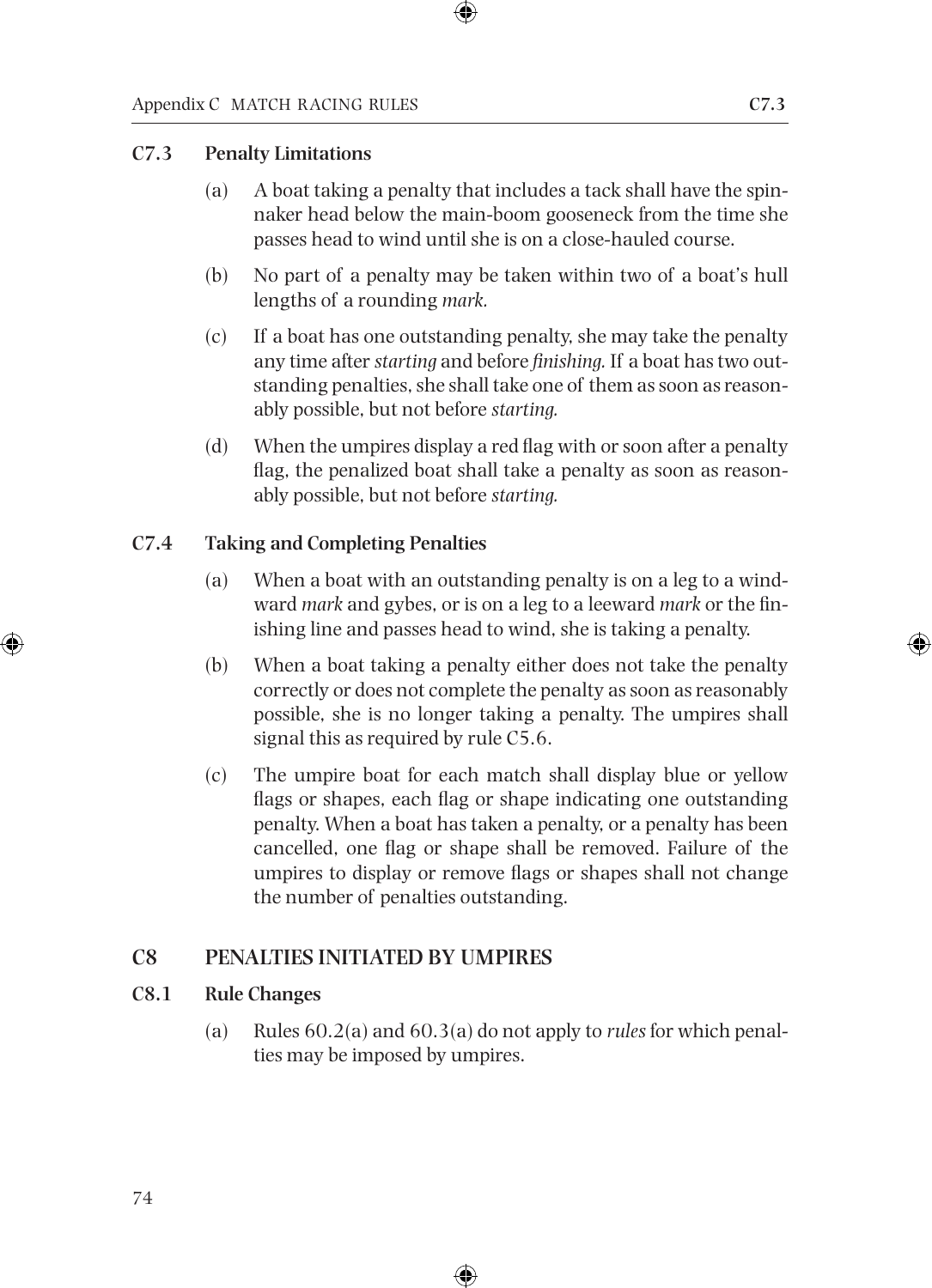- (b) Rule 64.1(b) is changed so that the provision for exonerating a boat may be applied by the umpires without a hearing, and it takes precedence over any conflicting rule of this appendix.
- **C8.2** When the umpires decide that a boat has broken rule 31, 42, C4,  $C7.3(c)$  or  $C7.3(d)$  she shall be penalized by signalling her under rule C5.2 or C5.3. However, a boat that displays an incorrect flag or does not display the correct flag shall be warned orally and given an opportunity to correct the error before being penalized.

 $\bigcirc$ 

- **C8.3** When the umpires decide that a boat has
	- (a) gained an advantage by breaking a *rule* after allowing for a penalty,
	- (b) deliberately broken a *rule*, or

⊕

(c) committed a breach of sportsmanship,

she shall be penalized under rule C5.2, C5.3 or C5.4.

- **C8.4** If the umpires or protest committee members decide that a boat may have broken a *rule* other than those listed in rules C6.1(a) and C6.2, they shall so inform the protest committee for its action under rule 60.3 and rule C6.6 when appropriate.
- **C8.5** When, after one boat has *started*, the umpires are satisfied that the other boat will not *start*, they may signal under rule C5.4 that the boat that did not *start* is disqualified and the match is terminated.

#### **C9 REQUESTS FOR REDRESS OR REOPENING; APPEALS; OTHER PROCEEDINGS**

- **C9.1** There shall be no request for redress or an appeal from a decision made under rule C5, C6, C7 or C8. In rule 66 the third sentence is changed to 'A *party* to the hearing may not ask for a reopening.'
- **C9.2** A competitor may not base a request for redress on a claim that an action by an official boat was improper. The protest committee may decide to consider giving redress in such circumstances but only if it believes that an official boat, including an umpire boat, may have seriously interfered with a competing boat.

 $\bigoplus$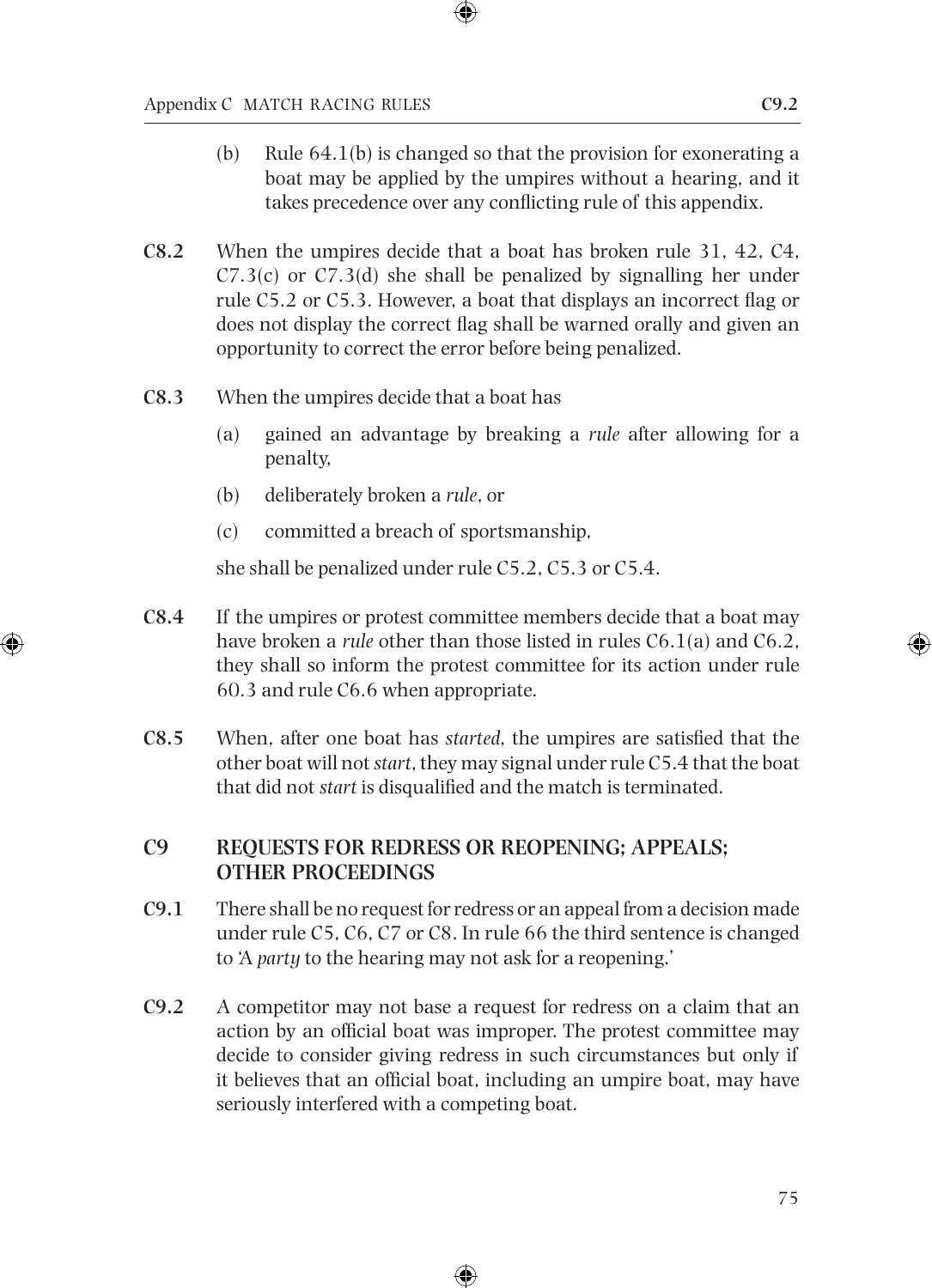**C9.3** No proceedings of any kind may be taken in relation to any action or non-action by the umpires, except as permitted in rule C9.2.

 $\bigcirc$ 

#### **C10 SCORING**

- **C10.1** The winning competitor of each match scores one point (half of one point each for a dead heat); the loser scores no points.
- **C10.2** When a competitor withdraws from part of an event the scores of all completed races shall stand.
- **C10.3** When a multiple round robin is terminated with an incomplete round robin, only one point shall be available for all the matches sailed between any two competitors, as follows:

| Number of matches completed<br>between any two competitors | Points for each win |
|------------------------------------------------------------|---------------------|
|                                                            | One point           |
| 2                                                          | One-half point      |
| 3                                                          | One-third point     |
| $(\text{etc.})$                                            |                     |

#### **C10.4** In a round-robin series,

- (a) competitors shall be placed in order of their total scores, highest score first;
- (b) a competitor who has won a match but is disqualified for breaking a *rule* against a competitor in another match shall lose the point for that match (but the losing competitor shall not be awarded the point); and
- (c) the overall position between competitors who have sailed in different groups shall be decided by the highest score.
- **C10.5** In a knockout series the sailing instructions shall state the minimum number of points required to win a series between two competitors. When a knockout series is terminated it shall be decided in favour of the competitor with the higher score.

 $\bigoplus$ 

⊕

♠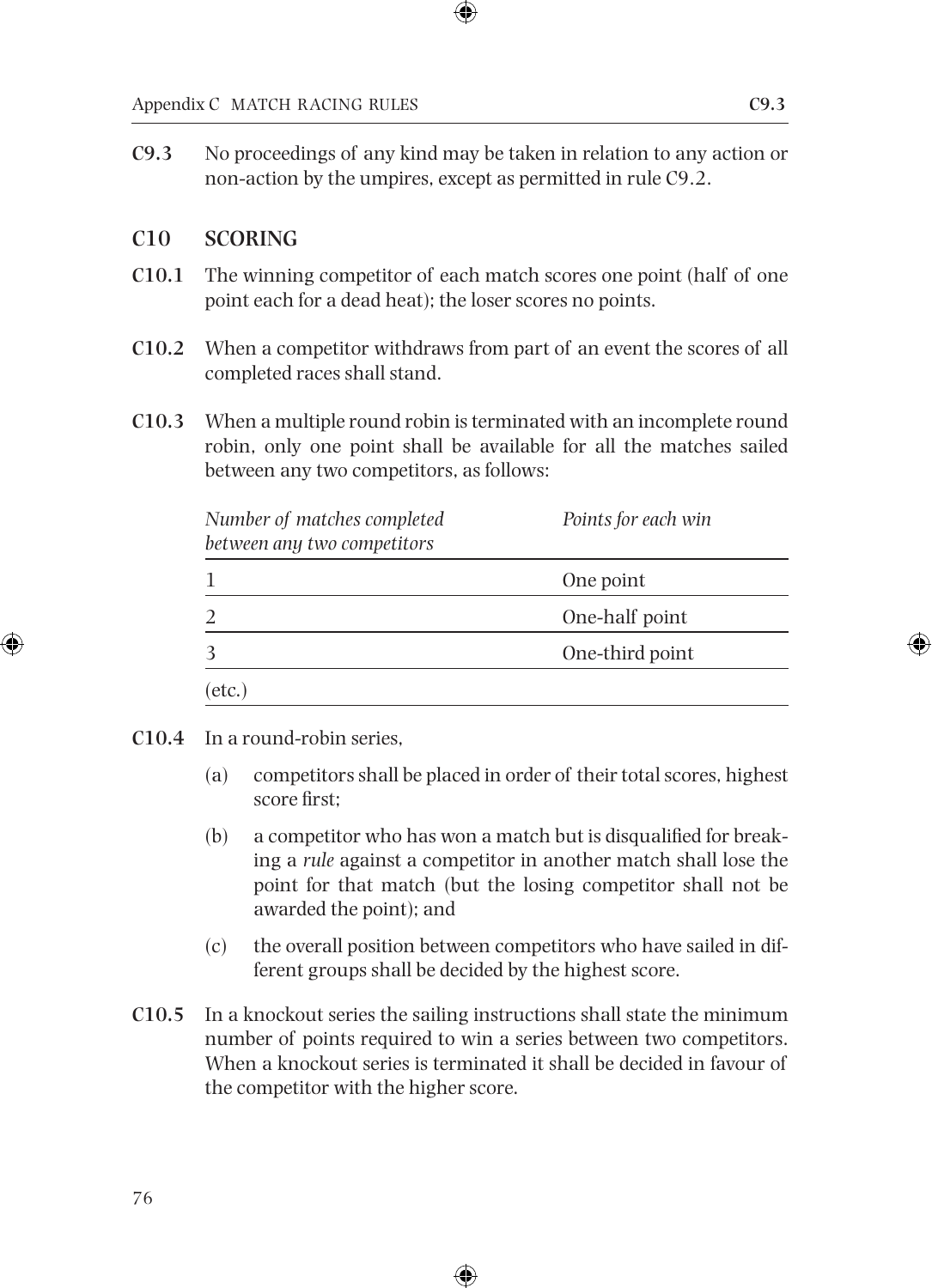#### **C11 TIES**

⊕

#### **C11.1 Round-Robin Series**

*A round-robin series means a grouping of competitors who all sail against each other one or more times. Each separate stage identified in the event format shall be a separate round-robin series irrespective of the number of times each competitor sails against each other competitor in that stage.* 

 $\bigcirc$ 

 Ties between two or more competitors in a round-robin series shall be broken by the following methods, in order, until all ties are broken. When one or more ties are only partially broken, rules C11.1(a) to C11.1(e) shall be reapplied to them. Ties shall be decided in favour of the competitor(s) who

- (a) placed in order, has the highest score in the matches between the tied competitors.
- (b) when the tie is between two competitors in a multiple round robin, has won the last match between the two competitors.
- (c) has the most points against the competitor placed highest in the round-robin series or, if necessary, second highest, and so on until the tie is broken. When two separate ties have to be resolved but the resolution of each depends upon resolving the other, the following principles shall be used in the rule C11.1(c) procedure:
	- (1) the higher-place tie shall be resolved before the lowerplace tie, and
	- (2) all the competitors in the lower-place tie shall be treated as a single competitor for the purposes of rule C11.1(c).
- (d) after applying rule  $C10.4(c)$ , has the highest place in the different groups, irrespective of the number of competitors in each group.
- (e) has the highest place in the most recent stage of the event (fleet race, round robin, etc.).

 $\bigoplus$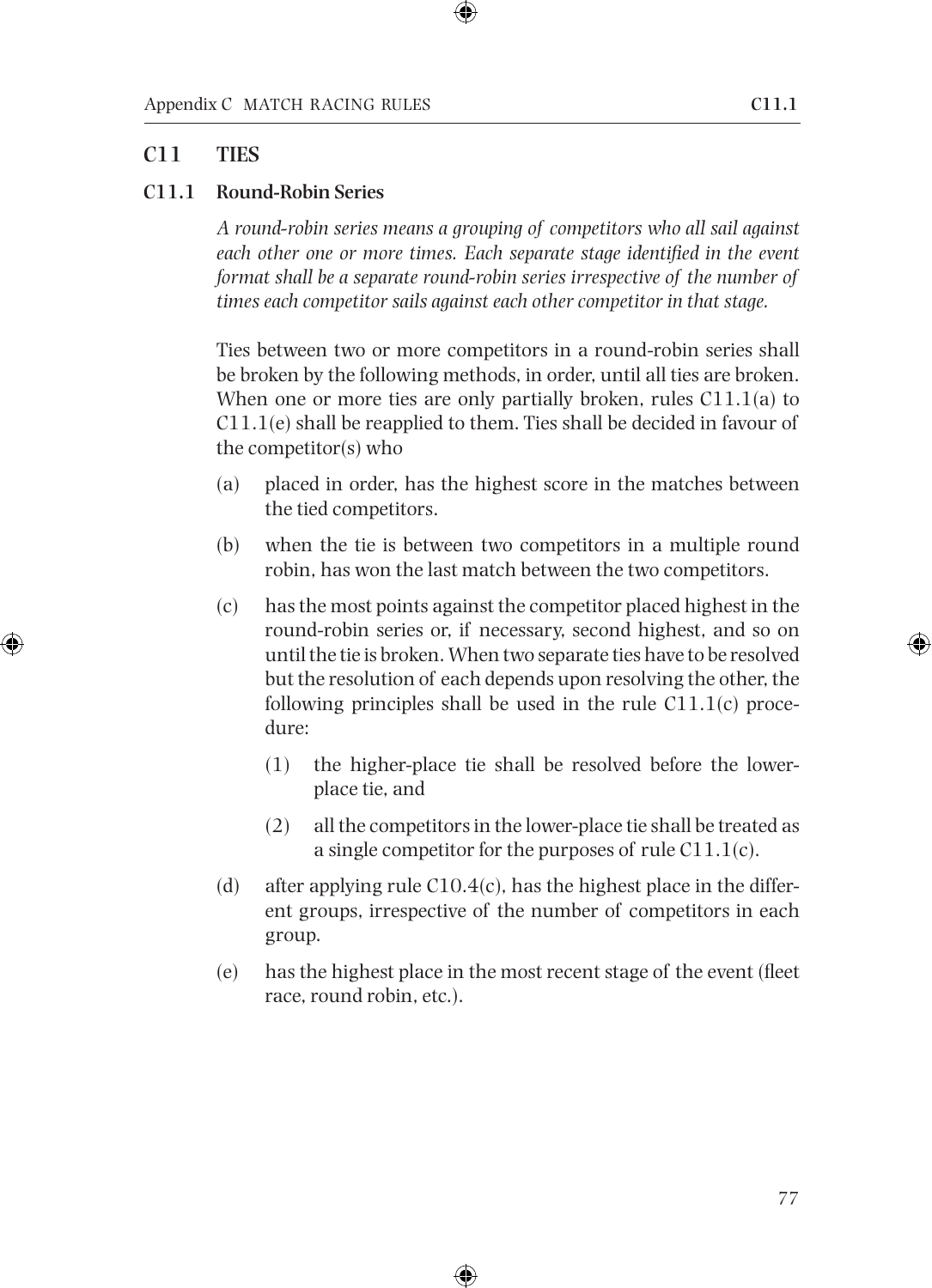#### **C11.2 Knockout Series**

 Ties (including 0–0) between two competitors in a knockout series shall be broken by the following methods, in order, until the tie is broken. The tie shall be decided in favour of the competitor who

 $\bigcirc$ 

- (a) has the highest place in the most recent round-robin series, applying rule C11.1 if necessary;
- (b) has won the most recent match in the event between the tied competitors.

#### **C11.3 Remaining Ties**

When rule  $C11.1$  or  $C11.2$  does not resolve a tie.

- (a) if the tie needs to be resolved for a later stage of the event (or another event for which the event is a direct qualifier), the tie shall be broken by a sail-off when practicable. When the race committee decides a sail-off is not practicable the tie shall be broken by a draw.
- (b) to decide the winner of an event that is not a direct qualifier for another event, or the overall position between competitors eliminated in one round of a knockout series, a sail-off may be used (but not a draw).
- (c) when a tie is not broken any monetary prizes or ranking points for tied places shall be added together and divided equally among the tied competitors.

*Note: A Standard Notice of Race and Standard Sailing Instructions for match racing are available from the ISAF.*

 $\bigoplus$ 

⊕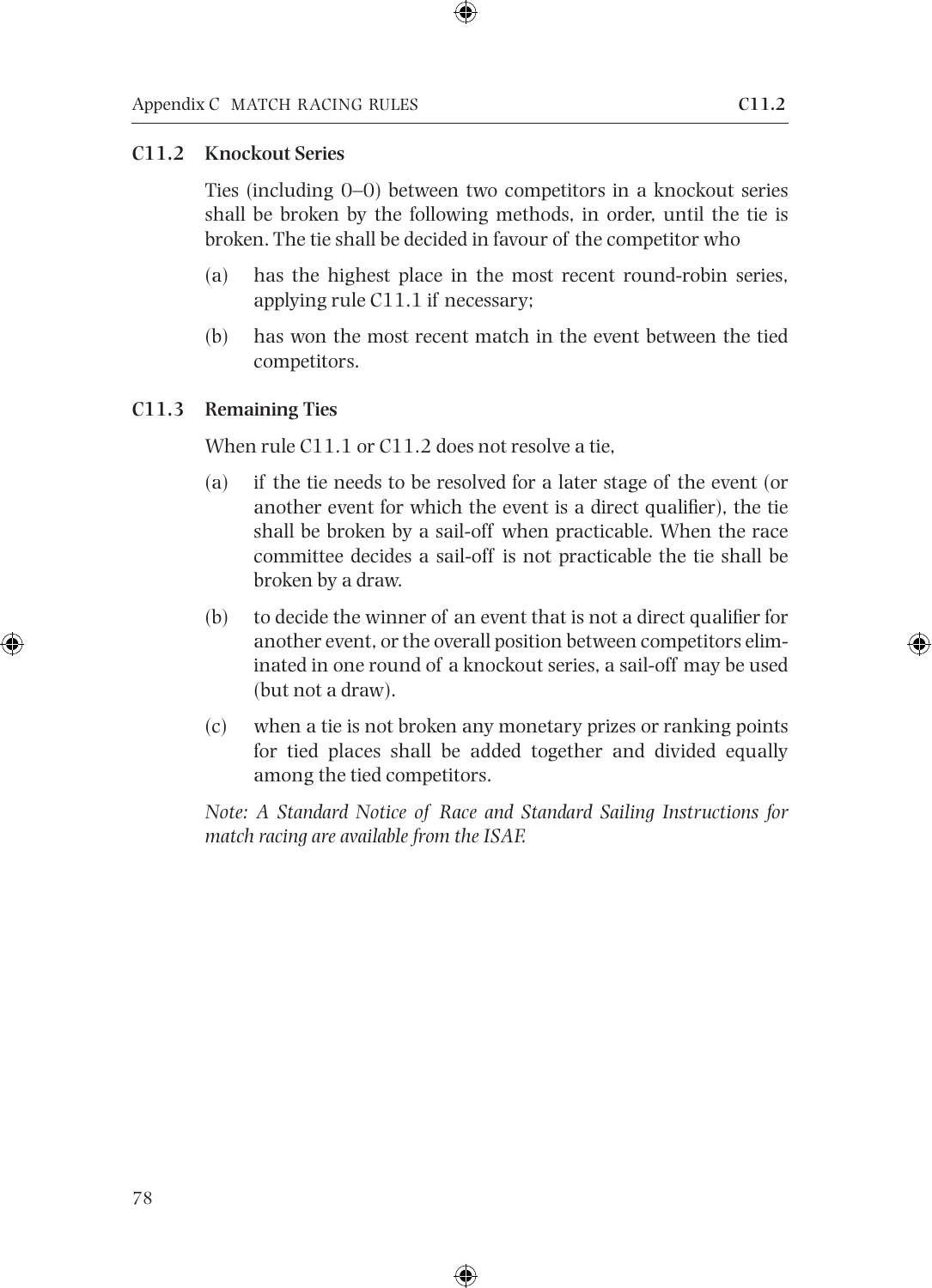## **APPENDIX D** TEAM RACING RULES

*Team races shall be sailed under* The Racing Rules of Sailing *as changed by this appendix. If umpires will be used the sailing instructions shall so state.* 

 $\bigcirc$ 

#### **D1 CHANGES TO THE RACING RULES**

#### **D1.1 Changes to the Rules of Part 2**

- (a) Rule 17.2 is changed to 'Except on a beat to windward, while a boat is less than two of her hull lengths from a *leeward* boat, she shall not sail below her *proper course* unless she gybes.'
- (b) The first sentence of rule 18.2(c) is changed to 'If a boat was *clear ahead* at the time she reached the *two-length zone*, or she later became *clear ahead* when another boat passed head to wind, the boat *clear astern* shall thereafter *keep clear.*'
- (c) Rule 18.4 is deleted.
- (d) Add new rule 22.3: 'A boat that has *finished* shall not act to interfere with a boat that has not *finished.*'
- (e) Add new rule 22.4: 'When boats in different races meet, any change of course by either boat shall be consistent with complying with a *rule* or trying to win her own race.'

#### **D1.2 Other Additional Rules**

⊕

- (a) There shall be no penalty for breaking a rule of Part 2 when the incident is between boats on the same team and there is no contact.
- (b) Add to rule 41: 'However, a boat may receive help from another boat on her team provided electronic communication is not used.'
- (c) A boat is not eligible for redress based on damage or injury caused by another boat on her team.

 $\bigoplus$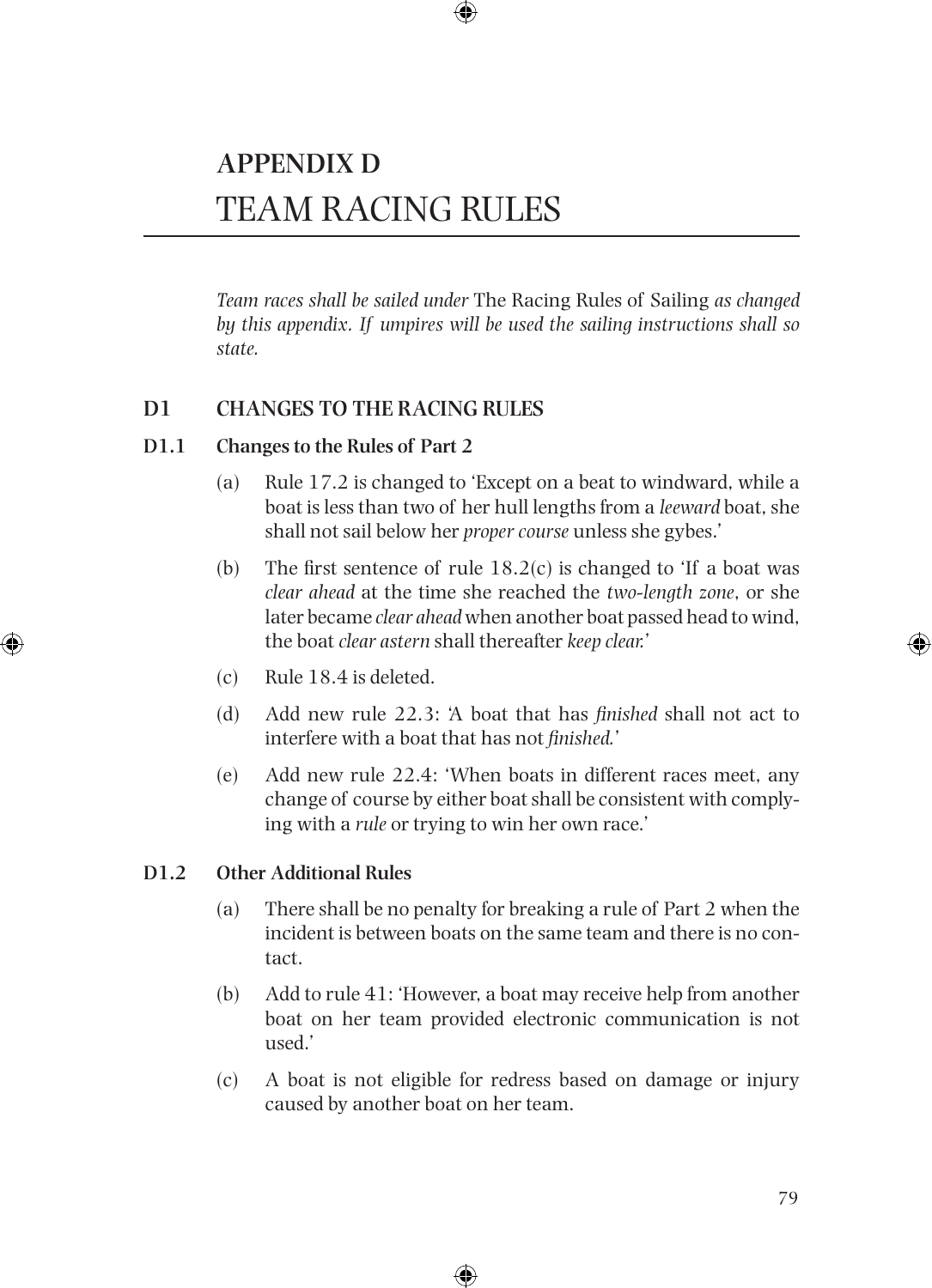#### **D2 PROTESTS AND PENALTIES**

#### **D2.1 Protests and Exoneration**

(a) The third sentence of rule  $61.1(a)$  and all of rule  $61.1(a)(2)$  are deleted.

 $\bigcirc$ 

- (b) A boat that, while *racing*, may have broken a rule of Part 2 (except rule 14 when she has caused damage or injury) or rule 42 may take a penalty complying with rule 44.2, except that only one turn is required.
- (c) The sailing instructions may state that rule D2.4(b) applies to all *protests.*

#### **D2.2 Umpired Races**

Races to be umpired shall be identified either in the sailing instructions or by the display of flag U no later than the warning signal.

- (a) When a boat protests under a rule of Part 2 or under rule 31.1, 42 or 44, she is not entitled to a hearing, except under rule 14 when there is damage or injury. Instead, when the protested boat fails either to acknowledge breaking a *rule* or to take the appropriate penalty, the protesting boat may request a decision by conspicuously displaying a yellow flag and hailing 'Umpire'.
- (b) An umpire shall signal a decision as follows:
	- (1) A green flag or a green and white flag means 'No penalty'.
	- (2) A red flag means 'One or more boats are penalized.' The umpire shall hail or signal to identify each boat to be penalized.
- (c) A boat penalized under rule  $D2.2(b)(2)$  shall take a Two-Turns Penalty under rule 44.2.

#### (d) **PENALTIES INITIATED BY UMPIRES**

When a boat

 (1) breaks rule 31.1 or 42, or a rule of Part 2 through contact with another boat on her team, and does not take a penalty;

 $\bigoplus$ 

⊕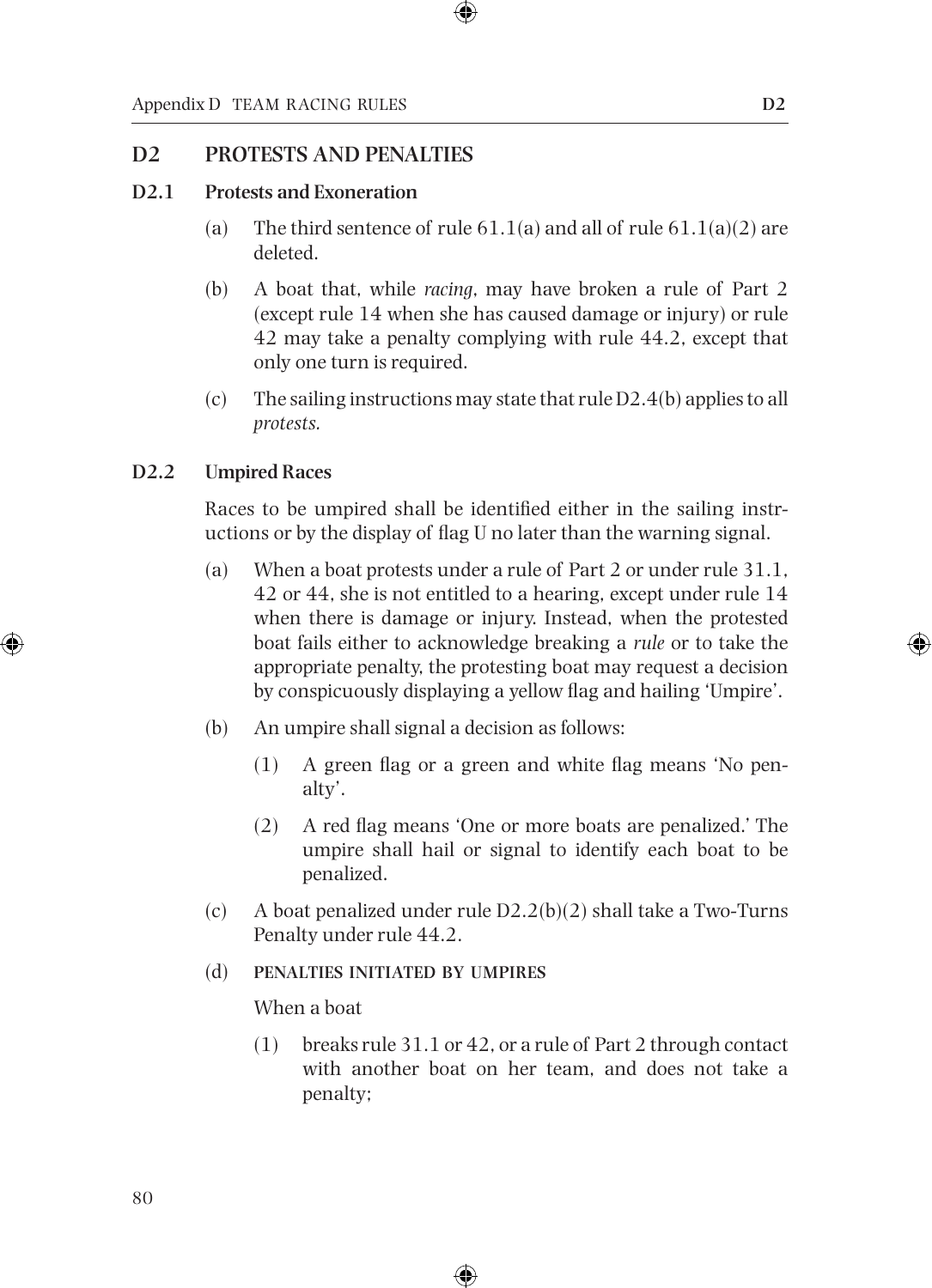- (2) fails to comply with rule  $D2.2(c)$ ;
- (3) commits a breach of sportsmanship; or

 $\bigcirc$ 

 (4) breaks rule 14 when damage or injury may have been caused;

 or when a boat or her team gains an advantage despite taking a penalty, an umpire may take action without a *protest* from another boat. The umpire may impose a penalty of one or more turns, each including one tack and one gybe, signalled by displaying a red flag and hailing the boat accordingly, or report the incident to the protest committee, signalled by displaying a black flag, or both.

#### **D2.3 Alternative Umpiring Rules**

⊕

 *Each of these rules applies only if the sailing instructions so state.*

#### (a) **SINGLE-FLAG PROTEST PROCEDURE**

Rule D2.2(a) is replaced by

When a boat protests under a rule of Part 2 or under rule 31.1, 42 or 44, she is not entitled to a hearing, except under rule 14 when there is damage or injury. Instead, a boat involved in the incident may promptly acknowledge breaking a *rule* and take the appropriate penalty. If no boat takes a penalty, an umpire shall decide whether any boat has broken a *rule*, and shall signal the decision in compliance with rule D2.2(b).

#### (b) **RACES WITH LIMITED UMPIRING**

Rule D2.2 applies, except that when a boat complies with rule  $D2.2(a)$  and either there is no decision signalled or an umpire displays a yellow flag signalling he has insufficient facts to decide, the protesting boat is entitled to a hearing.

#### **D2.4 Additional Protest and Redress Rules When Races Are Umpired**

 $\bigoplus$ 

 (a) Neither the race committee nor the protest committee shall protest a boat for breaking a rule listed in rule D2.2(a), except under rule 14 when there is damage or injury.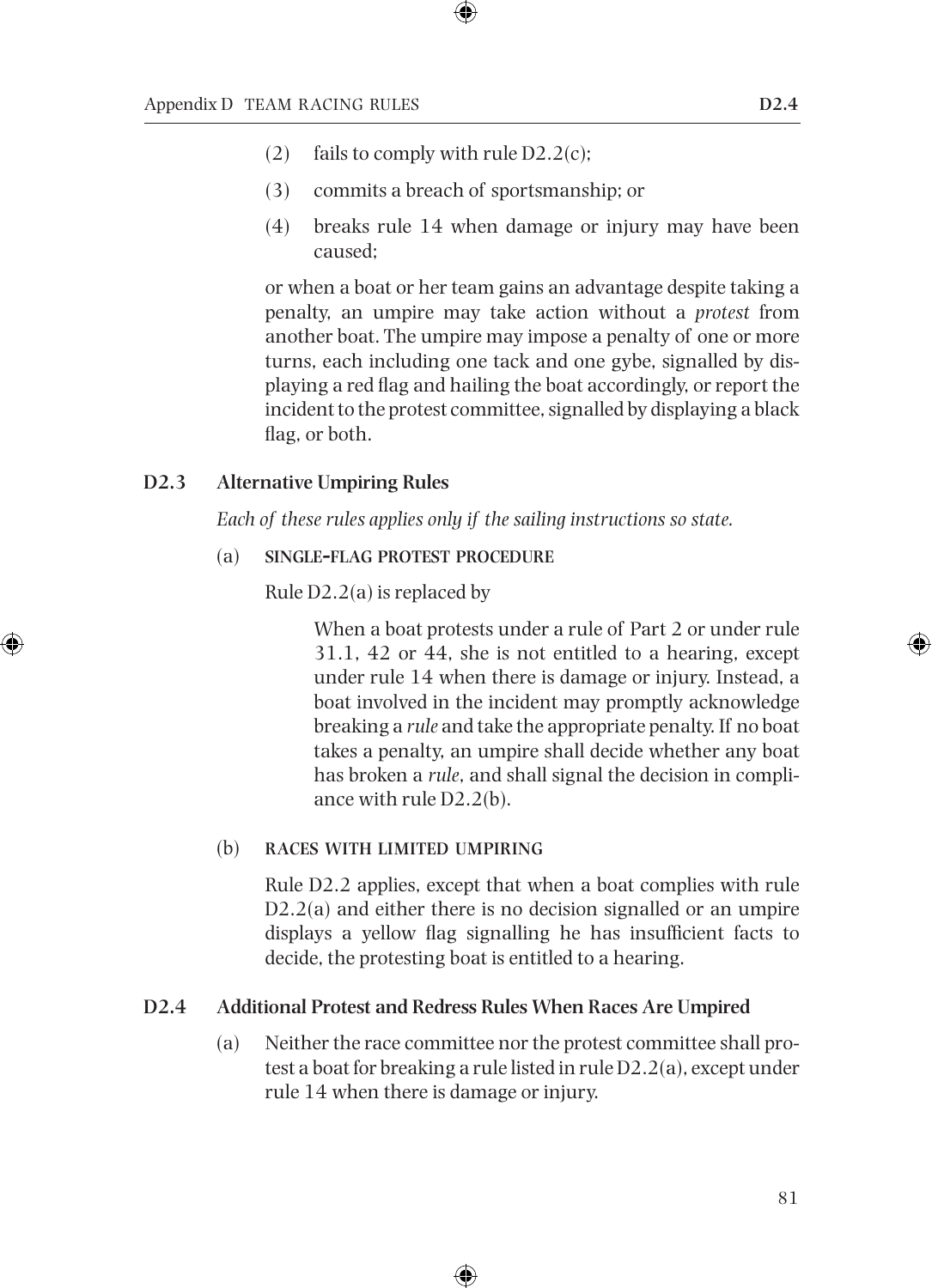(b) *Protests* and requests for redress need not be in writing. The protest committee may take evidence in any way it considers appropriate and may communicate its decision orally.

 $\bigcirc$ 

 (c) There shall be no request for redress or appeal by a boat arising from a decision, action or non-action by an umpire. The protest committee may decide to consider giving redress when it believes that an official boat, including an umpire boat, may have seriously interfered with a competing boat.

#### **D3 SCORING A RACE**

- **D3.1** (a) Each boat *finishing* a race, whether or not rule 28.1 has been complied with, shall be scored points equal to her finishing place. All other boats shall be scored points equal to the number of boats entitled to *race.*
	- (b) In addition, a boat's points shall be increased as follows:

| Rule broken                            | Penalty points |
|----------------------------------------|----------------|
| Rule 28.1 when as a result she or her  |                |
| team has gained an advantage           | 10             |
| Any other rule broken while racing     |                |
| for which a penalty has not been taken |                |

- (c) After a hearing the protest committee may penalize as follows:
	- (1) When a boat has broken a *rule* and as a result her team has gained an advantage, it may increase that boat's points.
	- (2) When a boat has broken rule 1 or 2, rule 14 when she has caused damage or injury, or a *rule* when not *racing*, it may penalize the boat's team by half or more race wins, or it may impose no penalty.
- (d) The team with the lower total points wins the race. If the totals are equal, the team that did not have the first-place boat wins.
- **D3.2** When all boats on one team have *finished*, retired or failed to *start*, the race committee may stop the race. The other team's boats *racing* at

 $\bigoplus$ 

⊕

♠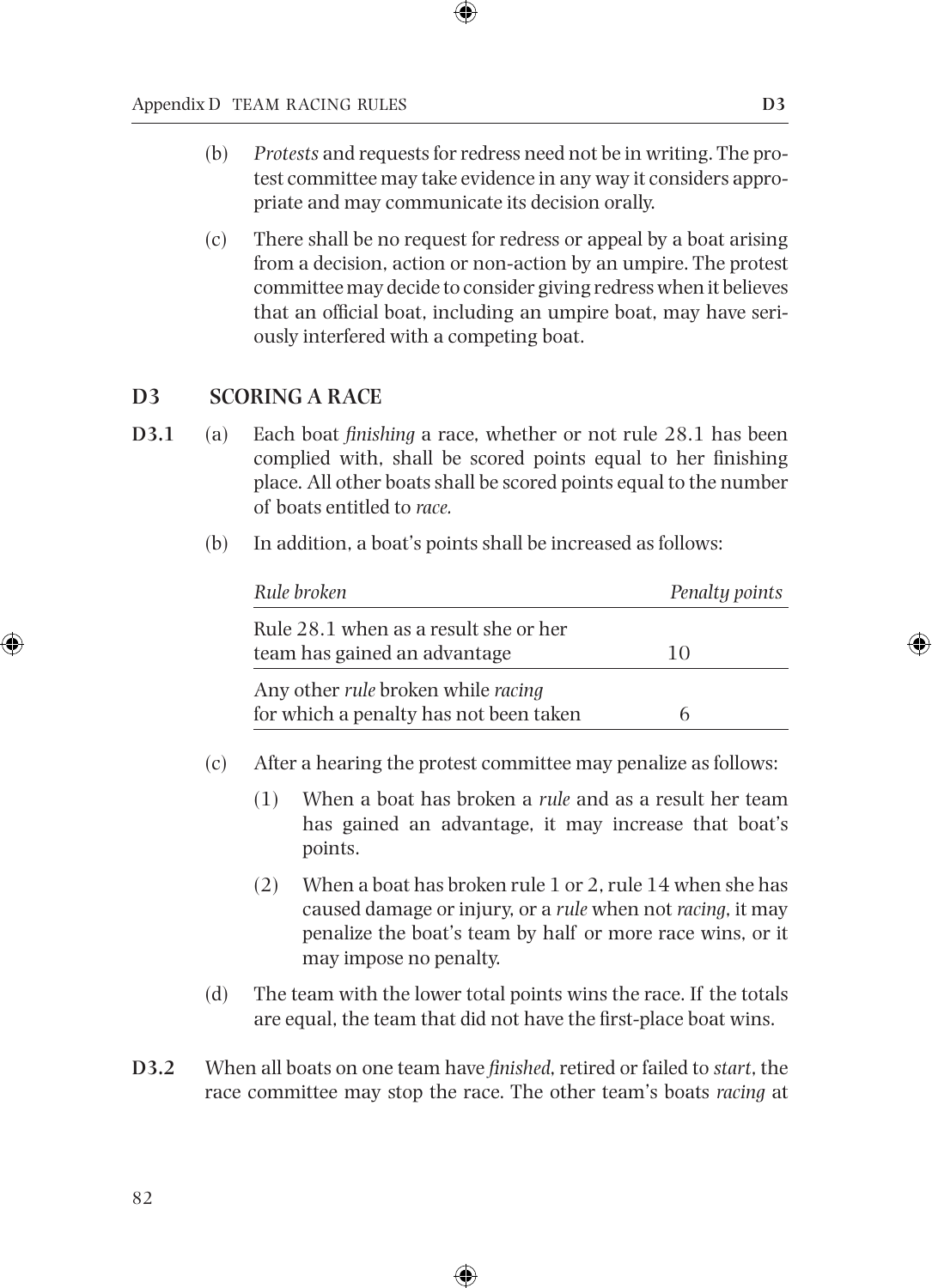that time shall be scored the points they would have received had they *finished.*

#### **D4 SCORING A SERIES**

⊕

**D4.1** When two or more teams are competing in a series, the winner shall be the team scoring the greatest number of race wins. The other teams shall be ranked in order of number of race wins.

 $\bigcirc$ 

- **D4.2** When necessary, ties in a completed series shall be broken using, in order,
	- (a) the number of races won when the tied teams met;
	- (b) the points scored when the tied teams met;
	- (c) if two teams remain tied, the last race between them;
	- (d) total points scored in all races against common opponents;
	- (e) a sail-off if possible, otherwise a game of chance.

If a multiple tie is only partially resolved by one of these, then the remaining tie shall be broken by starting again at rule D4.2(a).

**D4.3** If a series is not completed, teams shall be ranked according to the results from completed rounds, and ties shall be broken whenever possible using the results from races between the tied teams in the incomplete round. If no round has been completed, teams shall be ranked in order of their percentages of races won. Other ties shall be broken as provided in rule D4.2.

## **D5 BREAKDOWNS WHEN BOATS ARE SUPPLIED BY THE ORGANIZING AUTHORITY**

**D5.1** A supplied boat suffering a breakdown, and seeking redress as a result, shall display a red flag at the first reasonable opportunity and, if possible, continue *racing.* The race committee shall decide redress as provided in rules D5.2 and D5.3.

 $\bigoplus$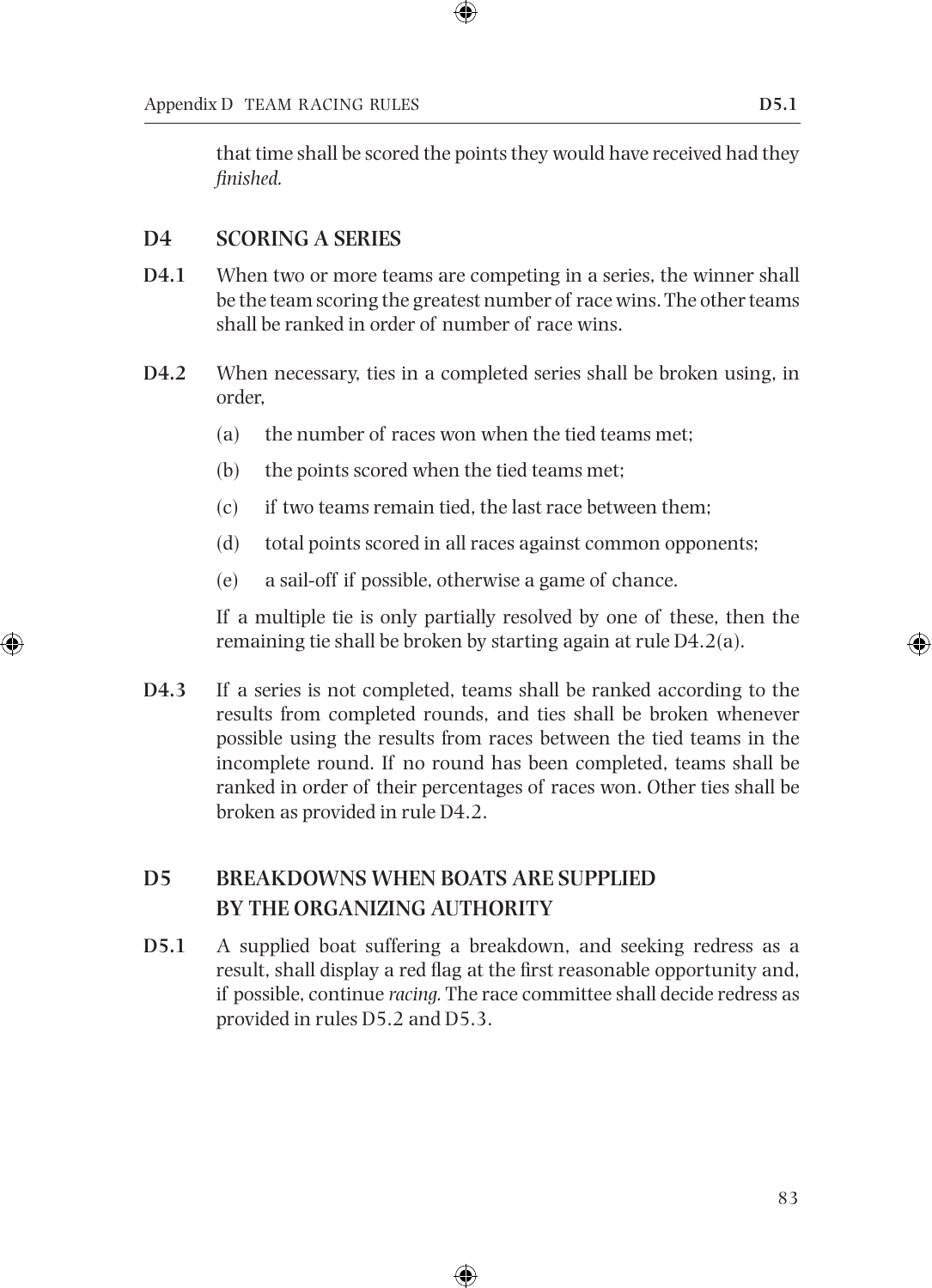**D5.2** When the race committee decides that the boat's finishing position was made significantly worse, that the breakdown was through no fault of the crew, and that in the same circumstances a reasonably competent crew would not have been able to avoid the breakdown, it shall make as equitable a decision as possible. This may be to order the race to be resailed or, when the boat's finishing position was predictable, award her points for that position. Any doubt about a boat's position when she broke down shall be resolved against her.

 $\bigcirc$ 

**D5.3** A breakdown caused by defective supplied equipment or a breach of a *rule* by an opponent shall not normally be determined to be the fault of the crew, but one caused by careless handling, capsizing or a breach by a boat on the same team shall be. Any doubt about the fault of the crew shall be resolved in the boat's favour.

 $\bigoplus$ 

⊕

♠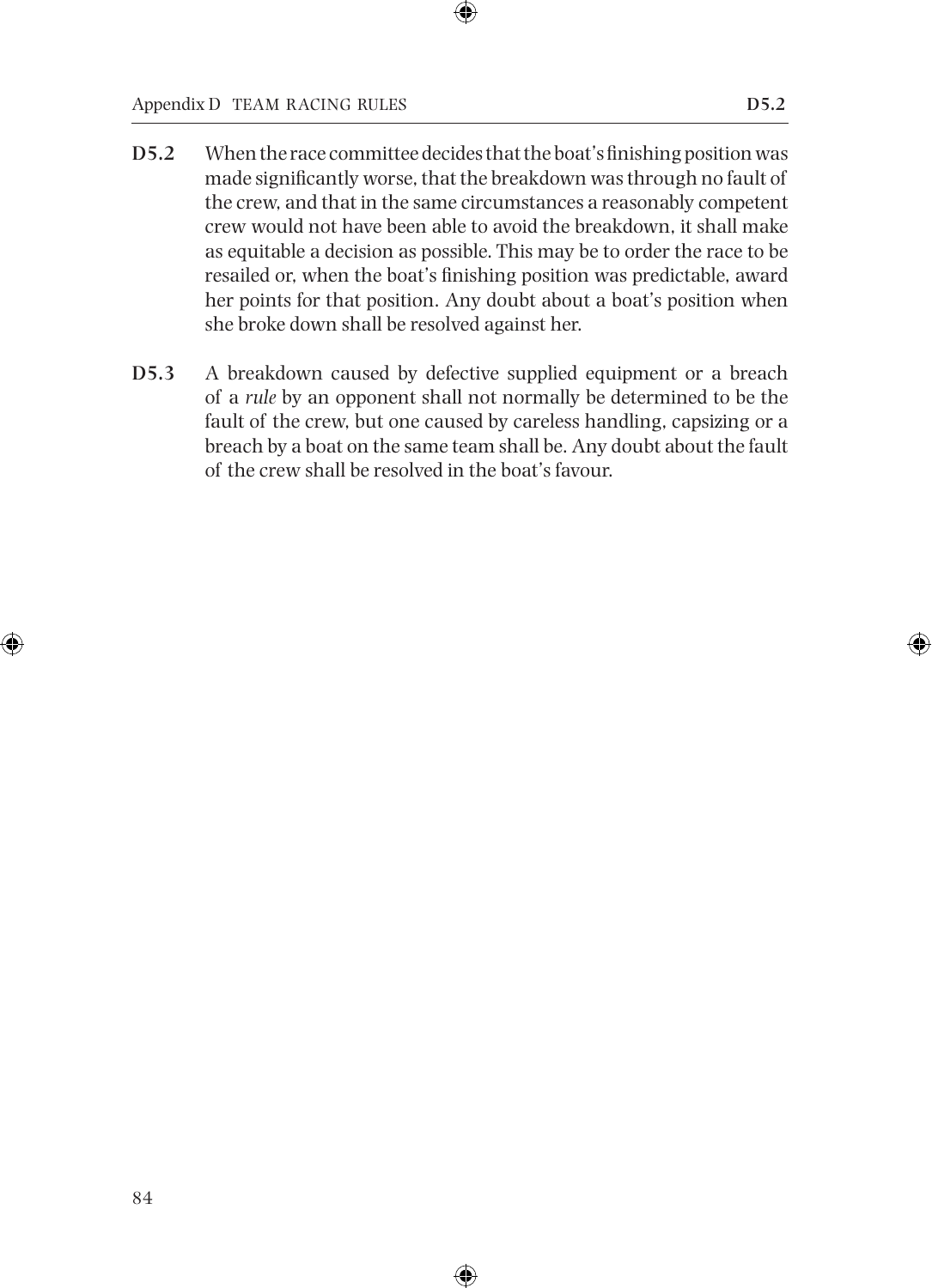# **APPENDIX E** RADIO-CONTROLLED BOAT RACING RULES

 $\bigcirc$ 

*Races for radio-controlled boats shall be sailed under* The Racing Rules of Sailing *as changed by this appendix.*

## **E1 TERMINOLOGY, RACE SIGNALS, DEFINITIONS AND FUNDAMENTAL RULES**

#### **E1.1 Terminology**

'Boat' means a boat that is radio-controlled by a competitor who is not on board. For 'race' used as a noun outside this appendix and outside Appendix A read 'heat'. Within this appendix, a race consists of one or more heats and is completed when the last heat in the race is finished. An 'event' consists of one or more races. A 'series' consists of a specified number of races or events.

#### **E1.2 Race Signals**

♠

Delete Race Signals. All signals shall be made orally or by other sounds described in this appendix or the sailing instructions.

#### **E1.3 Definitions**

- (a) Add to the definition *Interested Party*: 'but not a competitor when acting as an observer'.
- (b) Delete the definition *Two-Length Zone* and add a new definition, *Four-Length Zone*: 'The area around a *mark* or *obstruction* within a distance of four hull lengths of the boat nearer to it.' Wherever '*two-length zone*' is used in rule 18 replace it with '*four-length zone*'.

 $\bigoplus$ 

85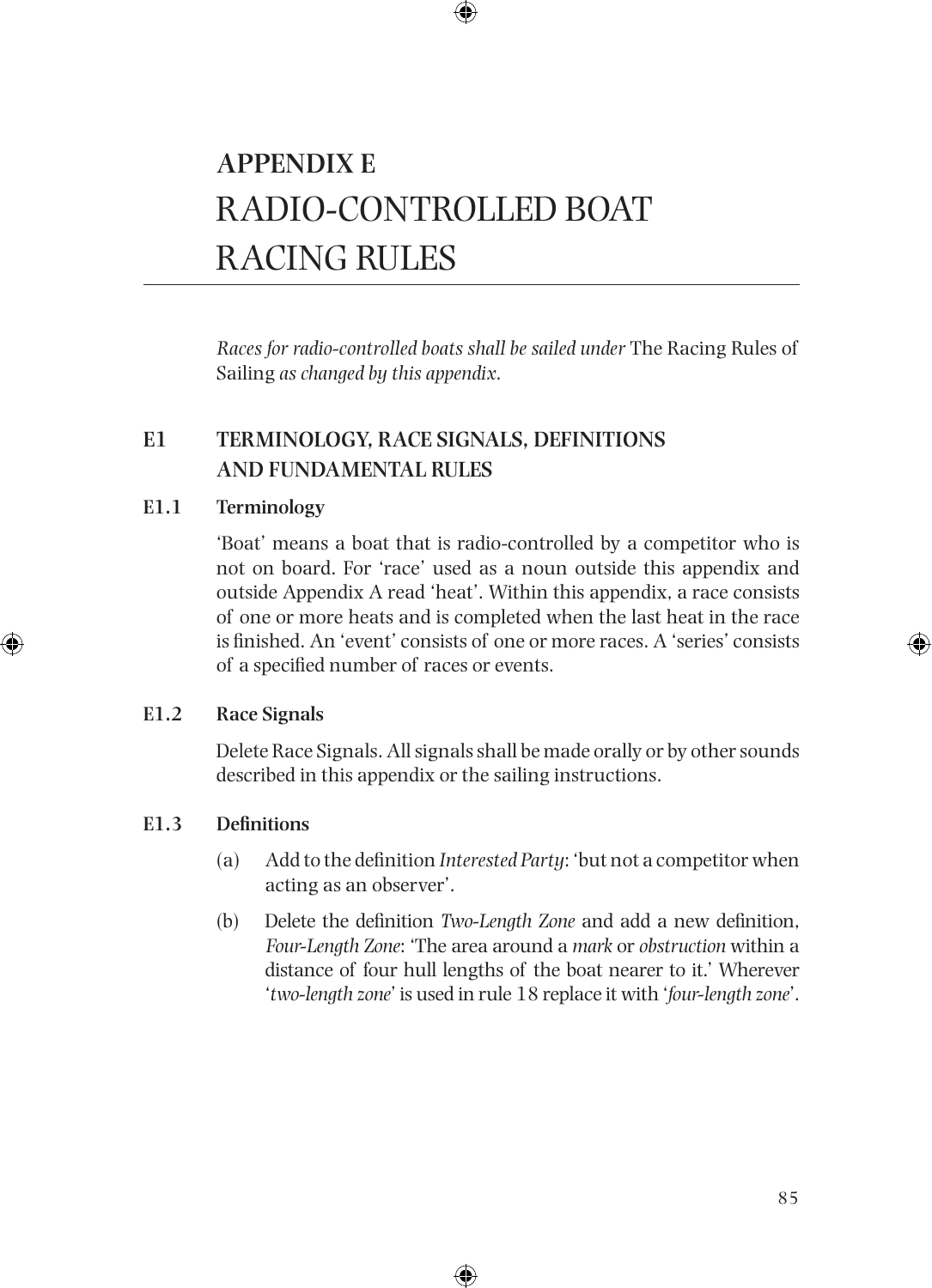#### **E1.4 Personal Buoyancy**

Rule 1.2 is changed to 'When on board a rescue boat, each competitor shall be responsible for wearing personal buoyancy adequate for the conditions.'

⊕

#### **E1.5 Aerials**

Transmitter aerial extremities shall be adequately protected. When a protest committee finds that a competitor has broken this rule it shall either warn him and give him time to comply or penalize him.

#### **E2 PART 2 WHEN BOATS MEET**

Rule 21 is changed to

#### **CAPSIZED OR ENTANGLED**

If possible, a boat shall avoid a boat that is capsized or entangled, or has not regained control after capsizing or entanglement. A boat is capsized when her masthead is in the water. Two or more boats are entangled when lying together for a period of time so that no boat is capable of manoeuvring to break free of the other(s).

#### **E3 PART 3 CONDUCT OF A RACE**

#### **E3.1 Races with Observers**

The race committee may appoint race observers, who may be competitors. They shall remain in the control area while boats are *racing* and they shall hail and repeat the identity of boats that contact a *mark* or another boat. Such hails shall be made from the control area. Observers shall report all unresolved incidents to the race committee at the end of the heat.

#### **E3.2 Course Board**

Rule J2.1(4) is deleted. A course board showing the course and the limits of the control area and launching area(s) shall be located next to or within the control area with information clearly visible to competitors while *racing*.

 $\bigoplus$ 

⊕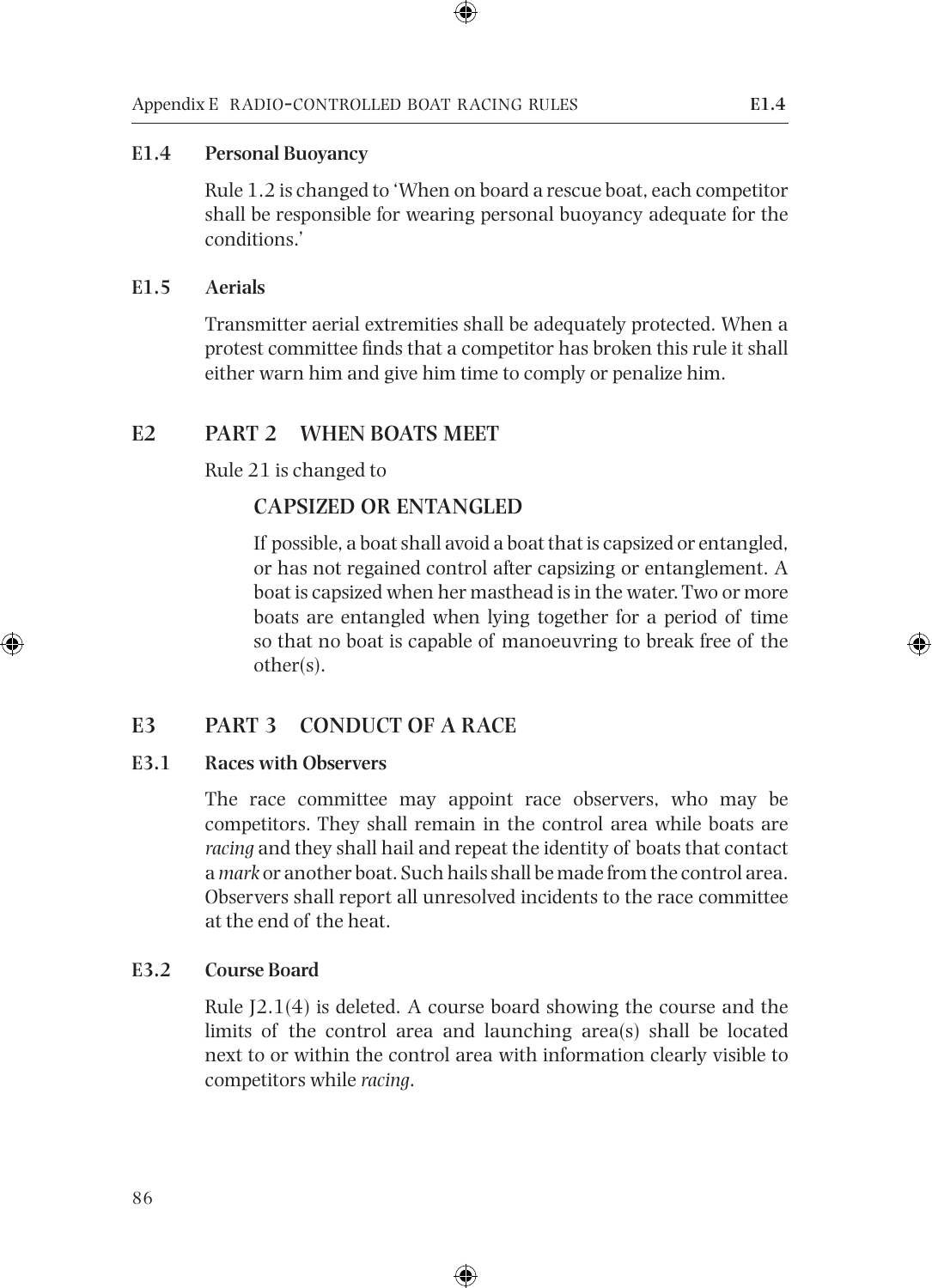#### **E3.3 Control and Launching Areas**

The control and launching area(s) shall be defined by the sailing instructions. Competitors *racing* shall remain in the control area while a heat is in progress, except that competitors may briefly go to and return from the launching area to perform functions permitted in rule E4.5. Competitors not *racing* shall remain outside the control and launching areas except when offering assistance under rule E4.2 or when acting as race observers.

#### **E3.4 Non-applicable Rules**

Delete the second sentence of rule 25 and all of rule 33.

 $\bigcirc$ 

#### **E3.5 Starting Races**

Rule 26 is changed to

 Audible signals for starting a heat shall be at one-minute intervals and shall be a warning signal, a preparatory signal and a starting signal. During the minute before the starting signal, oral signals shall be made at ten-second intervals, and during the final ten seconds at one-second intervals. Each signal shall be timed from the beginning of its sound.

#### **E3.6 Starting Penalties**

⊕

 In rules 29.1 and 30 delete the word 'crew'. Throughout rule 30 oral announcements shall be used instead of flag signals.

#### **E3.7 Starting and Finishing Lines**

The starting and finishing lines shall be tangential to, and on the course side of, the starting and finishing *marks*.

#### **E3.8 Individual Recall**

In rule 29.1 replace all after 'the race committee shall promptly' with 'twice hail "Recall (sail numbers)"'.

 $\bigoplus$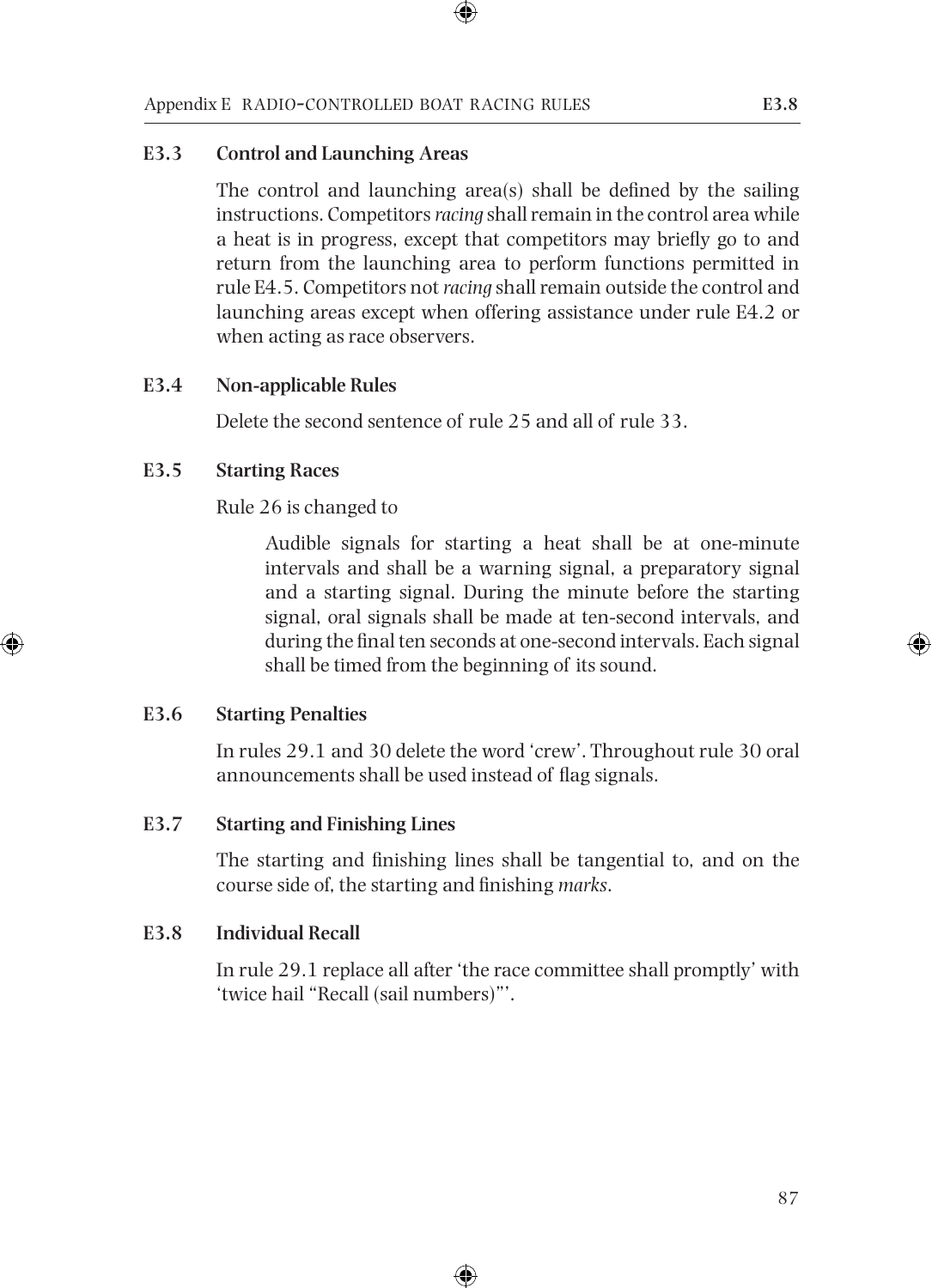#### **E3.9 General Recall**

In rule 29.2 replace all after 'the race committee may' with 'twice hail "General recall" and make two loud sounds'. The warning signal for a new start for the recalled class shall be made shortly thereafter, and the starts for any succeeding classes shall follow the new start.

⊕

#### **E3.10 Shortening or Abandoning after the Start**

In rule 32.1(b) replace 'foul weather' with 'thunderstorms'. Delete rule 32.1(c).

#### **E4 PART 4 OTHER REQUIREMENTS WHEN RACING**

#### **E4.1 Non-applicable Rules**

Rules 43, 47, 48, 49, 50, 52 and 54 are deleted.

#### **E4.2 Outside Help**

⊕

Rule 41 is changed to

- (a) A competitor shall not give tactical or strategic advice to a competitor who is *racing*.
- (b) A competitor who is *racing* shall not receive outside help except
	- (1) A boat that has gone ashore or aground outside the launching area, or become entangled with another boat or a *mark*, may be freed and relaunched only with outside help from a rescue boat crew.
	- (2) Competitors who are not *racing* and others may give outside help in the launching area as permitted by rule E4.5.

#### **E4.3 Propulsion**

Rule 42 is changed so that any reference to body movement is deleted. Rule 42.3(f) is also deleted.

 $\bigoplus$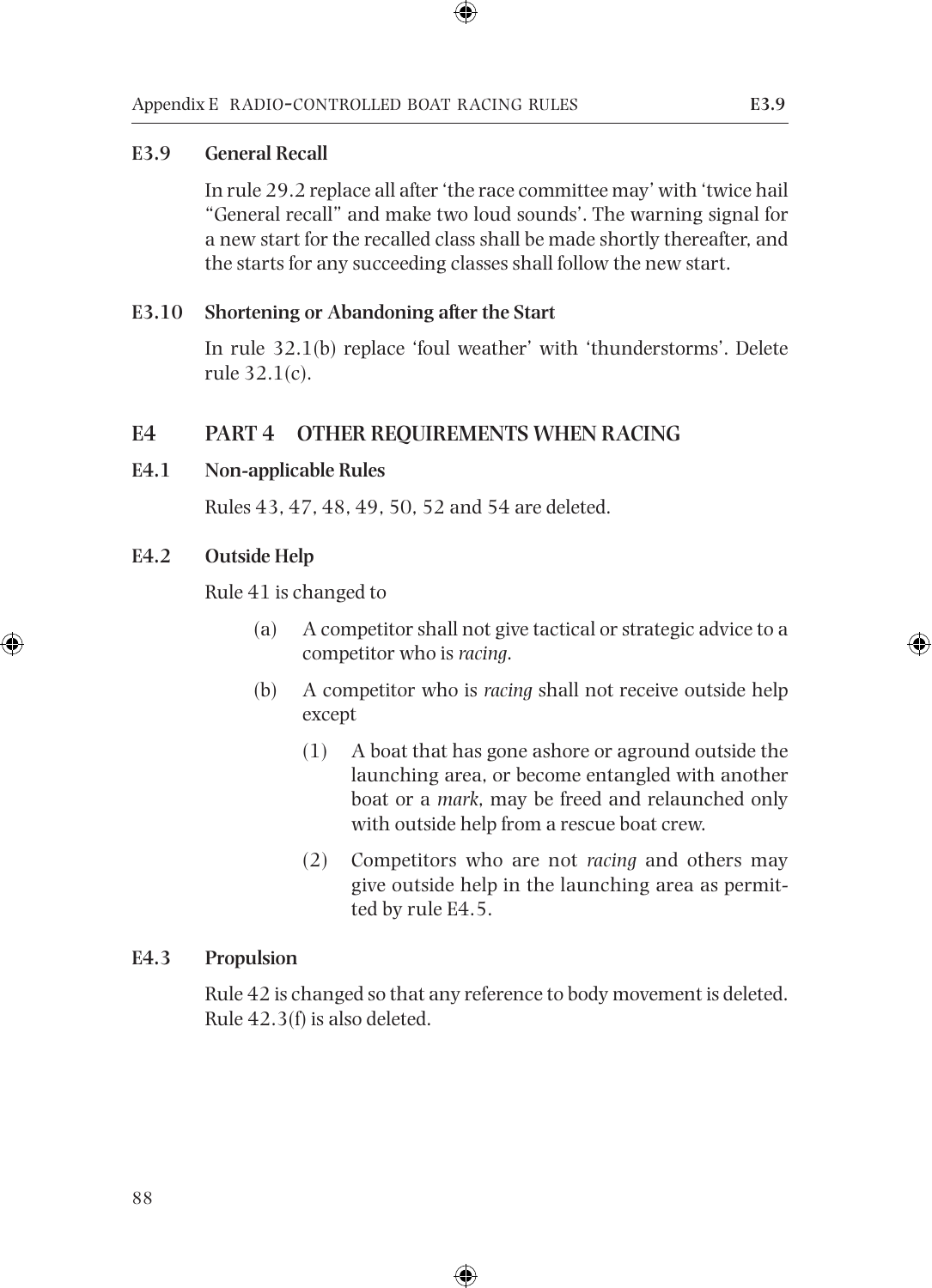#### **E4.4 Penalties for Breaking Rules of Part 2**

Throughout rule 44 the penalty shall be one turn, including one tack and one gybe.

 $\bigcirc$ 

#### **E4.5 Launching and Relaunching**

Rule 45 is changed to

- (a) A boat scheduled to *race* in a heat may be launched, held on the bank, taken ashore or relaunched at any time during the heat. However, she shall not be released between the preparatory and starting signals.
- (b) Boats shall be launched or recovered only from within a launching area, except as provided in rule E4.2(b)(1).
- (c) While ashore or within a launching area, boats may be adjusted, drained of water or repaired; have their sails changed or reefed; have entangled objects removed; or have radio equipment repaired or changed.

#### **E4.6 Person in Charge**

In rule 46 replace 'have on board' with 'be radio-controlled by'.

#### **E4.7 Radio**

⊕

- (a) A competitor shall not transmit radio signals that cause interference with the radio reception of other boats.
- (b) A competitor found to have broken rule E4.7(a) shall not *race* until he has proven compliance with that rule.

#### **E4.8 Boat Out of Radio Control**

A competitor who loses radio control of his boat shall promptly hail and repeat '(The boat's sail number) out of control'. Such a boat shall be considered to have retired and shall thereafter be an *obstruction*.

 $\bigoplus$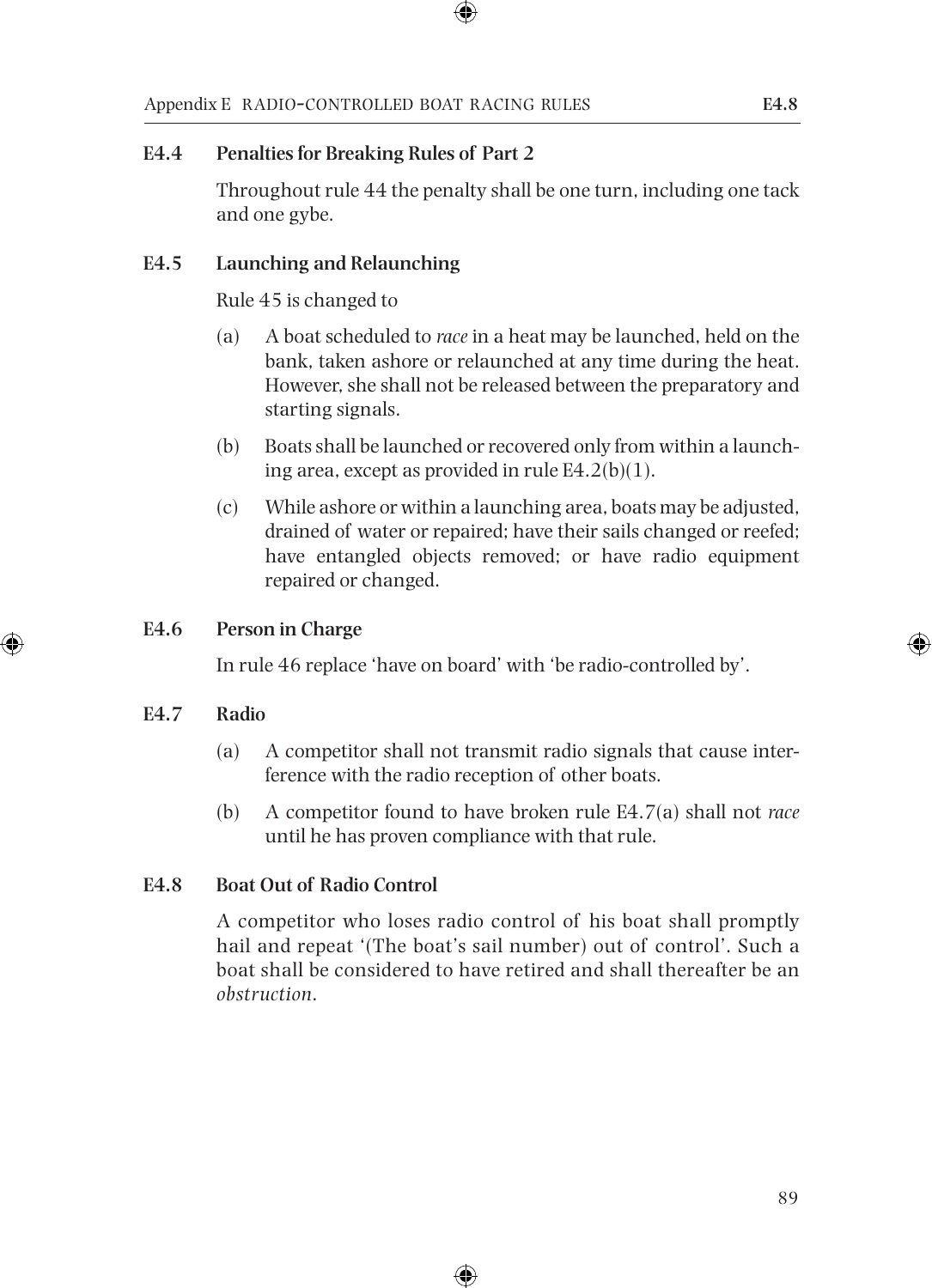## **E5 PART 5 PROTESTS, REDRESS, HEARINGS, MISCONDUCT AND APPEALS**

#### **E5.1 Right to Protest; Right to Request Redress or Rule 69 Action**

 $\bigcirc$ 

Add to rule 60.1(a): 'A *protest* alleging a breach of a rule of Part 2, 3 or 4 shall be made only by a competitor within the control or launching area and by a boat scheduled to *race* in the heat in which the incident occurred.'

#### **E5.2 Informing the Protestee**

In rule 61.1(a) replace all after the first sentence with 'When her *protest* concerns an incident in the racing area that she is involved in or sees, she shall twice hail "(Her own sail number) protest (the sail number of the other boat)".'

#### **E5.3 Protest Time Limit**

In rule 61.3 replace 'two hours' with '15 minutes' and add: 'A boat intending to protest shall also inform the race committee within five minutes of the end of the relevant heat.'

#### **E5.4 Accepting Responsibility**

A boat that acknowledges breaking a rule of Part 2, 3 or 4 before the *protest* is found to be valid may retire from the relevant heat without further penalty.

#### **E5.5 Redress**

⊕

- (a) Add to rule 62.1:
	- (e) radio interference, or
	- (f) an entanglement or grounding because of the action of a boat that was breaking a rule of Part 2 or of a vessel not *racing* that was required to keep clear.
- (b) In rule 62.2 replace 'two hours' with '15 minutes'.

#### **E5.6 Right to Be Present**

In rule 63.3(a) replace 'shall have been on board' with 'shall have been radio-controlling them'.

 $\bigoplus$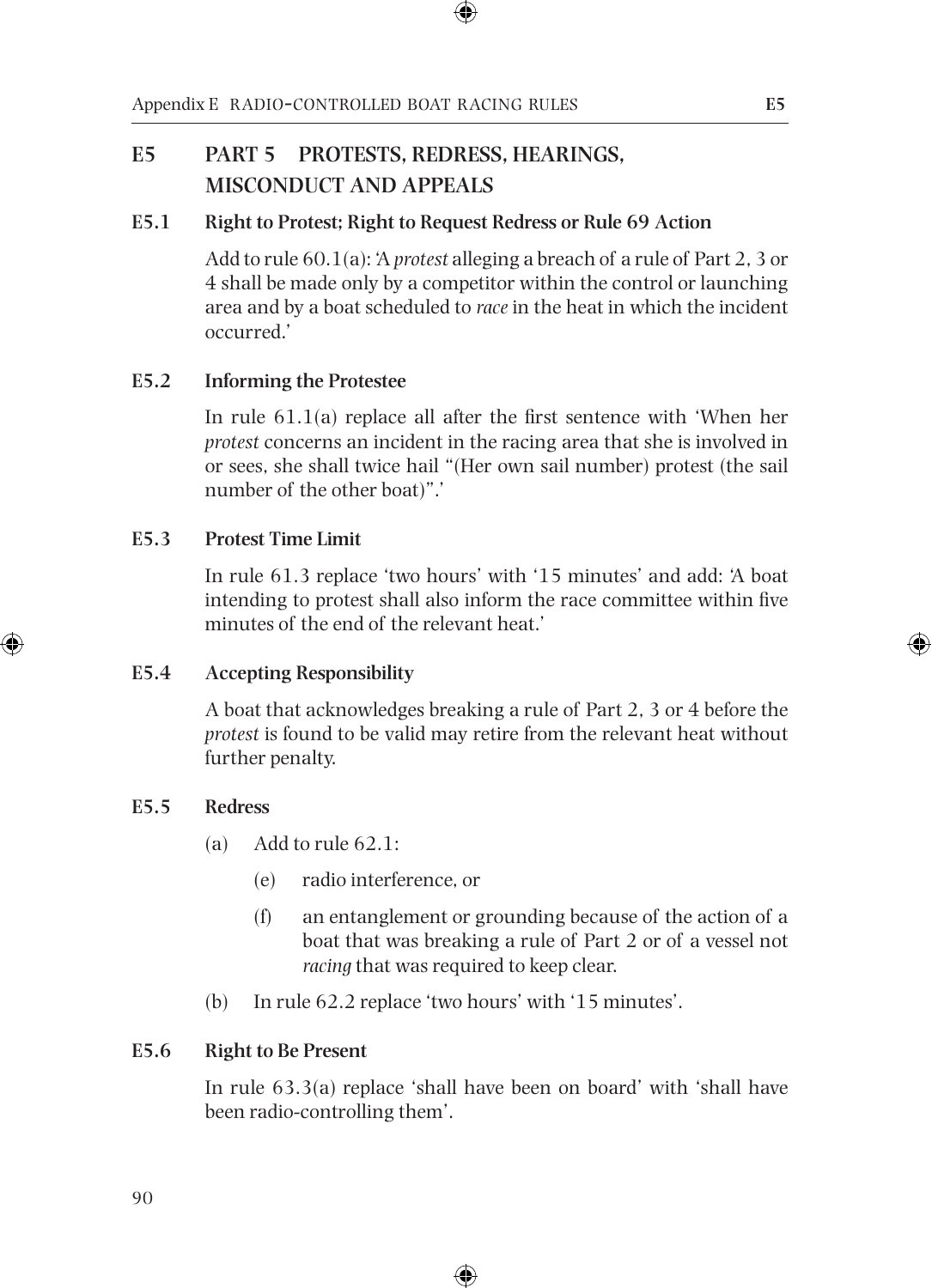#### **E5.7 Taking Evidence and Finding Facts**

Add to rule 63.6: 'Evidence about an alleged breach of a rule of Part 2, 3 or 4 given by competitors shall be accepted only from a competitor who was within the control or launching area and whose boat was scheduled to *race* in the heat in which the incident occurred.'

 $\bigcirc$ 

#### **E5.8 Penalties and Exoneration**

When a protest committee finds that a boat has broken rule E3.3, E4.2(a) or E4.5, it shall either disqualify her from her next race or require her to make one or more penalty turns in her next race as soon as possible after *starting*.

#### **E5.9 Decisions on Redress**

Add to rule 64.2: 'If a boat given redress was damaged, she shall be given reasonable time, but not more than 30 minutes, to effect repairs before her next heat.'

#### **E5.10 Reopening a Hearing**

⊕

In rule 66 replace '24 hours' with 'ten minutes'.

#### **E6 APPENDIX G IDENTIFICATION ON SAILS**

Appendix G is changed as follows:

(a) The text of rule G1.1 before rule G1.1(a) is changed to

 $\bigoplus$ 

 Every boat of an ISAF Radio Sailing Division (RSD) class shall display a sail number on both sides of each sail. Class insignia and national letters shall be displayed on mainsails as stated in rules  $G1.1(a)$ ,  $G1.1(b)$  and  $E6(f)(1)$ .

(b) Rule G1.1(c) is changed to

a sail number, which shall be the last two digits of the boat registration number or the competitor's personal number allotted by the relevant issuing authority. A single-digit number shall be prefixed with a '0'. There shall be space in front of a sail number for the prefix '1', which may be required by the race committee where there is a conflict between sail numbers. Where a conflict remains, the race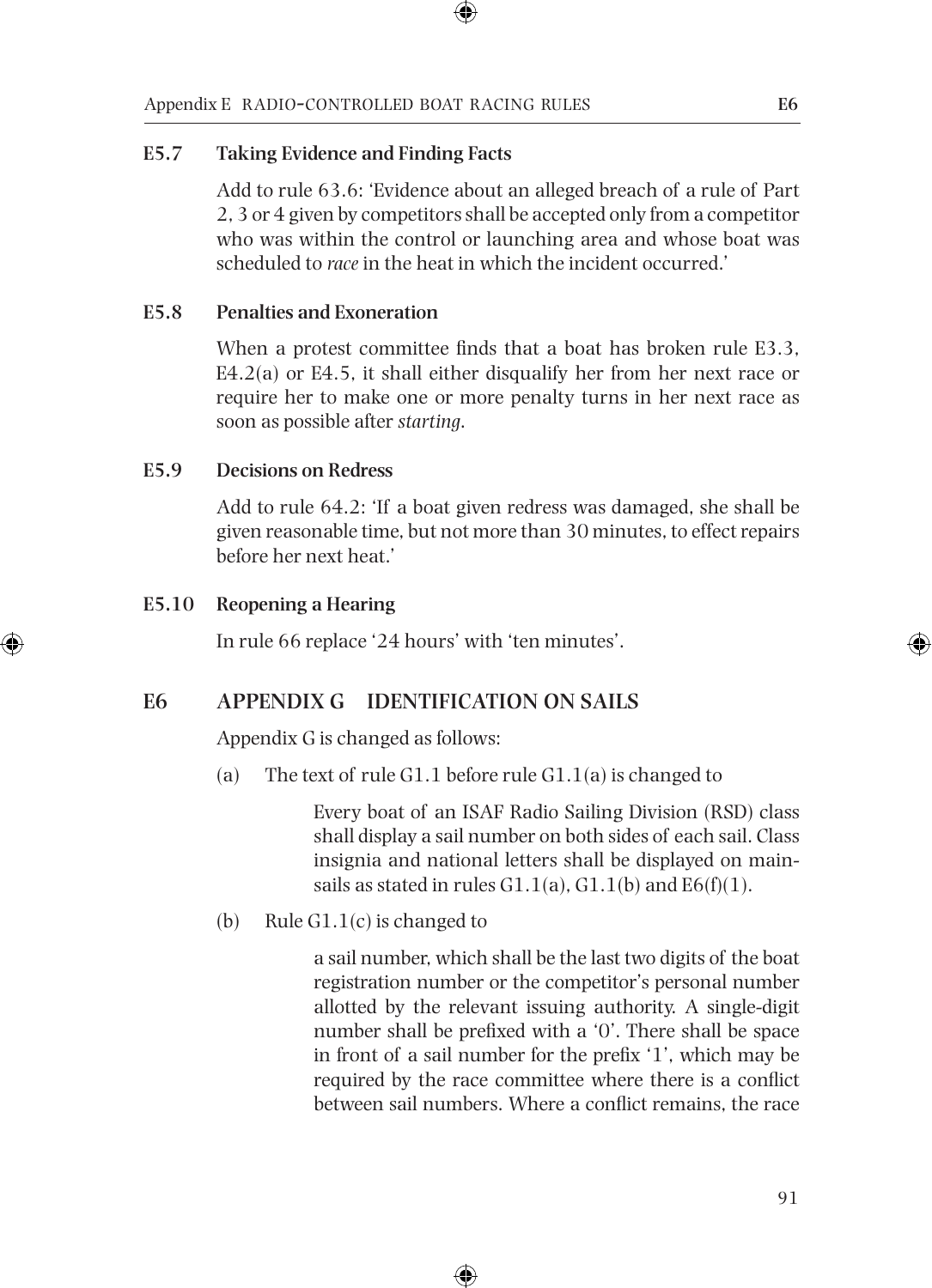committee shall require that sail numbers be suitably changed until the conflict is resolved. Any prefix '1' or other required change shall become part of the sail number.

 $\bigoplus$ 

- (c) Delete the sentence after rule G1.1(c).
- (d) Rule G1.2(b) is changed to

 The height of characters and distance between them on the same and opposite sides of the sail shall be as follows:

|                                                                                                                             | Minimum             | Maximum             |
|-----------------------------------------------------------------------------------------------------------------------------|---------------------|---------------------|
| Class insignia:                                                                                                             |                     |                     |
| Except where positioned back<br>to back, shortest distance<br>between insignia on opposite<br>sides of sail                 | $20 \text{ mm}$     |                     |
| Sail numbers:                                                                                                               |                     |                     |
| Height of characters                                                                                                        | $100 \,\mathrm{mm}$ | $110 \,\mathrm{mm}$ |
| Shortest distance between<br>adjoining characters on same<br>side of sail                                                   | $20 \text{ mm}$     | $30 \text{ mm}$     |
| Shortest distance between<br>sail numbers on opposite sides<br>of sail and between sail numbers<br>and other identification | $60 \text{ mm}$     |                     |
| National letters:                                                                                                           |                     |                     |
| Height of characters                                                                                                        | $60 \text{ mm}$     | 70 mm               |
| Shortest distance between<br>adjoining characters on same<br>side of sail                                                   | $13 \text{ mm}$     | $23 \text{ mm}$     |
| Shortest distance between<br>national letters on opposite<br>sides of sail                                                  | $40 \,\mathrm{mm}$  |                     |
|                                                                                                                             |                     |                     |

 $\bigoplus$ 

⊕

◈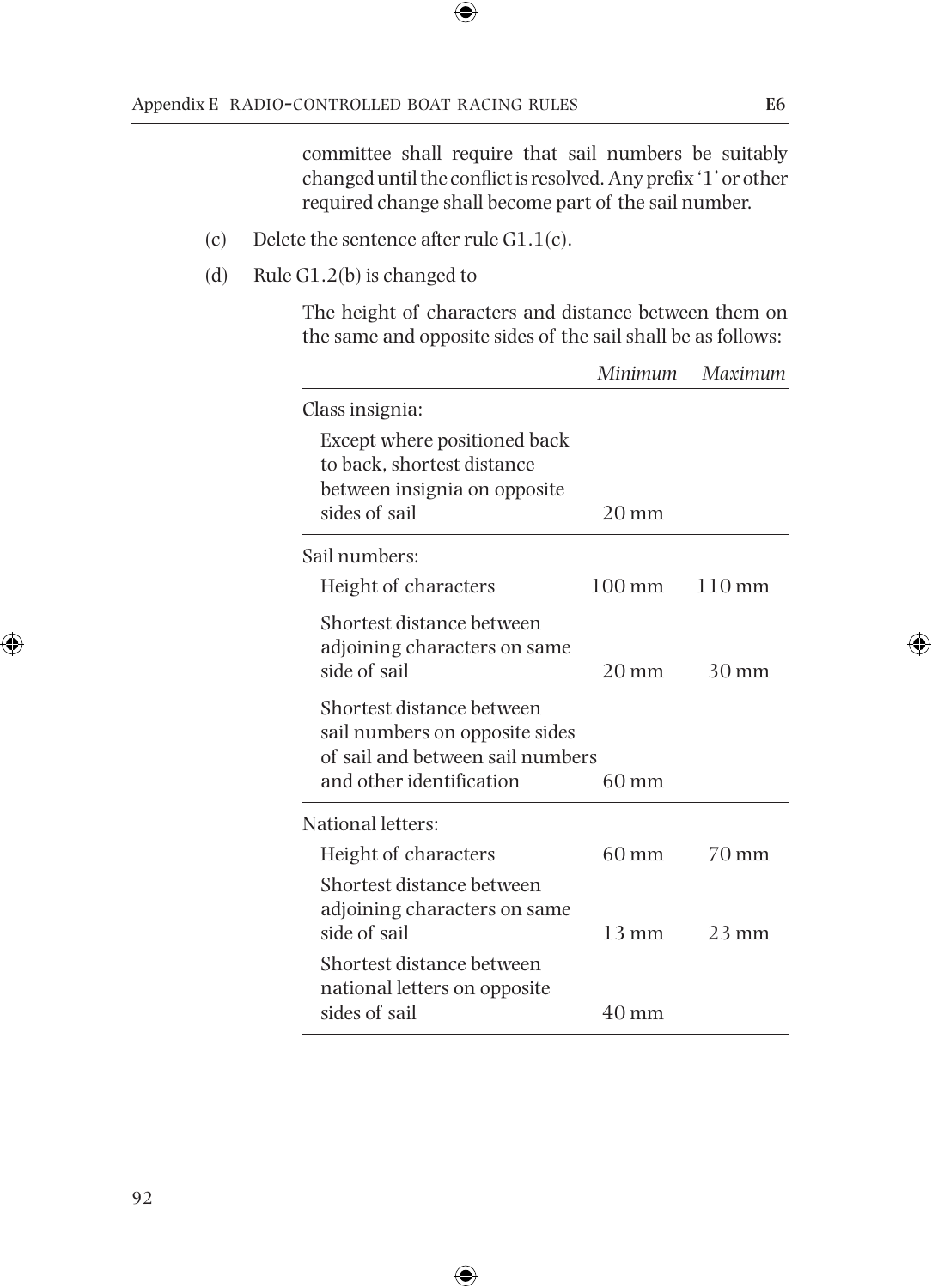- (e) Rule G1.3 is changed to
	- (1) Class insignia may be positioned back to back on opposite sides of the sail where the design coincides. Otherwise class insignia, sail numbers and national letters shall be positioned at different heights, with those on the starboard side being uppermost.

⊕

- (2) On a mainsail, sail numbers shall be positioned above the national letters and below the class insignia.
- (3) Sail numbers shall be positioned on a mainsail above the line perpendicular to the luff through the quarter leech point.
- (f) Where the size of a sail makes it impossible to comply with the minimum dimensions in rule E6(d) or the positioning requirements in rule E6(e)(3), exceptions are permitted in the following order of priority:
	- (1) omission of national letters;

⊕

- (2) position of the mainsail sail numbers lower than the line perpendicular to the luff through the quarter leech point;
- (3) reduction of the shortest distance between sail numbers on opposite sides of the sail provided the shortest distance is not less than 20 mm;
- (4) reduction of the height of sail numbers.

 $\bigoplus$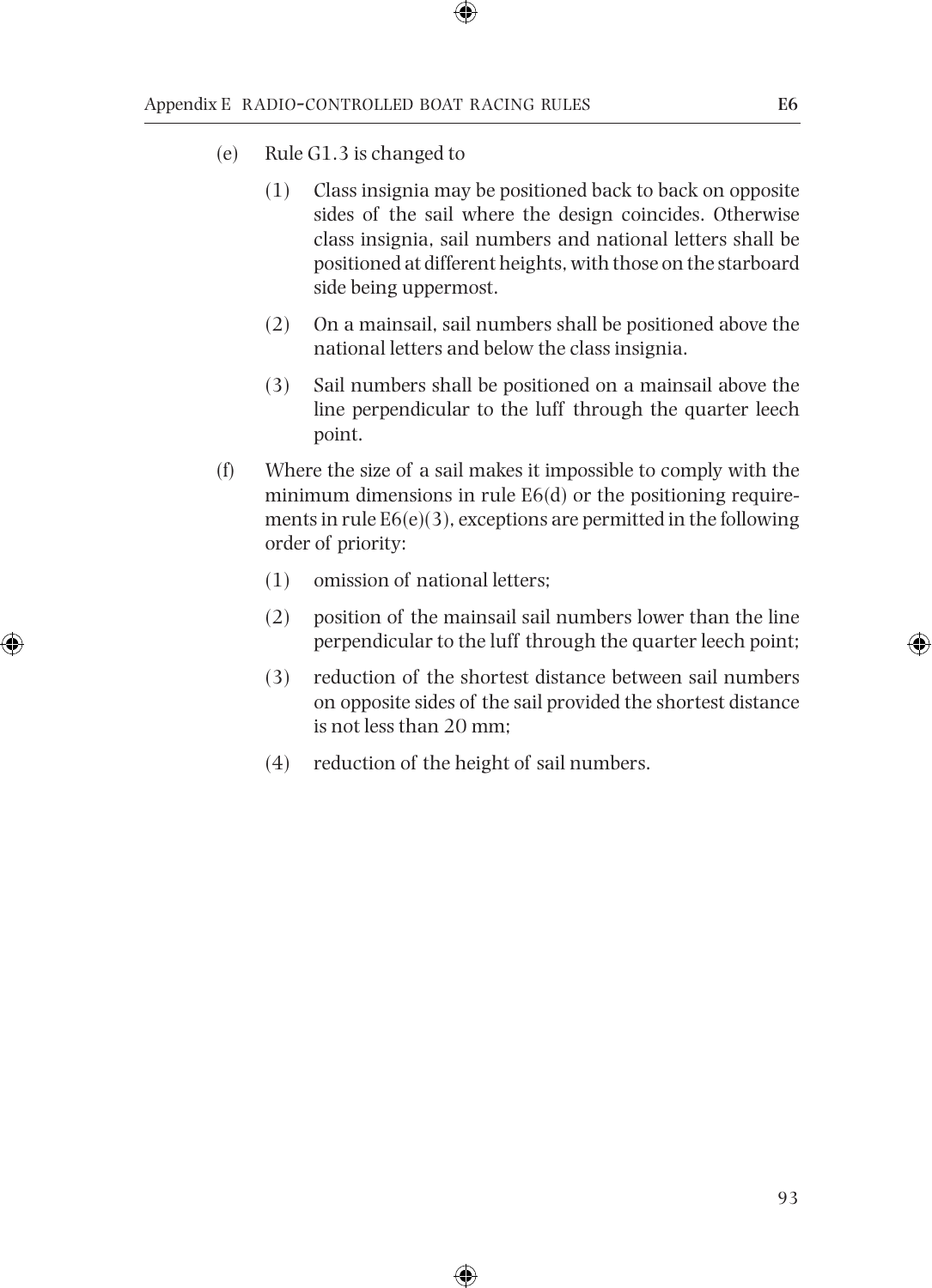

 $\bigoplus$ 

 $\bigoplus$ 



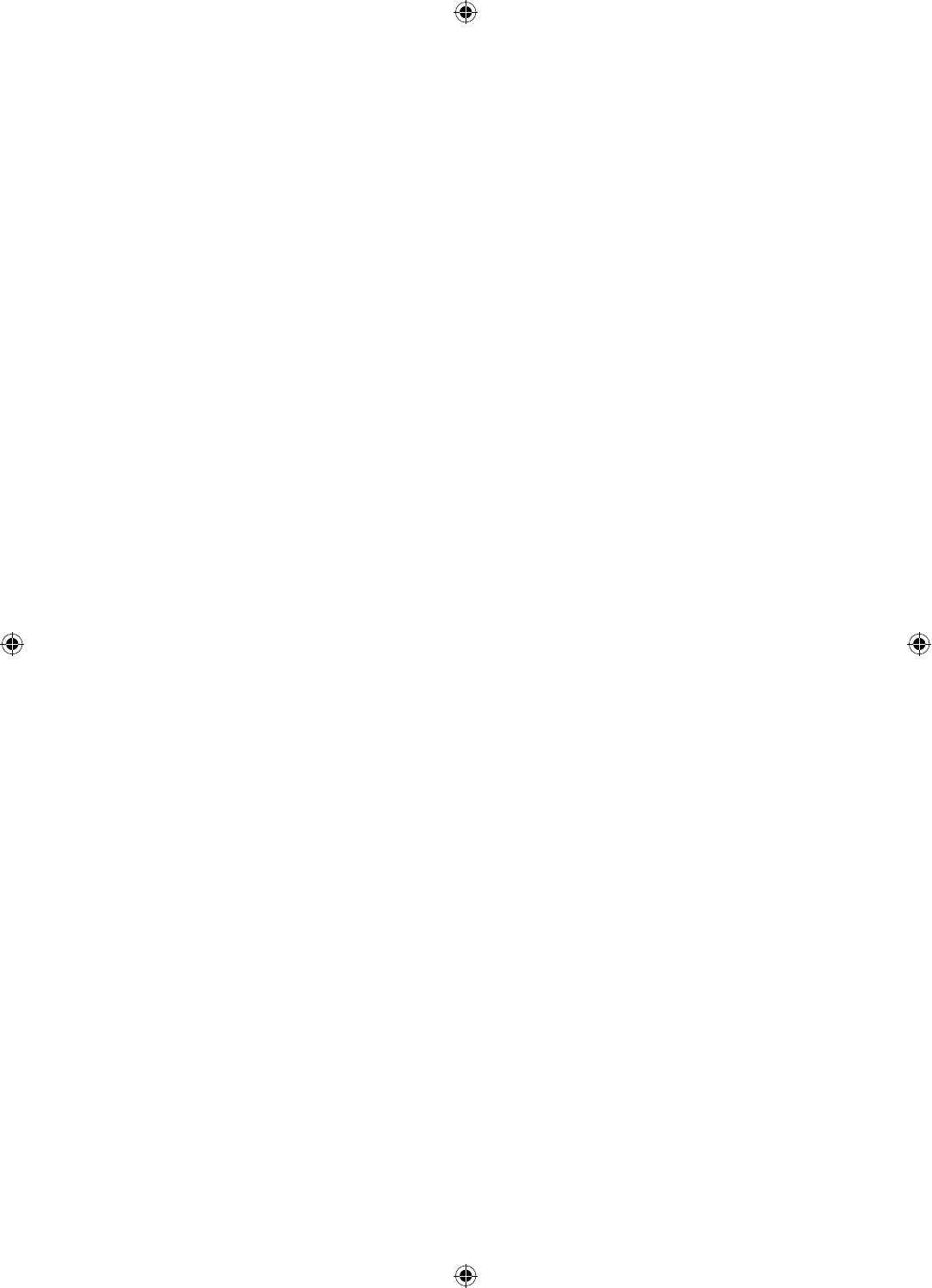## **APPENDIX F** APPEALS PROCEDURES

 $\bigcirc$ 

*See rule 70. A national authority may change this appendix by prescription but it shall not be changed by sailing instructions.*

#### **F1 APPEALS AND REQUESTS**

Appeals, requests by protest committees for confirmation or correction of their decisions, and requests for interpretations of the *rules* shall be made to the national authority of the venue.

#### **F2 SUBMISSION OF DOCUMENTS**

♠

- **F2.1** Within 15 days of receiving the protest committee's written decision or its decision not to reopen a hearing, the appellant shall send an appeal and a copy of the protest committee's decision to the national authority. The appeal shall state why the appellant believes the protest committee's decision or its procedures were incorrect.
- **F2.2** The appellant shall also send, with the appeal or as soon as possible thereafter, all of the following documents that are available to her:
	- (a) the written *protest*(*s*) or request(s) for redress;
	- (b) a diagram, prepared or endorsed by the protest committee, showing the positions and tracks of all boats involved, the course to the next *mark* and the required side, the force and direction of the wind, and, if relevant, the depth of water and direction and speed of any current;
	- (c) the notice of race, the sailing instructions, any other conditions governing the event, and any changes to them;
	- (d) any additional relevant documents; and
	- (e) the names, postal and e-mail addresses, and telephone numbers of all *parties* to the hearing and the protest committee chairman.

 $\bigoplus$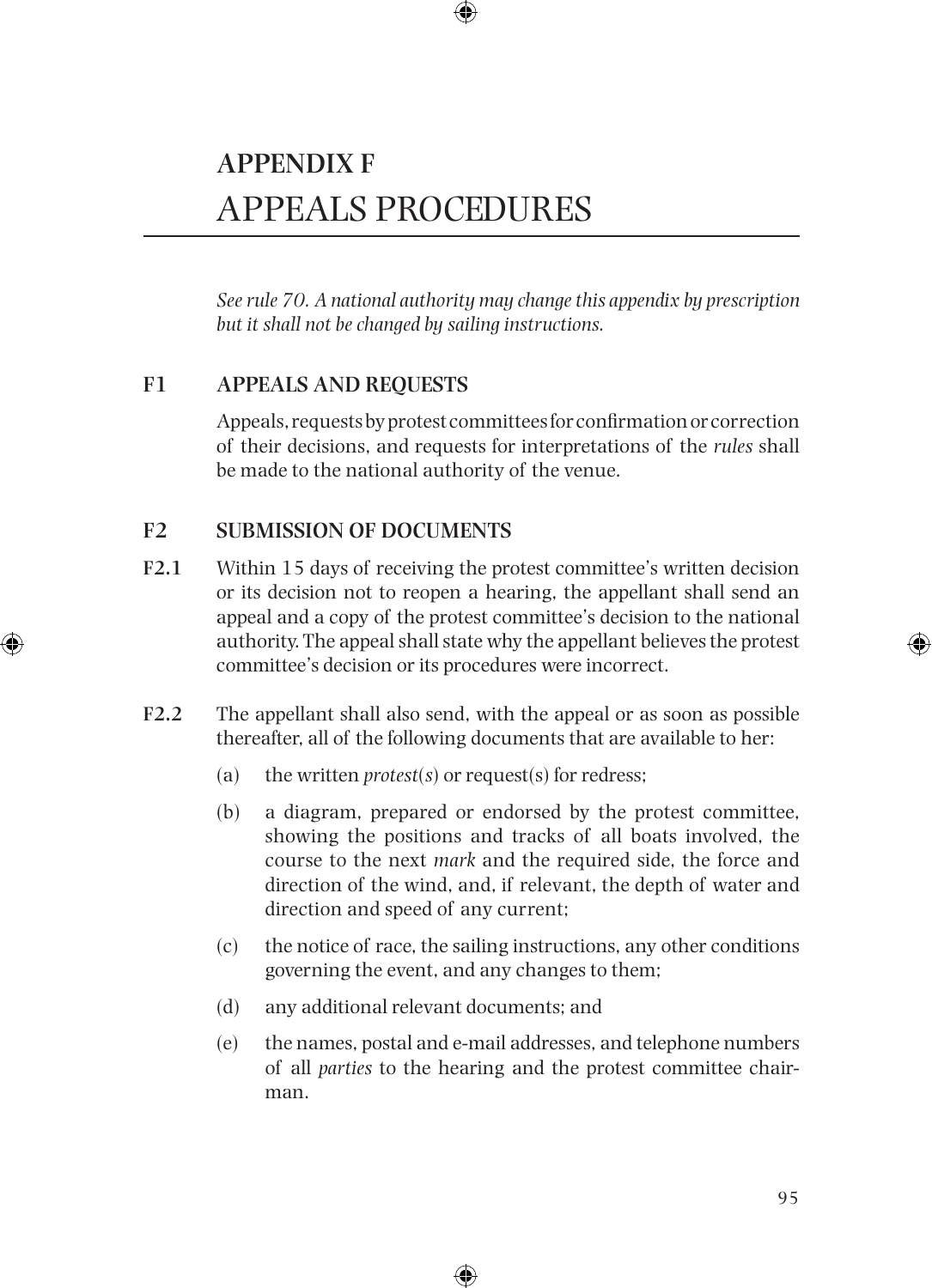**F2.3** A request from a protest committee for confirmation or correction of its decision shall be sent within 15 days of the decision and shall include the decision and the documents listed in rule F2.2. A request for an interpretation of the *rules* shall include assumed facts.

 $\bigcirc$ 

### **F3 RESPONSIBILITIES OF NATIONAL AUTHORITY AND PROTEST COMMITTEE**

Upon receipt of an appeal or a request for confirmation or correction, the national authority shall send to the *parties* and protest committee copies of the appeal or request and the protest committee's decision. It shall ask the protest committee for any relevant documents listed in rule F2.2 not sent by the appellant or the protest committee, and the protest committee shall promptly send them to the national authority. When the national authority has received them it shall send copies to the *parties.*

#### **F4 COMMENTS**

⊕

The *parties* and protest committee may make comments on the appeal or request or on any of the documents listed in rule F2.2 by sending them in writing to the national authority. Comments on any document shall be made within 15 days of receiving it from the national authority. The national authority shall send copies of the comments to the *parties* and protest committee as appropriate.

#### **F5 INADEQUATE FACTS; REOPENING**

The national authority shall accept the protest committee's finding of facts except when it decides they are inadequate. In that case it shall require the committee to provide additional facts or other information, or to reopen the hearing and report any new finding of facts, and the committee shall promptly do so.

#### **F6 WITHDRAWING AN APPEAL**

An appellant may withdraw an appeal before it is decided by accepting the protest committee's decision.

 $\bigoplus$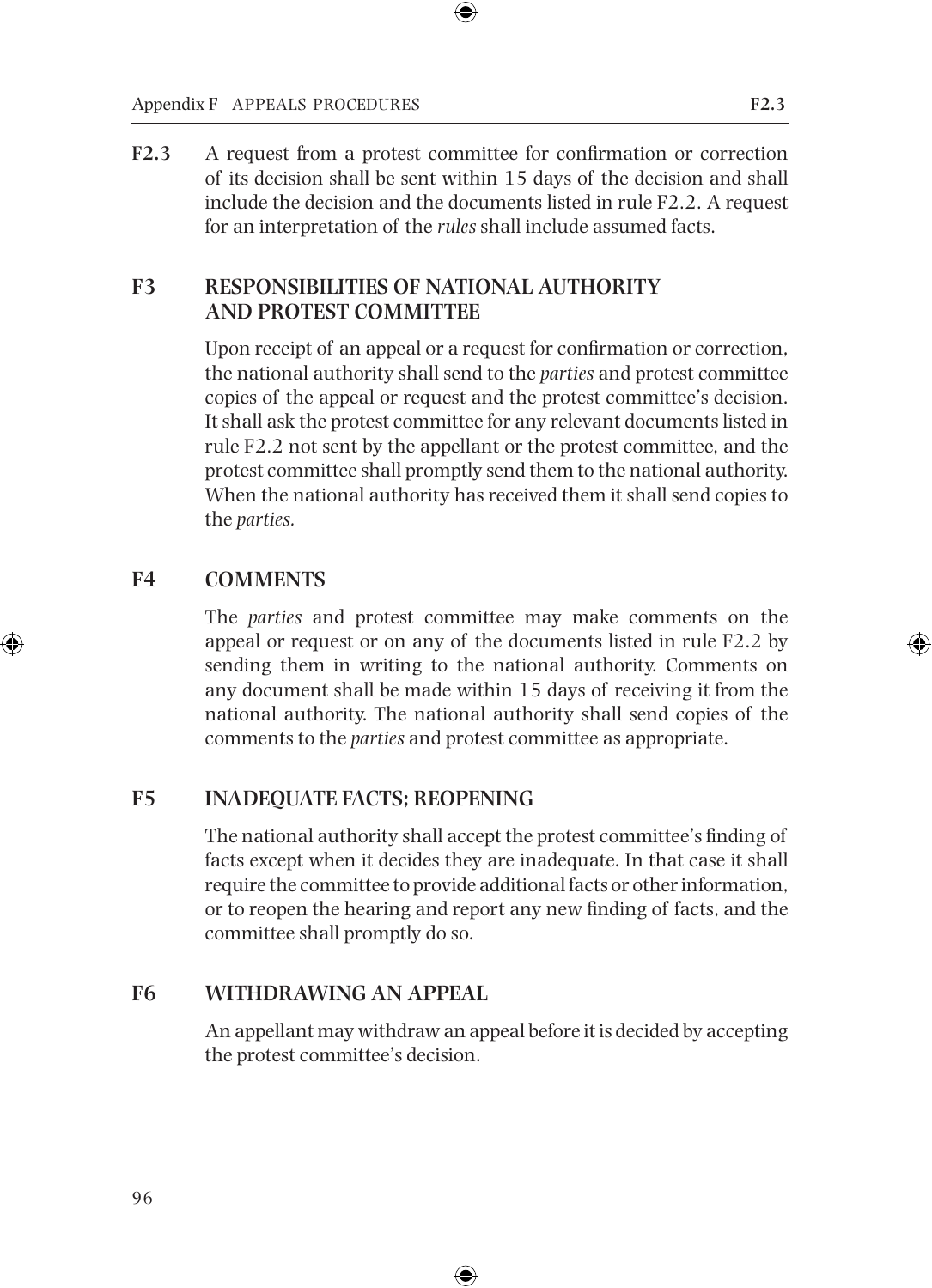## **APPENDIX G** IDENTIFICATION ON SAILS

 $\bigcirc$ 

*See rule 77.*

### **G1 ISAF INTERNATIONAL CLASS BOATS**

#### **G1.1 Identification**

♠

Every boat of an ISAF International Class or Recognized Class shall carry on her mainsail and, as provided in rules G1.3(d) and G1.3(e) for letters and numbers only, on her spinnaker and headsail

- (a) the insignia denoting her class;
- (b) at all international events, except when the boats are provided to all competitors, national letters denoting her national authority from the table below. For the purposes of this rule, international events are ISAF events, world and continental championships, and events described as international events in their notices of race and sailing instructions; and
- (c) a sail number of no more than four digits allotted by her national authority or, when so required by the class rules, by the international class association. The four-digit limitation does not apply to classes whose ISAF membership or recognition took effect before 1 April 1997. Alternatively, if permitted in the class rules, an owner may be allotted a personal sail number by the relevant issuing authority, which may be used on all his boats in that class.

Sails measured before 31 March 1999 shall comply with rule G1.1 or with the rules applicable at the time of measurement.

 $\bigoplus$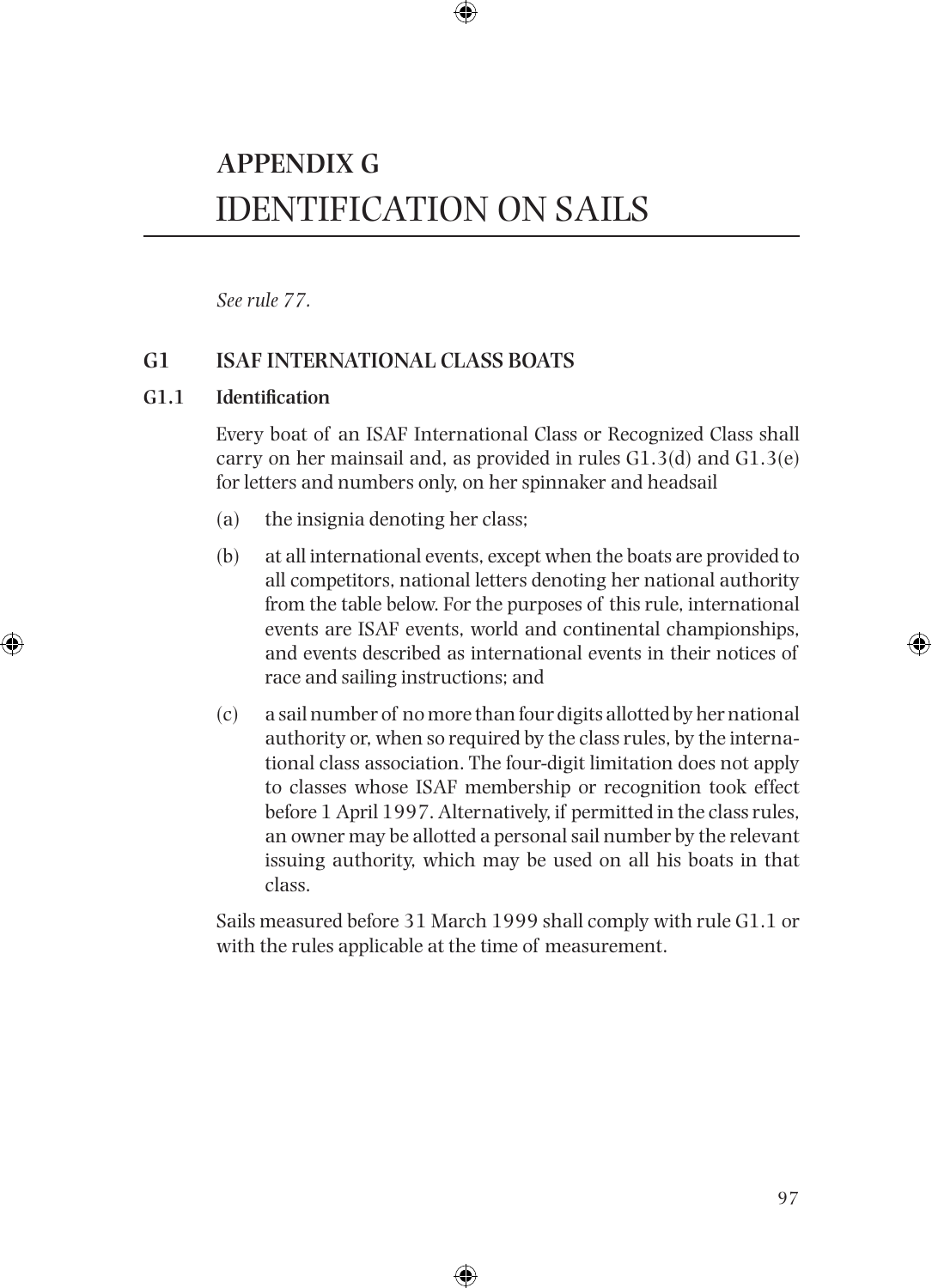## **NATIONAL SAIL LETTERS**

| National authority     | Letters    | National authority   | Letters    |
|------------------------|------------|----------------------|------------|
| Algeria                | ALG        | Cuba                 | CUB        |
| American Samoa         | ASA        | Cyprus               | <b>CYP</b> |
| Andorra                | <b>AND</b> | Czech Republic       | <b>CZE</b> |
| Angola                 | <b>ANG</b> | Denmark              | <b>DEN</b> |
| Antigua                | <b>ANT</b> | Dominican Republic   | <b>DOM</b> |
| Argentina              | ARG        | Ecuador              | <b>ECU</b> |
| Australia              | <b>AUS</b> | Egypt                | <b>EGY</b> |
| Austria                | <b>AUT</b> | El Salvador          | <b>ESA</b> |
| Azerbaijan             | AZE        | Estonia              | <b>EST</b> |
| Bahamas                | <b>BAH</b> | Fiji                 | FIJ        |
| Bahrain                | <b>BRN</b> | Finland              | <b>FIN</b> |
| <b>Barbados</b>        | <b>BAR</b> | France               | <b>FRA</b> |
| <b>Belarus</b>         | <b>BLR</b> | FYRO Macedonia       | <b>MKD</b> |
| Belgium                | <b>BEL</b> | Germany              | <b>GER</b> |
| Bermuda                | <b>BER</b> | <b>Great Britain</b> | <b>GBR</b> |
| Brazil                 | <b>BRA</b> | Greece               | <b>GRE</b> |
| British Virgin Islands | <b>IVB</b> | Grenada              | <b>GRN</b> |
| <b>Bulgaria</b>        | <b>BUL</b> | Guam                 | <b>GUM</b> |
| Canada                 | CAN        | Guatemala            | <b>GUA</b> |
| Cayman Islands         | CAY        | <b>Hong Kong</b>     | <b>HKG</b> |
| Chile                  | <b>CHI</b> | Hungary              | <b>HUN</b> |
| China, PR              | <b>CHN</b> | Iceland              | <b>ISL</b> |
| Chinese Taipei         | <b>TPE</b> | India                | <b>IND</b> |
| Columbia               | <b>COL</b> | Indonesia            | <b>INA</b> |
| Cook Islands           | <b>COK</b> | Ireland              | <b>IRL</b> |
| Croatia                | <b>CRO</b> | Israel               | <b>ISR</b> |

 $\bigoplus$ 

 $\bigoplus$ 

 $\bigoplus$ 

 $\hat{\mathbf{\Theta}}$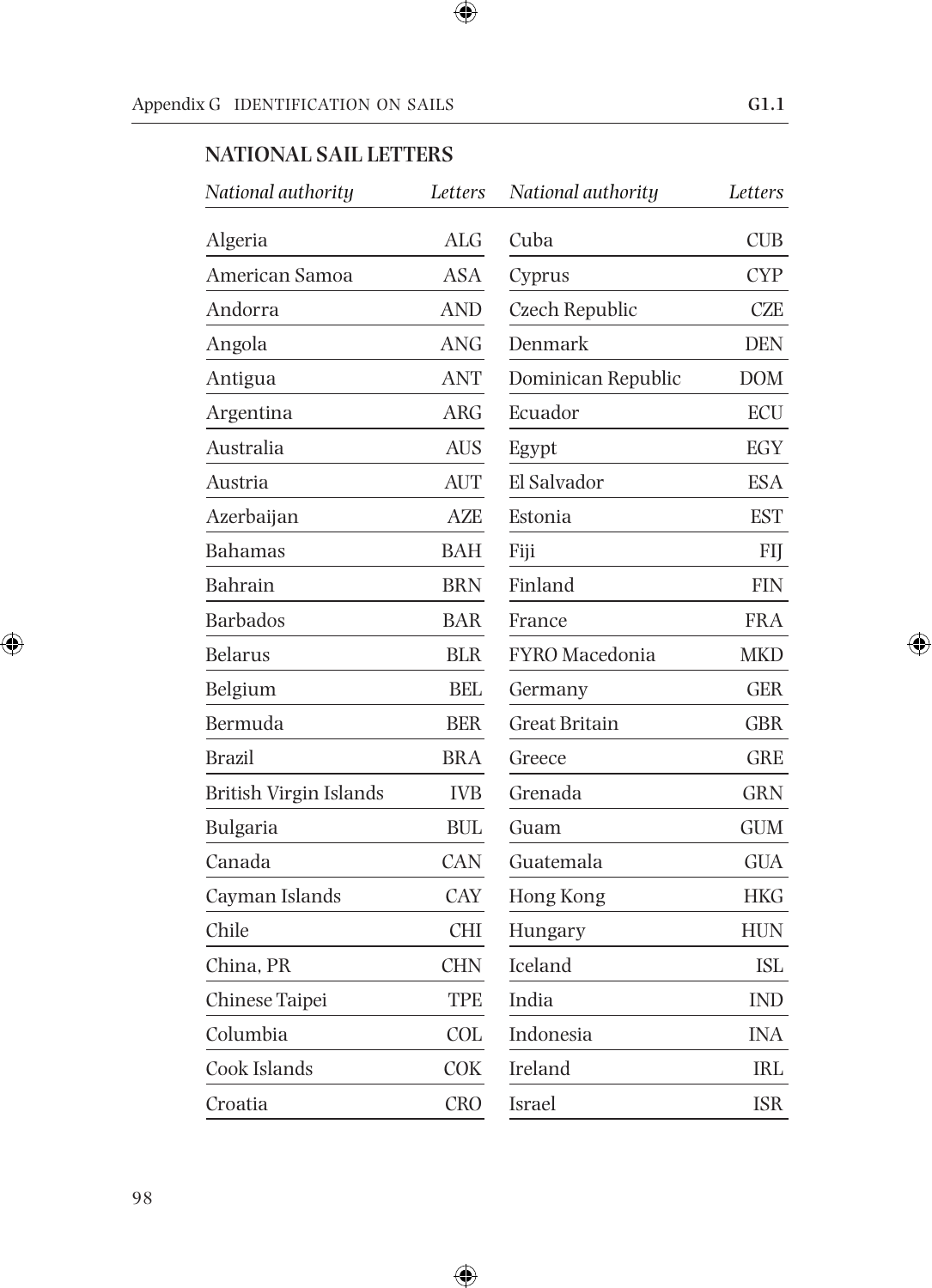### Appendix G IDENTIFICATION ON SAILS **G1.1**

 $\bigoplus$ 

| National authority   | Letters    | National authority | Letters    |
|----------------------|------------|--------------------|------------|
| Italy                | <b>ITA</b> | Pakistan           | <b>PAK</b> |
| Jamaica              | <b>JAM</b> | Papua New Guinea   | <b>PNG</b> |
| Japan                | <b>JPN</b> | Paraguay           | <b>PAR</b> |
| Kazakhstan           | KAZ        | Peru               | <b>PER</b> |
| Kenya                | <b>KEN</b> | Philippines        | PHI        |
| Korea                | KOR        | Poland             | POL        |
| Kuwait               | <b>KUW</b> | Portugal           | POR        |
| Latvia               | LAT        | Puerto Rico        | PUR        |
| Lebanon              | <b>LIB</b> | Oatar              | <b>OAT</b> |
| Libya                | LBA        | Romania            | <b>ROM</b> |
| Liechtenstein        | <b>LIE</b> | <b>Russia</b>      | <b>RUS</b> |
| Lithuania            | <b>LTU</b> | Samoa              | SAM        |
| Luxembourg           | <b>LUX</b> | San Marino         | <b>SMR</b> |
| Malaysia             | <b>MAS</b> | Seychelles         | <b>SEY</b> |
| Malta                | MLT        | Singapore          | <b>SIN</b> |
| Maurititius          | <b>MRI</b> | Slovak Republic    | <b>SVK</b> |
| Mexico               | <b>MEX</b> | Slovenia           | SLO        |
| Micronesia           | <b>FSM</b> | Solomon Islands    | SOL        |
| Moldova              | MDA.       | South Africa       | <b>RSA</b> |
| Monaco               | <b>MON</b> | Spain              | <b>ESP</b> |
| Morocco              | <b>MAR</b> | Sri Lanka          | <b>SRI</b> |
| Myanmar              | MYA        | St Lucia           | <b>LCA</b> |
| Namibia              | NAM        | Sweden             | <b>SWE</b> |
| The Netherlands      | <b>NED</b> | Switzerland        | <b>SUI</b> |
| Netherlands Antilles | <b>AHO</b> | Tahiti             | <b>TAH</b> |
| New Zealand          | NZL        | Thailand           | THA        |
| Norway               | <b>NOR</b> | Trinidad & Tobago  | TRI        |

 $\bigoplus$ 

 $\bigoplus$ 

 $\bigoplus$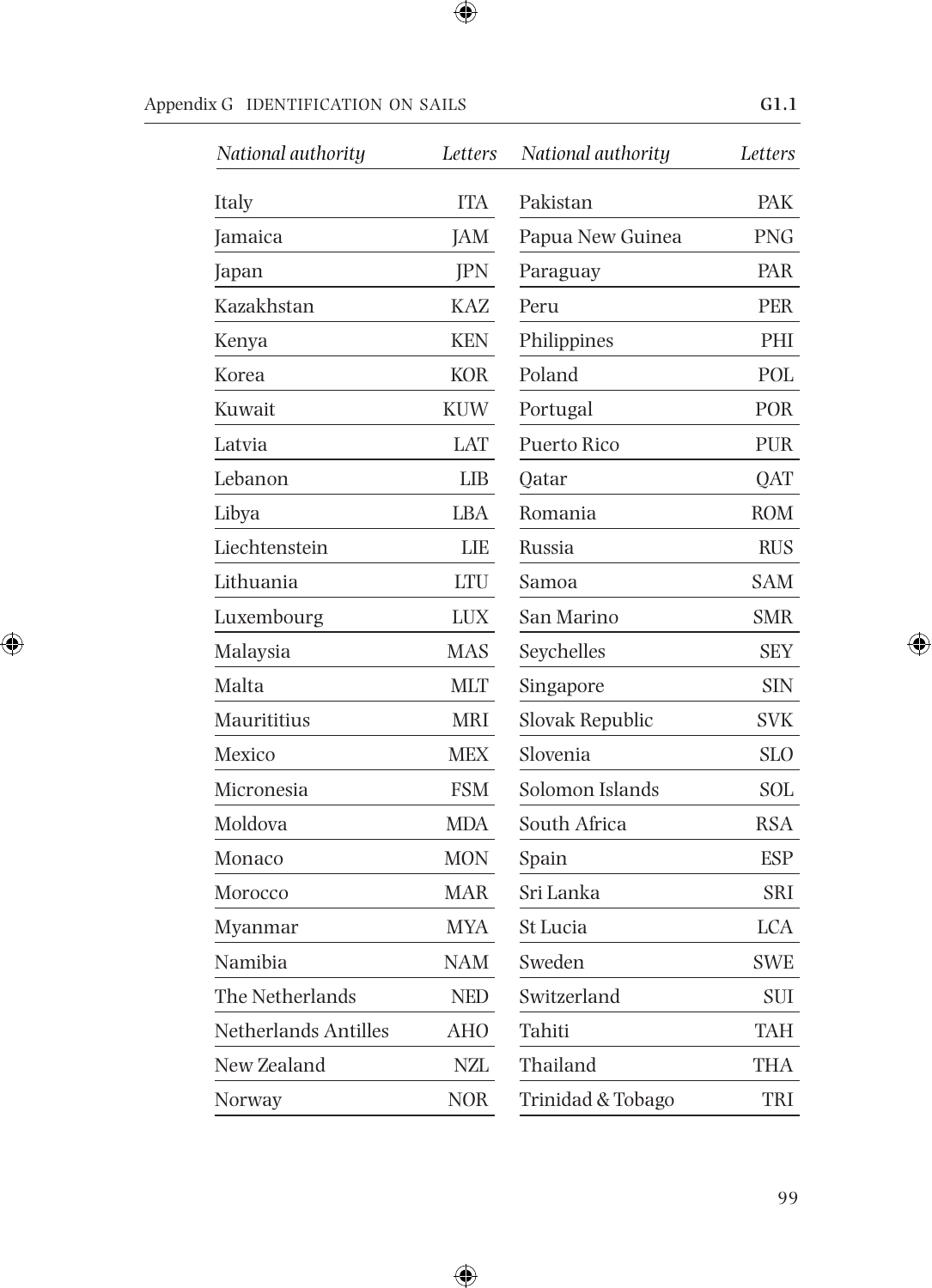| National authority          | Letters    | National authority | Letters    |
|-----------------------------|------------|--------------------|------------|
| Tunisia                     | TUN        | Uruguay            | URU        |
| Turkey                      | TUR        | US Virgin Islands  | <b>ISV</b> |
| Ukraine                     | UKR        | Venezuela          | VEN        |
| <b>United Arab Emirates</b> | <b>UAE</b> | Yugoslavia         | YUG        |
| United States of America    | IIS A      | Zimbabwe           | ZIM.       |

⊕

#### **G1.2 Specifications**

- (a) National letters and sail numbers shall be in capital letters and Arabic numerals, clearly legible and of the same colour. Commercially available typefaces giving the same or better legibility than Helvetica are acceptable.
- (b) The height of characters and space between adjoining characters on the same and opposite sides of the sail shall be related to the boat's overall length as follows:

| Overall<br>length              | Minimum<br>height   | Minimum space<br>between characters and<br>from edge of sail |
|--------------------------------|---------------------|--------------------------------------------------------------|
| under 3.5 m                    | $230 \,\mathrm{mm}$ | $45 \,\mathrm{mm}$                                           |
| $3.5 m - 8.5 m$                | $300 \,\mathrm{mm}$ | $60 \,\mathrm{mm}$                                           |
| $8.5 \text{ m} - 11 \text{ m}$ | 375 mm              | 75 mm                                                        |
| over 11 m                      | $450 \,\mathrm{mm}$ | 90 mm                                                        |

#### **G1.3 Positioning**

Class insignia, national letters and sail numbers shall be positioned as follows:

 (a) Except as provided in rules G1.3(d) and G1.3(e), class insignia, national letters and sail numbers shall when possible be wholly above an arc whose centre is the head point and whose radius is 60% of the leech length. They shall be placed at different heights on the two sides of the sail, those on the starboard side being uppermost.

 $\bigoplus$ 

⊕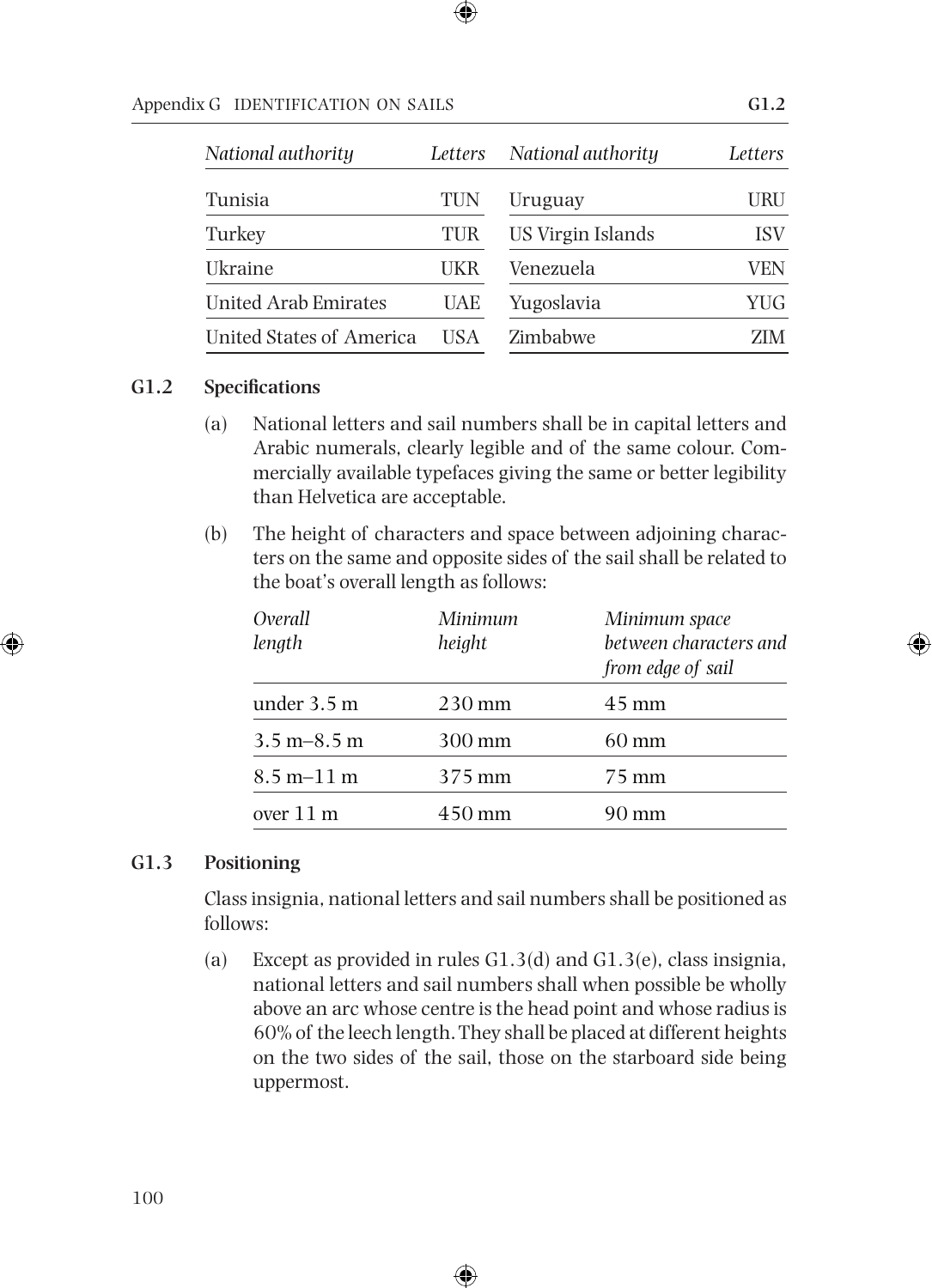- (b) The class insignia shall be placed above the national letters. If the class insignia is of such a design that two of them coincide when placed back to back on both sides of the sail, they may be so placed.
- (c) National letters shall be placed above the sail number.

 $\bigcirc$ 

- (d) The national letters and sail number shall be displayed on the front side of a spinnaker but may be placed on both sides. They shall be displayed wholly below an arc whose centre is the head point and whose radius is 40% of the foot median and, when possible, wholly above an arc whose radius is 60% of the foot median.
- (e) The national letters and sail number shall be displayed on both sides of a headsail whose clew can extend behind the mast 30% or more of the mainsail foot length. They shall be displayed wholly below an arc whose centre is the head point and whose radius is half the luff length and, if possible, wholly above an arc whose radius is 75% of the luff length.

#### **G2 OTHER BOATS**

⊕

Other boats shall comply with the rules of their national authority or class association in regard to the allotment, carrying and size of insignia, letters and numbers. Such rules shall, when practicable, conform to the above requirements.

#### **G3 CHARTERED OR LOANED BOATS**

When so stated in the notice of race or sailing instructions, a boat chartered or loaned for an event may carry national letters or a sail number in contravention of her class rules.

#### **G4 WARNINGS AND PENALTIES**

When a protest committee finds that a boat has broken a rule of this appendix it shall either warn her and give her time to comply or penalize her.

 $\bigoplus$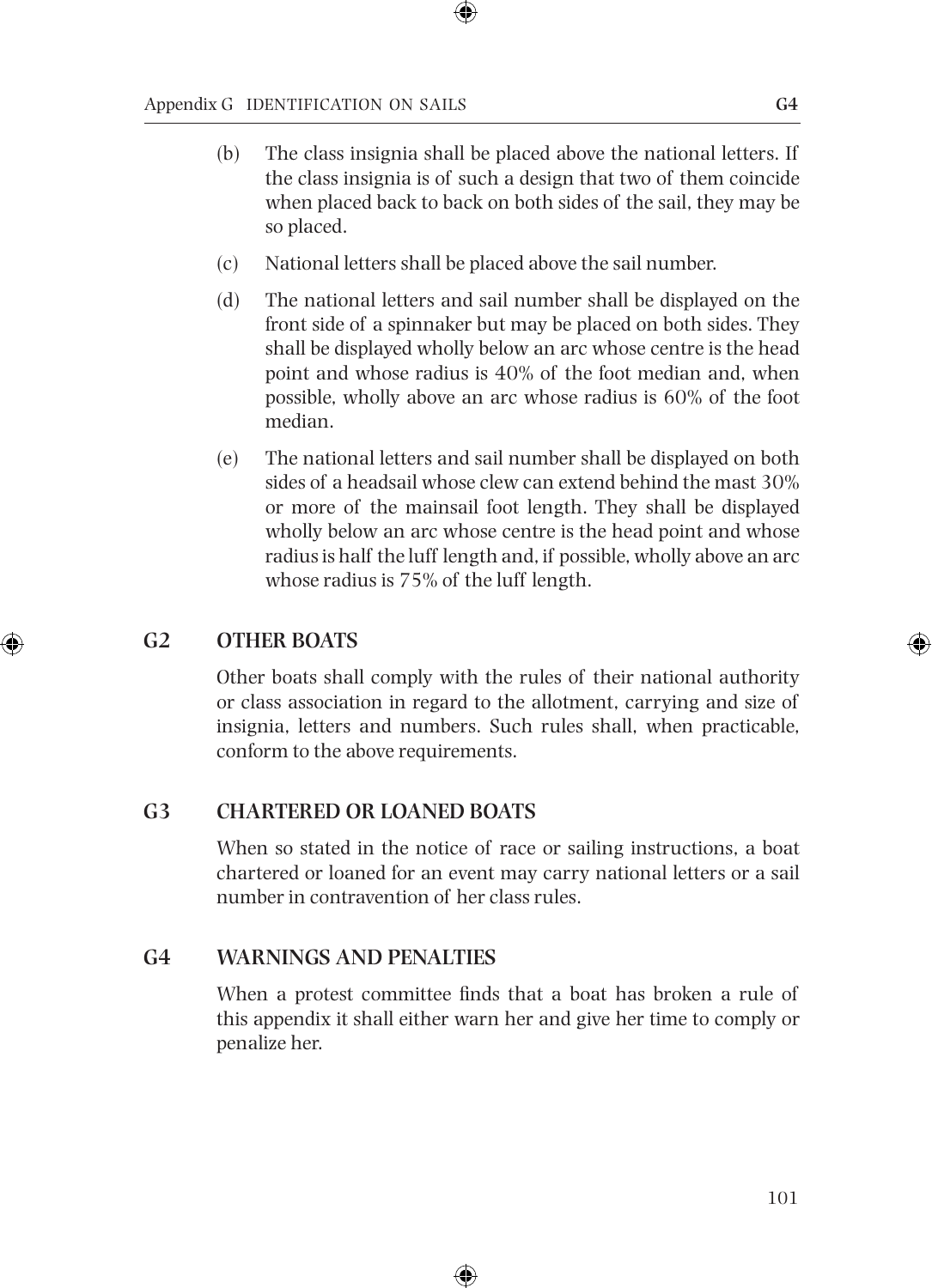## **G5 CHANGES BY CLASS RULES**

ISAF classes may change the rules of this appendix provided the changes have first been approved by the ISAF.

 $\bigoplus$ 

 $\bigoplus$ 

⊕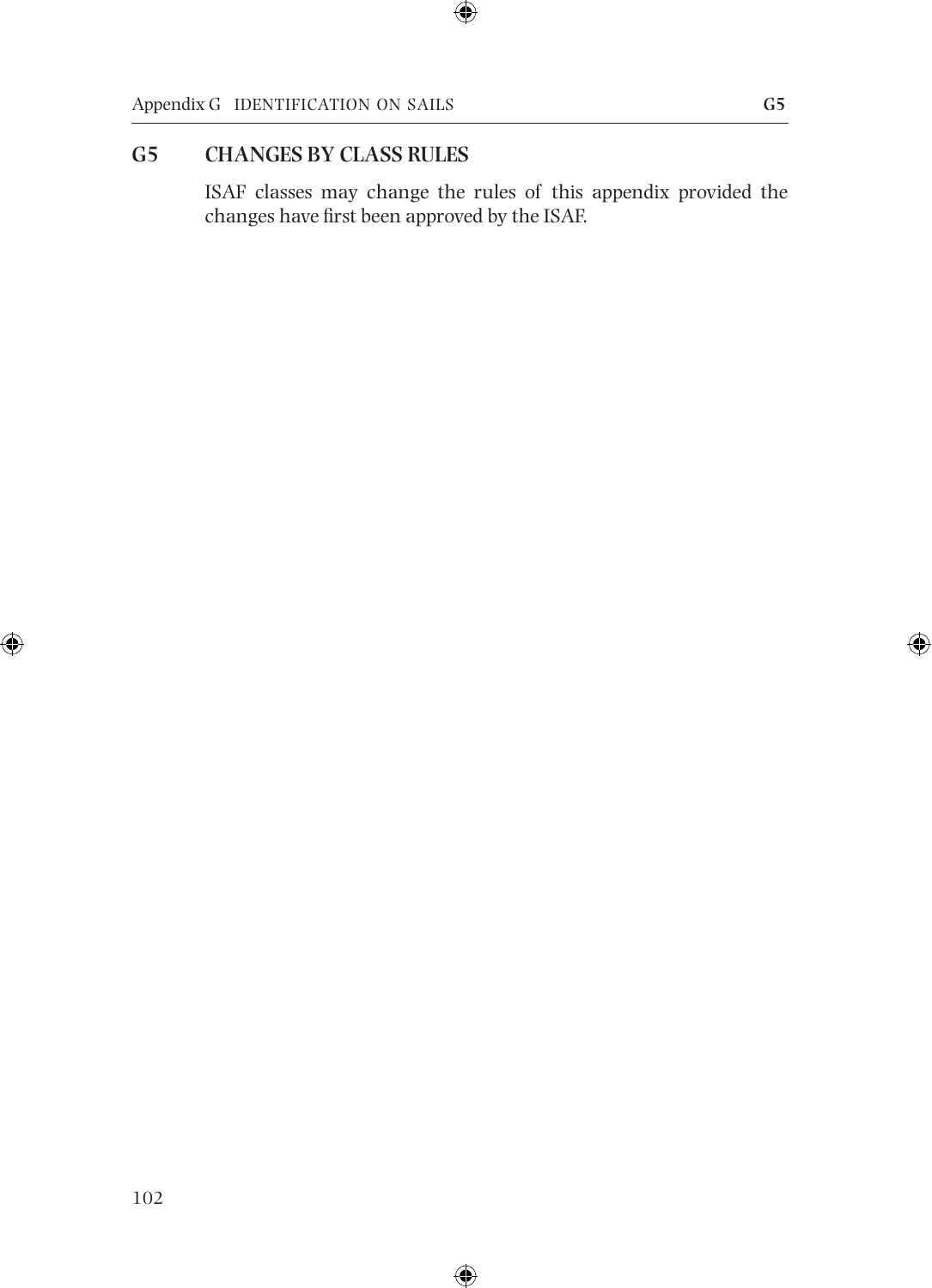# **APPENDIX H** WEIGHING CLOTHING AND EQUIPMENT

*See rule 43. This appendix shall not be changed by sailing instructions or prescriptions of national authorities.* 

**H1** Items of clothing and equipment to be weighed shall be arranged on a rack. After being saturated in water the items shall be allowed to drain freely for one minute before being weighed. The rack must allow the items to hang as they would hang from clothes hangers, so as to allow the water to drain freely. Pockets that have drain-holes that cannot be closed shall be empty, but pockets or items that can hold water shall be full.

 $\bigcirc$ 

- **H2** When the weight recorded exceeds the amount permitted, the competitor may rearrange the items on the rack and the measurer shall again soak and weigh them. This procedure may be repeated a second time if the weight still exceeds the amount permitted.
- **H3** A competitor wearing a dry-suit may choose an alternative means of weighing the items.

 $\bigoplus$ 

- (a) The dry-suit and items of clothing and equipment that are worn outside the dry-suit shall be weighed as described above.
- (b) Clothing worn underneath the dry-suit shall be weighed as worn while *racing*, without draining.
- (c) The two weights shall be added together.

♠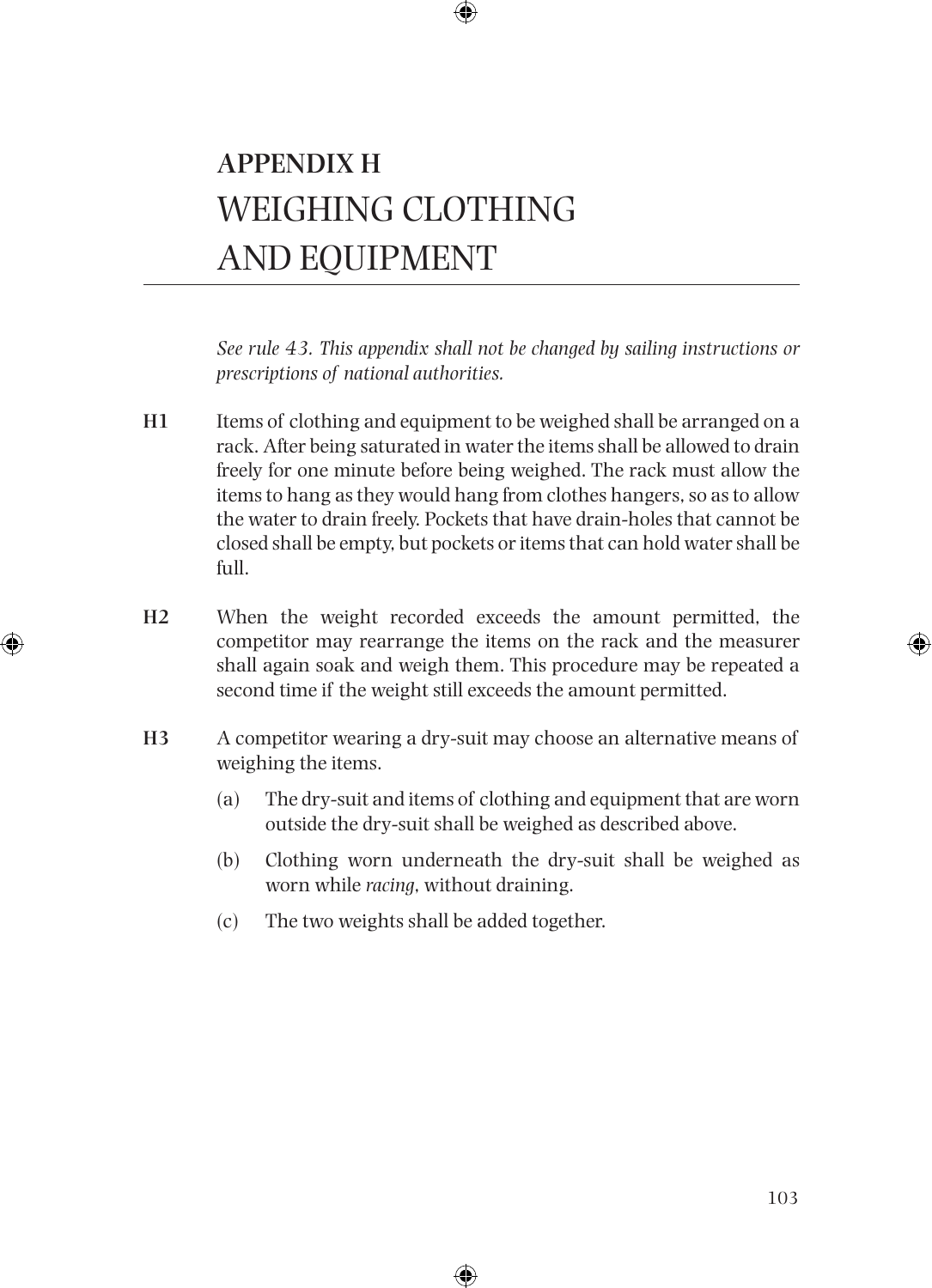

 $\bigoplus$ 

 $\bigoplus$ 



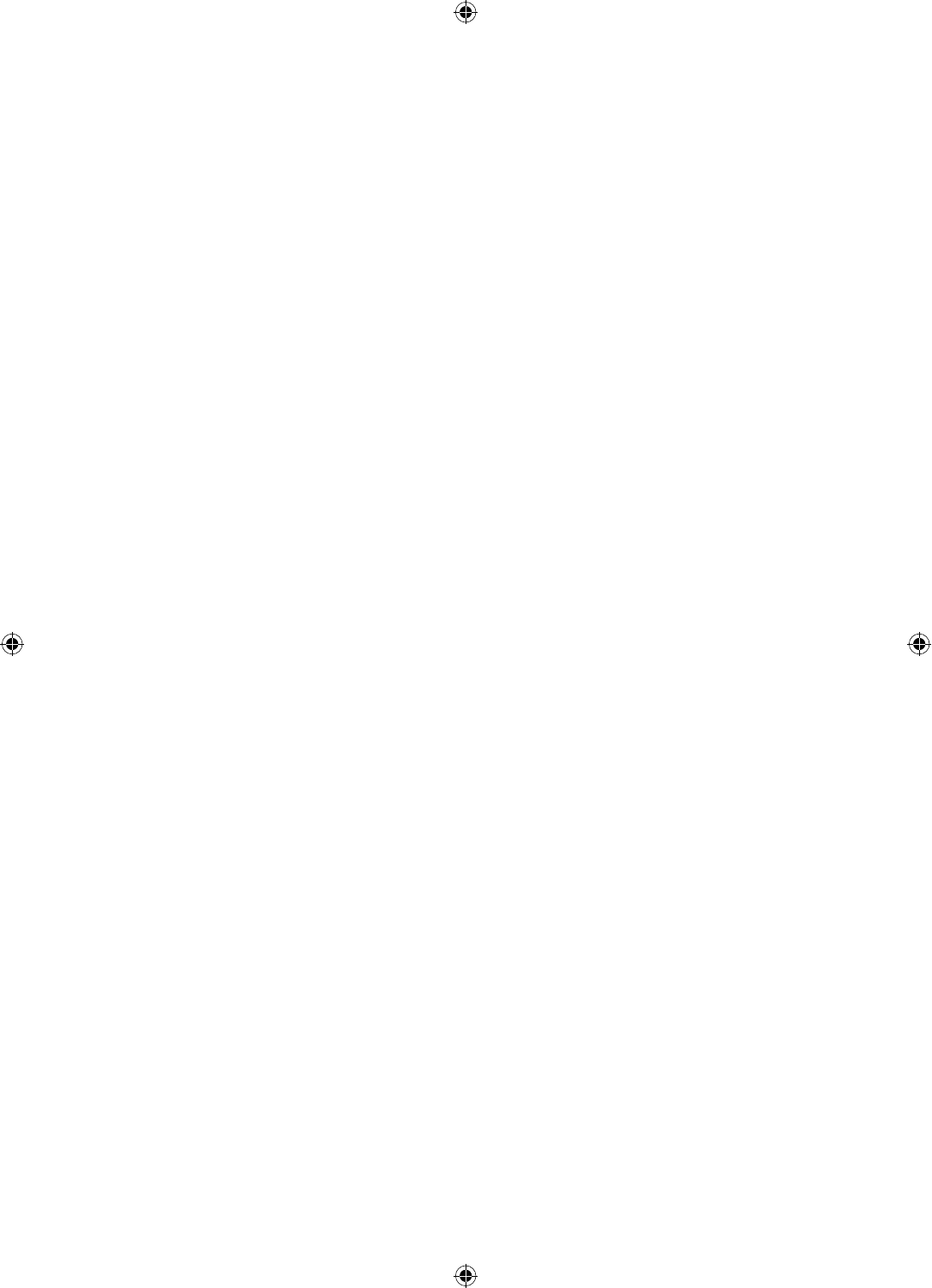# **APPENDIX J NOTICE OF RACE AND SAILING INSTRUCTIONS**

 $\bigcirc$ 

*See rules 88.2(a) and 89.2. The term 'race' includes a regatta or other series of races.* 

#### **J1 NOTICE OF RACE CONTENTS**

♠

- **J1.1** The notice of race shall include the following information:
	- (1) the title, place and dates of the race and name of the organizing authority;
	- (2) that the race will be governed by the *rules* as defined in *The Racing Rules of Sailing*;
	- (3) a list of any other documents that will govern the event (for example, *The Equipment Rules of Sailing*, to the extent that they apply), stating where or how each document or a copy of it may be seen;
	- (4) the classes to race, any handicap or rating system that will be used and the classes to which it will apply, conditions of entry and any restrictions on entries;
	- (5) the times of registration and warning signals for the practice race or first race, and succeeding races if known.
- **J1.2** The notice of race shall include any of the following that would help competitors decide whether to attend the event or that conveys other information they will need before the sailing instructions become available:

 $\bigoplus$ 

 (1) identification of any racing rules that will be changed, a summary of the changes, and a statement that the changes will appear in full in the sailing instructions (see rule 86);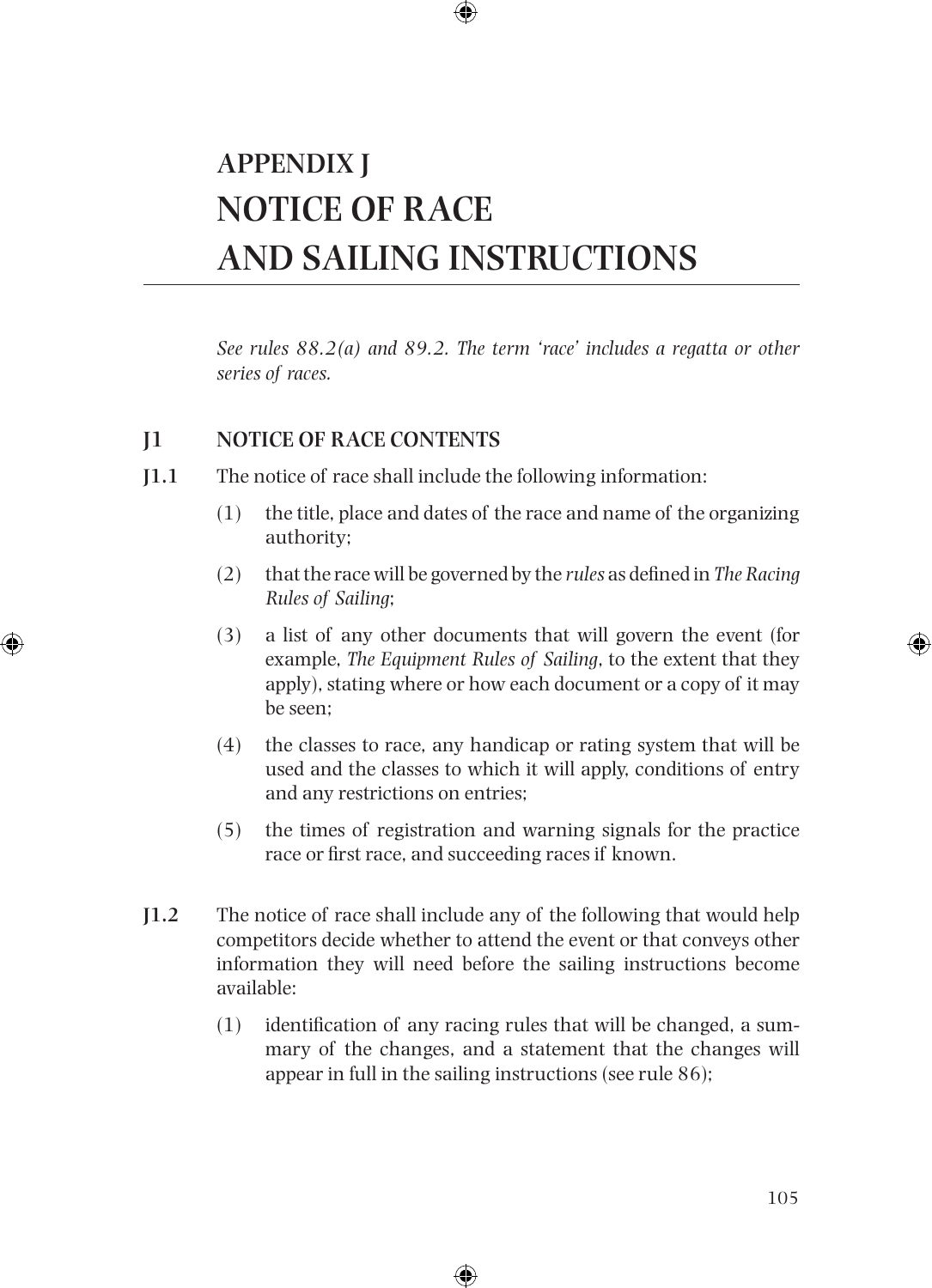(2) that advertising will be restricted to Category A (see ISAF Regulation 20) and other information related to Regulation 20;

⊕

- (3) that the ISAF Sailor Classification Code will apply;
- (4) for an international event, any prescriptions of the national authority that may require advance preparation;
- (5) the procedure for advance registration or entry, including fees and any closing dates;
- (6) an entry form, to be signed by the boat's owner or owner's representative, containing words such as 'I agree to be bound by *The Racing Rules of Sailing* and by all other *rules* that govern this event';
- (7) measurement procedures or requirements for measurement or rating certificates;
- (8) the time and place at which the sailing instructions will be available;
- (9) any changes to class rules, referring specifically to each rule and stating the change;
- (10) the courses to be sailed;
- (11) the penalty for breaking a rule of Part 2, other than the Two-Turns Penalty;
- (12) denial of the right of appeal, subject to rule 70.4;
- (13) the scoring system, if different from the Low Point System in Appendix A, the number of races scheduled and the minimum number that must be completed to constitute a series;
- (14) prizes.

#### **J2 SAILING INSTRUCTION CONTENTS**

- **J2.1** The sailing instructions shall include the following information:
	- (1) that the race will be governed by the *rules* as defined in *The Racing Rules of Sailing*;
	- (2) a list of any other documents that will govern the event (for

 $\bigoplus$ 

⊕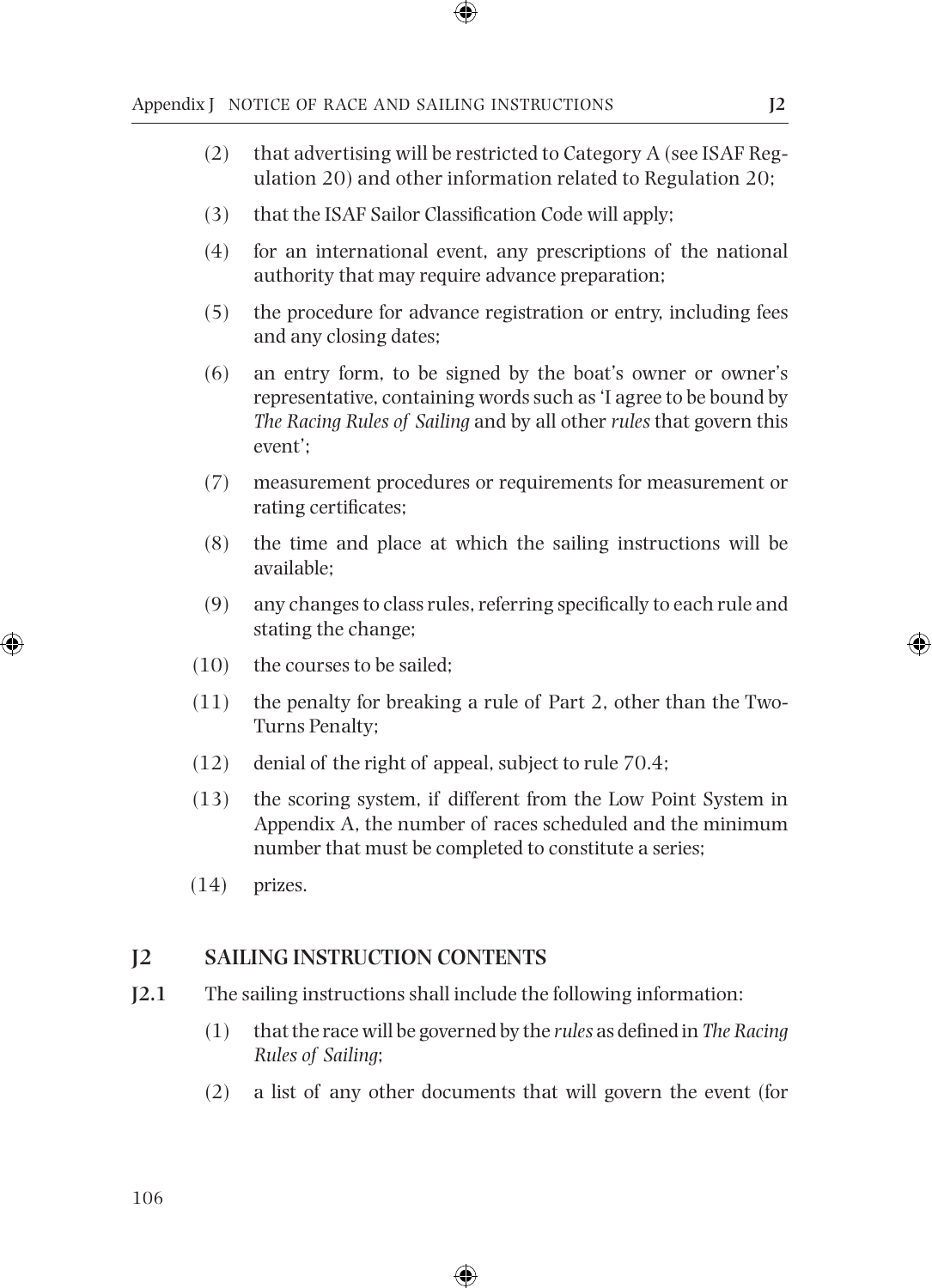example, *The Equipment Rules of Sailing*, to the extent that they apply);

 (3) the schedule of races, the classes to race and times of warning signals for each class;

 $\bigcirc$ 

- (4) the course(s) to be sailed, or a list of *marks* from which the course will be selected and, if relevant, how courses will be signalled:
- (5) descriptions of *marks*, including starting and finishing *marks*, stating the order and side on which each is to be left and identifying all rounding *marks* (see rule 28.1);
- (6) descriptions of the starting and finishing lines, class flags and any special signals to be used;
- (7) the time limit, if any, for *finishing*;

⊕

- $(8)$  the handicap or rating system to be used, if any, and the classes to which it will apply;
- (9) the scoring system, included by reference to Appendix A, to class rules or other *rules* governing the event, or stated in full. State the number of races scheduled and the minimum number that must be completed to constitute a series.
- **J2.2** The sailing instructions shall include those of the following that will apply:
	- (1) that advertising will be restricted to Category A (see ISAF Regulation 20) and other information related to Regulation 20;
	- (2) that the ISAF Sailor Classification Code will apply;
	- (3) replacement of the relevant rules of Part 2 with the *International Regulations for Preventing Collisions at Sea* or other government right-of-way rules, the time(s) or place(s) they will apply, and any night signals to be used by the race committee;
	- (4) changes to the racing rules permitted by rule 86, referring specifically to each rule and stating the change (if rule 86.2 applies, state the authorization);
	- (5) changes to the prescriptions of the national authority (see rule 87);

 $\bigoplus$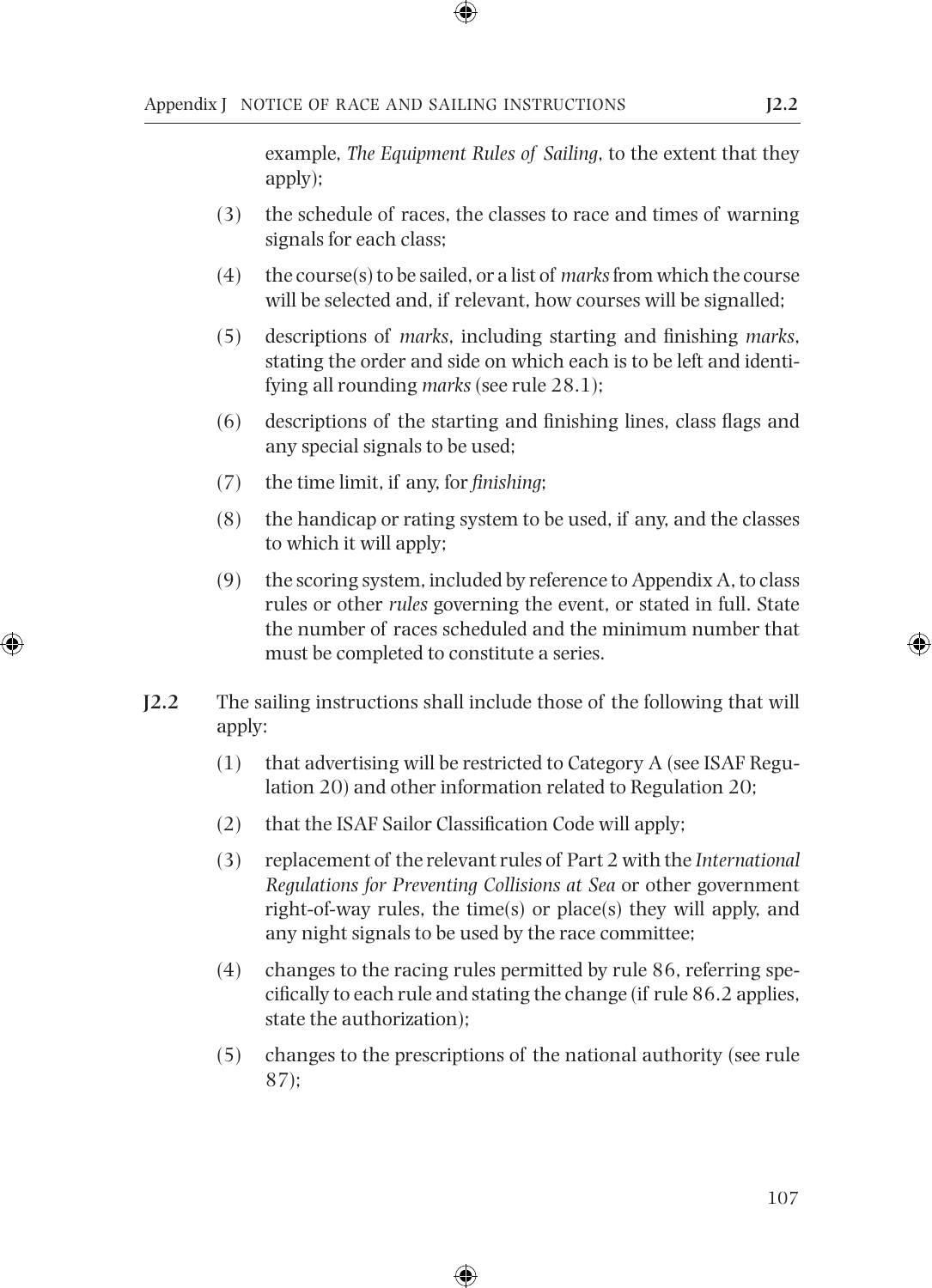(6) at an international event, a copy in English of the prescriptions of the national authority that will apply;

⊕

- (7) changes to class rules, referring specifically to each rule and stating the change;
- (8) restrictions controlling changes to boats when supplied by the organizing authority;
- (9) the registration procedure;
- (10) measurement or inspection procedure;
- (11) location(s) of official notice board(s);
- (12) procedure for changing the sailing instructions;
- (13) safety requirements, such as requirements and signals for personal buoyancy, check-in at the starting area, and check-out and check-in ashore;
- (14) declaration requirements;
- $(15)$  signals to be made ashore and location of signal station(s);
- (16) the racing area (a chart is recommended);
- (17) approximate course length and approximate length of windward legs;
- (18) description of any area designated by the race committee to be an *obstruction* (see the definition *Obstruction*);
- (19) the time limit, if any, for boats other than the first boat to *finish*;
- (20) time allowances;
- (21) the location of the starting area and any applicable restrictions;
- (22) any special procedures or signals for individual or general recall;
- (23) boats identifying *mark* locations;
- (24) any special procedures or signals for changing the position of a *mark* after the start;
- (25) any special procedures for shortening the course or for *finishing* a shortened course;

 $\bigoplus$ 

⊕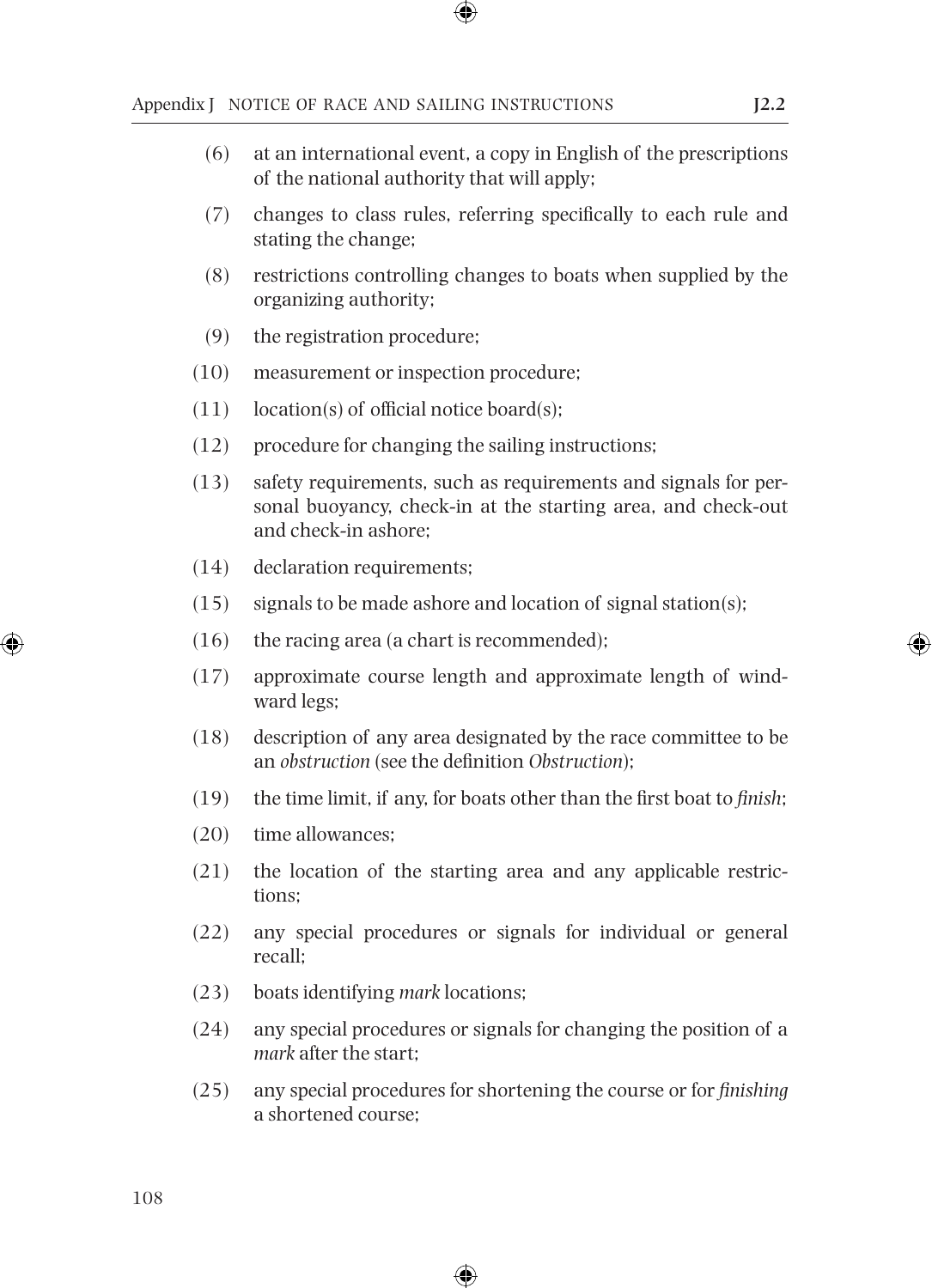(26) restrictions on use of support boats, plastic pools, radios, etc.; on hauling out; and on outside assistance provided to a boat that is not *racing*;

⊕

- (27) the penalty for breaking a rule of Part 2, other than the Two-Turns Penalty;
- (28) penalization without a hearing under rule 67 for breaking rule 42;
- (29) whether Appendix P will apply;
- (30) protest procedure and times and place of hearings;
- (31) if rule N1.4(b) will apply, the time limit for requesting a hearing under that rule;
- (32) denial of the right of appeal, subject to rule 70.4;
- (33) the national authority's approval of the appointment of an international jury under rule 90(b);
- (34) substitution of competitors;
- (35) the minimum number of boats appearing in the starting area required for a race to be started;
- (36) when and where races *postponed* or *abandoned* for the day will be resailed;
- (37) tides and currents;
- (38) prizes;

♠

 (39) other commitments of the race committee and obligations of boats.

 $\bigoplus$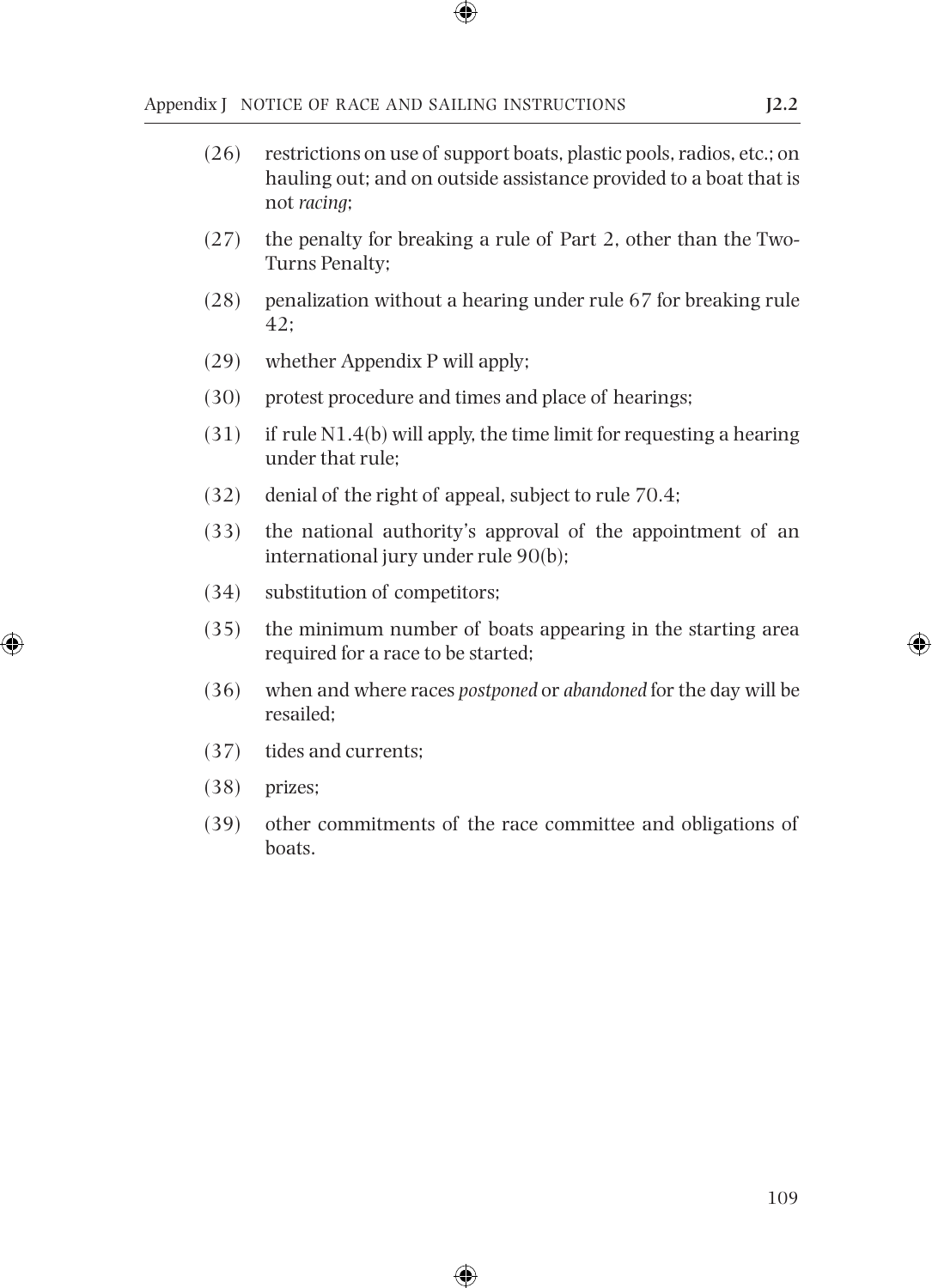



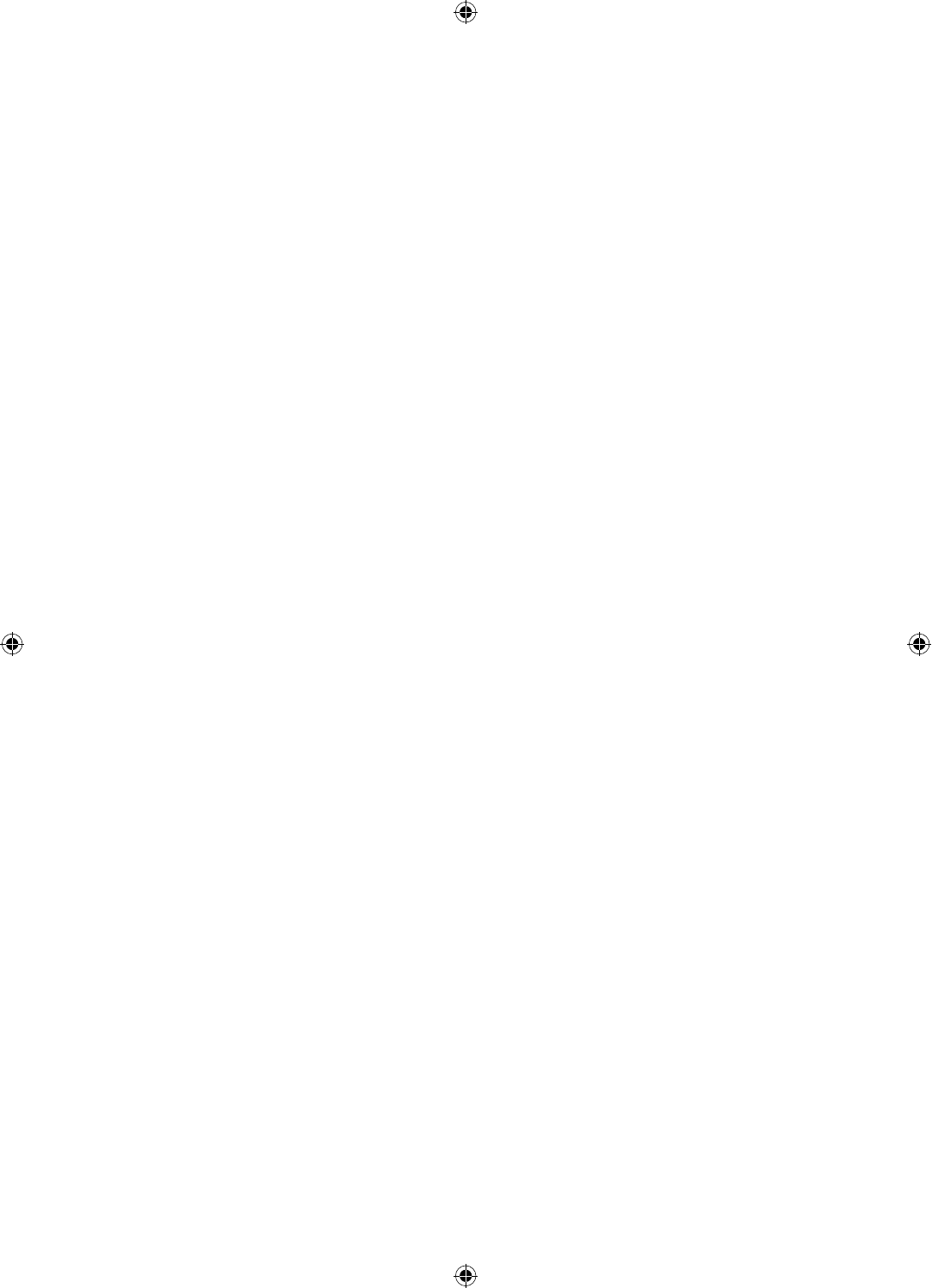# **APPENDIX K NOTICE OF RACE GUIDE**

⊕

 $\bigcirc$ 

*This guide provides a notice of race designed primarily for major championship regattas for one or more classes. It therefore will be particularly useful for world, continental and national championships and other events of similar importance. It can be downloaded from the ISAF website (www. sailing.org) as a basic text for producing a notice of race for any particular event.* 

 *The guide can also be useful for other events. However, for such events some of the paragraphs will be unnecessary or undesirable. Organizing authorities should therefore be careful in making their choices.*

 *This guide relates closely to Appendix L, Sailing Instructions Guide, and its extended version Appendix LE on the ISAF website, the introduction to which contains principles that also apply to a notice of race.* 

 *To use this guide, first review rule J1 and decide which paragraphs will be needed. Paragraphs that are required by rule J1.1 are marked with an asterisk (\*). Delete all inapplicable or unnecessary paragraphs. Select the version preferred where there is a choice. Follow the directions in the left margin to fill in the spaces where a solid line* ( \_\_\_\_\_ ) *appears and select the preferred wording if a choice or option is shown in brackets* ([ . . . ]).

*After deleting unused paragraphs, renumber all paragraphs in sequential order. Be sure that paragraph numbers are correct where one paragraph refers to another.*

 *The items listed below, when applicable, should be distributed with the notice of race, but should not be included as numbered paragraphs within the notice.*

- *1 An entry form, to be signed by the boat's owner or owner's representative, containing words such as 'I agree to be bound by* The Racing Rules of Sailing *and by all other rules that govern this event.'*
- *2 In an international event, the applicable prescriptions of the national authority in English.*

 $\bigoplus$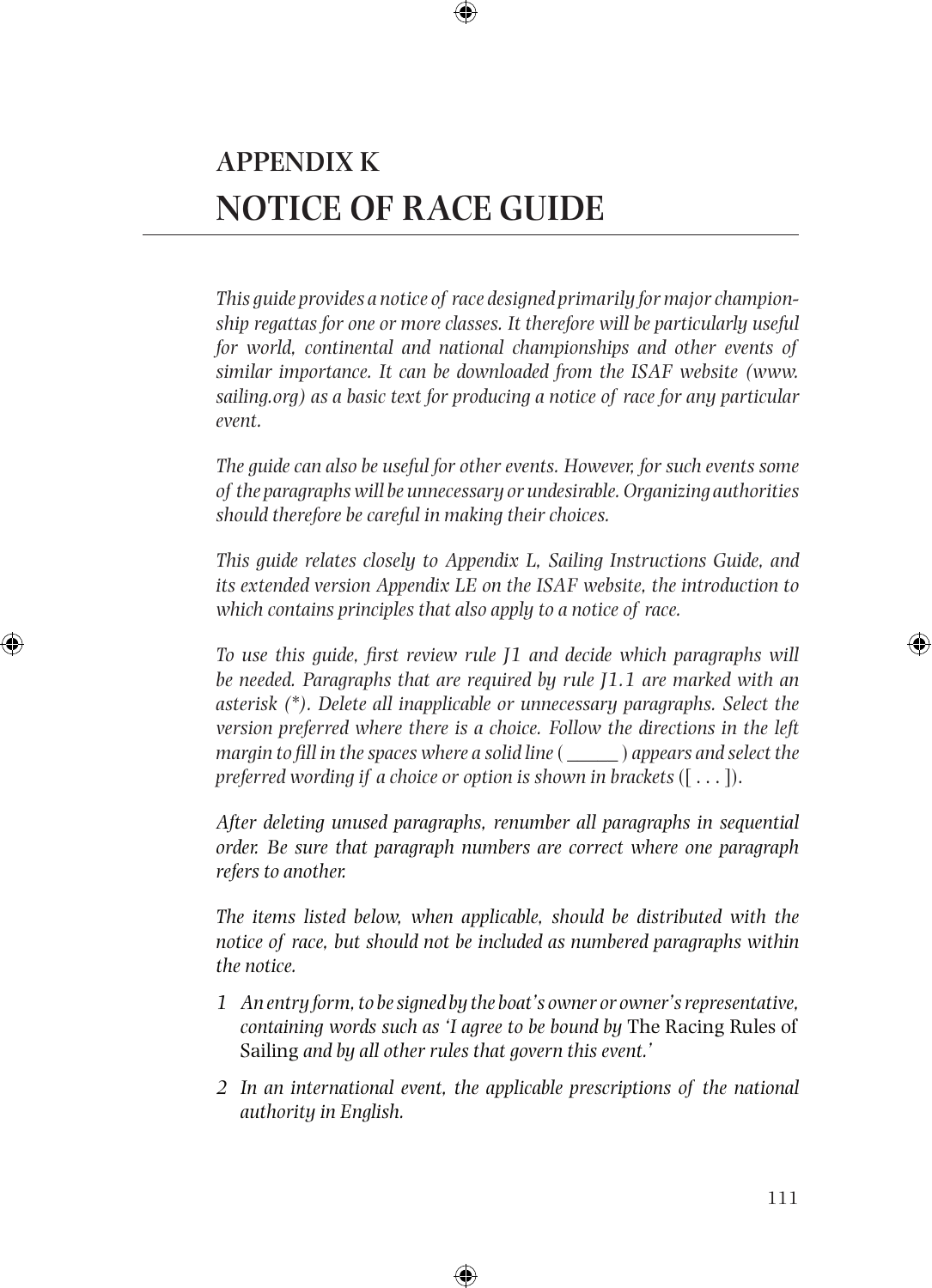- *3 List of sponsors, if appropriate.*
- *4 Lodging and camping information.*
- *5 Description of meal facilities.*
- *6 Race committee and [protest committee] [jury] members.*

⊕

- *7 Special mooring or storage requirements.*
- *8 Sail and boat repair facilities and ship's chandlers.*
- *9 Charter boat availability.*

*On separate lines, insert the full name of the regatta, the inclusive dates from measurement or the practice race until the final race or closing ceremony, the name of the organizing authority, and the city and country.* 

♠

## **NOTICE OF RACE**

 $\bigoplus$ 

#### **1 RULES**

**1.1\*** The regatta will be governed by the rules as defined in *The Racing Rules of Sailing.*

⊕

*Insert the name. List by number and title the prescriptions that will apply. If the second sentence is used, state the relevant prescriptions in full.* 

**1.2** The following prescriptions of the \_\_\_\_\_ national authority will apply [and will be stated in full in the sailing instructions]. [Of these, those that may require advance preparation are stated in full below.]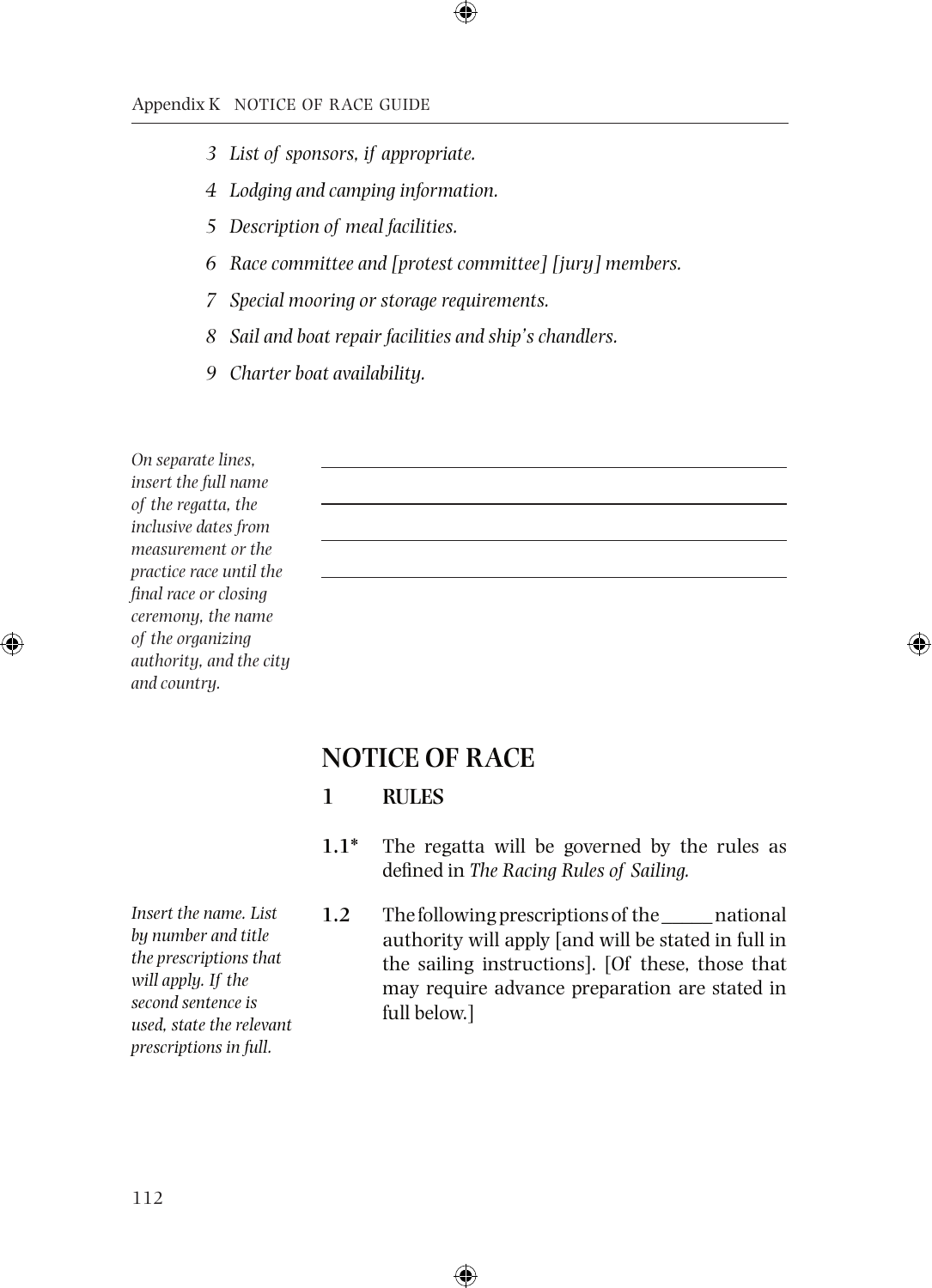⊕

## **(OR)**

| Use only if the national<br>authority for the venue<br>of the event has not<br>adopted a prescription<br>to rule 87.                                      | 1.2            | No national authority prescriptions will apply.                                                                     |
|-----------------------------------------------------------------------------------------------------------------------------------------------------------|----------------|---------------------------------------------------------------------------------------------------------------------|
| List by name any other<br>documents that govern<br>the event; for example,<br>The Equipment Rules<br>of Sailing, to the<br>extent that they apply.        | $1.3*$         | will apply.                                                                                                         |
| See rule 86. Insert<br>the rule number $(s)$<br>and summarize the<br>changes.                                                                             | 1.4            | Racing rule(s) _____ will be changed as follows:<br>The changes will appear in full in the<br>sailing instructions. |
| Inform competitors of<br>proper changes. Insert<br>the rule number( $s$ ) and<br>class name. Make a<br>separate statement for<br>the rules of each class. | 1.5            | $Rule(s)$ _______ of the ____________ class rules [will not<br>$apply$ [is (are) changed as follows: $\_\_$ ].      |
|                                                                                                                                                           | 1.6            | If there is a conflict between languages the<br>English text will take precedence.                                  |
|                                                                                                                                                           | $\overline{2}$ | <b>ADVERTISING</b>                                                                                                  |
| See ISAF Regulation<br>20. Include other<br>applicable information<br>related to Regulation                                                               |                | Advertising will be restricted to Category A.                                                                       |
| 20.                                                                                                                                                       | $3*$           | <b>ELIGIBILITY AND ENTRY</b>                                                                                        |
| Insert the class $(es)$ .                                                                                                                                 | 3.1            | The regatta is open to all boats of the                                                                             |

 $\bigoplus$ 

class(es).

 $\bigodot$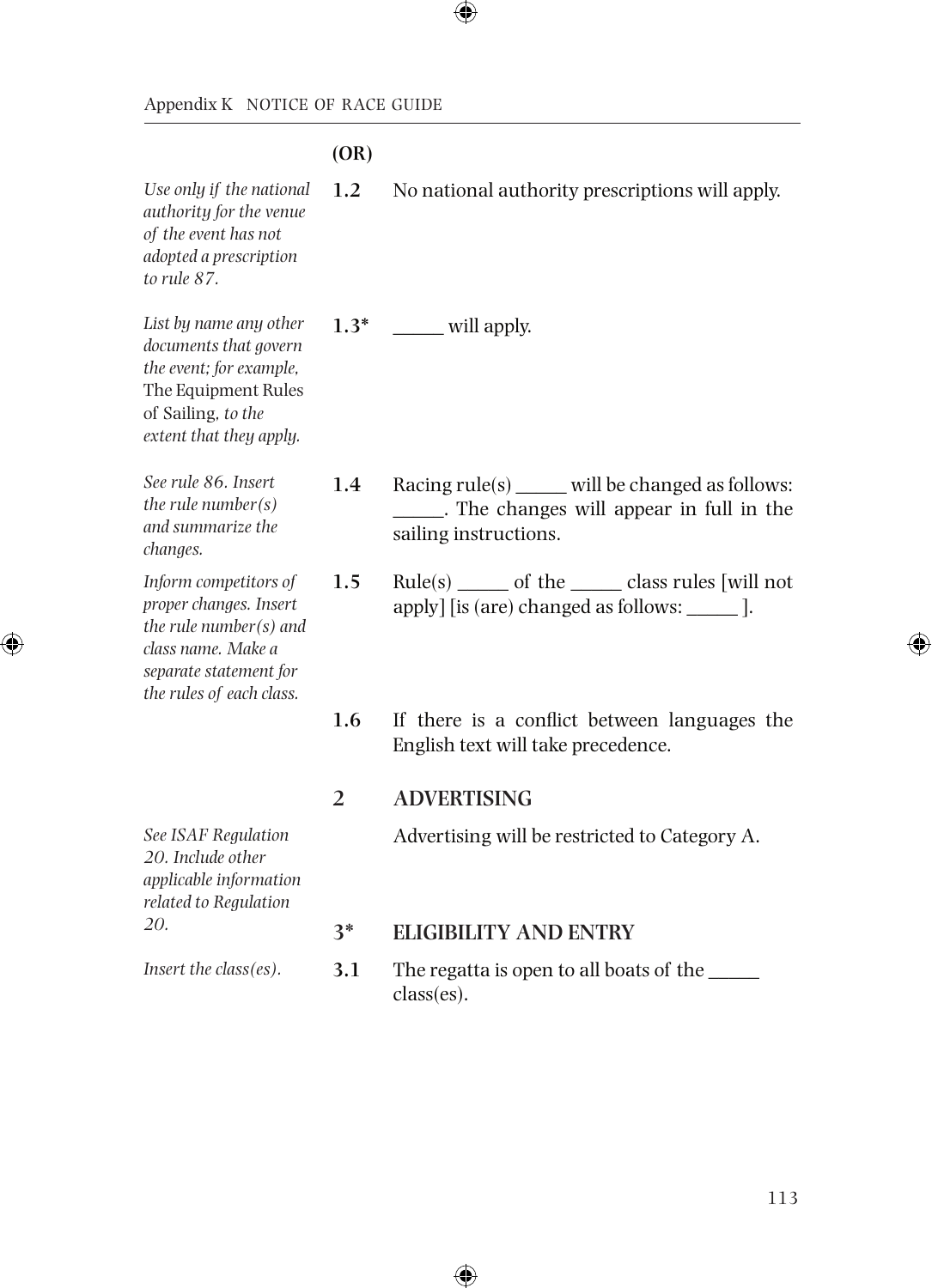Appendix K NOTICE OF RACE GUIDE

|                                                                                                      | (OR) |                                                                                                                                     |  |  |  |  |
|------------------------------------------------------------------------------------------------------|------|-------------------------------------------------------------------------------------------------------------------------------------|--|--|--|--|
| Insert the class $(es)$<br>and eligibility<br>requirements.                                          | 3.1  | The regatta is open to boats of the _______<br>$class(es) that \_\_$ .                                                              |  |  |  |  |
| Insert the postal, fax<br>and e-mail addresses<br>and entry closing date.                            | 3.2  | Eligible boats may enter by completing the<br>attached form and sending it, together with the<br>required fee, to ______ by ______. |  |  |  |  |
| Insert any conditions.                                                                               | 3.3  | Late entries will be accepted under the follow-<br>ing conditions: ______.                                                          |  |  |  |  |
| Insert any restrictions.                                                                             | 3.4  | The following restrictions on the number of<br>boats apply: $\_\_\_\$ .                                                             |  |  |  |  |
|                                                                                                      | 4    | <b>CLASSIFICATION</b>                                                                                                               |  |  |  |  |
|                                                                                                      |      | The ISAF Sailor Classification Code will apply.                                                                                     |  |  |  |  |
|                                                                                                      | 5    | <b>FEES</b>                                                                                                                         |  |  |  |  |
| Insert all required fees                                                                             | 5.1  | Required fees are as follows:                                                                                                       |  |  |  |  |
| for racing.                                                                                          |      | Class<br>Fee                                                                                                                        |  |  |  |  |
|                                                                                                      |      |                                                                                                                                     |  |  |  |  |
|                                                                                                      |      |                                                                                                                                     |  |  |  |  |
|                                                                                                      |      |                                                                                                                                     |  |  |  |  |
| Insert optional fees<br>(e.g. for social events).                                                    | 5.2  | Other fees:                                                                                                                         |  |  |  |  |
|                                                                                                      |      |                                                                                                                                     |  |  |  |  |
|                                                                                                      |      |                                                                                                                                     |  |  |  |  |
|                                                                                                      | 6    | <b>QUALIFYING SERIES AND FINAL SERIES</b>                                                                                           |  |  |  |  |
| Use only when a class<br>is divided into fleets<br>racing a qualifying<br>series and a final series. |      | The regatta will consist of a qualifying series<br>and a final series.                                                              |  |  |  |  |

 $\bigoplus$ 

 $\bigoplus$ 

 $\bigoplus$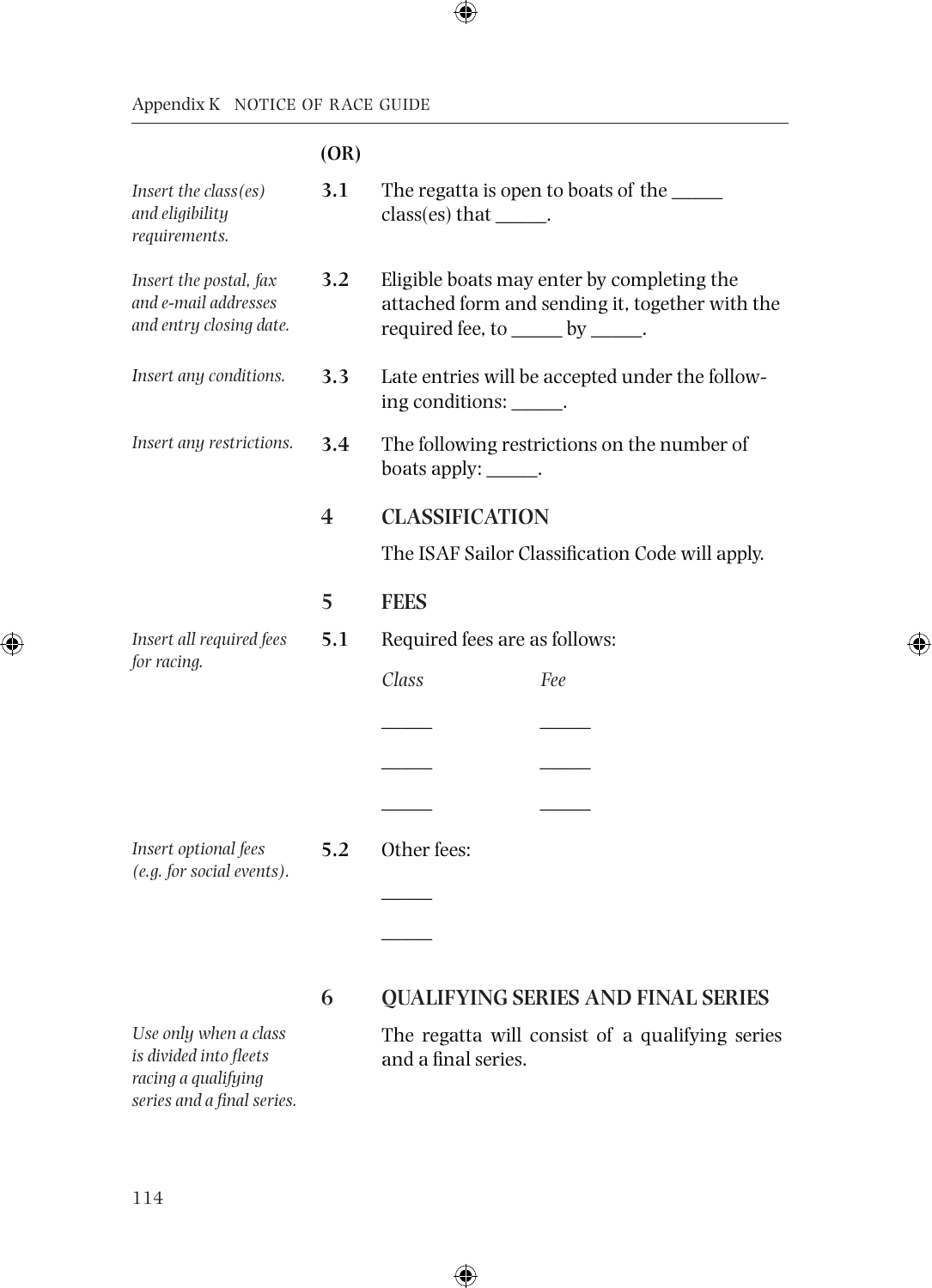Appendix K NOTICE OF RACE GUIDE

 $\bigoplus$ 

|                                                                                | 7      | <b>SCHEDULE</b>                                                                                                                                 |                                                                                                        |                          |
|--------------------------------------------------------------------------------|--------|-------------------------------------------------------------------------------------------------------------------------------------------------|--------------------------------------------------------------------------------------------------------|--------------------------|
| Insert the day, date and                                                       | $7.1*$ | Registration:                                                                                                                                   |                                                                                                        |                          |
| times.                                                                         |        |                                                                                                                                                 | Day and date From To                                                                                   |                          |
| Insert the day, date and<br>times.                                             | 7.2    |                                                                                                                                                 | Measurement and inspection:                                                                            |                          |
|                                                                                |        |                                                                                                                                                 | Day and date ________ From ________ To _______                                                         |                          |
| Revise as desired and                                                          | $7.3*$ | Dates of racing:                                                                                                                                |                                                                                                        |                          |
| insert the dates and<br>classes. Include a                                     |        | Date                                                                                                                                            | $Class$ <sub>_____</sub>                                                                               | $Class$ <sub>_____</sub> |
| practice race if any.<br>When the series                                       |        |                                                                                                                                                 | racing                                                                                                 | racing                   |
| consists of qualifying<br>races and final races,                               |        |                                                                                                                                                 | racing                                                                                                 | reserve day              |
| specify them. The<br>schedule can also be                                      |        |                                                                                                                                                 | reserve day                                                                                            | racing                   |
| given in an attachment.                                                        |        |                                                                                                                                                 | racing                                                                                                 | racing                   |
|                                                                                |        |                                                                                                                                                 | racing                                                                                                 | racing                   |
| Insert the classes and<br>numbers.                                             | 7.4    | Number of races:                                                                                                                                |                                                                                                        |                          |
|                                                                                |        | Class                                                                                                                                           | Number                                                                                                 | Races per day            |
|                                                                                |        |                                                                                                                                                 |                                                                                                        |                          |
|                                                                                |        |                                                                                                                                                 |                                                                                                        |                          |
| Insert the time.                                                               | $7.5*$ |                                                                                                                                                 | The scheduled time of the warning signal for the<br>[practice race] [first race] [each day] is ______. |                          |
|                                                                                | 8      | <b>MEASUREMENTS</b>                                                                                                                             |                                                                                                        |                          |
|                                                                                |        | [rating] certificate.                                                                                                                           | Each boat shall produce a valid [measurement]                                                          |                          |
|                                                                                | (OR)   |                                                                                                                                                 |                                                                                                        |                          |
| List the measurements<br>with appropriate<br>references to the class<br>rules. |        | Each boat shall produce a valid [measurement]<br>[rating] certificate. In addition the following<br>measurements [may] [will] be taken: ______. |                                                                                                        |                          |

 $\bigoplus$ 

 $\bigoplus$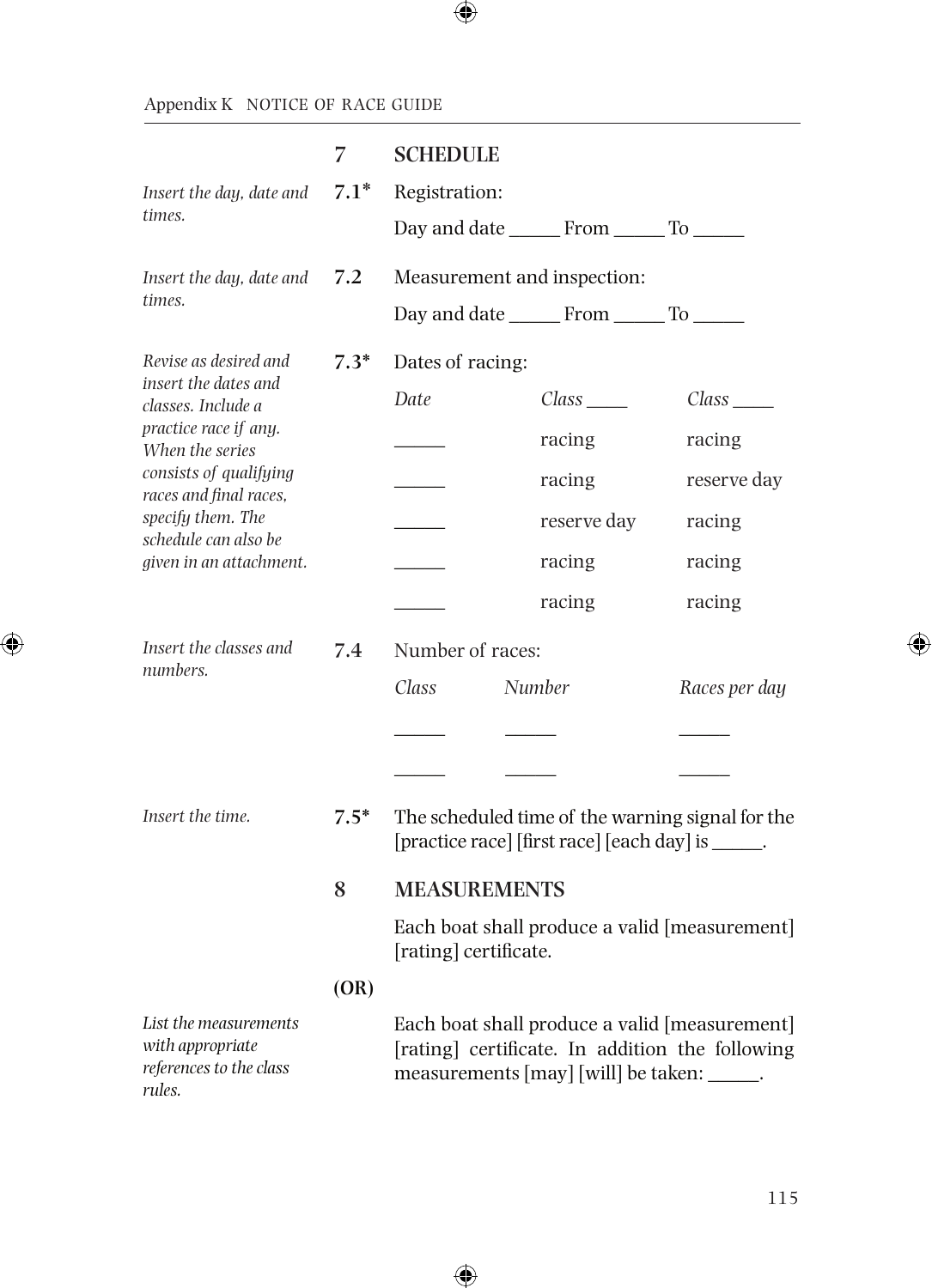|                                                                                                                                                                              | 9    | <b>SAILING INSTRUCTIONS</b>                                                                                                                                                                                                                                                |
|------------------------------------------------------------------------------------------------------------------------------------------------------------------------------|------|----------------------------------------------------------------------------------------------------------------------------------------------------------------------------------------------------------------------------------------------------------------------------|
| Insert the time, date<br>and location.                                                                                                                                       |      | The sailing instructions will be available after<br>$\frac{\ }{}$ on $\frac{\ }{}$ at $\frac{\ }{}$ .                                                                                                                                                                      |
|                                                                                                                                                                              | 10   | <b>VENUE</b>                                                                                                                                                                                                                                                               |
| Insert a number or<br>letter. Provide a marked<br>map with driving<br><i>instructions.</i>                                                                                   | 10.1 | Attachment _______ shows the location of the<br>regatta harbour.                                                                                                                                                                                                           |
| Insert a number or<br>letter. Provide a marked<br>map or chart.                                                                                                              | 10.2 | Attachment ______ shows the location of the<br>racing areas.                                                                                                                                                                                                               |
|                                                                                                                                                                              | 11   | <b>THE COURSES</b>                                                                                                                                                                                                                                                         |
| Include the description.                                                                                                                                                     |      | The courses to be sailed will be as follows: ______.                                                                                                                                                                                                                       |
|                                                                                                                                                                              | (OR) |                                                                                                                                                                                                                                                                            |
| Insert a number or<br>letter. A method of<br>illustrating various<br>courses is shown<br>in Addendum A of<br>Appendix L or LE.<br>Insert the course length<br>if applicable. |      | The diagrams in Attachment _______ show the<br>courses, including the approximate angles<br>between legs, the order in which marks are to<br>be passed, and the side on which each mark is<br>to be left. [The approximate course length will<br>be $\rule{1em}{0.15mm}$ . |
|                                                                                                                                                                              | 12   | PENALTY SYSTEM                                                                                                                                                                                                                                                             |
| Include paragraph<br>12.1 only when the                                                                                                                                      | 12.1 | The Scoring Penalty, rule 44.3, will apply. The<br>penalty will be ______ places.                                                                                                                                                                                          |
| Two-Turns Penalty will<br>not be used. Insert the                                                                                                                            | (OR) |                                                                                                                                                                                                                                                                            |
| number of places or<br>describe the penalties.                                                                                                                               | 12.1 | The penalties are as follows: ______.                                                                                                                                                                                                                                      |
| Insert the $class(es)$ .                                                                                                                                                     | 12.2 | For the _______ class(es) rules 44.1 and 44.2 are<br>changed so that only one turn, including one<br>tack and one gybe, is required.                                                                                                                                       |

 $\bigoplus$ 

 $\bigoplus$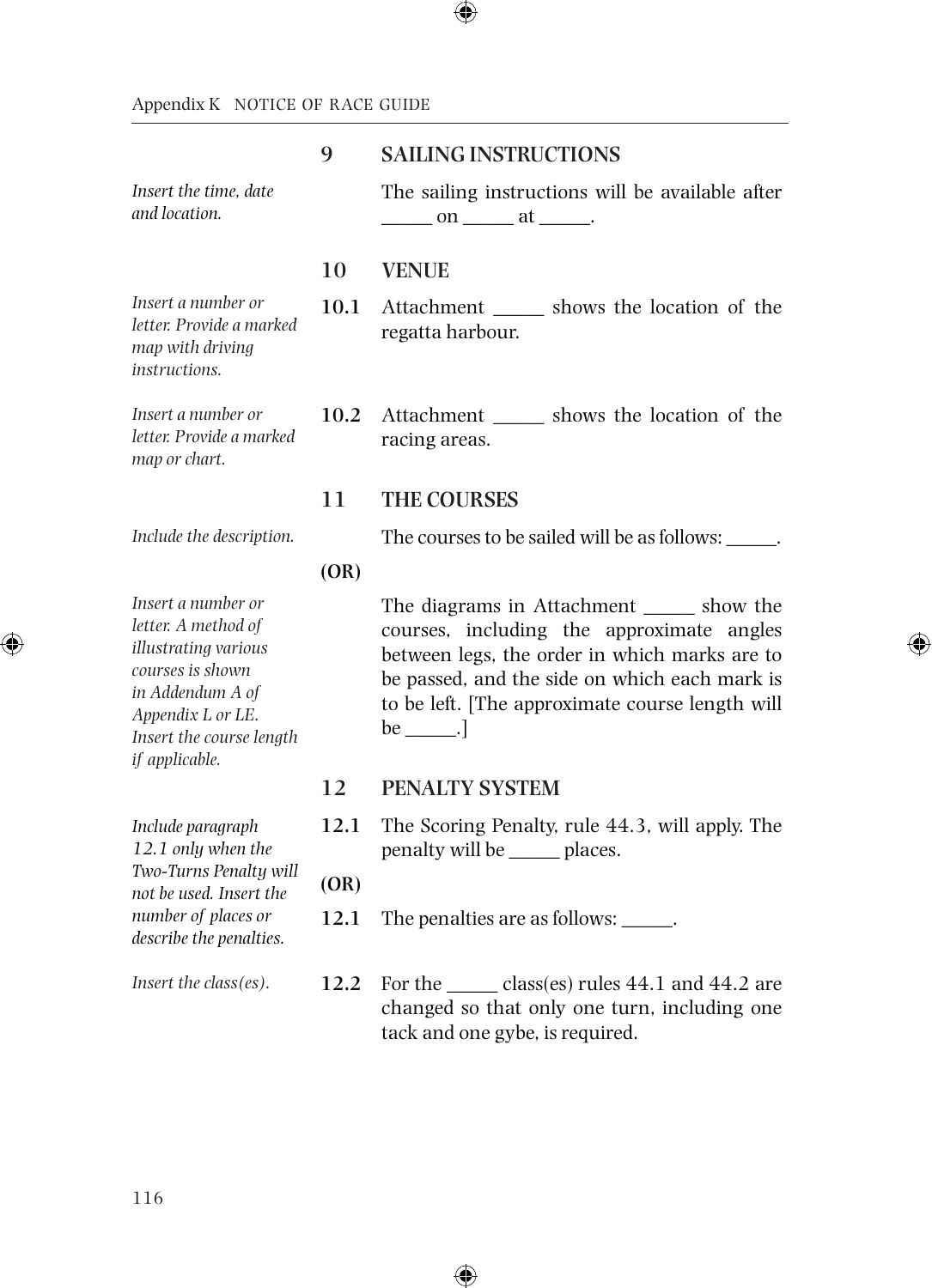## Appendix K NOTICE OF RACE GUIDE

 $\bigoplus$ 

| Include only if the<br>protest committee is<br>an international jury<br>or another provision of<br>rule 70.4 applies.<br>Use 'jury' only<br>if referring to an | 12.3 | Decisions of the [protest committee] [jury] will<br>be final as provided in rule 70.4.                                                                     |  |  |
|----------------------------------------------------------------------------------------------------------------------------------------------------------------|------|------------------------------------------------------------------------------------------------------------------------------------------------------------|--|--|
| international jury.                                                                                                                                            | 13   | <b>SCORING</b>                                                                                                                                             |  |  |
| Include only if the<br>Low Point System is<br>replaced by the Bonus<br>Point System.                                                                           | 13.1 | The Bonus Point System of Appendix A will<br>apply.                                                                                                        |  |  |
|                                                                                                                                                                | (OR) |                                                                                                                                                            |  |  |
| Include only if neither<br>of the Appendix A<br>scoring systems will<br>be used. Describe the<br>system.                                                       | 13.1 | The scoring system is as follows: ______.                                                                                                                  |  |  |
| Insert the number.                                                                                                                                             | 13.2 | races are required to be completed to<br>constitute a series.                                                                                              |  |  |
| Insert the numbers<br>throughout.                                                                                                                              | 13.3 | (a) When fewer than _______ races have been<br>completed, a boat's series score will be the<br>total of her race scores.                                   |  |  |
|                                                                                                                                                                |      | (b) When from _______ to _______ races have been<br>completed, a boat's series score will be the<br>total of her race scores excluding her worst<br>score. |  |  |
|                                                                                                                                                                |      | (c) When _______ or more races have been<br>completed, a boat's series score will be the<br>total of her race scores excluding her two<br>worst scores.    |  |  |
|                                                                                                                                                                | 14   | <b>SUPPORT BOATS</b>                                                                                                                                       |  |  |
| Insert the identification<br>markings. National<br>letters are suggested for<br>international events.                                                          |      | Support boats shall be marked with ______.                                                                                                                 |  |  |

 $\bigoplus$ 

 $\bigoplus$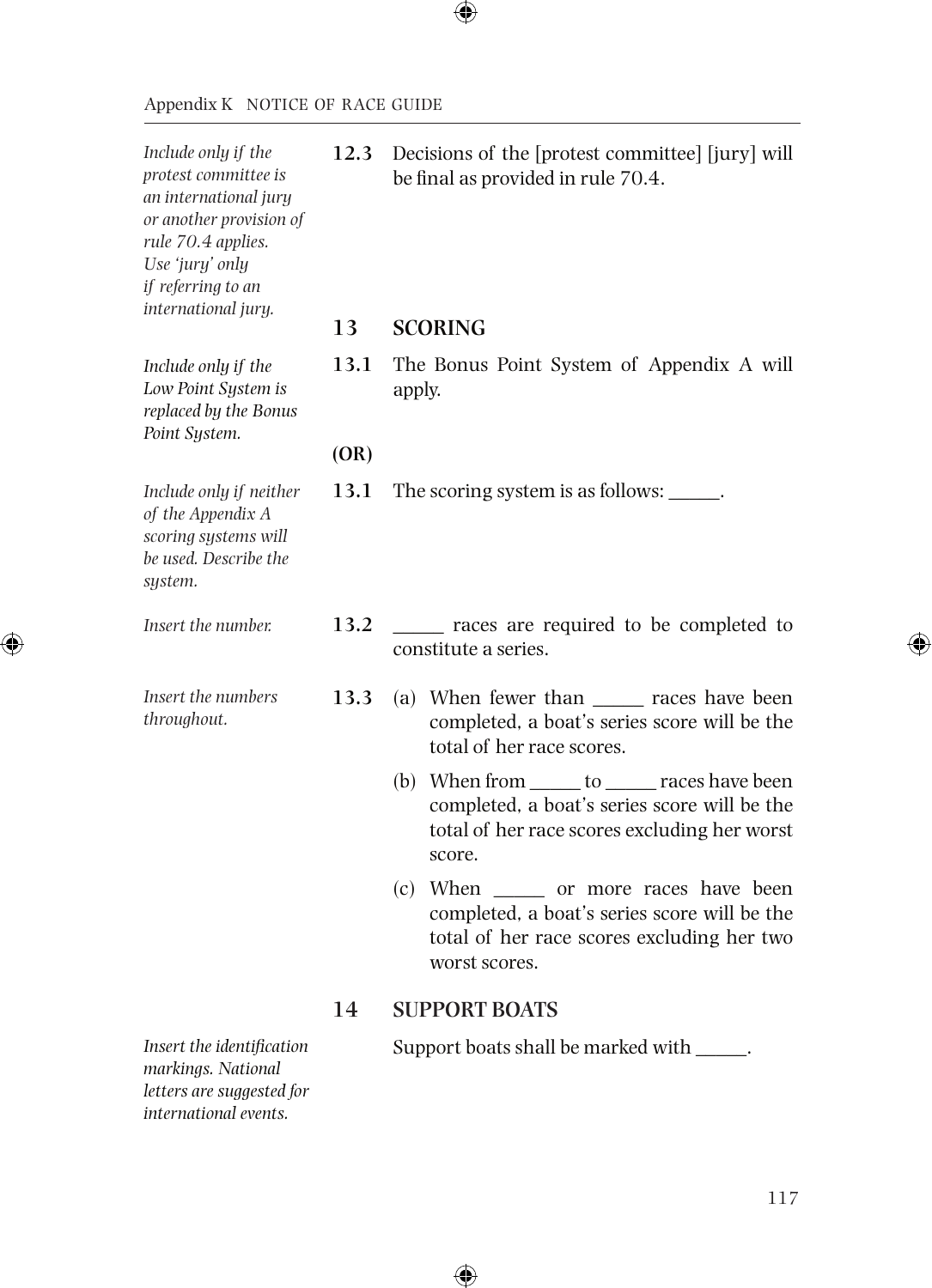#### **15 BERTHING**

 Boats shall be kept in their assigned places in the [boat park] [harbour].

#### **16 HAUL-OUT RESTRICTIONS**

 $\bigcirc$ 

 Keel boats shall not be hauled out during the regatta except with and according to the terms of prior written permission of the race committee.

### **17 DIVING EQUIPMENT AND PLASTIC POOLS**

 Underwater breathing apparatus and plastic pools or their equivalent shall not be used around keel boats between the preparatory signal of the first race and the end of the regatta.

#### **18 RADIO COMMUNICATION**

 A boat shall neither make radio transmissions while racing nor receive radio communications not available to all boats. This restriction also applies to mobile telephones.

⊕

#### **19 PRIZES**

Prizes will be given as follows: \_\_\_\_\_.

### **20 DISCLAIMER OF LIABILITY**

 $\bigoplus$ 

 Competitors participate in the regatta entirely at their own risk. See rule 4, Decision to Race. The organizing authority will not accept any liability for material damage or personal injury or death sustained in conjunction with or prior to, during, or after the regatta.

*Insert any alternative text that applies. Describe the radio communication bands or frequencies that will be used or allowed.*

⊕

*When perpetual trophies will be awarded state their complete names.*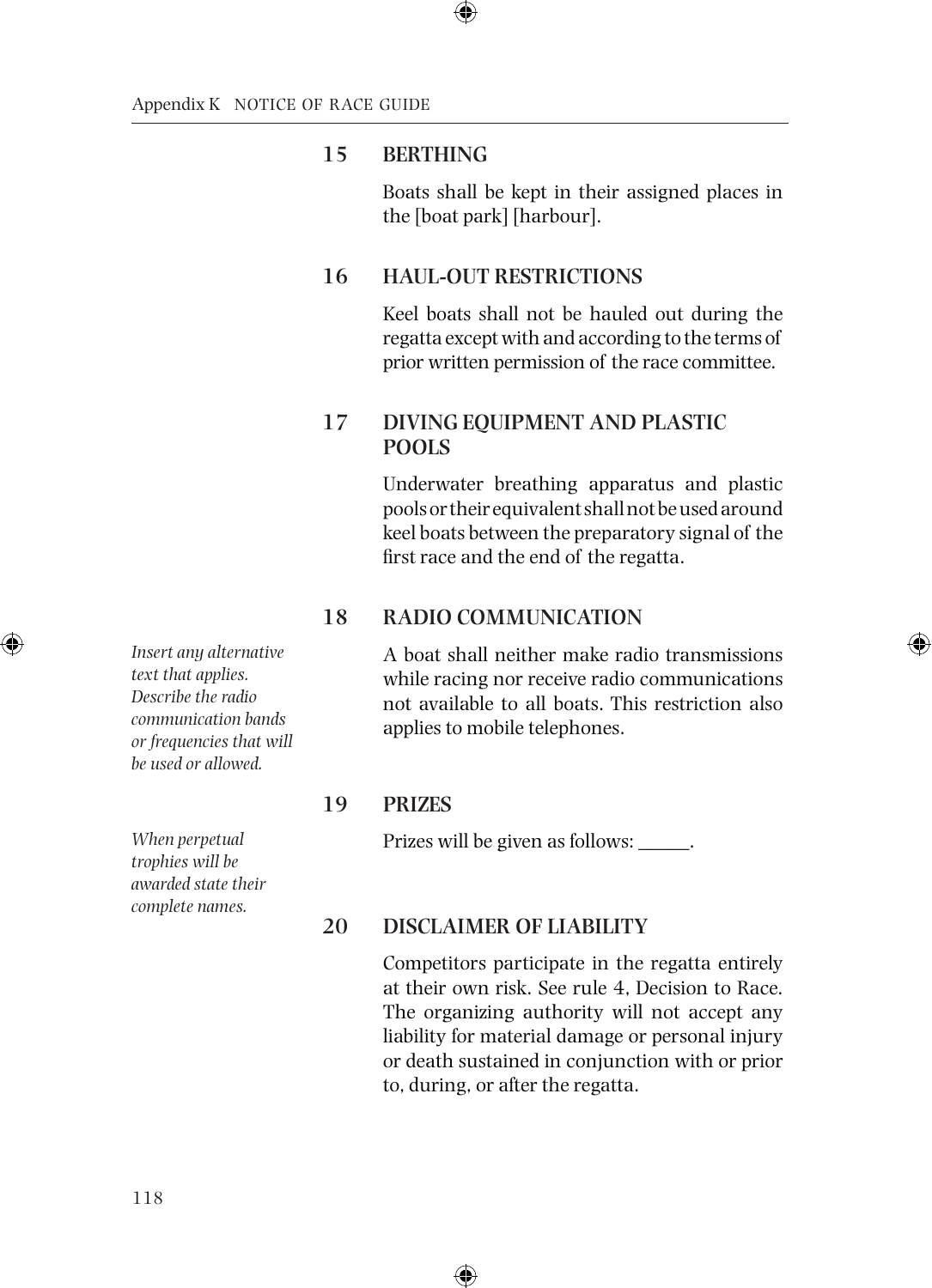Appendix K NOTICE OF RACE GUIDE

## **21 INSURANCE**

 $\bigoplus$ 

*Insert the currency and amount.* 

Each participating boat shall be insured with valid third-party liability insurance with a minimum cover of \_\_\_\_\_ per event or the equivalent.

## **22 FURTHER INFORMATION**

 $\bigoplus$ 

For further information please contact  $\qquad \qquad$ .

*Insert necessary contact information: person or organization, address, telephone, fax, e-mail.* 

⊕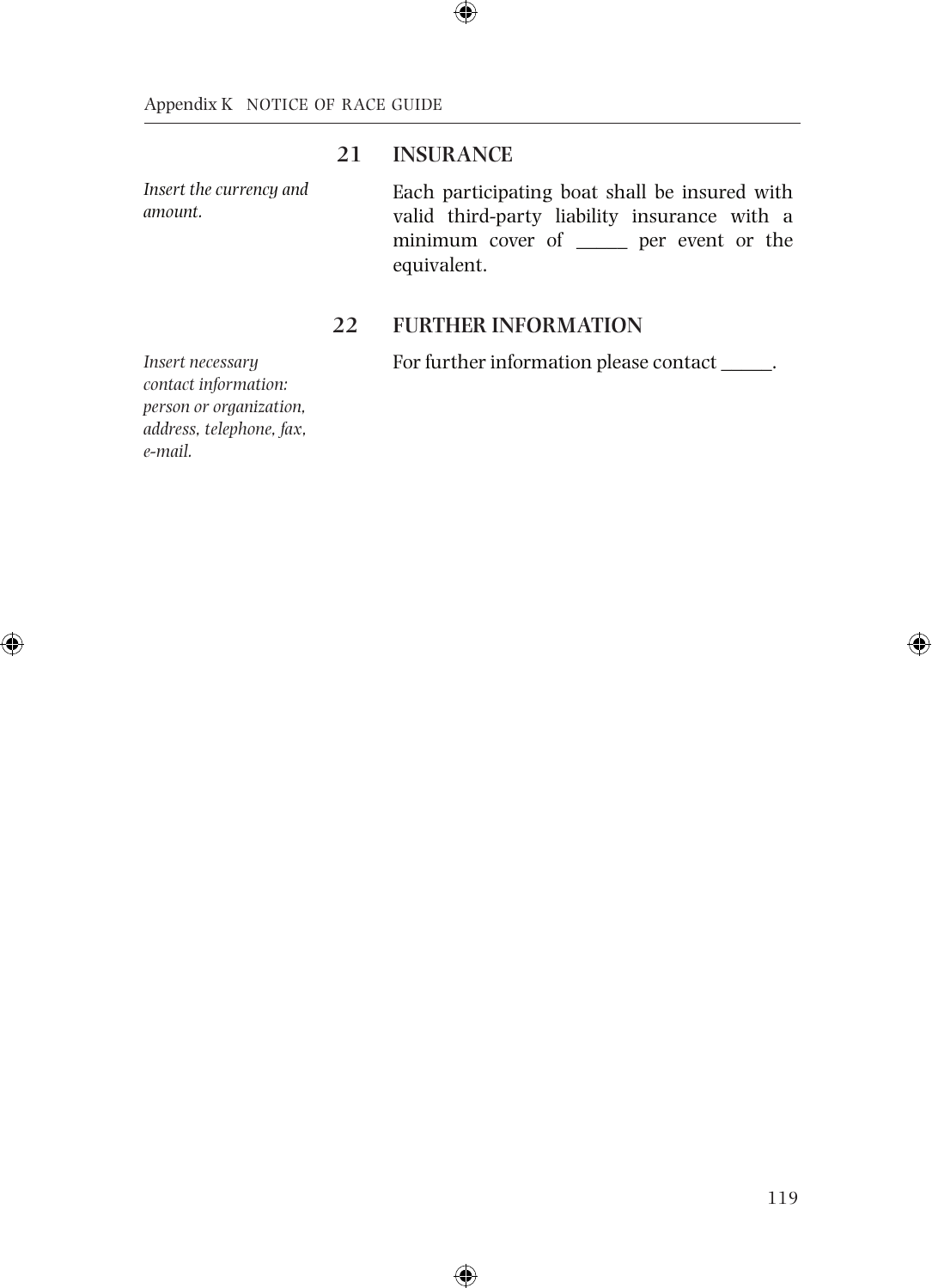



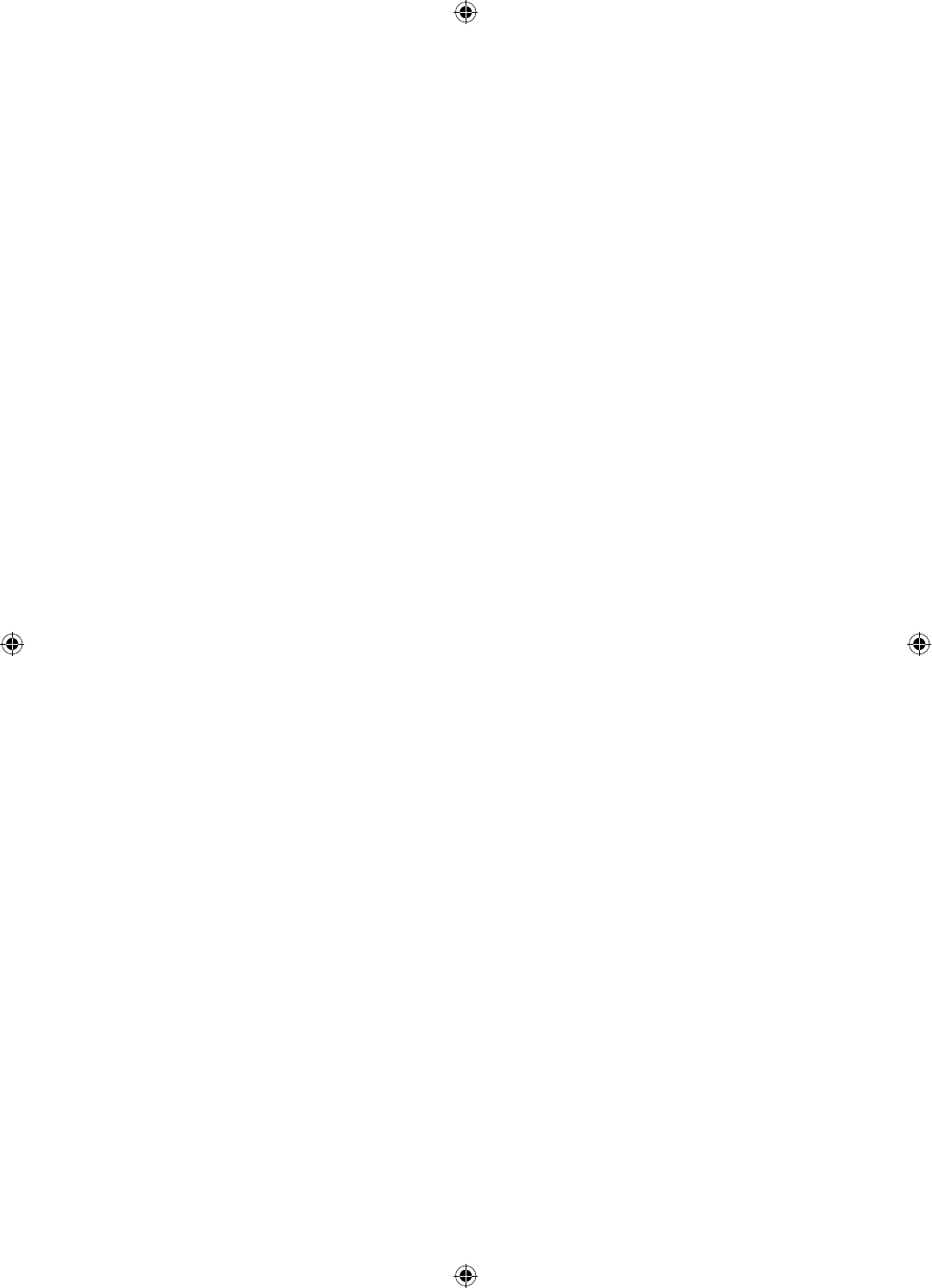# **APPENDIX L** SAILING INSTRUCTIONS GUIDE

 $\bigcirc$ 

*This guide provides a set of tested sailing instructions designed primarily*  for major championship regattas for one or more classes. It therefore will *be particularly useful for world, continental and national championships and other events of similar importance. The guide can also be useful for other events; however, for such events some of these instructions will be unnecessary or undesirable. Race officers should therefore be careful in making their choices.*

*An expanded version of the guide, Appendix LE, is available on the ISAF website (www.sailing.org). It contains provisions applicable to the largest and most complicated multi-class events, as well as variations on several of the sailing instructions recommended in this appendix. It will be revised from time to time, to reflect advances in race management techniques as they develop, and can be downloaded as a basic text for producing the sailing instructions for any particular event. Appendix L can also be downloaded from the ISAF website.*

*The principles on which all sailing instructions should be based are as follows:*

- *1 They should include only two types of statement: the intentions of the race committee and the obligations of competitors.*
- *2 They should be concerned only with racing. Information about social events, assignment of moorings, etc., should be provided separately.*
- *3 They should not change the racing rules except when clearly desirable.*
- *4 They should not repeat or restate any of the racing rules.*

 $\bigoplus$ 

*5 They should not repeat themselves.*

⊕

- *6 They should be in chronological order; that is, the order in which the competitor will use them.*
- *7 They should, when possible, use words or phrases from the racing rules.*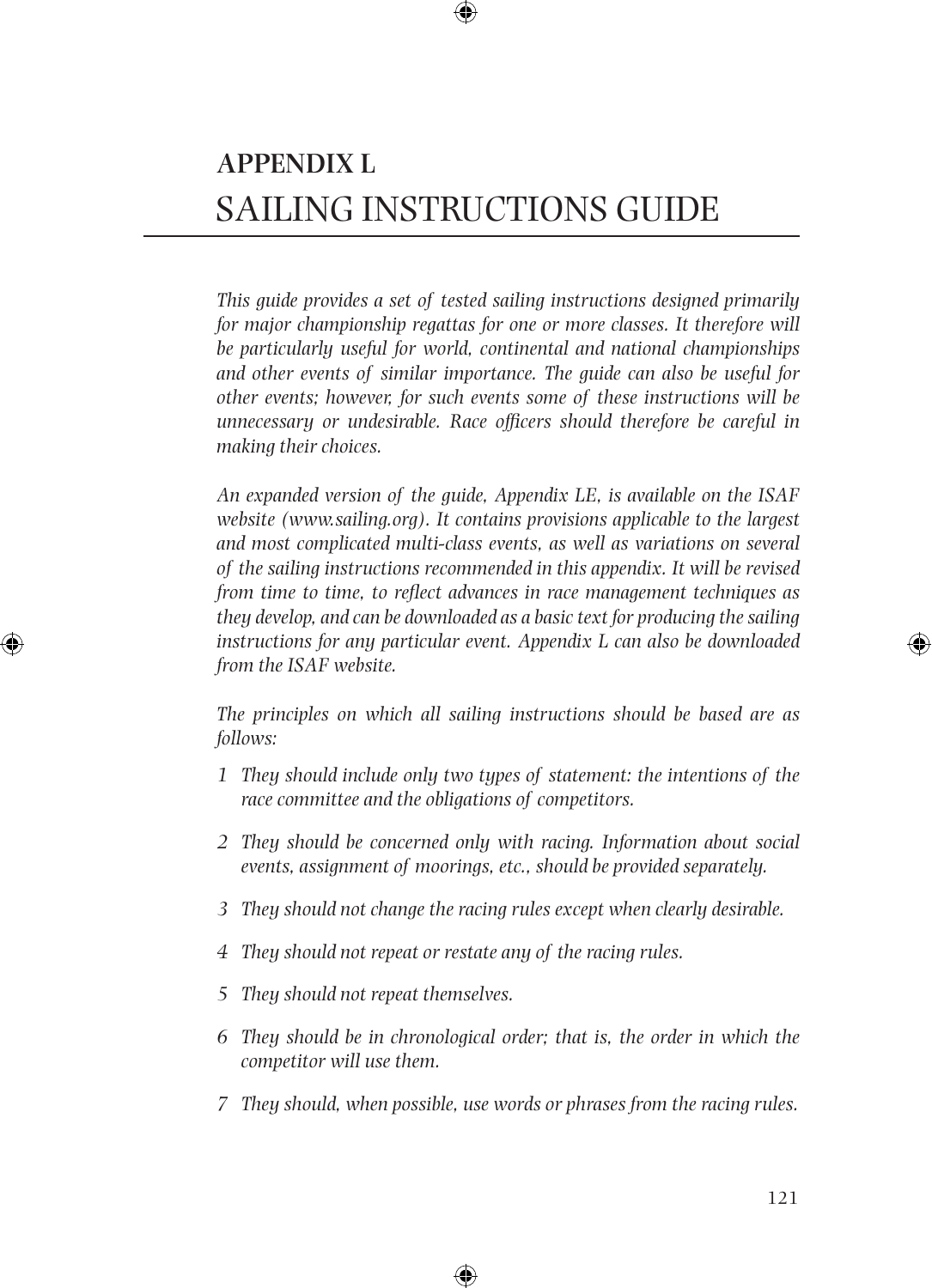*To use this guide, first review rule J2 and decide which instructions will be needed. Instructions that are required by rule J2.1 are marked with an asterisk (\*). Delete all inapplicable or unnecessary instructions. Select the version preferred where there is a choice. Follow the directions in the left margin to fill in the spaces where a solid line* ( \_\_\_\_\_ ) *appears and select the preferred wording if a choice or option is shown in brackets* ([ . . . ]).

 $\bigcirc$ 

*After deleting unused instructions, renumber all instructions in sequential order. Be sure that instruction numbers are correct where one instruction refers to another.*

*On separate lines, insert the full name* 

## **SAILING INSTRUCTIONS**

 $\bigoplus$ 

#### **1 RULES**

**1.1\*** The regatta will be governed by the rules as defined in *The Racing Rules of Sailing.*

⊕

**1.2** The following prescriptions of the national authority will apply: **\_\_\_\_\_**.

#### **(OR)**

**1.2** No national authority prescriptions will apply.

*of the regatta, the inclusive dates from measurement or the practice race until the final race or closing ceremony, the name of the organizing authority, and the city and country.* 

⊕

*Insert the name. State the relevant prescriptions in full.* 

*Use only if the national authority for the venue of the event has not adopted a prescription to rule 87.*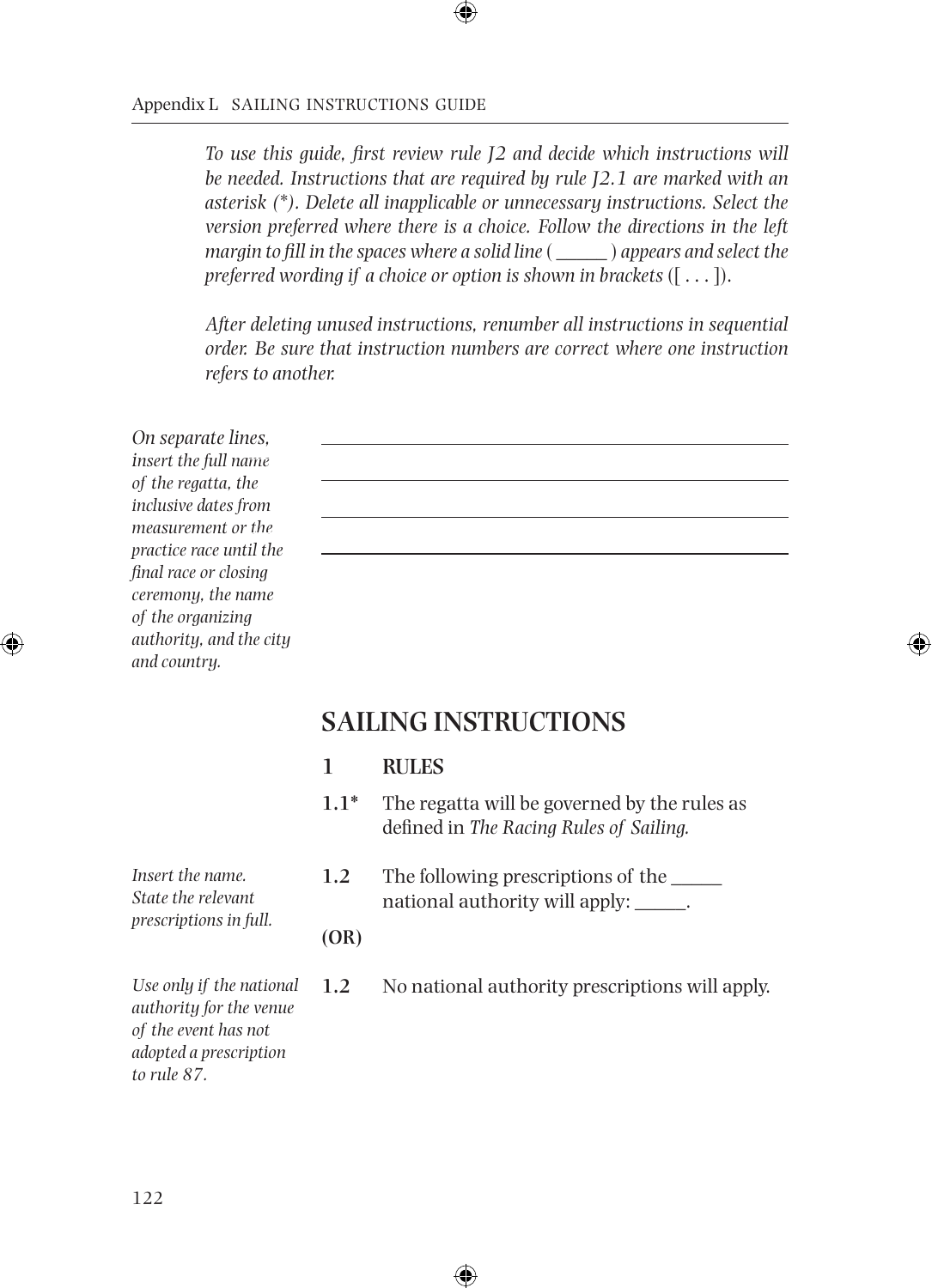$\bigoplus$ 

| List by name any other<br>documents that govern<br>the event; for example,<br>The Equipment Rules<br>of Sailing, to the extent<br>that they apply. |                | $1.3^*$ _______ will apply.                                                                                                                                                                                                 |
|----------------------------------------------------------------------------------------------------------------------------------------------------|----------------|-----------------------------------------------------------------------------------------------------------------------------------------------------------------------------------------------------------------------------|
| See rule 86. Insert the<br>rule numbers and state<br>the changes.                                                                                  | 1.4            | Racing $rule(s)$ ______ will be changed as follows:                                                                                                                                                                         |
| Insert the rule<br>$number(s)$ and class<br>name. Make a separate<br>statement for the rules<br>of each class.                                     | 1.5            | $Rule(s)$ of the _______ class rules [will not<br>apply] [is (are) changed as follows: _______ ].                                                                                                                           |
|                                                                                                                                                    | 1.6            | If there is a conflict between languages the<br>English text will take precedence.                                                                                                                                          |
|                                                                                                                                                    | $\overline{2}$ | <b>NOTICES TO COMPETITORS</b>                                                                                                                                                                                               |
| Insert the location $(s)$ .                                                                                                                        |                | Notices to competitors will be posted on the<br>official notice board(s) located at _____.                                                                                                                                  |
|                                                                                                                                                    | 3              | <b>CHANGES TO SAILING INSTRUCTIONS</b>                                                                                                                                                                                      |
| Change the times<br>if different.                                                                                                                  |                | Any change to the sailing instructions will be<br>posted before 0900 on the day it will take effect,<br>except that any change to the schedule of races<br>will be posted by 2000 on the day before it will<br>take effect. |
|                                                                                                                                                    | $\overline{4}$ | <b>SIGNALS MADE ASHORE</b>                                                                                                                                                                                                  |
| Insert the location.                                                                                                                               | 4.1            | Signals made ashore will be displayed at _____.                                                                                                                                                                             |
| Insert the number of<br>minutes.                                                                                                                   | 4.2            | When flag AP is displayed ashore, '1 minute' is<br>replaced with 'not less than <u>shimulter</u> in<br>the race signal AP.                                                                                                  |

 $\bigoplus$ 

 $\bigoplus$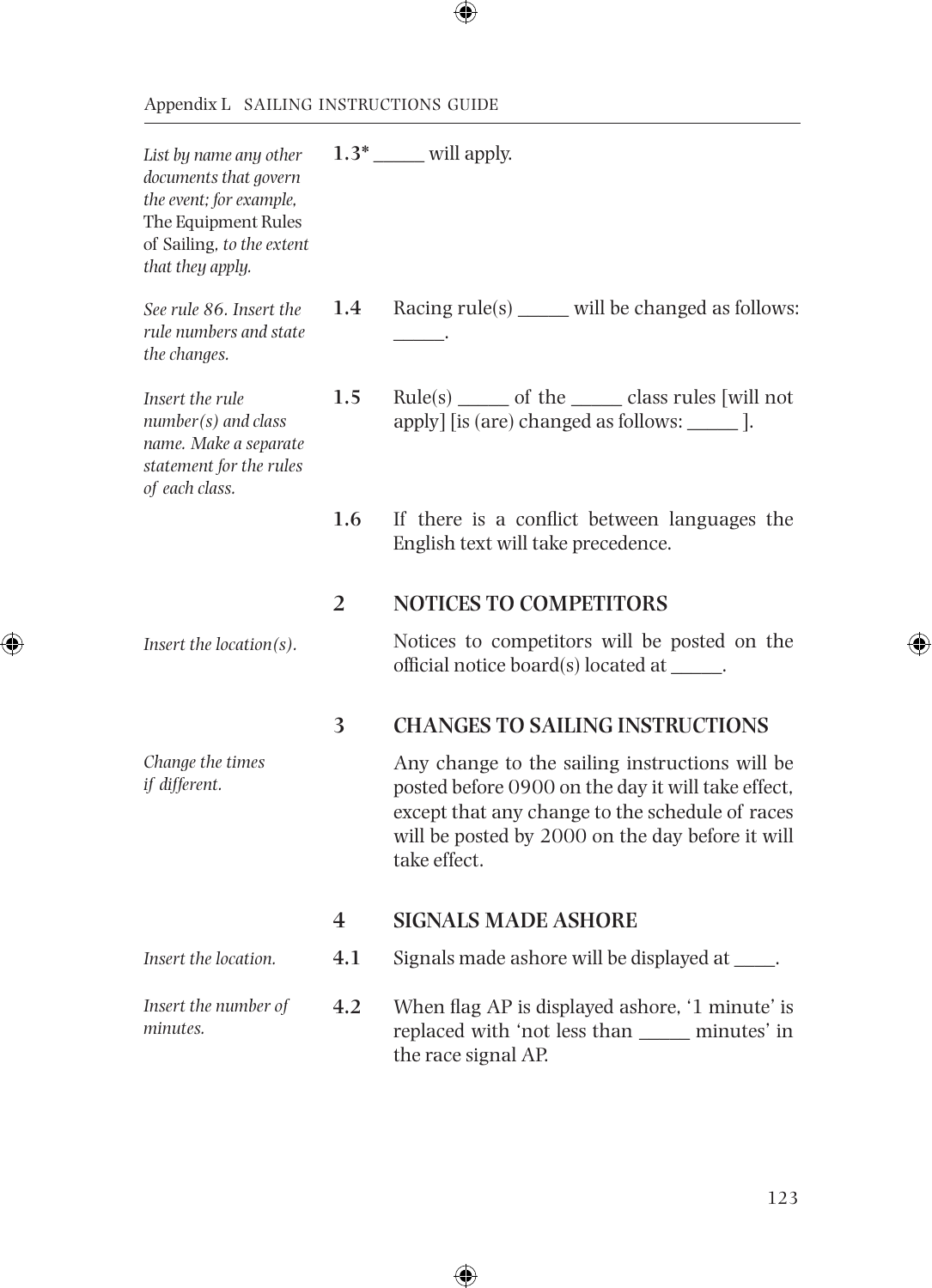|                                                  | (OR)   |                                                                                                                                                                                                 |                                                                                                                                                                     |               |  |  |
|--------------------------------------------------|--------|-------------------------------------------------------------------------------------------------------------------------------------------------------------------------------------------------|---------------------------------------------------------------------------------------------------------------------------------------------------------------------|---------------|--|--|
| Insert the number of<br>minutes.                 | 4.2    | Flag D with a sound means 'The warning signal<br>will be made not less than minutes after<br>flag D is displayed. [Boats are requested not to<br>leave the harbour until this signal is made.]' |                                                                                                                                                                     |               |  |  |
| Delete if a class<br>rule applies.               | 4.3    | When flag Y is displayed ashore, rule 40.1<br>applies at all times while afloat. This changes<br>the Part 4 preamble.                                                                           |                                                                                                                                                                     |               |  |  |
|                                                  | 5      |                                                                                                                                                                                                 | <b>SCHEDULE OF RACES</b>                                                                                                                                            |               |  |  |
| Revise as desired and                            | $5.1*$ |                                                                                                                                                                                                 | Dates of racing:                                                                                                                                                    |               |  |  |
| insert the dates and<br>classes. Include a       |        | Date                                                                                                                                                                                            | Class                                                                                                                                                               | Class         |  |  |
| practice race if any.<br>When the series         |        |                                                                                                                                                                                                 | racing                                                                                                                                                              | racing        |  |  |
| consists of qualifying<br>races and final races, |        |                                                                                                                                                                                                 | racing                                                                                                                                                              | reserve day   |  |  |
| specify them. The<br>schedule can also be        |        |                                                                                                                                                                                                 | reserve day                                                                                                                                                         | racing        |  |  |
| given in an attachment.                          |        |                                                                                                                                                                                                 | racing                                                                                                                                                              | racing        |  |  |
|                                                  |        |                                                                                                                                                                                                 | racing                                                                                                                                                              | racing        |  |  |
| Insert the classes and                           | $5.2*$ | Number of races:                                                                                                                                                                                |                                                                                                                                                                     |               |  |  |
| numbers.                                         |        | Class                                                                                                                                                                                           | Number                                                                                                                                                              | Races per day |  |  |
|                                                  |        |                                                                                                                                                                                                 |                                                                                                                                                                     |               |  |  |
|                                                  |        |                                                                                                                                                                                                 |                                                                                                                                                                     |               |  |  |
|                                                  |        | (a)                                                                                                                                                                                             | Reserve days may be used if races are<br>not completed as scheduled or if the race<br>committee considers it unlikely that races<br>will be completed as scheduled. |               |  |  |

 $\bigoplus$ 

(b) One extra race per day may be sailed, provided that no class becomes more than one race ahead of schedule.

⊕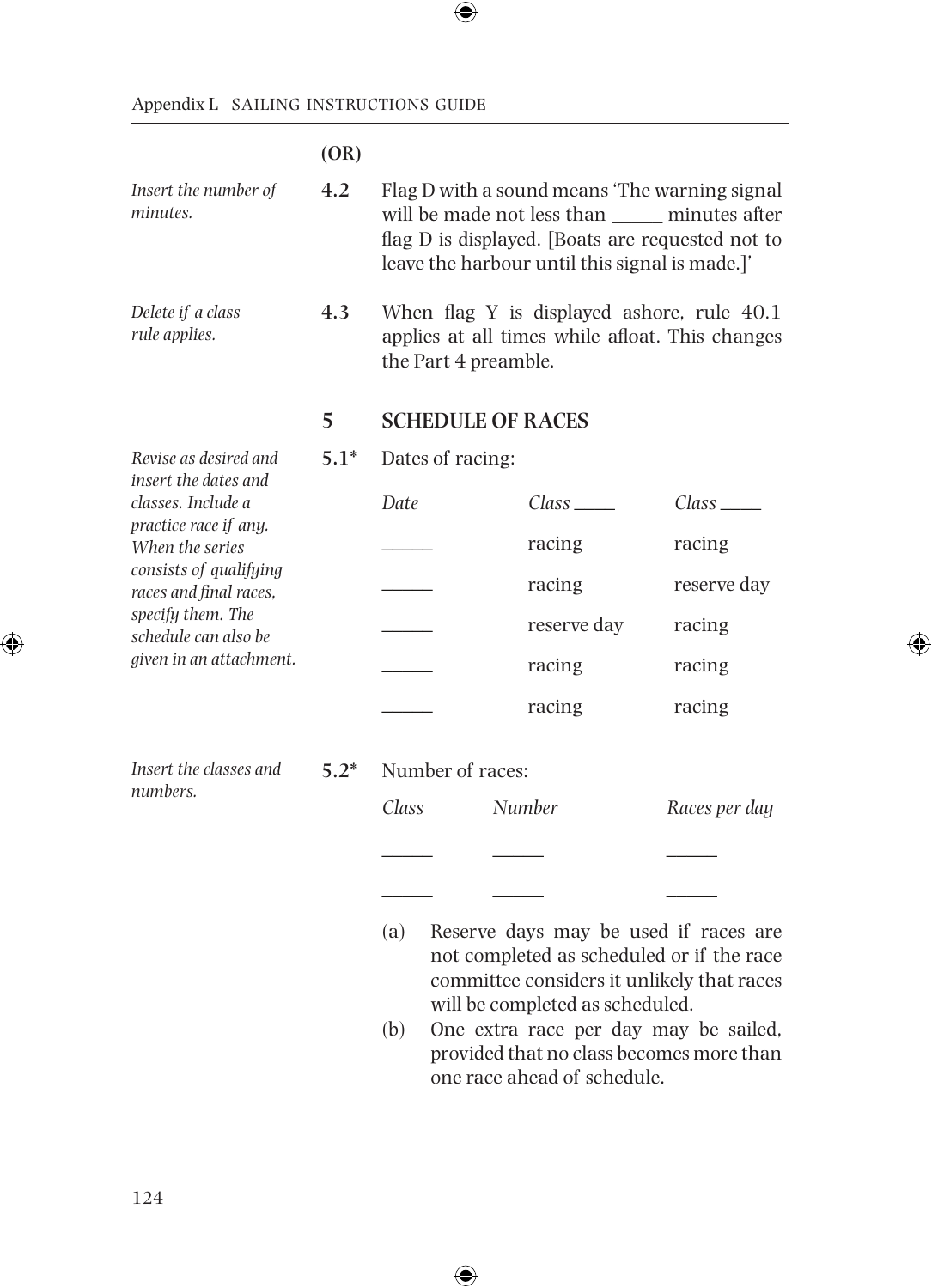*if applicable.*

 $\bigoplus$ 

| Insert the time.                                                                                                                                      | $5.3*$ | The scheduled time of the warning signal for<br>the first race each day is ______.                                                                                                                                                                                                                                                                                                                                                                                                                                                                                                          |  |  |
|-------------------------------------------------------------------------------------------------------------------------------------------------------|--------|---------------------------------------------------------------------------------------------------------------------------------------------------------------------------------------------------------------------------------------------------------------------------------------------------------------------------------------------------------------------------------------------------------------------------------------------------------------------------------------------------------------------------------------------------------------------------------------------|--|--|
|                                                                                                                                                       | 5.4    | When there has been a long postponement<br>and when more than one race (or sequence of<br>races, for two or more classes) will be held on<br>the same day, the warning signal for the first<br>race and each succeeding race will be made as<br>soon as practicable. To alert boats that a race or<br>sequence of races will begin soon, an orange flag<br>will be displayed with one sound for at least four<br>minutes before a warning signal is displayed.                                                                                                                              |  |  |
| Insert the time.                                                                                                                                      | 5.5    | On the last day of the regatta no warning signal<br>will be made after ______.                                                                                                                                                                                                                                                                                                                                                                                                                                                                                                              |  |  |
|                                                                                                                                                       | $6*$   | <b>CLASS FLAGS</b>                                                                                                                                                                                                                                                                                                                                                                                                                                                                                                                                                                          |  |  |
| Insert the classes and                                                                                                                                |        | Class flags will be:                                                                                                                                                                                                                                                                                                                                                                                                                                                                                                                                                                        |  |  |
| names or descriptions<br>of the flags.                                                                                                                |        | Class<br>Flag                                                                                                                                                                                                                                                                                                                                                                                                                                                                                                                                                                               |  |  |
|                                                                                                                                                       |        |                                                                                                                                                                                                                                                                                                                                                                                                                                                                                                                                                                                             |  |  |
|                                                                                                                                                       |        |                                                                                                                                                                                                                                                                                                                                                                                                                                                                                                                                                                                             |  |  |
|                                                                                                                                                       |        |                                                                                                                                                                                                                                                                                                                                                                                                                                                                                                                                                                                             |  |  |
|                                                                                                                                                       | 7      | <b>RACING AREAS</b>                                                                                                                                                                                                                                                                                                                                                                                                                                                                                                                                                                         |  |  |
| Insert a number<br>or letter.                                                                                                                         |        | Attachment ______ shows the location of racing<br>areas.                                                                                                                                                                                                                                                                                                                                                                                                                                                                                                                                    |  |  |
|                                                                                                                                                       | 8      | <b>THE COURSES</b>                                                                                                                                                                                                                                                                                                                                                                                                                                                                                                                                                                          |  |  |
| Insert a number or<br>letter. A method of<br>illustrating various<br>courses is shown in<br>Addendum A. Insert<br>the course length<br>if applicable. | $8.1*$ | The diagrams in Attachment _______ show the<br>courses, including the approximate angles<br>between legs, the order in which marks are to<br>be passed, and the side on which each mark is<br>to be left. [The approximate course length will<br>be $\qquad$ $\qquad$ $\qquad$ $\qquad$ $\qquad$ $\qquad$ $\qquad$ $\qquad$ $\qquad$ $\qquad$ $\qquad$ $\qquad$ $\qquad$ $\qquad$ $\qquad$ $\qquad$ $\qquad$ $\qquad$ $\qquad$ $\qquad$ $\qquad$ $\qquad$ $\qquad$ $\qquad$ $\qquad$ $\qquad$ $\qquad$ $\qquad$ $\qquad$ $\qquad$ $\qquad$ $\qquad$ $\qquad$ $\qquad$ $\qquad$ $\qquad$ $\$ |  |  |

 $\bigoplus$ 

 $\bigoplus$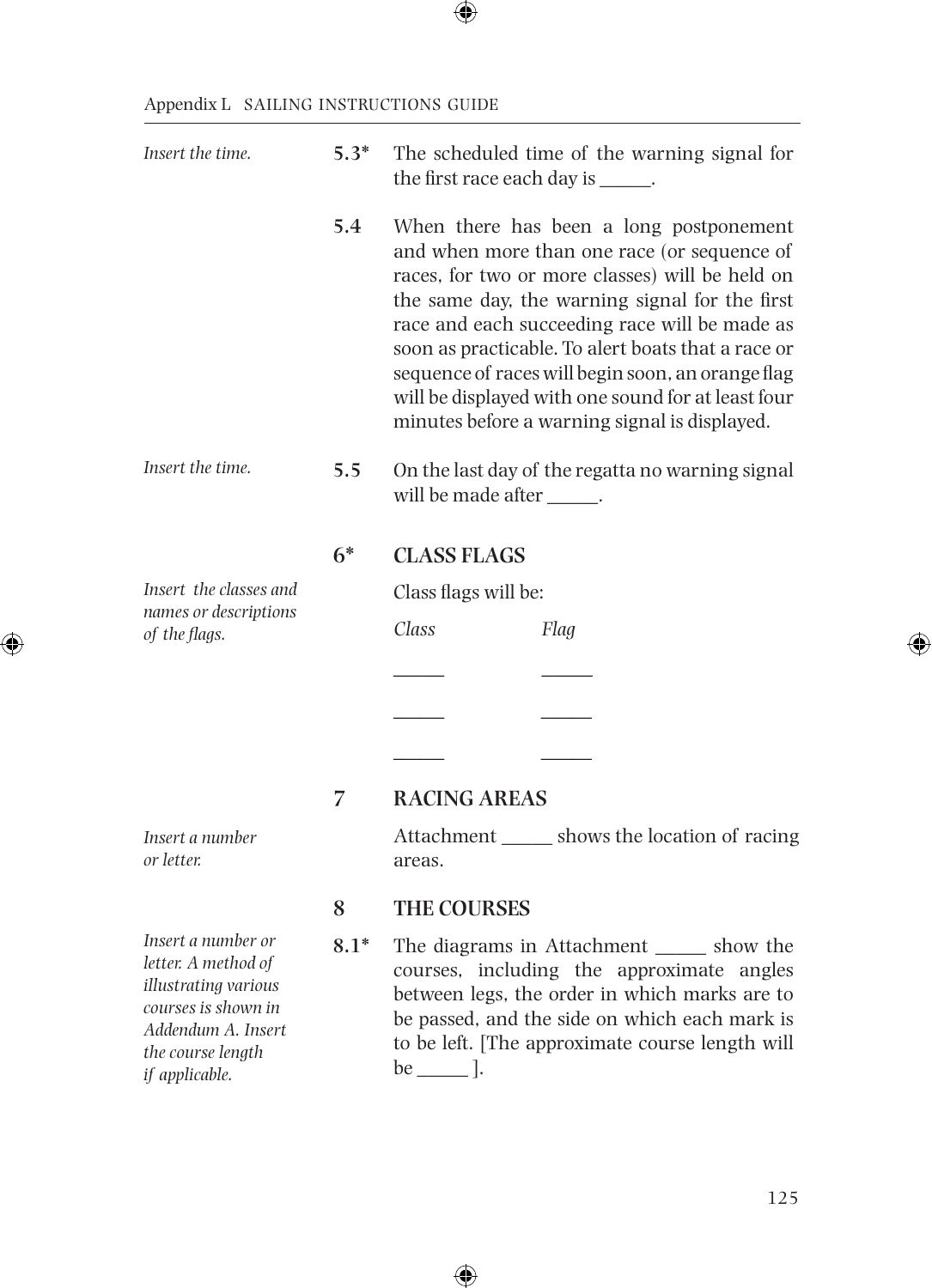|                                                                          | 8.2    | No later than the warning signal, the race<br>committee signal boat will display the<br>approximate compass bearing of the first leg.   |
|--------------------------------------------------------------------------|--------|-----------------------------------------------------------------------------------------------------------------------------------------|
|                                                                          | 8.3    | When there is a gate, boats shall sail between the<br>gate marks from the direction of the previous<br>mark and round either gate mark. |
|                                                                          | 8.4    | Courses will not be shortened. This changes<br>rule 32.                                                                                 |
| Include only when<br>changing positions of<br>marks is impracticable.    | 8.5    | Legs of the course will not be changed after the<br>preparatory signal. This changes rule 33.                                           |
|                                                                          | 9      | <b>MARKS</b>                                                                                                                            |
| Change the mark                                                          | $9.1*$ | Marks $1, 2, 3$ and $4$ will be _____.                                                                                                  |
| numbers as needed and<br>insert the descriptions                         | (OR)   |                                                                                                                                         |
| of the marks. Use the<br>second alternative when<br>Marks 4S and 4P form | $9.1*$ | Marks $1, 2, 3, 4S$ and $4P$ will be ______.                                                                                            |

 $\bigoplus$ 

*numbers as n insert the des of the marks*  $second$ *dtern Marks* 4S and *a gate, with Mark 4S to be left to starboard and Mark 4P to port. Unless clear from the course diagrams, state which marks are rounding marks.*

◈

*Insert the descriptions of the marks.* 

**9.2** New marks, as provided in instruction 12.1, will be \_\_\_\_\_\_.

 $\bigoplus$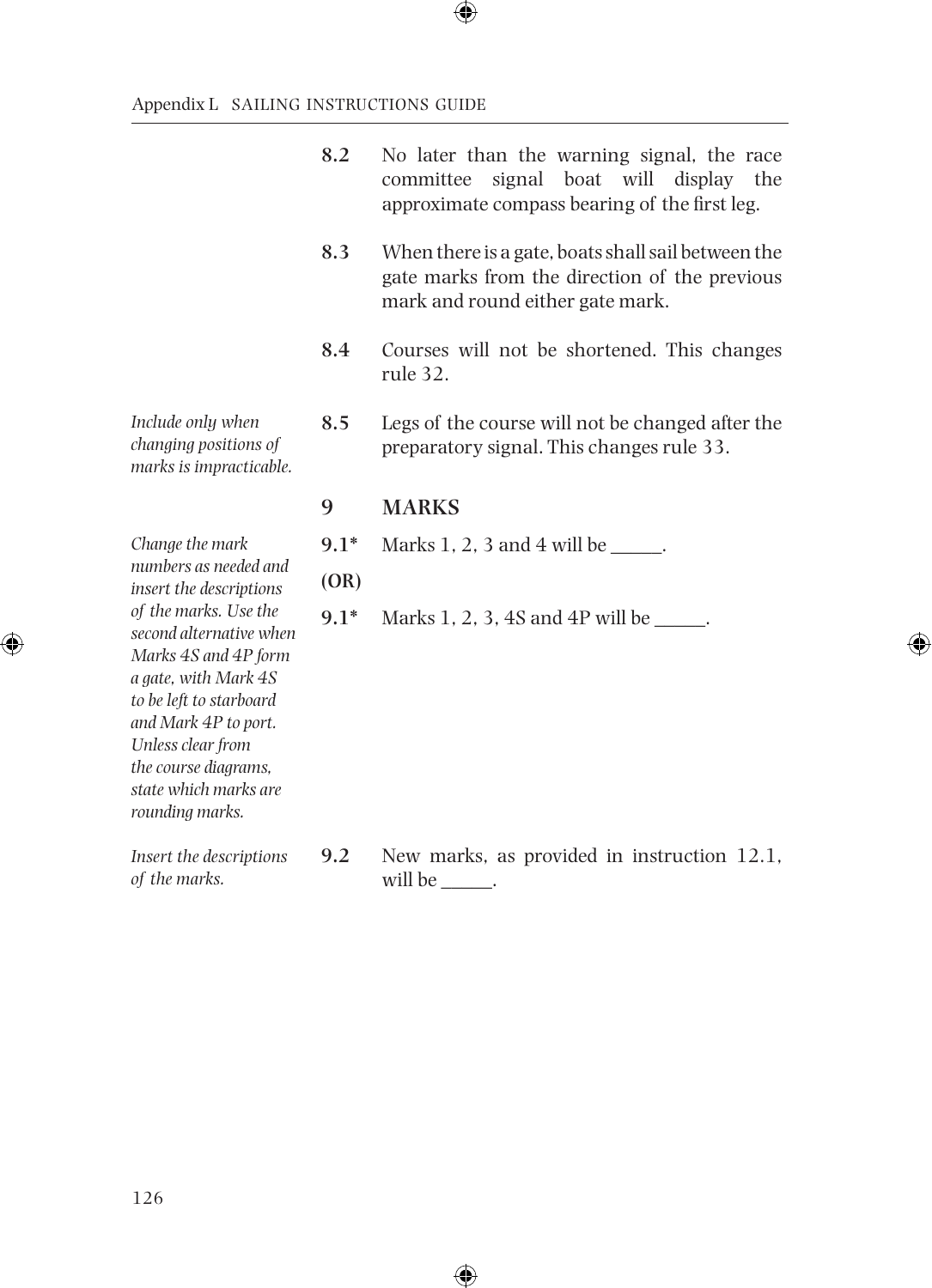*Describe the starting and finishing marks: for example, the race committee signal boat at the starboard end and a buoy at the port end. Instruction 11.2 will describe the starting line and instruction 13 the finishing line.*

*Describe each area by its location and any easily recognized details of appearance.* 

⊕

*Include only if the asterisked option in rule 26 will be used. Insert the number of minutes.*

*For large fleets and long starting lines.* 

**9.3\*** The starting and finishing marks will be \_\_\_\_\_.

⊕

**9.4** A race committee boat signalling a change of a leg of the course is a mark as provided in instruction 12.2.

#### **10 AREAS THAT ARE OBSTRUCTIONS**

The following areas are designated as obstructions: \_\_\_\_\_\_\_.

#### **11 THE START**

 $\bigoplus$ 

**11.1** Races will be started by using rule 26 with the warning signal given **\_\_\_\_\_** minutes before the starting signal.

#### **(OR)**

**11.1** Races will be started by using rule 26 with the following addition:

> An attention signal (flag F with one sound) will be made five minutes before the warning signal for the first class to start. The race committee will designate the course to be sailed before or with the attention signal. Flag F will be removed with one sound one minute before the warning signal. This changes rule 27.1.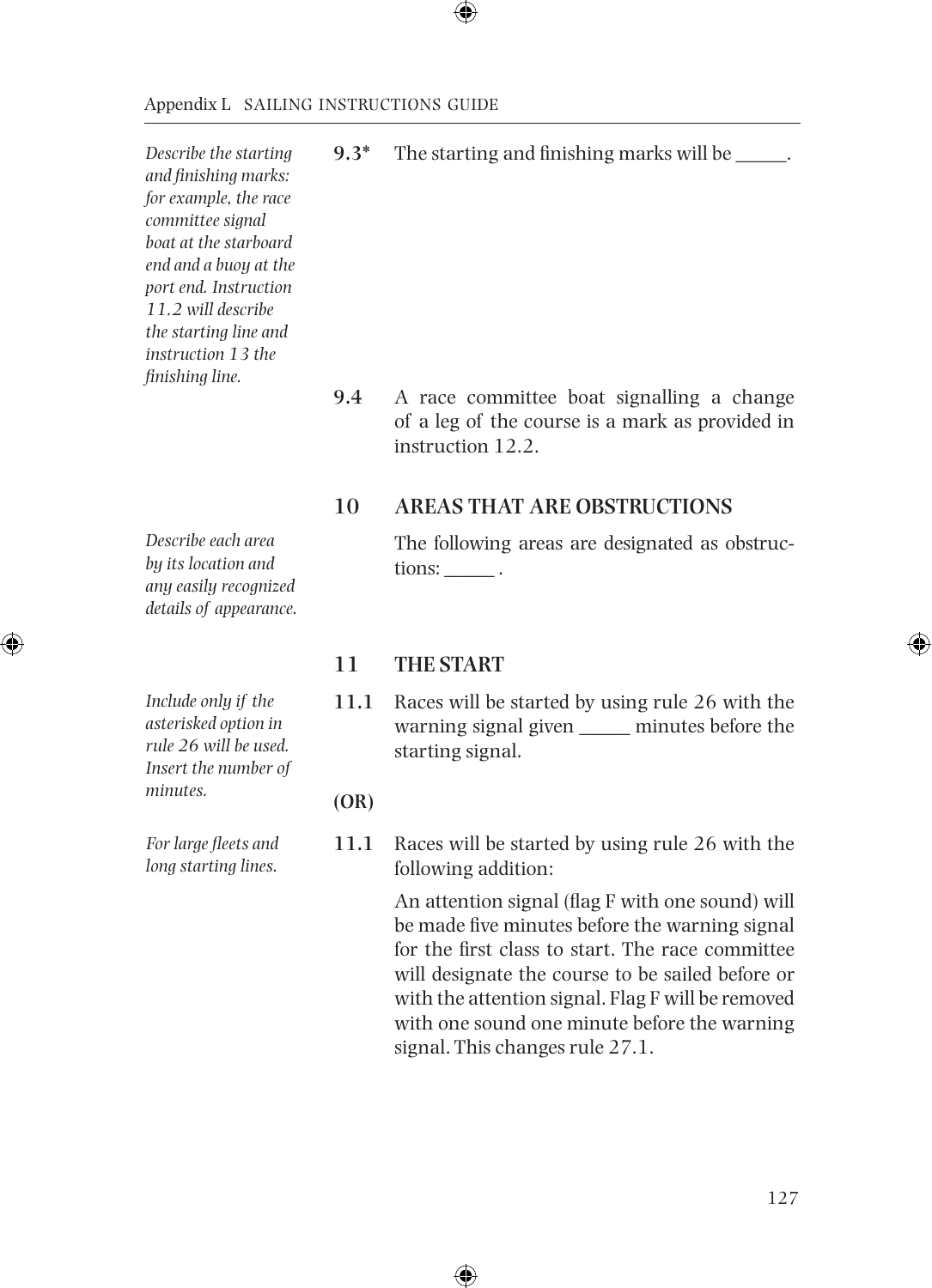## **(OR)**

| Describe any starting<br>system other than that<br>stated in rule 26. | 11.1 | Races will be started as follows: ______. This<br>changes rule 26.                                                                                                                                                                                                                                                                                                                                    |  |
|-----------------------------------------------------------------------|------|-------------------------------------------------------------------------------------------------------------------------------------------------------------------------------------------------------------------------------------------------------------------------------------------------------------------------------------------------------------------------------------------------------|--|
|                                                                       |      | 11.2* The starting line will be between staffs displaying<br>orange flags on the starting marks.                                                                                                                                                                                                                                                                                                      |  |
|                                                                       | (OR) |                                                                                                                                                                                                                                                                                                                                                                                                       |  |
|                                                                       |      | 11.2* The starting line will be between a staff displaying<br>an orange flag on the starting mark at the<br>starboard end and the port-end starting mark.                                                                                                                                                                                                                                             |  |
|                                                                       | (OR) |                                                                                                                                                                                                                                                                                                                                                                                                       |  |
| Insert the description.                                               |      | 11.2* The starting line will be ______.                                                                                                                                                                                                                                                                                                                                                               |  |
|                                                                       | 11.3 | Boats whose warning signal has not been made<br>shall avoid the starting area.                                                                                                                                                                                                                                                                                                                        |  |
| Insert the number of<br>minutes.                                      | 11.4 | A boat starting later than <u>equal</u> minutes after<br>her starting signal will be scored Did Not Start.<br>This changes rule A4.                                                                                                                                                                                                                                                                   |  |
|                                                                       | 11.5 | If any part of a boat's hull, crew or equipment is<br>on the course side of the starting line during the<br>two minutes before her starting signal, the race<br>committee will display flag V. It will be displayed<br>until all boats have sailed completely to the pre-<br>start side, but not after the starting signal.                                                                           |  |
|                                                                       | (OR) |                                                                                                                                                                                                                                                                                                                                                                                                       |  |
| Insert the channel<br>number.                                         | 11.5 | If any part of a boat's hull, crew or equipment is<br>on the course side of the starting line during the<br>two minutes before her starting signal and she<br>is identified, the race committee will attempt<br>to broadcast her sail number on VHF channel<br>. Failure to make a broadcast or to time it<br>accurately will not be grounds for a request for<br>redress. This changes rule 62.1(a). |  |

 $\bigoplus$ 

 $\bigoplus$ 

 $\bigoplus$ 

 $\hat{\mathbf{\Theta}}$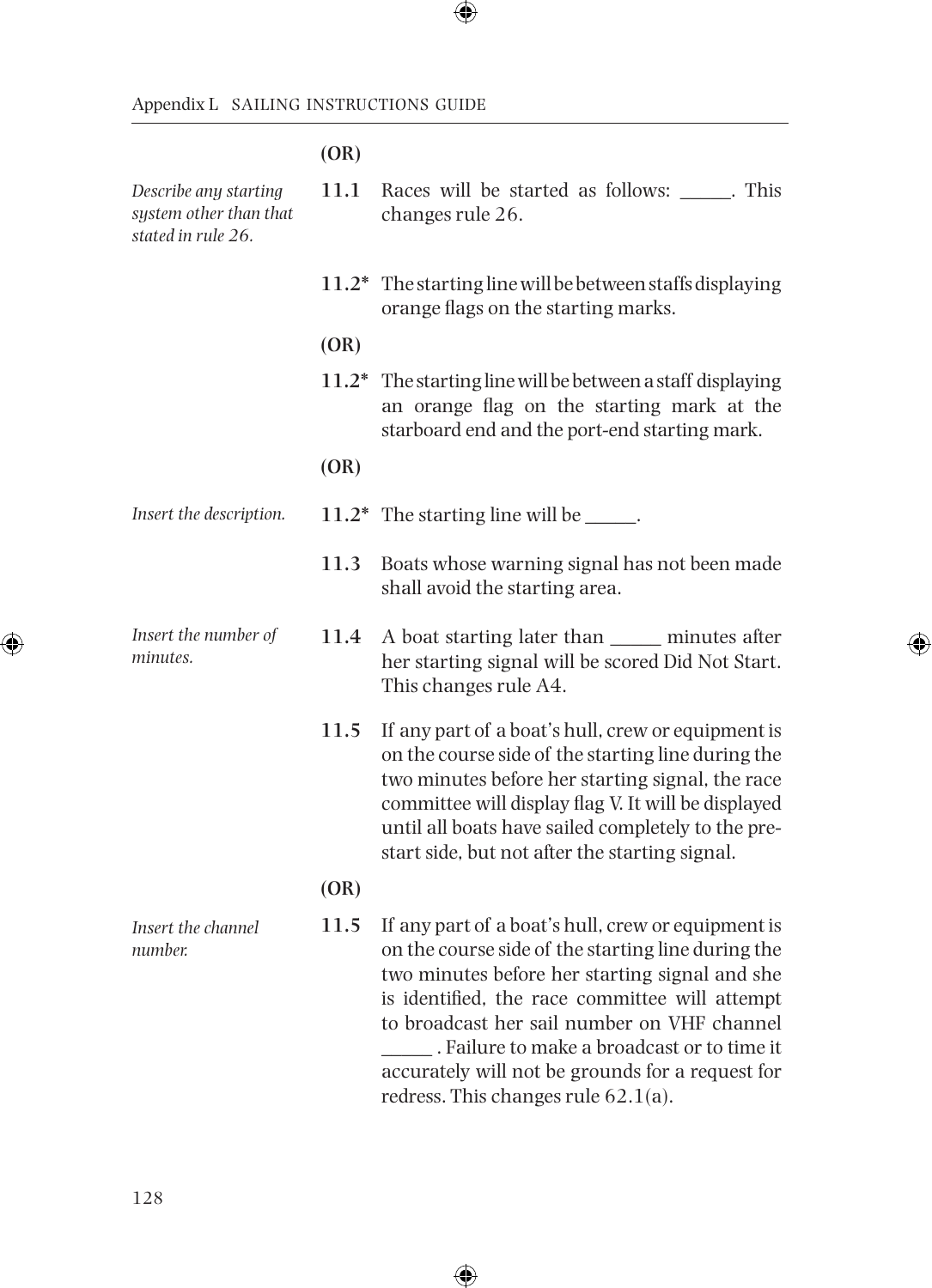## **12 CHANGE OF THE NEXT LEG OF THE COURSE**

⊕

**12.1** To change the next leg of the course, the race committee will move the original mark (or the finishing line) to a new position.

**(OR)**

**12.1** To change the next leg of the course, the race committee will lay a new mark (or move the finishing line) and remove the original mark as soon as practicable. When in a subsequent change a new mark is replaced, it will be replaced by an original mark.

**12.2** Except at a gate, boats shall pass between the race committee boat signalling the change of the next leg and the nearby mark, leaving the mark to port and the race committee boat to starboard. This changes rule 28.1. *Reverse 'port' and 'starboard' when the mark is to be left to starboard.*

#### **13\* THE FINISH**

The finishing line will be between staffs displaying orange flags on the finishing marks.

#### **(OR)**

The finishing line will be between a staff displaying an orange flag on the finishing mark at the starboard end and the port-end finishing mark.

#### **(OR)**

*Insert the description.* 

⊕

The finishing line will be  $\qquad$ .

 $\bigoplus$ 

129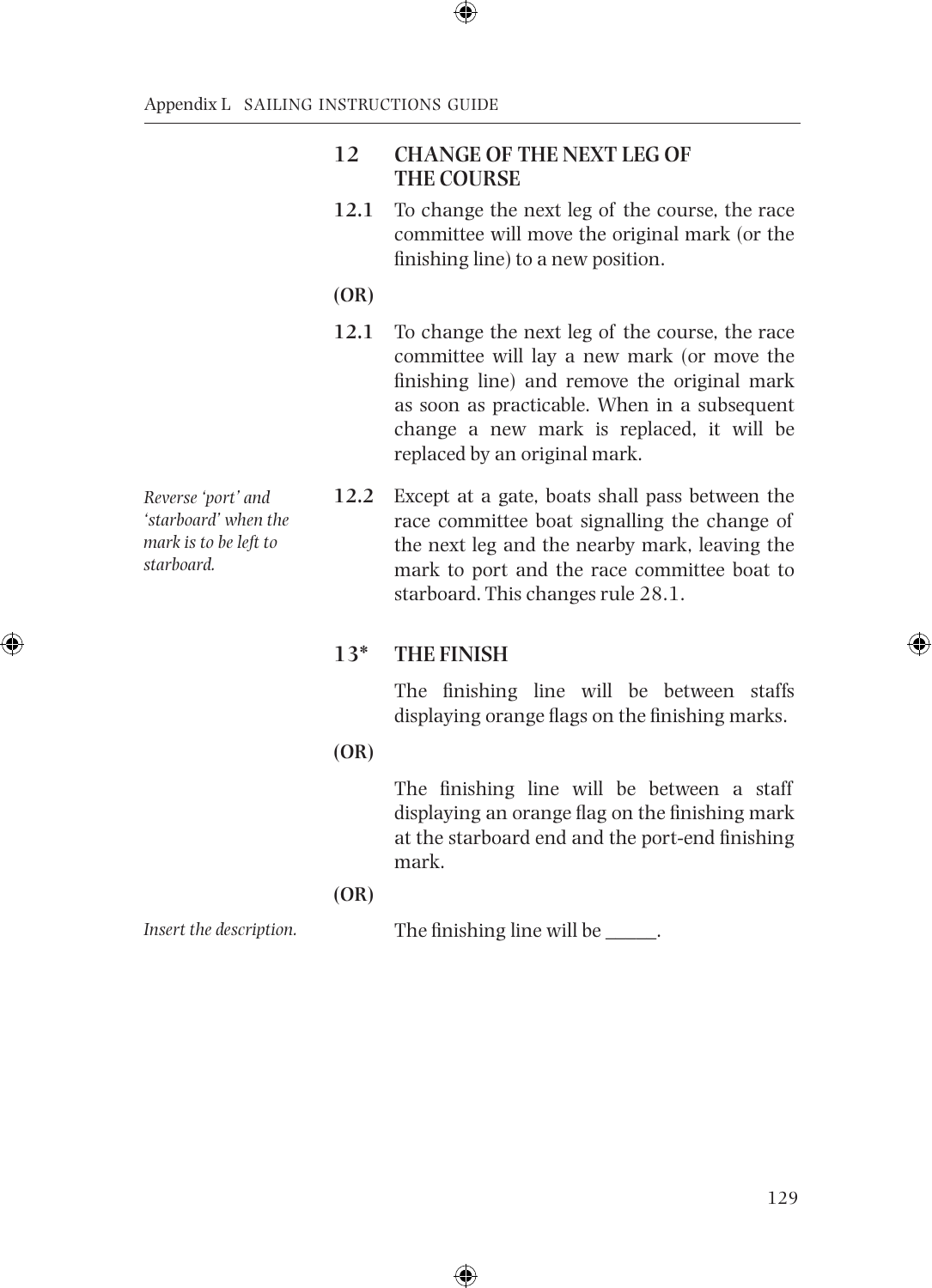|                                                            | 14   | <b>PENALTY SYSTEM</b>                                                                                                                                    |
|------------------------------------------------------------|------|----------------------------------------------------------------------------------------------------------------------------------------------------------|
| Include instruction<br>14.1 only when the                  | 14.1 | The Scoring Penalty, rule 44.3, will apply. The<br>penalty will be ______ places.                                                                        |
| Two-Turns Penalty will<br>not be used. Insert the          | (OR) |                                                                                                                                                          |
| number of places or<br>describe the penalties.             | 14.1 | The penalties are as follows: ______.                                                                                                                    |
| Insert the class $(es)$ .                                  | 14.2 | For the _______ class(es) rules 44.1 and 44.2 are<br>changed so that only one turn, including one<br>tack and one gybe, is required.                     |
|                                                            | 14.3 | A boat that has taken a penalty under rule 31.2<br>or 44.1 shall complete an acknowledgment<br>form at the race office within the protest time<br>limit. |
| Here and below, use<br>ʻjury' only when<br>referring to an | 14.4 | As provided in rule 67, the [protest committee]<br>[jury] may, without a hearing, penalize a boat<br>that has broken rule 42.                            |
| international jury.                                        | (OR) |                                                                                                                                                          |
|                                                            | 14.4 | Appendix P will apply [as changed by in-<br>struction(s)] $[14.2]$ [and] [14.5].                                                                         |
| Recommended only for<br>junior events.                     | 14.5 | Rule P2.3 will not apply and rule P2.2 is<br>changed so that it will apply to any protest after<br>the first one.                                        |

 $\bigoplus$ 

 $\bigoplus$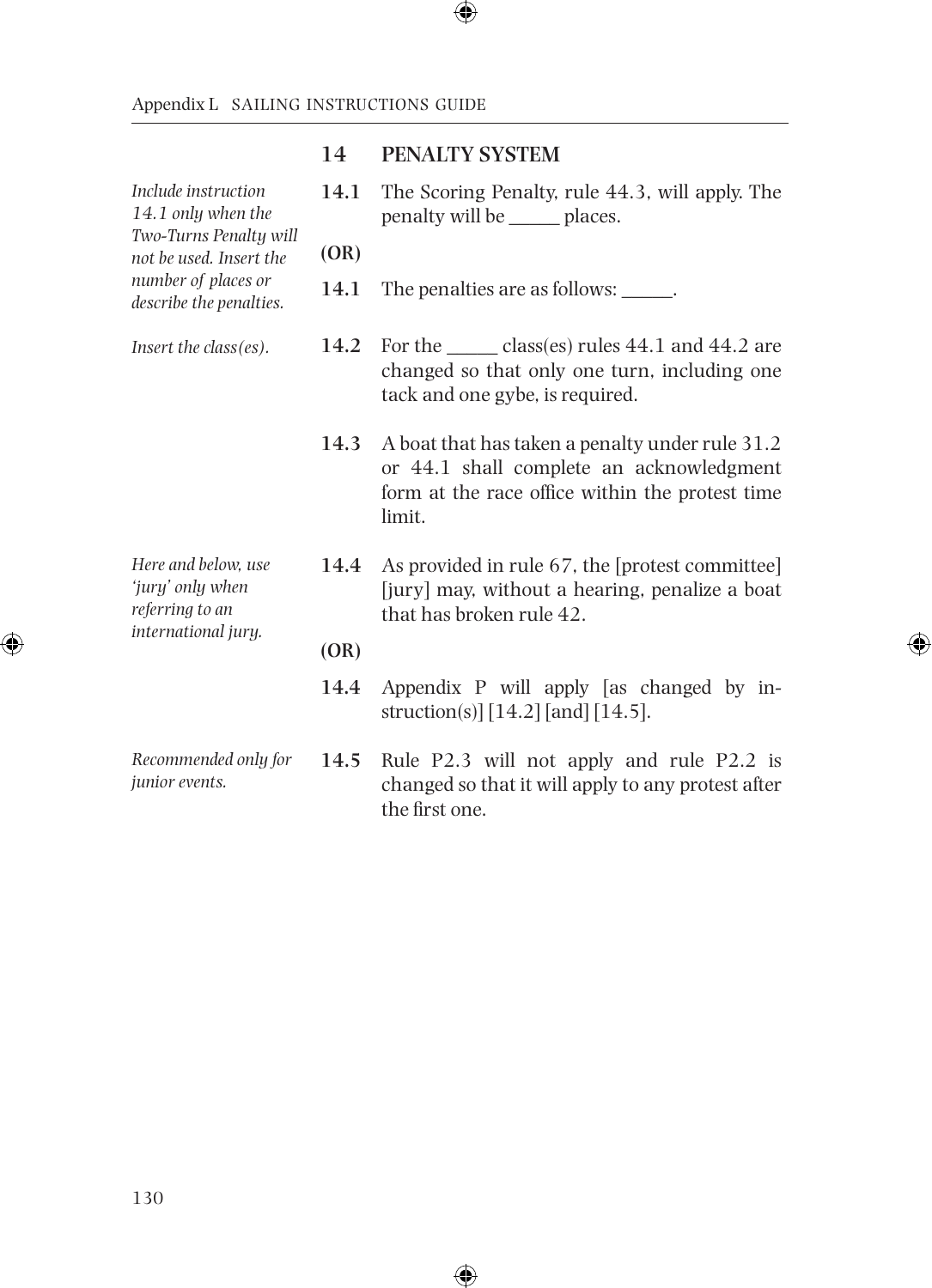$\bigoplus$ 

|                    |                                                                                                                     | 15   | <b>TIME LIMITS</b>                |                                        |                                                                                                                                                                                                                                                                                                            |  |
|--------------------|---------------------------------------------------------------------------------------------------------------------|------|-----------------------------------|----------------------------------------|------------------------------------------------------------------------------------------------------------------------------------------------------------------------------------------------------------------------------------------------------------------------------------------------------------|--|
| Insert the classes |                                                                                                                     |      | 15.1* Time limits are as follows: |                                        |                                                                                                                                                                                                                                                                                                            |  |
|                    | and times. Omit the<br>Mark 1 time limit if<br>inapplicable.                                                        |      | Class                             | Time limit                             | Mark 1<br>time limit                                                                                                                                                                                                                                                                                       |  |
|                    |                                                                                                                     |      |                                   |                                        |                                                                                                                                                                                                                                                                                                            |  |
|                    |                                                                                                                     |      |                                   |                                        |                                                                                                                                                                                                                                                                                                            |  |
|                    |                                                                                                                     |      |                                   |                                        |                                                                                                                                                                                                                                                                                                            |  |
|                    |                                                                                                                     |      |                                   | time limit the race will be abandoned. | If no boat has passed Mark 1 within the Mark 1                                                                                                                                                                                                                                                             |  |
|                    | Insert the time (or<br>different times for<br>different classes).                                                   | 15.2 |                                   |                                        | Boats failing to finish within _______ after the first<br>boat sails the course and finishes will be scored<br>Did Not Finish. This changes rules 35 and A4.                                                                                                                                               |  |
|                    |                                                                                                                     | 16   | <b>REDRESS</b>                    | PROTESTS AND REQUESTS FOR              |                                                                                                                                                                                                                                                                                                            |  |
|                    |                                                                                                                     | 16.1 | protest time limit.               |                                        | Protest forms are available at the race office.<br>Protests shall be delivered there within the                                                                                                                                                                                                            |  |
|                    | Change the time if<br>different.                                                                                    | 16.2 |                                   | This changes rules $61.3$ and $62.2$ . | For each class, the protest time limit is 90<br>minutes after the last boat has finished the last<br>race of the day. [The same time limit applies to<br>protests by the race committee and [protest]<br>committee] [jury] about incidents they observe<br>in the racing area and to requests for redress. |  |
|                    | Change the posting<br>time if different. Insert<br>the jury room location<br>and the time for the<br>first hearing. | 16.3 |                                   |                                        | Notices will be posted within 30 minutes of<br>the protest time limit to inform competitors of<br>hearings in which they are parties or named<br>as witnesses. Hearings will be held in the jury<br>room, located at ______, beginning at ______.                                                          |  |

 $\bigoplus$ 

 $\bigoplus$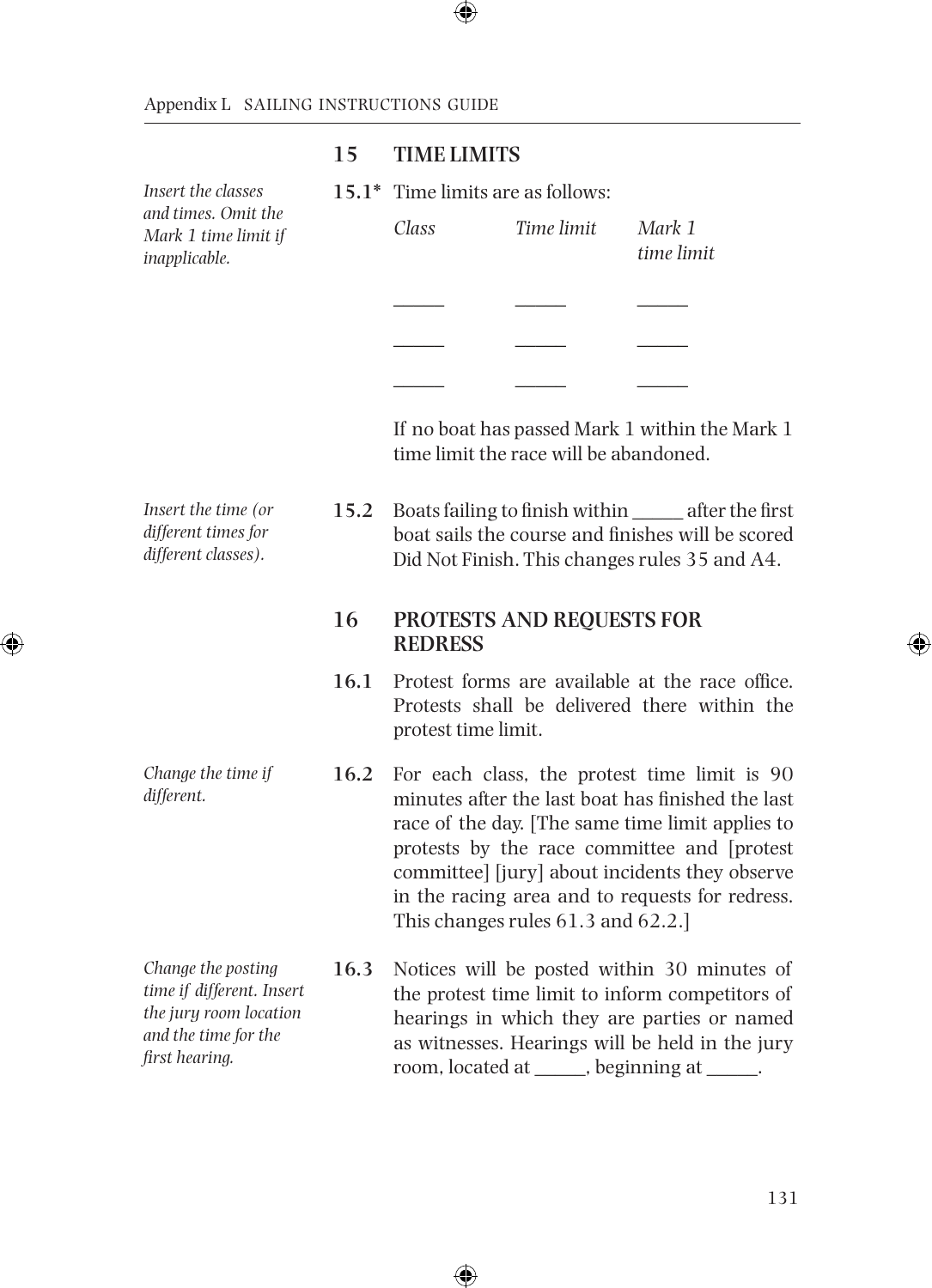| 16.4 | Notices of protests by the race committee or<br>[protest committee] [jury] will be posted to<br>inform boats under rule $61.1(b)$ .                                                                                                                              |  |  |
|------|------------------------------------------------------------------------------------------------------------------------------------------------------------------------------------------------------------------------------------------------------------------|--|--|
| 16.5 | A list of boats that, under instruction 14.4, have<br>acknowledged breaking rule 42 or have been<br>disqualified by the [protest committee] [jury]<br>will be posted before the protest time limit.                                                              |  |  |
| 16.6 | Breaches of instructions 11.3, 14.3, 18, 19.2,<br>22, 23 and 24 will not be grounds for a protest by<br>a boat. This changes rule $60.1(a)$ . Penalties for<br>these breaches may be less than disqualification<br>if the [protest committee] [jury] so decides. |  |  |
| 16.7 | On the last day of the regatta a request for<br>reopening a hearing shall be delivered                                                                                                                                                                           |  |  |
|      | (a) within the protest time limit if the party<br>requesting reopening was informed of the<br>decision on the previous day;                                                                                                                                      |  |  |

requesting reopening was informed of the

⊕

 (b) no later than 30 minutes after the party requesting reopening was informed of the decision on that day.

This changes rule 66.

 $\bigoplus$ 

 $\bigoplus$ 

*Include only if the protest committee is an international jury or another provision of rule 70.4 applies.*

*Change the time if different.* 

◈

**16.8** Decisions of the [protest committee] [jury] will be final as provided in rule 70.4.

## **17 SCORING**

*Include only if the Low Point System is replaced by the Bonus Point System.*

**17.1\*** The Bonus Point System of Appendix A will apply.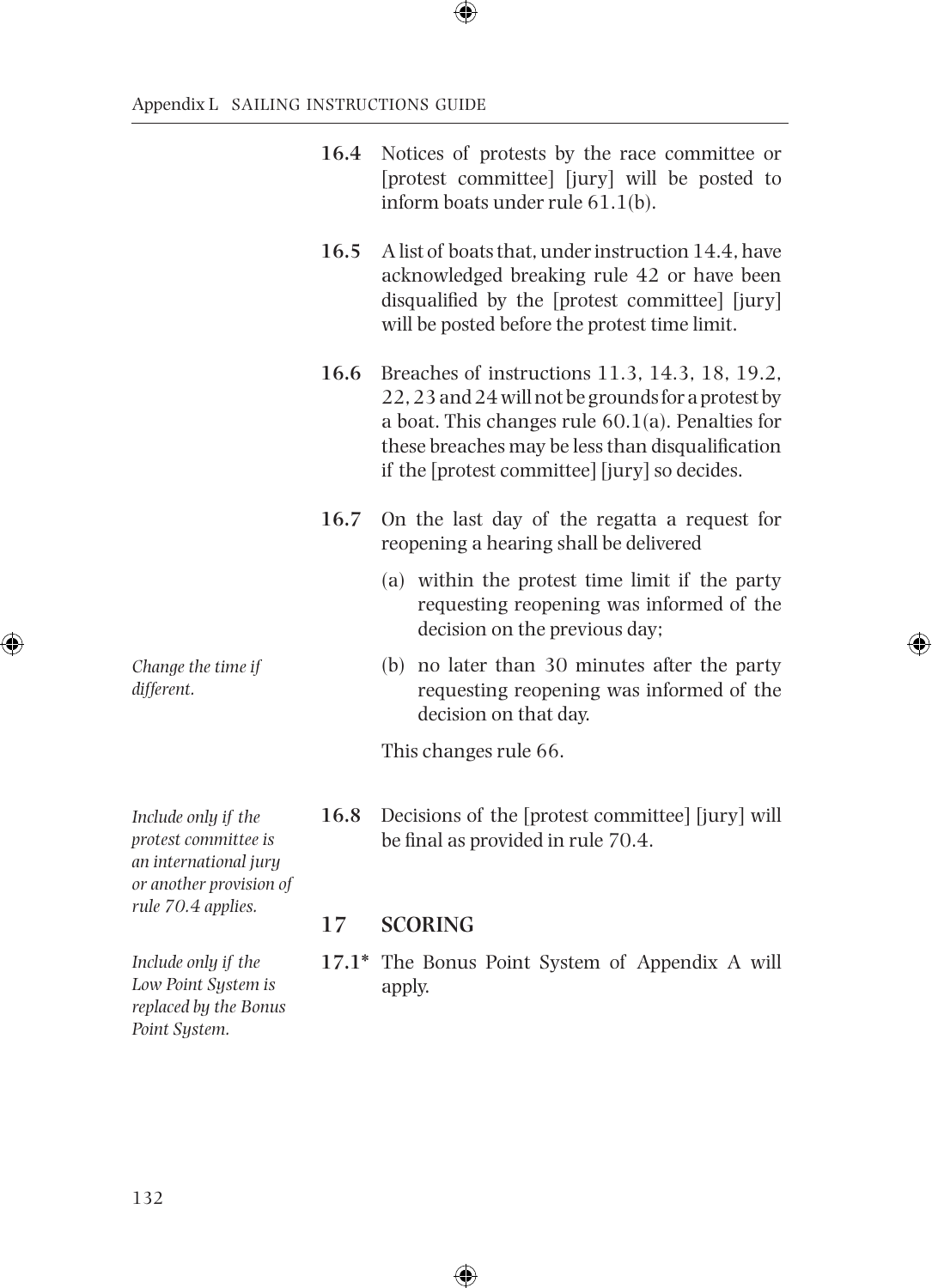$\bigoplus$ 

|                                                                                                          | (OR) |                                                                                                                                                                                                             |
|----------------------------------------------------------------------------------------------------------|------|-------------------------------------------------------------------------------------------------------------------------------------------------------------------------------------------------------------|
| Include only if neither<br>of the Appendix A<br>scoring systems will<br>be used. Describe the<br>system. |      | 17.1* The scoring system is as follows: ______.                                                                                                                                                             |
| Insert the number.                                                                                       |      | $17.2^*$ ______ races are required to be completed to<br>constitute a series.                                                                                                                               |
| Insert the numbers<br>throughout.                                                                        | 17.3 | (a) When fewer than ______ races have been<br>completed, a boat's series score will be the<br>total of her race scores.                                                                                     |
|                                                                                                          |      | (b) When from _______ to _______ races have been<br>completed, a boat's series score will be the<br>total of her race scores excluding her worst<br>score.                                                  |
|                                                                                                          |      | (c) When _______ or more races have been<br>completed, a boat's series score will be the<br>total of her race scores excluding her two<br>worst scores.                                                     |
|                                                                                                          | 18   | <b>SAFETY REGULATIONS</b>                                                                                                                                                                                   |
| Insert the procedure for<br>check-out and check-in.                                                      | 18.1 | Check-out and check-in:                                                                                                                                                                                     |
|                                                                                                          | 18.2 | A boat that retires from a race shall notify the<br>race committee as soon as possible.                                                                                                                     |
|                                                                                                          | 19   | REPLACEMENT OF CREW OR EQUIPMENT                                                                                                                                                                            |
|                                                                                                          | 19.1 | Substitution of competitors will not be allowed<br>without prior written approval of the [race<br>committee] [protest committee] [jury].                                                                    |
|                                                                                                          | 19.2 | Substitution of damaged or lost equipment will not<br>be allowed unless approved by the race committee.<br>Requests for substitution shall be made to the<br>committee at the first reasonable opportunity. |
|                                                                                                          |      | $\sim$ $\sim$                                                                                                                                                                                               |

 $\bigoplus$ 

 $\bigoplus$ 

133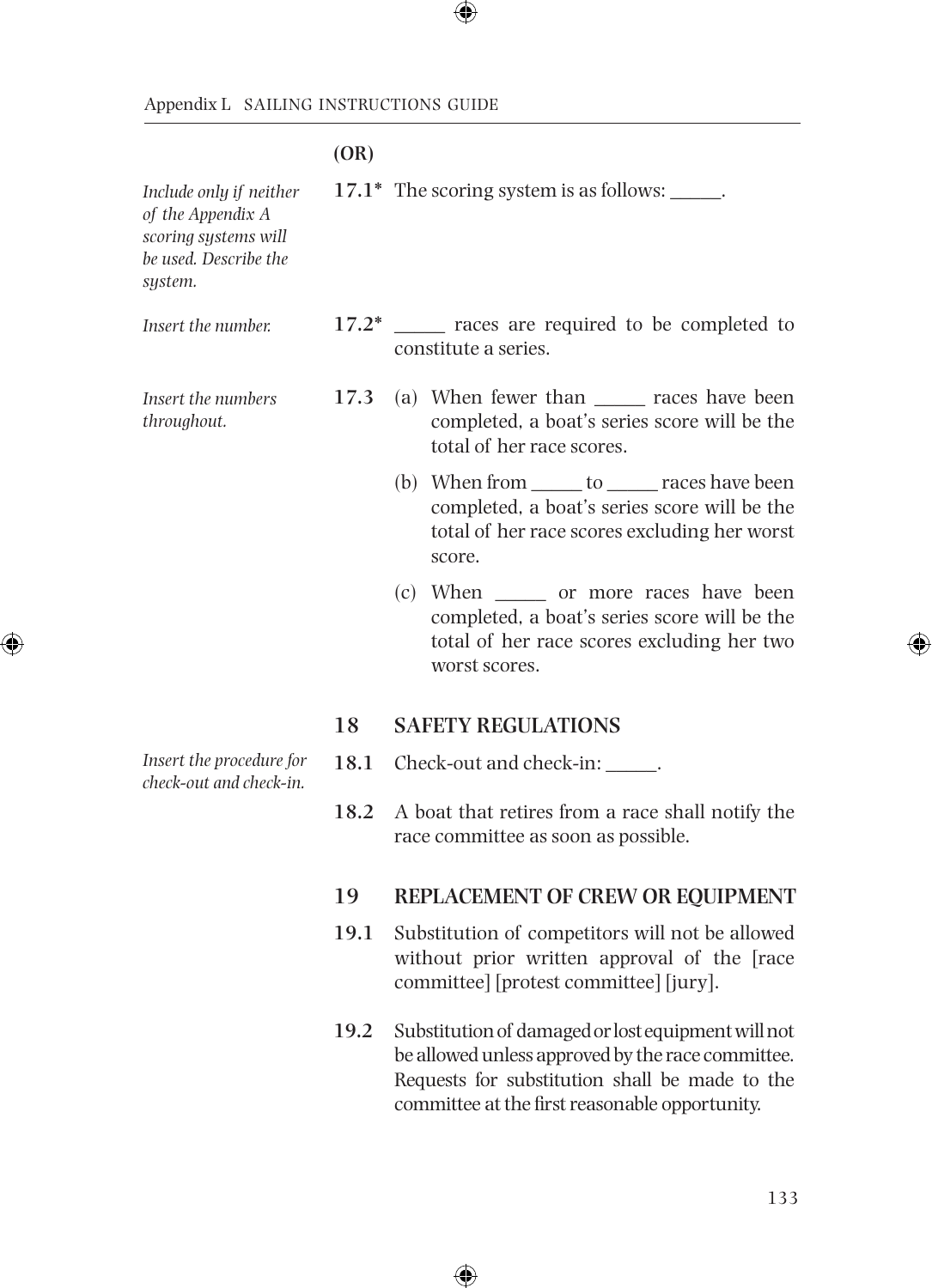## **20 EQUIPMENT AND MEASUREMENT CHECKS**

⊕

A boat or equipment may be inspected at any time for compliance with the class rules and sailing instructions. On the water, a boat can be instructed by a race committee measurer to proceed immediately to a designated area for inspection.

#### **21 OFFICIAL BOATS**

Official boats will be marked as follows: \_\_\_\_\_.

#### **22 SUPPORT BOATS**

**22.1** Team leaders, coaches and other support personnel shall stay outside areas where boats are racing from the time of the preparatory signal for the first class to start until all boats have finished or the race committee signals a postponement, general recall or abandonment.

⊕

**22.2** Support boats shall be marked with \_\_\_\_\_.

## **23 HAUL-OUT RESTRICTIONS**

 $\bigoplus$ 

Keel boats shall not be hauled out during the regatta except with and according to the terms of prior written permission of the race committee.

*Insert the descriptions. If appropriate, use different identification markings for boats performing different duties.*

⊕

*Insert the identification markings. National letters are suggested for international events.*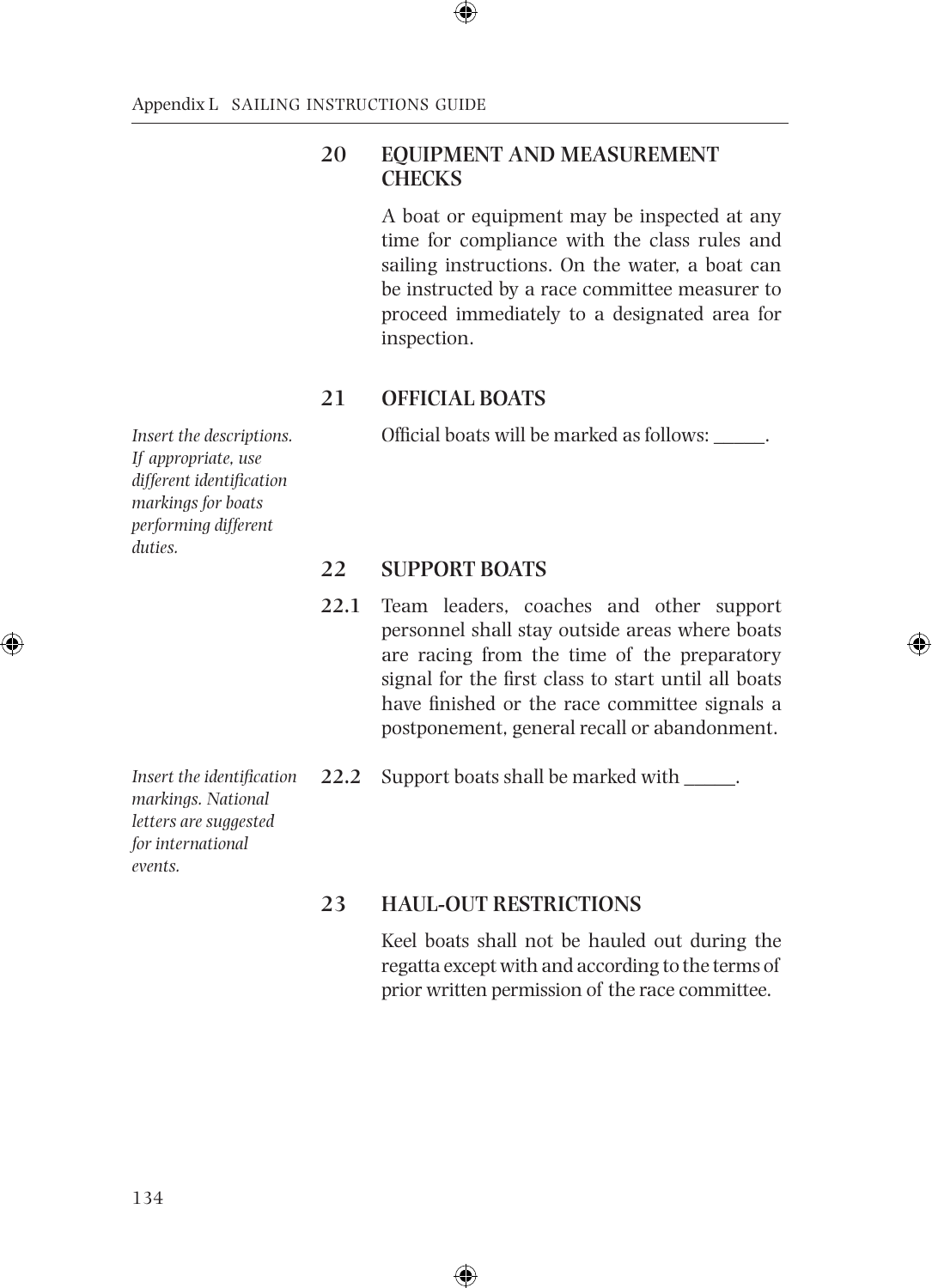## **24 DIVING EQUIPMENT AND PLASTIC POOLS**

 $\bigcirc$ 

Underwater breathing apparatus and plastic pools or their equivalent shall not be used around keel boats between the preparatory signal of the first race and the end of the regatta.

## **25 RADIO COMMUNICATION**

A boat shall neither make radio transmissions while racing nor receive radio communications not available to all boats. This restriction also applies to mobile telephones.

#### **26 PRIZES**

Prizes will be given as follows:

#### **27 DISCLAIMER OF LIABILITY**

Competitors participate in the regatta entirely at their own risk. See rule 4, Decision to Race. The organizing authority will not accept any liability for material damage or personal injury or death sustained in conjunction with or prior to, during, or after the regatta.

## **28 INSURANCE**

 $\bigoplus$ 

Each participating boat shall be insured with valid third-party liability insurance with a minimum cover of \_\_\_\_\_ per event or the equivalent.

*Insert any alternative text that applies. Describe the radio communication bands or frequencies that will be used or allowed.*

*If perpetual trophies will be awarded state their complete names.*

⊕

*Insert the currency and amount.*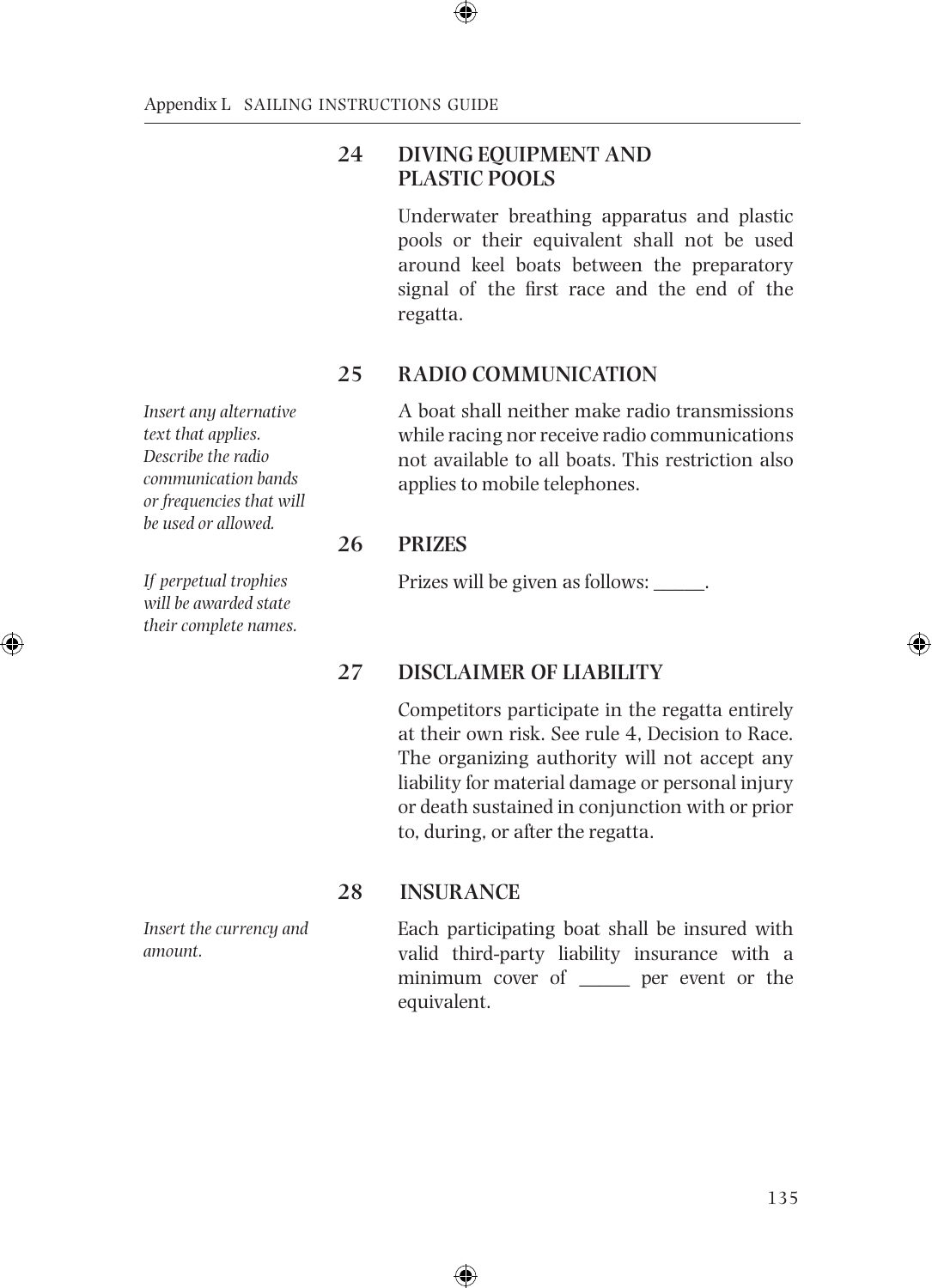## **ADDENDUM A** ILLUSTRATING THE COURSE

 *Shown here are diagrams of course shapes. Any course can be similarly shown. When there is more than one course, prepare a separate diagram for each course and state how each will be signalled.*

 $\bigcirc$ 

**A Windward-Leeward Course**



⊕

**Start – 1 – 2 – 1 – 2 – Finish**

 *Options for this course include* 

- *(1) increasing or decreasing the number of laps,*
- *(2) deleting the final windward leg,*
- *(3) using a gate instead of a leeward mark,*
- *(4) using an offset mark at the windward mark, and*
- *(5) using the leeward and windward marks as starting and finishing marks.*

⊕

◈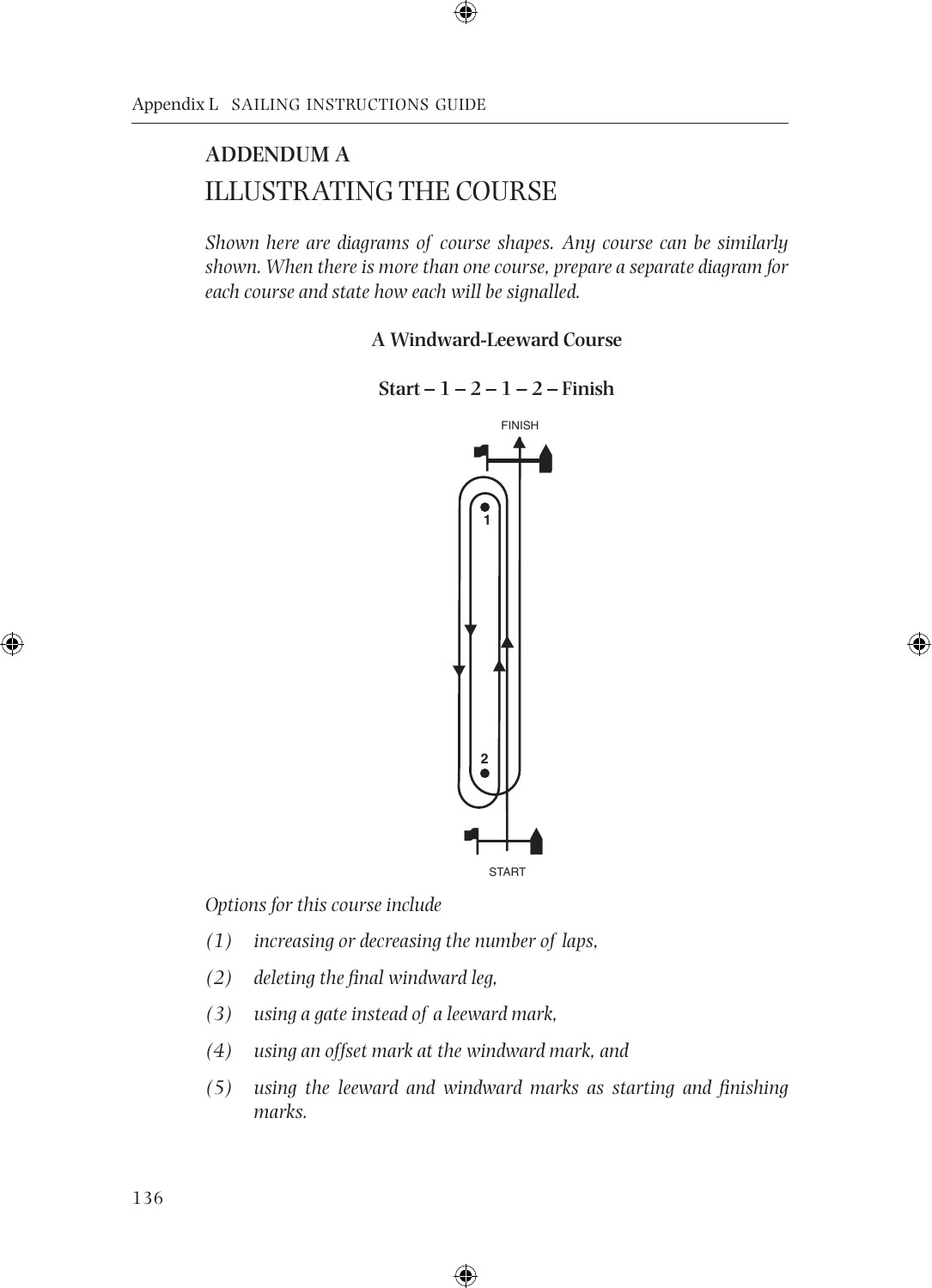

**Start – 1 – 2 – 3 – 1 – 3 – Finish**



*Options for this course include* 

◈

- *(1) increasing or decreasing the number of laps,*
- *(2) deleting the last windward leg,*
- *(3) varying the interior angles of the triangle (45º–90º–45º and 60º– 60º–60º are common),*
- *(4) using a gate instead of a leeward mark for downwind legs (but not reaches),*
- *(5) using an offset mark at the beginning of downwind legs (but not reaches), and*
- *(6) using the leeward and windward marks as starting and finishing marks.*

⊕

*Be sure to specify the interior angle at each mark.*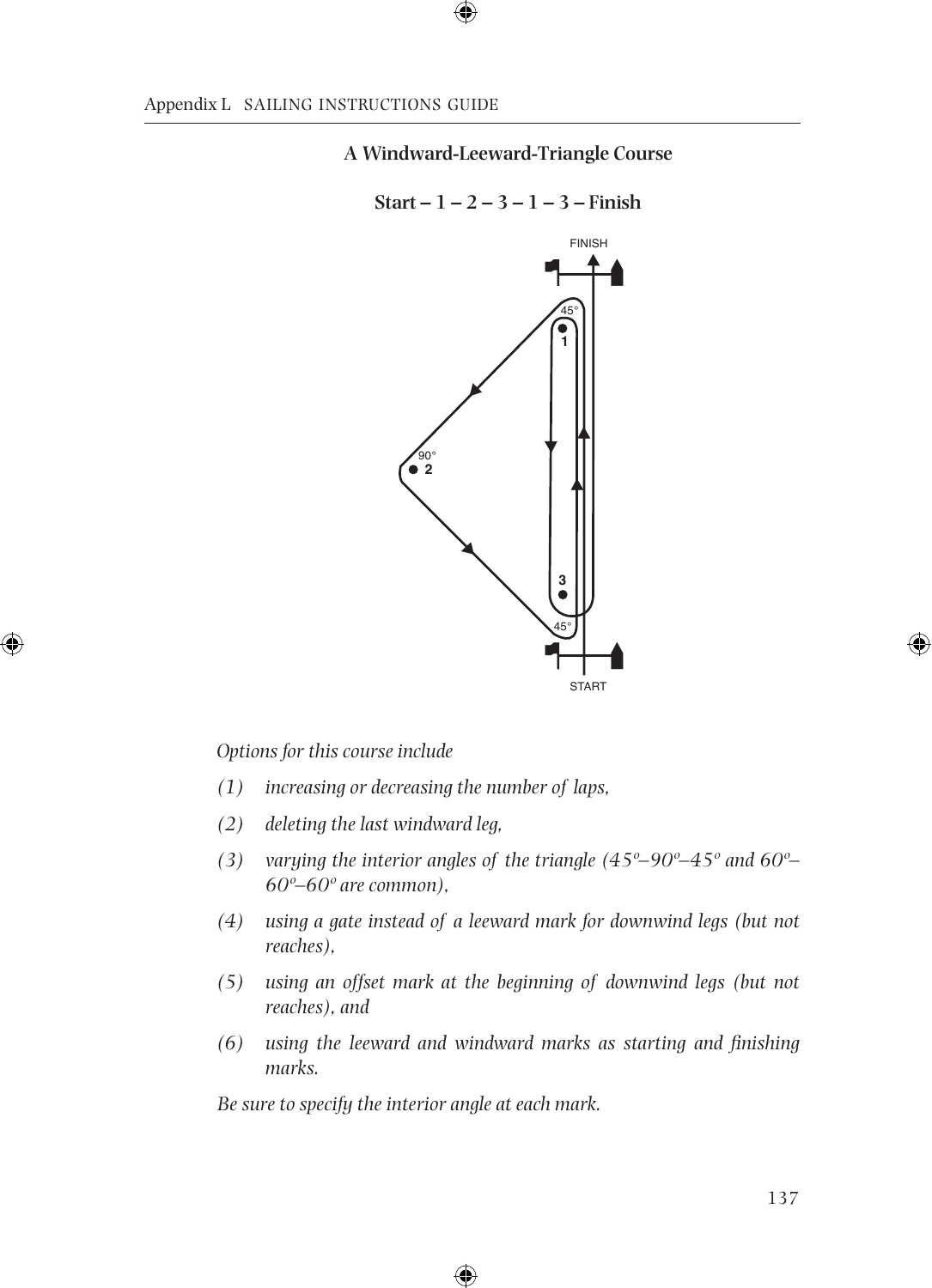

 *Options for these courses include* 

- *(1) adding additional legs,*
- *(2) using gates instead of leeward marks for downwind legs (but not reaches),*

⊕

- *(3) varying the interior angles of the reaching legs,*
- *(4) using an offset mark at the beginning of downwind legs (but not reaches), and*
- *(5) finishing boats upwind rather than on a reach.*

 *Be sure to specify the interior angle of each reaching leg. It is recommended that Mark 4 be different from the starting mark.*

 $\bigoplus$ 

◈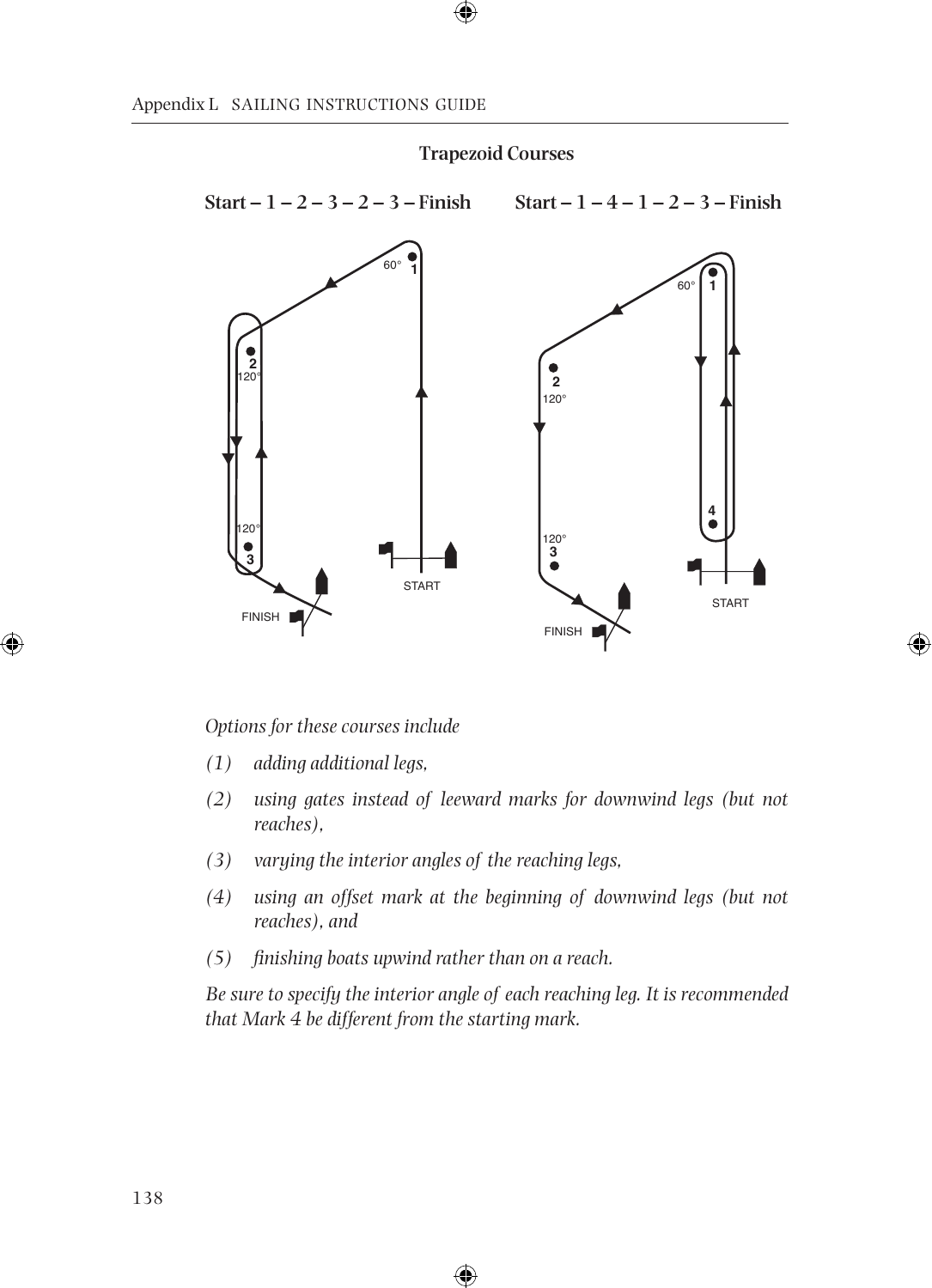## **ADDENDUM B** BOATS PROVIDED BY THE ORGANIZING **AUTHORITY**

⊕

 *The following sailing instruction is recommended when all boats will be provided by the organizing authority. It can be changed to suit the circumstances. When used, it should be inserted after instruction 3.*

#### **4 BOATS**

♠

- **4.1** Boats will be provided for all competitors, who shall not modify them or cause them to be modified in any way except that
	- (a) a compass may be tied or taped to the hull or spars;
	- (b) wind indicators, including yarn or thread, may be tied or taped anywhere on the boat;
	- (c) hulls, centreboards and rudders may be cleaned, but only with water;
	- (d) adhesive tape may be used anywhere above the water line; and
	- (e) all fittings or equipment designed to be adjusted may be adjusted, provided that the class rules are complied with.
- **4.2** All equipment provided with the boat for sailing purposes shall be in the boat while afloat.
- **4.3** The penalty for not complying with one of the above instructions will be disqualification from all races sailed in which the instruction was broken.
- **4.4** Competitors shall report any damage or loss of equipment, however slight, to the organizing authority's representative immediately after securing the boat ashore. The penalty for breaking this instruction, unless the [protest committee] [jury] is satisfied that the competitor made a determined effort to comply, will be disqualification from the race most recently sailed.
- **4.5** Class rules requiring competitors to be members of the class association will not apply.

 $\bigoplus$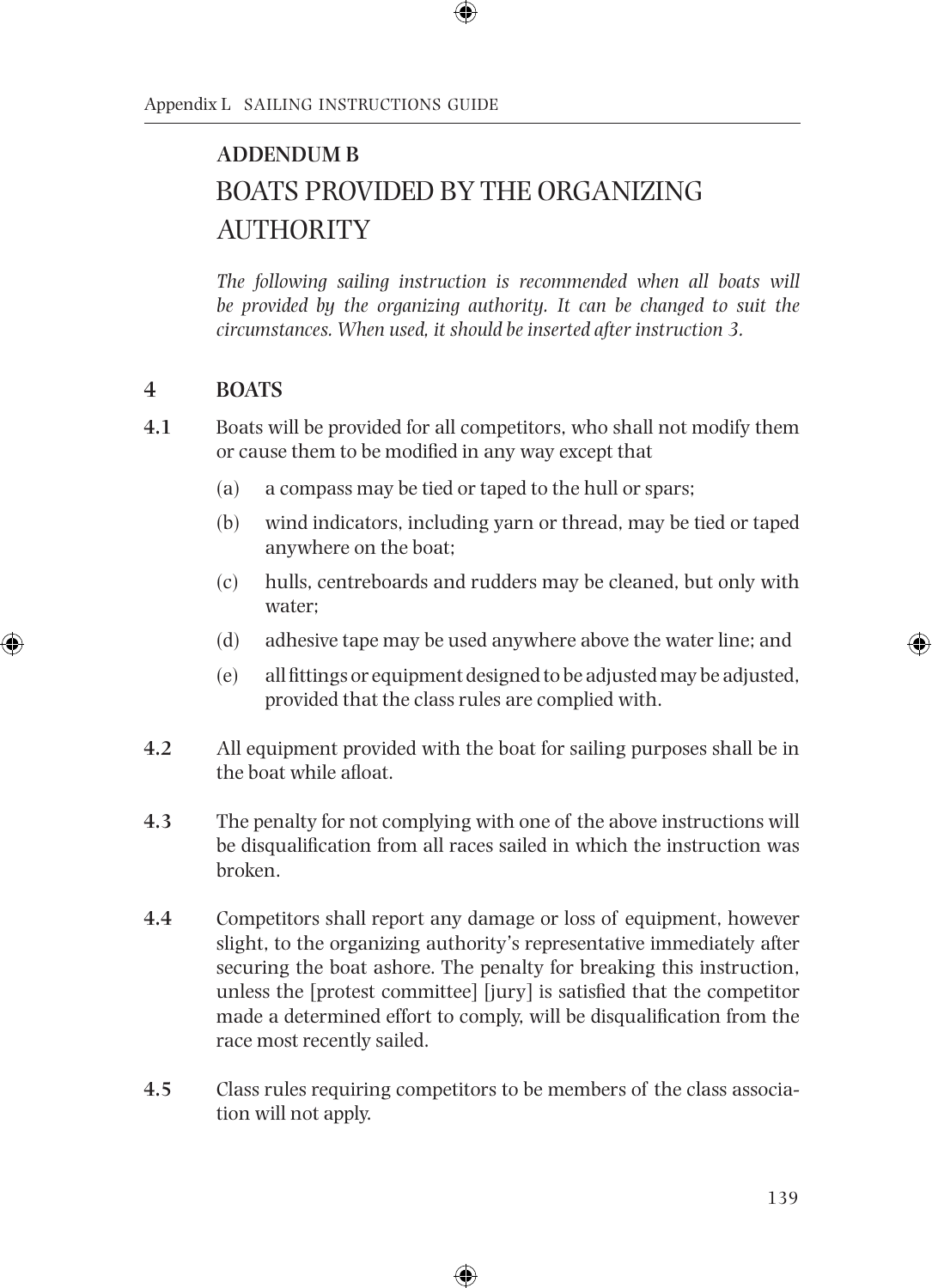



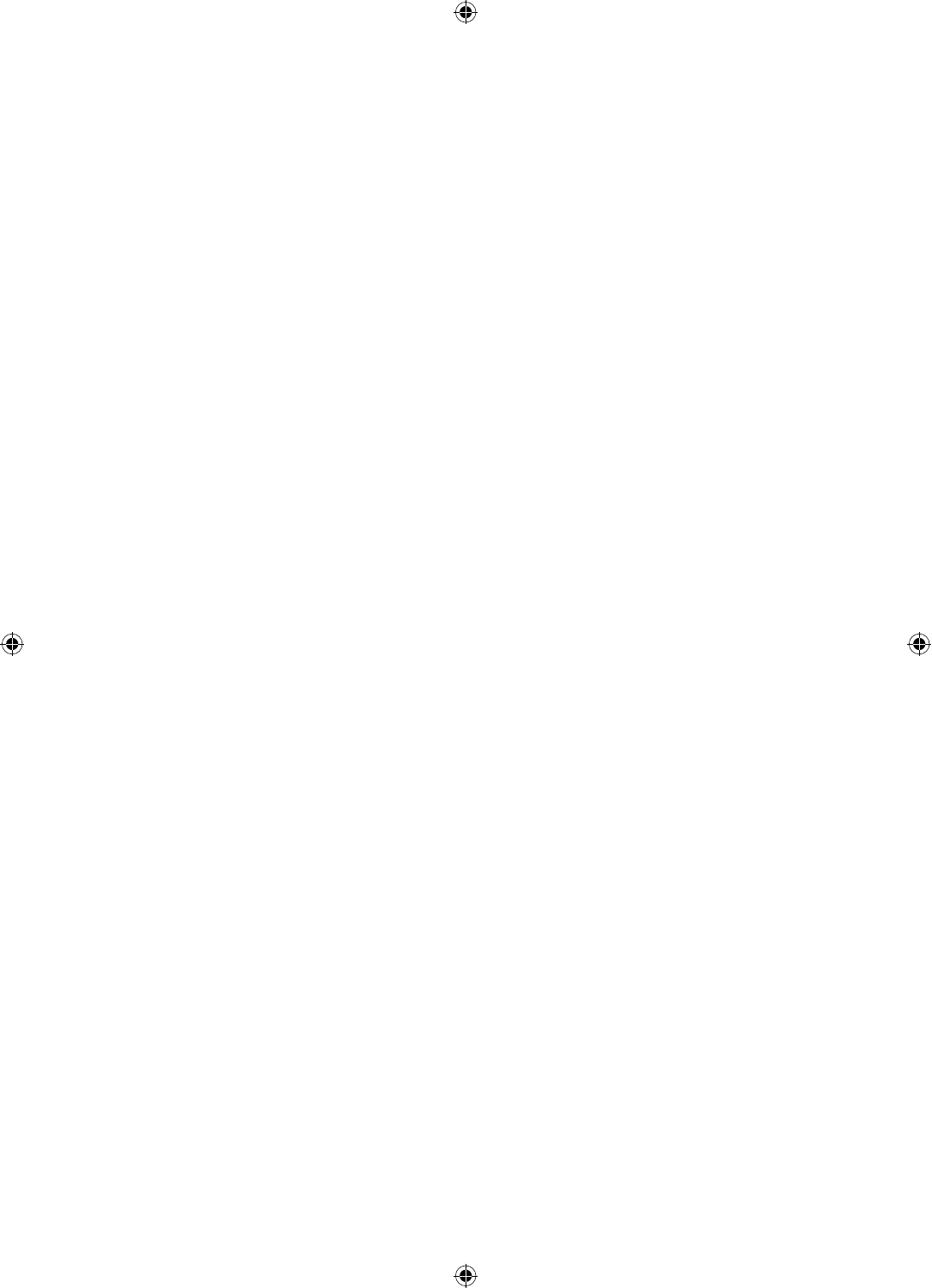# **APPENDIX M** RECOMMENDATIONS FOR PROTEST COMMITTEES

 $\bigcirc$ 

*This appendix is advisory only; in some circumstances changing these procedures may be advisable. It is addressed primarily to protest committee chairmen but may also help judges, jury secretaries, race committees and others connected with protest and redress hearings.*

 In a protest or redress hearing, the protest committee should weigh all testimony with equal care; should recognize that honest testimony can vary, and even be in conflict, as a result of different observations and recollections; should resolve such differences as best it can; should recognize that no boat or competitor is guilty until a breach of a *rule* has been established to the satisfaction of the protest committee; and should keep an open mind until all the evidence has been heard as to whether a boat or competitor has broken a *rule.* 

#### **M1 PRELIMINARIES (may be performed by race office staff)**

- Receive the *protest* or request for redress.
- Note on the form the time the *protest* or request is delivered and the protest time limit.
- Inform each *party*, and the race committee when necessary, when and where the hearing will be held.

#### **M2 BEFORE THE HEARING**

Make sure that

♠

- each *party* has a copy of or the opportunity to read the *protest* or request for redress and has had reasonable time to prepare for the hearing.
- no member of the protest committee is an *interested party.* Ask the *parties* whether they object to any member. When redress is

 $\bigoplus$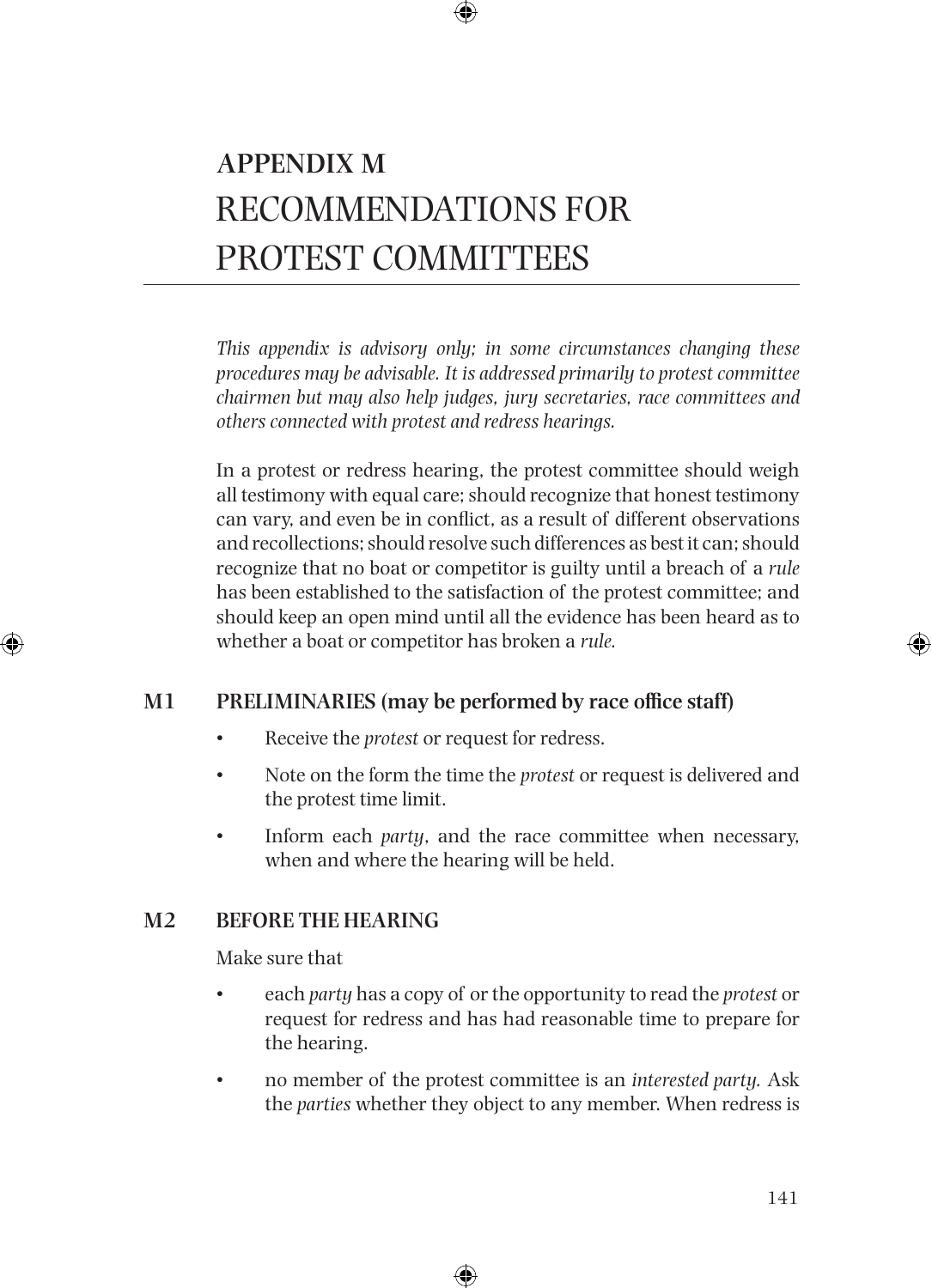requested under rule 62.1(a), a member of the race committee should not be a member of the protest committee.

 • only one person from each boat (or *party*) is present unless an interpreter is needed.

 $\bigcirc$ 

- all boats and people involved are present. If they are not, however, the committee may proceed under rule 63.3(b).
- boats' representatives were on board when required (rule 63.3(a)). When the *parties* were in different races, both organizing authorities must accept the composition of the protest committee (rule 63.8). In a measurement *protest* obtain the current class rules and identify the authority responsible for interpreting them (rule 64.3(b)).

# **M3 THE HEARING**

- **M3.1** Check the validity of the *protest* or request for redress.
	- Are the contents adequate (rule 61.2 or 62.1)?
	- Was it delivered in time? If not, is there good reason to extend the time limit (rule 61.3 or 62.2)?
	- When required, was the protestor involved in or a witness to the incident (rule 60.1(a))?
	- When necessary, was 'Protest' hailed and, if required, a red flag displayed correctly (rule 61.1(a))?
	- When the flag and hail were not necessary was the protestee informed?
	- Decide whether the *protest* or request for redress is valid (rule 63.5).
	- Once the validity of the *protest* or request has been determined, do not let the subject be introduced again unless truly new evidence is available.

 $\bigoplus$ 

⊕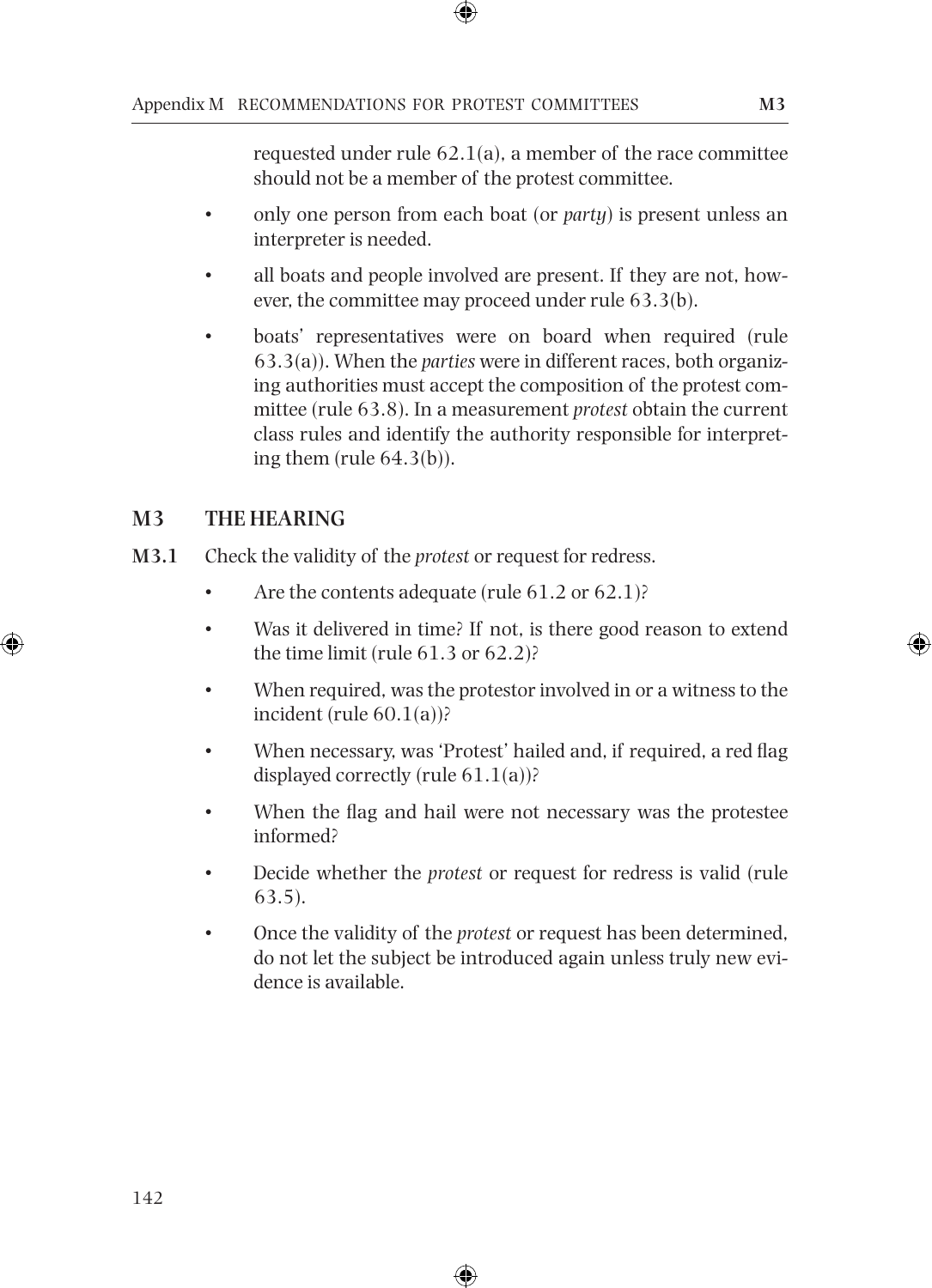#### **M3.2** Take the evidence (rule 63.6).

♠

- Ask the protestor and then the protestee to tell their stories. Then allow them to question one another. In a redress matter, ask the *party* to state the request.
- Invite questions from protest committee members.

 $\bigcirc$ 

- Make sure you know what facts each *party* is alleging before calling any witnesses. Their stories may be different.
- Allow anyone, including a boat's crew, to give evidence. It is the *party* who normally decides which witnesses to call, although the protest committee may also call witnesses (rule 63.6). The question asked by a *party* 'Would you like to hear N?' is best answered by 'It is your choice.'
- Call each *party's* witnesses (and the protest committee's if any) one by one. Limit *parties* to questioning the witness(es) (they may wander into general statements).
- Invite the protestee to question the protestor's witness first (and vice versa). This prevents the protestor from leading his witness from the beginning.
- Allow a member of the protest committee who saw the incident to give evidence (rule 63.6) but only in the presence of the *parties.* The member may be questioned and may remain in the room (rule 63.3(a)).
- Try to prevent leading questions or hearsay evidence, but if that is impossible discount the evidence so obtained.
- Accept written evidence from a witness who is not available to be questioned only if all *parties* agree. In doing so they forego their rights to question that witness (rule 63.6).
- Ask one member of the committee to note down evidence, particularly times, distances, speeds, etc.
- Invite first the protestor and then the protestee to make a final statement of her case, particularly on any application or interpretation of the *rules.*

 $\bigoplus$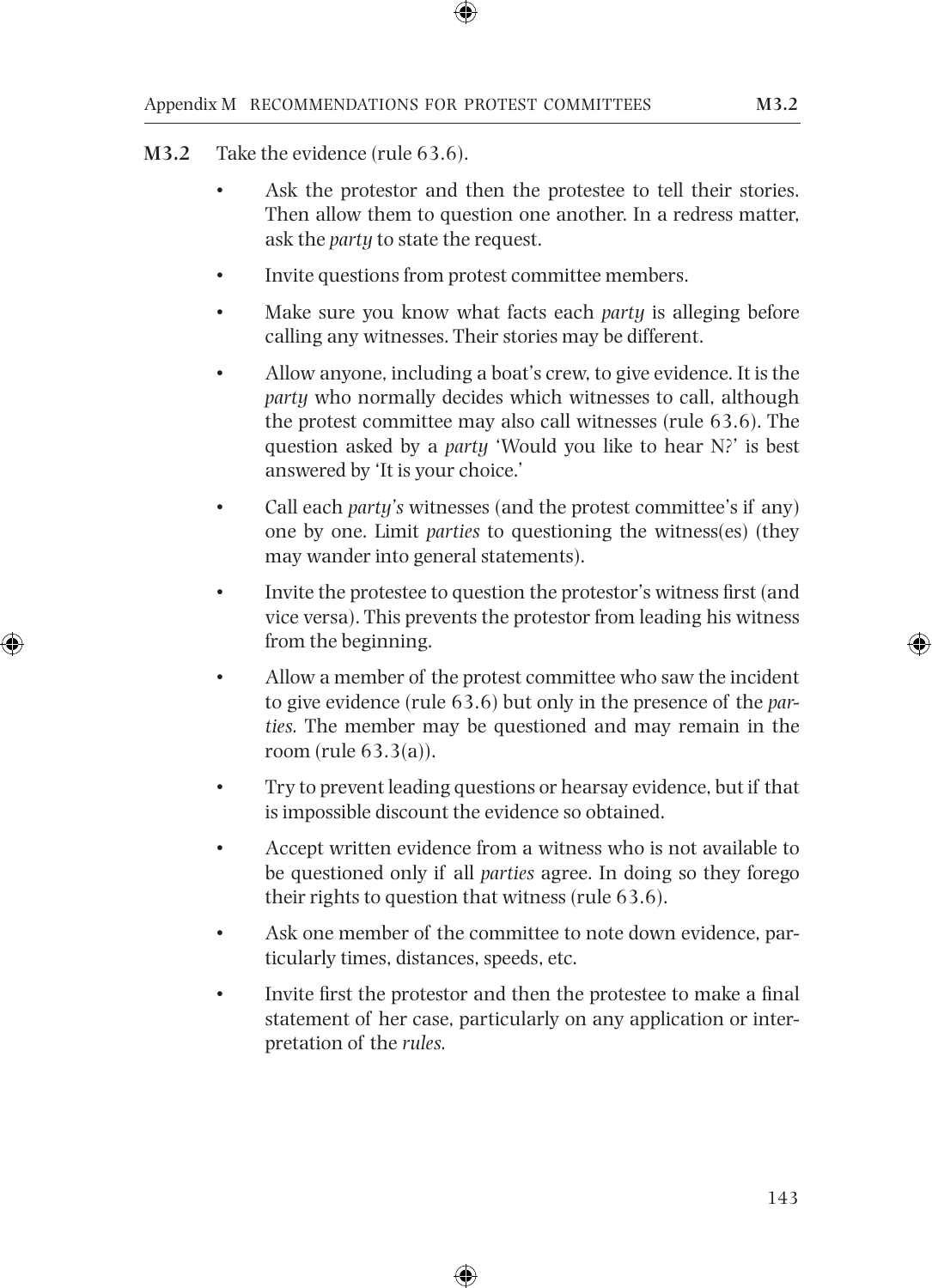#### **M3.3** Find the facts (rule 63.6).

Write down the facts; resolve doubts one way or the other.

 $\bigcirc$ 

- Call back *parties* for more questions if necessary.
- When appropriate, draw a diagram of the incident using the facts you have found.
- **M3.4** Decide the *protest* or request for redress (rule 64).
	- Base the decision on the facts found (if you cannot, find some more facts).
	- In redress cases, make sure that no further evidence is needed from boats that will be affected by the decision.
- **M3.5** Inform the *parties* (rule 65).
	- Recall the *parties* and read them the facts found, conclusions and *rules* that apply, and the decision. When time presses it is permissible to read the decision and give the details later.
	- Give any *party* a copy of the decision on request. File the *protest* or request for redress with the committee records.

# **M4 REOPENING A HEARING (rule 66)**

 When a *party*, within the time limit, has asked for a hearing to be reopened, hear the *party* making the request, look at any video, etc., and decide whether there is any material new evidence that might lead you to change your decision. Decide whether your interpretation of the *rules* may have been wrong; be open-minded as to whether you have made a mistake. If none of these applies refuse to reopen; otherwise schedule a hearing.

# **M5 GROSS MISCONDUCT (rule 69)**

**M5.1** An action under this rule is not a *protest*, but the protest committee gives its allegations in writing to the competitor before the hearing. The hearing is conducted under the same rules as other hearings but the protest committee must have at least three members (rule 69.1(b)). Use the greatest care to protect the competitor's rights.

 $\bigoplus$ 

⊕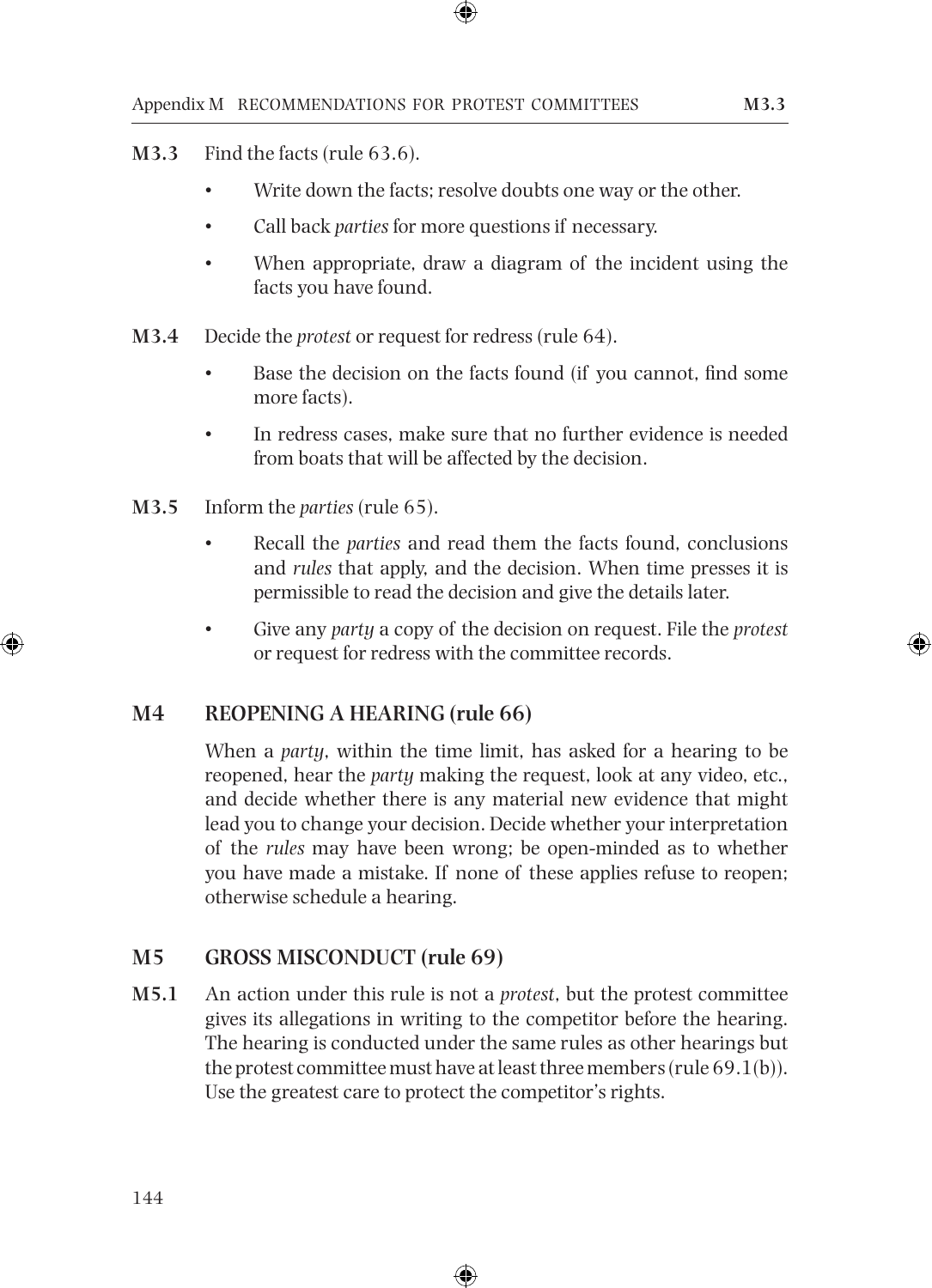**M5.2** A competitor or a boat cannot protest under rule 69, but the protest form of a competitor who tries to do so may be accepted as a report to the protest committee, which can then decide whether or not to call a hearing.

 $\bigcirc$ 

- **M5.3** When it is desirable to call a hearing under rule 69 as a result of a Part 2 incident, it is important to hear any boat-vs.-boat *protest* in the normal way, deciding which boat, if any, broke which *rule*, before proceeding against the competitor under this rule.
- **M5.4** Although action under rule 69 is taken against a competitor, not a boat, a boat may also be penalized (rule 69.1(b)).
- **M5.5** The protest committee may warn the competitor (rule 69.1(b)), in which case no report is to be made to national authorities (rule  $69.1(c)$ ). When a penalty is imposed and a report is made to national authorities, it may be helpful to recommend whether or not further action should be taken.

#### **M6 APPEALS (rule 70 and Appendix F)**

⊕

When decisions can be appealed,

- retain the papers relevant to the hearing so that the information can easily be used for an appeal. Is there a diagram endorsed or prepared by the protest committee? Are the facts found sufficient? (Example: Was there an *overlap*? Yes or No. 'Perhaps' is not a fact found.) Are the names of the protest committee members and other important information on the form?
- comments by the protest committee on any appeal should enable the appeals committee to picture the whole incident clearly; the appeals committee knows nothing about the situation.

### **M7 PHOTOGRAPHIC EVIDENCE**

Photographs and videotapes can sometimes provide useful evidence but protest committees should recognize their limitations and note the following points:

 $\bigoplus$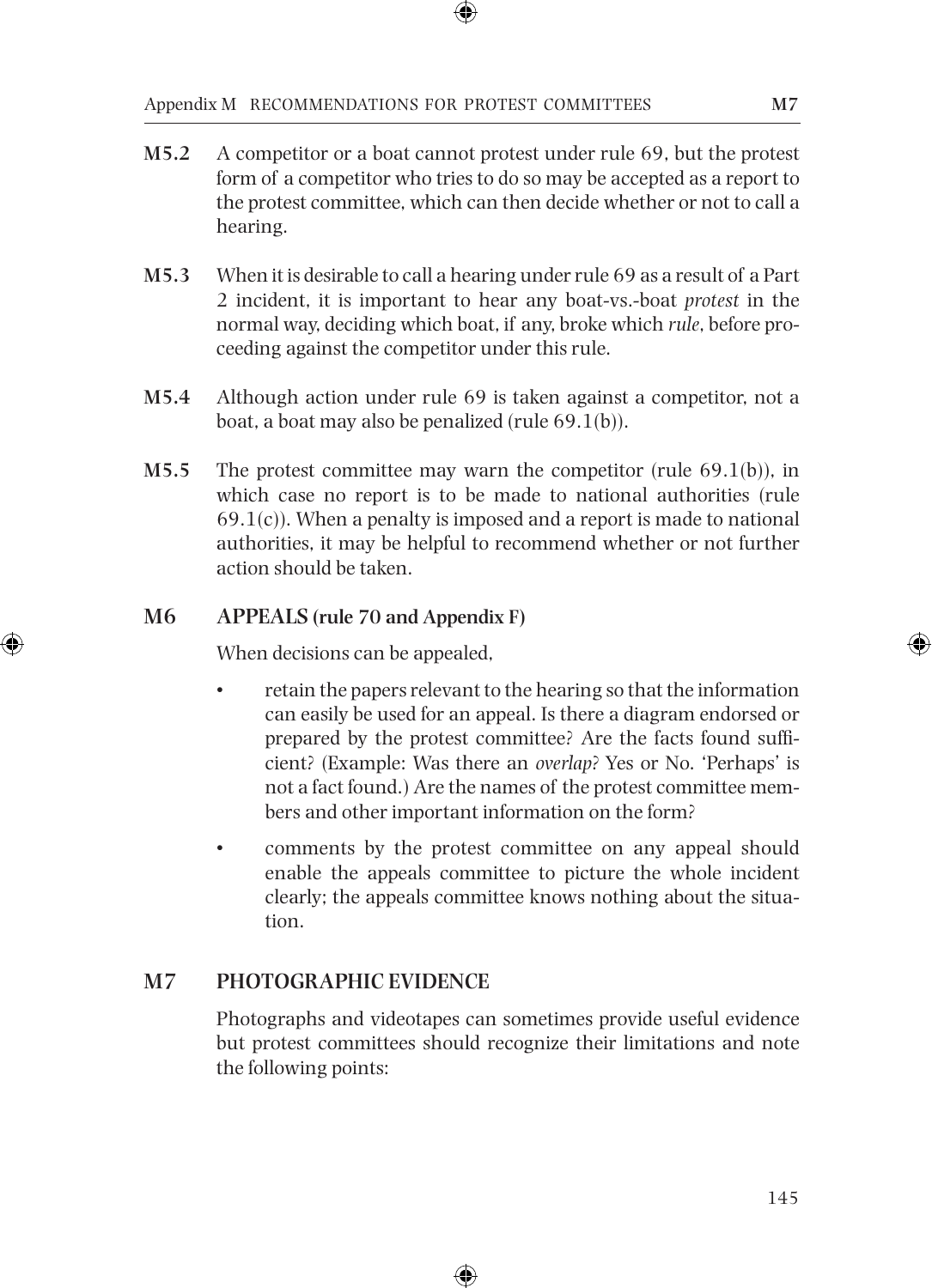• The *party* producing the photographic evidence is responsible for arranging the viewing.

 $\bigcirc$ 

- View the tape several times to extract all the information from it.
- The depth perception of any single-lens camera is very poor; with a telephoto lens it is non-existent. When the camera views two *overlapped* boats at right angles to their course, it is impossible to assess the distance between them. When the camera views them head on, it is impossible to see whether an *overlap* exists unless it is substantial.
- Ask the following questions:
	- Where was the camera in relation to the boats?
	- Was the camera's platform moving? If so in what direction and how fast?
	- Is the angle changing as the boats approach the critical point? Fast panning causes radical change.
	- Did the camera have an unrestricted view throughout?

 $\bigoplus$ 

⊕

♠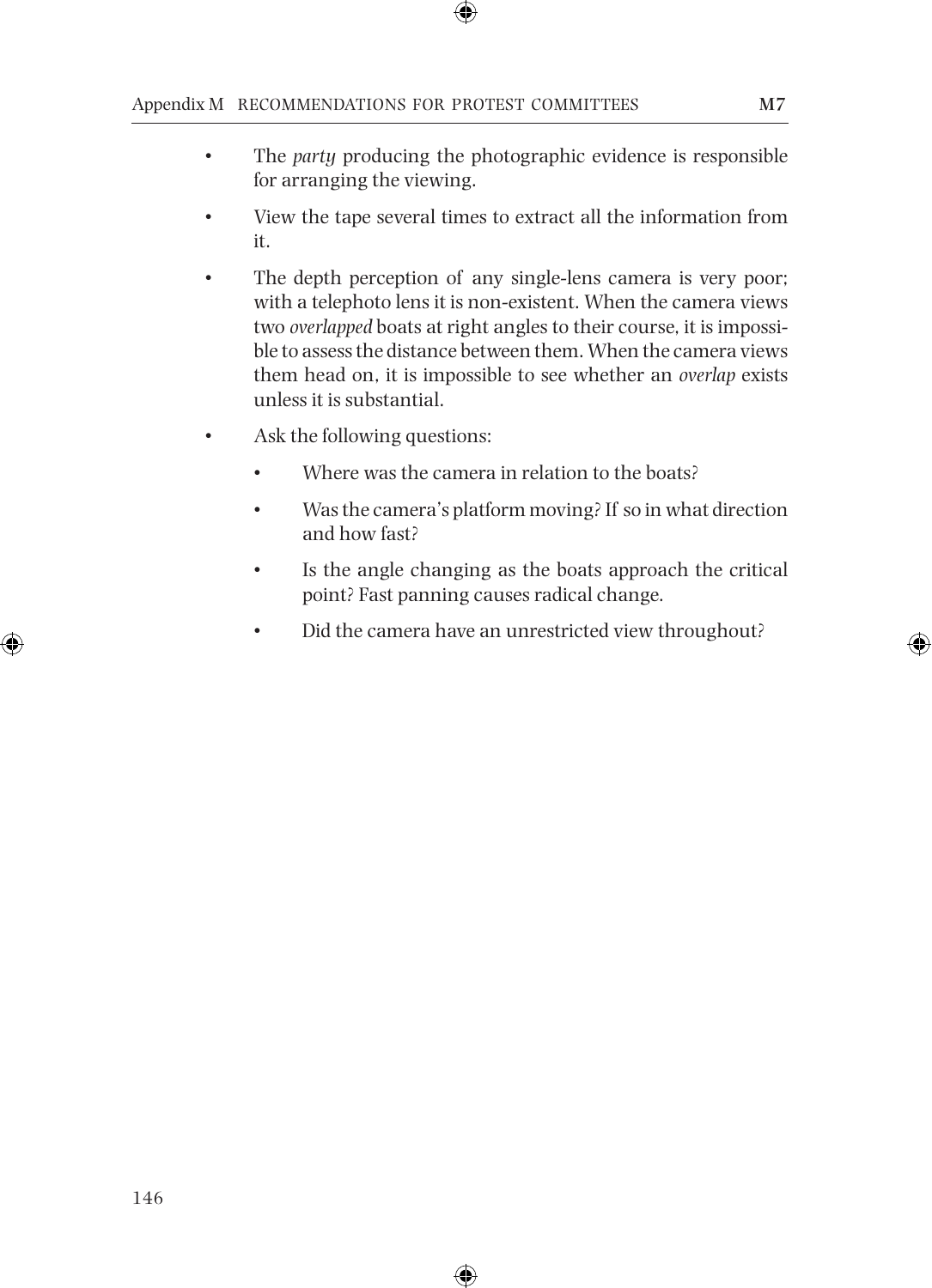# **APPENDIX N** INTERNATIONAL JURIES

 $\bigcirc$ 

*See rules 70.4 and 90(b). This appendix shall not be changed by sailing instructions or prescriptions of national authorities.*

# **N1 COMPOSITION, APPOINTMENT AND ORGANIZATION**

- **N1.1** An international jury shall be composed of experienced sailors with excellent knowledge of the racing rules and extensive protest committee experience. It shall be independent of and have no members from the race committee, and be appointed by the organizing authority, subject to approval by the national authority if required (see rule 90(b)), or by the ISAF under rule 88.2(b).
- **N1.2** The jury shall consist of a chairman, a vice chairman if desired, and other members for a total of at least five. A majority shall be International Judges. The jury may appoint a secretary, who shall not be a member of the jury.

♠

- **N1.3** No more than two members (three, in Groups M, N and Q) shall be from the same national authority.
- **N1.4** (a) A jury of ten or more members may divide itself into two or more panels of at least five members each, of which the majority shall be International Judges. If this is done, the requirements for membership of a full jury shall apply to each panel but not to the jury as a whole.
	- (b) A jury of fewer than ten members may divide itself into two or three panels of at least three members each, of which the majority shall be International Judges. Members of each panel shall be from at least three different national authorities except in Groups M, N and Q, where they shall be from at least two different national authorities. If dissatisfied with a panel's decision, a *party* is entitled to a hearing by a jury composed in compliance with rules N1.1, N1.2 and N1.3, except concerning the facts

 $\bigoplus$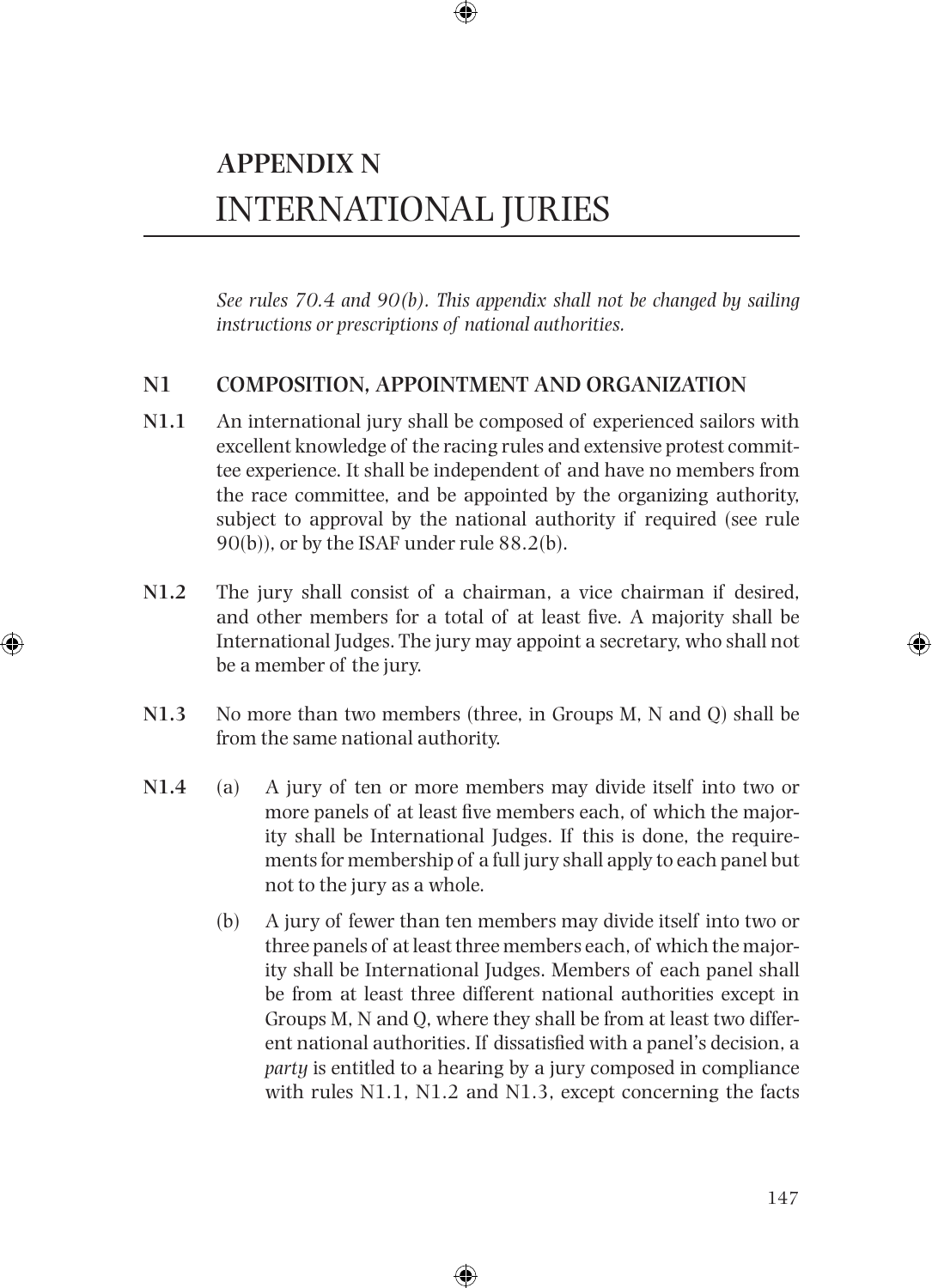found, if requested within the time limit specified in the sailing instructions.

**N1.5** When a full jury has fewer than five members, because of illness or emergency, and no qualified replacements are available, it remains properly constituted if it consists of at least three members. At least two members shall be International Judges. When there are three or four members they shall be from at least three different national authorities except in Groups M, N and Q, where they shall be from at least two different national authorities.

⊕

- **N1.6** When the national authority's approval is required for the appointment of an international jury (see rule 90(b)), notice of its approval shall be included in the sailing instructions or be posted on the official notice board.
- **N1.7** If the jury acts while not properly constituted, the jury's decisions may be appealed.

# **N2 RESPONSIBILITIES**

- **N2.1** An international jury is responsible for hearing and deciding all *protests*, requests for redress and other matters arising under the rules of Part 5. When asked by the organizing authority or the race committee, it shall advise and assist them on any matter directly affecting the fairness of the competition.
- **N2.2** Unless the organizing authority directs otherwise, the jury shall
	- (a) decide questions of eligibility, measurement or boat certificates; and
	- (b) authorize the substitution of competitors, boats, sails or equipment.
- **N2.3** If so directed by the organizing authority, the jury shall
	- (a) make or approve changes to the sailing instructions,
	- (b) supervise or direct the race committee in the conduct of the races, and
	- (c) decide on other matters referred to it by the organizing authority.

 $\bigoplus$ 

⊕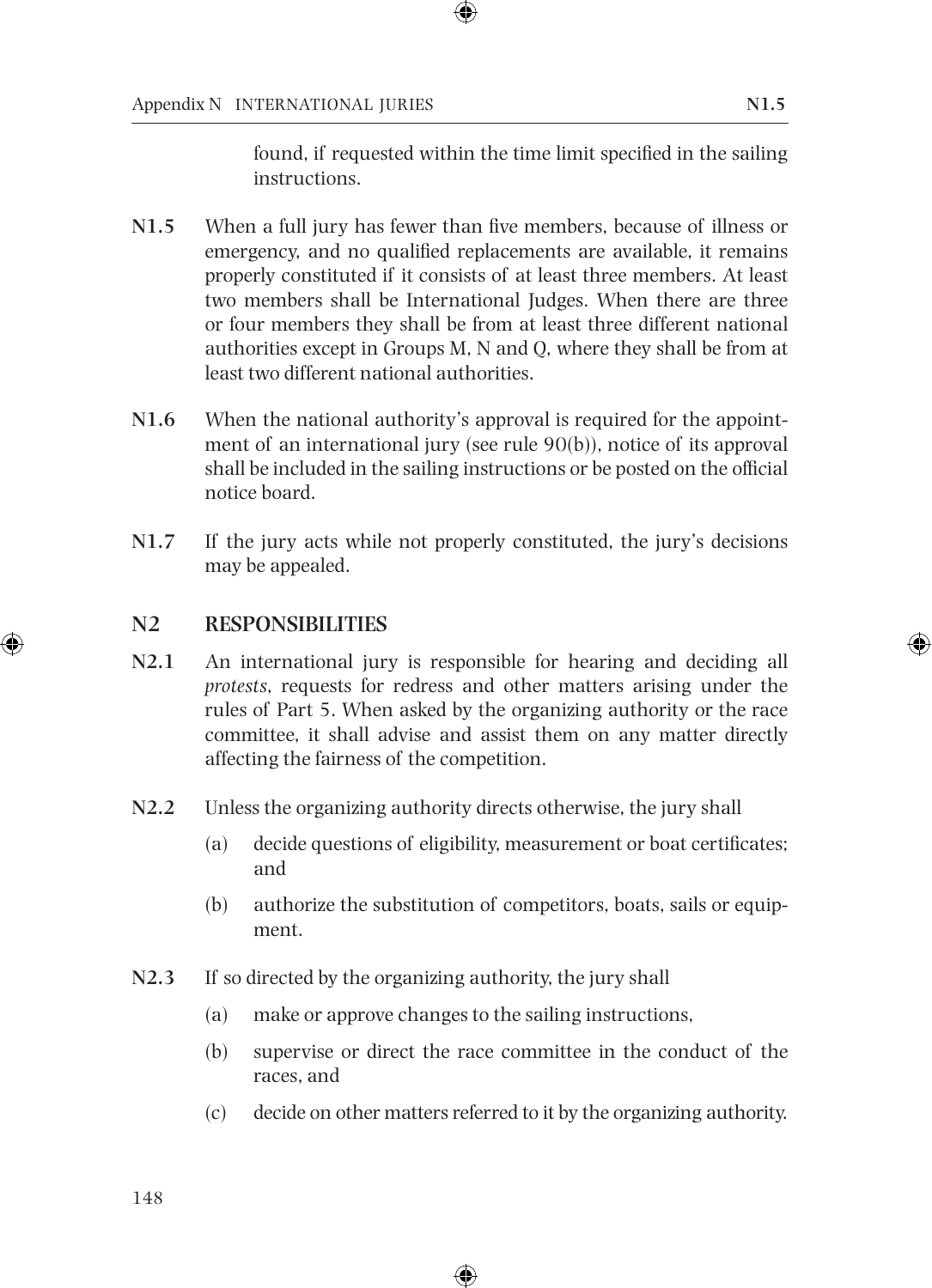# **N3 PROCEDURES**

♠

**N3.1** Decisions of the jury shall be made by a simple majority vote of all members. When there is an equal division of votes cast, the chairman of the meeting may cast an additional vote.

 $\bigoplus$ 

- **N3.2** When it is considered desirable that some members not participate in discussing and deciding a *protest* or request for redress, and no qualified replacements are available, the jury remains properly constituted if at least three members remain. At least two members shall be International Judges.
- **N3.3** Members shall not be regarded as *interested parties* (see rule 63.4) by reason of their nationality.
- **N3.4** If a panel fails to agree on a decision it may adjourn and refer the matter to the full jury.

 $\bigoplus$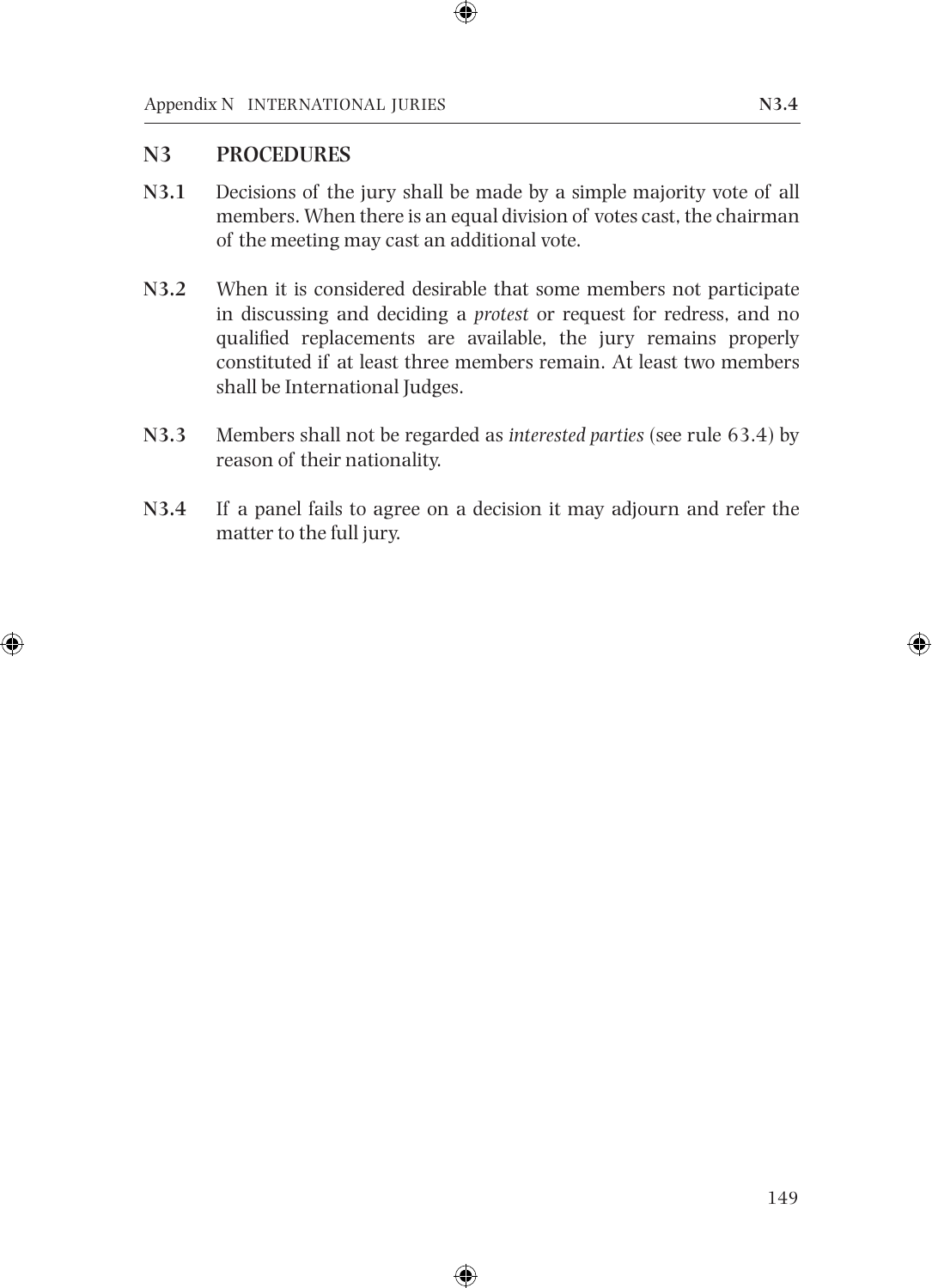

 $\bigoplus$ 



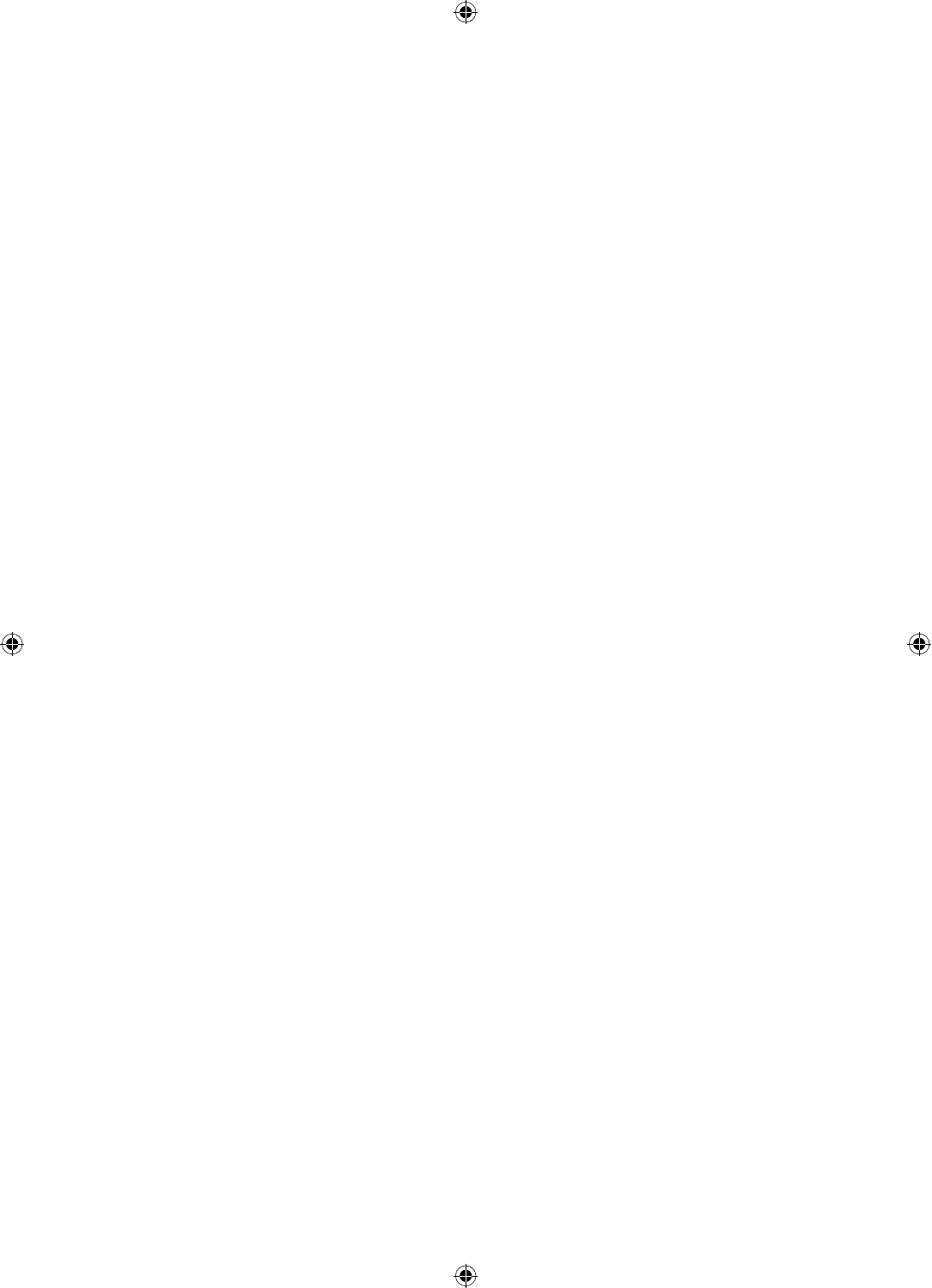# **APPENDIX P** IMMEDIATE PENALTIES FOR BREAKING RULE 42

 $\bigcirc$ 

*This appendix applies only if the sailing instructions so state.*

# **P1 PROTESTS**

A member of the protest committee or its designated observer who sees a boat breaking rule 42 may protest her by, as soon as reasonably possible, making a sound signal, pointing a yellow flag at her and hailing her sail number, even if she is no longer *racing.* A boat so protested is not subject to another *protest* under rule 42 for the same incident.

# **P2 PENALTIES**

♠

# **P2.1 First Protest**

When a boat is first protested under rule P1 she may acknowledge her breach by taking a Two-Turns Penalty under rule 44.2. If she fails to do so she shall be disqualified without a hearing.

#### **P2.2 Second Protest**

When a boat is protested a second time during the series she may acknowledge her breach by immediately retiring from the race. If she fails to do so she shall be disqualified without a hearing and her score shall not be excluded.

#### **P2.3 Third Protest**

 When a boat is protested a third time during the series she may acknowledge her breach by immediately retiring from the race and from all other races in the series. If she fails to do so she shall be disqualified without a hearing from all races in the series, with no score excluded, and the protest committee shall consider calling a hearing under rule 69.1(a).

 $\bigoplus$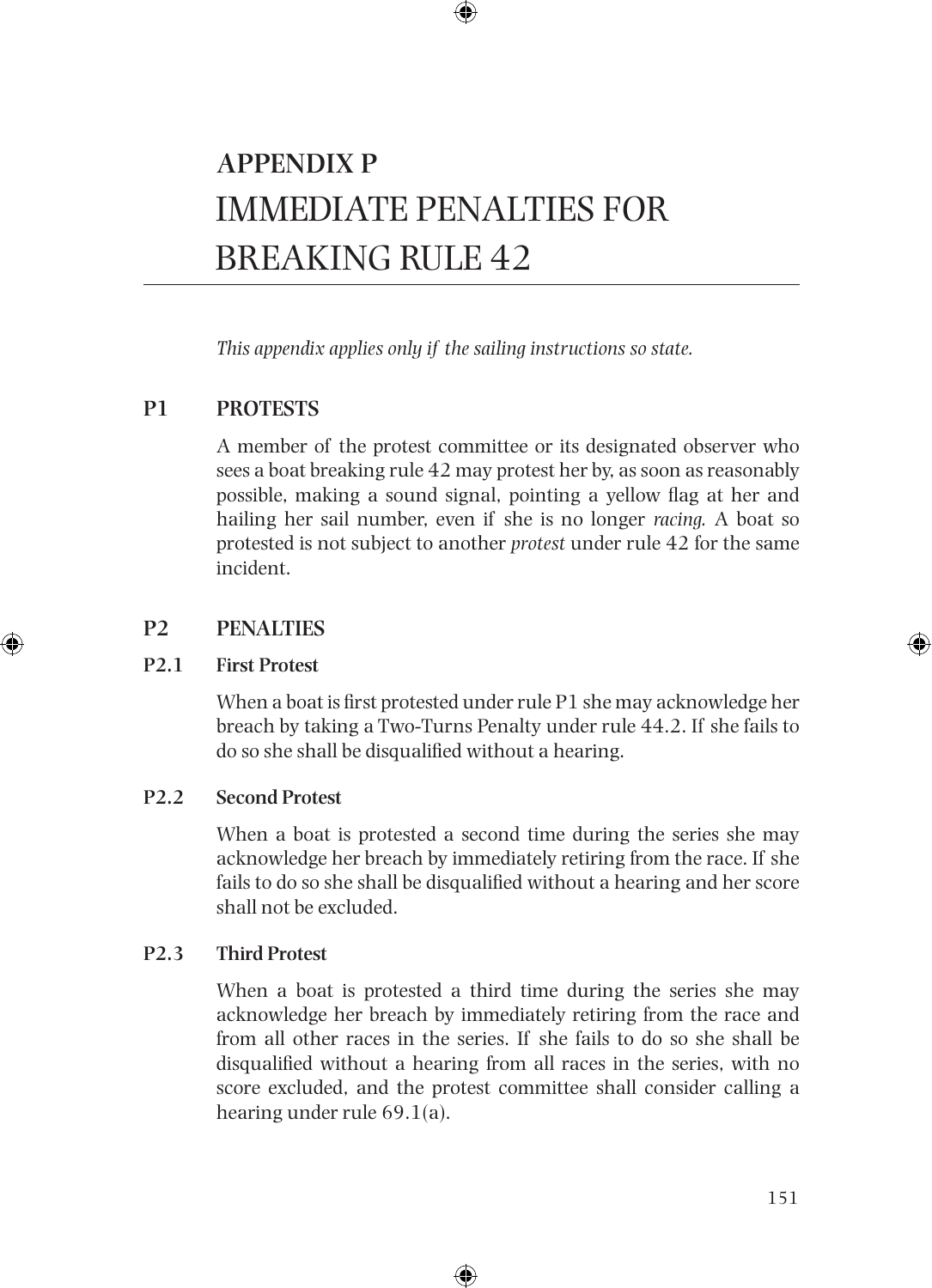Appendix P IMMEDIATE PENALTIES FOR BREAKING RULE 42 **P3**

# **P3 POSTPONEMENT, GENERAL RECALL OR ABANDONMENT**

 $\bigoplus$ 

 $\bigoplus$ 

If a boat has been protested under rule P1 and the race committee signals a *postponement*, general recall or *abandonment*, the penalty from her first or second *protest* is cancelled, but the *protest* is counted to determine the number of times she has been protested during the series.

⊕

◈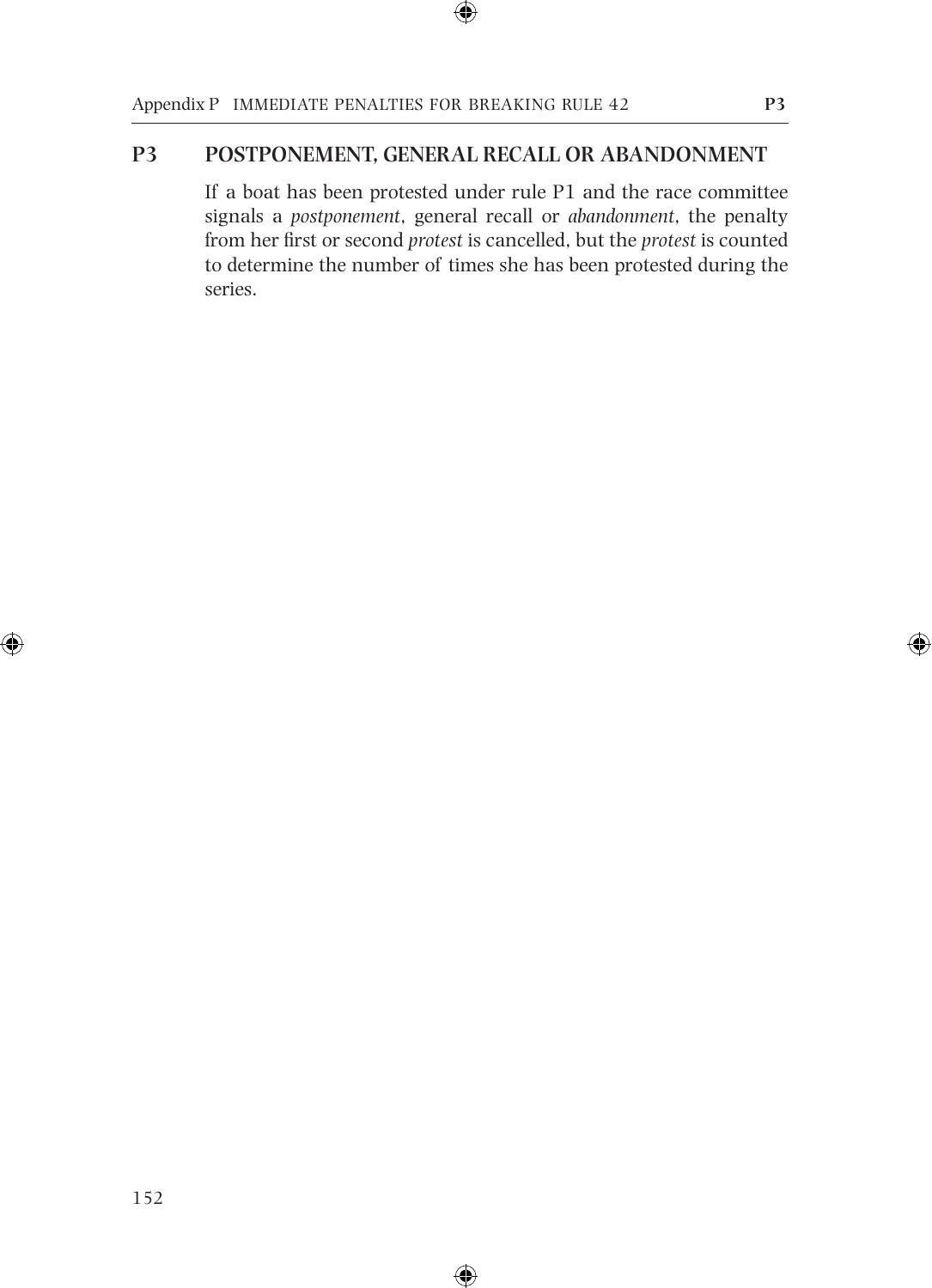| <b>PROTEST FORM</b> – also for requests for redress and reopening                                                   |                  |                                                                                                                                                                                                                                 |
|---------------------------------------------------------------------------------------------------------------------|------------------|---------------------------------------------------------------------------------------------------------------------------------------------------------------------------------------------------------------------------------|
| Fill in and tick as appropriate                                                                                     |                  |                                                                                                                                                                                                                                 |
|                                                                                                                     |                  |                                                                                                                                                                                                                                 |
| 2. TYPE OF HEARING                                                                                                  |                  |                                                                                                                                                                                                                                 |
| Protest by boat against boat<br>Protest by race committee against boat<br>Protest by protest committee against boat | $\Box$<br>$\Box$ | Request for redress by boat or race committee<br>Consideration of redress by protest committee<br>$\mathsf{L}$<br>Request by boat or race committee to reopen hearing $\Box$<br>Consideration of reopening by protest committee |
| 3. BOAT PROTESTING, OR REQUESTING REDRESS OR REOPENING                                                              |                  |                                                                                                                                                                                                                                 |
|                                                                                                                     |                  |                                                                                                                                                                                                                                 |
|                                                                                                                     |                  |                                                                                                                                                                                                                                 |
| 4. BOAT(S) PROTESTED OR BEING CONSIDERED FOR REDRESS                                                                |                  |                                                                                                                                                                                                                                 |
|                                                                                                                     |                  |                                                                                                                                                                                                                                 |
| 5. INCIDENT                                                                                                         |                  |                                                                                                                                                                                                                                 |
|                                                                                                                     |                  |                                                                                                                                                                                                                                 |
|                                                                                                                     |                  |                                                                                                                                                                                                                                 |
|                                                                                                                     |                  | 6. INFORMING PROTESTEE How did you inform the protestee of your intention to protest?                                                                                                                                           |
| By hailing                                                                                                          |                  |                                                                                                                                                                                                                                 |
| By displaying a red flag                                                                                            |                  |                                                                                                                                                                                                                                 |
| By informing her in some other way                                                                                  | П                |                                                                                                                                                                                                                                 |
| 7. DESCRIPTION OF INCIDENT (use another sheet if necessary)                                                         |                  |                                                                                                                                                                                                                                 |
|                                                                                                                     |                  |                                                                                                                                                                                                                                 |
|                                                                                                                     |                  | Diagram: one square = hull length; show positions of boats, wind and current directions, marks.                                                                                                                                 |
|                                                                                                                     |                  |                                                                                                                                                                                                                                 |
|                                                                                                                     |                  |                                                                                                                                                                                                                                 |
|                                                                                                                     |                  |                                                                                                                                                                                                                                 |
|                                                                                                                     |                  |                                                                                                                                                                                                                                 |
|                                                                                                                     |                  |                                                                                                                                                                                                                                 |
|                                                                                                                     |                  |                                                                                                                                                                                                                                 |
|                                                                                                                     |                  |                                                                                                                                                                                                                                 |
|                                                                                                                     |                  |                                                                                                                                                                                                                                 |
|                                                                                                                     |                  |                                                                                                                                                                                                                                 |
|                                                                                                                     |                  |                                                                                                                                                                                                                                 |
|                                                                                                                     |                  |                                                                                                                                                                                                                                 |
|                                                                                                                     |                  |                                                                                                                                                                                                                                 |

 $\bigoplus$ 

 $\bigoplus$ 

 $\bigoplus$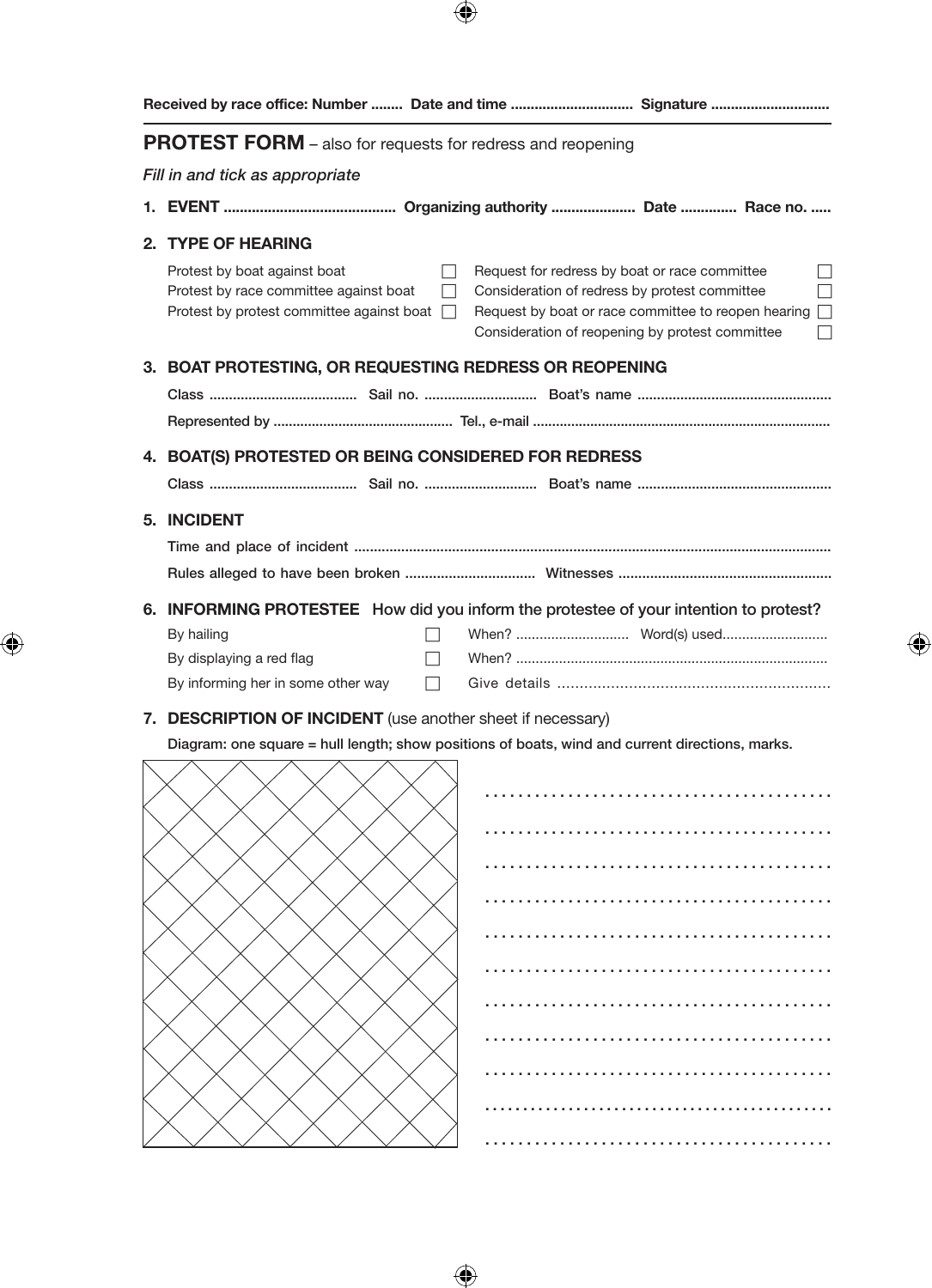| THIS SIDE FOR PROTEST COMMITTEE USE   Number                                                     | Heard together with numbers            |  |  |
|--------------------------------------------------------------------------------------------------|----------------------------------------|--|--|
| Fill in and tick as appropriate                                                                  |                                        |  |  |
| Withdrawal requested                                                                             | Withdrawal permitted<br>$\Box$         |  |  |
| Protest time limit                                                                               |                                        |  |  |
| Protest, or request for redress or reopening, is within time limit $\Box$<br>Time limit extended |                                        |  |  |
|                                                                                                  |                                        |  |  |
|                                                                                                  |                                        |  |  |
|                                                                                                  |                                        |  |  |
| Remarks                                                                                          |                                        |  |  |
| Objection about interested party<br>$\Box$                                                       |                                        |  |  |
| Written protest or request identifies incident<br>$\blacksquare$                                 |                                        |  |  |
| 'Protest' hailed at first reasonable opportunity<br>$\mathsf{L}$                                 |                                        |  |  |
| No hail needed; protestee informed at first reasonable opportunity $\Box$                        |                                        |  |  |
| Red flag conspicuously displayed at first reasonable opportunity<br>$\Box$                       |                                        |  |  |
|                                                                                                  |                                        |  |  |
| Protest or request invalid; hearing is closed<br>Protest or request valid; hearing will continue |                                        |  |  |
|                                                                                                  |                                        |  |  |
|                                                                                                  |                                        |  |  |
|                                                                                                  |                                        |  |  |
|                                                                                                  |                                        |  |  |
|                                                                                                  |                                        |  |  |
|                                                                                                  |                                        |  |  |
|                                                                                                  |                                        |  |  |
|                                                                                                  |                                        |  |  |
|                                                                                                  |                                        |  |  |
|                                                                                                  |                                        |  |  |
| Diagram of boat  is endorsed by committee a                                                      | Committee's diagram is attached $\Box$ |  |  |
|                                                                                                  |                                        |  |  |
|                                                                                                  |                                        |  |  |
|                                                                                                  |                                        |  |  |
| <b>DECISION</b>                                                                                  |                                        |  |  |
| Protest: dismissed [                                                                             | is (are) disqualified $\Box$           |  |  |
|                                                                                                  |                                        |  |  |
|                                                                                                  |                                        |  |  |
| Redress: not given $\Box$                                                                        |                                        |  |  |
| Request to reopen a hearing: denied $\Box$<br>granted $\Box$                                     |                                        |  |  |
|                                                                                                  |                                        |  |  |
|                                                                                                  |                                        |  |  |
|                                                                                                  |                                        |  |  |
|                                                                                                  |                                        |  |  |

 $\bigoplus$ 

 $\bigoplus$ 

 $\bigoplus$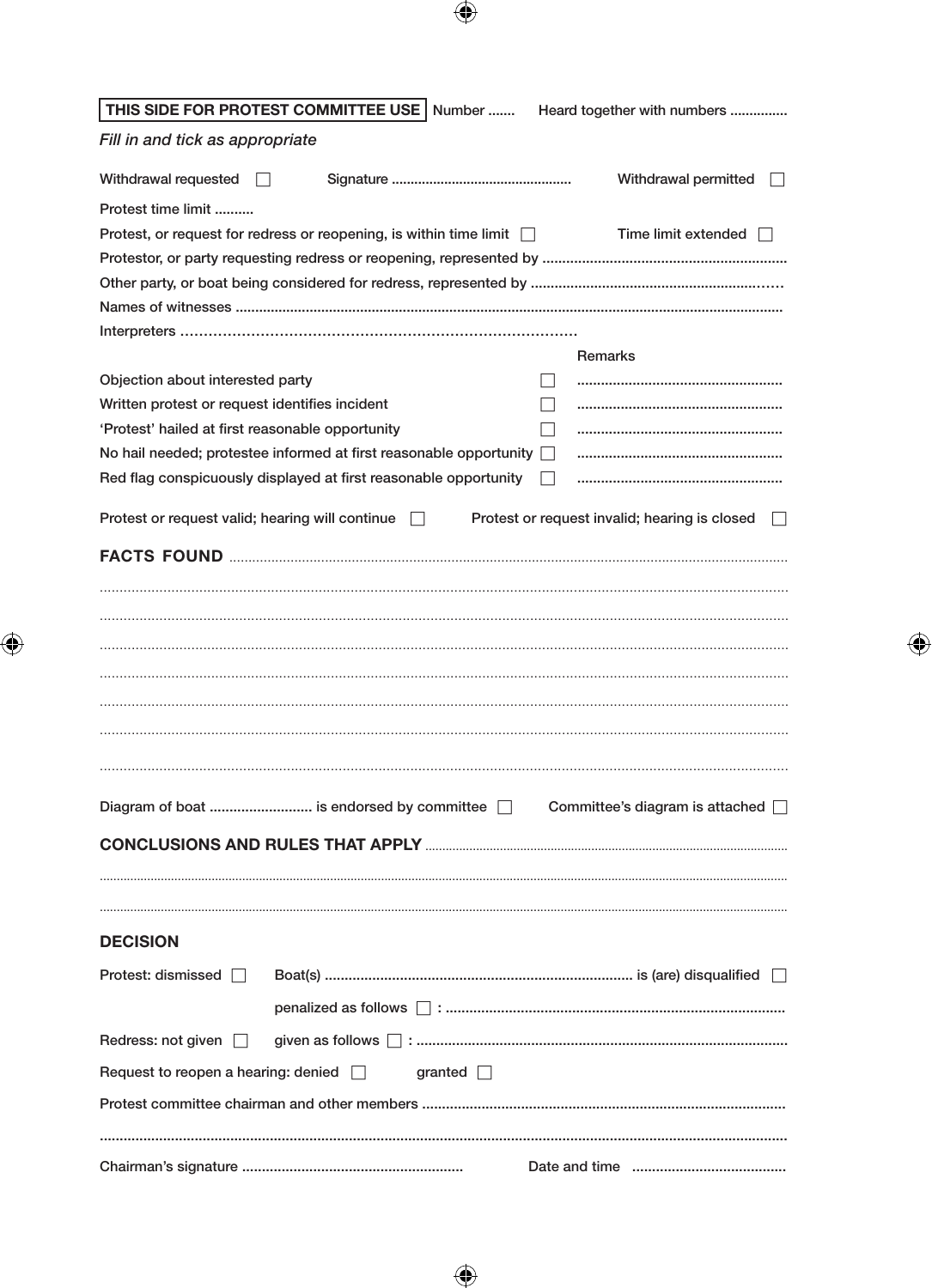# INDEX

References are to rule numbers (for example, 27.3), appendices and their rule numbers (for example, C or E3.10), and sections of the book (for example, Introduction, Race Signals). Italics indicate words that appear in Definitions. Appendices K, L and M are not indexed except for their titles.

 $\bigoplus$ 

 $\circledast$ 

*Abandon*: Race Signals, 27.3, 32.1, 35, 89.3(a), E3.10, J2.2(36), *Postpone*, *Racing abandoned* race and disqualification: 30.3, B3.3(b) *abandoned* race and penalties: 30.2, 30.3 *abandoned* race and redress: 64.2 acceptance of the *rules*: 3 advantage gained by breaking *rule*: 44.1, C6.5(b), C8.3(a), D2.2(d), D3.1(b), D3.1(c)(1) advantage gained by touching *mark*: 31.2 Advertising Code, ISAF Regulation 20: Introduction, 76.1, 79, 86.1(a), J1.2(2), J2.2(1), *Rule* aground: 21, 42.3(g), E4.2(b)(1),  $E5.5(a)$ allegations of gross misconduct: 69 allege, alleged, allegation of: 5, Part 2 preamble, 60.1(a), 69, E5.1, E5.7, *Protest* alternative system, scoring: B8.3(a) anchor, anchored, anchoring: 21, 45 anchor line of *mark*: 18.1(a), 19.2 Anti-Doping Code, ISAF Regulation 21: Introduction, 5, 86.1(a), *Rule*

⊕

appeal, intent to (measurement): 64.3(c) appeal, no right of, no request for: 70.4, B7.7, C9.1, D2.4(c), J1.2(12), J2.2(32) appeal, right of: 70.1, N1.7 appeal, withdrawing: F6 appeal decisions: 71 appeals procedures: 3(b), 70.5, F appendix, changes to, no changes to: 86.1(a), G5, F, H, N preambles arm signal: C2.7 avoid, avoiding contact: 14, 18.3(a), 19.1, 21, E2, *Keep Clear*, *Obstruction* Backing a sail: 20.3 bail out: 45 ballast, movable: 51 banned substances and methods: 5 *beach start*: B1.1, B3.2(c) beat to windward: 17.2, 18.1(b), 42.3(c), D1.1(a) black flag rule: Race Signals, 26, 30.3 boat owner: 2, 3, 69.1(c), 69.2(c), 78.1, G1.1(c), J1.2(6)

Bonus Point System: 89.3, A4, A4.1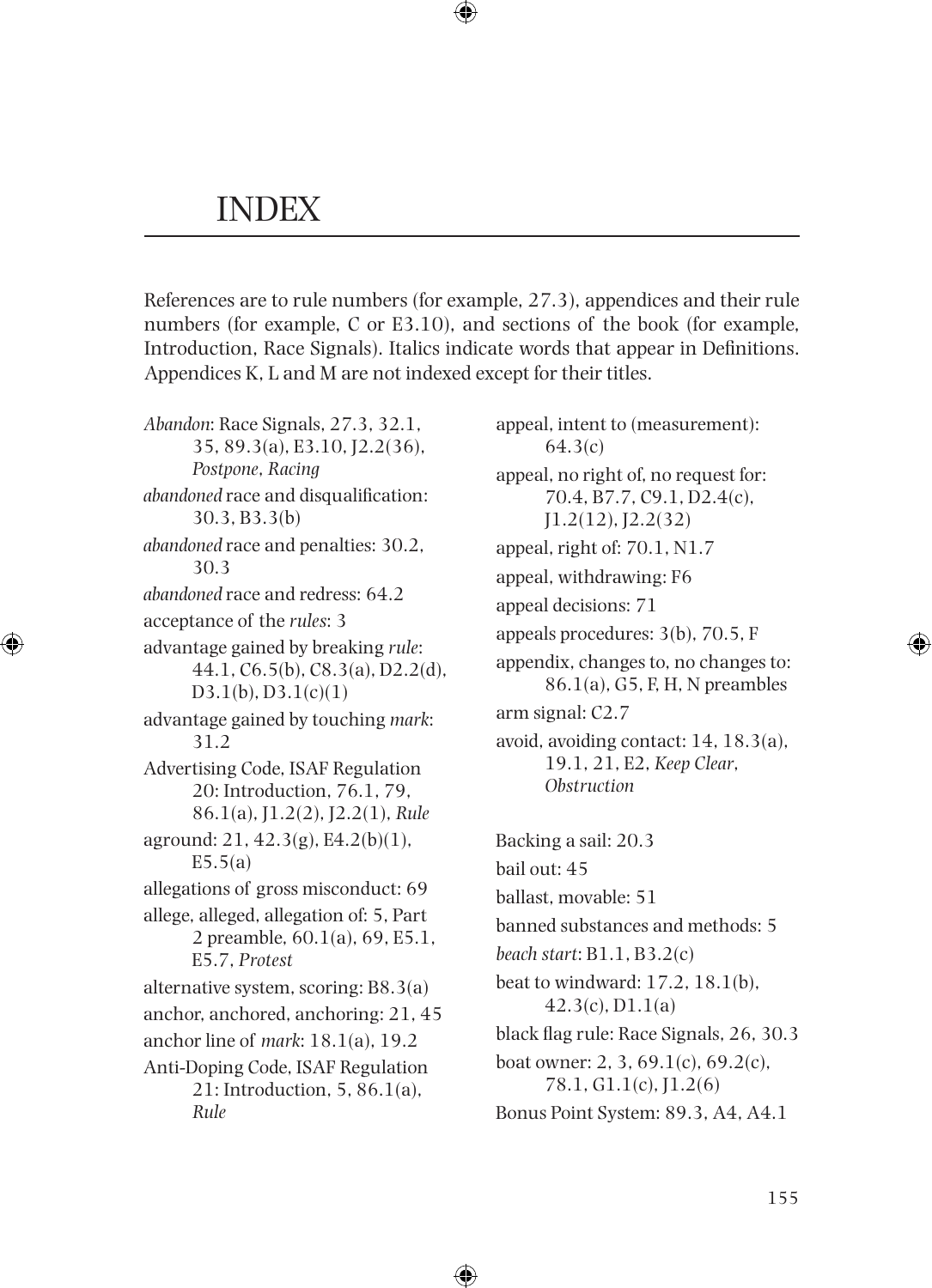boom: 50.3(a)(b) bowsprit: 50.3(a) breach, gross: 69.1, 69.2(a), P2.3 breach of, breaking *rule*: Sportsmanship and the Rules, 5, Part 2 preamble, 43.1(c), 60.3(a)(2), 64.1(c), 68, 71.3, B6.3(d), C8.4, C10.4(b), P2, *Protest* (See also advantage gained by, retire) breaking *rule*, failure to take penalty: D2.2(a), D2.2(d)(1) breaking *rule*, no advantage gained by: C6.6(b) breaking *rule*, starting penalty: 30.2, 30.3 breaking *rule* against boat in other match: C10.4(b) breaking *rule* and restarted or resailed races: 36 breaking rule 42, immediate penalties: 67, P breaking rule 14 (See rule 14) breaking rule of Part 2: 44, 60.1(a), 62.1(b), E4.4 breaking rule of Part 2, 3 or 4: 63.3(a), E5.1, E5.7 breakdowns: D5 Call Book for Match Racing for 2005– 2008: Introduction Call Book for Team Racing for 2005– 2008: Introduction capsize, capsized: 21, B1.1, B1.2, B3.1(c), B3.1(e), D5.3, E2 Case Book for 2005–2008: Introduction certificate (See measurement, rating, boat certificate)

change, changing course (See course, change of) changes to prescriptions (See prescriptions) changes to rules (See rules, changes to) changes to sailing instructions (See sailing instructions, changes to) changing leg of course: 33 class, international: 76.2, G1 class association: 76.2, 88.1(d), G1.1(c), G2 class flag: Race Signals, 26, B3.2(b),  $I2.1(6)$ class insignia: 77, B2.4(a)(b),  $E6(a)(d)$ ,  $E6(e)(1)$ ,  $G1.1(a)$ , G1.3, G1.3(a)(b), G2 class rules: Introduction, 49.2, 78, 86.1(c), *Rule* class rules, changes to: J1.2(9),  $I2.2(7)$ class rules, clothing and equipment: 43.1(b) class rules, measurement protests: 64.3(a) *clear ahead* and *clear astern*: 12, 17.1, 17.2, 18.2(b)(c), 18.5, B1.2, B4.1(c), C2.3, C2.6, D1.1(b) close-hauled course: 13, 18.3(a), 19.1, 42.3(d), C2.4, C7.2(a)(1),  $C7.3(a)$ clothing and equipment: 43, H Codes, ISAF (See ISAF Codes) collision:  $41(c)$ ,  $42.3(g)$ compass bearing: 33(1) conduct of a race: 25–36, 85, 89.1, B3.3, E3, N2.3(b)

⊕

↔

 $\bigoplus$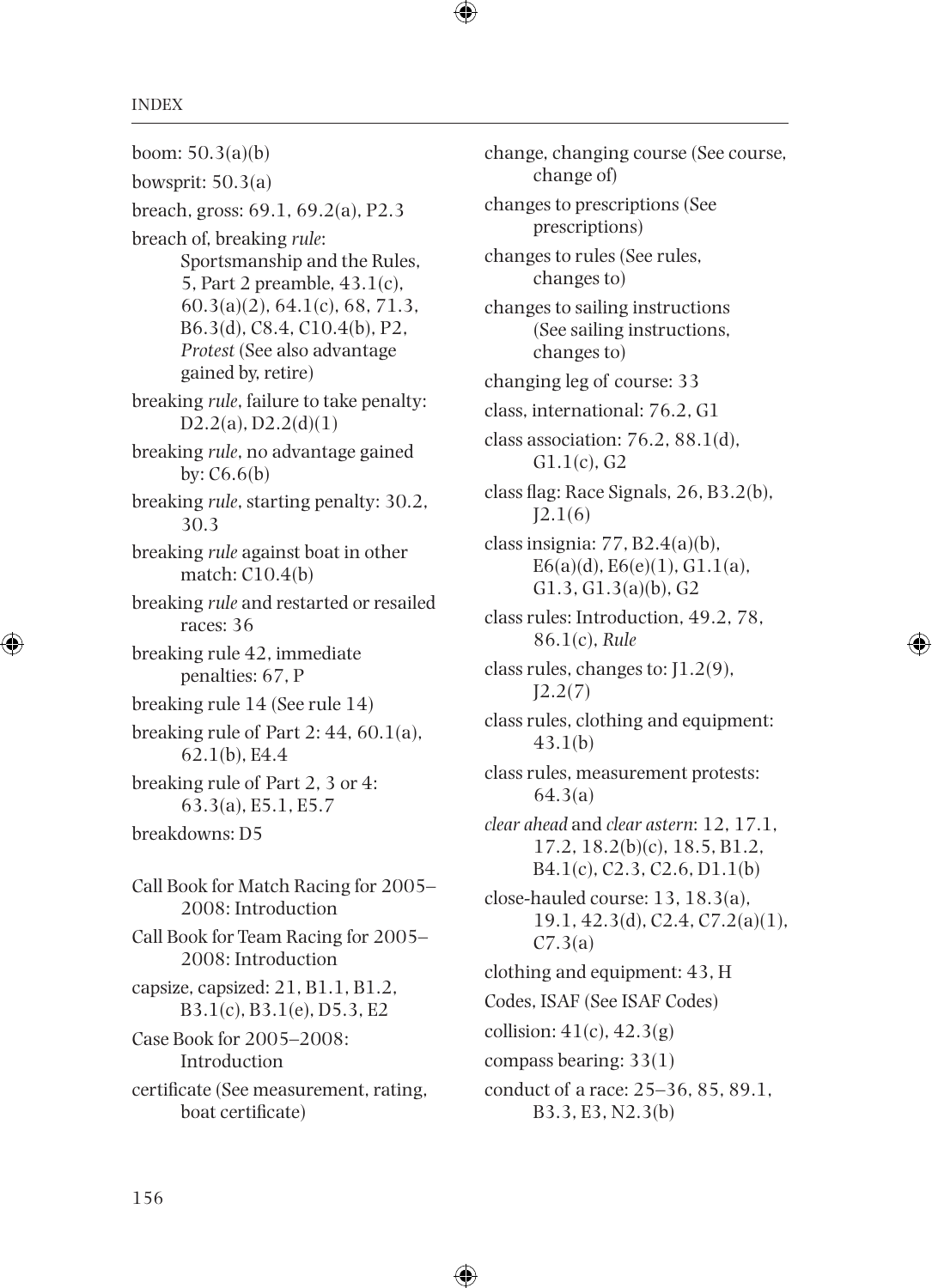#### INDEX

conflicting rules (See rules, conflicting) contact: 14, D1.2(a), D2.2(d)(1), E3.1, *Keep Clear* costs, measurement protest: 64.3(d) course: *Finish*, *Keep Clear*, *Obstruction*, *Proper Course*  course, change of by boat: 16, 18.2(d), 19.1, 22.2, C2.11, D1.1(e), *Keep Clear*, *Obstruction* course, change of by race committee: Race Signals, 32, 33, E3.10 course, designating: 27.1 course, proper (See *proper course*) course, sailing the: 28, 35 course area:  $B3.1(d) B4.3(b)$ course side of starting line: 29.1, 29.2, 30.1, A11, B3.3, C3.2(a), C4.2 course signals: Race Signals, B3.2 court or tribunal: 3(c) crew: 29.1, 30, 41(b), 41(c), 42.1,  $(42.3(b)(c)(g), 47.2, 49,$ B3.3(a), *Finish*, *Start* crew and movement of body (See propulsion) Damage, measurement deviation caused by:  $64.3(a)$ damage, serious: 44.1, 60.3(a)(1), 63.5 damage and informing protestee: 61.1(a)(3) damage and right-of-way boat: 14(b) damage and rule 14: C6.2(a),  $C6.6(c)$ , D2, D3.1(c)(2) damage and rule of Part 2: 62.1(b) damage by team member: D1.2(c)

damages, financial: 68 danger: 1.1, 21, 42.3(f), 47.2 decision to race: 4 decisions, appeal of: 70.1, F decisions, confirmation, correction of: 70.2, F1 decisions, informing of: 65.1, 65.2 decisions, reversal of: 71.2 decisions by national authority: 71.4 decisions by protest committee: 64, B4.4, C6.6, C8.4, D2.4(b), D3.1(c), E5.8, *Interested Party* decisions by umpires: C6.5, C8.4, D2.2(a)(b), D2.3 Definitions, no changes to: 86.1 definitions (additional): B1, C2 diagram of incident: 65.2, F2.2(b) disciplinary action:  $62.1(d)$ ,  $69.2(a)$ disciplines (racing, expression, speed): B preamble, B4, B5, B6 disqualification: 2, 69.1(b)(2), 80, A11, C5.4, C7.2(f), C8.5, E5.8 disqualification, measurement: 64.3(c), 78.2 disqualification and scoring: 2, 30.3, 89.3 A4.2, A6.1, A9, B8.5(b),  $C10.4(b)$ disqualification of *party* to a protest hearing:  $64.1(a)$ disqualification without hearing: 30.3, 67, B3.3(b), B6.3(c), P2 dry suit: 40.1

 $\circledast$ 

Electronic communication: D1.2(b) eligibility, suspension of: 69.2, 69.3, N2.2(a) Eligibility Code, ISAF Regulation 19:

Introduction, 69.2, 69.3, 75.2, 86.1(a), *Rule*

 $\bigoplus$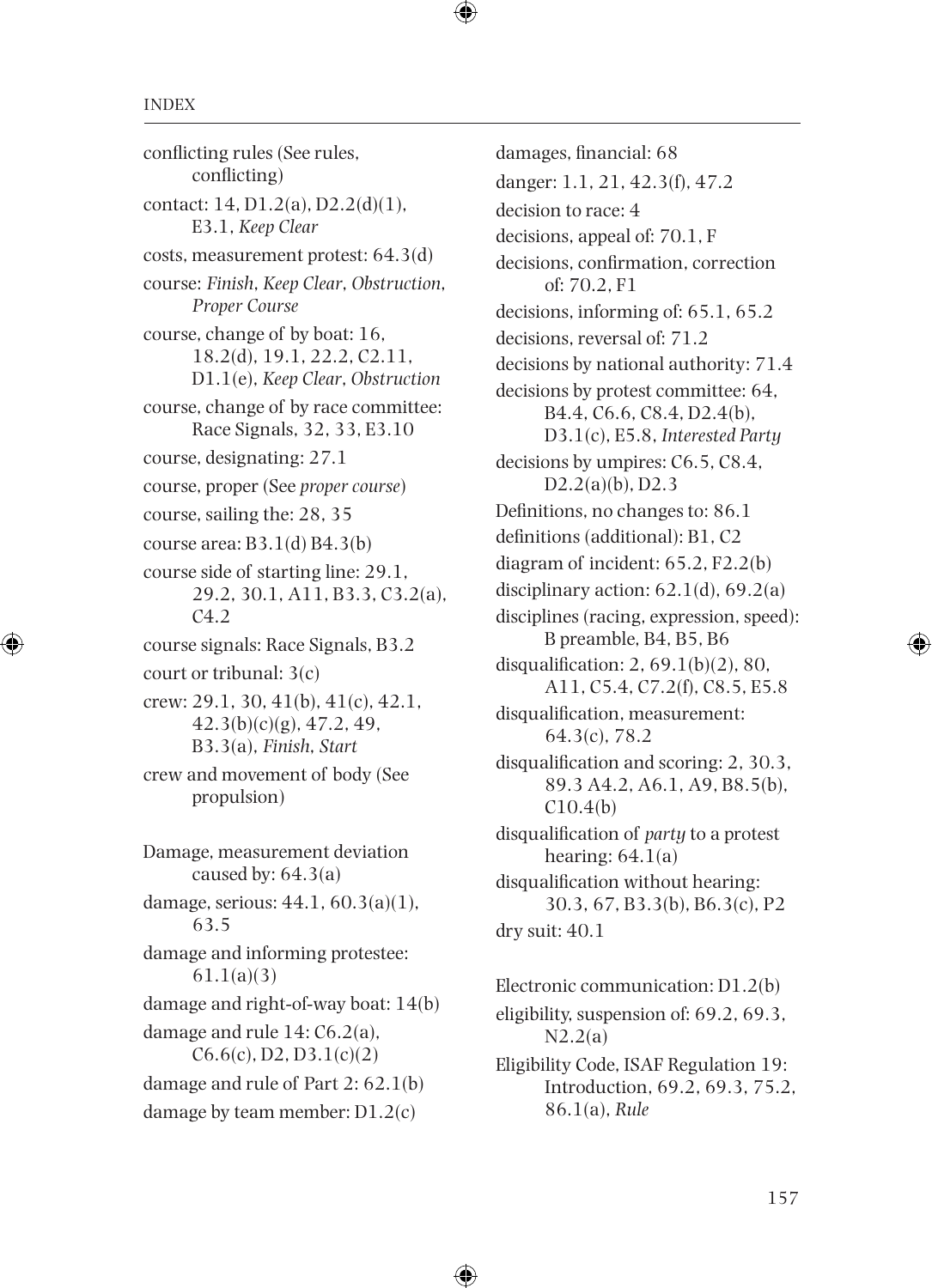#### INDEX

elimination series: B5 English, use of: 89.2(b), J2.2(6) entry and qualification: 75–80, B2.2,  $J1.2(5)(6)$ equipment: 1.2, 42.3(g), 43, 47.1, 78.3, H, *Clear Astern* and *Clear Ahead*, *Finish*, *Start*  equipment, defective, repair, replacement: B4.4, D5.3,  $E4.5(c)$ equipment, limitations on: 47 equipment, substitution of: N2.2(b) equipment for increasing weight:  $43.1(a)(b)(c)$ , H1, H3 Equipment Rules of Sailing, The: J1.1(3), J2.1(2) error by race committee, protest committee: 29.2, 32.1(a), 62.1(a), 66 evidence, new and significant: 66 evidence and redress: 64.2 evidence at hearings: 63.3(a), 63.5, 63.6, C6.6(a), D2.4(b), E5.7 (See also facts) excluding a score: A2, A8.1, A8.2 exclusion of boat or competitor: 69.1(b)(2), 76, C6.6(c) exclusion of witness from hearing: 63.3(a) exoneration: 64.1(b), C8.1(b) expression competition: B preamble, B4.1 Facts, assumed: F2.3 facts, inadequate, insufficient: D2.3(b), F5 facts, informing the *parties*: 65.1

facts, new: F5 facts found, finding: 63.6, 65.1, 70.1, 71.3, E5.7 facts in appeal decision: 71.3 facts in measurement *protests*: 64.3(b) facts in redress: 64.2 fair play: 2 fair sailing: 2 fairness: 32.1(e), 63.7, 64.2, N2.1 fetch: 18.3, 19.2 *finish*: Race Signals, 28.1, 31.1, 31.2, 32.1, 35, 44.2, 44.3(a), 61.3, 89.3(a), A3, A4.1, A4.2, A5, A6.1, A9, A11, D1.1(d), D3.1(a), D3.2, *Proper Course*, *Racing* finishing line: Race Signals, 28.1, 32.2, 33, 44.2, 44.3(a), C2.1, C3.3, E3.7, J2.1(6), *Finish*, *Mark*, *Racing* finishing *mark*: Race Signals, 31.1, 31.2, J2.1(5), *Racing* finishing times, adjustment in redress: 64.2 first reasonable opportunity: 44.3(a), 61.1(a), 61.1(a)(1), D5.1 flag, incorrect: C8.2 freestyle: B preamble fog signals and lights: 48 footwear:  $43.1(b)$ *four-length zone*: E1.3(b) General recall (See recall) good manners: 69.1(a), 69.2(a) government right-of-way rules: Part

⊕

 $\circledast$ 

2 preamble, 48, J2.2(3) gross misconduct: 69, P2.3

 $\bigoplus$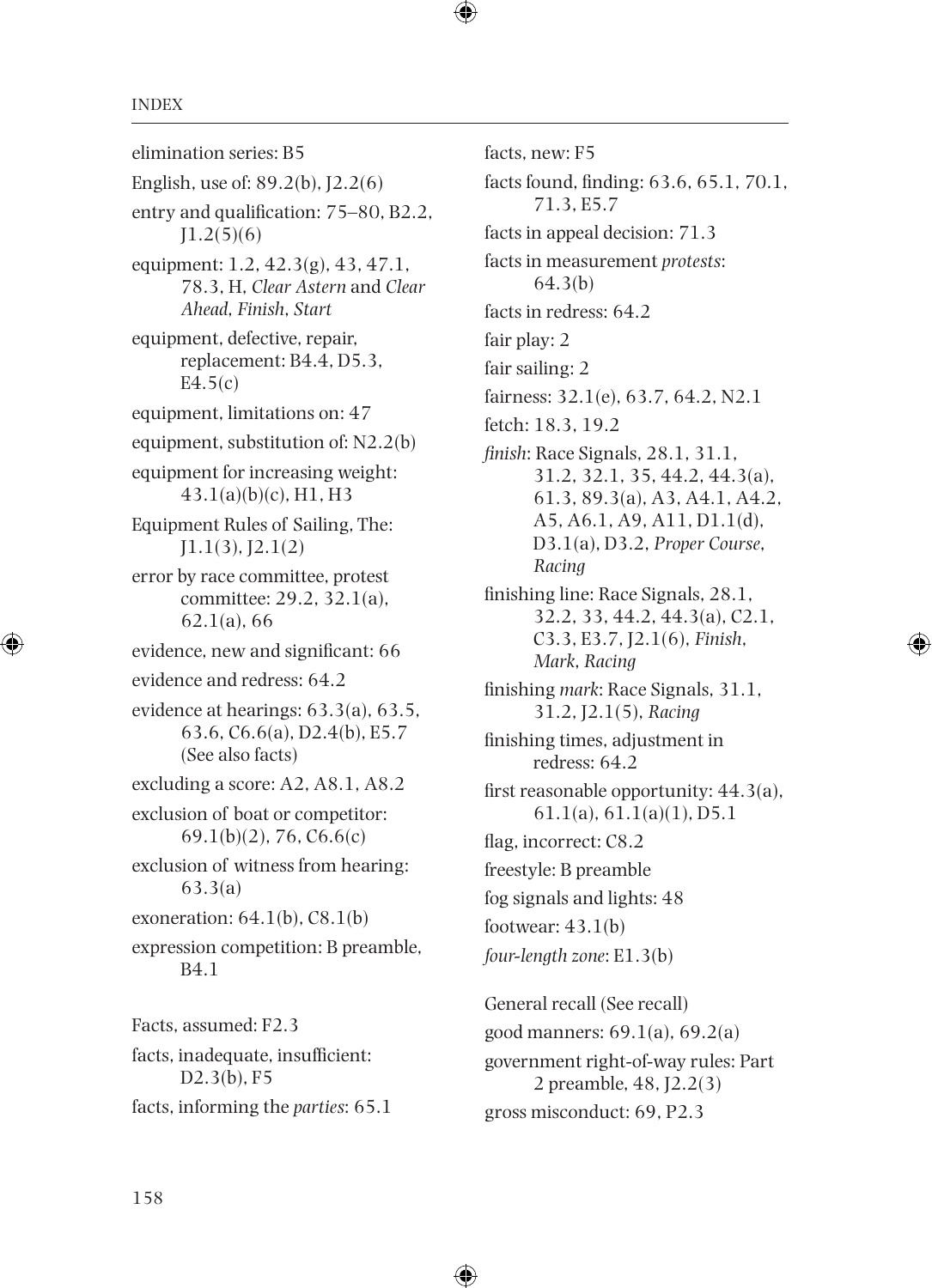⊕

gybe, gybing: 17.2, 18.4, 31.2, 42.2(e), 42.3(b), 44.2, 50.2, B3.1(a), C2.4, D1.1(a) gybe, room to: 18 Hail, come within: Race Signals hail, in protest: 61.1(a), E5.2 hail, out of radio control: E4.8 hail and arm signal: C2.7 hail and time to respond: 19.1 hail by observer: E3.1 hail by or to umpire:  $D2.2(a)$ , D2.2(b)(2), D2.2(d) hail by protest committee: P1 hail by race committee: B3.3, E3.8. E3.9 hail for *room*: 19.1, 19.2, C2.7(a) hailing distance, beyond: 61.1(a) handicap system:  $A3, A7, [1,1(4)]$ , J2.1(8), *Rule* hauling out: 45, J2.2(26) head to wind: 13, 18.2(c), C2.4,  $C7.3(a)$ ,  $C7.4(a)$ ,  $D1.1(b)$ , *Leeward* and *Windward* hearing: 60.3, 61.1(c), 61.2, 63, 71.3, B7.4, D2.3(b), F5, J2.2(30), N1.4, N2.1, *Party* hearing, new: 71.2 hearing, not entitled to: 5, D2.2,  $D2.3(a)$ hearing, penalty without: 30.2, 30.3, 63.1, 67, A5, B3.3(b), B6.3(c), J2.2(28), P2 hearing, reopening: 63.3(b), 66, 71.2, E5.10, F5 hearing, requirements for a: 63.1 hearing, right to be present: 63.3, E5.6 hearing, time limit: J2.2(31)

hearing and rule 42: 67 hearing by national authority: 69.2(a) hiking harness: 40.2, 43.1(b) hiking straps: 49.1 hull lengths, within two: 17.1, 17.2, C7.3(b), D1.1(a), *Obstruction*, *Two-Length Zone* (See also *obstruction*, *two-length zone*) Identification on sails: 77, B2.4, B4.3(a), E6, E6(d), G ill, illness: 41(b), 47.2, N1.5 in writing, appeal decision: 71.4 in writing, gross misconduct allegation: 69.1(a) in writing, measurement issues: 43.1(c), 64.3(c), 78.3 in writing, *protest*, protest decisions: 61.2, 65.2 in writing, redress request: 62.2, B7.3 in writing, sailing instructions changes:  $89.2(a)(c)$ individual recall (See recall) informing competitor, rule 42 disqualification: 67 informing competitor, rule 69 hearing:  $69.1(a)$ informing national authorities: 69.3 informing other boat, *protest*: 61.1(a), 61.1(a)(3) informing *parties* to a hearing: 65.1, F4 informing protest committee: C8.4 informing protestee: 61.1, E5.2 informing race committee, 44.3(a), B7.1(a), E5.3 informing umpire: C6.4(b)

 $\circledast$ 

 $\bigoplus$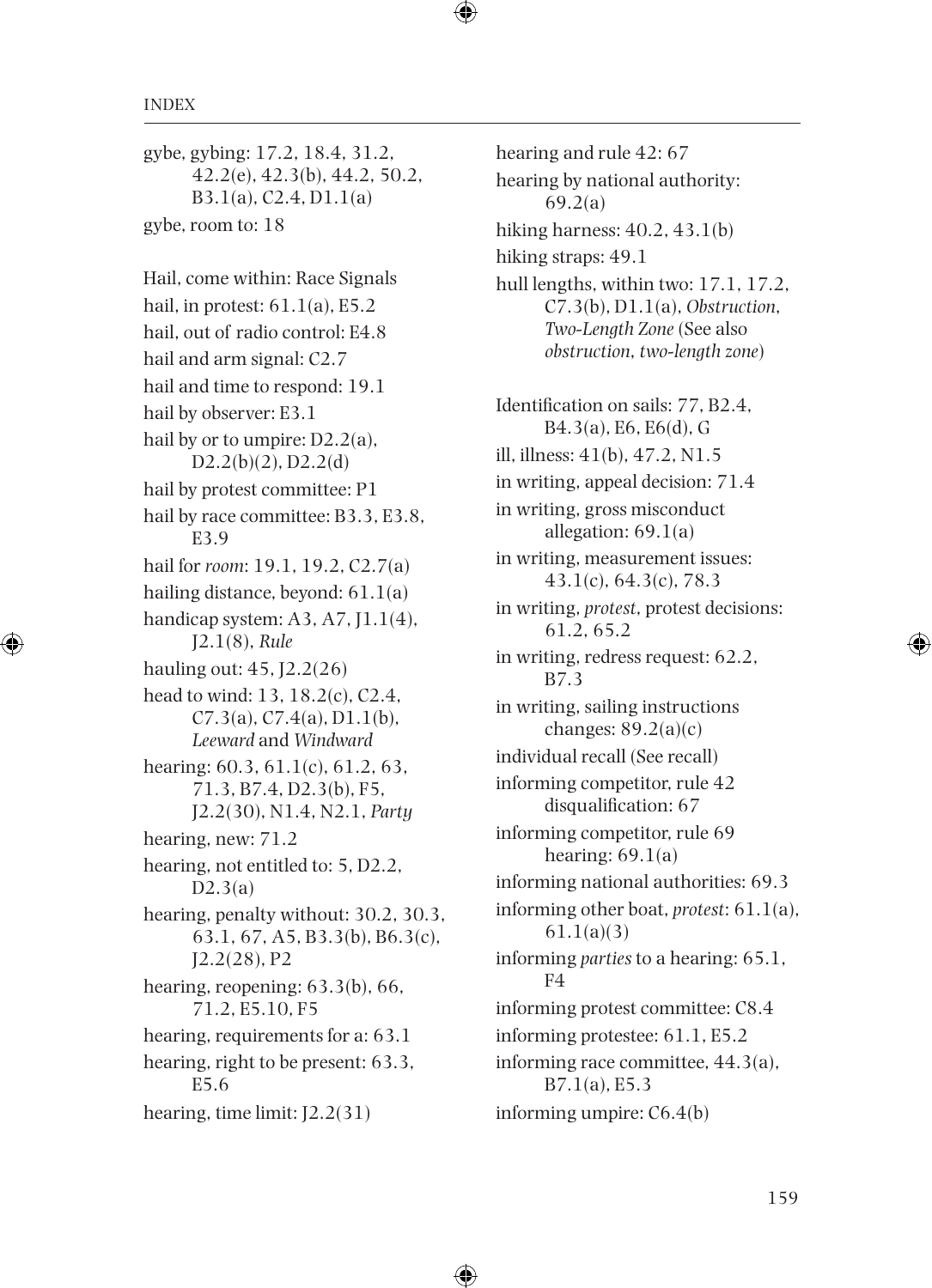injury: 14(b) 41(b), 44.1, 47.2, 61.1(3), 62.1(b), 63.5, C6.2(a), C6.6(c), D1.2(c), D2.1(b), D2.2(a), D2.2(d)(4), D2.3(a),  $D2.4(a)$ ,  $D3.1(c)(2)$ inside boat: 18, 18.2(a)(c), 18.4 inside overlap: 18.2(b), 18.3(b), 18.4, 18.5, C2.6 *interested party*: 60.2(a), 60.3(a), 63.4, 71.1, E1.3(a), N3.3 interfere, interfering: 22.1, 22.2, C2.9, C2.10, C9.2, D1.1(d),  $D2.4(c)$ international class: 76.2, G1.1(c) international event: 86.2, 89.2(b),  $[1.2(4), [2.2(6)]$ International Judge: 70.4(c), N1.2, N1.4(a)(b), N1.5, N3.2 international jury: 88.2(b), 90(b),  $[2.2(33), N]$ International Regulations for Preventing Collisions at Sea: Part 2 preamble, 48, J2.2(3) International Sailing Federation (See ISAF) interpretation of measurement rules: 64.3(b) interpretation of *rules*, request for: 64.3(b), 70.3, F1, F2.3 interpretation of rules, The Case Book for 2005–2008: Introduction IRPCAS (See International Regulations for Preventing Collisions at Sea) ISAF: Introduction, 69.2, 70.4(c), 75.1(a)(c), 75.2, 76.1, 76.2, 79, 86.1(a), 86.2, 88.1(a)(b)(f), 88.2(b), B2.2, E6(a),  $G1.1(b)(c)$ ,  $G5$ ,  $[1.2(3)$ ,  $[2.2(1)(2), N1.1]$ 

ISAF Codes, regulations: Introduction,  $5, 69.2(a)(b)(c)$ , 69.3, 76.1, 79, 86.1, 86.2, 88.2(b), 90(b), J1.2(2)(a), J2.2(1), J2.2(2), *Rule* (See also Advertising Code, Anti-Doping Code, Eligibility Code, Sailor Classification Code)

↔

ISAF Executive Committee: 69.3

Jury: (See international jury)

*Keep clear*: Part 2 Section A preamble,  $10-17.1$ ,  $18.2(a)(b)(c)$ ,  $18.5$ , 20, B3.1(a), B4.1(a)(b)(c)(d), B6.1(b), B7.2, C2.4, C2.6, C2.8, D1.1(b), *Obstruction*

- keep clear: 62.1(b), B4.4, B6.1(d), E5.5(a)
- knockout series: C10.5, C11.2, C11.3(b)
- *Leeward* boat: 11, 17.2, D1.1(a), *Keep Clear*, *Leeward* and *Windward*

⊕

- *leeward* and *windward*: 11, 17.1, 17.2, D1.1(a), *Keep Clear*, *Tack*, *Starboard* or *Port*
- life saving equipment, life-jacket, personal buoyancy: Race Signals, 1.2, 27.1, 40.1, E1.4,  $I2.2(13)$

lifelines: 43.2, 49.2

 $\bigoplus$ 

Low Point System: 89.3(a), A4, A4.1, B8.3(a), J1.2(13)

Mainsail: 50.1, E6, G1.1, *Leeward* and *Windward* manual power: 52 marathon race: B preamble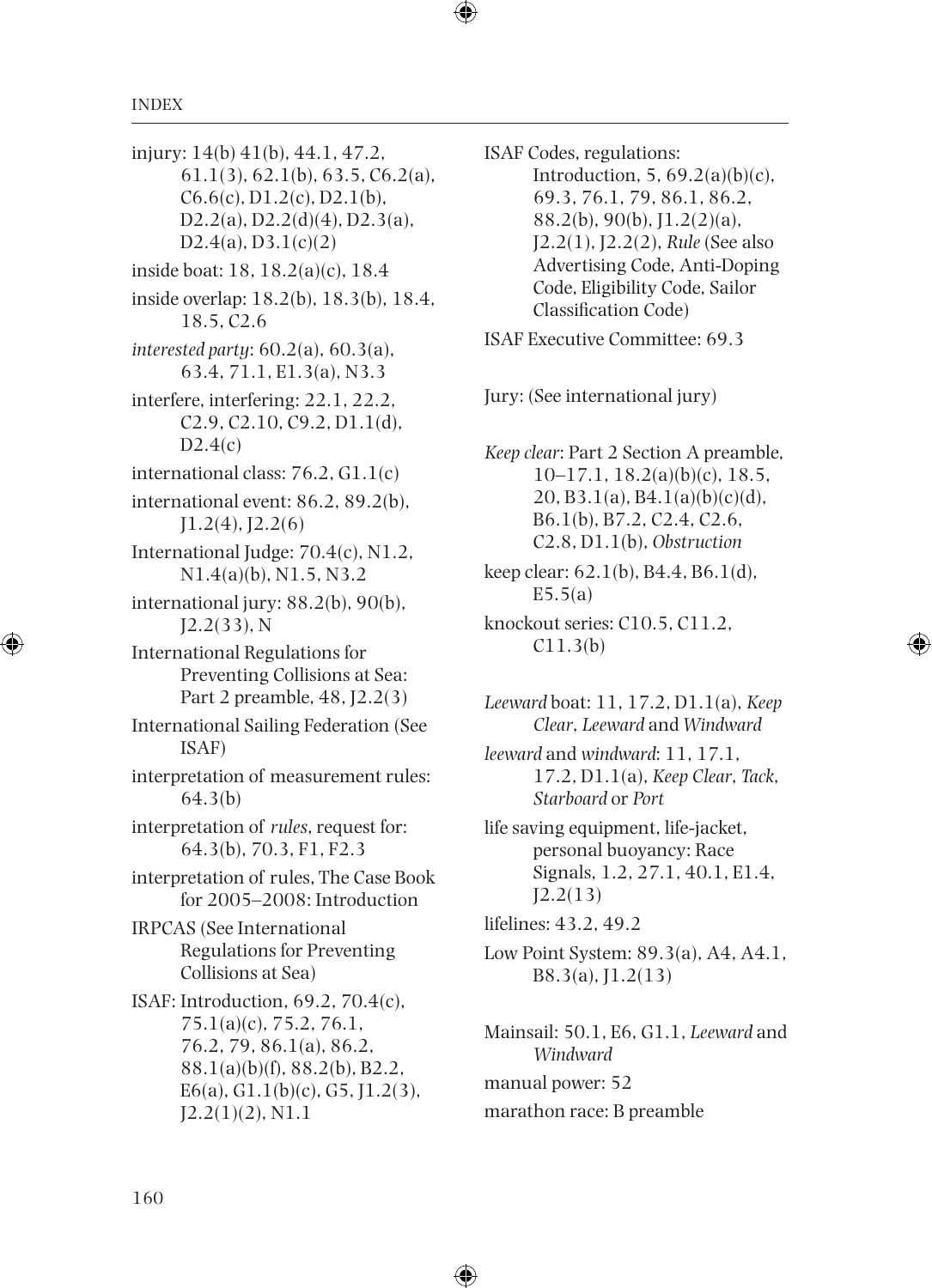*mark*: 18, 18.1, 18.1(b), 18.2(a)(d), 18.3, 18.4, 19.2, 27.2, 28, 30.2, 31.1, 32.2, 33, C2.1, C2.6, C4.1, C7.2(c), E3.7, *Finish*, *Two-Length Zone*, *Racing*, *Start* (See also finishing *mark*, starting *mark*)

↔

- *mark*, gate: 32.2(c)
- *mark*, missing, out of position: Race Signals, 32.1(d), 34
- *mark*, moving: 27.2
- *mark*, touching, holding: 31, 44.4(a), B3.3(b)
- match racing rules: C
- Match Racing, Call Book for: Introduction
- measurement, rating, boat certificates: 78.1, 78.2, B2.2,  $J1.2(7)$ , N2.2(a)
- measurement *protests*, decisions: 64.3, 65.3, 78.3
- measurement rule, doubt about: 64.3(b)
- measurer: 43.1(c), 78.3

⊕

- misconduct, gross: 69, P2.3
- moving astern: 20.3, 42.2(d)

National authority: Introduction, 66, 68, 69.1(c) 69.2, 69.3, 70.1, 70.3, 70.4, 71.2, 71.3, 71.4, 75.1(a)(c), 86, 87, 88.1, 89.2(b), 90(b), F preamble, F1, F2.1, F3, F4, F5, G1.1(b)(c), G2, N1.3, N1.6, *Rule*

national letters: G1.1

navigable water: 18.1(a), 19.2, *Mark*

night signals:  $[2.2(3)]$ 

normal position: B3.1(e), C2.1, *Clear Astern* and *Clear Ahead*, *Finish*

 $\bigoplus$ 

notice board: 86.2, 89.2(c), B4.3(b), B5.3, B6.3(a), B6.3(b), B8.6(b), J2.2(11) notice of race: 25, 63.7, 70.4, 86.2, 88.2(a), C preamble, F2.2(c), G3, J, *Rule* notice of race, changing: 88.2(a) Notice of Race Guide: K notice to competitors: Race Signals Observer(s): 67, B6.4(a), E1.3(a), E3.1, E3.3, P1 *obstruction*: 18, 18.1, 18.1(b), 18.2(a), 18.4, 18.5, 19.1, E1.3(b), E4.8, J2.2(18) *obstruction*, continuing: 18.5 Offshore Racing Council: 76.2 Olympic Movement Anti-Doping Code: 5 ooching:  $42.2(c)$ opposite *tack* (See *tack*, opposite) organizing authority: 62.1(a), 63.8, 69.1(e), 75.1, 76.1, 85, 86.2, 88.1, 88.2, 89.1, 90, B5.2(c), D5, J1.1(1), J2.2(8), N1.1, N2.1, N2.2, N2.3, *Party*  outrigger: 50.3 outside boat:  $18$ ,  $18.2(a)(b)(c)(e)$ outside help: 41, B4.4, E4.2(b) *overlap*, *overlapped*: 11, 17.1,  $18.2(a)(b)(c)(e)$ ,  $18.3(b)$ , 18.4, 18.5, B1.2, C2.6, *Clear Astern*, *Keep Clear*, *Leeward* and *Windward overlap*, broken: 18.2(b) *overlap*, reasonable doubt: 18.2(e) *overlapped*, not: 12, 18.2(c) owner (See boat owner)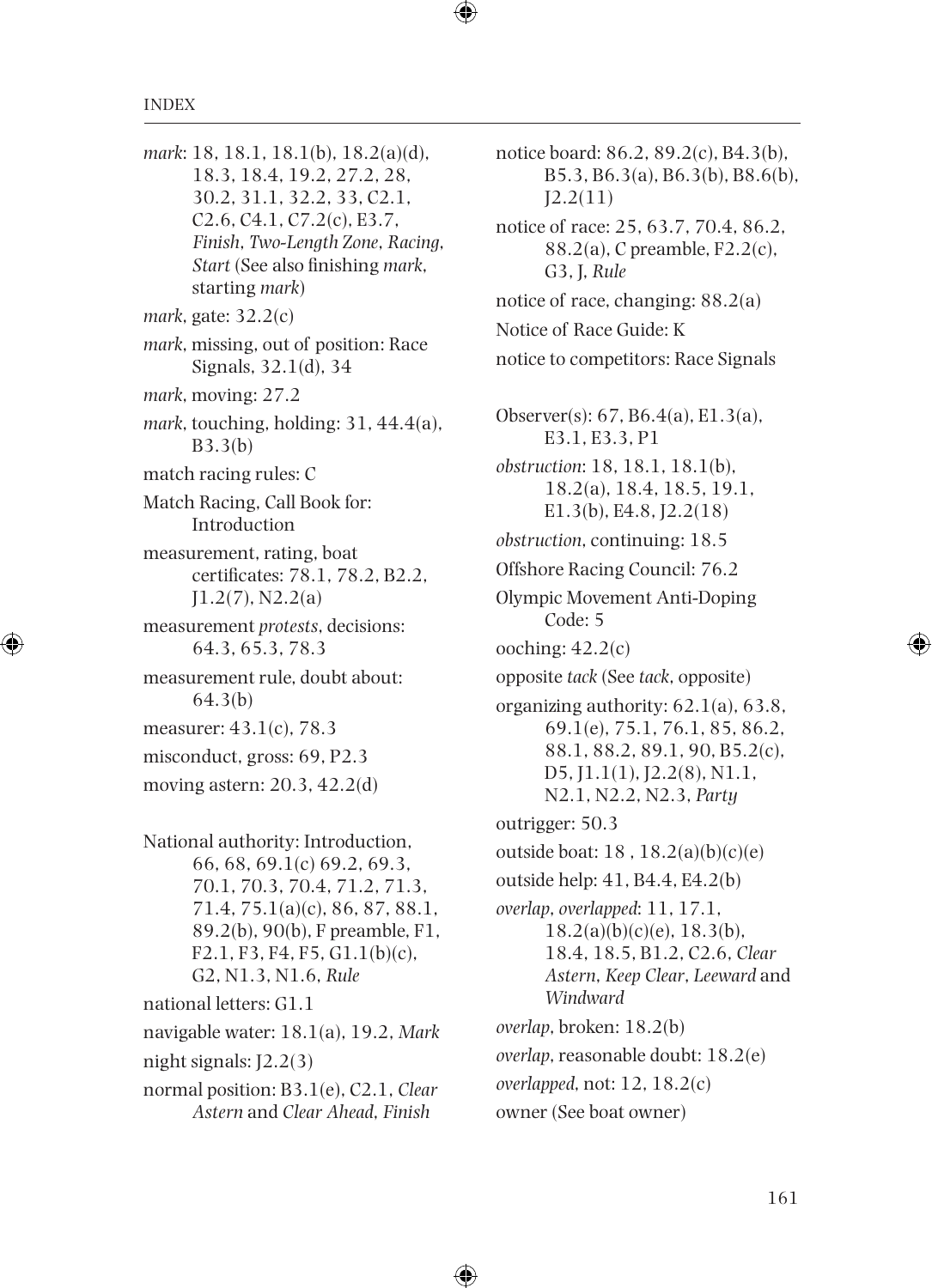*Party* to a hearing: 60.3(a)(2), 63.2, 63.3(a)(b), 63.4, 63.6, 64.1(a), 64.3(d), 65.1, 65.2, 66, 70.1, 71.3, 71.4, C9.1, F2.2(e), N1.4(b) penalties, immediate, for breaking rule 42: P penalty: Sportsmanship and the Rules, 2, 3(b), 30, 31.2, 44, 64.1, 69.1(b)(2), B4.4, B6.3, C3.1, C5, C6.6, C7.2, C8, D2.1, D2.2(d), D3.1(b)(c), E3.6, E5.8, G4, P2, *Finish* (See also scoring penalty, starting penalty) penalty, cancelled: C2.1, C7.2(d)(e) penalty, informing of, reporting: 65.1, 69.1(c), 69.2(c), 69.3 penalty, limits on: 44.4, C7.3 penalty, no: Part 2 preamble, 14(b), 36, 64.3(a), C5.1, C6.6(b)(3),  $D1.2(a)$ ,  $D2.2(b)(1)$ penalty, taking and completing: Sportsmanship and the Rules, C2.1, C2.2, C2.8, C2.10, C7.2, C7.4, D2.3(a) penalty and measurement: 64.3(a)(c), 65.3 penalty and *party* to a hearing: 71.3 penalty and postponed, abandoned race: 30.2, 30.3, B3.3(b), P3 penalty turns: 20.2, 22.2, 31.2, 44.1, 44.2, B2.1(c), C7.2(a),  $D2.1(b)$ ,  $D2.2(c)(d)$ , E4.4, E5.8 penalty without hearing: 30.2, 30.3, 63.1, 67, A5, P2 person in charge: 46, 78.1, 78.2 (See also boat owner) personal buoyancy: Race Signals,

1.2, 27.1, 40.1, E1.4, J2.2(13) 27.3, 30.2, 30.3, C3.2(b)(c), J2.2(36), P3, *Racing* prescriptions: Introduction, 68, 70.4(a), 86.1(a), 87, 89.2(b),  $[1.2(4)$   $[2.2(5)(6)$ , F-H-N preambles, *Rule* prescriptions, changes to: Introduction, 87 prizes: A7, C11.3(c), J1.2(14) prohibited actions: 42.2 *proper course*: 17.1, 17.2, 18.1(b), 18.4, C2.2, C2.10, D1.1(a) propulsion: 42, B2.1(a), E4.3 propulsion and penalty without hearing: 67, P2 *protest*: 60, 61, 63.3(a)(b), 63.7, 64.1(a), 70.3, B7.1(a)(b), B7.4, D2.1, N2.1, N3.2, P1, P2 *protest*, cancellation of: P3 *protest*, informing protestee: 61.1, E5.2 *protest*, measurement: 43.1(c), 64.3, 65.3, 78.3 *protest*, no right to, no grounds for: 5, Part 2 preamble, 60.1(a), 60.2(a), C6.2, D2.4 *protest*, no written: B7.1(B), C6.4(b) *protest*, right to: 60, C6.1 *protest*, time limit (See time limit, *protest*) *protest*, validity, invalidity of: 60.2(a), 60.3(a), 63.5, 71.2, C6.4(b), E5.4 *protest*, withdrawing: 63.1

 $\bigoplus$ 

⊕

*port-tack* boat *keeping clear*: 10, 16.2, B3.1(a), B4.1(a), *Tack* positive buoyancy: 43.1(b) *postpone*, *postponed*: Race Signals,

 $\bigcirc$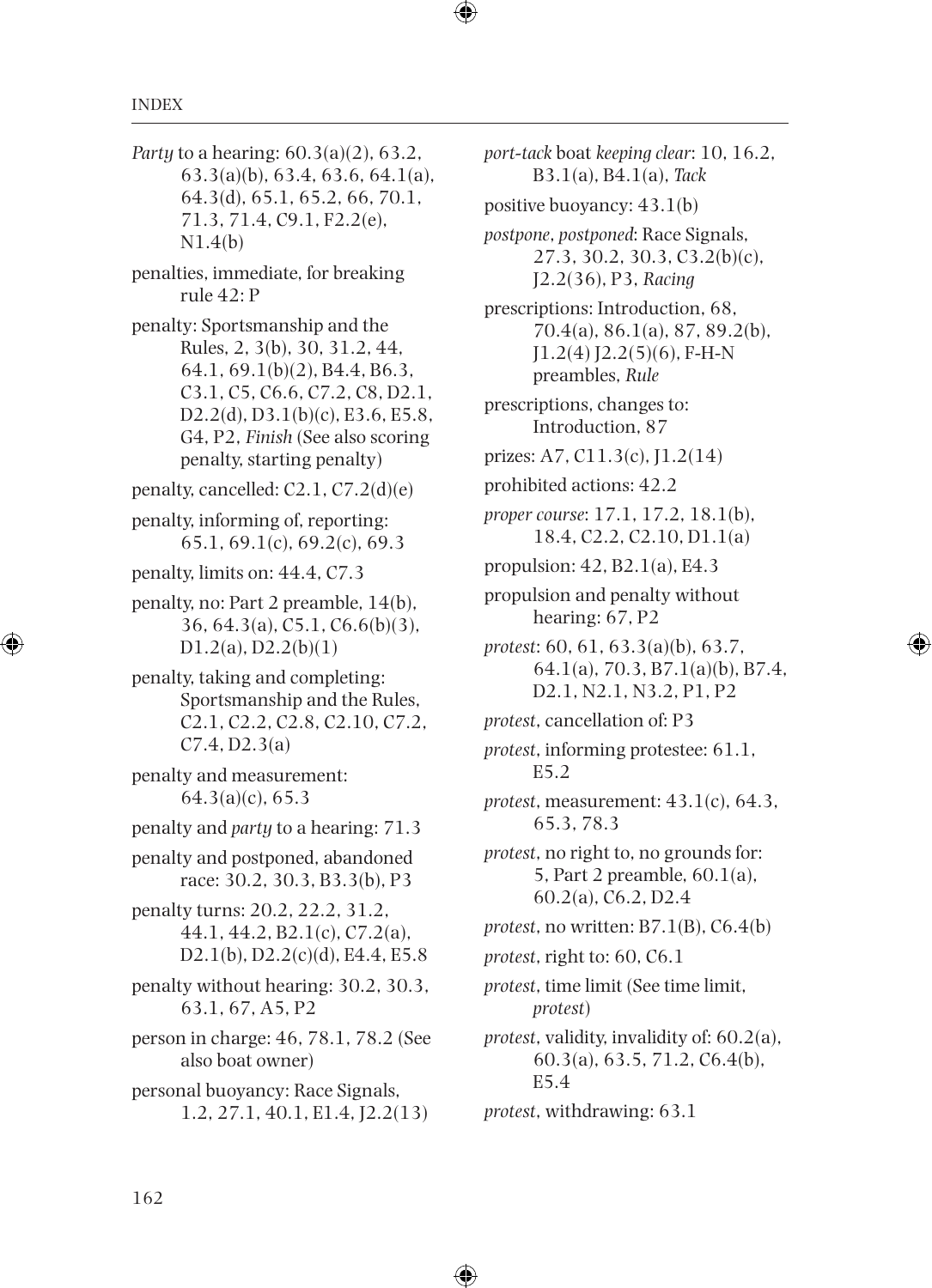⊕

*protest* between boats in different races: 63.8 *protest* by protest or race committee: Part 2 preamble, 43.1(c),  $60.2(a)$ ,  $60.3(a)$ ,  $61.1(b)(c)$ , 61.3, 78.3, P1 protest committee, appointment, composition, duties, rights of: 60.3, 63.6, 70.4(c), 85, 88.2(b), 90, F3, N, *Abandon*, *Interested Party*, *Protest* Protest Committee, Recommendations for: M protest committee and appeals: 70, 71 protest committee and reopened hearing: 66 protest committee and rule 42: P protest committee and rule 69: 60.2(c), 60.3(c), 69.1 protest committee and scoring: A5 protest committee and redress: A6.2, A10, B5.4(a), C9.2 protest committee decisions (See decisions) protest committee procedures, appeal of: 70.1 protest committee request for confirmation, correction of decision: 70.2, F1, F2.3 protest requirements, contents: 61 protestee, protestor: 61.1, 61.2, E5.2, *Party* (See also *party* to a hearing) protests, redress, hearings, misconduct and appeals: 60–71 pumping:  $42.2(a)$ , P

 $\textcolor{blue}{\bigcirc}$ 

 $\bigoplus$ 

Qualification to race: 70.4(a), Part 6, 75–80, B2.2, J1.2(5)(6) Race, conduct of: 25–36 *race*, decision to: 4 race, entry and qualifications: 75–80 *race*, *racing*: Introduction, 4, Part 2 preamble, 22.1, 31.1, Part 4 preamble, 44.1, 61.1(a), 64.3(c), 78.2, C2.9, C4.1, C7.2(b), D2.1(b), D3.2, D5.1, E3.1, E3.2, E3.3, E4.2(a)(b), E4.5, *Obstruction* race, rescheduled: 80 race committee: Introduction, Race Signals, Part 2 preamble, 27, 29, 30, 32, 33, 34, 35, 43.1(c), 44.3(a), 76.1, 80, 85, 90, B3.2(c)(2), B3.3(a)(b), B4.3(c), B5, B6, B7.1, B8.6, C3.2, D3.2, *Abandon*, *Mark*, *Party*, *Protest*, *Racing* race committee, appointment of, responsibilities: 88.2(b), 89, J2.2(39) race committee, intending to protest: 61.1(b) race committee, improper action or omission by, and redress: 62.1(a) race committee and rule 42: P3 race committee and rule 69: 60.2(c), 69.1(e) race committee right to protest, appeal: 43.1(c), 60.2 race office, *protests* to: 61.3, 63.1 race officials, appointment of: 88.2(b) race organization: 85–90 race signals: Race Signals, 25, 26, C3, E1.2, E3.5, *Rule*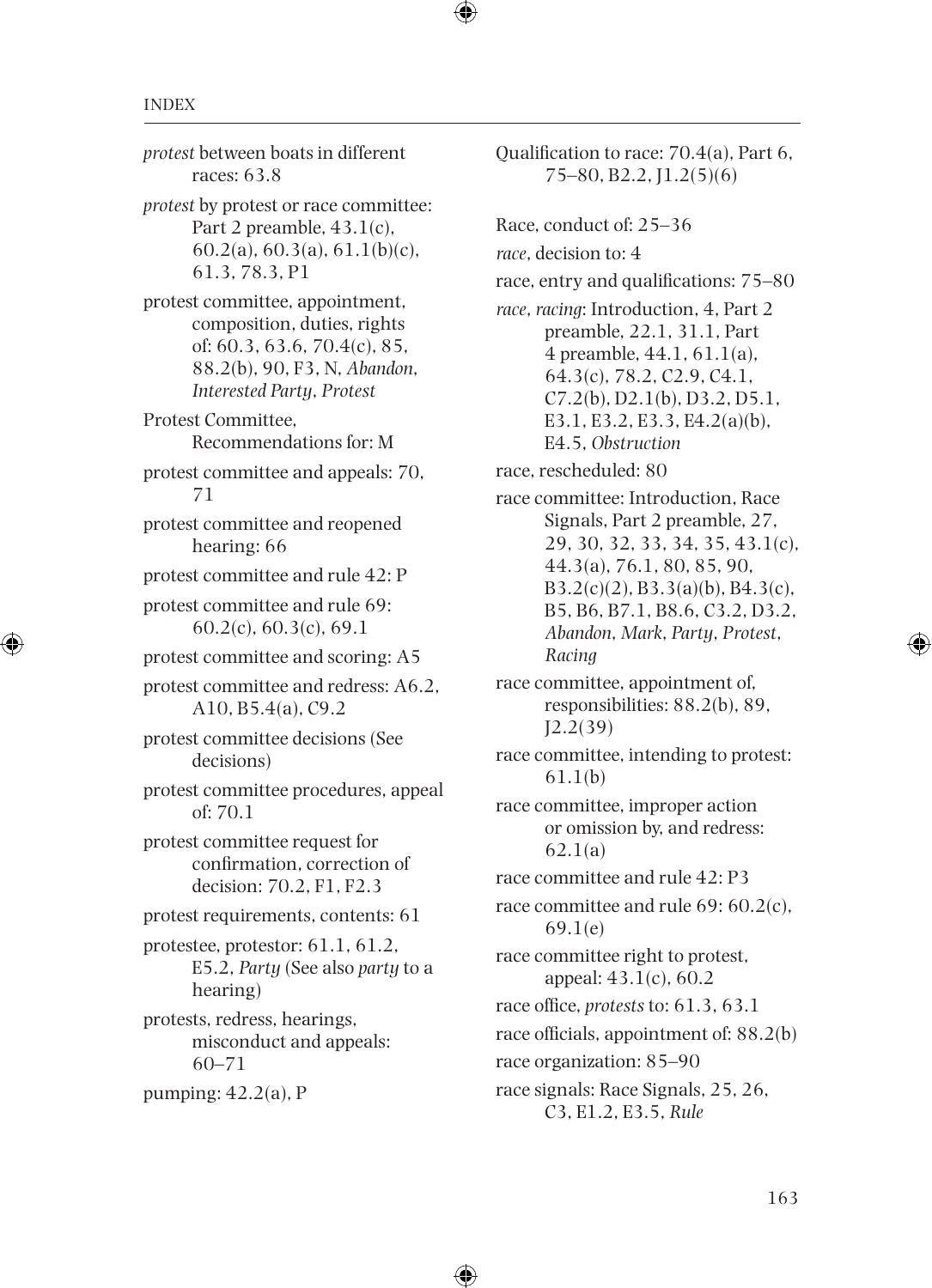*racing*, not: Part 2 preamble, 22.1, 62.1(b), 64.1(c), C2.9, E3.3,  $E4.2(b)(2)$ ,  $E5.5(a)(f)$ racing area: Part 2 preamble, 61.1, E5.2, J2.2(16) radio-controlled boat racing rules: E radios: E4.5(c), J2.2(26) rating certificate (See measurement, rating, boat certificates) rating systems: A3, A7, J1.1(4), J2.1(8), *Rule* reasonably possible: 14, 61.1(b), 61.1(c), C2.9, C7.2(1), C7.3(c), C7.4(b), P1 recall: Race Signals, 26, *Racing* recall, general: 29.2, 30.3, B3.3(a), E3.9, J2.2(22), P3, *Racing* recall, individual: 29.1, E3.8, J2.2(22) Recommendations for Protest Committees: M recover, recovering: B1.2, E4.5(b) red flag (protest): 61.1(a), C5.3, C6.1, C6.4, C6.1(b), C6.4(b) red flag, not required:  $61.1(a)(2)$ , 62.2 redress: 60, 62, 63, 64.2, 65.1, 71.2, A6.2, A10, B5.4(a), B7, C6.3, C6.4, C9, D2.4(c), D5, E5.5, E5.9, N2.1, N3.2, *Party* redress, appeal: 71.2, F2.2(a) redress, no: B5.2(c), B8.6(f), C9.1, D1.2(c), D2.4(c) redress, time limits: 62.2 Regulation 19, ISAF (See Eligibility Code) Regulation 20, ISAF (See Advertising Code) Regulation 21, ISAF (See Anti-Doping Code)

Regulation 31.1.3, ISAF: 86.2 repairs: 45, E4.5(c), E5.9 representative: 61.2(d), 63.3(a),  $[1.2(6)]$ required side: 28.1, 28.2, F2.2(b) resail, restart: 30.2, 30.3, 36,  $C6.6(b)(2)$ , D5.2, J2.2(36), *Abandon* rescheduled races: 30.2, 30.3, 80 responsibility, personal: 1.2, 4, E1.4 retire: Sportsmanship and the Rules, 31.2, 44.1, 44.4(b), 89.3, A4.1, A4.2, A5, A6.1, A9, A11, B7.1(a), C6.4, D3.2, E4.8, E5.4, P2.2, P2.3, *Racing* review procedures: 3(b) right of way, acquiring: 15 right of way and avoiding contact: 14 right-of-way boat: Part 2 Section A preamble, 14, 16.1, 18.2(a)(d), 18.4, B4.1 rocking, rolling: 42.2(b), 42.3(a)(b) *room*: 14, 15, 16, 18,  $18.2(a)(b)(c)(e), 18.3(b), 18.5,$ *Obstruction room*, hail for: 19.1 *room*, not entitled to: 18.2(b)(c), 18.5 *room*, to tack or gybe: 18, 19, C2.7 round-an-end rule: Race Signals, 20, 30.1, *Start* round-robin series: C10.4, C11 rounding a *mark*: 18, 28.1, C7.2(c) *rule*: Sportsmanship and the Rules, 3, 36, 64.1, 65.1, 68, 69.2(a), 70.3, 71.3, 78.2, 85, 89.1, F1, F2.3, J1.1(1), J1.2(6), J2.1(1)(9), *Protest*, *Rule* rule 42, immediate penalties for breaking: P

⊕

 $\circledast$ 

 $\bigoplus$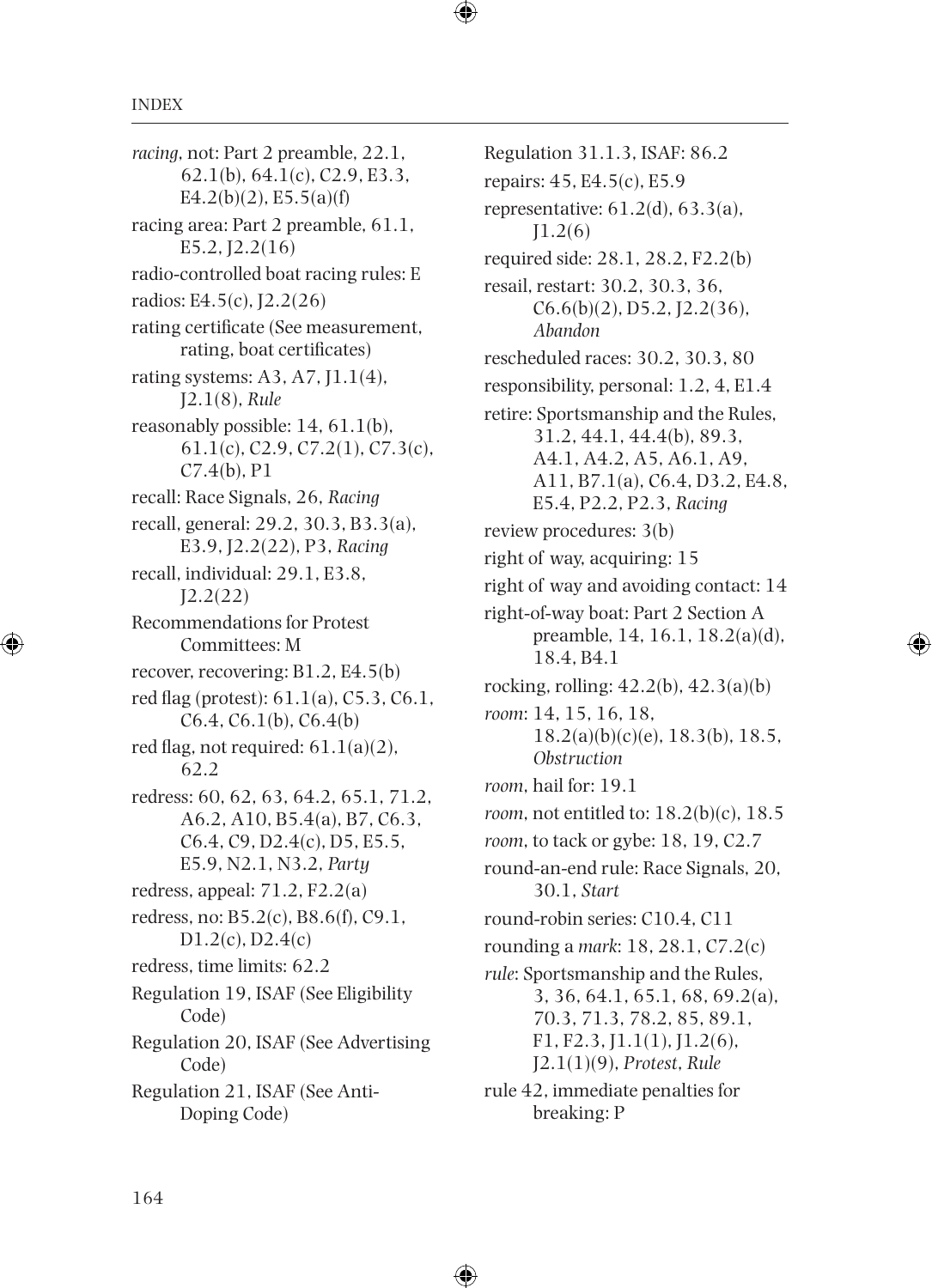⊕

rule 14, breaking: C6.2, C6.6(c), D2.1(b), D2.2(d)(4), D2.3(a),  $D2.4(a)$ ,  $D3.1(c)(2)$ *rule* interpretation, request for: 70.3, F1, F2.3 *rule* not mentioned in *protest*: 64.1(a) *rules*, acceptance of the: 3 *rules*, breaking (See breach) rules, changes to, revision of: Introduction, 86, B–C–D–E–F preambles, G5 *rules*, conflicting: Introduction, Part 2 Section C preamble, 63.7,  $C8.1(b)$ rules, developing, testing: 86.3 rules, match racing: C rules, no change to: 86.1(a), H preamble, N preamble rules, radio-controlled boat racing: E rules, team racing: D rules, windsurfing competition: B Safety: 1, 19.1, 32.1(e), 48, 49.2, J2.2(13) sail, changing, reefing, setting, sheeting: 45, 50, E4.5(c) sail identification, measurement, numbers, advertising: 77, B2.4, B4.3, E6, G sailing instructions: Introduction, Part 2 preamble, 25, 26, 27.1, 43.1, 44.1, 44.3(c), 49.2, 61.3, 63.7, 67, 70.4, 86.1, 86.2, 89.2, 89.3, A1, A2, A4, B2.3(b), B3.1(d), B3.2, B4.3(b), B8.1, B8.6, C3.1, C10.5, D2.1(c), D2.2, D2.3, E1.2, E3.3, F preamble, F2.2(c), G1.1(b), G3, H preamble, J, N preamble, N1.4(b), N1.6, P preamble, *Mark*, *Obstruction*, *Rule*

 $\circledast$ 

sailing instructions, changes to: 89.2(c), N2.3(a) sailing instructions, changes to prescriptions: 87 sailing instructions, rule changes: Introduction, Part 2 preamble, 86.1(b) Sailing Instructions Guide: L sailing the course: 28 Sailor Classification Code, ISAF: J1.2(3), J2.2(2) same *tack* (See *tack*, same) scoring: 35, 69.1(b)(2), 89.3, A, B3.3(a), B4.3, B5, B8, C10, D3, D4, J1.2(13), J2.1(9) (See also disqualification) scoring abbreviations: A11 scoring excluded races: 2, 30.3, 89.3(b), A2, P2.2, P2.3 scoring penalty: 30.2, 44.1, 44.3, A4.2 scoring redress: 64.2, A6.2, A10 scoring ties: A7, A8, B8.8, C11, D4.2, D4.3 sculling: 42.2(d), 42.3(d) seamanship: 42.1, *Room* shortening the course: Race Signals, 32, 33, E3.10, J22(25) signals: Race Signals, 16.2, 18.2(d), 20.1, 25, 26, 27, 29, 30, 32, 33, 34, 40.1, 45, 47.1, 48, 89.2(c), A3, A11, B3.2(b), B3.3, B4.2, B5.3, B5.4, B5.5, B6.2, C3, C4.1, C4.2, C5, C6.4, C6.5, C7.2(f), C7.4, C8.2, C8.5, D2.2, D2.3, E1.2, E3.5, E3.9, E4.5, J2.2(3)(13)(15)(22)(24), P1, P3, *Proper Course*, *Racing*, *Rule*, *Start*

signals, absence of sound: 26, B3.2(b)

 $\bigoplus$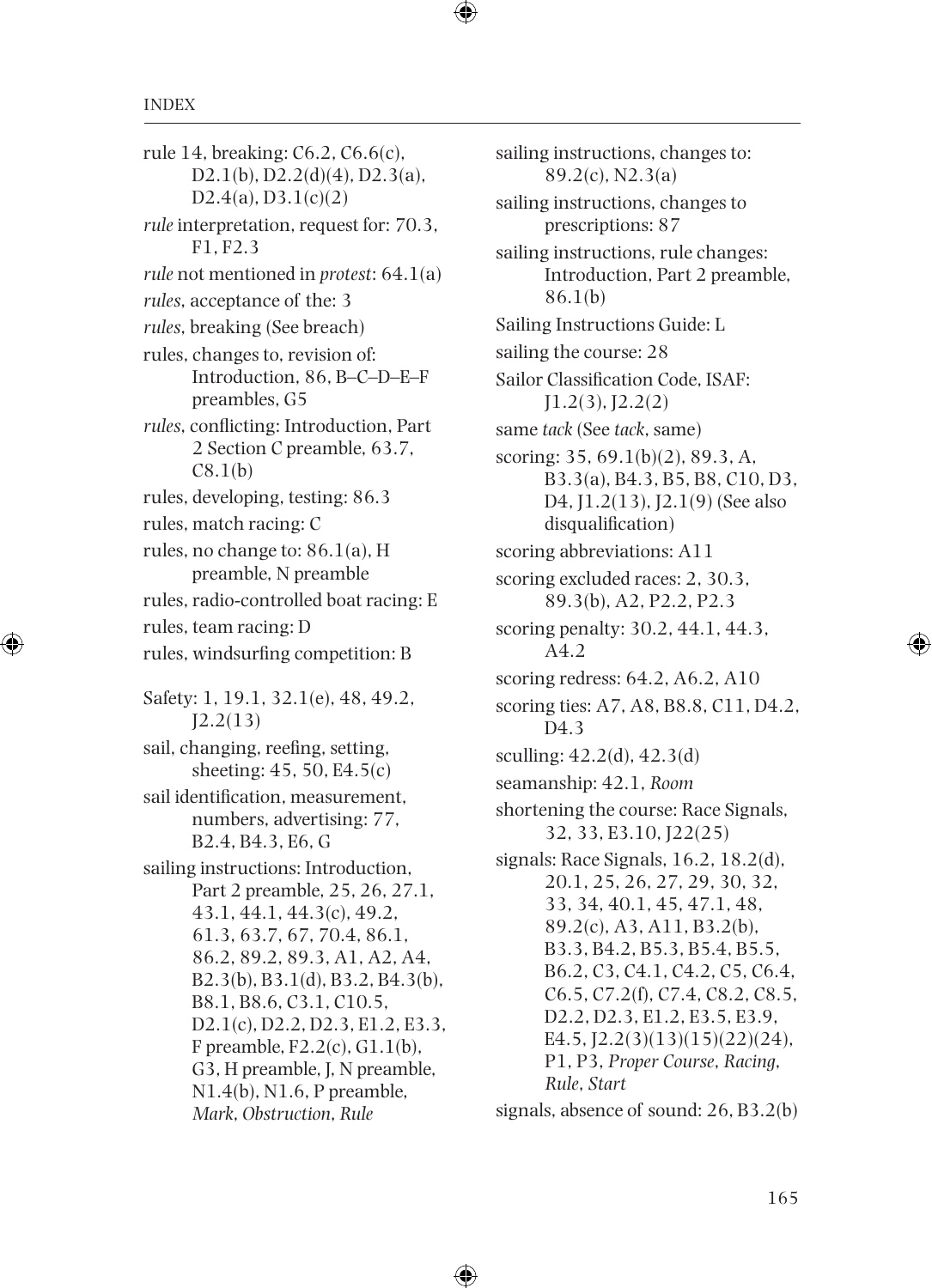$\circledast$ 

#### INDEX

signals, arm: C2.7 signals, night: [2.2(3) signals, oral: E3.5, E3.6 skin friction: 53 slalom racing: B preamble speed: 42.1, 42.3(b)(e) speed competition: B preamble spinnaker, spinnaker pole: 50.1, 50.2, 50.3(c), 50.4, G1.1 spinnaker staysail: 54 sportsmanship: Sportsmanship and the Rules, 2, 69.1(a), 69.2(a), 86.1(a), C8.3(c), D2.2(d)(3) stability: 51 standing rigging: 52 *starboard-tack* boat: 10, 16.2, B4.1(a) *start*: 18.1(a), 19.2, 20.1, 28.1, 28.2, 30.1, 31.1, A4.1, B1, B3.1(e), B6.1, C3.2, E5.8 *start*, after signal: 20.1 *start*, *beach*: B1.1, B3.2(c) start, before the: Race Signals, 27, 76.1, C4, E3.5 *start*, did not: A4.2, A5, A9, B8.5(b), C8.5, A11 start, new: 29.2, E3.9 (See also resail, restart) starting area: Race Signals, A9, A11, B6.1(a), J2.2(13)(21)(35) starting errors: 20 starting line: 20.1, 28.2, 29, 30, B1.1, C4.1, E3.7, *Mark*, *Start* starting line, extensions of: 20.1, 29.1, 30.1, C3.2, *Mark* starting *mark*: 18.1(a), 19.2, 27.2, 28.2, 31.1, C4.1 starting *mark*, holding: B3.3(b)

starting penalty: 27.2, 29.2, 30, A4.2 starting procedure, error in: 29.3, 32.1(a) starting races: 26, B3.2, B4.2, C3.1, E3.5 steering: 42.2(b)(3), 42.3(a) string representing wake (sailing the course): 28.1 substitution (competitors, boats, sails, equipment): N2.2(b) surfing:  $42.3(c)$ swim:  $47.2$ *Tack*: 13, 18.1(b), 18.3, *Clear Astern* 

- and *Clear Ahead*, *Keep Clear*, *Leeward* and *Windward*
- *tack*, opposite: 10, 18.1(b), 18.3, C2.3, C2.6, *Clear Astern* and *Clear Ahead*; *Overlap*
- *tack*, same: 11, 12, 17.1, 19.1, *Keep Clear*, *Leeward* and *Windward*

⊕

- tack, room to: 18, 19, C2.7
- tacking: 13

tacking and propulsion: 42.2(e), 42.3(b) team racing rules: D

- ties, scoring (See scoring ties)
- time limit, appeals: F2.1
- time limit, extension of: 61.3, 62.2

time limit, *finish*: 32.1(c), 35, 89.3,  $J2.1(7), J2.2(19)$ 

- time limit, protest: 44.3(a), 61.1(a)(b), 61.3, E5.3,  $[2.2(31), N1.4(b)]$
- time limit, protest decision information: 65.2
- time limit, reopening a hearing: 66, E5.10, F2.1

166

⊕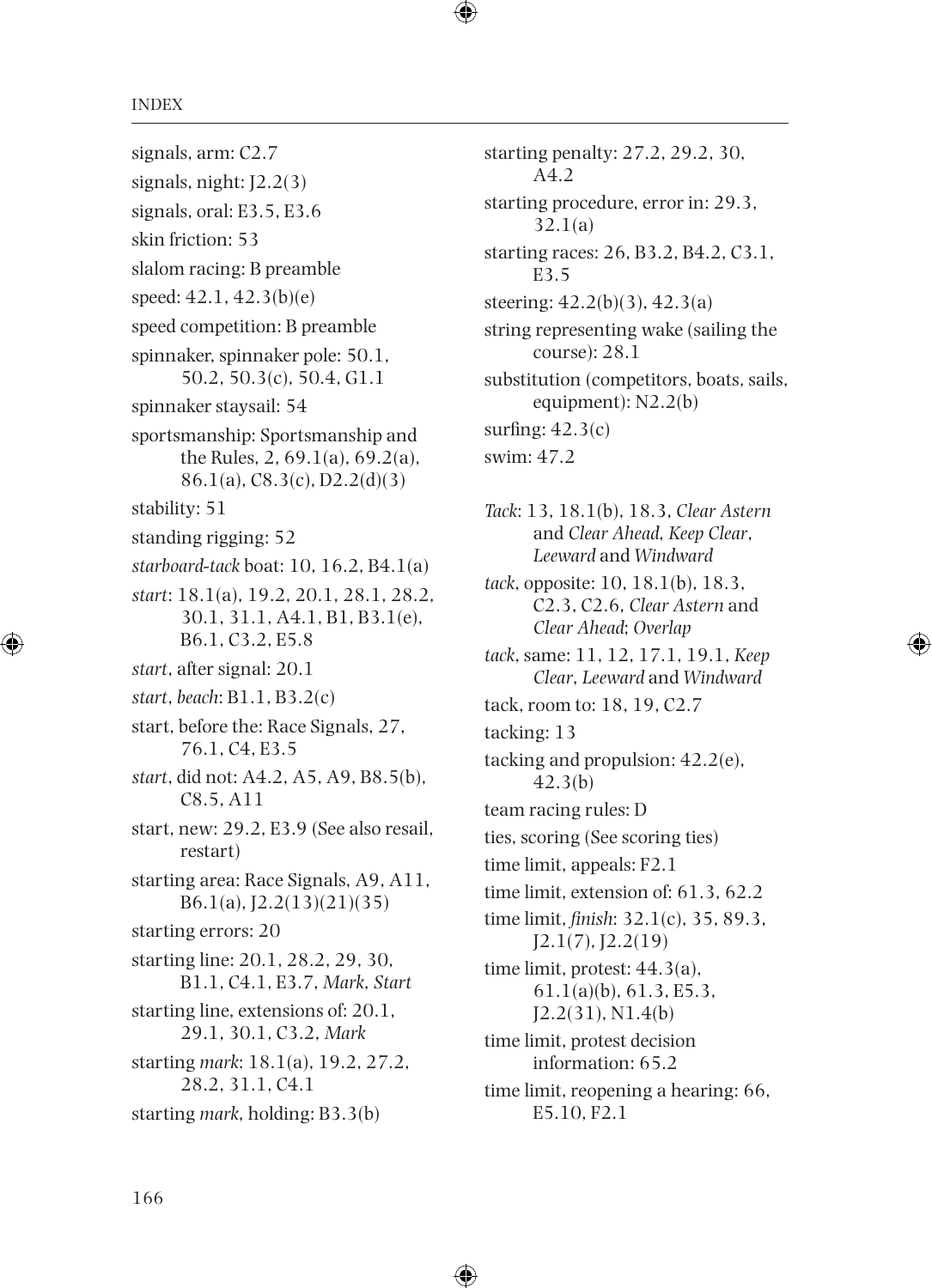#### INDEX

⊕

time limit, request for redress: 62.2, C6.3, E5.5(b) time to respond: 19.1 touching, holding a *mark*: 31, 44.4(a), B3.3(b) trapeze harness: 40.2, 43.1(b) tribunal or court: 3(c) trim: 42.1, 50.1, 51 turns (See penalty turns) 20% starting penalty: Race Signals, 30.2, 36, 63.1, A4.2, A5, A11 *two-length zone*: 18.2(b)(c), 18.3, C2.6, D1.1(b) two hull lengths: 17.1, 17.2 Umpire: Introduction, 88.2(b), C

 $\bigcirc$ 

preamble, C3.1, C5, C6.4, C6.5, C7.2, C7.3(d), C7.4(b)(c), C8.1(b), C8, C9.2, C9.3, D preamble, D2.2, D2.3, D2.4

Validity, invalidity of *protest*: 60.2(a), 60.3(a), 63.5, 71.2, C6.4(b) validity of measurement or rating certificate: 78.1, 78.2 verification (times and speeds): B6.3(a), B6.4

visual and sound signals: Race Signals, 25 Warn, warning the competitor: 69.1(b)(1), 69.1(c) B6.3(a), C8.2, E1.5, G4 weather: 1.2, 32.1(b), E3.10 weight of clothing, equipment: 43.1, B2.1, F2.2(b), H wet suit: 40 whisker pole: 50.2, 50.3(c) wind: 32.1(c), 42.1, 42.2(e), 42.3(c), B2.1(a) windsurfing competition rules: B windward, beat to: 17.2, 18.1(b), 42.3(c), D1.1(a) *windward* boat: 11, 17.1, B1.2, *Keep Clear* witness: 63.3(a), 63.4, 63.6 World Anti-Doping Agency: 5 World Sailing Speed Record Council (WSSRC): B6.4 Zone (See *two-length zone*, *four-length* 

*zone*)

 $\bigoplus$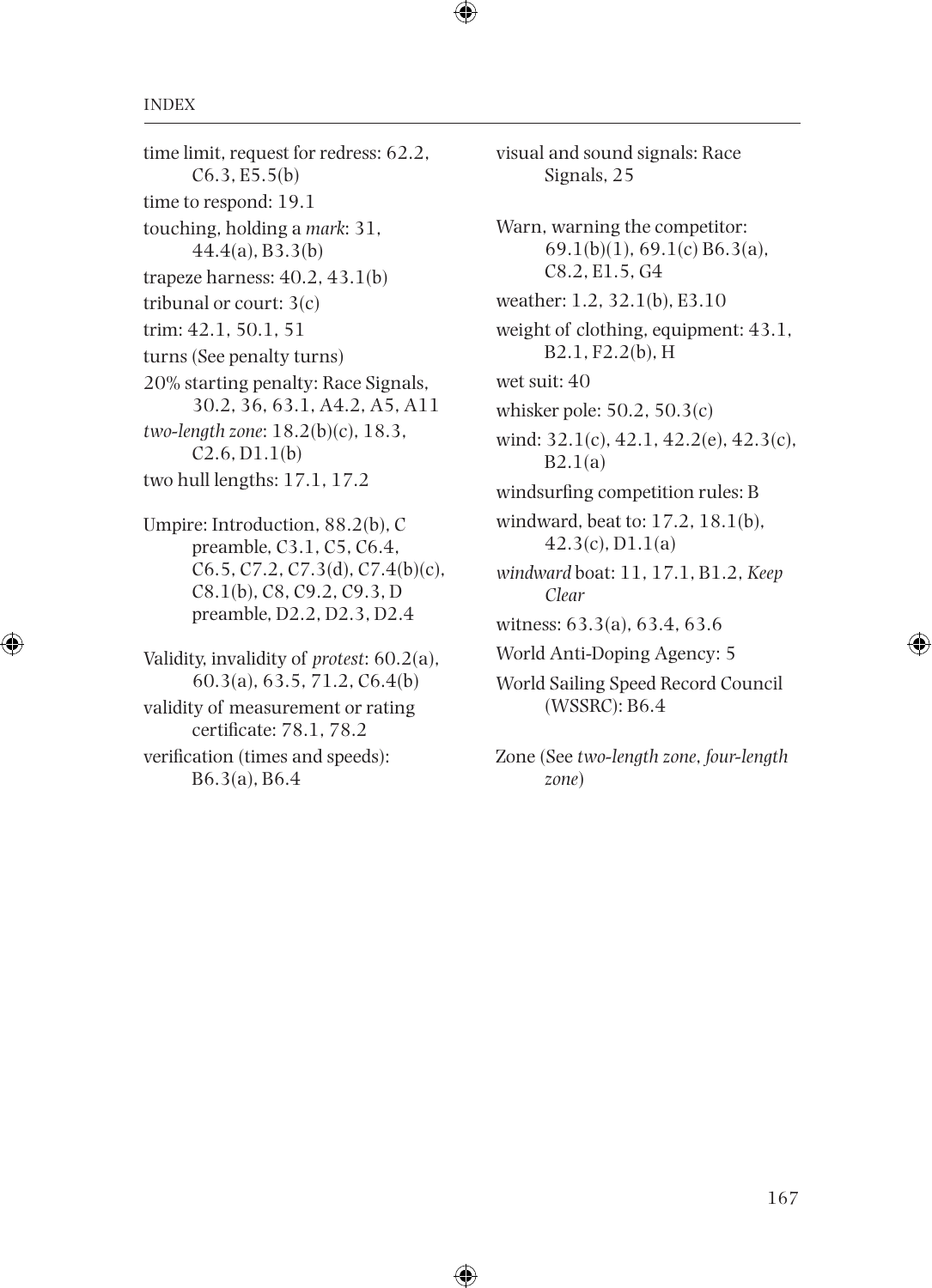

 $\bigoplus$ 



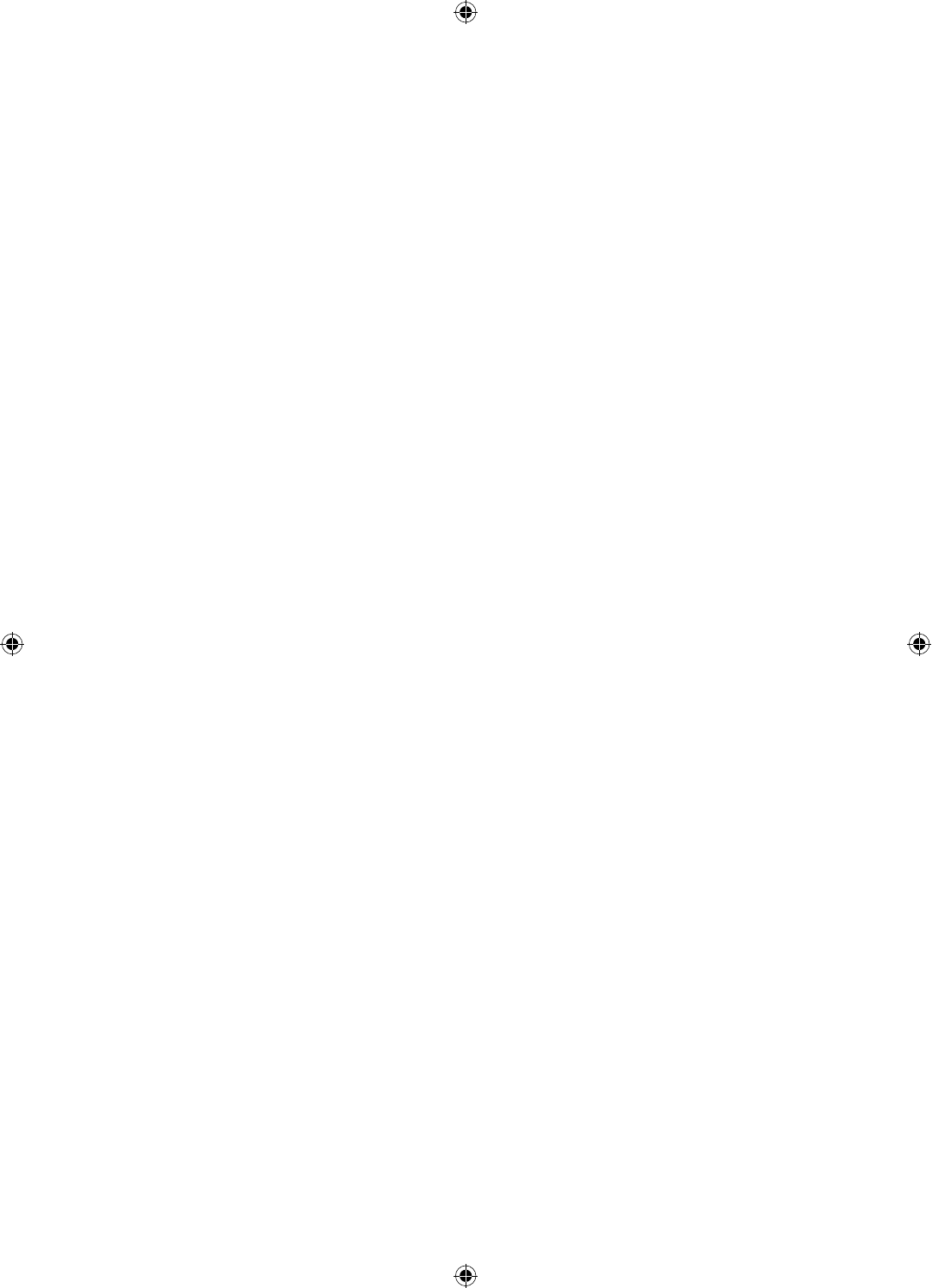# **DEFINITIONS**

♠

*A term used as stated below is shown in italic type or*, *in preambles*, *in bold italic type.*

↔

*Abandon* A race that a race committee or protest committee *abandons* is void but may be resailed.

*Clear Astern* **and** *Clear Ahead***;** *Overlap* One boat is *clear astern* of another when her hull and equipment in normal position are behind a line abeam from the aftermost point of the other boat's hull and equipment in normal position. The other boat is *clear ahead.* They *overlap* when neither is *clear astern.* However, they also *overlap* when a boat between them *overlaps* both. These terms do not apply to boats on opposite *tacks* unless rule 18 applies

*Finish* A boat *finishes* when any part of her hull, or crew or equipment in normal position, crosses the finishing line in the direction of the course from the last *mark*, either for the first time or after taking a penalty under rule 31.2 or 44.2 or, under rule 28.1, after correcting an error made at the finishing line.

*Interested Party* A person who may gain or lose as a result of a protest committee's decision, or who has a close personal interest in the decision.

*Keep Clear* One boat *keeps clear* of another if the other can sail her course with no need to take avoiding action and, when the boats are *overlapped* on the same *tack*, if the *leeward* boat can change course in both directions without immediately making contact with the *windward* boat.

*Leeward* **and** *Windward* A boat's *leeward* side is the side that is or, when she is head to wind, was away from the wind. However, when sailing by the lee or directly downwind, her *leeward* side is the side on which her mainsail lies. The other side is her *windward* side. When two boats on the same *tack overlap*, the one on the *leeward* side of the other is the *leeward* boat. The other is the *windward* boat.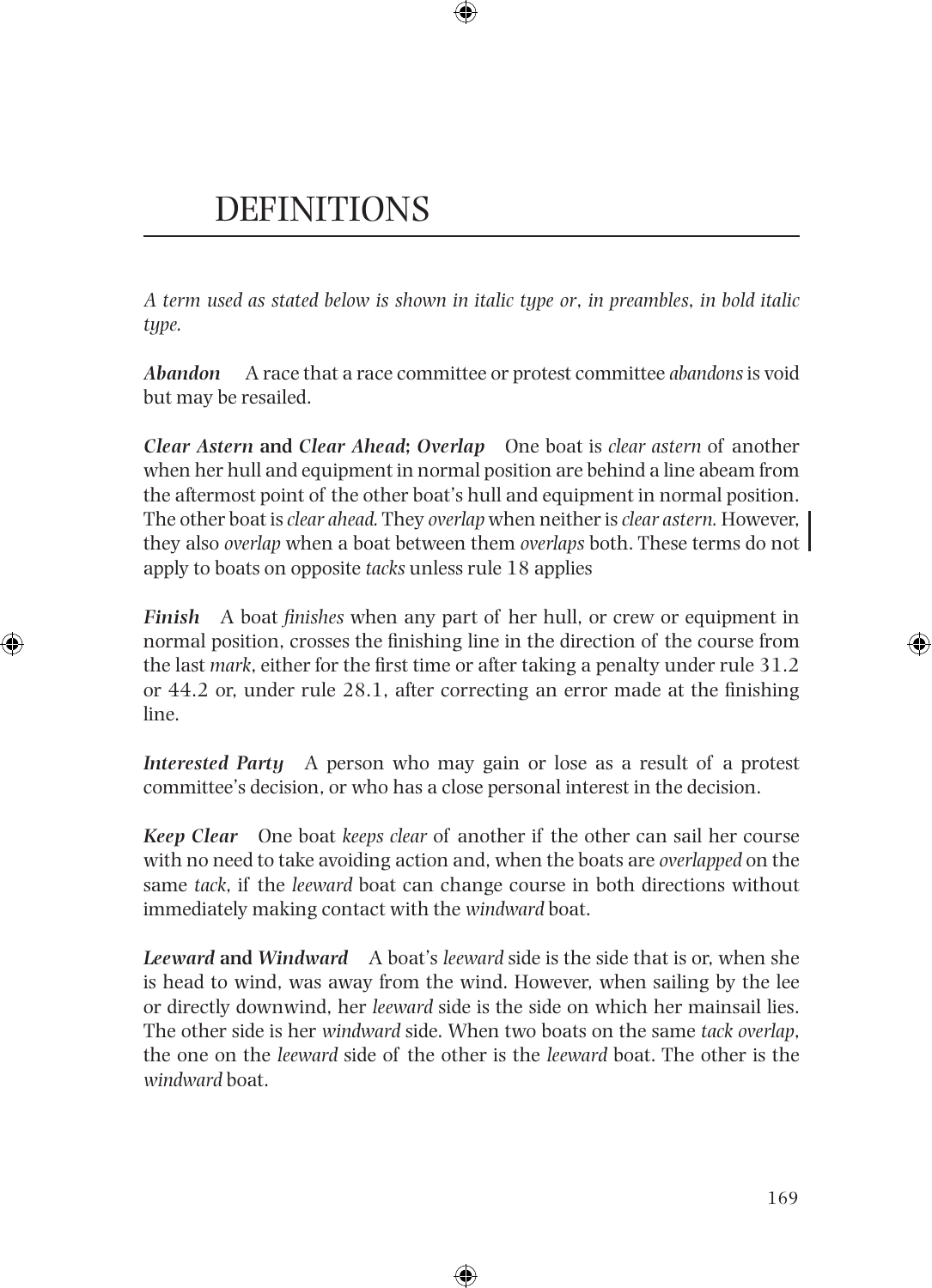#### **DEFINITIONS**

*Mark* An object the sailing instructions require a boat to leave on a specified side, and a race committee boat surrounded by navigable water from which the starting or finishing line extends. An anchor line and objects attached temporarily or accidentally to a *mark* are not part of it.

↔

*Obstruction* An object that a boat could not pass without changing course substantially, if she were sailing directly towards it and one of her hull lengths from it. An object that can be safely passed on only one side and an area so designated by the sailing instructions are also *obstructions.* However, a boat *racing* is not an *obstruction* to other boats unless they are required to *keep clear* of her, give her *room* or, if rule 21 applies, avoid her.

#### *Overlap* See *Clear Astern* **and** *Clear Ahead***;** *Overlap.*

*Party* A *party* to a hearing: a protestor; a protestee; a boat requesting redress; a boat or a competitor that may be penalized under rule 69.1; a race committee or an organizing authority in a hearing under rule 62.1(a).

I

⊕

*Postpone* A *postponed* race is delayed before its scheduled start but may be started or *abandoned* later.

*Proper Course* A course a boat would sail to *finish* as soon as possible in the absence of the other boats referred to in the rule using the term. A boat has no *proper course* before her starting signal.

*Protest* An allegation made under rule 61.2 by a boat, a race committee or a protest committee that a boat has broken a *rule.*

*Racing* A boat is *racing* from her preparatory signal until she *finishes* and clears the finishing line and *marks* or retires, or until the race committee signals a general recall, *postponement* or *abandonment.*

*Room* The space a boat needs in the existing conditions while manoeuvring promptly in a seamanlike way.

*Rule* (a) The rules in this book, including the Definitions, Race Signals, Introduction, preambles and the rules of relevant appendices, but not titles;

 $\bigoplus$